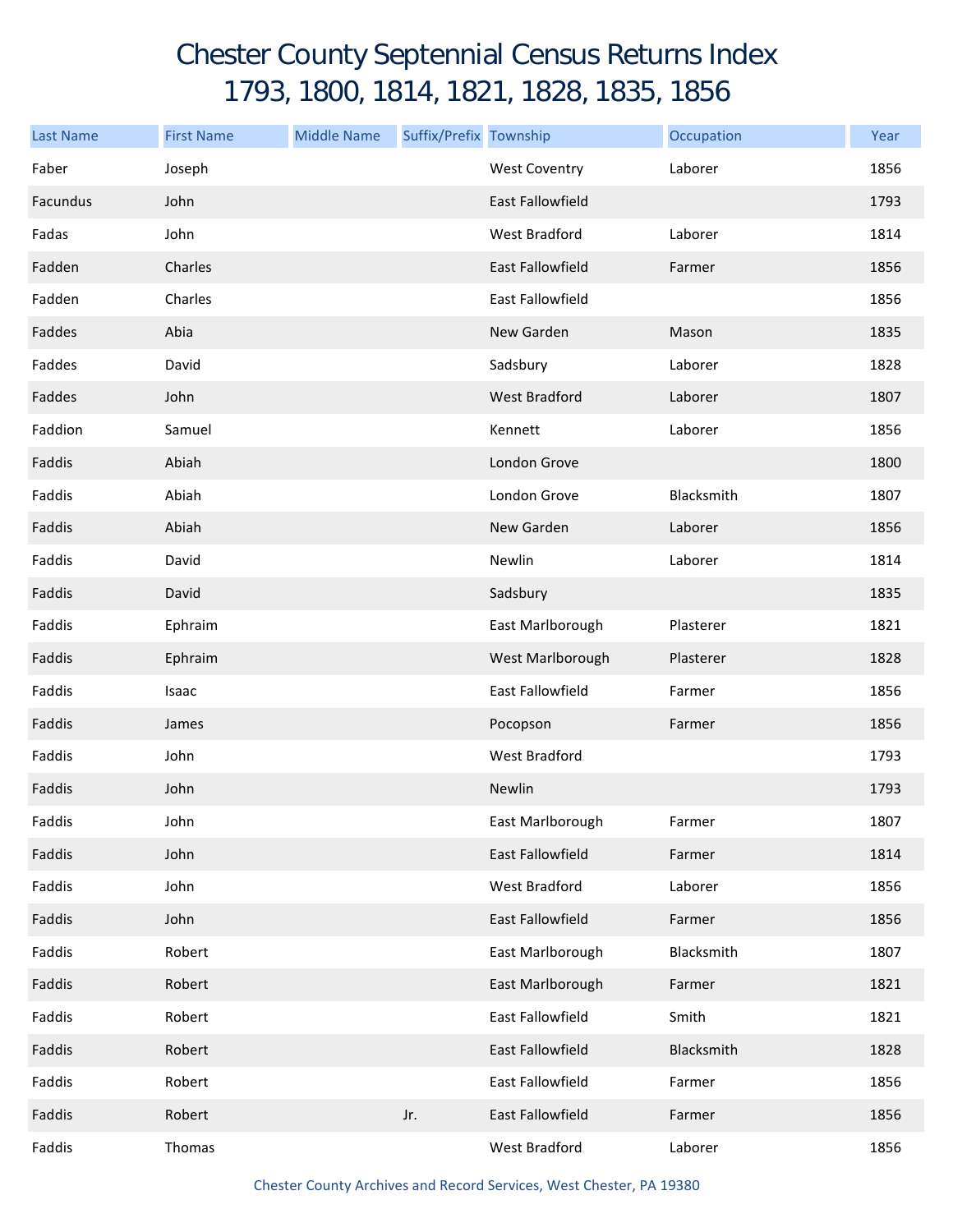| <b>Last Name</b> | <b>First Name</b> | <b>Middle Name</b> | Suffix/Prefix Township |                      | Occupation    | Year |
|------------------|-------------------|--------------------|------------------------|----------------------|---------------|------|
| Faddis           | Thomas            |                    |                        | <b>West Bradford</b> | Laborer       | 1856 |
| Faddis           | Thomas            |                    |                        | East Fallowfield     | Carpenter     | 1856 |
| Faddis           | William           |                    |                        | West Bradford        | Laborer       | 1856 |
| Faden            | Charles           |                    |                        | Brandywine           | Farmer        | 1835 |
| Faden            | Thomas            |                    |                        | Uwchlan              | Coachman      | 1856 |
| Faden            | William           |                    |                        | Pocopson             | Spinner       | 1856 |
| Fadis            | Abiah             |                    |                        | New Garden           | Mason         | 1828 |
| Fadis            | David             |                    |                        | Newlin               | Laborer       | 1821 |
| Fadis            | Robert            |                    |                        | Newlin               |               | 1793 |
| Fadon            | Charles           |                    |                        | Brandywine           | Farmer        | 1828 |
| Faehtz           | E                 | <b>FM</b>          |                        | New London           | Teacher       | 1856 |
| Faest            | Robert            |                    |                        | West Chester         | Laborer       | 1856 |
| Fagan            | Thomas            |                    |                        | Charlestown          | Laborer       | 1856 |
| Fagans           | John              |                    |                        | Willistown           | Laborer       | 1835 |
| Fagley           | David             |                    |                        | <b>West Pikeland</b> | Farmer        | 1856 |
| Fagley           | John              |                    |                        | West Pikeland        | Farmer        | 1856 |
| Fagley           | Samuel            |                    |                        | West Pikeland        | Farmer        | 1856 |
| Fahay            | James             |                    |                        | West Bradford        | Laborer       | 1856 |
| Fahey            | John              |                    |                        | Kennett              | Laborer       | 1856 |
| Fahey            | Lot               |                    |                        | <b>West Chester</b>  | Laborer       | 1856 |
| Fahnestock       | Caspar            |                    |                        | East Whiteland       | Farmer        | 1828 |
| Fahnestock       | Casper            |                    |                        | East Whiteland       | Farmer        | 1821 |
| Fahnestock       | Casper            |                    |                        | East Whiteland       | Farmer        | 1835 |
| Fahnestock       | Casper            |                    |                        | Willistown           | Farmer        | 1856 |
| Fahnestock       | Charles           |                    |                        | East Whiteland       | Farmer        | 1821 |
| Fahnestock       | Charles           |                    |                        | East Whiteland       | Farmer        | 1828 |
| Fahnestock       | Charles           |                    |                        | East Whiteland       | Farmer        | 1835 |
| Fahnestock       | Daniel            |                    |                        | East Whiteland       | Watch Cleaner | 1821 |
| Fahnestock       | William           |                    |                        | East Whiteland       | Farmer        | 1835 |
| Fahnstock        | Casper            |                    |                        | East Whiteland       |               | 1793 |
| Fahnstock        | Casper            |                    |                        | East Whiteland       |               | 1800 |
| Fahnstock        | Casper            |                    |                        | East Whiteland       | Farmer        | 1807 |
| Fahnstock        | Casper            |                    |                        | East Whiteland       | Farmer        | 1814 |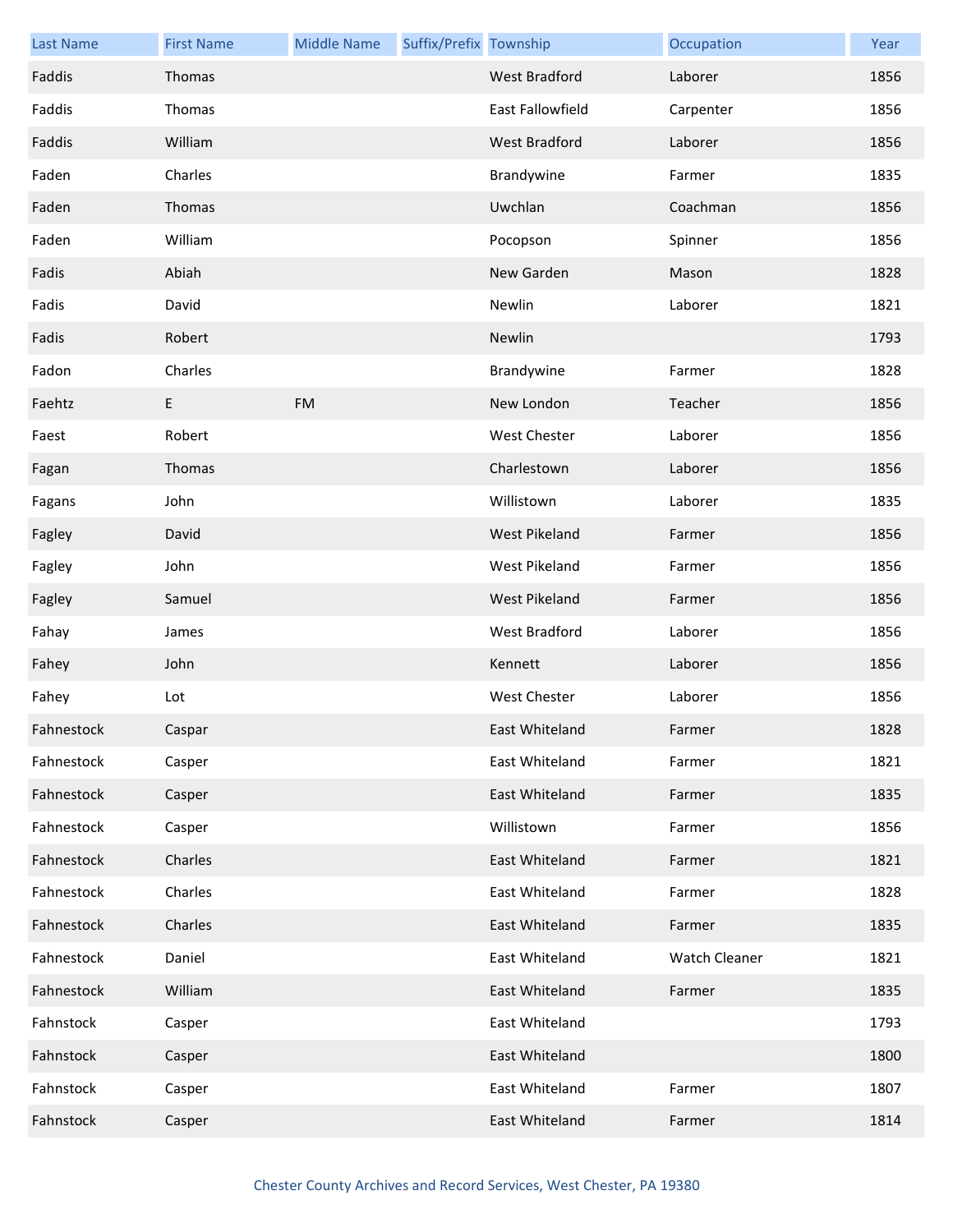| <b>Last Name</b> | <b>First Name</b> | <b>Middle Name</b> | Suffix/Prefix Township |                     | Occupation         | Year |
|------------------|-------------------|--------------------|------------------------|---------------------|--------------------|------|
| Fahnstock        | Charles           |                    |                        | East Whiteland      |                    | 1793 |
| Fahnstock        | Charles           |                    |                        | East Whiteland      |                    | 1800 |
| Fahnstock        | Charles           |                    |                        | East Whiteland      | Innkeeper          | 1807 |
| Fahnstock        | Charles           |                    |                        | East Whiteland      | Innkeeper          | 1814 |
| Fahnstock        | Frederick         |                    |                        | East Whiteland      | Farmer             | 1807 |
| Fahnstock        | Tederick          |                    |                        | East Whiteland      | Farmer             | 1814 |
| Fahnstock        | Tedrick           |                    |                        | East Whiteland      |                    | 1800 |
| Fainwalt         | Peter             |                    |                        | Brandywine          | Farmer             | 1835 |
| Fairamb          | Joseph            |                    |                        | East Caln           | Merchant           | 1856 |
| Fairenshield     | William           |                    |                        | Tredyffrin          | Laborer            | 1821 |
| Fairl            | Edward            |                    |                        | Easttown            | Farmer             | 1814 |
| Fairlamb         | Charles           |                    |                        | <b>West Chester</b> | Storekeeper        | 1856 |
| Fairlamb         | Edward            |                    |                        | West Fallowfield    | Plasterer          | 1856 |
| Fairlamb         | George            | Α.                 |                        | East Caln           | Doctor             | 1814 |
| Fairlamb         | George            | Α.                 |                        | East Caln           | Physician          | 1821 |
| Fairlamb         | George            | Α.                 | Dr.                    | East Caln           | Doctor             | 1828 |
| Fairlamb         | John              |                    |                        | Goshen              |                    | 1793 |
| Fairlamb         | Robert            |                    |                        | Highland            | Merchant           | 1856 |
| Fairlamb         | Susanna           |                    | Widow                  | <b>West Chester</b> |                    | 1807 |
| Fairman          | Stephen           |                    |                        | Schuylkill          | Tailor             | 1835 |
| Falkner          | Frank             |                    |                        | East Whiteland      | Farmer             | 1856 |
| Falkner          | John              |                    |                        | Kennett             | Laborer            | 1828 |
| Falls            | Henry             |                    |                        | Upper Oxford        | Farmer             | 1835 |
| Falls            | James             |                    |                        | Londonderry         |                    | 1793 |
| Falls            | James             |                    |                        | Londonderry         | Farmer & Distiller | 1807 |
| Falls            | James             |                    |                        | East Nottingham     | Farmer             | 1814 |
| Falls            | James             |                    |                        | Upper Oxford        | Farmer             | 1828 |
| Falls            | John              |                    |                        | East Nottingham     | Papermaker         | 1821 |
| Falls            | Margaret          |                    |                        | West Fallowfield    |                    | 1856 |
| Falls            | Moor              |                    | Jr.                    | Londonderry         | Laborer            | 1814 |
| Falls            | Moor              |                    | Sr.                    | Londonderry         | Weaver             | 1814 |
| Falls            | Moor              |                    |                        | Penn                | Laborer            | 1835 |
| Falls            | Moore             |                    |                        | Londonderry         |                    | 1793 |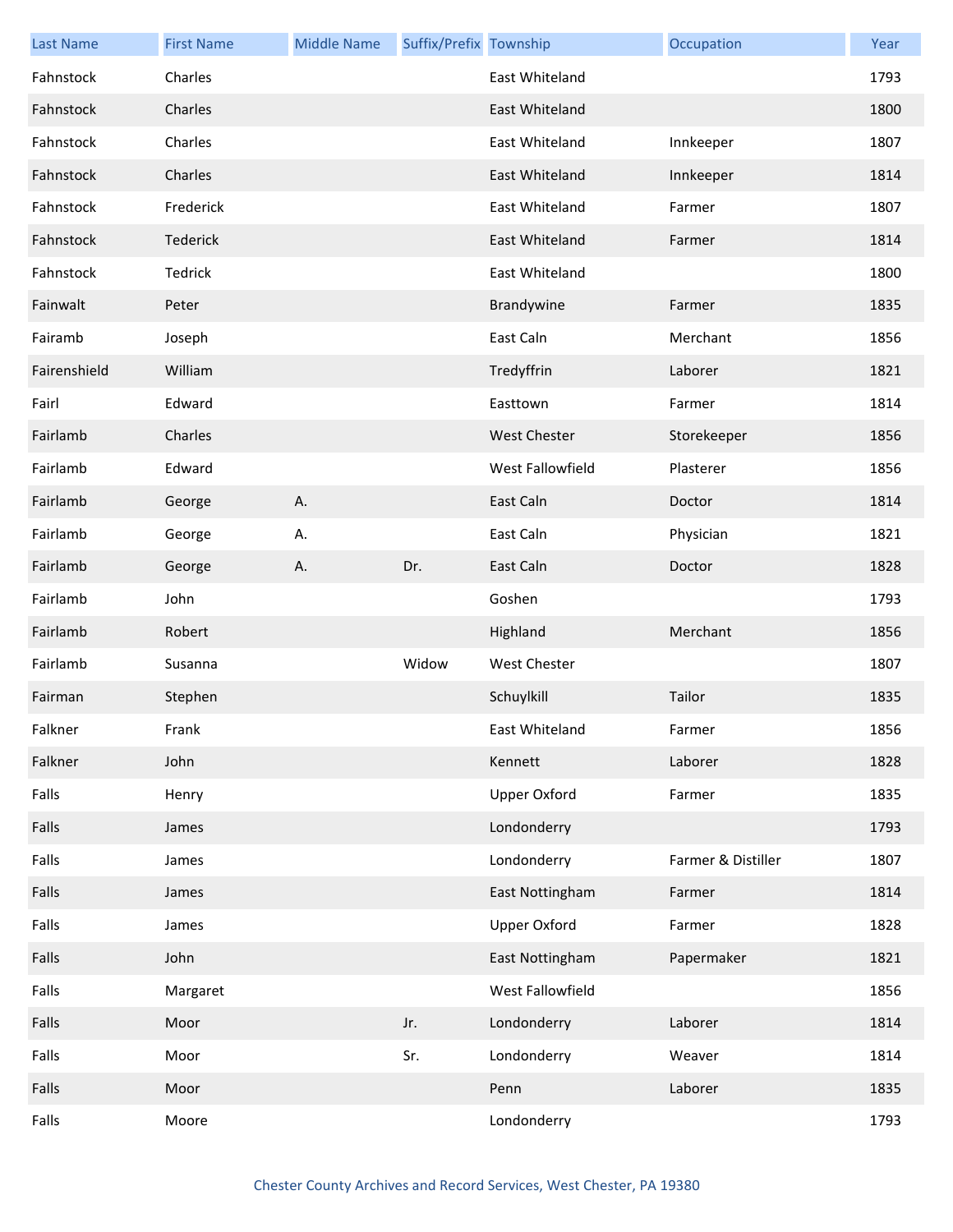| <b>Last Name</b> | <b>First Name</b> | <b>Middle Name</b> | Suffix/Prefix Township |                      | Occupation | Year |
|------------------|-------------------|--------------------|------------------------|----------------------|------------|------|
| Falls            | Moore             |                    |                        | Londonderry          | Farmer     | 1807 |
| Falls            | More              |                    |                        | Penn                 | Farmer     | 1821 |
| Falls            | More              |                    |                        | Penn                 | Jobber     | 1828 |
| Falls            | More              |                    |                        | Penn                 | Gentleman  | 1856 |
| Falon            | Festus            |                    |                        | Birmingham           | Laborer    | 1807 |
| Famous           | Henry             |                    |                        | Tredyffrin           | Laborer    | 1856 |
| Famous           | John              |                    |                        | Charlestown          | Farmer     | 1828 |
| Famous           | John              |                    |                        | Willistown           | Laborer    | 1828 |
| Famous           | John              |                    |                        | Willistown           | Laborer    | 1835 |
| Famous           | John              |                    |                        | Tredyffrin           | Farmer     | 1856 |
| Famous           | Nathan            |                    |                        | <b>West Bradford</b> | Tailor     | 1828 |
| Famous           | Nathan            |                    |                        | Newlin               | Tailor     | 1835 |
| Famous           | Nathan            |                    |                        | Kennett              | Farmer     | 1856 |
| Famous           | Samuel            |                    |                        | Charlestown          | Farmer     | 1828 |
| Famous           | William           |                    |                        | Easttown             | Laborer    | 1807 |
| Famous           | William           |                    |                        | Willistown           | Laborer    | 1814 |
| Famous           | William           |                    |                        | West Bradford        | Laborer    | 1821 |
| Famous           | William           |                    |                        | East Bradford        | Laborer    | 1828 |
| Famous           | William           |                    | Jr.                    | Willistown           | Laborer    | 1835 |
| Famous           | William           |                    |                        | Willistown           | Laborer    | 1835 |
| Fane             | Jeremiah          |                    |                        | West Whiteland       | Laborer    | 1856 |
| Fane             | John              |                    |                        | West Whiteland       | Laborer    | 1856 |
| Fanwalt          | Samuel            |                    |                        | Sadsbury             | Miller     | 1856 |
| Far              | Joseph            |                    |                        | East Marlborough     | Tailor     | 1814 |
| Fareman          | Isaac             |                    |                        | Brandywine           | Tailor     | 1835 |
| Farenshield      | William           |                    |                        | Charlestown          | Laborer    | 1828 |
| Faris            | William           |                    |                        | Kennett              | Jobber     | 1814 |
| Faris            | William           |                    |                        | East Marlborough     | Laborer    | 1835 |
| Farle            | Hugh              |                    |                        | London Grove         |            | 1800 |
| Farley           | George            |                    |                        | New Garden           | Laborer    | 1828 |
| Farlow           | James             |                    |                        | Westtown             | Weaver     | 1821 |
| Farman           | John              |                    |                        | Easttown             |            | 1821 |
| Farmar           | Jeremiah          |                    |                        | West Chester         | Oysterman  | 1856 |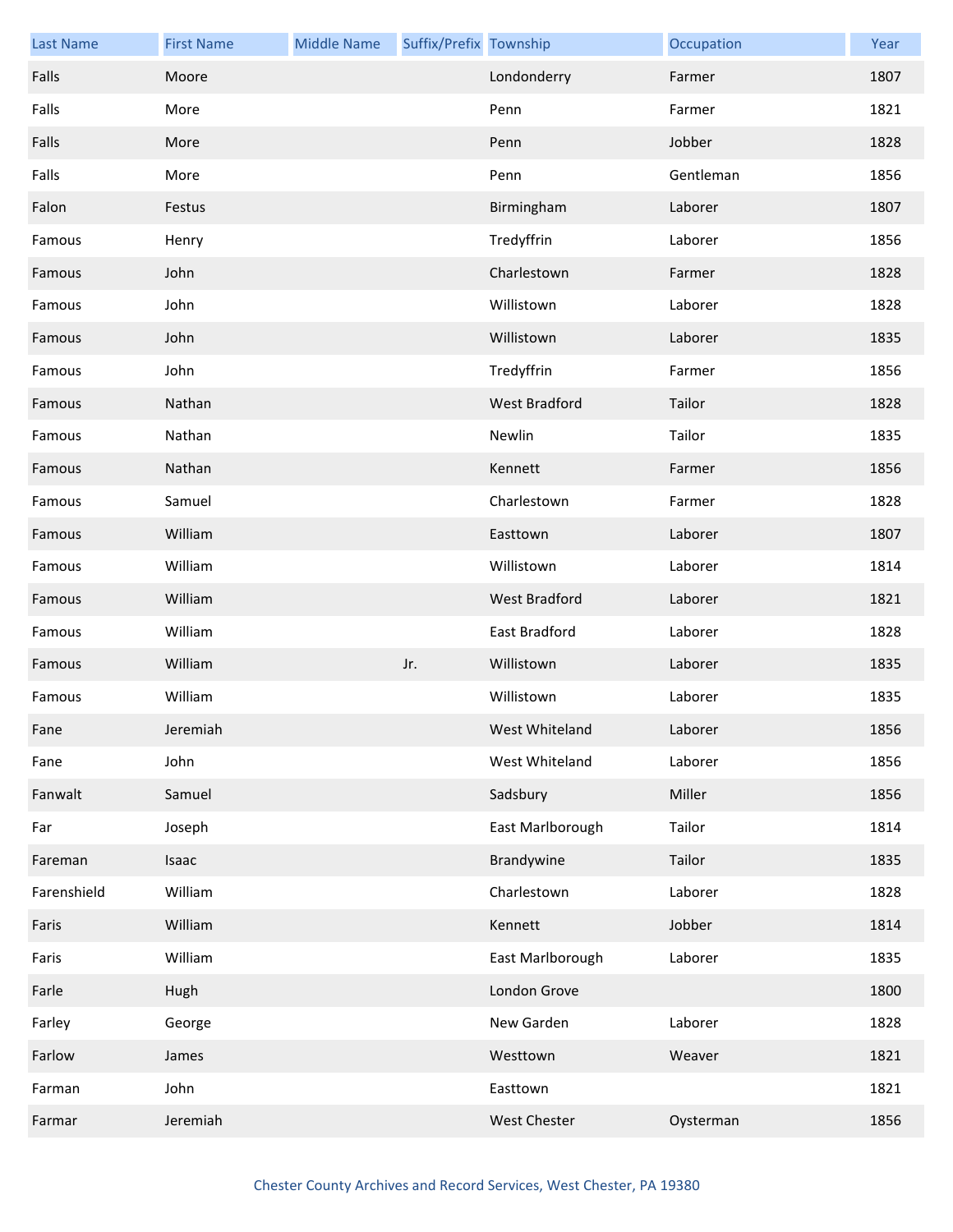| <b>Last Name</b> | <b>First Name</b> | <b>Middle Name</b> | Suffix/Prefix Township |                  | Occupation | Year |
|------------------|-------------------|--------------------|------------------------|------------------|------------|------|
| Farmer           | Robert            |                    |                        | Charlestown      |            | 1793 |
| Farmer           | Thomas            |                    |                        | Lower Oxford     | Weaver     | 1814 |
| Farn             | James             |                    |                        | West Fallowfield | Blacksmith | 1821 |
| Faroah           | John              |                    |                        | East Goshen      | Laborer    | 1856 |
| Farr             | Charles           |                    |                        | Willistown       | Painter    | 1856 |
| Farr             | Joseph            |                    |                        | New Garden       | Tailor     | 1800 |
| Farr             | Joseph            |                    |                        | East Marlborough | Tailor     | 1828 |
| Farr             | Joseph            |                    |                        | East Marlborough | Tailor     | 1835 |
| Farr             | William           |                    |                        | Tredyffrin       |            | 1800 |
| Farra            | Charles           |                    |                        | Franklin         | Farmer     | 1856 |
| Farra            | George            |                    |                        | Willistown       | Farmer     | 1856 |
| Farra            | John              |                    |                        | New London       | Farmer     | 1821 |
| Farra            | John              |                    |                        | New London       | Farmer     | 1828 |
| Farra            | John              |                    |                        | Easttown         | Blacksmith | 1828 |
| Farra            | John              |                    |                        | New London       | Farmer     | 1835 |
| Farra            | John              |                    | Jr.                    | Franklin         | Farmer     | 1856 |
| Farra            | John              |                    |                        | Penn             | Farmer     | 1856 |
| Farra            | John              | L                  |                        | Franklin         | Farmer     | 1856 |
| Farra            | Joseph            |                    |                        | New London       | Farmer     | 1821 |
| Farra            | Joseph            |                    |                        | New London       | Farmer     | 1828 |
| Farra            | Oliver            |                    |                        | New London       | Farmer     | 1821 |
| Farra            | Oliver            |                    |                        | New London       | Farmer     | 1828 |
| Farra            | Oliver            |                    |                        | New London       | Farmer     | 1835 |
| Farra            | Oliver            |                    |                        | West Goshen      | Mason      | 1856 |
| Farra            | Spencer           |                    |                        | Londonderry      | Farmer     | 1856 |
| Farra            | Thomas            |                    |                        | Londonderry      | Farmer     | 1828 |
| Farra            | Thomas            |                    |                        | Londonderry      | Farmer     | 1835 |
| Farra            | Thomas            |                    |                        | Londonderry      | Farmer     | 1856 |
| Farrah           | Isaac             |                    |                        | Willistown       | Shoemaker  | 1835 |
| Farraly          | Patrick           |                    |                        | Sadsbury         | Weaver     | 1828 |
| Farrand          | George            |                    |                        | East Whiteland   | Laborer    | 1856 |
| Farrand          | James             |                    |                        | East Whiteland   | Farmer     | 1856 |
| Farrand          | John              |                    |                        | East Whiteland   | Laborer    | 1856 |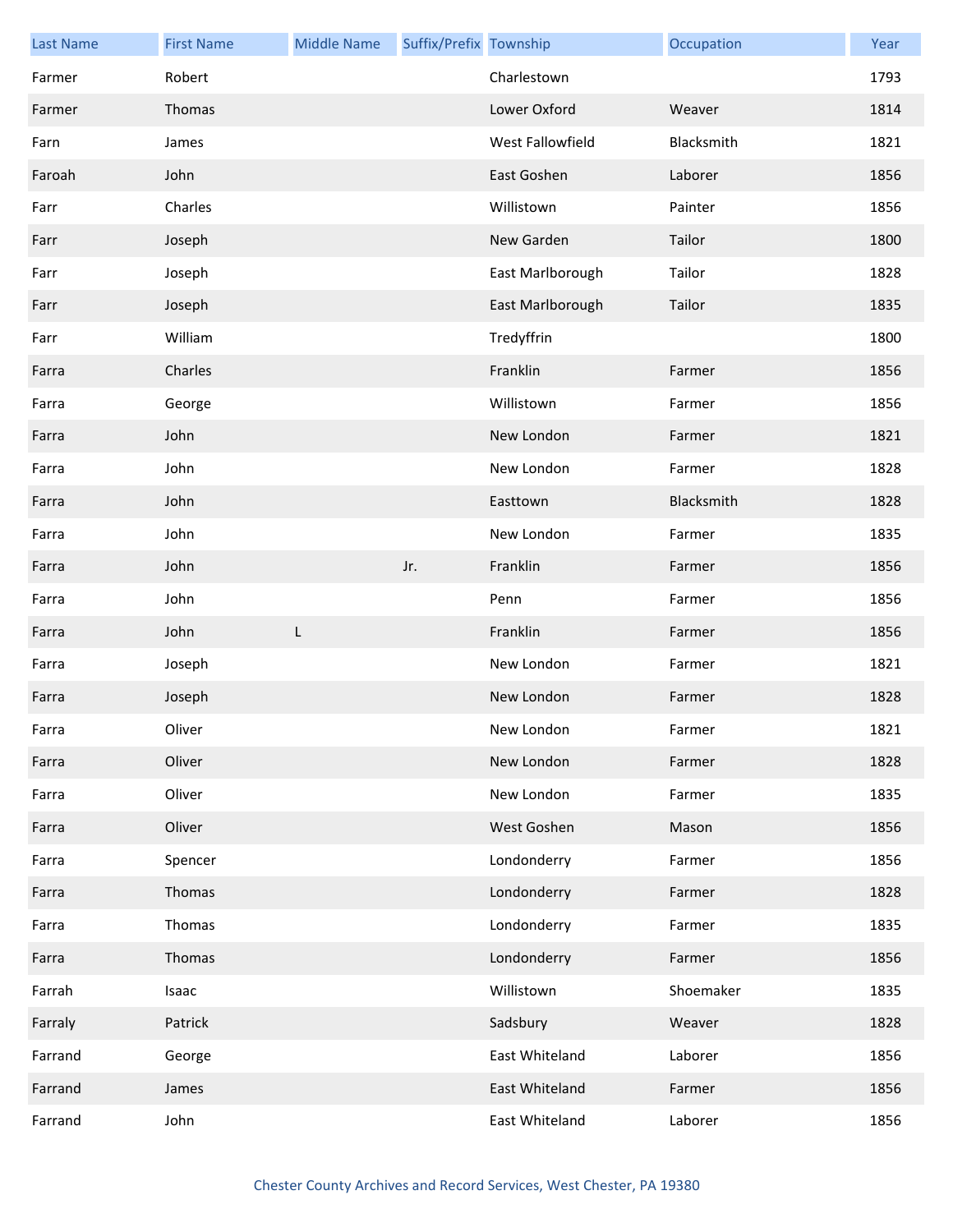| <b>Last Name</b> | <b>First Name</b> | <b>Middle Name</b> | Suffix/Prefix Township |                     | Occupation      | Year |
|------------------|-------------------|--------------------|------------------------|---------------------|-----------------|------|
| Farrel           | Edward            |                    |                        | East Goshen         | Wheelwright     | 1821 |
| Farrel           | Hugh              |                    |                        | West Fallowfield    | Farmer          | 1814 |
| Farrell          | Andrew            |                    |                        | West Bradford       |                 | 1793 |
| Farrell          | John              |                    |                        | West Chester        | Laborer         | 1856 |
| Farrell          | P                 | $\mathsf O$        |                        | Phoenixville        | Priest          | 1856 |
| Farren           | Abraham           |                    |                        | Willistown          | Farmer          | 1835 |
| Farren           | Henry             |                    |                        | Londonderry         | Mason           | 1856 |
| Farren           | James             |                    |                        | West Fallowfield    | Blacksmith      | 1828 |
| Farren           | James             |                    |                        | Londonderry         | Weaver          | 1828 |
| Farren           | James             |                    | Jr.                    | Londonderry         | Carpenter       | 1828 |
| Farren           | James             |                    |                        | West Fallowfield    | Farmer          | 1835 |
| Farren           | James             |                    |                        | Londonderry         | Weaver          | 1856 |
| Farren           | James             |                    |                        | <b>Upper Oxford</b> | Farmer          | 1856 |
| Farren           | James             |                    |                        | Valley              | Tailor          | 1856 |
| Farren           | John              |                    |                        | Londonderry         | Cooper          | 1828 |
| Farren           | John              |                    |                        | Londonderry         | Carpenter       | 1856 |
| Farren           | Mary              |                    |                        | Londonderry         |                 | 1856 |
| Farrend          | James             |                    |                        | East Whiteland      | Laborer         | 1835 |
| Farrly           | Elinor            |                    |                        | East Nottingham     |                 | 1807 |
| Farron           | Hugh              |                    |                        | London Britain      |                 | 1793 |
| Farron           | James             |                    |                        | Londonderry         | Weaver          | 1821 |
| Farva            | Joseph            |                    |                        | New Garden          | Laborer         | 1835 |
| Fassnarcht       | George            |                    |                        | <b>West Chester</b> | Tallow chandler | 1856 |
| Fate             | George            | А.                 |                        | East Whiteland      | Laborer         | 1828 |
| Fatherman        | Michael           |                    |                        | West Nottingham     |                 | 1835 |
| Fathey           | John              |                    |                        | Valley              | Laborer         | 1856 |
| Faucet           | George            |                    |                        | Westtown            | Mason           | 1821 |
| Faucet           | Henry             |                    |                        | East Bradford       |                 | 1793 |
| Faucet           | Henry             |                    |                        | Westtown            | Farmer          | 1814 |
| Faucet           | Henry             |                    |                        | Westtown            | Farmer          | 1821 |
| Faucet           | James             |                    |                        | Westtown            | Wheelmaker      | 1814 |
| Faucet           | James             |                    |                        | Westtown            | Farmer          | 1821 |
| Faucet           | John              |                    |                        | Westtown            | Farmer          | 1814 |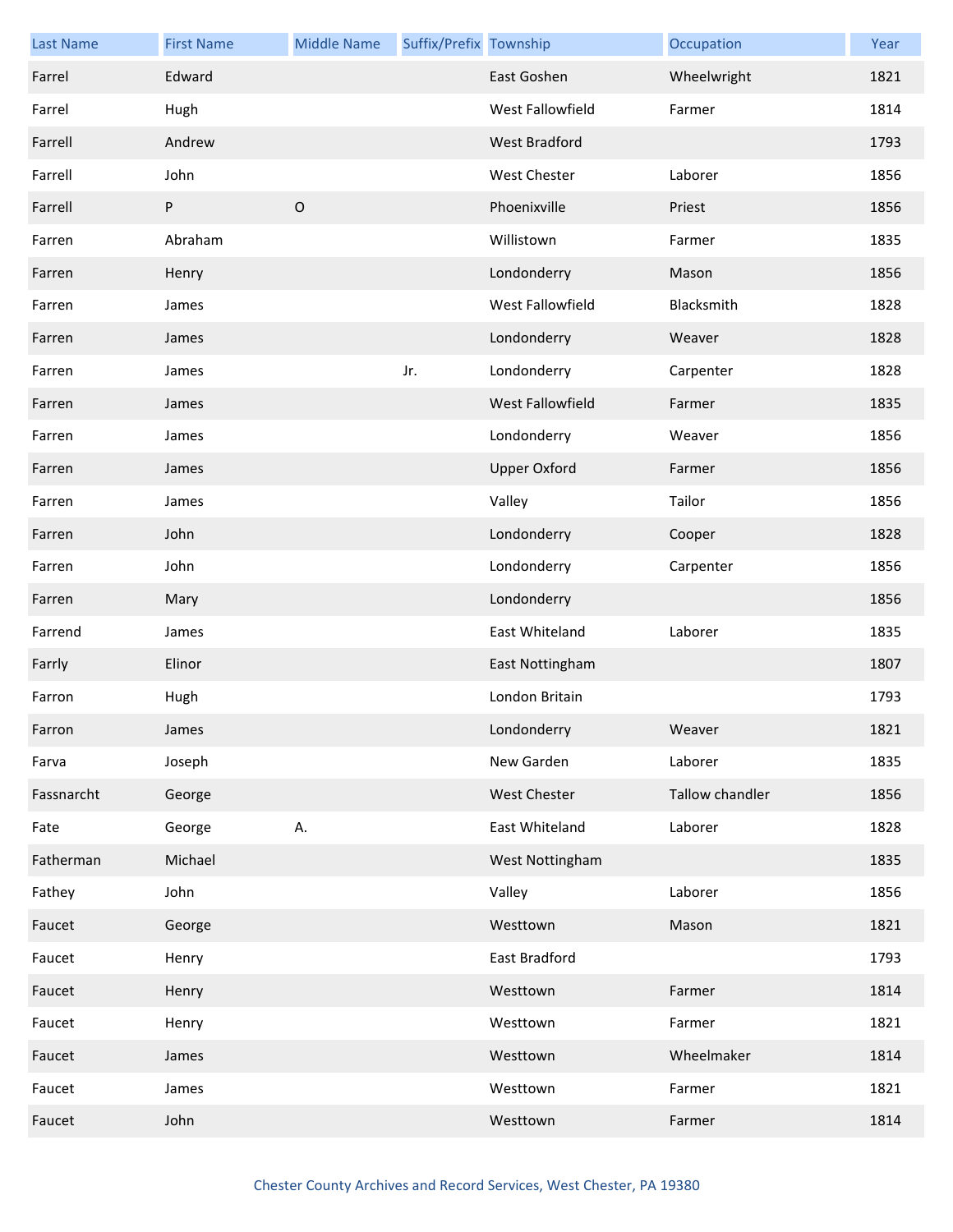| <b>Last Name</b> | <b>First Name</b> | <b>Middle Name</b> | Suffix/Prefix Township |                         | Occupation | Year |
|------------------|-------------------|--------------------|------------------------|-------------------------|------------|------|
| Faucet           | John              |                    |                        | Westtown                | Farmer     | 1821 |
| Faucett          | Ebenezer          |                    |                        | Westtown                | Laborer    | 1807 |
| Faucett          | Ebenezer          |                    |                        | East Whiteland          | Farmer     | 1821 |
| Faucett          | Ebenezer          |                    |                        | West Whiteland          |            | 1821 |
| Faucett          | Ebenezer          |                    |                        | Brandywine              | Farmer     | 1828 |
| Faucett          | Eber              |                    |                        | Brandywine              | Farmer     | 1835 |
| Faucett          | Emmor             |                    |                        | Kennett                 | Farmer     | 1821 |
| Faucett          | George            |                    |                        | Westtown                | Mason      | 1807 |
| Faucett          | George            |                    |                        | Westtown                | Gentleman  | 1807 |
| Faucett          | George            |                    |                        | Westtown                | Farmer     | 1828 |
| Faucett          | George            |                    |                        | Westtown                | Farmer     | 1835 |
| Faucett          | Henry             |                    |                        | Westtown                | Farmer     | 1807 |
| Faucett          | Henry             |                    |                        | Birmingham              | Farmer     | 1856 |
| Faucett          | James             |                    |                        | Westtown                | Farmer     | 1828 |
| Faucett          | James             |                    |                        | Westtown                | Farmer     | 1828 |
| Faucett          | James             |                    |                        | Kennett                 | Yeoman     | 1835 |
| Faucett          | James             |                    |                        | Kennett                 | Farmer     | 1856 |
| Faucett          | John              |                    |                        | Westtown                | Farmer     | 1807 |
| Faucett          | John              |                    |                        | Westtown                | Farmer     | 1835 |
| Faucett          | Nathan            |                    |                        | Kennett                 | Farmer     | 1856 |
| Faucett          | Nathan            | Y                  |                        | Birmingham              | Farmer     | 1856 |
| Faudack          | Jacob             |                    |                        | <b>East Fallowfield</b> | Laborer    | 1856 |
| Faugeus          | Andrew            |                    |                        | Coventry                | Yeoman     | 1807 |
| Faugeus          | Andrew            |                    |                        | Coventry                | Yeoman     | 1814 |
| Faugeus          | Christian         |                    |                        | Coventry                | Cordwainer | 1814 |
| Faugeus          | Lewis             |                    |                        | Coventry                | Shoemaker  | 1807 |
| Faugeus          | Lewis             |                    |                        | Coventry                | Tailor     | 1814 |
| Faugues          | Christian         |                    |                        | Coventry                | Shoemaker  | 1807 |
| Faulding         | Mathew            |                    |                        | Upper Oxford            | Farmer     | 1856 |
| Faulk            | Sharpley          |                    |                        | New Garden              | Currier    | 1856 |
| Faulkner         | James             |                    |                        | Schuylkill              | Laborer    | 1835 |
| Faulkner         | Samuel            |                    |                        | Westtown                | Laborer    | 1821 |
| Fauls            | John              |                    |                        | East Nottingham         | Papermaker | 1828 |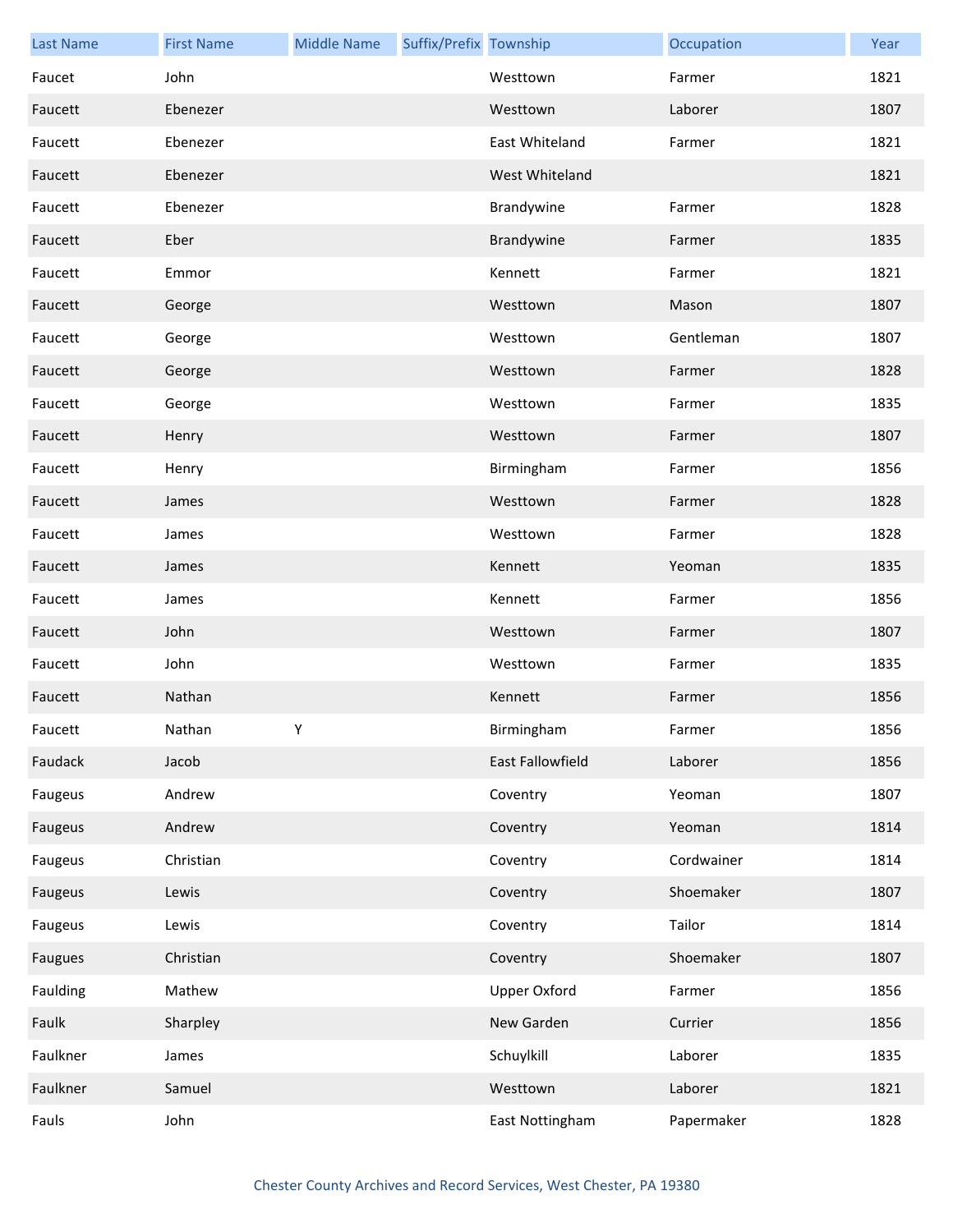| <b>Last Name</b> | <b>First Name</b> | <b>Middle Name</b> | Suffix/Prefix Township |                      | Occupation  | Year |
|------------------|-------------------|--------------------|------------------------|----------------------|-------------|------|
| Fauls            | Moore             |                    |                        | New London           | Farmer      | 1800 |
| Faunas           | Alexander         |                    |                        | Franklin             | Mason       | 1856 |
| Faunas           | John              |                    |                        | Franklin             | Mason       | 1856 |
| Faunas           | Joseph            |                    |                        | Franklin             | Mason       | 1856 |
| Fause            | Matthias          |                    |                        | East Nottingham      | Carpenter   | 1821 |
| Fause            | Thomas            |                    |                        | East Nottingham      | Shoemaker   | 1821 |
| Faust            | Daniel            | W                  |                        | East Caln            | Shoemaker   | 1835 |
| Faust            | David             |                    |                        | Wallace              | Laborer     | 1856 |
| Faust            | William           |                    |                        | Valley               | Iron roller | 1856 |
| Fauster          | Jonathan          |                    |                        | New Garden           | Shoemaker   | 1835 |
| Fauster          | Lewis             |                    |                        | <b>West Bradford</b> |             | 1856 |
| Fauster          | Mathew            |                    |                        | West Bradford        |             | 1856 |
| Fauster          | Samuel            |                    |                        | West Bradford        |             | 1856 |
| Faux             | Thomas            |                    |                        | West Fallowfield     | Laborer     | 1835 |
| Favingner        | David             |                    |                        | Coventry             | Shoemaker   | 1835 |
| Fawceit          | John              |                    |                        | <b>West Chester</b>  | Laborer     | 1856 |
| Fawcet           | Emmor             |                    |                        | Kennett              | Farmer      | 1828 |
| Fawkes           | Charles           |                    |                        | Sadsbury             |             | 1835 |
| Fawkes           | Isaiah            |                    |                        | West Goshen          |             | 1821 |
| Fawkes           | Isaiah            |                    |                        | <b>West Chester</b>  | Gentleman   | 1856 |
| Fawkes           | Samuel            |                    |                        | Easttown             | Chairmaker  | 1807 |
| Fawkes           | Samuel            |                    |                        | West Fallowfield     | Cordwainer  | 1828 |
| Fawkes           | William           |                    | Jr.                    | Sadsbury             |             | 1835 |
| Fawkes           | William           |                    |                        | Sadsbury             |             | 1835 |
| Fawset           | George            |                    |                        | Westtown             | Farmer      | 1856 |
| Fay              | Henry             |                    |                        | <b>East Nantmeal</b> |             | 1793 |
| Fayfinger        | David             |                    |                        | <b>West Vincent</b>  | Farmer      | 1856 |
| Fearth           | Jacob             |                    |                        | New Garden           | Carpenter   | 1814 |
| Fearth           | Joseph            |                    |                        | New Garden           | Laborer     | 1814 |
| Fearth           | William           |                    |                        | New Garden           | Carpenter   | 1814 |
| Fearth           | William           |                    |                        | New Garden           |             | 1814 |
| Feaster          | Henry             |                    |                        | East Fallowfield     | Laborer     | 1835 |
| Feaster          | Jacob             |                    |                        | East Fallowfield     | Laborer     | 1828 |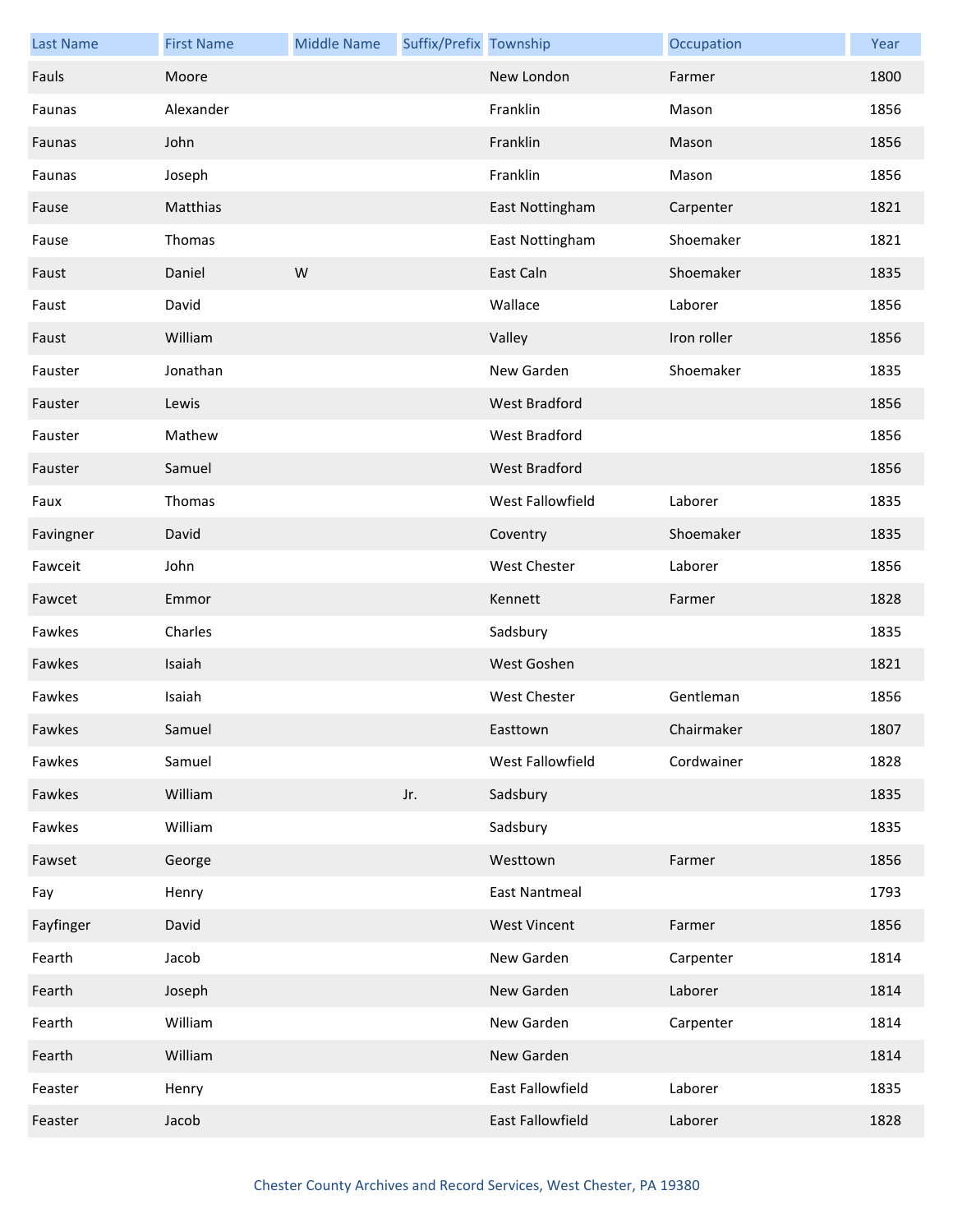| <b>Last Name</b> | <b>First Name</b> | <b>Middle Name</b> | Suffix/Prefix Township |                         | Occupation     | Year |
|------------------|-------------------|--------------------|------------------------|-------------------------|----------------|------|
| Feaster          | Jacob             |                    |                        | <b>East Fallowfield</b> | Carter         | 1835 |
| Feaster          | William           |                    |                        | <b>East Fallowfield</b> | Laborer        | 1828 |
| Featherman       | Ebenezer          |                    |                        | East Nottingham         | Farmer         | 1856 |
| Featherman       | Michael           |                    |                        | West Nottingham         | Papermaker     | 1821 |
| Featon           | William           |                    |                        | West Brandywine         | Farmer         | 1856 |
| Fedigan          | Thomas            |                    |                        | East Goshen             | Laborer        | 1856 |
| Feems            | William           |                    |                        | <b>West Chester</b>     | Laborer        | 1856 |
| Fegan            |                   |                    |                        | Willistown              | Laborer        | 1807 |
| Fegle            | Conrad            |                    |                        | <b>East Vincent</b>     |                | 1835 |
| Fegley           | John              |                    |                        | <b>West Vincent</b>     | Smith          | 1856 |
| Feighley         | David             |                    |                        | Pikeland                | Farmer         | 1835 |
| Feighley         | Jacob             |                    |                        | Pikeland                | Farmer         | 1835 |
| Feighley         | John              |                    |                        | Pikeland                | Farmer         | 1835 |
| Feighley         | Phillip           |                    |                        | Pikeland                | Farmer         | 1835 |
| Feighley         | Samuel            |                    |                        | Pikeland                | Farmer         | 1835 |
| Feiler           | John              |                    |                        | <b>West Nantmeal</b>    | Laborer        | 1835 |
| Feister          | Henry             |                    |                        | Newlin                  | Carter         | 1828 |
| Feister          | James             |                    |                        | Honeybrook              | Laborer        | 1856 |
| Feister          | Rudolph           |                    |                        | Honeybrook              | Farmer         | 1856 |
| Feit             | Charles           |                    |                        | East Whiteland          | Miller         | 1821 |
| Feley            | Patrick           |                    |                        | East Goshen             | Cotton Spinner | 1821 |
| Felix            | John              |                    |                        | East Caln               | Distiller      | 1821 |
| Felix            | John              |                    |                        | East Goshen             | Laborer        | 1828 |
| Fell             | Bartley           |                    |                        | Lower Oxford            | Farmer         | 1856 |
| Fell             | Benjamin          |                    |                        | East Caln               | Blacksmith     | 1821 |
| Fell             | Benjamin          |                    |                        | Kennett                 | Farmer         | 1828 |
| Fell             | David             |                    |                        | West Nottingham         | Farmer         | 1807 |
| Fell             | David             |                    |                        | New London              | Farmer         | 1814 |
| Fell             | David             |                    |                        | New London              | Farmer         | 1821 |
| Fell             | David             |                    |                        | New London              | Farmer         | 1828 |
| Fell             | David             |                    |                        | Lower Oxford            | Carpenter      | 1828 |
| Fell             | David             |                    |                        | New London              | Farmer         | 1835 |
| Fell             | David             |                    | Jr.                    | New London              | Farmer         | 1856 |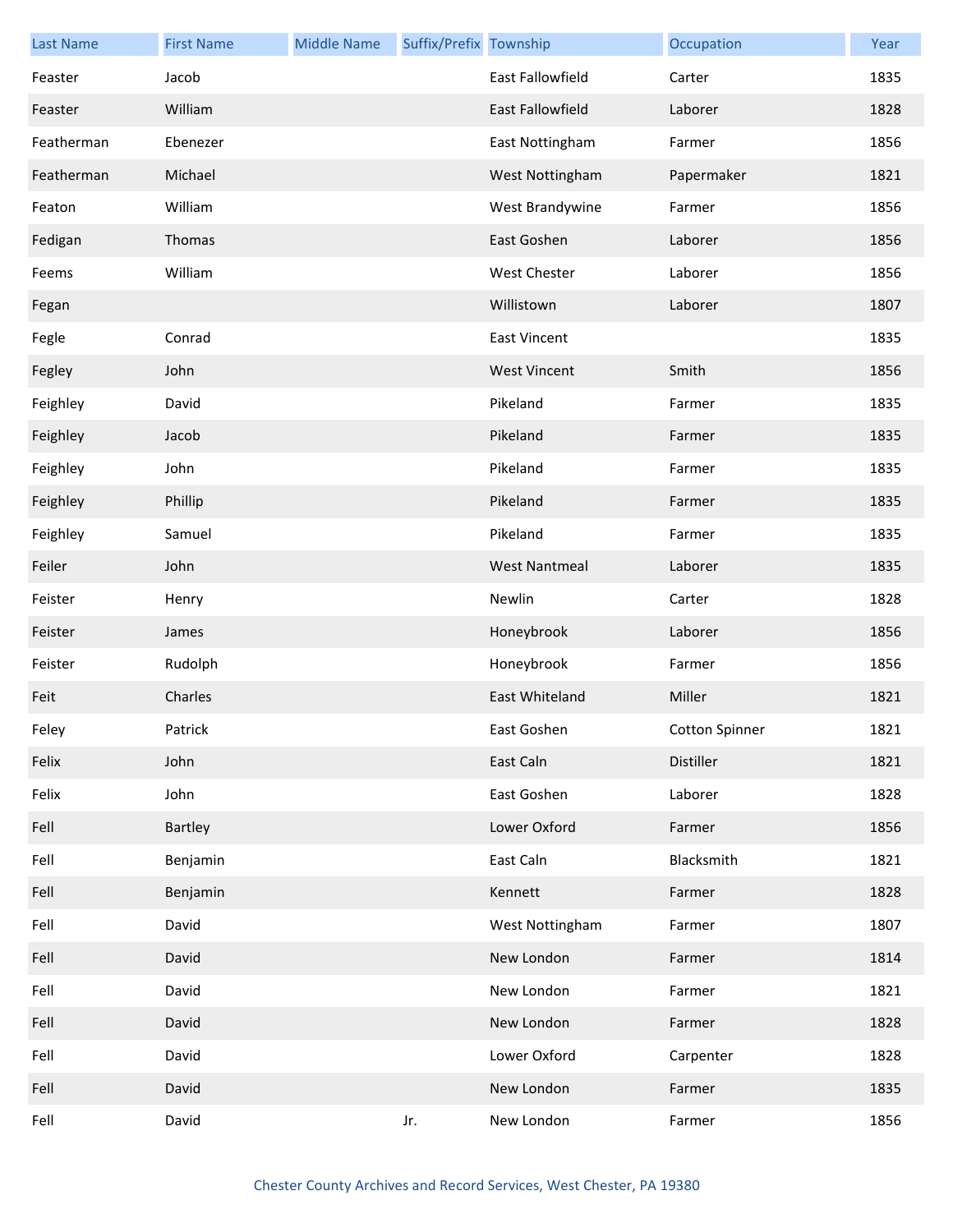| <b>Last Name</b> | <b>First Name</b> | <b>Middle Name</b> | Suffix/Prefix Township |                     | Occupation      | Year |
|------------------|-------------------|--------------------|------------------------|---------------------|-----------------|------|
| Fell             | David             |                    | Sr.                    | New London          | Farmer          | 1856 |
| Fell             | Francis           |                    |                        | West Nottingham     |                 | 1835 |
| Fell             | Jacob             |                    |                        | Kennett             | Blacksmith      | 1828 |
| Fell             | Jesse             |                    |                        | New Garden          | Farmer          | 1807 |
| Fell             | Jesse             |                    |                        | New Garden          | Farmer          | 1814 |
| Fell             | Jesse             |                    |                        | Brandywine          | Farmer          | 1835 |
| Fell             | John              |                    | Jr.                    | New London          | Farmer          | 1800 |
| Fell             | John              |                    |                        | New London          | Farmer          | 1800 |
| Fell             | John              |                    | Jr.                    | New London          | Farmer          | 1807 |
| Fell             | John              |                    | Sr.                    | New London          | Farmer          | 1807 |
| Fell             | John              |                    | Jr.                    | New London          | Farmer          | 1814 |
| Fell             | John              |                    |                        | New London          | Farmer          | 1814 |
| Fell             | John              |                    |                        | New London          | Farmer          | 1821 |
| Fell             | John              |                    |                        | New London          | Farmer          | 1828 |
| Fell             | John              |                    |                        | New London          | Farmer          | 1835 |
| Fell             | Joseph            |                    |                        | <b>Upper Oxford</b> | Shoemaker       | 1814 |
| Fell             | Joseph            |                    |                        | Penn                | Shoemaker       | 1821 |
| Fell             | Joseph            |                    |                        | Penn                | Shoemaker       | 1828 |
| Fell             | Kersey            | H                  |                        | West Chester        | Gentleman       | 1856 |
| Fell             | Lewis             |                    |                        | Penn                | Farmer          | 1821 |
| Fell             | Lewis             |                    |                        | West Marlborough    | Farmer          | 1828 |
| Fell             | Lewis             |                    |                        | London Britain      | Farmer          | 1835 |
| Fell             | Mark              |                    |                        | New London          | Joiner          | 1800 |
| Fell             | Mark              |                    |                        | New London          | Carpenter       | 1807 |
| Fell             | Mark              |                    |                        | New London          | Cabinetmaker    | 1814 |
| Fell             | Mark              |                    |                        | New London          | Farmer & Joiner | 1821 |
| Fell             | Mark              |                    |                        | New London          | Farmer          | 1828 |
| Fell             | Marshall          |                    |                        | New London          | Farmer          | 1835 |
| Fell             | Richard           |                    |                        | New London          | Farmer          | 1814 |
| Fell             | Richard           |                    |                        | New London          | Farmer          | 1821 |
| Fell             | Richard           |                    |                        | New London          | Farmer          | 1828 |
| Fell             | Richard           |                    |                        | New London          | Farmer          | 1835 |
| Fell             | Robert            |                    |                        | New London          | Farmer          | 1814 |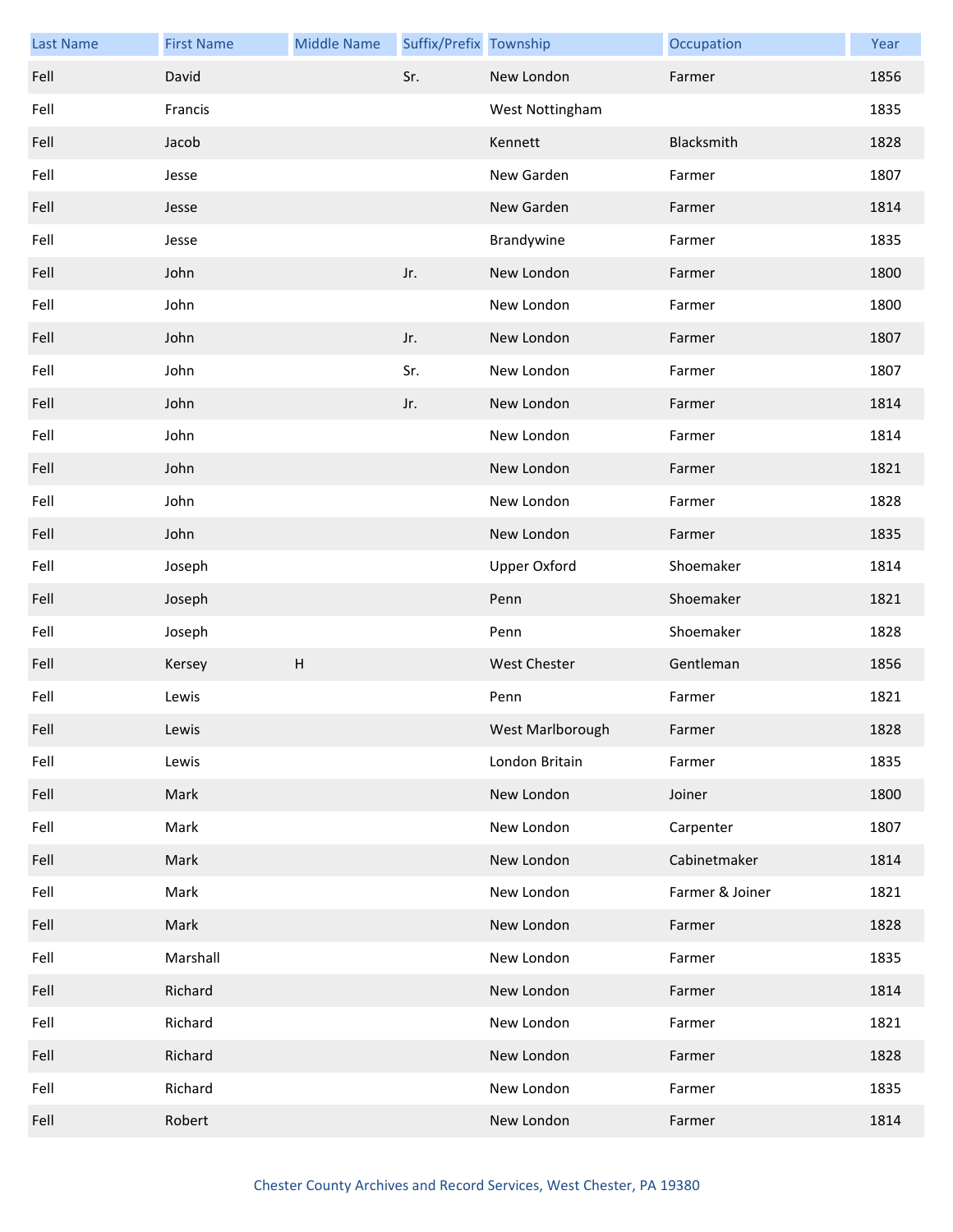| <b>Last Name</b> | <b>First Name</b> | <b>Middle Name</b> | Suffix/Prefix Township |                     | Occupation          | Year |
|------------------|-------------------|--------------------|------------------------|---------------------|---------------------|------|
| Fell             | Samuel            |                    |                        | New London          | Farmer              | 1828 |
| Fell             | Samuel            |                    |                        | New London          | Farmer              | 1835 |
| Fell             | Thomas            |                    |                        | Londonderry         |                     | 1793 |
| Fell             | Thomas            |                    |                        | Londonderry         | Farmer & Blacksmith | 1807 |
| Fell             | Thomas            |                    |                        | Londonderry         | Farmer              | 1814 |
| Fell             | Thomas            |                    |                        | Penn                | Blacksmith          | 1821 |
| Fell             | Thomas            |                    |                        | Penn                | Farmer              | 1828 |
| Fell             | Thomas            |                    |                        | Penn                | Farmer              | 1835 |
| Fell             | William           |                    |                        | East Nottingham     |                     | 1793 |
| Fell             | William           |                    |                        | West Nottingham     |                     | 1800 |
| Fell             | William           |                    |                        | West Nottingham     | Weaver              | 1807 |
| Fell             | William           |                    |                        | East Nottingham     | Farmer              | 1814 |
| Fell             | William           |                    |                        | East Nottingham     | Farmer              | 1821 |
| Fell             | William           |                    |                        | New London          | Farmer              | 1835 |
| Fell             | William           | J                  |                        | New London          | Farmer              | 1856 |
| Fellen           | William           |                    |                        | Westtown            | Carpenter           | 1821 |
| Fellen           | William           |                    |                        | Birmingham          | Carpenter           | 1828 |
| Felles           | William           | $\sf T$            |                        | Sadsbury            | Forwarding merchant | 1856 |
| Fellin           | William           |                    |                        | Westtown            | Drover              | 1835 |
| Fellon           | Lloyd             |                    |                        | Schuylkill          | Roller (M)          | 1828 |
| Felman           | Samuel            |                    |                        | Coventry            | Laborer             | 1835 |
| Felmot           | Frederic          |                    |                        | Schuylkill          | Cooper              | 1835 |
| Felson           | James             |                    |                        | Lower Oxford        | Shoemaker           | 1814 |
| Felston          | Peter             |                    |                        | <b>Upper Oxford</b> | Papermaker          | 1835 |
| Felty            | James             |                    |                        | Schuylkill          | Laborer             | 1856 |
| Felty            | John              |                    |                        | West Chester        | Shoemaker           | 1828 |
| Fenesy           | Richard           |                    |                        | Westtown            | Farmer              | 1856 |
| Fennell          | Alexander         | C.                 |                        | Honey Brook         | Schoolmaster        | 1821 |
| Fenner(?)        | William           |                    |                        | Goshen              |                     | 1793 |
| Fennessy         | William           |                    |                        | West Whiteland      | Quarryman           | 1835 |
| Fenton           | Joseph            |                    |                        | Uwchlan             | Laborer             | 1821 |
| Ferdick          | Peter             |                    |                        | Coventry            |                     | 1793 |
| Ferdight         | Henry             |                    |                        | Coventry            | Farmer              | 1835 |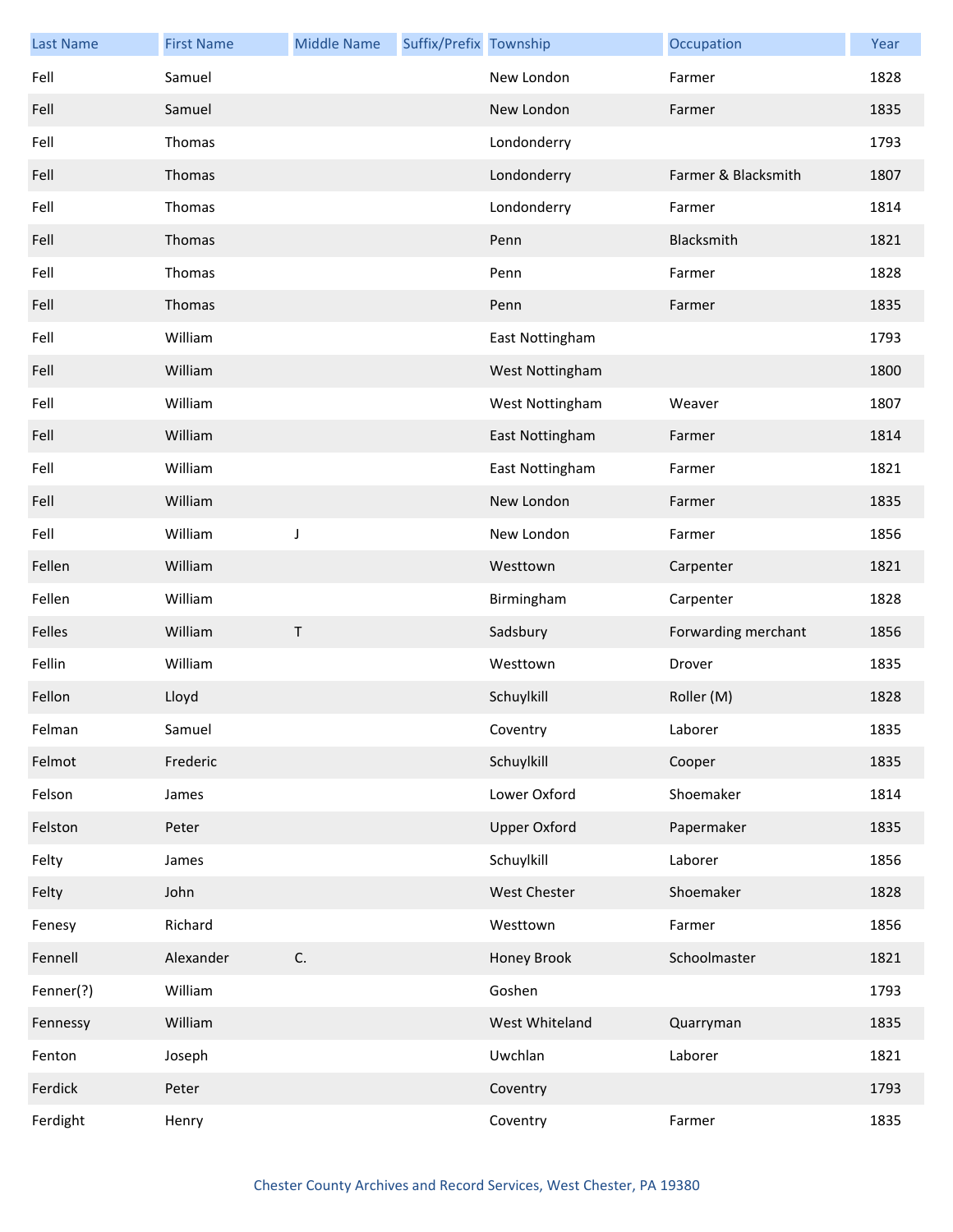| <b>Last Name</b> | <b>First Name</b> | <b>Middle Name</b>        | Suffix/Prefix Township |                     | Occupation  | Year |
|------------------|-------------------|---------------------------|------------------------|---------------------|-------------|------|
| Fergason         | Hugh              |                           |                        | West Nottingham     | Laborer     | 1828 |
| Fergason         | James             |                           |                        | West Nottingham     | Laborer     | 1828 |
| Fergason         | John              |                           |                        | West Nottingham     | Farmer      | 1828 |
| Fergeson         | Robert            |                           |                        | Brandywine          | Laborer     | 1807 |
| Fergus           | Thomas            | $\boldsymbol{\mathsf{H}}$ |                        | <b>West Chester</b> | Teacher     | 1856 |
| Ferguson         | (Widow)           |                           |                        | West Caln           |             | 1793 |
| Ferguson         | (Widow)           |                           |                        | West Nottingham     | Farmer      | 1821 |
| Ferguson         | Andrew            |                           |                        | West Bradford       | Laborer     | 1814 |
| Ferguson         | Andrew            |                           |                        | West Bradford       | Drover      | 1821 |
| Ferguson         | Andrew            |                           |                        | East Bradford       | Laborer     | 1835 |
| Ferguson         | Daniel            |                           |                        | Lower Oxford        | Teacher     | 1835 |
| Ferguson         | Elizabeth         |                           | Widow                  | West Caln           |             | 1807 |
| Ferguson         | Enoch             |                           |                        | <b>Upper Oxford</b> | Groomsman   | 1856 |
| Ferguson         | Hugh              |                           |                        | West Nottingham     | Farmer      | 1814 |
| Ferguson         | Hugh              |                           |                        | West Nottingham     | Cooper      | 1856 |
| Ferguson         | Hugh              | $\sf T$                   |                        | East Nottingham     | Shoemaker   | 1835 |
| Ferguson         | Hugh              | $\sf T$                   |                        | Londonderry         | Shoemaker   | 1856 |
| Ferguson         | Isaac             |                           |                        | Easttown            | Shoemaker   | 1828 |
| Ferguson         | James             |                           |                        | West Nottingham     | Farmer      | 1821 |
| Ferguson         | John              |                           |                        | West Nottingham     | Farmer      | 1835 |
| Ferguson         | Matthew           |                           |                        | Tredyffrin          | Laborer     | 1835 |
| Ferguson         | Matthew           |                           |                        | Tredyffrin          | Shoemaker   | 1835 |
| Ferguson         | Robert            |                           |                        | East Caln           |             | 1793 |
| Ferguson         | Thomas            |                           |                        | West Nottingham     |             | 1814 |
| Ferguson         | Thomas            |                           |                        | Highland            | Farmer      | 1856 |
| Ferguson         | Thomas            | W                         |                        | <b>Upper Oxford</b> | Laborer     | 1856 |
| Ferguson         | Washingtobn       |                           |                        | West Nottingham     | Shoemaker   | 1856 |
| Ferguson         | William           |                           |                        | Honey Brook         | Wheelwright | 1835 |
| Ferguson         | William           |                           |                        | Lower Oxford        | Shoemaker   | 1835 |
| Ferguson         | William           | $\mathsf C$               |                        | <b>Upper Oxford</b> | Shoemaker   | 1856 |
| Feris            | James             |                           |                        | West Marlborough    | Farmer      | 1856 |
| Feris            | William           |                           |                        | West Marlborough    | Farmer      | 1821 |
| Ferl             | William           |                           |                        | Pikeland            | Laborer     | 1807 |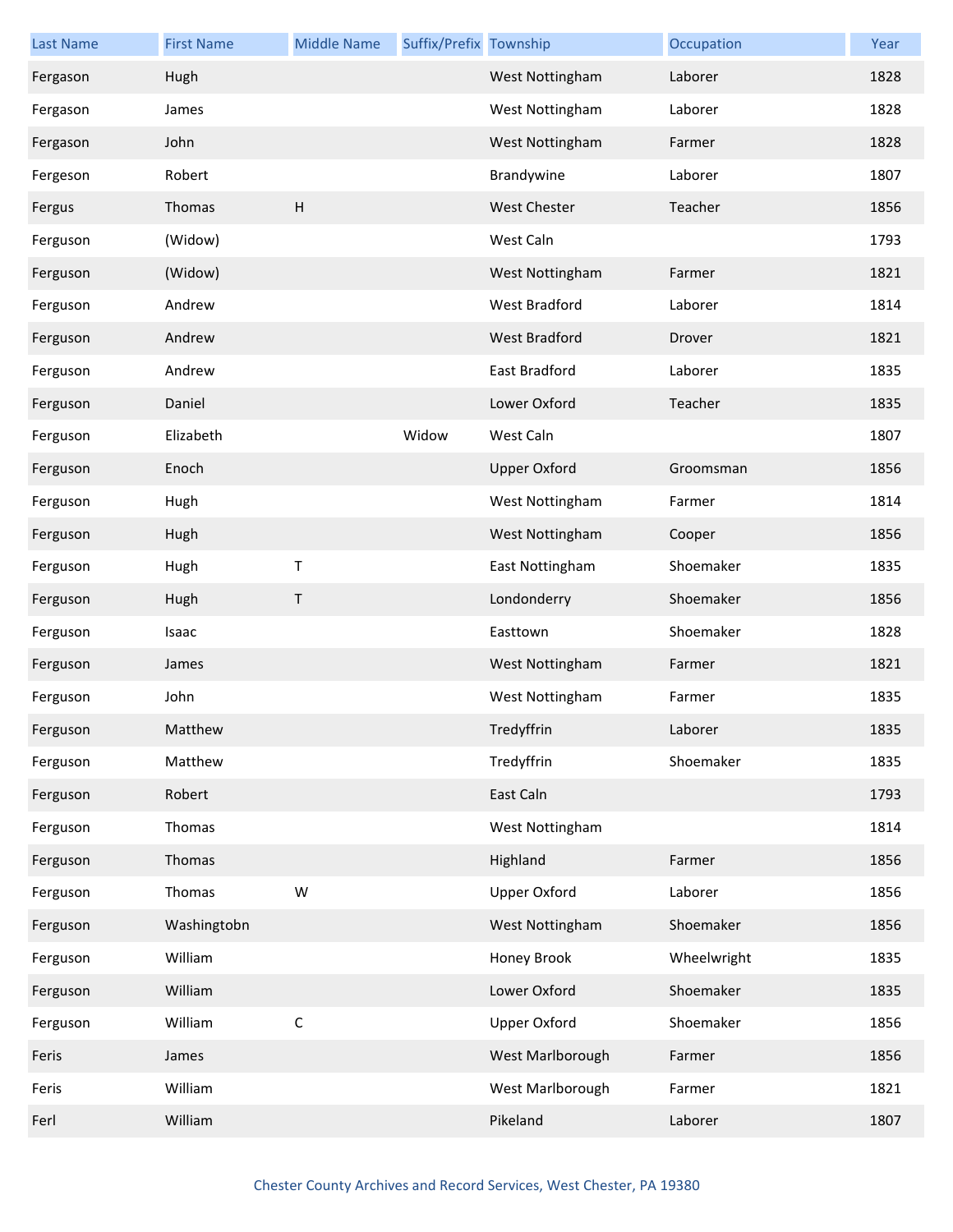| <b>Last Name</b> | <b>First Name</b> | <b>Middle Name</b> | Suffix/Prefix Township |                         | Occupation | Year |
|------------------|-------------------|--------------------|------------------------|-------------------------|------------|------|
| Fero             | Jacob             |                    |                        | Westtown                |            | 1814 |
| Ferral           | Patrick           |                    |                        | <b>East Fallowfield</b> | Husbandman | 1807 |
| Ferran           | Henry             |                    |                        | Londonderry             | Bricklayer | 1835 |
| Ferran           | James             |                    | Jr.                    | Londonderry             | Carpenter  | 1835 |
| Ferran           | James             |                    | Sr.                    | Londonderry             | Weaver     | 1835 |
| Ferran           | John              |                    |                        | Londonderry             | Cooper     | 1835 |
| Ferran           | John              |                    | Jr.                    | Londonderry             | Carpenter  | 1835 |
| Ferree           | Adam              |                    |                        | Sadsbury                | Farmer     | 1828 |
| Ferree           | Adam              |                    |                        | West Fallowfield        | Farmer     | 1856 |
| Ferree           | D                 | $\mathsf D$        |                        | Sadsbury                |            | 1856 |
| Ferree           | David             |                    |                        | Sadsbury                |            | 1807 |
| Ferree           | David             |                    |                        | Sadsbury                | Farmer     | 1814 |
| Ferree           | David             |                    |                        | Sadsbury                | Farmer     | 1821 |
| Ferree           | David             |                    |                        | Sadsbury                | Farmer     | 1828 |
| Ferree           | David             |                    |                        | Sadsbury                | Farmer     | 1835 |
| Ferree           | David             |                    |                        | West Fallowfield        | Farmer     | 1856 |
| Ferree           | David             |                    |                        | Sadsbury                | Farmer     | 1856 |
| Ferree           | Diller            |                    |                        | Sadsbury                | Farmer     | 1821 |
| Ferree           | Diller            |                    |                        | Sadsbury                | Farmer     | 1835 |
| Ferree           | Diller            | $\sf B$            |                        | Sadsbury                | Farmer     | 1856 |
| Ferree           | Diller            | В.                 |                        | Sadsbury                | Farmer     | 1828 |
| Ferree           | James             |                    |                        | West Bradford           | Shoemaker  | 1814 |
| Ferrel           | Andrew            |                    |                        | Uwchlan                 | Turner     | 1821 |
| Ferrel           | Andrew            |                    |                        | <b>West Nantmeal</b>    | Chairmaker | 1828 |
| Ferrel           | John              |                    |                        | Uwchlan                 |            | 1793 |
| Ferrel           | John              |                    |                        | Honey Brook             | Mason      | 1807 |
| Ferrel           | John              |                    |                        | East Bradford           | Farmer     | 1814 |
| Ferrel           | William           |                    |                        | Willistown              | Laborer    | 1814 |
| Ferrel           | William           |                    |                        | Newlin                  | Laborer    | 1814 |
| Ferrel           | William           |                    |                        | Newlin                  | Laborer    | 1821 |
| Ferrell          | Andrew            |                    |                        | East Bradford           | Chairmaker | 1807 |
| Ferrell          | Andrew            |                    |                        | West Whiteland          | Innkeeper  | 1814 |
| Ferrell          | Andrew            |                    |                        | West Chester            | Shoemaker  | 1856 |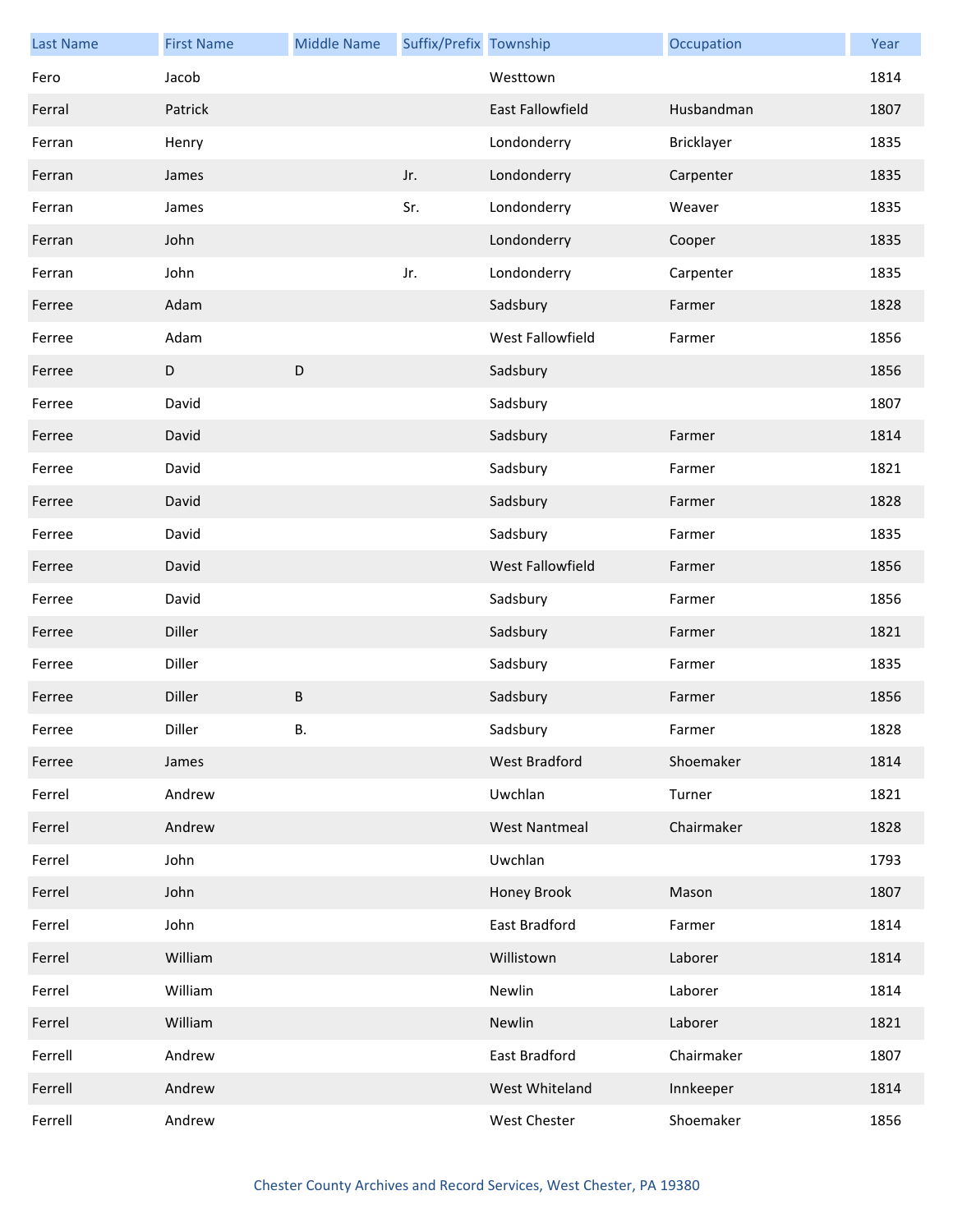| <b>Last Name</b> | <b>First Name</b> | <b>Middle Name</b> | Suffix/Prefix Township |                      | Occupation | Year |
|------------------|-------------------|--------------------|------------------------|----------------------|------------|------|
| Ferrell          | Edward            |                    |                        | Willistown           | Cartwright | 1828 |
| Ferrell          | Garrett           |                    |                        | <b>West Chester</b>  | Shoemaker  | 1807 |
| Ferrell          | James             |                    |                        | <b>West Bradford</b> | Shoemaker  | 1828 |
| Ferrell          | John              |                    |                        | Tredyffrin           | Butcher    | 1856 |
| Ferrell          | Joseph            |                    |                        | East Bradford        | Laborer    | 1828 |
| Ferrell          | S                 | B                  |                        | <b>West Chester</b>  | Shoemaker  | 1856 |
| Ferrell          | Thomas            |                    |                        | East Bradford        | Carpenter  | 1828 |
| Ferrell          | Thomas            |                    |                        | East Bradford        | Laborer    | 1835 |
| Ferrell          | William           |                    |                        | <b>East Bradford</b> | Laborer    | 1828 |
| Ferrell          | William           |                    |                        | Newlin               | Laborer    | 1835 |
| Ferrell          | William           |                    |                        | <b>West Bradford</b> | Mason      | 1856 |
| Ferren           | Edward            |                    |                        | Londonderry          | Farmer     | 1807 |
| Ferren           | Edward            |                    |                        | Londonderry          | Farmer     | 1814 |
| Ferren           | James             |                    |                        | Londonderry          | Farmer     | 1814 |
| Ferren           | John              |                    |                        | Londonderry          | Cooper     | 1807 |
| Ferrey           | Maxwell           |                    |                        | Sadsbury             | Laborer    | 1856 |
| Ferrey           | William           |                    |                        | Sadsbury             | Laborer    | 1856 |
| Ferrick          | Michael           |                    |                        | Londonderry          | Farmer     | 1807 |
| Ferrier          | Neal              |                    |                        | Birmingham           | Laborer    | 1814 |
| Ferrier          | Neil              |                    |                        | Birmingham           | Laborer    | 1807 |
| Ferril           | James             |                    |                        | West Bradford        | Shoemaker  | 1821 |
| Ferril           | James             |                    |                        | <b>West Bradford</b> | Shoemaker  | 1835 |
| Ferril           | John              |                    |                        | West Bradford        | Laborer    | 1821 |
| Ferril           | Joseph            |                    |                        | West Bradford        | Shoemaker  | 1835 |
| Ferril           | Michael           |                    |                        | West Whiteland       |            | 1793 |
| Ferril           | Thomas            |                    |                        | West Bradford        | Farmer     | 1821 |
| Ferril           | William           |                    |                        | West Bradford        | Laborer    | 1821 |
| Ferrill          | James             |                    |                        | West Bradford        | Shoemaker  | 1807 |
| Ferrill          | William           |                    |                        | West Bradford        | Smith      | 1807 |
| Ferris           | William           |                    |                        | East Marlborough     | Jobber     | 1807 |
| Ferrisl          | William           |                    |                        | West Bradford        | Laborer    | 1835 |
| Ferron           | Edward            |                    |                        | Londonderry          |            | 1793 |
| Ferron           | John              |                    |                        | Londonderry          | Cooper     | 1821 |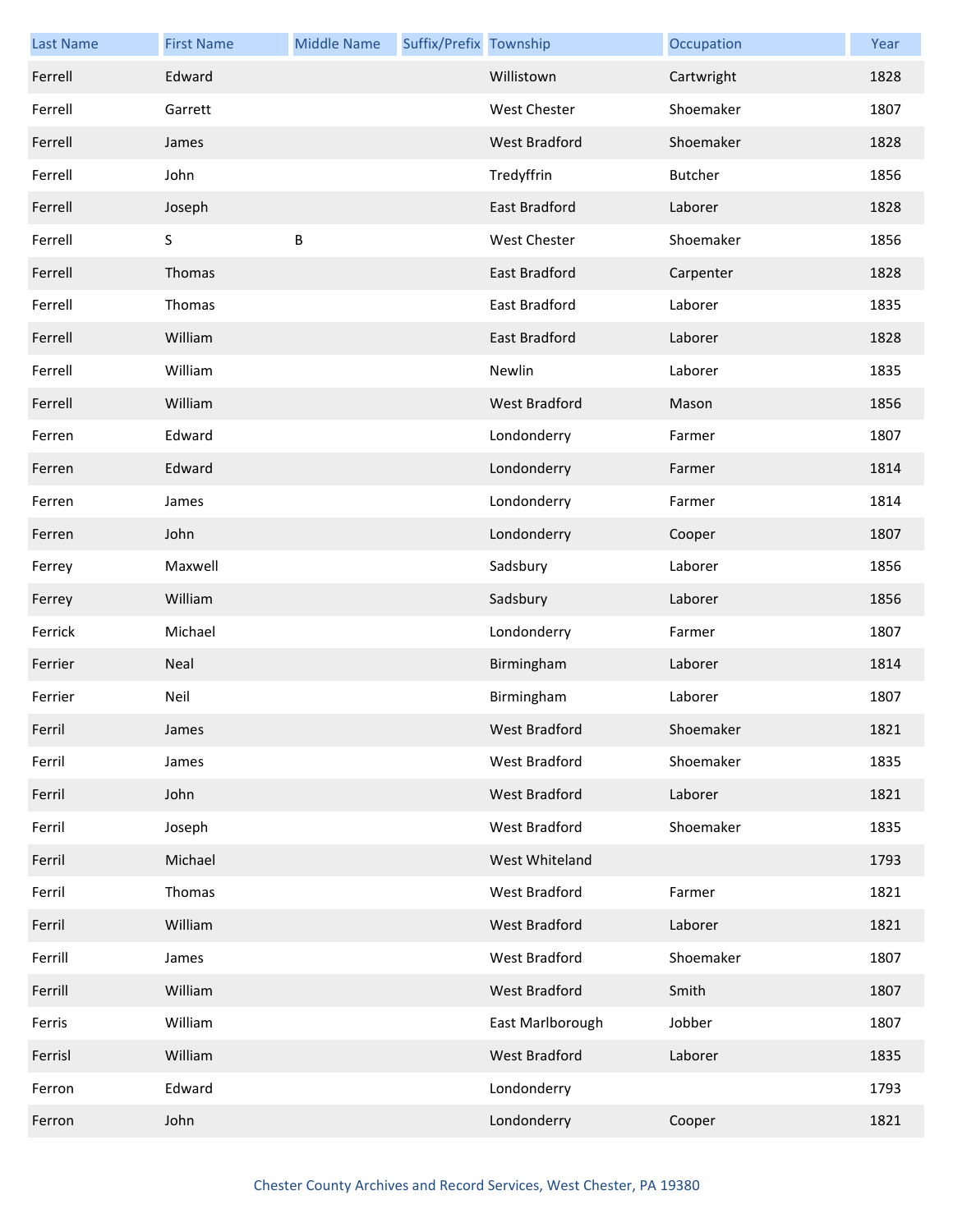| <b>Last Name</b> | <b>First Name</b> | <b>Middle Name</b> | Suffix/Prefix Township |                      | Occupation | Year |
|------------------|-------------------|--------------------|------------------------|----------------------|------------|------|
| Ferron           | John              |                    |                        | Kennett              | Farmer     | 1856 |
| Ferron           | John              |                    |                        | Kennett              | Farmer     | 1856 |
| Ferry            | James             |                    |                        | Phoenixville         | Laborer    | 1856 |
| Ferry            | Neal              |                    |                        | West Whiteland       | Farmer     | 1828 |
| Ferry            | Neal              |                    |                        | West Whiteland       | Farmer     | 1835 |
| Ferry            | Neill             |                    |                        | West Whiteland       |            | 1821 |
| Ferry            | Thomas            |                    |                        | Pennsbury            | Laborer    | 1821 |
| Ferth            | Jacob             |                    |                        | New Garden           | Carpenter  | 1821 |
| Ferth            | William           |                    |                        | New Garden           |            | 1793 |
| Fertic           | John              |                    |                        | East Bradford        |            | 1793 |
| Fertick          | Abraham           |                    |                        | Vincent              |            | 1793 |
| Fertick          | Abraham           |                    |                        | Vincent              |            | 1800 |
| Fertick          | Abraham           |                    |                        | Vincent              | Tailor     | 1807 |
| Fertick          | Adam              |                    |                        | Vincent              |            | 1793 |
| Fertick          | Adam              |                    |                        | Vincent              |            | 1800 |
| Fertick          | Henry             |                    |                        | Vincent              |            | 1821 |
| Fertick          | Jacob             |                    |                        | Vincent              | Clockmaker | 1807 |
| Fertick          | John              |                    |                        | Vincent              |            | 1793 |
| Fertick          | John              |                    | Jr.                    | Vincent              |            | 1800 |
| Fertick          | John              |                    | Sr.                    | Vincent              |            | 1800 |
| Fertick          | John              |                    |                        | Vincent              | Yeoman     | 1807 |
| Fertick          | Peter             |                    |                        | Vincent              |            | 1800 |
| Fertick          | Peter             |                    |                        | Vincent              | Yeoman     | 1807 |
| Fertig           | Henry             |                    |                        | Coventry             | Farmer     | 1828 |
| Fertig           | Henry             |                    |                        | <b>East Coventry</b> | Farmer     | 1856 |
| Fertig           | Jacob             |                    |                        | Pikeland             | Watchmaker | 1814 |
| Fertig           | Jacob             |                    |                        | Charlestown          | Innkeeper  | 1821 |
| Fertig           | John              |                    |                        | <b>West Vincent</b>  | Cordwainer | 1835 |
| Fertig           | John              |                    |                        | <b>West Vincent</b>  | Farmer     | 1856 |
| Fertig           | Peter             |                    |                        | Vincent              | Weaver     | 1814 |
| Fertig           | Peter             |                    |                        | Vincent              |            | 1821 |
| Fertig           | Peter             |                    |                        | Vincent              | Weaver     | 1828 |
| Fertig           | Peter             |                    |                        | West Vincent         | Farmer     | 1835 |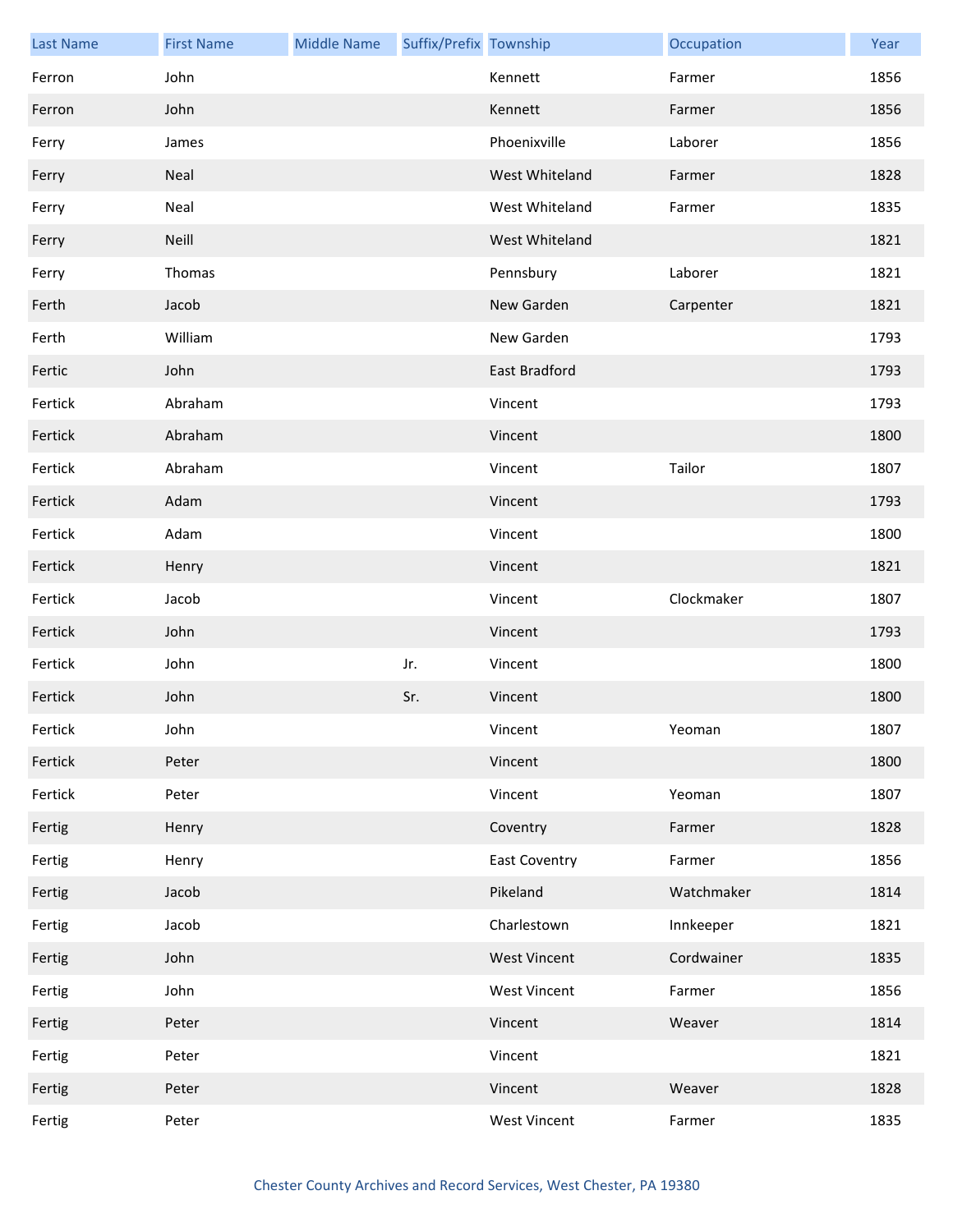| <b>Last Name</b> | <b>First Name</b> | <b>Middle Name</b> | Suffix/Prefix Township |                         | Occupation  | Year |
|------------------|-------------------|--------------------|------------------------|-------------------------|-------------|------|
| Fertig           | Samuel            |                    |                        | Vincent                 | Laborer     | 1828 |
| Fertig           | Samuel            |                    |                        | <b>West Vincent</b>     | Farmer      | 1835 |
| Fertig           | Samuel            |                    |                        | <b>West Vincent</b>     | Merchant    | 1856 |
| Festler          | Abigail           |                    |                        | East Caln               | Lady        | 1835 |
| Feter            | John              |                    |                        | <b>East Fallowfield</b> |             | 1793 |
| Fetherman        | Michael           |                    |                        | West Nottingham         | Papermaster | 1828 |
| Fettar           | George            |                    |                        | East Whiteland          |             | 1800 |
| Fetterman        | Michael           |                    |                        | Brandywine              | Papermaker  | 1807 |
| Fetters          | Abraham           |                    |                        | East Whiteland          | Farmer      | 1814 |
| Fetters          | Abraham           |                    |                        | East Whiteland          | Carpenter   | 1821 |
| Fetters          | Abraham           |                    |                        | Uwchlan                 | Teacher     | 1856 |
| Fetters          | Abraham           |                    |                        | East Whiteland          | Farmer      | 1856 |
| Fetters          | Abram             |                    |                        | East Whiteland          | Farmer      | 1828 |
| Fetters          | Abram             |                    |                        | East Whiteland          | Farmer      | 1835 |
| Fetters          | David             |                    |                        | Charlestown             | Farmer      | 1856 |
| Fetters          | George            |                    |                        | Charlestown             | Farmer      | 1807 |
| Fetters          | George            |                    |                        | East Whiteland          | Farmer      | 1814 |
| Fetters          | George            |                    |                        | East Whiteland          | Farmer      | 1821 |
| Fetters          | George            |                    | Jr.                    | Pikeland                | Carpenter   | 1828 |
| Fetters          | George            |                    |                        | Pikeland                | Farmer      | 1828 |
| Fetters          | George            |                    | Sr.                    | Pikeland                | Farmer      | 1835 |
| Fetters          | George            |                    | Jr.                    | Pikeland                | Farmer      | 1835 |
| Fetters          | George            |                    |                        | Charlestown             | Farmer      | 1856 |
| Fetters          | George            |                    |                        | <b>West Vincent</b>     | Farmer      | 1856 |
| Fetters          | Isaiah            |                    |                        | Uwchlan                 | Farmer      | 1856 |
| Fetters          | John              |                    |                        | East Whiteland          | Carpenter   | 1814 |
| Fetters          | John              |                    |                        | West Whiteland          |             | 1821 |
| Fetters          | John              |                    |                        | Pikeland                | Farmer      | 1828 |
| Fetters          | John              |                    |                        | Pikeland                | Farmer      | 1835 |
| Fetters          | John              |                    |                        | Charlestown             | Farmer      | 1856 |
| Fetters          | John              |                    |                        | Uwchlan                 | Farmer      | 1856 |
| Fetters          | John              | $\mathsf A$        |                        | East Whiteland          | Farmer      | 1856 |
| Fetters          | Levi              |                    |                        | East Whiteland          | Teacher     | 1856 |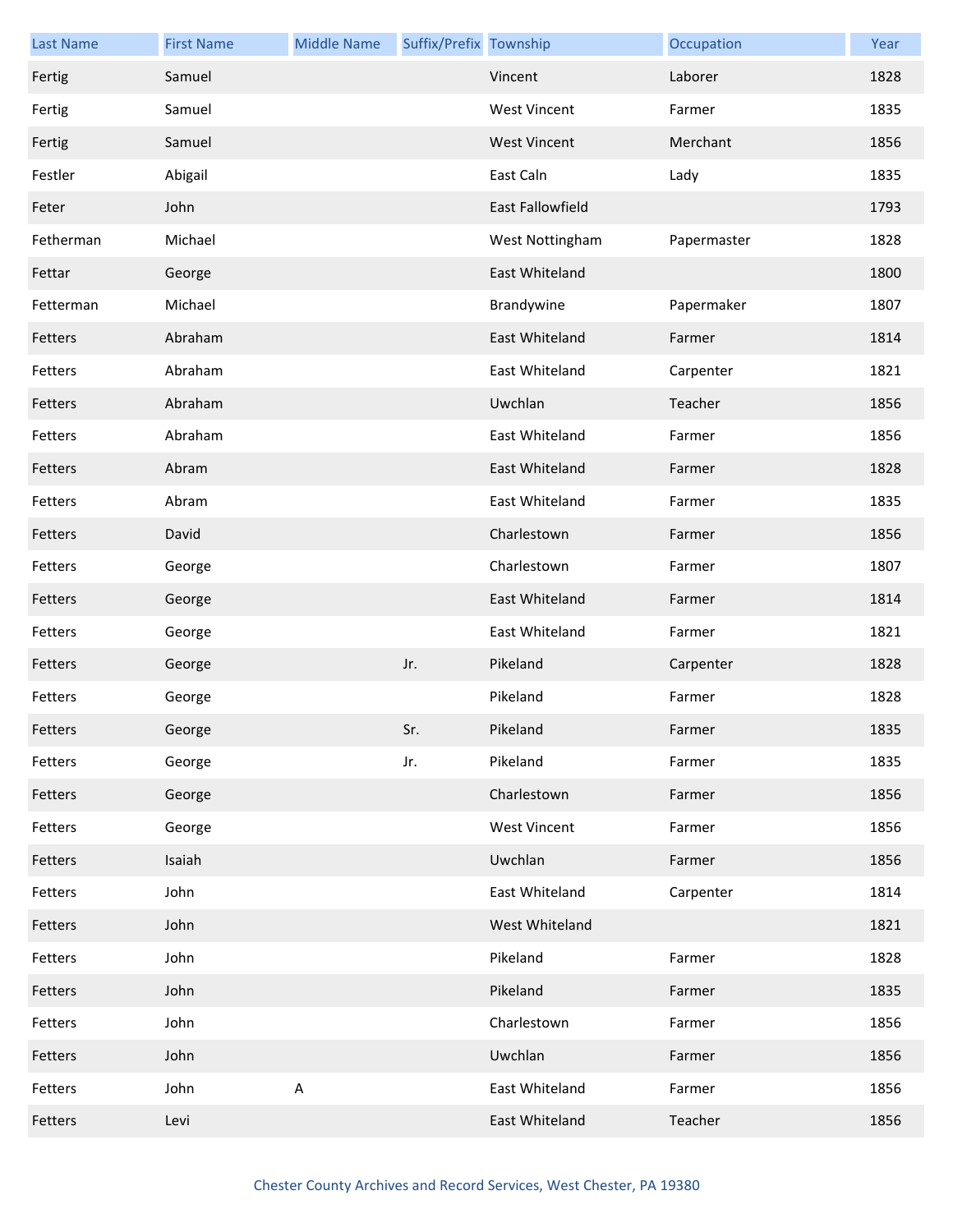| <b>Last Name</b> | <b>First Name</b> | <b>Middle Name</b> | Suffix/Prefix Township |                       | Occupation     | Year |
|------------------|-------------------|--------------------|------------------------|-----------------------|----------------|------|
| Fetters          | Samuel            |                    |                        | <b>East Whiteland</b> | Farmer         | 1821 |
| Fetters          | Samuel            |                    |                        | Uwchlan               | Farmer         | 1828 |
| Fetters          | Samuel            |                    |                        | Uwchlan               | Farmer         | 1835 |
| Fetters          | Samuel            |                    |                        | Charlestown           | Farmer         | 1856 |
| Fetters          | Samuel            |                    |                        | Uwchlan               | Farmer         | 1856 |
| Fetzer           | James             |                    |                        | Brandywine            | Papermaker     | 1835 |
| Few              | Abner             |                    |                        | East Bradford         | Farmer         | 1807 |
| Few              | Abner             |                    |                        | <b>East Bradford</b>  | Farmer         | 1814 |
| Few              | Abner             |                    |                        | East Bradford         |                | 1821 |
| Few              | Abner             |                    |                        | <b>East Bradford</b>  | Farmer         | 1828 |
| Few              | Abner             |                    |                        | East Bradford         | Farmer         | 1835 |
| Few              | Abner             |                    |                        | East Bradford         | Farmer         | 1856 |
| Few              | Bale              |                    |                        | East Whiteland        | Laborer        | 1835 |
| Few              | Benjamin          |                    |                        | West Whiteland        |                | 1793 |
| Few              | Benjamin          |                    |                        | West Whiteland        | Shoemaker      | 1800 |
| Few              | Benjamin          |                    |                        | West Whiteland        | Farmer         | 1807 |
| Few              | Benjamin          |                    |                        | West Whiteland        | Farmer         | 1814 |
| Few              | Benjamin          |                    |                        | East Bradford         | Carpenter      | 1821 |
| Few              | Benjamin          |                    |                        | West Chester          | Shoemaker      | 1828 |
| Few              | Benjamin          |                    |                        | East Whiteland        | Shoemaker      | 1835 |
| Few              | Benjamin          |                    |                        | Lower Oxford          | Shoemaker      | 1856 |
| Few              | Elizabeth         |                    |                        | Brandywine            |                | 1821 |
| Few              | Ephraim           |                    |                        | Westtown              | Farmer         | 1856 |
| Few              | Hugh              |                    |                        | London Grove          |                | 1793 |
| Few              | Isaac             |                    |                        | East Caln             | Wheelwright    | 1800 |
| Few              | Isaac             |                    |                        | West Whiteland        | Cordwainer     | 1807 |
| Few              | Isaac             |                    |                        | Goshen                | Farmer         | 1814 |
| Few              | Isaac             |                    |                        | East Whiteland        | Shoemaker      | 1821 |
| Few              | Isaac             |                    |                        | Pikeland              | Shoemaker      | 1828 |
| Few              | Isaac             |                    |                        | West Whiteland        | Shoemaker      | 1835 |
| Few              | Jacob             |                    |                        | Westtown              | Farmer         | 1821 |
| Few              | Jacob             |                    |                        | Westtown              | <b>Butcher</b> | 1828 |
| Few              | Jacob             |                    |                        | Westtown              | Butcher        | 1835 |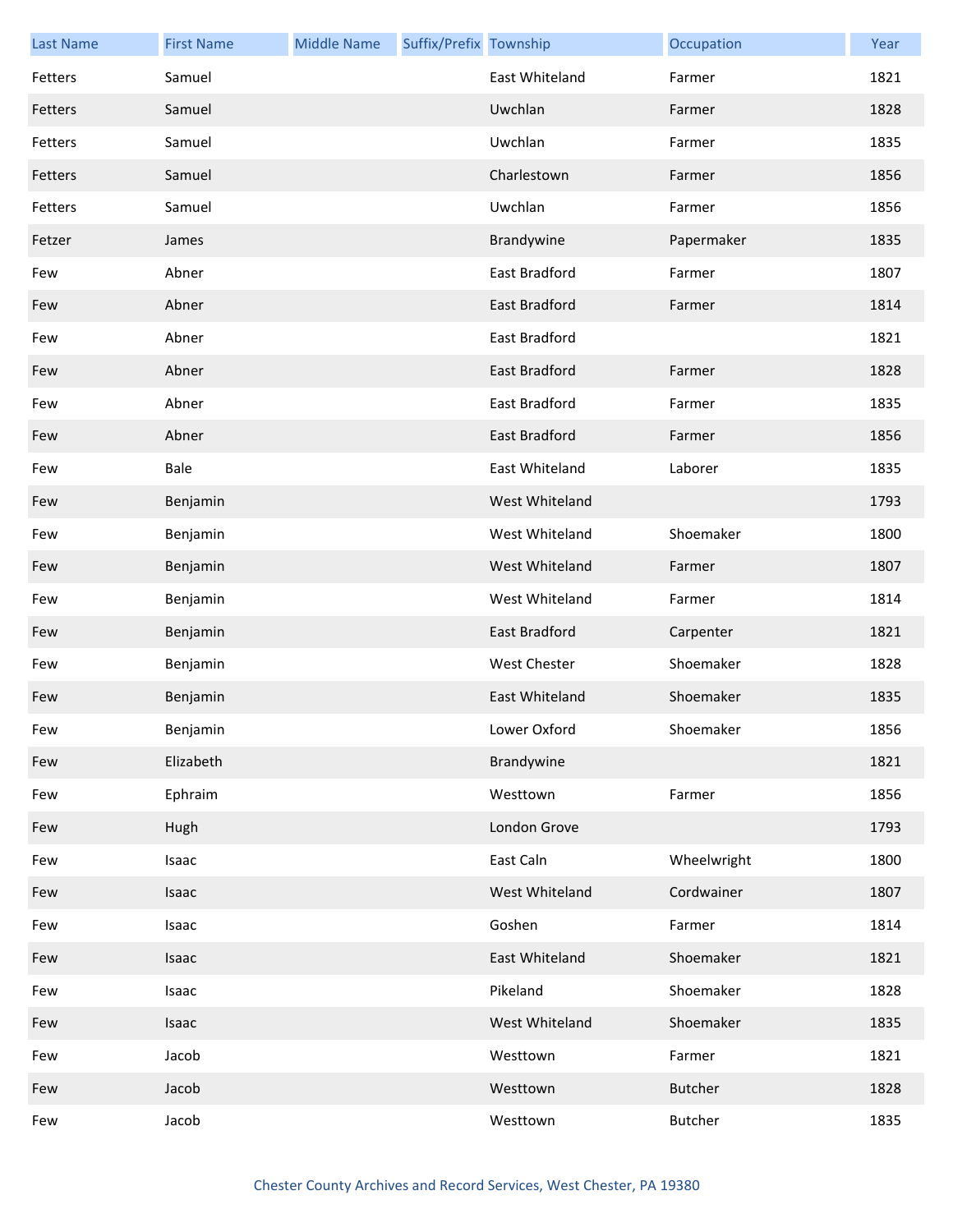| <b>Last Name</b> | <b>First Name</b> | <b>Middle Name</b> | Suffix/Prefix Township |                     | Occupation         | Year |
|------------------|-------------------|--------------------|------------------------|---------------------|--------------------|------|
| Few              | James             |                    |                        | East Bradford       |                    | 1793 |
| Few              | James             |                    |                        | West Bradford       | <b>Wool Carder</b> | 1821 |
| Few              | James             |                    |                        | East Bradford       | Farmer             | 1828 |
| Few              | James             |                    |                        | East Bradford       | Woolcarder         | 1828 |
| Few              | James             |                    |                        | East Bradford       | Farmer             | 1835 |
| Few              | James             |                    |                        | Birmingham          | Carpenter          | 1835 |
| Few              | Jenkin            |                    |                        | East Goshen         | Laborer            | 1835 |
| Few              | John              |                    |                        | West Bradford       | Wagoner            | 1814 |
| Few              | John              |                    |                        | West Bradford       | Farmer             | 1821 |
| Few              | John              |                    |                        | Sadsbury            | Carter             | 1828 |
| Few              | Joseph            |                    |                        | East Caln           | Saddler            | 1807 |
| Few              | Joseph            |                    |                        | East Caln           | Saddler            | 1814 |
| Few              | Kirk              |                    |                        | West Whiteland      | Railroad           | 1835 |
| Few              | Mary              |                    |                        | Westtown            | Seamstress         | 1856 |
| Few              | Richard           |                    |                        | Westtown            | Cooper             | 1807 |
| Few              | Sarah             |                    |                        | West Bradford       | Lady               | 1856 |
| Few              | Simeons           |                    |                        | Westtown            | <b>Butcher</b>     | 1856 |
| Few              | William           |                    |                        | West Whiteland      | Joiner             | 1800 |
| Few              | William           |                    |                        | East Caln           | Gatekeeper         | 1807 |
| Few              | William           |                    |                        | East Caln           | Gatekeeper         | 1814 |
| Few              | William           |                    |                        | East Whiteland      | Gate Tender        | 1821 |
| Few              | William           |                    |                        | East Whiteland      | Gatekeeper         | 1828 |
| Few              | William           |                    |                        | Coventry            | Storekeeper        | 1835 |
| Few              | William           |                    |                        | East Whiteland      | Gatetender         | 1835 |
| Fewrey           | Hugh              |                    |                        | New London          |                    | 1793 |
| Fewrey           | Joseph            |                    |                        | New London          |                    | 1793 |
| Fewrey           | Mackey            |                    |                        | Londonderry         | Cordwainer         | 1835 |
| Fewry            | Manus             |                    |                        | New Garden          |                    | 1793 |
| Field            | David             |                    |                        | <b>West Chester</b> | Storekeeper        | 1856 |
| Field            | Elihu             |                    |                        | <b>East Vincent</b> |                    | 1835 |
| Field            | William           |                    |                        | Easttown            | Shoemaker          | 1821 |
| Fielding         | James             |                    |                        | East Caln           | Laborer            | 1856 |
| Fields           | Elihu             |                    |                        | Coventry            | Laborer            | 1828 |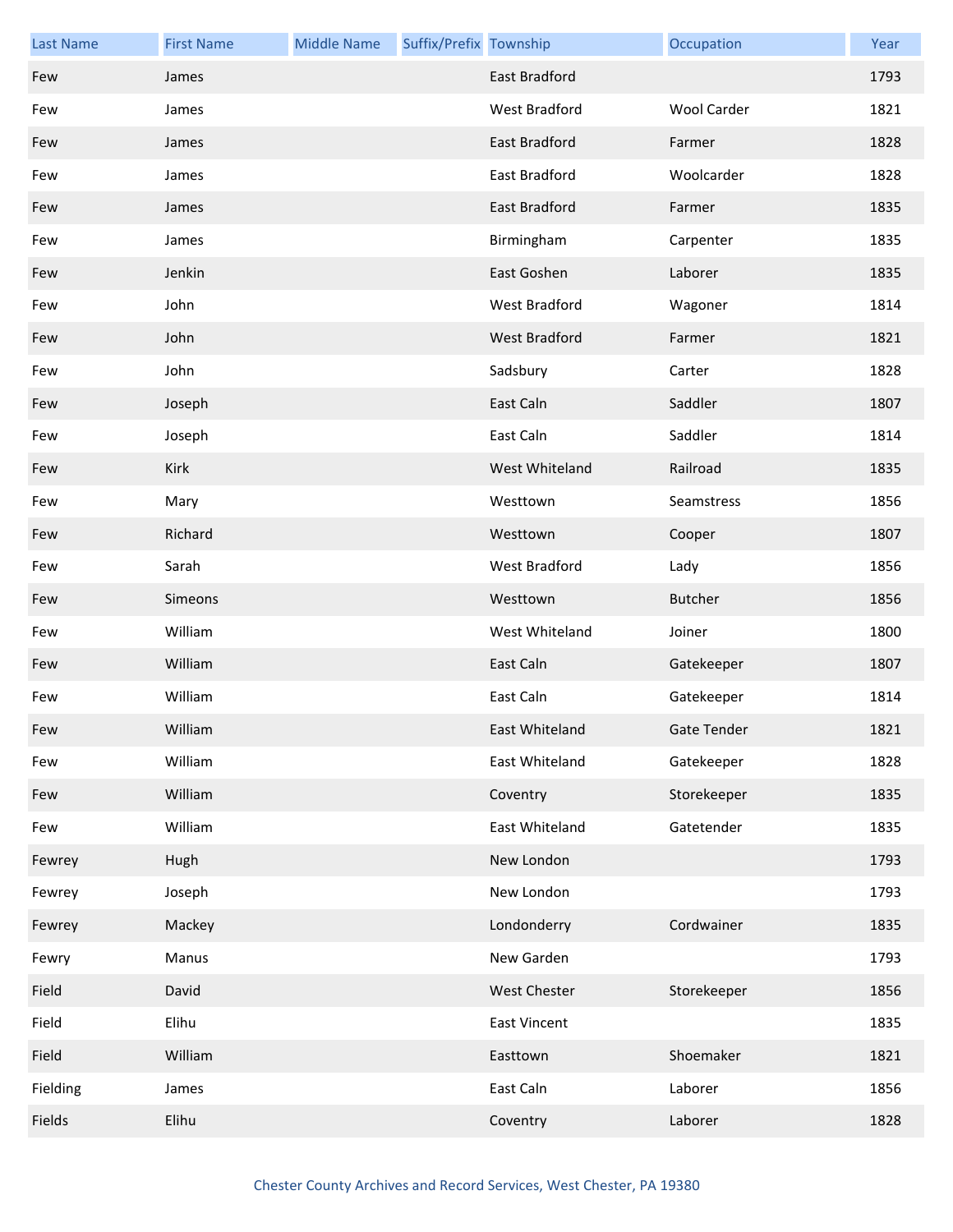| <b>Last Name</b> | <b>First Name</b> | <b>Middle Name</b> | Suffix/Prefix Township |                      | Occupation     | Year |
|------------------|-------------------|--------------------|------------------------|----------------------|----------------|------|
| Fields           | Jonathan          |                    |                        | Goshen               | Storekeeper    | 1807 |
| Fields           | Samuel            |                    |                        | Easttown             | Farmer         | 1835 |
| Fiester          | Adam              |                    |                        | East Caln            | Nailer         | 1835 |
| Fiester          | Adam              |                    |                        | Valley               | Laborer        | 1856 |
| Fiester          | Jacob             |                    |                        | Valley               | Laborer        | 1856 |
| Fiester          | William           |                    |                        | East Caln            | Nailer         | 1835 |
| Fiester          | William           |                    |                        | Valley               | Laborer        | 1856 |
| Fife             | James             |                    |                        | East Whiteland       | Laborer        | 1807 |
| Fifler           | John              |                    |                        | East Fallowfield     | Farmer         | 1821 |
| Fight            | Eli               |                    |                        | Brandywine           | Carpenter      | 1835 |
| File             | John              |                    |                        | Schuylkill           | Laborer        | 1835 |
| Fillman          | Frederick         |                    |                        | Coventry             |                | 1793 |
| Fillman          | Frederick         |                    |                        | Coventry             |                | 1793 |
| Fillman          | Lewis             |                    |                        | Warwick              | <b>Butcher</b> | 1856 |
| Fillman          | Phillip           |                    | Jr.                    | Warwick              | Laborer        | 1856 |
| Fillpot          | James             |                    |                        | Easttown             |                | 1793 |
| Filman           | Jacob             |                    |                        | <b>East Nantmeal</b> | Farmer         | 1814 |
| Filman           | Jacob             |                    |                        | <b>East Nantmeal</b> | Laborer        | 1821 |
| Filman           | Jacob             |                    |                        | <b>East Nantmeal</b> | Farmer         | 1828 |
| Filman           | Jacob             |                    |                        | <b>East Nantmeal</b> | Merchant       | 1835 |
| Filman           | Jesse             |                    |                        | East Nantmeal        | Farmer         | 1828 |
| Filman           | Jesse             |                    |                        | <b>East Nantmeal</b> | Farmer         | 1835 |
| Filman           | John              | D                  |                        | Warwick              | Farmer         | 1856 |
| Filman           | Levi              |                    |                        | Warwick              | Farmer         | 1856 |
| Filman           | Philip            |                    |                        | Vincent              |                | 1793 |
| Filman           | Philip            |                    |                        | <b>East Nantmeal</b> | Farmer         | 1814 |
| Filman           | Philip            |                    |                        | <b>West Nantmeal</b> | Farmer         | 1814 |
| Filman           | Philip            |                    | Jr.                    | <b>East Nantmeal</b> | Farmer         | 1821 |
| Filman           | Philip            |                    |                        | <b>East Nantmeal</b> | Farmer         | 1821 |
| Filman           | Philip            |                    |                        | East Nantmeal        | Farmer         | 1828 |
| Filman           | Philip            |                    |                        | <b>East Nantmeal</b> | Farmer         | 1828 |
| Filman           | Philip            |                    |                        | East Nantmeal        | Farmer         | 1835 |
| Filman           | Phillip           |                    |                        | Warwick              | Farmer         | 1856 |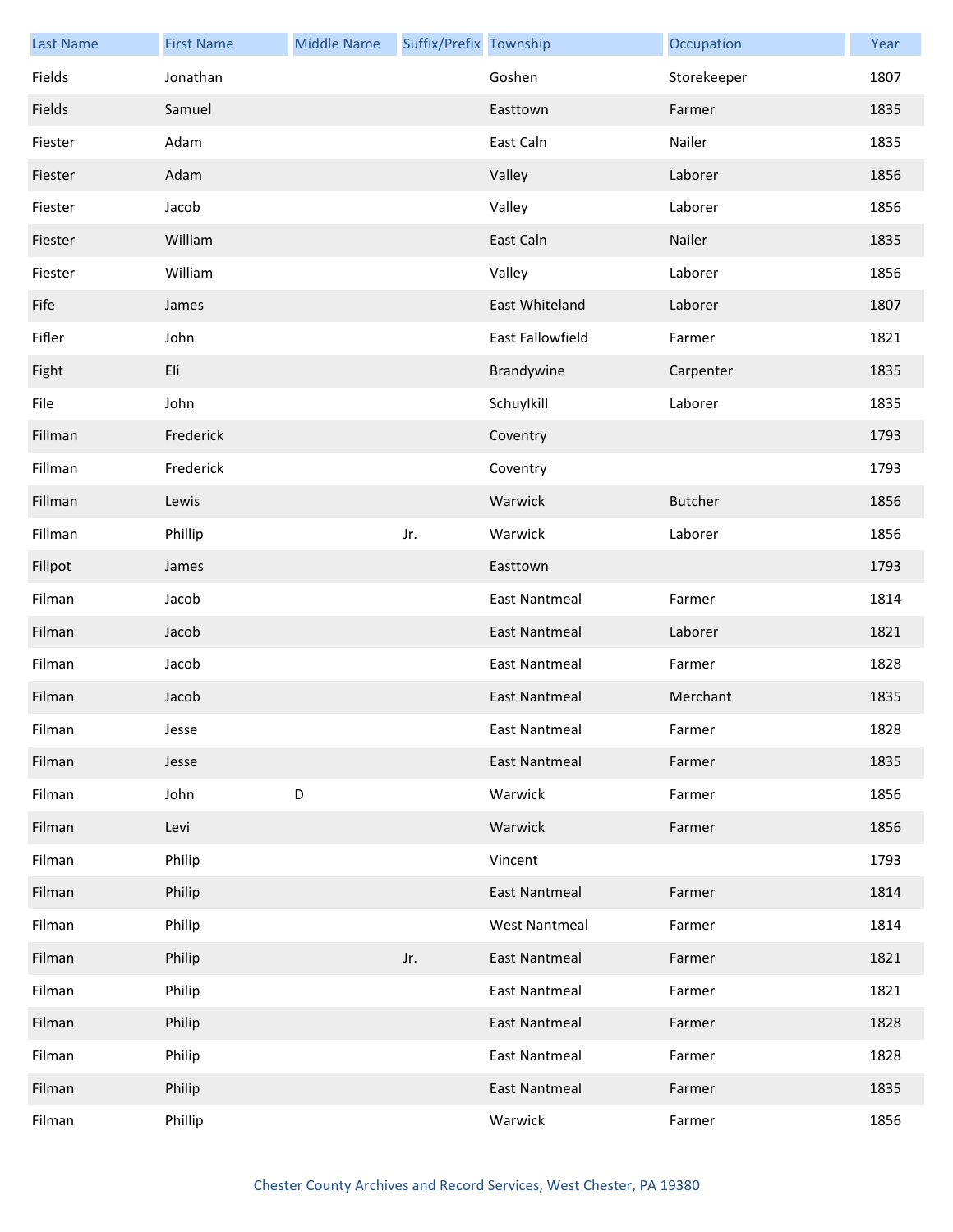| <b>Last Name</b> | <b>First Name</b> | <b>Middle Name</b> | Suffix/Prefix Township |                         | Occupation   | Year |
|------------------|-------------------|--------------------|------------------------|-------------------------|--------------|------|
| Filson           | Elizabeth         |                    | Widow                  | West Caln               |              | 1807 |
| Filson           | Elizabeth         |                    |                        | West Caln               |              | 1814 |
| Filson           | Ester             |                    |                        | <b>West Nantmeal</b>    | Mantua maker | 1835 |
| Filson           | George            |                    |                        | West Caln               | Farmer       | 1828 |
| Filson           | Hannah            | M                  |                        | Valley                  |              | 1856 |
| Filson           | John              |                    |                        | Honey Brook             |              | 1793 |
| Filson           | John              |                    |                        | Honey Brook             |              | 1800 |
| Filson           | John              |                    |                        | East Fallowfield        | Laborer      | 1807 |
| Filson           | John              |                    |                        | East Fallowfield        | Storekeeper  | 1814 |
| Filson           | John              |                    |                        | <b>East Fallowfield</b> | Innkeeper    | 1821 |
| Filson           | John              |                    |                        | Honey Brook             | Farmer       | 1828 |
| Filson           | John              |                    |                        | East Fallowfield        | Innkeeper    | 1828 |
| Filson           | Joseph            |                    |                        | Sadsbury                |              | 1793 |
| Filson           | Joseph            |                    |                        | <b>East Fallowfield</b> |              | 1793 |
| Filson           | Joseph            |                    |                        | Honey Brook             |              | 1800 |
| Filson           | Joseph            |                    |                        | West Caln               | Farmer       | 1807 |
| Filson           | Joseph            |                    |                        | East Fallowfield        | Shoemaker    | 1807 |
| Filson           | Joseph            |                    |                        | West Caln               | Farmer       | 1814 |
| Filson           | Joseph            |                    |                        | West Caln               | Farmer       | 1821 |
| Filson           | Joseph            |                    |                        | West Caln               | Farmer       | 1828 |
| Filson           | Joseph            |                    |                        | West Caln               | Farmer       | 1835 |
| Filson           | Joseph            |                    |                        | <b>West Nantmeal</b>    | Farmer       | 1856 |
| Filson           | Margaret          |                    |                        | West Caln               |              | 1793 |
| Filson           | Samuel            |                    |                        | Honey Brook             |              | 1800 |
| Filson           | Samuel            |                    |                        | West Marlborough        | Laborer      | 1807 |
| Filson           | Samuel            |                    |                        | East Fallowfield        | Laborer      | 1807 |
| Filson           | Samuel            |                    |                        | East Fallowfield        |              | 1814 |
| Filson           | William           |                    |                        | West Caln               | Laborer      | 1814 |
| Fimple           | Isaac             |                    |                        | Charlestown             | Farmer       | 1856 |
| Fimple           | Isaac             |                    |                        | Charlestown             | Farmer       | 1856 |
| Fimple           | John              |                    |                        | East Bradford           |              | 1821 |
| Fimple           | John              |                    |                        | Tredyffrin              |              | 1828 |
| Fimple           | John              |                    |                        | East Goshen             | Laborer      | 1835 |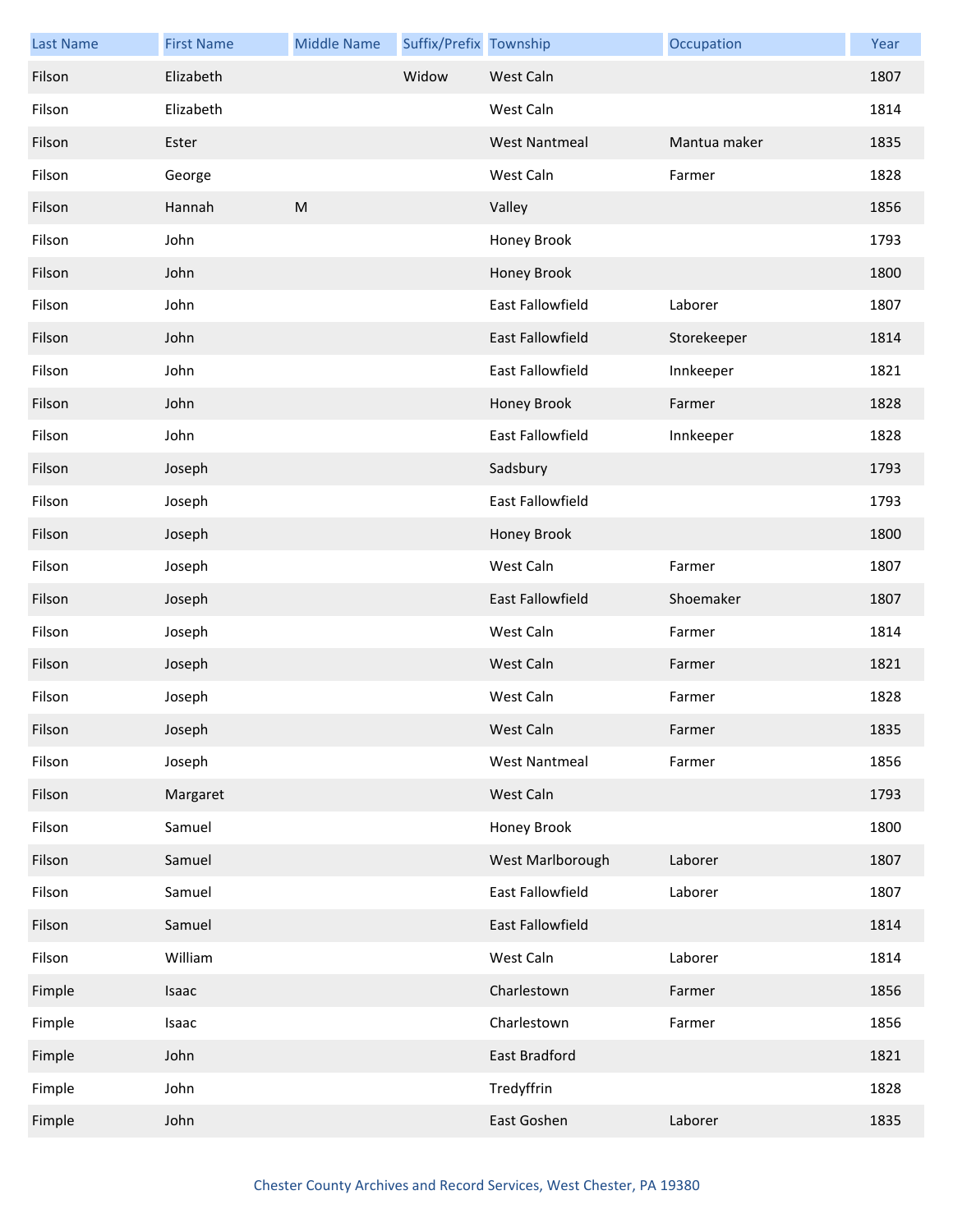| <b>Last Name</b> | <b>First Name</b> | <b>Middle Name</b> | Suffix/Prefix Township |                     | Occupation              | Year |
|------------------|-------------------|--------------------|------------------------|---------------------|-------------------------|------|
| Fimple           | John              |                    |                        | <b>West Chester</b> | Laborer                 | 1856 |
| Fimple           | Marshall          |                    |                        | <b>West Chester</b> | Laborer                 | 1856 |
| Fimple           | Richard           |                    |                        | <b>West Chester</b> | Laborer                 | 1856 |
| Fimple           | Samuel            |                    |                        | East Goshen         | Laborer                 | 1821 |
| Fimple           | Samuel            |                    |                        | West Goshen         | Laborer                 | 1828 |
| Fimple           | Samuel            |                    |                        | West Goshen         | Farmer                  | 1835 |
| Finch            | Ester             |                    |                        | Brandywine          | Housewifery             | 1835 |
| Finch            | Ester             |                    |                        | East Brandywine     | Farmer                  | 1856 |
| Finch            | Isaac             |                    |                        | East Bradford       | Farmer                  | 1814 |
| Finch            | Isaac             |                    |                        | Uwchlan             | Laborer                 | 1821 |
| Finch            | Isaac             |                    |                        | Uwchlan             | Farmer                  | 1828 |
| Finch            | Isaac             |                    |                        | Uwchlan             | Farmer                  | 1835 |
| Finch            | Isaac             |                    |                        | West Chester        | Cabinetmaker            | 1856 |
| Finch            | John              |                    |                        | Uwchlan             | Shoemaker               | 1828 |
| Finch            | John              |                    |                        | Uwchlan             | Jobber                  | 1835 |
| Finch            | John              |                    |                        | Tredyffrin          | Shoemaker               | 1856 |
| Finch            | John              |                    |                        | Uwchlan             | Post and rail carpenter | 1856 |
| Finch            | Joseph            |                    |                        | London Grove        |                         | 1800 |
| Finch            | Joseph            |                    |                        | East Bradford       | Miller                  | 1807 |
| Finch            | Joseph            |                    |                        | Uwchlan             | Miller                  | 1814 |
| Finch            | Joseph            |                    |                        | East Goshen         | Miller                  | 1821 |
| Finch            | Joseph            |                    |                        | Schuylkill          | Shoemaker               | 1828 |
| Finch            | Joseph            |                    |                        | Schuylkill          | Shoemaker               | 1835 |
| Finch            | Joseph            |                    |                        | Uwchlan             | Shoemaker               | 1856 |
| Finch            | Samuel            |                    |                        | West Chester        | Carpenter               | 1835 |
| Finch            | Samuel            |                    |                        | Tredyffrin          | Shoemaker               | 1856 |
| Finch            | Thomas            |                    |                        | Brandywine          | Cordwainer              | 1828 |
| Finch            | Thomas            |                    |                        | Uwchlan             | Cordwainer              | 1835 |
| Fincher          | Benjamin          |                    |                        | Penn                | Gentleman               | 1856 |
| Fincher          | George            |                    |                        | New Garden          | Farmer                  | 1828 |
| Fincher          | John              |                    |                        | New Garden          | Tailor                  | 1800 |
| Finckenbein      | Jacob             |                    |                        | Vincent             |                         | 1793 |
| Findlay          | Alexander         |                    |                        | Easttown            | Farmer                  | 1835 |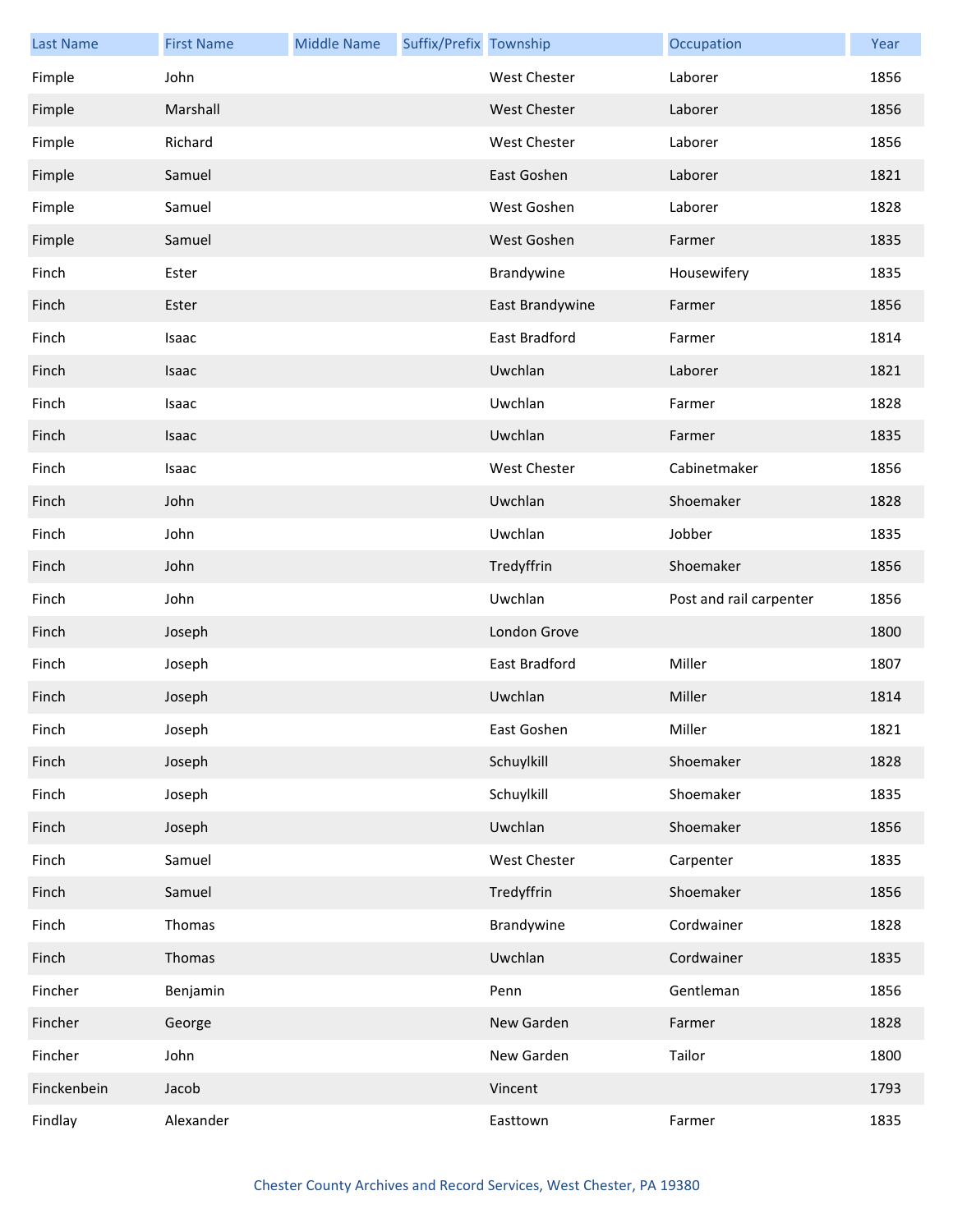| <b>Last Name</b> | <b>First Name</b> | <b>Middle Name</b> | Suffix/Prefix Township |                      | Occupation     | Year |
|------------------|-------------------|--------------------|------------------------|----------------------|----------------|------|
| Findlay          | William           |                    |                        | New London           | Laborer        | 1828 |
| Findley          | Alexander         |                    |                        | Tredyffrin           | Laborer        | 1814 |
| Findley          | Samuel            |                    |                        | Pennsbury            | Gentleman      | 1821 |
| Findley          | Thomas            |                    |                        | Pennsbury            | Laborer        | 1821 |
| Findly           | Samuel            |                    |                        | East Marlborough     |                | 1793 |
| Finey            | Robert            |                    |                        | <b>East Nantmeal</b> | Laborer        | 1856 |
| Finey            | Samuel            |                    |                        | West Marlborough     | Yeoman         | 1814 |
| Finey            | Samuel            |                    |                        | Penn                 | Laborer        | 1856 |
| Finger           | Daniel            |                    |                        | <b>West Nantmeal</b> | Joiner         | 1828 |
| Finger           | Daniel            |                    |                        | <b>West Nantmeal</b> | Joiner         | 1835 |
| Finger           | Daniel            |                    |                        | <b>West Nantmeal</b> | Cabinetmaker   | 1856 |
| Finger           | Elizabeth         |                    |                        | <b>West Nantmeal</b> | Lady           | 1856 |
| Finger           | Israel            |                    |                        | <b>West Nantmeal</b> | Cabinetmaker   | 1856 |
| Fink             | George            |                    |                        | Coventry             | Weaver, farmer | 1835 |
| Fink             | Henry             |                    |                        | <b>East Coventry</b> | Farmer         | 1856 |
| Finkabiner       | Henry             |                    |                        | <b>East Vincent</b>  | Carpenter      | 1835 |
| Finkbine         | Jacob             |                    |                        | <b>East Vincent</b>  | Farmer         | 1856 |
| Finkbine         | Jesse             |                    |                        | <b>East Vincent</b>  | Storekeeper    | 1856 |
| Finkbine         | John              |                    |                        | <b>East Vincent</b>  | Farmer         | 1856 |
| Finkbiner        | Frederick         |                    |                        | Pikeland             |                | 1800 |
| Finkbiner        | Jacob             |                    | Jr.                    | Vincent              | Yeoman         | 1807 |
| Finkbiner        | Jacob             |                    |                        | Vincent              | Yeoman         | 1807 |
| Finkbiner        | Jacob             |                    |                        | Vincent              |                | 1814 |
| Finkbiner        | Jacob             |                    | Jr.                    | Vincent              |                | 1814 |
| Finkbiner        | Joseph            |                    |                        | Vincent              |                | 1814 |
| Finkbiner        | Samuel            |                    |                        | <b>East Pikeland</b> | Farmer         | 1856 |
| Finkenbin        | Jacob             |                    | Jr.                    | Vincent              |                | 1800 |
| Finkenbin        | Jacob             |                    | Sr.                    | Vincent              |                | 1800 |
| Finkenbiner      | Henry             |                    |                        | Vincent              | Carpenter      | 1828 |
| Finkenbiner      | Jacob             |                    | Sr.                    | Vincent              |                | 1821 |
| Finkenbiner      | Jacob             |                    |                        | <b>East Vincent</b>  |                | 1835 |
| Finkenbiner      | Joseph            |                    |                        | Vincent              |                | 1821 |
| Finkenhiner      | Jesse             |                    |                        | <b>East Vincent</b>  |                | 1835 |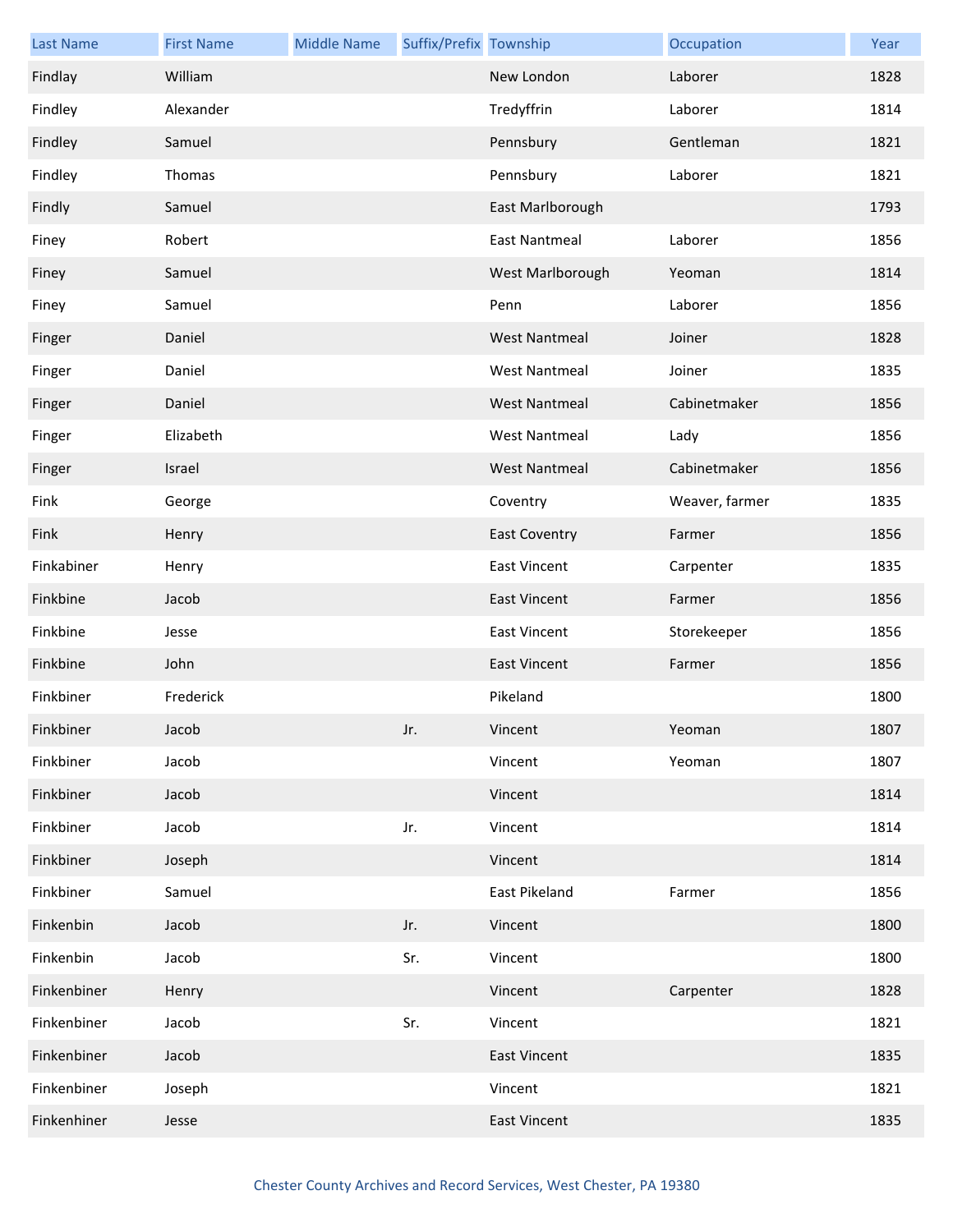| <b>Last Name</b> | <b>First Name</b> | <b>Middle Name</b> | Suffix/Prefix Township |                      | Occupation      | Year |
|------------------|-------------------|--------------------|------------------------|----------------------|-----------------|------|
| Finkerbiner      | Samuel            |                    |                        | <b>East Vincent</b>  | Farmer          | 1835 |
| Finley           | Alexander         |                    |                        | Easttown             | Farmer          | 1821 |
| Finley           | Alexander         | E.                 |                        | Easttown             | Farmer          | 1828 |
| Finley           | Jehu              |                    |                        | Kennett              | Innkeeper       | 1814 |
| Finley           | Job               |                    |                        | Phoenixville         | Roler           | 1856 |
| Finley           | John              | E.                 | Rev.                   | West Fallowfield     |                 | 1793 |
| Finley           | Levi              |                    |                        | London Britain       | Storekeeper     | 1828 |
| Finley           | Levi              | $\sf B$            |                        | London Britain       | Merchant        | 1835 |
| Finley           | Mary              |                    |                        | Easttown             | Housekeeper     | 1856 |
| Finley           | Samuel            |                    |                        | East Marlborough     |                 | 1807 |
| Finley           | Samuel            |                    |                        | Pennsbury            | Laborer         | 1814 |
| Finley           | Thomas            |                    |                        | Pennsbury            | Wagoner         | 1828 |
| Finley           | Thomas            |                    |                        | Pennsbury            | Farmer          | 1835 |
| Finly            | Christian         |                    |                        | <b>East Nantmeal</b> | Farmer          | 1835 |
| Finly            | Samuel            |                    |                        | New Garden           | Laborer         | 1856 |
| Finn             | Edward            |                    |                        | Phoenixville         | Pudler          | 1856 |
| Finn             | John              |                    |                        | Phoenixville         | Laborer         | 1856 |
| Finn             | Michael           |                    |                        | <b>West Chester</b>  | Laborer         | 1856 |
| Finnesy          | William           |                    |                        | Birmingham           | Laborer         | 1856 |
| Finney           | John              |                    |                        | Sadsbury             |                 | 1793 |
| Finney           | John              |                    |                        | Londonderry          |                 | 1793 |
| Finney           | John              |                    | Esq.                   | Londonderry          | Farmer & Cooper | 1807 |
| Finney           | John              |                    | Jr.                    | Londonderry          | Farmer          | 1807 |
| Finney           | John              |                    |                        | Londonderry          | Farmer          | 1814 |
| Finney           | John              |                    |                        | Penn                 | Farmer          | 1821 |
| Finney           | John              |                    |                        | <b>Upper Oxford</b>  | Weaver          | 1835 |
| Finney           | Robert            |                    | Jr.                    | New London           |                 | 1793 |
| Finney           | Robert            |                    |                        | New London           |                 | 1793 |
| Finney           | Robert            |                    |                        | New London           |                 | 1793 |
| Finney           | Robert            |                    |                        | New London           | Painter         | 1800 |
| Finney           | Robert            |                    |                        | New London           | Carpenter       | 1800 |
| Finney           | Samuel            |                    |                        | London Grove         |                 | 1800 |
| Finney           | Samuel            |                    |                        | London Grove         | Farmer          | 1807 |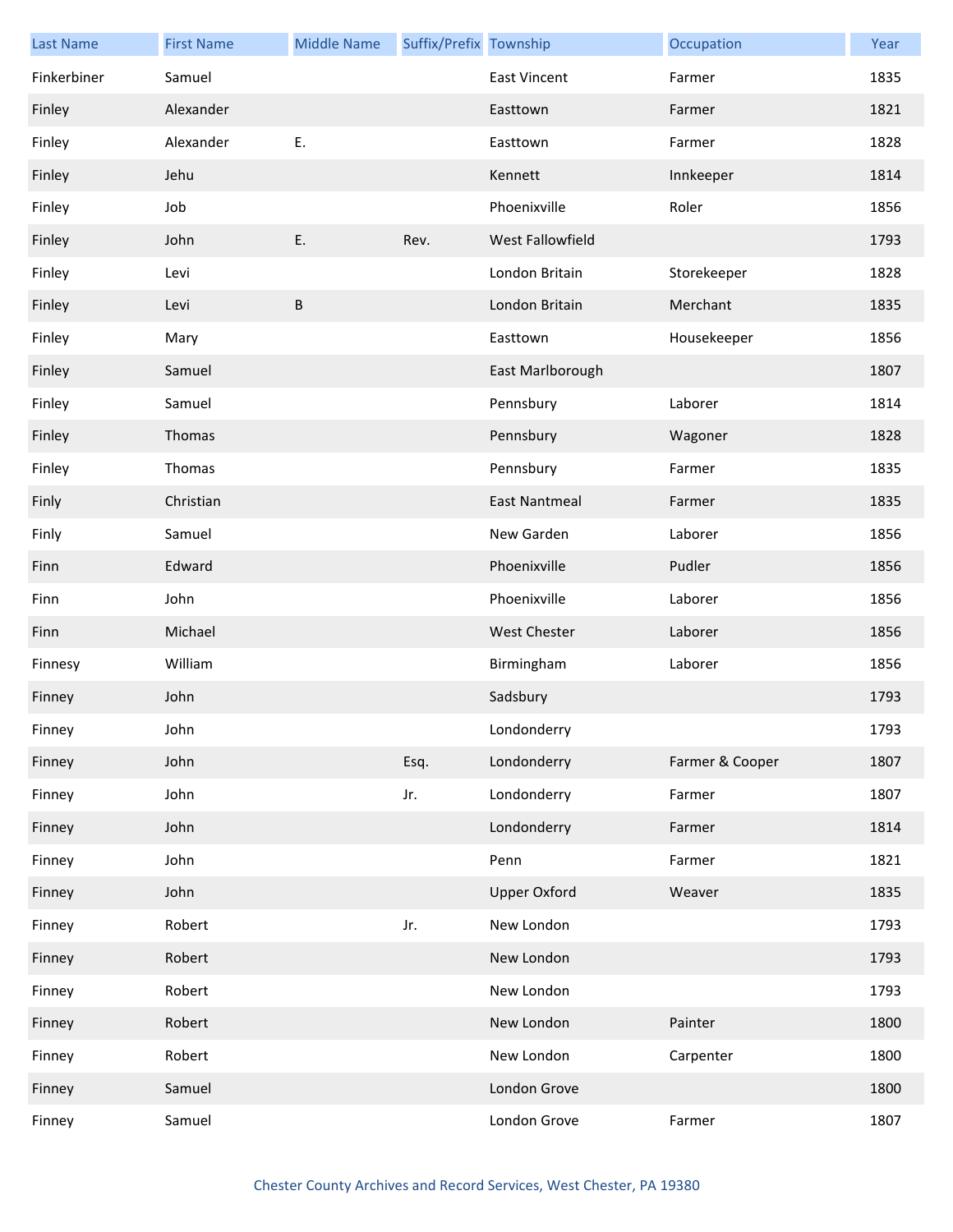| <b>Last Name</b> | <b>First Name</b> | <b>Middle Name</b> | Suffix/Prefix Township |                      | Occupation  | Year |
|------------------|-------------------|--------------------|------------------------|----------------------|-------------|------|
| Finney           | Samuel            |                    |                        | <b>West Bradford</b> | Farmer      | 1821 |
| Finney           | Samuel            |                    |                        | East Caln            | Farmer      | 1835 |
| Finney           | Stewart           |                    |                        | East Caln            | Laborer     | 1835 |
| Finney           | Thomas            |                    |                        | Goshen               | Laborer     | 1807 |
| Finney           | Thomas            |                    |                        | Brandywine           | Cordwainer  | 1807 |
| Finney           | Walter            |                    | Esq.                   | New London           |             | 1793 |
| Finney           | Walter            |                    | Esq.                   | New London           |             | 1800 |
| Finney           | Walter            |                    | Esq.                   | New London           |             | 1807 |
| Finney           | Walter            |                    |                        | New London           | Farmer      | 1814 |
| Finney           | William           |                    |                        | New London           | Farmer      | 1800 |
| Finney           | William           |                    |                        | New London           | Farmer      | 1807 |
| Finney           | William           |                    |                        | New London           | Farmer      | 1814 |
| Finney           | William           |                    |                        | New London           | Farmer      | 1821 |
| Finney           | William           |                    |                        | New London           | Farmer      | 1828 |
| Finney           | William           |                    |                        | New London           | Farmer      | 1835 |
| Finnigan         | Barnard           |                    |                        | <b>West Chester</b>  | Laborer     | 1856 |
| Finnigan         | James             |                    |                        | <b>West Chester</b>  | Storekeeper | 1856 |
| Finnigan         | Mary              |                    |                        | <b>West Chester</b>  | Boarder     | 1856 |
| Finnigan         | Michael           |                    |                        | <b>West Chester</b>  | Laborer     | 1856 |
| Finnigan         | Patrick           |                    |                        | <b>West Chester</b>  | Laborer     | 1856 |
| Finnigan         | Peter             |                    |                        | West Chester         | Laborer     | 1856 |
| Finnigan         | Terrence          |                    |                        | <b>West Chester</b>  | Laborer     | 1856 |
| Finny            | John              |                    |                        | East Caln            | Laborer     | 1800 |
| Finny            | John              |                    |                        | East Caln            | Laborer     | 1807 |
| Finny            | John              |                    |                        | East Caln            | Miller      | 1814 |
| Finny            | John              |                    |                        | East Caln            | Laborer     | 1856 |
| Fire             | Andrew            |                    |                        | East Goshen          | Tanner      | 1835 |
| Firth            | Allen             |                    |                        | West Fallowfield     | Cordwainer  | 1828 |
| Firth            | Allen             |                    |                        | West Marlborough     | Carpenter   | 1835 |
| Firth            | Ezra              | $\sf F$            |                        | <b>East Nantmeal</b> | Teacher     | 1835 |
| Firth            | George            |                    |                        | Sadsbury             | Shoemaker   | 1835 |
| Firth            | Jacob             |                    |                        | New Garden           | Carpenter   | 1807 |
| Firth            | Jacob             |                    |                        | New Garden           | Carpenter   | 1828 |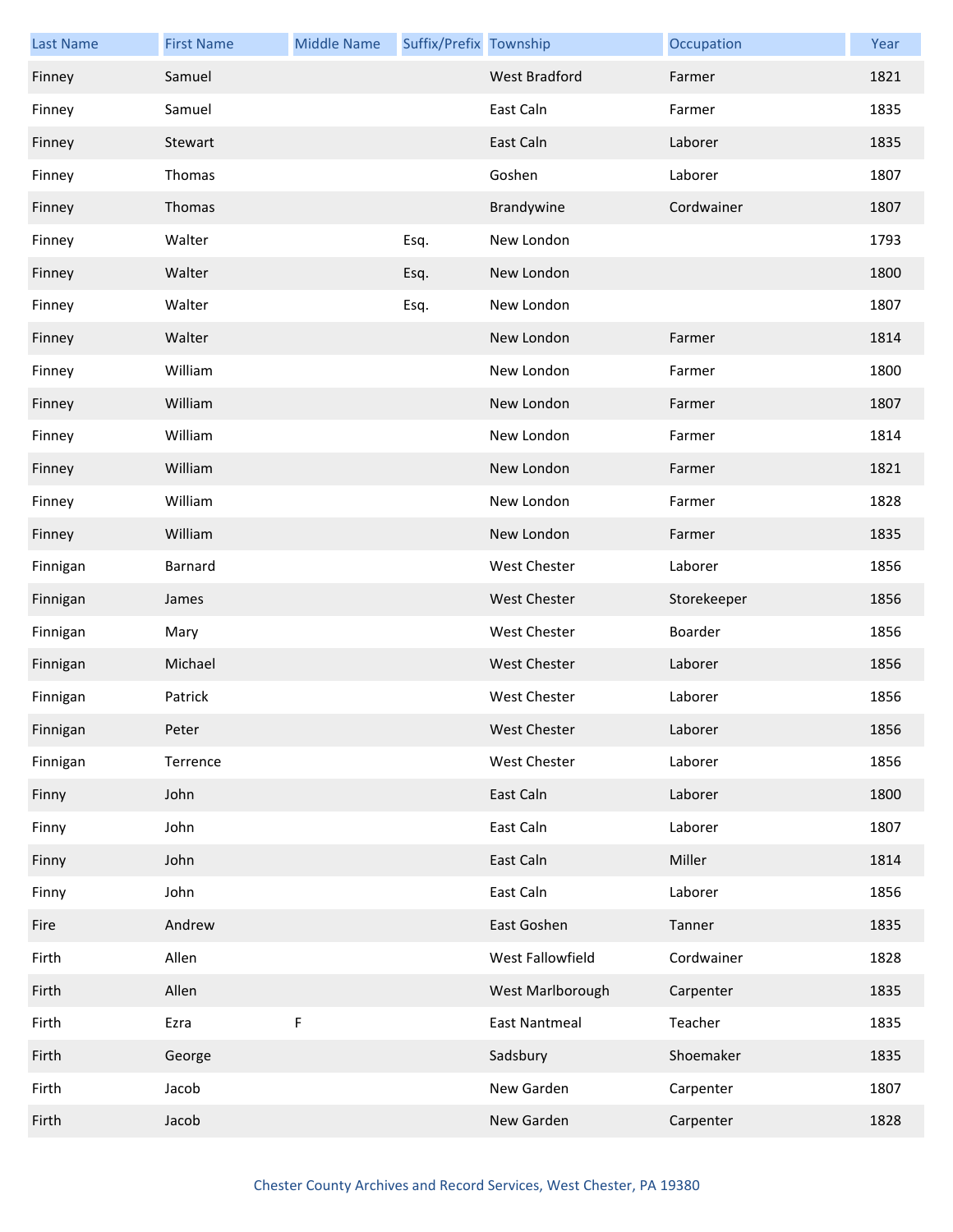| <b>Last Name</b> | <b>First Name</b> | <b>Middle Name</b> | Suffix/Prefix Township |                         | Occupation   | Year |
|------------------|-------------------|--------------------|------------------------|-------------------------|--------------|------|
| Firth            | Jacob             |                    |                        | New Garden              | Carpenter    | 1835 |
| Firth            | Joseph            |                    |                        | West Marlborough        | Jobber       | 1807 |
| Firth            | Joseph            |                    |                        | New Garden              | Laborer      | 1821 |
| Firth            | Joseph            |                    |                        | New Garden              | Laborer      | 1828 |
| Firth            | William           |                    |                        | New Garden              | Carpenter    | 1800 |
| Firth            | William           |                    | Jr.                    | New Garden              | Carpenter    | 1807 |
| Firth            | William           |                    | Sr.                    | New Garden              | Laborer      | 1807 |
| Firth            | William           |                    |                        | West Fallowfield        | Carpenter    | 1821 |
| Firth            | William           |                    |                        | West Fallowfield        | Carpenter    | 1828 |
| Fish             | Thomas            | H                  |                        | East Whiteland          | Tailor       | 1856 |
| Fisher           |                   |                    | Mrs.                   | Vincent                 |              | 1821 |
| Fisher           | Abraham           |                    |                        | New London              | Farmer       | 1807 |
| Fisher           | Adam              |                    |                        | Uwchlan                 | Farmer       | 1807 |
| Fisher           | Adam              |                    |                        | Uwchlan                 | Farmer       | 1814 |
| Fisher           | Adam              |                    |                        | Uwchlan                 | Farmer       | 1821 |
| Fisher           | Adam              |                    |                        | Uwchlan                 | Farmer       | 1828 |
| Fisher           | Adam              |                    |                        | Uwchlan                 | Farmer       | 1835 |
| Fisher           | Anthony           |                    |                        | Westtown                | Laborer      | 1828 |
| Fisher           | Benadict          |                    |                        | East Bradford           |              | 1821 |
| Fisher           | <b>Benedict</b>   |                    |                        | East Caln               | Confectioner | 1828 |
| Fisher           | Benedict          |                    |                        | East Caln               | Confectioner | 1835 |
| Fisher           | Coats             |                    |                        | Uwchlan                 | Laborer      | 1856 |
| Fisher           | Daniel            |                    |                        | Uwchlan                 |              | 1835 |
| Fisher           | Daniel            |                    |                        | <b>West Coventry</b>    | Clerk        | 1856 |
| Fisher           | David             |                    |                        | West Whiteland          |              | 1821 |
| Fisher           | David             |                    |                        | Uwchlan                 | Laborer      | 1828 |
| Fisher           | David             |                    |                        | Sadsbury                |              | 1835 |
| Fisher           | David             |                    |                        | <b>East Fallowfield</b> | Laborer      | 1856 |
| Fisher           | David             |                    |                        | Penn                    | Shoemaker    | 1856 |
| Fisher           | Effinger          |                    |                        | <b>East Coventry</b>    | Carpenter    | 1856 |
| Fisher           | Elizabeth         |                    |                        | West Caln               |              | 1807 |
| Fisher           | Elizabeth         |                    |                        | West Caln               |              | 1814 |
| Fisher           | Evan              |                    |                        | West Whiteland          | Shoemaker    | 1828 |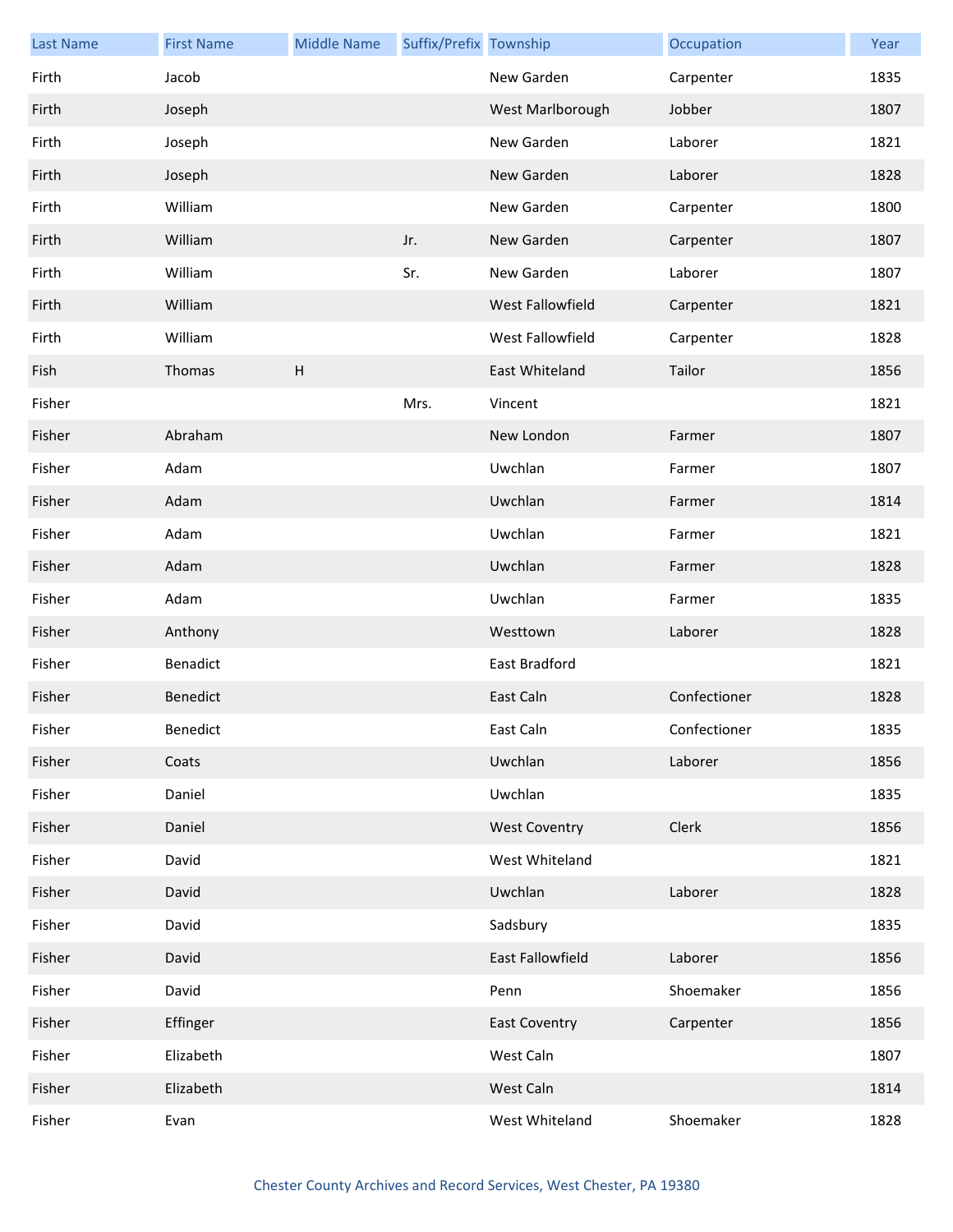| <b>Last Name</b> | <b>First Name</b> | <b>Middle Name</b> | Suffix/Prefix Township |                      | Occupation                | Year |
|------------------|-------------------|--------------------|------------------------|----------------------|---------------------------|------|
| Fisher           | Evan              |                    |                        | West Whiteland       | Shoemaker                 | 1835 |
| Fisher           | Evan              |                    |                        | <b>West Coventry</b> | Laborer                   | 1856 |
| Fisher           | Evan              |                    |                        | Wallace              | Laborer                   | 1856 |
| Fisher           | Francis           |                    |                        | Tredyffrin           | Laborer                   | 1807 |
| Fisher           | Francis           |                    |                        | Tredyffrin           | Laborer                   | 1814 |
| Fisher           | Francis           |                    |                        | Tredyffrin           | Laborer                   | 1821 |
| Fisher           | Frederick         |                    |                        | West Pikeland        | Miner                     | 1856 |
| Fisher           | George            |                    |                        | West Bradford        |                           | 1793 |
| Fisher           | George            |                    |                        | Kennett              |                           | 1800 |
| Fisher           | George            |                    |                        | West Bradford        | Croper                    | 1807 |
| Fisher           | George            |                    |                        | <b>West Bradford</b> | Laborer                   | 1814 |
| Fisher           | George            |                    |                        | West Bradford        | Gentleman                 | 1821 |
| Fisher           | George            |                    |                        | East Caln            | Distiller                 | 1828 |
| Fisher           | George            |                    |                        | Phoenixville         | Laborer                   | 1856 |
| Fisher           | Henry             |                    |                        | East Whiteland       | Laborer                   | 1807 |
| Fisher           | Isaac             |                    |                        | East Bradford        | Laborer                   | 1856 |
| Fisher           | Israel            |                    |                        | East Caln            |                           | 1793 |
| Fisher           | Israel            |                    |                        | East Caln            | Wheelwright               | 1800 |
| Fisher           | Israel            |                    |                        | West Caln            | Wheelmaker                | 1807 |
| Fisher           | Israel            |                    |                        | East Caln            | Wheelwright               | 1814 |
| Fisher           | Israel            |                    |                        | West Caln            | Wheel Maker               | 1821 |
| Fisher           | Israel            |                    |                        | West Caln            | <b>Wheel Manufacturer</b> | 1828 |
| Fisher           | Jacob             |                    |                        | East Caln            | Wheelwright               | 1800 |
| Fisher           | Jacob             |                    |                        | Uwchlan              | Farmer                    | 1814 |
| Fisher           | Jacob             |                    |                        | Coventry             | Farmer                    | 1828 |
| Fisher           | Jacob             |                    |                        | Coventry             | Farmer                    | 1835 |
| Fisher           | Jacob             |                    |                        | West Whiteland       | Innkeeper                 | 1835 |
| Fisher           | Jacob             |                    |                        | Pikeland             | Laborer                   | 1835 |
| Fisher           | Jacob             |                    |                        | <b>East Coventry</b> | Farmer                    | 1856 |
| Fisher           | Jacob             |                    |                        | <b>West Coventry</b> | Laborer                   | 1856 |
| Fisher           | Jacob             |                    |                        | West Bradford        | Cabinetmaker              | 1856 |
| Fisher           | Jacob             |                    |                        | Wallace              | Laborer                   | 1856 |
| Fisher           | James             |                    |                        | Brandywine           | Blacksmith                | 1828 |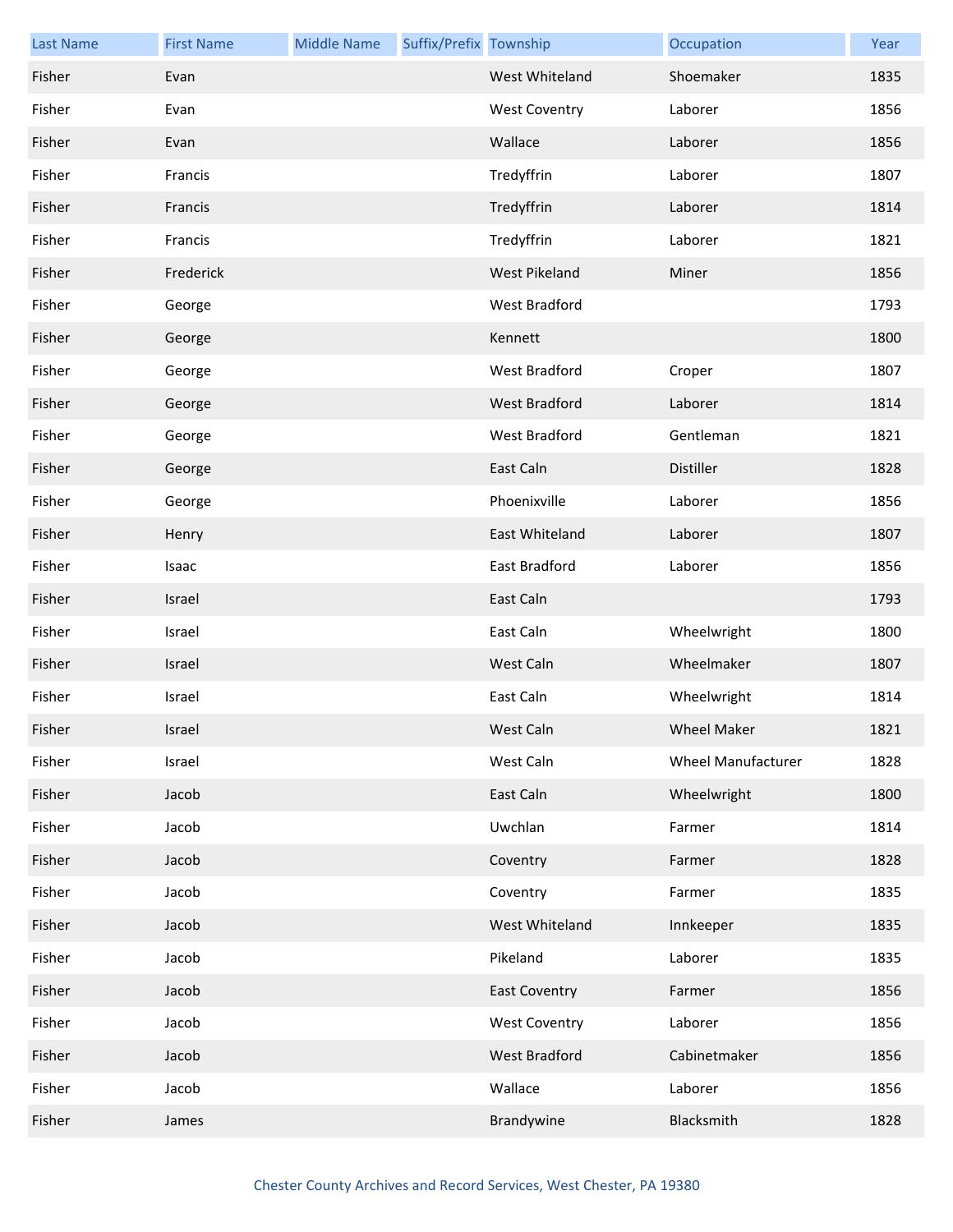| <b>Last Name</b> | <b>First Name</b> | <b>Middle Name</b> | Suffix/Prefix Township |                      | Occupation        | Year |
|------------------|-------------------|--------------------|------------------------|----------------------|-------------------|------|
| Fisher           | James             |                    |                        | West Whiteland       | Farmer            | 1835 |
| Fisher           | James             |                    |                        | Phoenixville         | Laborer           | 1856 |
| Fisher           | John              |                    |                        | Uwchlan              | Farmer            | 1807 |
| Fisher           | John              |                    |                        | <b>West Nantmeal</b> | Farmer            | 1807 |
| Fisher           | John              |                    |                        | <b>West Nantmeal</b> | Farmer            | 1814 |
| Fisher           | John              |                    |                        | West Whiteland       | Farmer            | 1814 |
| Fisher           | John              |                    |                        | <b>West Nantmeal</b> | Farmer            | 1821 |
| Fisher           | John              |                    |                        | West Whiteland       |                   | 1821 |
| Fisher           | John              |                    |                        | West Whiteland       | Farmer            | 1828 |
| Fisher           | John              |                    |                        | New Garden           | Miller            | 1828 |
| Fisher           | John              |                    |                        | West Whiteland       | Farmer            | 1835 |
| Fisher           | John              |                    |                        | Charlestown          | Wheelwright       | 1835 |
| Fisher           | John              |                    |                        | New Garden           | Twister           | 1856 |
| Fisher           | John              |                    |                        | East Nottingham      | Wheelwright       | 1856 |
| Fisher           | John              | P                  |                        | Uwchlan              | Farmer            | 1856 |
| Fisher           | John              | $\sf T$            |                        | East Bradford        | Laborer           | 1856 |
| Fisher           | Jones             |                    |                        | Charlestown          | Saddler           | 1835 |
| Fisher           | Joseph            |                    |                        | Uwchlan              |                   | 1793 |
| Fisher           | Joseph            |                    |                        | Uwchlan              |                   | 1800 |
| Fisher           | Joseph            |                    |                        | Uwchlan              | Farmer            | 1807 |
| Fisher           | Joseph            |                    |                        | Uwchlan              | Farmer            | 1807 |
| Fisher           | Joseph            |                    |                        | Uwchlan              | Farmer            | 1814 |
| Fisher           | Joseph            |                    |                        | West Whiteland       | Laborer           | 1814 |
| Fisher           | Joseph            |                    |                        | West Whiteland       |                   | 1821 |
| Fisher           | Joseph            |                    |                        | Brandywine           | Farmer            | 1828 |
| Fisher           | Joseph            |                    |                        | Uwchlan              | Laborer           | 1828 |
| Fisher           | Joseph            |                    |                        | Uwchlan              | Laborer           | 1835 |
| Fisher           | Joseph            |                    |                        | Uwchlan              | Carpenter         | 1835 |
| Fisher           | Joseph            |                    |                        | East Fallowfield     | Laborer           | 1835 |
| Fisher           | Joseph            |                    |                        | New Garden           | Wood manufacturer | 1856 |
| Fisher           | Joseph            |                    |                        | <b>West Vincent</b>  | Miner             | 1856 |
| Fisher           | Joseph            |                    |                        | Uwchlan              | Laborer           | 1856 |
| Fisher           | M                 | ${\sf R}$          |                        | <b>East Coventry</b> | Farmer            | 1856 |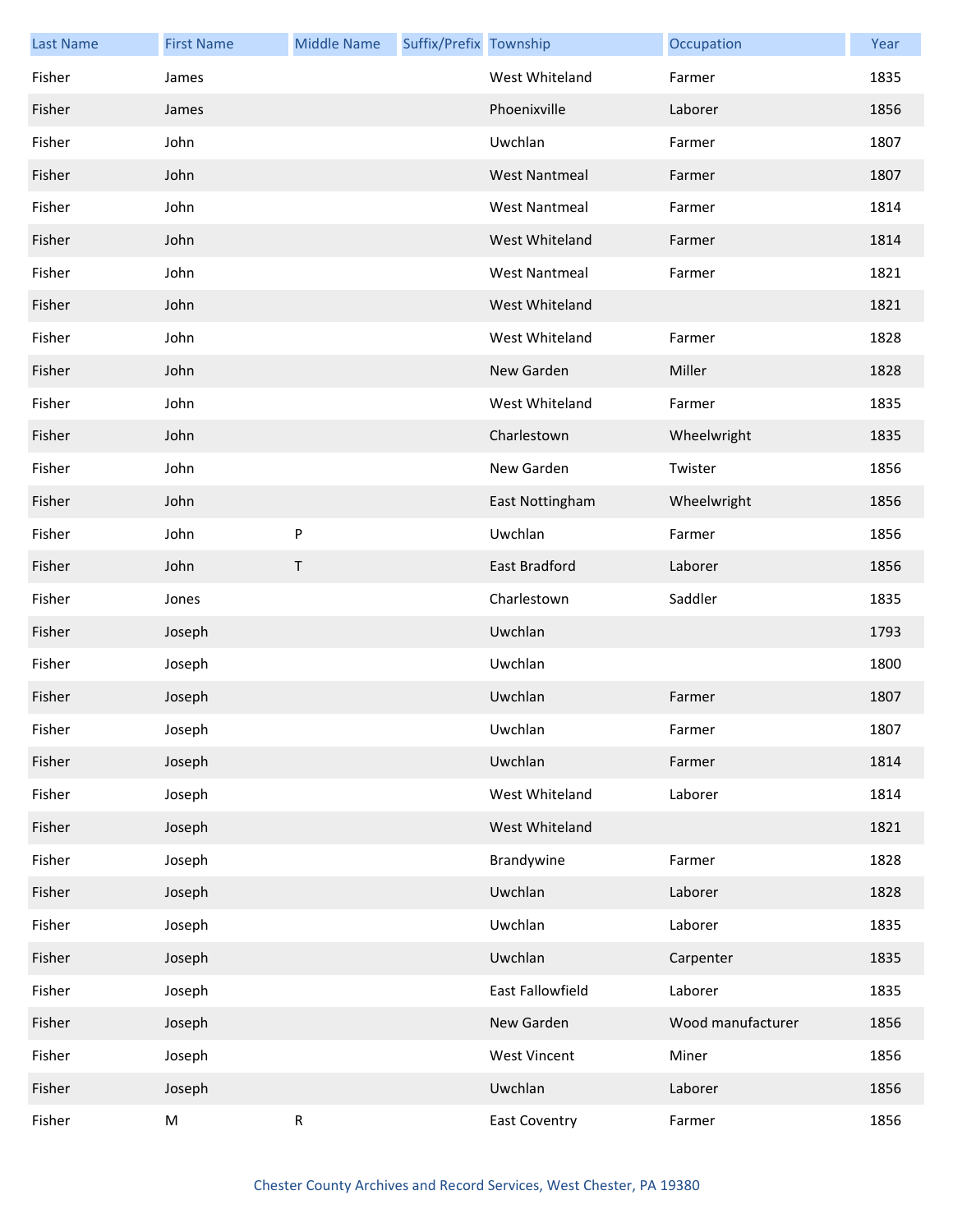| <b>Last Name</b> | <b>First Name</b> | <b>Middle Name</b> | Suffix/Prefix Township |                      | Occupation    | Year |
|------------------|-------------------|--------------------|------------------------|----------------------|---------------|------|
| Fisher           | Major             |                    |                        | Highland             | Laborer       | 1856 |
| Fisher           | Martin            |                    | Sr.                    | Vincent              |               | 1793 |
| Fisher           | Martin            |                    |                        | Vincent              |               | 1793 |
| Fisher           | Martin            |                    |                        | Vincent              |               | 1800 |
| Fisher           | Martin            |                    |                        | Vincent              | Shoemaker     | 1807 |
| Fisher           | Martin            |                    |                        | Vincent              |               | 1814 |
| Fisher           | Moses             |                    |                        | East Caln            | Miller        | 1800 |
| Fisher           | Moses             |                    |                        | New London           | Farmer        | 1807 |
| Fisher           | Owen              |                    |                        | Westtown             | Farmer        | 1856 |
| Fisher           | Peter             |                    |                        | <b>East Nantmeal</b> |               | 1793 |
| Fisher           | Philip            |                    |                        | Uwchlan              |               | 1793 |
| Fisher           | Philip            |                    |                        | Uwchlan              | Farmer        | 1807 |
| Fisher           | Philip            |                    |                        | Uwchlan              | Farmer        | 1814 |
| Fisher           | Phillip           |                    |                        | Uwchlan              |               | 1800 |
| Fisher           | Samuel            |                    |                        | West Caln            |               | 1793 |
| Fisher           | Samuel            |                    |                        | West Whiteland       |               | 1821 |
| Fisher           | Samuel            |                    |                        | Uwchlan              | Laborer       | 1828 |
| Fisher           | Samuel            |                    |                        | <b>West Nantmeal</b> | Laborer       | 1835 |
| Fisher           | Samuel            | L                  |                        | West Whiteland       | Market trader | 1856 |
| Fisher           | Sarah             |                    |                        | West Whiteland       | Housekeeper   | 1856 |
| Fisher           | Thomas            |                    |                        | Brandywine           |               | 1793 |
| Fisher           | Thomas            |                    |                        | Uwchlan              | Carpenter     | 1807 |
| Fisher           | Thomas            |                    |                        | West Caln            | Farmer        | 1814 |
| Fisher           | Thomas            |                    |                        | New London           | Farmer        | 1814 |
| Fisher           | Thomas            |                    |                        | West Caln            | Farmer        | 1821 |
| Fisher           | Thomas            |                    |                        | New London           | Laborer       | 1821 |
| Fisher           | Thomas            |                    |                        | West Caln            | Farmer        | 1828 |
| Fisher           | Thomas            |                    |                        | West Caln            | Farmer        | 1835 |
| Fisher           | Thomas            |                    |                        | Coventry             | Blacksmith    | 1835 |
| Fisher           | Thomas            |                    |                        | West Caln            | Farmer        | 1856 |
| Fisher           | Thomas            |                    |                        | New Garden           | Spinner       | 1856 |
| Fisher           | Willby            |                    |                        | West Goshen          | Laborer       | 1856 |
| Fisher           | William           |                    |                        | Brandywine           |               | 1793 |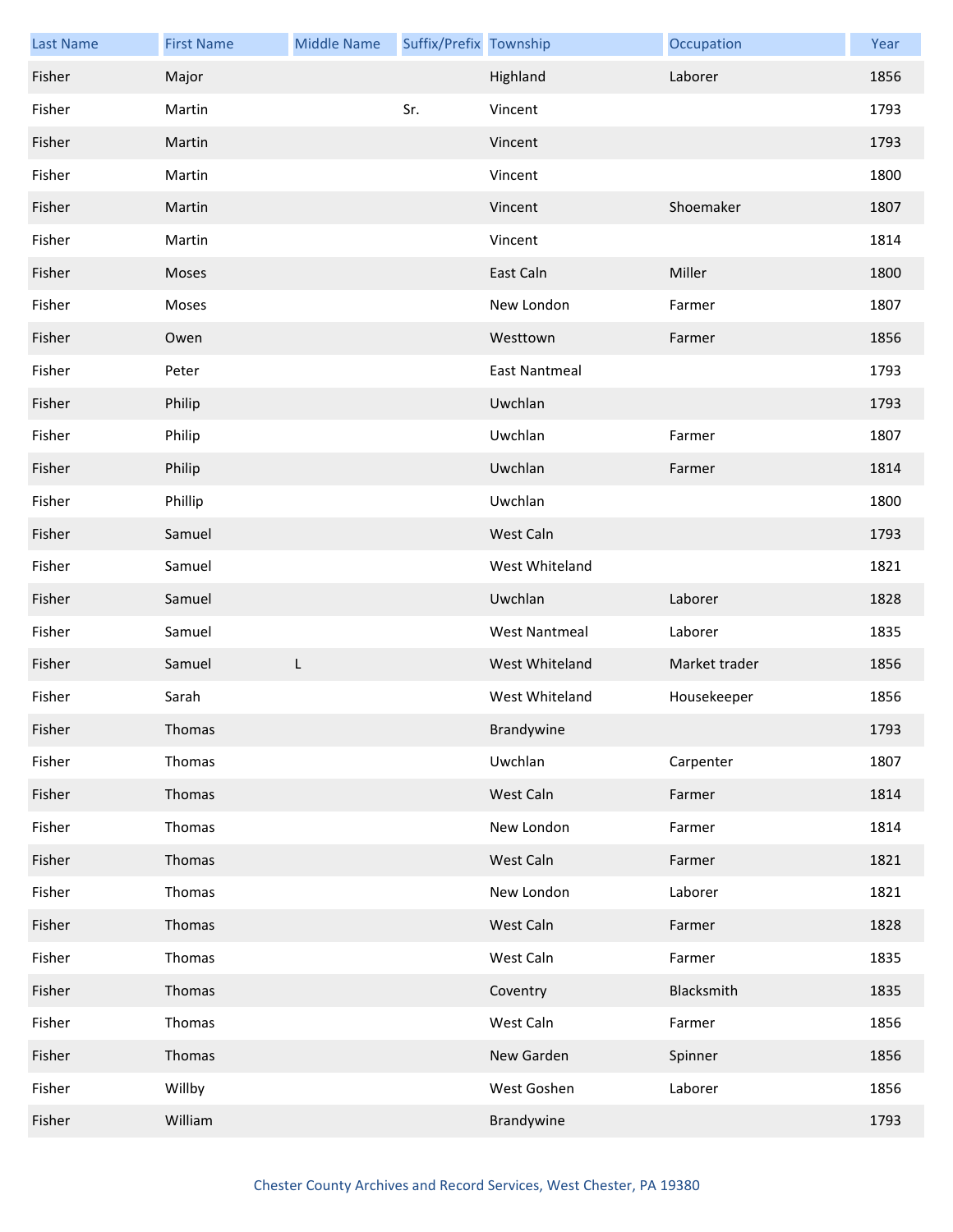| <b>Last Name</b> | <b>First Name</b> | <b>Middle Name</b> | Suffix/Prefix Township |                      | Occupation    | Year |
|------------------|-------------------|--------------------|------------------------|----------------------|---------------|------|
| Fisher           | William           |                    |                        | Uwchlan              | Farmer        | 1856 |
| Fisher           | William           | D.                 |                        | Londonderry          | Tailor        | 1807 |
| Fisler           | Abigal            |                    |                        | East Fallowfield     | Iron Mistress | 1856 |
| Fisler           | George            |                    |                        | East Caln            | Merchant      | 1814 |
| Fisler           | George            |                    |                        | East Caln            | Storekeeper   | 1821 |
| Fisler           | George            |                    |                        | East Caln            | Storekeeper   | 1828 |
| Fisler           | Jacob             |                    |                        | East Caln            | Cordwainer    | 1814 |
| Fisler           | Jacob             |                    |                        | East Fallowfield     | Ironmaster    | 1856 |
| Fisler           | Jane              |                    |                        | East Caln            |               | 1821 |
| Fisler           | John              |                    |                        | East Caln            | Cordwainer    | 1814 |
| Fisler           | John              |                    |                        | East Caln            | Gentleman     | 1856 |
| Fiss             | Francis           |                    |                        | East Whiteland       | Storekeeper   | 1856 |
| Fistlar          | George            |                    |                        | East Caln            | Merchant      | 1807 |
| Fistlar          | Jacob             |                    |                        | East Caln            | Shoemaker     | 1807 |
| Fistler          | Jacob             |                    |                        | East Caln            |               | 1793 |
| Fistler          | Jacob             |                    |                        | West Caln            | Factoryman    | 1835 |
| Fistler          | John              |                    |                        | Sadsbury             | Farmer        | 1828 |
| Fitch            | Elisha            |                    |                        | East Brandywine      | Laborer       | 1856 |
| Fitch            | Emmor             |                    |                        | West Bradford        | Laborer       | 1856 |
| Fitch            | Robert            |                    |                        | <b>West Bradford</b> | Weaver        | 1814 |
| Fitch            | Robert            |                    |                        | West Bradford        | Shoemaker     | 1821 |
| Fitch            | Robert            |                    |                        | East Bradford        | Laborer       | 1828 |
| Fitch            | Robert            |                    |                        | East Bradford        | Laborer       | 1835 |
| Fitch            | Thomas            |                    |                        | East Bradford        | Laborer       | 1856 |
| Fitch            | William           |                    |                        | East Bradford        | Laborer       | 1835 |
| Fitch            | William           |                    |                        | Birmingham           | Laborer       | 1856 |
| Fitsemens        | George            |                    |                        | Vincent              |               | 1793 |
| Fitsgerald       | Thomas            |                    |                        | <b>Upper Oxford</b>  | Farmer        | 1856 |
| Fitsimens        | James             |                    |                        | Vincent              |               | 1793 |
| Fitsimens        | William           |                    |                        | Vincent              |               | 1793 |
| Fitsimons        | James             |                    |                        | West Caln            | Laborer       | 1828 |
| Fitsummans       | James             |                    |                        | Vincent              |               | 1814 |
| Fitzelmire       | Jacob             |                    |                        | Wallace              | Farmer        | 1856 |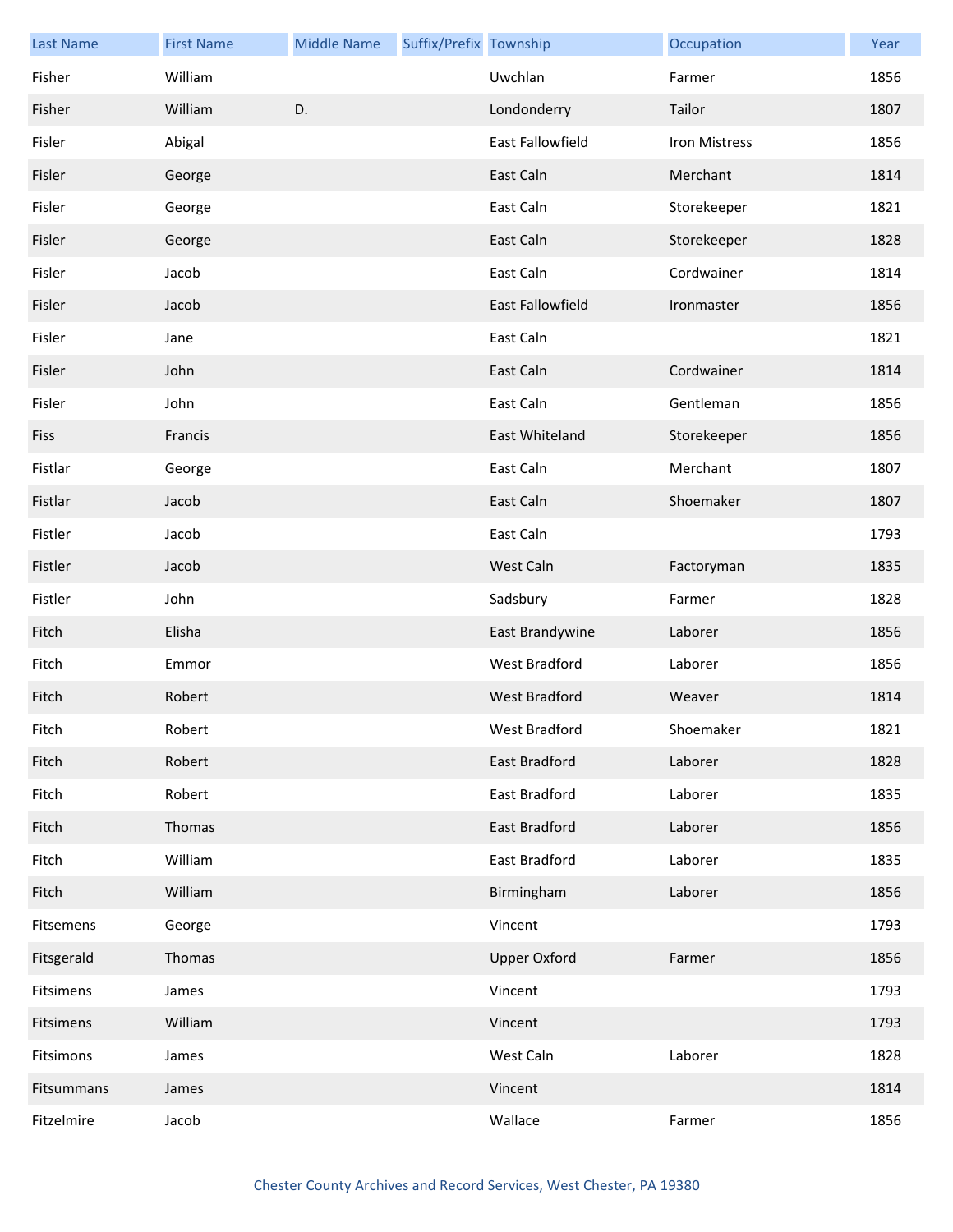| <b>Last Name</b> | <b>First Name</b> | <b>Middle Name</b> | Suffix/Prefix Township |                      | Occupation   | Year |
|------------------|-------------------|--------------------|------------------------|----------------------|--------------|------|
| Fitzgerald       | David             |                    |                        | East Nottingham      | Laborer      | 1856 |
| Fitzgerald       | James             |                    |                        | Charlestown          | Nailer       | 1814 |
| Fitzgerald       | James             |                    |                        | Uwchlan              | Cooper       | 1835 |
| Fitzgerald       | John              |                    |                        | East Nottingham      | Farmer       | 1814 |
| Fitzgerald       | John              |                    |                        | East Nottingham      | Farmer       | 1856 |
| Fitzgerald       | Matthias          |                    |                        | Charlestown          | Cordwainer   | 1807 |
| Fitzgerald       | Thomas            |                    |                        | Lower Oxford         | Farmer       | 1814 |
| Fitzgerald       | Thomas            |                    |                        | Tredyffrin           | Laborer      | 1821 |
| Fitzgerald       | William           |                    |                        | East Nottingham      | Farmer       | 1814 |
| Fitzgerald       | William           |                    |                        | East Nottingham      | Schoolmaster | 1821 |
| Fitzgerald       | William           |                    |                        | East Nottingham      | Farmer       | 1828 |
| Fitzgerald       | William           |                    |                        | East Nottingham      | Farmer       | 1835 |
| Fitzgerald       | William           |                    |                        | East Nottingham      | Farmer       | 1856 |
| Fitzgerald       | William           |                    | Jr.                    | East Nottingham      | Farmer       | 1856 |
| Fitzjerle        | Michael           |                    |                        | West Whiteland       | Quarryman    | 1835 |
| Fitzjerle        | Thomas            |                    |                        | West Whiteland       | Quarryman    | 1835 |
| Fitzmyer         |                   |                    |                        | Honey Brook          | Laborer      | 1835 |
| Fitzpatrick      | Daniel            |                    |                        | Goshen               |              | 1793 |
| Fitzpatrick      | James             |                    |                        | East Caln            | Laborer      | 1856 |
| Fitzpatrick      | Malich            |                    |                        | Kennett              | Laborer      | 1856 |
| Fitzpatrick      | Martin            |                    |                        | Goshen               | Laborer      | 1814 |
| Fitzpatrick      | Thomas            |                    |                        | Goshen               | Farmer       | 1807 |
| Fitzpatrick      | Thomas            |                    |                        | Goshen               | Farmer       | 1814 |
| Fitzpatrick      | Thomas            |                    |                        | West Goshen          |              | 1821 |
| Fitzpatrick      | William           |                    |                        | <b>West Chester</b>  | Laborer      | 1856 |
| Fitzsimmons      | Caleb             |                    |                        | <b>East Nantmeal</b> | Farmer       | 1800 |
| Fitzsimmons      | George            |                    |                        | West Whiteland       | Carpenter    | 1821 |
| Fitzsimmons      | George            |                    |                        | West Whiteland       | Carpenter    | 1828 |
| Fitzsimmons      | George            |                    |                        | West Chester         | Tinner       | 1856 |
| Fitzsimmons      | James             |                    |                        | Pikeland             |              | 1821 |
| Fitzsimons       | James             |                    |                        | Vincent              |              | 1800 |
| Fitzsimons       | Michael           |                    |                        | East Bradford        |              | 1821 |
| Fitzsimons       | William           |                    |                        | Vincent              |              | 1800 |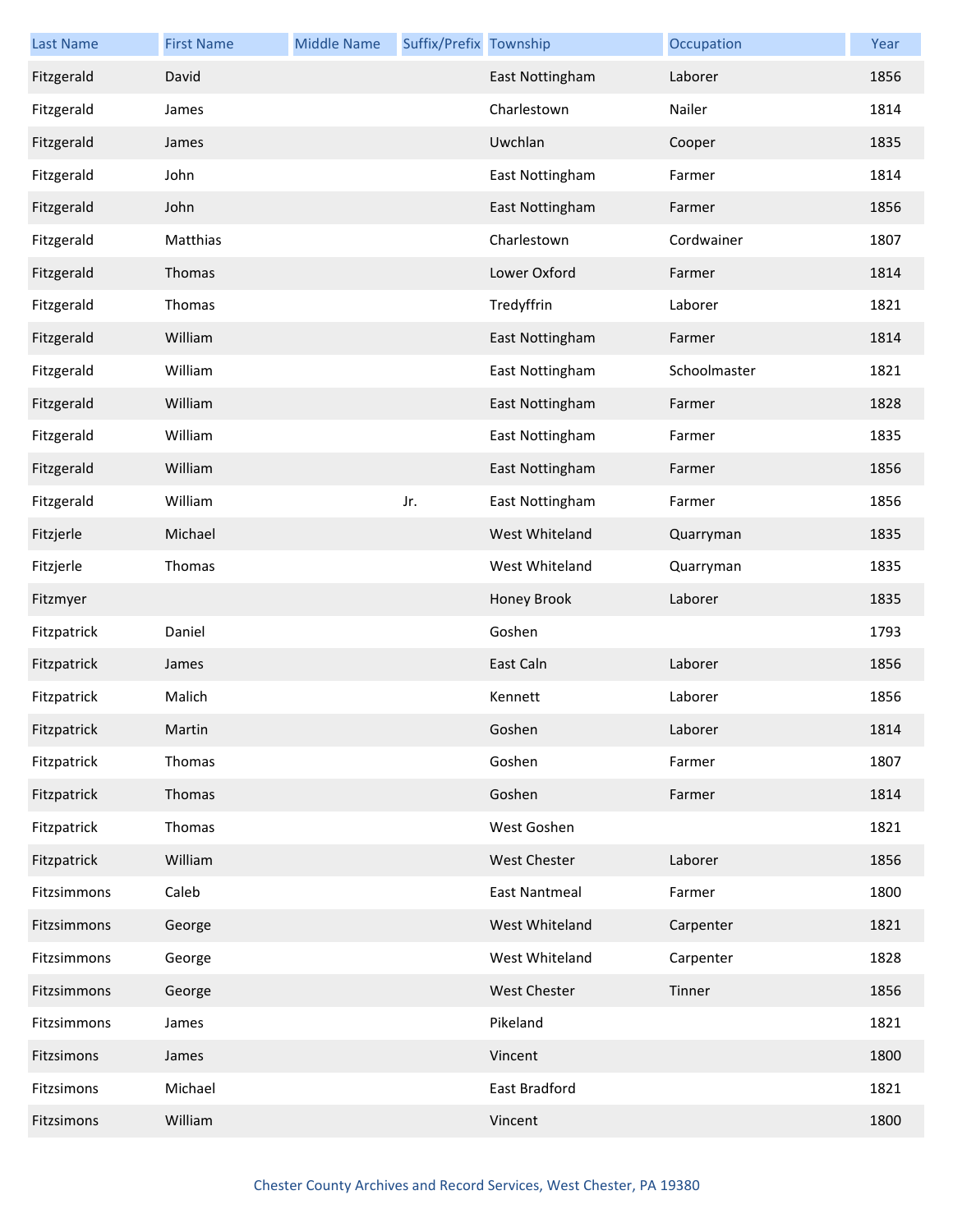| <b>Last Name</b> | <b>First Name</b> | <b>Middle Name</b> | Suffix/Prefix Township |                      | Occupation | Year |
|------------------|-------------------|--------------------|------------------------|----------------------|------------|------|
| Fitzsummons      | George            |                    | Sr.                    | Vincent              | Plowmaker  | 1807 |
| Fitzsummons      | George            |                    | Jr.                    | Vincent              | Carpenter  | 1807 |
| Fitzsummons      | James             |                    |                        | Vincent              | Yeoman     | 1807 |
| Fitzsummons      | William           |                    |                        | Vincent              | Laborer    | 1807 |
| Fitzwilliams     | John              |                    |                        | <b>West Nantmeal</b> | Weaver     | 1800 |
| Fix              | Laurance          |                    |                        | Phoenixville         | Pudler     | 1856 |
| Fizgibbons       | James             |                    |                        | Phoenixville         | Heater     | 1856 |
| Flack            | Samuel            |                    |                        | East Nottingham      |            | 1800 |
| Flanagan         | James             |                    |                        | Phoenixville         | Blacksmith | 1856 |
| Flanagan         | Patrick           |                    |                        | Brandywine           |            | 1807 |
| Flanders         | Mifflin           |                    |                        | <b>West Nantmeal</b> | Laborer    | 1828 |
| Flanegan         | Thomas            |                    |                        | West Marlborough     |            | 1800 |
| Flanegen         | William           |                    |                        | East Nottingham      |            | 1793 |
| Flannary         | Thomas            |                    |                        | West Goshen          | Farmer     | 1856 |
| Flarety          | Martin            |                    |                        | Penn                 | Laborer    | 1856 |
| Fleck            | George            |                    |                        | West Whiteland       | Laborer    | 1807 |
| Fleck            | George            |                    |                        | West Whiteland       | Farmer     | 1814 |
| Fleck            | John              |                    |                        | West Whiteland       | Farmer     | 1807 |
| Fleck            | John              |                    |                        | West Whiteland       | Farmer     | 1814 |
| Fleck            | John              |                    |                        | Brandywine           | Farmer     | 1821 |
| Fleck            | Samuel            |                    |                        | Uwchlan              | Laborer    | 1814 |
| Fleck            | Samuel            |                    |                        | Pikeland             | Laborer    | 1828 |
| Fleck            | William           |                    |                        | Brandywine           | Farmer     | 1821 |
| Flemans          | Robert            |                    |                        | London Britain       |            | 1793 |
| Flemans          | William           |                    |                        | London Britain       |            | 1793 |
| Fleming          | Andrew            |                    |                        | <b>Upper Oxford</b>  | Yeoman     | 1800 |
| Fleming          | Andrew            |                    |                        | <b>Upper Oxford</b>  | Constable  | 1807 |
| Fleming          | Andrew            |                    |                        | <b>Upper Oxford</b>  | Farmer     | 1814 |
| Fleming          | Andrew            |                    |                        | Lower Oxford         | Farmer     | 1814 |
| Fleming          | Andrew            |                    |                        | Lower Oxford         | Farmer     | 1821 |
| Fleming          | Andrew            |                    |                        | <b>Upper Oxford</b>  | Yeoman     | 1821 |
| Fleming          | Andrew            |                    |                        | <b>Upper Oxford</b>  | Farmer     | 1828 |
| Fleming          | Ann               |                    |                        | Sadsbury             | Landholder | 1821 |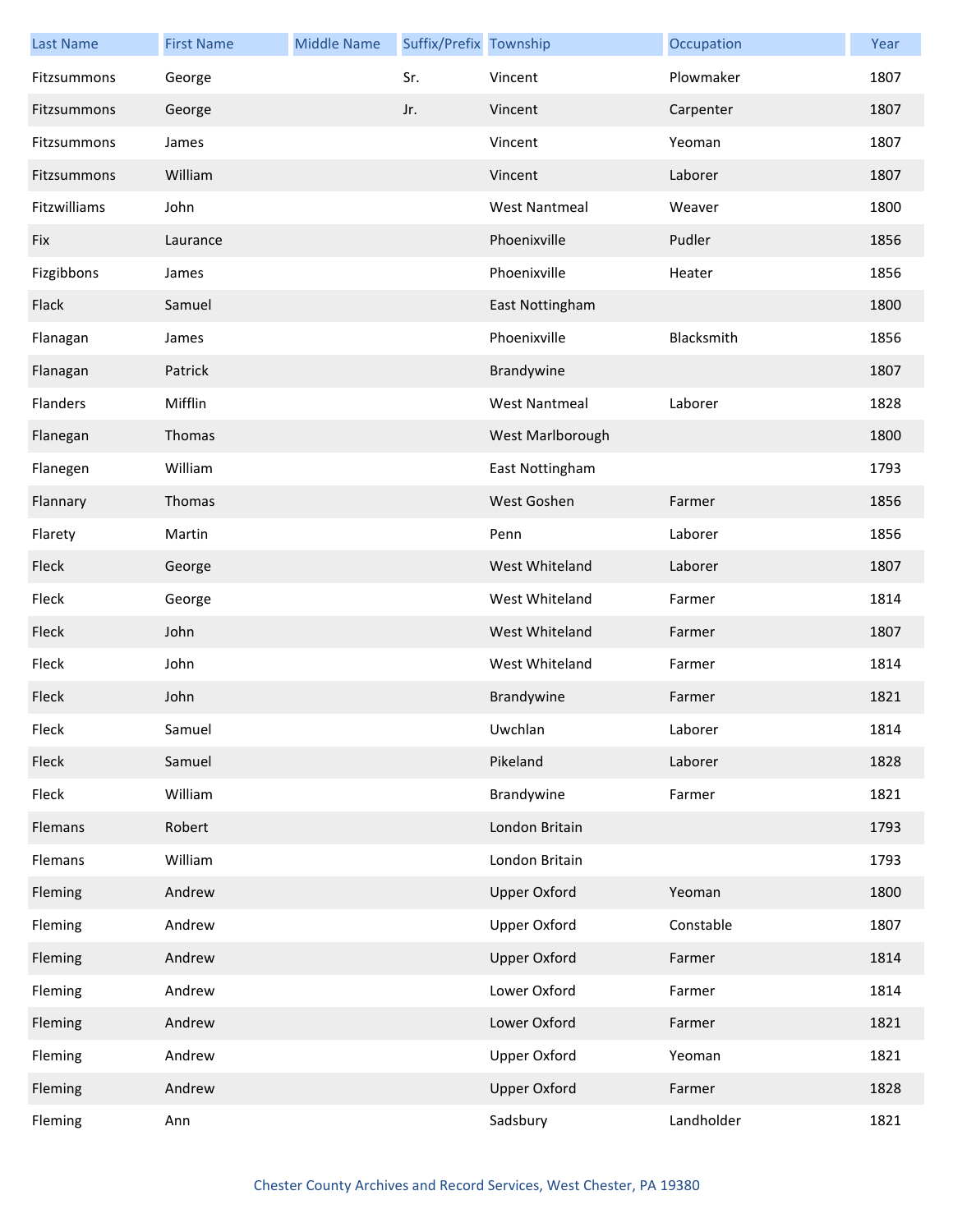| <b>Last Name</b> | <b>First Name</b> | <b>Middle Name</b> | Suffix/Prefix Township |                      | Occupation           | Year |
|------------------|-------------------|--------------------|------------------------|----------------------|----------------------|------|
| Fleming          | Ann               |                    |                        | West Fallowfield     | Farmer               | 1856 |
| Fleming          | Cesar             |                    |                        | West Goshen          |                      | 1821 |
| Fleming          | David             |                    |                        | West Caln            |                      | 1793 |
| Fleming          | David             |                    |                        | Sadsbury             | Farmer               | 1814 |
| Fleming          | David             |                    |                        | East Fallowfield     | Farmer               | 1835 |
| Fleming          | George            |                    |                        | Sadsbury             | Farmer               | 1828 |
| Fleming          | George            |                    |                        | Sadsbury             | Farmer               | 1835 |
| Fleming          | George            |                    |                        | <b>West Nantmeal</b> | Farmer               | 1856 |
| Fleming          | Henry             |                    |                        | <b>West Chester</b>  | Currier              | 1828 |
| Fleming          | Henry             |                    |                        | <b>West Chester</b>  | Currier              | 1835 |
| Fleming          | Henry             |                    |                        | <b>West Chester</b>  | Carpenter            | 1856 |
| Fleming          | Henry             |                    |                        | <b>West Chester</b>  | Justice of the Peace | 1856 |
| Fleming          | Henry             | C.                 |                        | East Caln            | Farmer               | 1828 |
| Fleming          | James             |                    |                        | Lower Oxford         | Farmer               | 1807 |
| Fleming          | James             |                    |                        | Lower Oxford         | Farmer               | 1814 |
| Fleming          | James             |                    |                        | Sadsbury             | Farmer               | 1814 |
| Fleming          | James             |                    |                        | Sadsbury             | Laborer              | 1821 |
| Fleming          | James             |                    |                        | Lower Oxford         | Farmer               | 1821 |
| Fleming          | James             |                    |                        | East Caln            | Laborer              | 1828 |
| Fleming          | James             |                    |                        | <b>Upper Oxford</b>  | Farmer               | 1828 |
| Fleming          | James             |                    |                        | East Nottingham      | Papermaker           | 1828 |
| Fleming          | James             |                    |                        | Sadsbury             | Laborer              | 1828 |
| Fleming          | James             |                    |                        | <b>Upper Oxford</b>  | Farmer               | 1835 |
| Fleming          | James             |                    |                        | Schuylkill           | Merchant             | 1835 |
| Fleming          | James             |                    |                        | Lower Oxford         | Farmer               | 1856 |
| Fleming          | James             |                    |                        | West Fallowfield     | Farmer               | 1856 |
| Fleming          | John              |                    |                        | Sadsbury             |                      | 1793 |
| Fleming          | John              |                    |                        | East Caln            |                      | 1793 |
| Fleming          | John              |                    |                        | West Caln            |                      | 1793 |
| Fleming          | John              |                    |                        | East Caln            | Farmer               | 1800 |
| Fleming          | John              |                    |                        | <b>Upper Oxford</b>  | Weaver               | 1807 |
| Fleming          | John              |                    |                        | East Caln            | Farmer               | 1807 |
| Fleming          | John              |                    |                        | East Caln            | Farmer               | 1814 |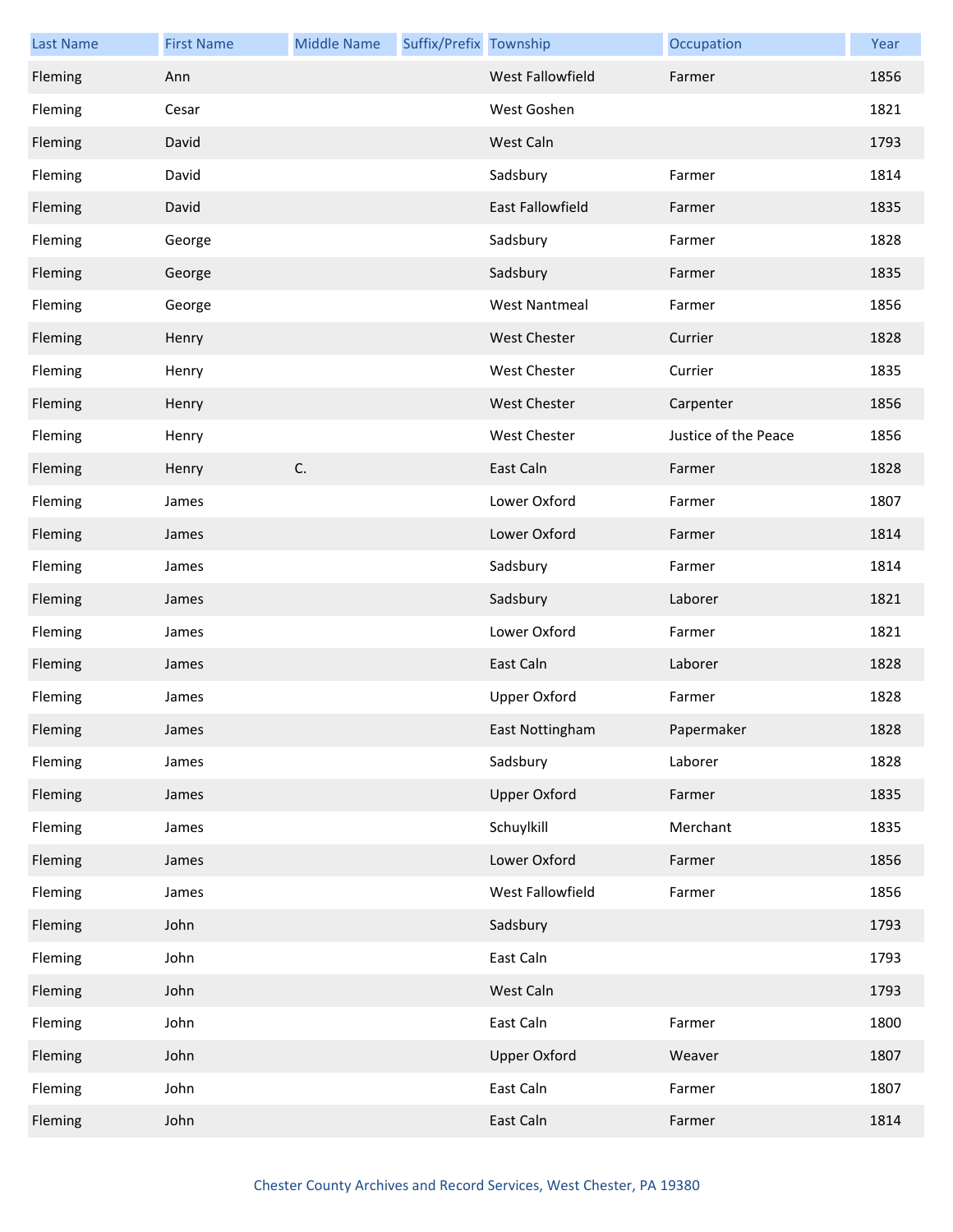| <b>Last Name</b> | <b>First Name</b> | <b>Middle Name</b> | Suffix/Prefix Township |                     | Occupation | Year |
|------------------|-------------------|--------------------|------------------------|---------------------|------------|------|
| Fleming          | John              |                    |                        | <b>Upper Oxford</b> | Farmer     | 1814 |
| Fleming          | John              |                    |                        | Sadsbury            | Farmer     | 1814 |
| Fleming          | John              |                    |                        | Sadsbury            | Farmer     | 1821 |
| Fleming          | John              |                    |                        | East Caln           | Farmer     | 1821 |
| Fleming          | John              |                    |                        | West Fallowfield    | Teacher    | 1821 |
| Fleming          | John              |                    |                        | East Caln           | Farmer     | 1828 |
| Fleming          | John              |                    |                        | Sadsbury            | Farmer     | 1828 |
| Fleming          | John              |                    |                        | Coventry            | Laborer    | 1835 |
| Fleming          | John              |                    |                        | Sadsbury            | Shoemaker  | 1835 |
| Fleming          | John              | S.                 |                        | Sadsbury            | Farmer     | 1814 |
| Fleming          | John              | S.                 |                        | Sadsbury            | Farmer     | 1821 |
| Fleming          | Joseph            |                    |                        | East Caln           |            | 1793 |
| Fleming          | Joseph            |                    |                        | Sadsbury            | Farmer     | 1814 |
| Fleming          | Joseph            |                    |                        | East Caln           | Laborer    | 1821 |
| Fleming          | Peter             |                    |                        | East Caln           |            | 1793 |
| Fleming          | Preston           |                    |                        | West Marlborough    | Farmer     | 1856 |
| Fleming          | Rebecca           |                    |                        | East Caln           | Farmer     | 1800 |
| Fleming          | Rebecca           |                    |                        | East Caln           | Farmer     | 1807 |
| Fleming          | Rebecca           |                    |                        | East Caln           | Farmer     | 1814 |
| Fleming          | Rebecca           |                    |                        | East Nottingham     | Spinster   | 1835 |
| Fleming          | Samuel            |                    | Jr.                    | East Nottingham     |            | 1800 |
| Fleming          | Samuel            |                    | Sr.                    | East Nottingham     |            | 1800 |
| Fleming          | Samuel            |                    |                        | East Nottingham     | Farmer     | 1807 |
| Fleming          | Samuel            |                    |                        | Lower Oxford        | Farmer     | 1807 |
| Fleming          | Samuel            |                    |                        | East Caln           |            | 1807 |
| Fleming          | Samuel            |                    |                        | East Nottingham     | Farmer     | 1814 |
| Fleming          | Samuel            |                    |                        | West Whiteland      | Farmer     | 1814 |
| Fleming          | Samuel            |                    |                        | Willistown          | Laborer    | 1835 |
| Fleming          | Thomas            |                    |                        | East Nottingham     | Cordwainer | 1828 |
| Fleming          | Thomas            |                    |                        | Honey Brook         | Laborer    | 1835 |
| Fleming          | William           |                    |                        | Lower Oxford        | Farmer     | 1807 |
| Fleming          | William           |                    |                        | Lower Oxford        | Farmer     | 1814 |
| Fleming          | William           |                    |                        | Upper Oxford        | Merchant   | 1814 |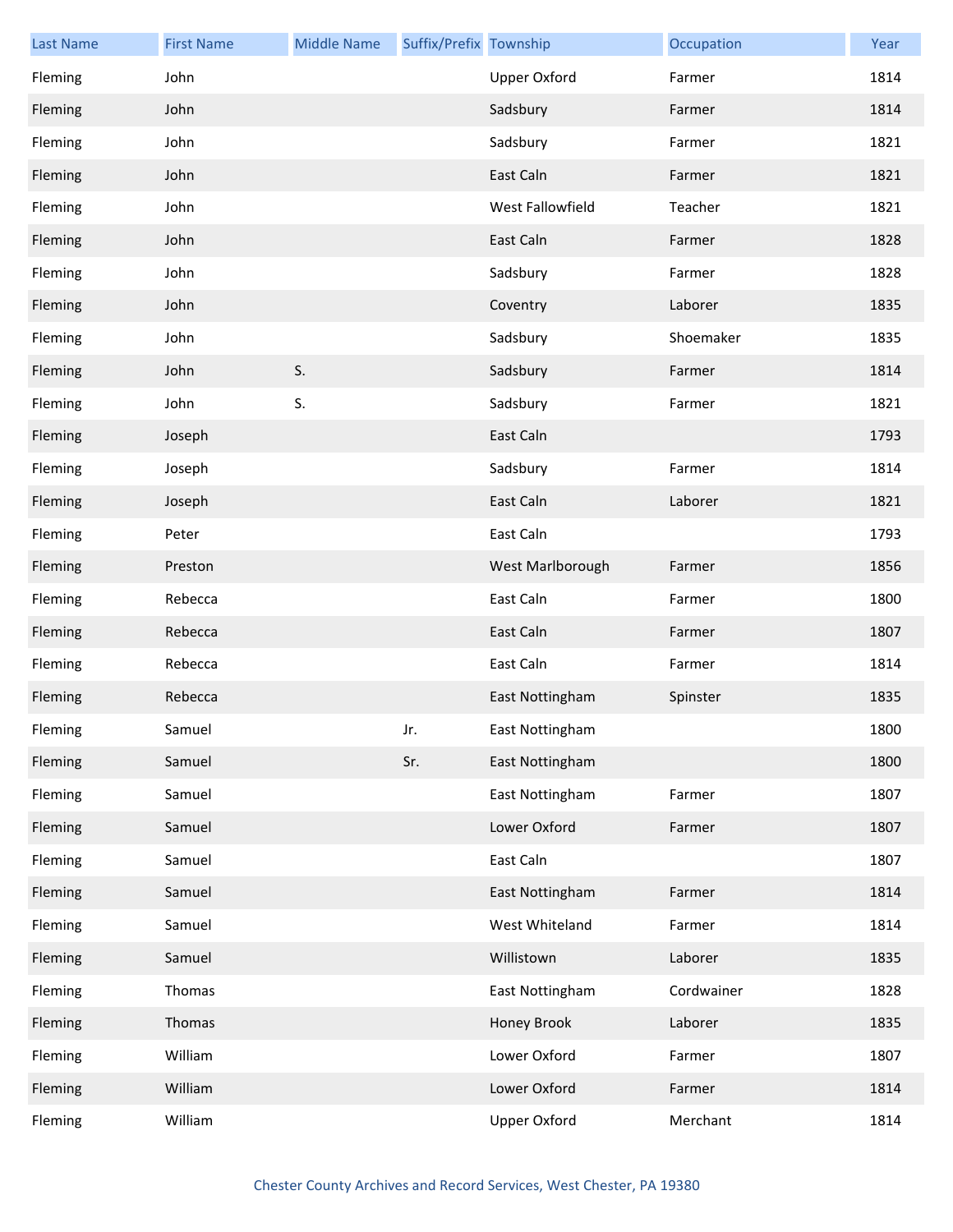| <b>Last Name</b> | <b>First Name</b> | <b>Middle Name</b> | Suffix/Prefix Township |                     | Occupation          | Year |
|------------------|-------------------|--------------------|------------------------|---------------------|---------------------|------|
| Fleming          | William           |                    |                        | Lower Oxford        | Farmer              | 1821 |
| Fleming          | William           |                    |                        | Upper Oxford        | Storekeeper         | 1821 |
| Fleming          | William           |                    |                        | <b>Upper Oxford</b> | Farmer              | 1828 |
| Fleming          | William           |                    |                        | Upper Oxford        | Storekeeper, farmer | 1835 |
| Fleming          | William           |                    |                        | West Fallowfield    | Farmer              | 1856 |
| Fleming          | William           |                    |                        | Lower Oxford        | Farmer              | 1856 |
| Flemmen          | Samuel            |                    |                        | East Nottingham     | Farmer              | 1821 |
| Flemming         | David             |                    |                        | Sadsbury            |                     | 1800 |
| Flemming         | David             |                    |                        | Sadsbury            |                     | 1807 |
| Flemming         | Henry             |                    |                        | <b>West Chester</b> | Tanner              | 1807 |
| Flemming         | Henry             |                    |                        | <b>West Chester</b> | Clerk               | 1821 |
| Flemming         | James             |                    |                        | Sadsbury            | Weaver              | 1807 |
| Flemming         | James             |                    |                        | West Caln           | Tanner              | 1807 |
| Flemming         | James             |                    |                        | Sadsbury            | Tanner              | 1807 |
| Flemming         | James             |                    |                        | Lower Oxford        | Farmer              | 1828 |
| Flemming         | James             |                    |                        | Lower Oxford        | Farmer              | 1835 |
| Flemming         | John              |                    |                        | Pennsbury           |                     | 1800 |
| Flemming         | John              |                    | Jr.                    | Sadsbury            |                     | 1800 |
| Flemming         | John              |                    |                        | East Whiteland      |                     | 1800 |
| Flemming         | John              |                    | Sr.                    | Sadsbury            |                     | 1800 |
| Flemming         | John              |                    | Sr.                    | Sadsbury            |                     | 1807 |
| Flemming         | John              |                    | Jr.                    | Sadsbury            |                     | 1807 |
| Flemming         | Joseph            |                    |                        | West Caln           | Miller              | 1807 |
| Flemming         | Samuel            |                    |                        | East Nottingham     |                     | 1793 |
| Flemming         | Thomas            |                    |                        | West Whiteland      | Shoemaker           | 1800 |
| Flemming         | Thomas            |                    |                        | East Nottingham     | Shoemaker           | 1821 |
| Flemming         | William           |                    |                        | Lower Oxford        | Farmer              | 1828 |
| Flemming         | William           |                    |                        | Lower Oxford        | Farmer              | 1835 |
| Flemmon          | John              |                    |                        | Honey Brook         | Shoemaker           | 1828 |
| Fler             | George            |                    |                        | Highland            | Laborer             | 1856 |
| Fleshhawker      | Martin            |                    |                        | East Nottingham     | Laborer             | 1814 |
| Fletcher         | John              |                    |                        | Upper Oxford        | Yeoman              | 1800 |
| Fletcher         | John              |                    |                        | <b>Upper Oxford</b> | Farmer              | 1807 |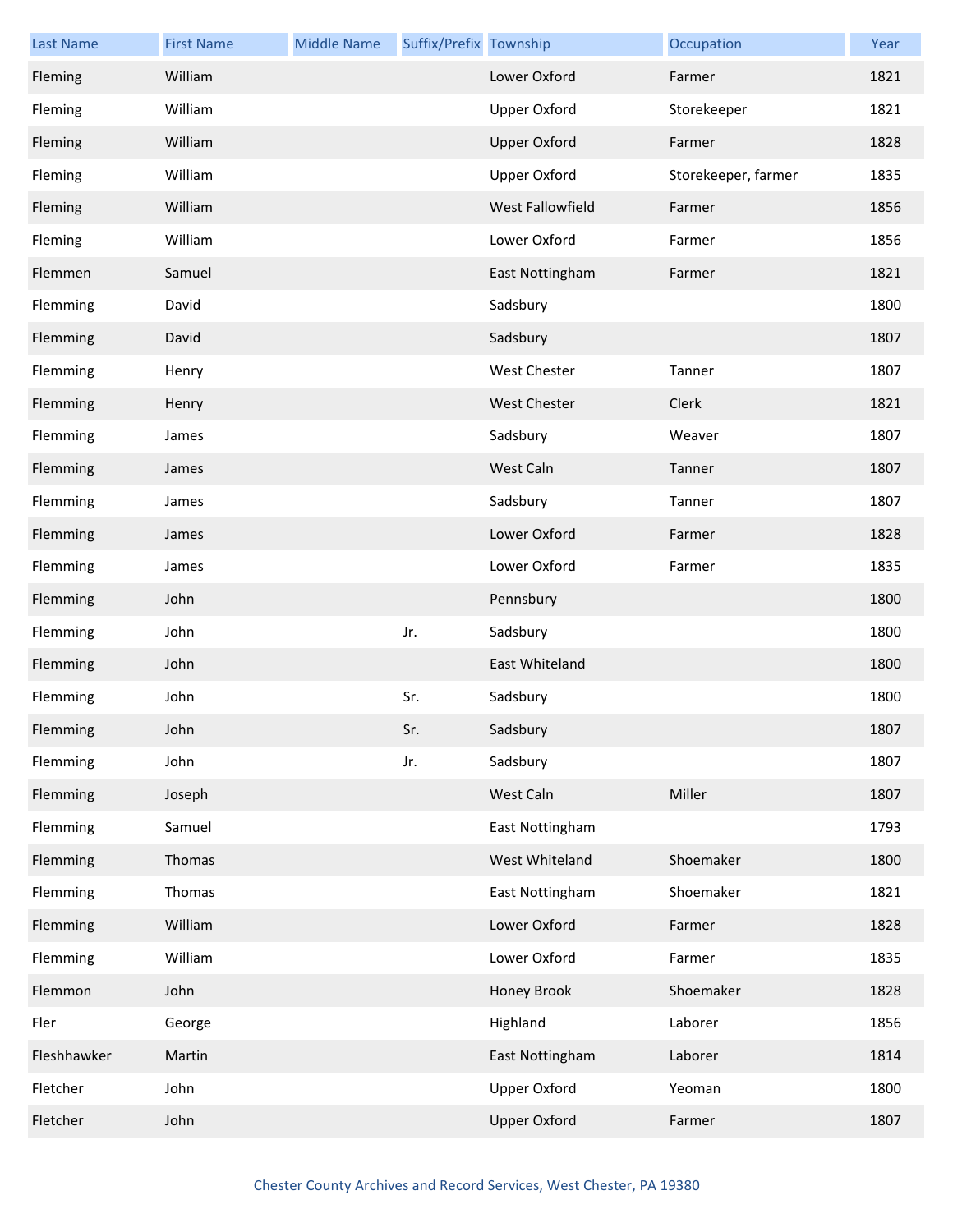| <b>Last Name</b> | <b>First Name</b> | <b>Middle Name</b> | Suffix/Prefix Township |                      | Occupation | Year |
|------------------|-------------------|--------------------|------------------------|----------------------|------------|------|
| Fletcher         | John              |                    |                        | Upper Oxford         | Farmer     | 1814 |
| Fletcher         | John              |                    |                        | <b>Upper Oxford</b>  | Yeoman     | 1821 |
| Fletcher         | John              |                    |                        | <b>Upper Oxford</b>  | Farmer     | 1828 |
| Fletcher         | John              |                    |                        | <b>Upper Oxford</b>  | Farmer     | 1835 |
| Fletcher         | John              |                    |                        | West Fallowfield     | Farmer     | 1856 |
| Fletcher         | Leonard           |                    |                        | Tredyffrin           | Minister   | 1835 |
| Fletcher         | Robert            |                    |                        | <b>Upper Oxford</b>  | Distiller  | 1800 |
| Fletcher         | Robert            |                    |                        | <b>Upper Oxford</b>  | Distiller  | 1807 |
| Fletcher         | Robert            |                    |                        | <b>Upper Oxford</b>  | Farmer     | 1814 |
| Fletcher         | Robert            |                    |                        | <b>Upper Oxford</b>  | Yeoman     | 1821 |
| Fletcher         | Sarah             |                    |                        | <b>Upper Oxford</b>  | Farmer     | 1835 |
| Flick            | Samuel            |                    |                        | West Whiteland       |            | 1821 |
| Flick            | William           |                    |                        | Phoenixville         | Carpenter  | 1856 |
| Flin             | William           |                    |                        | <b>West Chester</b>  | Laborer    | 1856 |
| Fling            | Bennett           |                    |                        | Kennett              | Miller     | 1856 |
| Fling            | David             |                    |                        | East Bradford        |            | 1793 |
| Fling            | David             |                    |                        | East Bradford        | Farmer     | 1807 |
| Fling            | David             |                    |                        | East Bradford        | Farmer     | 1814 |
| Fling            | David             |                    |                        | East Bradford        |            | 1821 |
| Fling            | David             |                    |                        | <b>East Bradford</b> | Weaver     | 1828 |
| Fling            | David             |                    |                        | East Bradford        | Weaver     | 1835 |
| Fling            | Emmor             |                    |                        | East Bradford        |            | 1821 |
| Fling            | Emmor             |                    |                        | West Bradford        | Blacksmith | 1828 |
| Fling            | Emmor             |                    |                        | East Bradford        | Farmer     | 1835 |
| Fling            | Emmor             |                    |                        | Pocopson             | Miller     | 1856 |
| Fling            | James             |                    |                        | East Bradford        | Teacher    | 1828 |
| Fling            | James             |                    |                        | East Bradford        | Teacher    | 1835 |
| Fling            | James             |                    |                        | West Bradford        | Teacher    | 1856 |
| Fling            | John              |                    |                        | East Bradford        |            | 1793 |
| Fling            | John              |                    |                        | East Bradford        | Plasterer  | 1828 |
| Fling            | John              |                    |                        | East Bradford        | Plasterer  | 1835 |
| Fling            | John              |                    |                        | West Bradford        | Plasterer  | 1856 |
| Flinn            | Charles           |                    |                        | London Grove         | Laborer    | 1856 |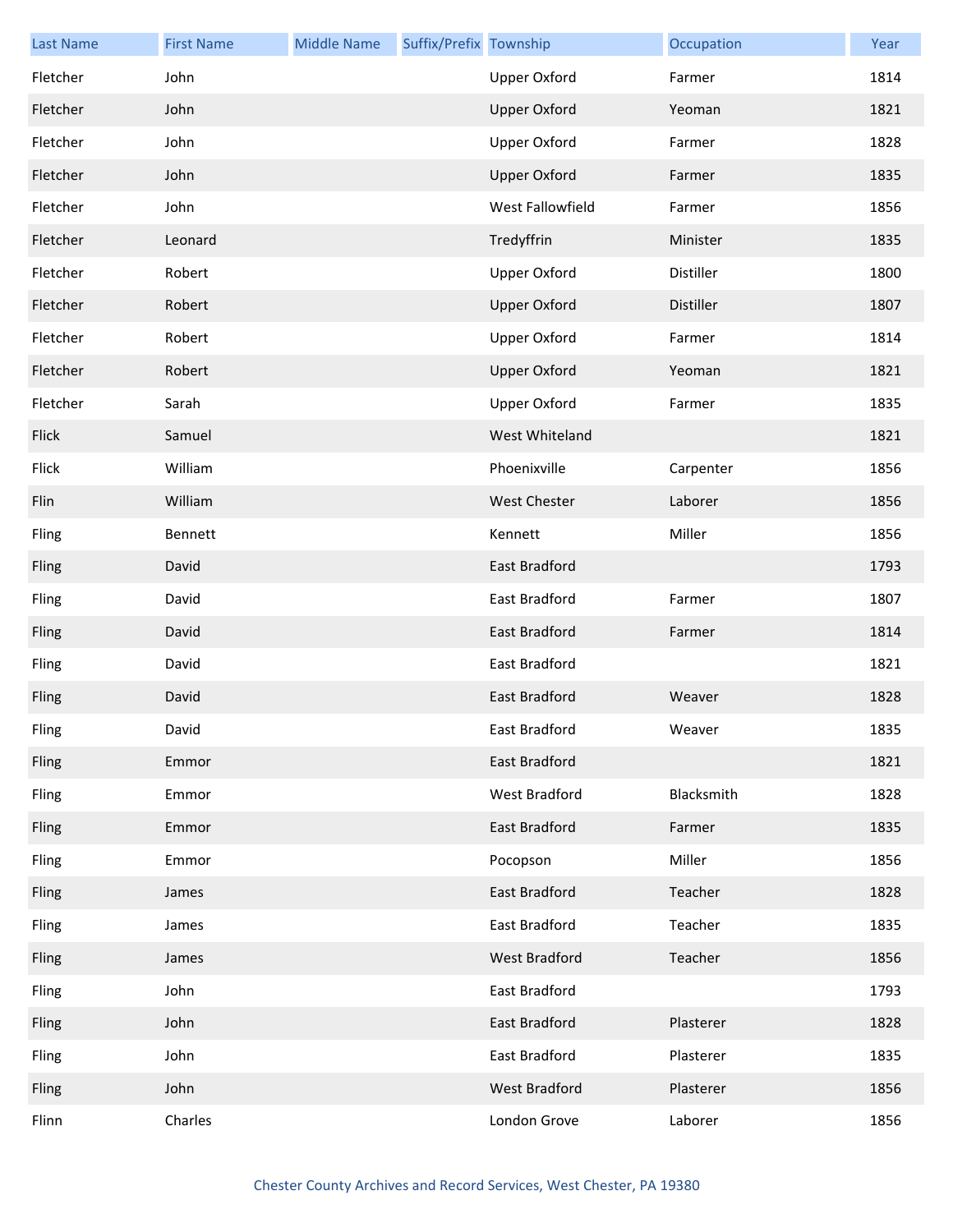| <b>Last Name</b> | <b>First Name</b> | <b>Middle Name</b>        | Suffix/Prefix Township |                     | Occupation     | Year |
|------------------|-------------------|---------------------------|------------------------|---------------------|----------------|------|
| Flinn            | James             |                           |                        | Wallace             | Farmer         | 1856 |
| Flinn            | Michael           |                           |                        | West Chester        | Laborer        | 1856 |
| Flinn            | Patrick           |                           |                        | Wallace             | Stonemason     | 1856 |
| Flint            | Joseph            |                           |                        | West Bradford       |                | 1793 |
| Flitch           | Robert            |                           |                        | London Grove        | Laborer        | 1807 |
| Flood            | Patrick           |                           |                        | East Whiteland      | Laborer        | 1856 |
| Flora            | Peter             |                           |                        | Wallace             | Laborer        | 1856 |
| Flory            | Elie              |                           |                        | <b>West Chester</b> | Coach trimmer  | 1856 |
| Flounders        | James             |                           |                        | West Bradford       | Farmer         | 1814 |
| Floure           | Joshua            | $\boldsymbol{\mathsf{H}}$ |                        | East Caln           | Laborer        | 1856 |
| Flower           | David             |                           |                        | London Grove        |                | 1793 |
| Flower           | Franklin          |                           |                        | Lower Oxford        | Carpenter      | 1856 |
| Flower           | Jesse             |                           |                        | London Grove        |                | 1793 |
| Flower           | Jesse             |                           |                        | London Grove        |                | 1800 |
| Flower           | Lydia             |                           |                        | London Grove        |                | 1821 |
| Flower           | Lydia             |                           |                        | London Grove        | Farmer         | 1828 |
| Flower           | Lydia             |                           |                        | London Grove        | Housekeeper    | 1835 |
| Flower           | Margaret          |                           |                        | London Grove        | Farmer         | 1828 |
| Flower           | Rebecca           |                           |                        | London Grove        |                | 1821 |
| Flower           | Richard           |                           |                        | London Grove        |                | 1793 |
| Flower           | Richard           |                           |                        | London Grove        |                | 1800 |
| Flower           | Sarah             |                           |                        | East Fallowfield    |                | 1814 |
| Flower           | Thomas            |                           |                        | London Grove        |                | 1800 |
| Flower           | Thomas            |                           |                        | London Grove        | Cooper         | 1807 |
| Flower           | William           |                           |                        | London Grove        |                | 1800 |
| Flower           | William           |                           |                        | London Grove        | Farmer         | 1807 |
| Flowers          | Deborah           |                           |                        | West Whiteland      |                | 1821 |
| Flowers          | Deborow           |                           |                        | West Whiteland      |                | 1814 |
| Flowers          | Margaret          |                           |                        | <b>West Chester</b> | Schoolmistress | 1807 |
| Flowers          | Thomas            |                           |                        | London Grove        |                | 1793 |
| Flowers          | Thomas            |                           |                        | London Grove        | Farmer         | 1814 |
| Flowers          | William           |                           |                        | London Grove        |                | 1793 |
| Flowers          | William           |                           |                        | East Nottingham     |                | 1856 |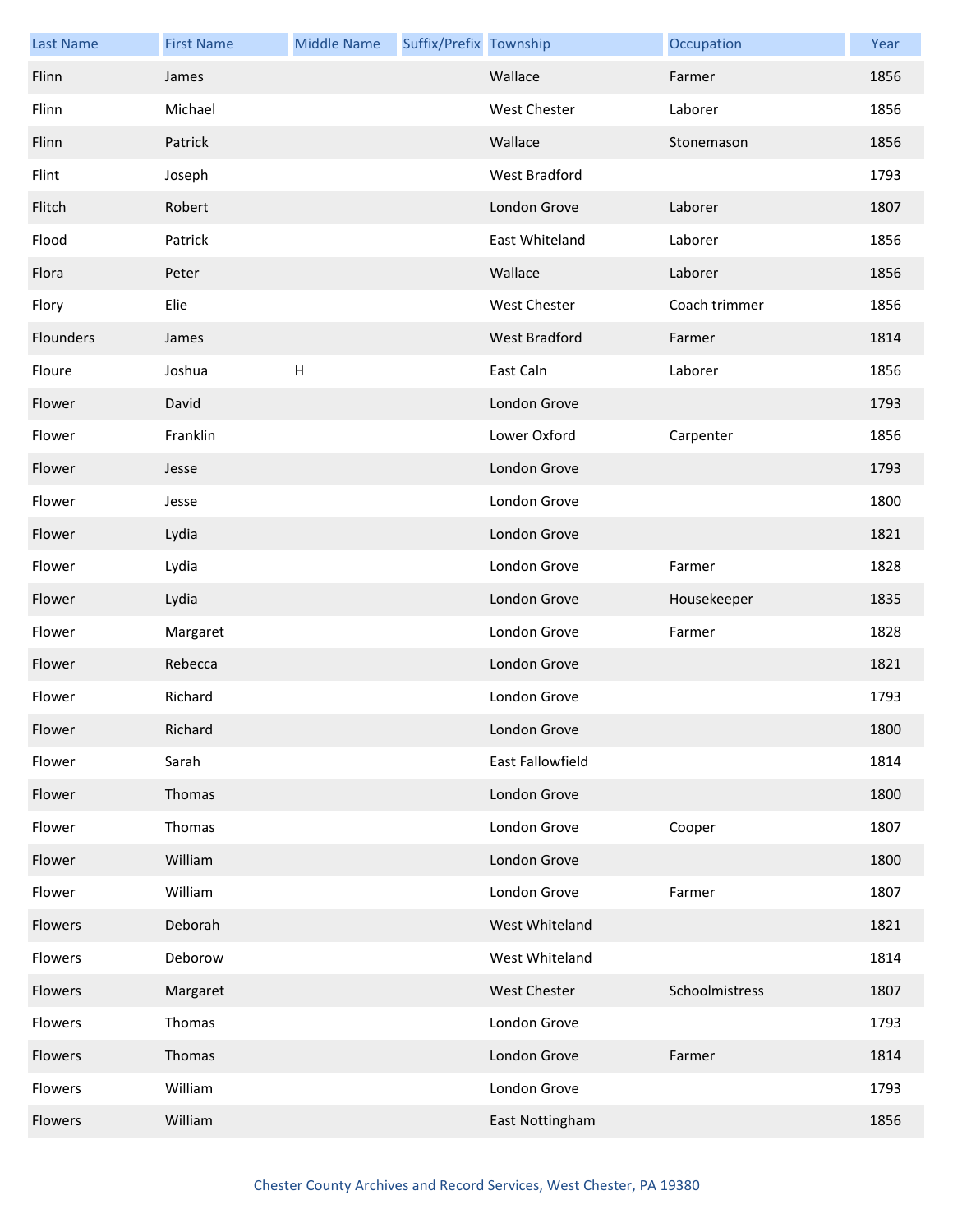| <b>Last Name</b> | <b>First Name</b> | <b>Middle Name</b> | Suffix/Prefix Township |                  | Occupation  | Year |
|------------------|-------------------|--------------------|------------------------|------------------|-------------|------|
| Floyd            | Aaron             |                    |                        | West Marlborough |             | 1800 |
| Floyd            | Samuel            |                    |                        | New London       |             | 1793 |
| Floyd            | Washington        |                    |                        | East Fallowfield | Millwright  | 1835 |
| Floyd            | Washington        |                    |                        | East Fallowfield | Laborer     | 1856 |
| Floyd            | William           |                    |                        | Londonderry      |             | 1793 |
| Floyd            | William           |                    |                        | New London       | Shoemaker   | 1800 |
| Floyd            | William           |                    |                        | London Grove     | Shoemaker   | 1807 |
| Floyd            | William           |                    |                        | West Fallowfield | Shoemaker   | 1814 |
| Floyd            | William           |                    |                        | West Fallowfield | Cordwainer  | 1821 |
| Floyd            | William           |                    | Jr.                    | West Caln        | Laborer     | 1828 |
| Floyd            | William           |                    |                        | West Caln        | Shoemaker   | 1828 |
| Floyer           | Lewis             |                    |                        | Westtown         | Weaver      | 1821 |
| Fluddy           | Dennis            |                    |                        | Phoenixville     | Pudler      | 1856 |
| Flurry           | Lewis             |                    |                        | Westtown         | Tobacconist | 1828 |
| Fly              | A                 | Morris             |                        | West Pikeland    | Teacher     | 1856 |
| Fly              | Abraham           |                    |                        | Phoenixville     | Blacksmith  | 1856 |
| Flynn            | Dennis            |                    |                        | Phoenixville     | Pudler      | 1856 |
| Foard            | Benjamin          |                    |                        | West Bradford    | Carpenter   | 1828 |
| Foard            | Caleb             |                    |                        | Willistown       | Laborer     | 1821 |
| Foard            | James             |                    |                        | Willistown       | Laborer     | 1821 |
| Foard            | James             |                    |                        | Willistown       | Laborer     | 1828 |
| Foard            | Joel              |                    |                        | West Bradford    | Shoemaker   | 1828 |
| Foard            | Joseph            |                    |                        | East Nottingham  | Carpenter   | 1835 |
| Foard            | Robert            |                    |                        | West Bradford    | Laborer     | 1828 |
| Foard            | William           |                    |                        | Willistown       | Laborer     | 1821 |
| Fodders          | Jesse             |                    |                        | West Marlborough | Laborer     | 1856 |
| Fogel            | Frederick         |                    |                        | East Whiteland   |             | 1793 |
| Fogerty          | Lary              |                    |                        | East Whiteland   | Laborer     | 1856 |
| Foght            | Henry             |                    |                        | Coventry         | Weaver      | 1814 |
| Fogle            | Adam              |                    |                        | West Fallowfield | Carpenter   | 1856 |
| Fogle            | Frederick         |                    |                        | Charlestown      | Laborer     | 1807 |
| Fogle            | Frederick         |                    | Jr.                    | East Whiteland   | Farmer      | 1814 |
| Fogle            | Frederick         |                    |                        | East Whiteland   | Farmer      | 1814 |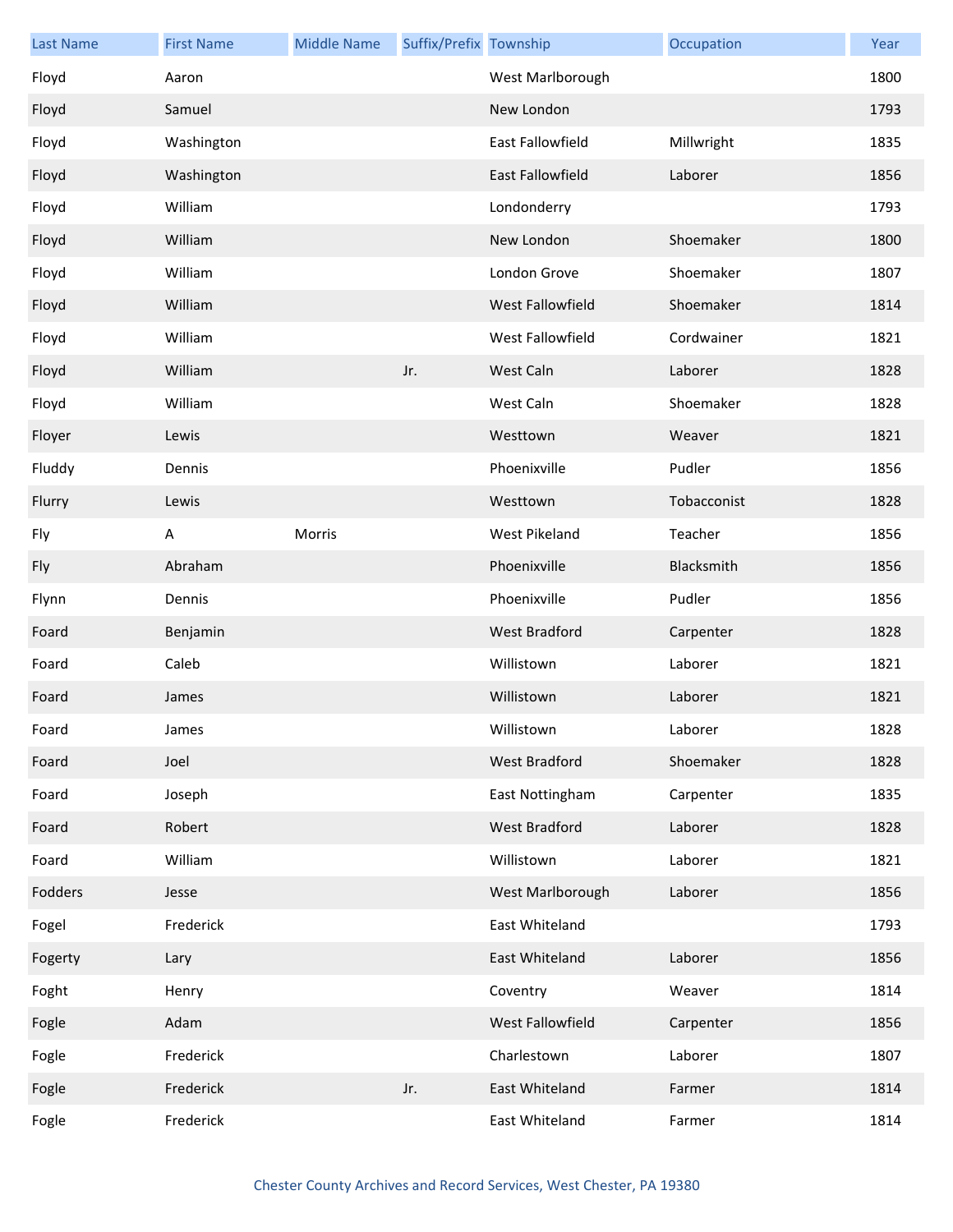| <b>Last Name</b> | <b>First Name</b> | <b>Middle Name</b>        | Suffix/Prefix Township |                     | Occupation   | Year |
|------------------|-------------------|---------------------------|------------------------|---------------------|--------------|------|
| Fogle            | John              |                           |                        | East Whiteland      | Farmer       | 1814 |
| Foiler           | David             |                           |                        | Newlin              | Laborer      | 1814 |
| Folan            | Peter             | $\boldsymbol{\mathsf{H}}$ |                        | Honeybrook          | Laborer      | 1856 |
| Foland           | Peter             |                           |                        | Honey Brook         | Schoolmaster | 1821 |
| Foland           | Peter             | $\boldsymbol{\mathsf{H}}$ |                        | Honey Brook         |              | 1835 |
| Foland           | Peter             | Η.                        |                        | Honey Brook         | Constable    | 1828 |
| Foley            | Daniel            |                           |                        | East Nottingham     | Laborer      | 1856 |
| Foley            | Daniel            |                           |                        | West Chester        | Laborer      | 1856 |
| Foley            | Machel            |                           |                        | East Nottingham     | Farmer       | 1856 |
| foley            | Michael           |                           |                        | <b>West Chester</b> | Laborer      | 1856 |
| Foley            | Patrick           |                           |                        | East Nottingham     | Laborer      | 1856 |
| Folk             | Samuel            |                           |                        | East Caln           | Potter       | 1821 |
| Folkner          | Abraham           |                           |                        | Vincent             | Cooper       | 1807 |
| Folknold         | George            |                           |                        | East Nottingham     | Laborer      | 1856 |
| Folley           | Patrick           |                           |                        | East Caln           | Laborer      | 1856 |
| Followell        | Elizabeth         |                           |                        | Oxford              | Seamstress   | 1856 |
| Fonts            | Christian         |                           |                        | Vincent             | Shoemaker    | 1807 |
| Fooreman         | John              |                           |                        | East Caln           | Chairmaker   | 1800 |
| Foos             | Frederick         |                           |                        | Charlestown         |              | 1793 |
| Foos             | Matthias          |                           |                        | Charlestown         |              | 1793 |
| Foos             | Matthias          |                           |                        | Pikeland            | Wheelwright  | 1814 |
| Foos             | Valentine         |                           |                        | Pikeland            | Wheelwright  | 1814 |
| Foose            | Daniel            |                           |                        | Vincent             | Yeoman       | 1807 |
| Foose            | Daniel            |                           |                        | Pikeland            | Farmer       | 1807 |
| Foose            | Frederick         |                           |                        | Pikeland            |              | 1793 |
| Foose            | Frederick         |                           |                        | Pikeland            |              | 1800 |
| Foose            | Frederick         |                           |                        | Vincent             | Yeoman       | 1807 |
| Foose            | Frederick         |                           |                        | Vincent             |              | 1814 |
| Foose            | Frederick         |                           |                        | Vincent             |              | 1821 |
| Foose            | Frederick         |                           |                        | Vincent             | Farmer       | 1828 |
| Foose            | Frederick         |                           |                        | <b>West Vincent</b> | Farmer       | 1835 |
| Foose            | George            |                           |                        | Pikeland            | Laborer      | 1828 |
| Foose            | George            |                           |                        | East Fallowfield    | Farmer       | 1856 |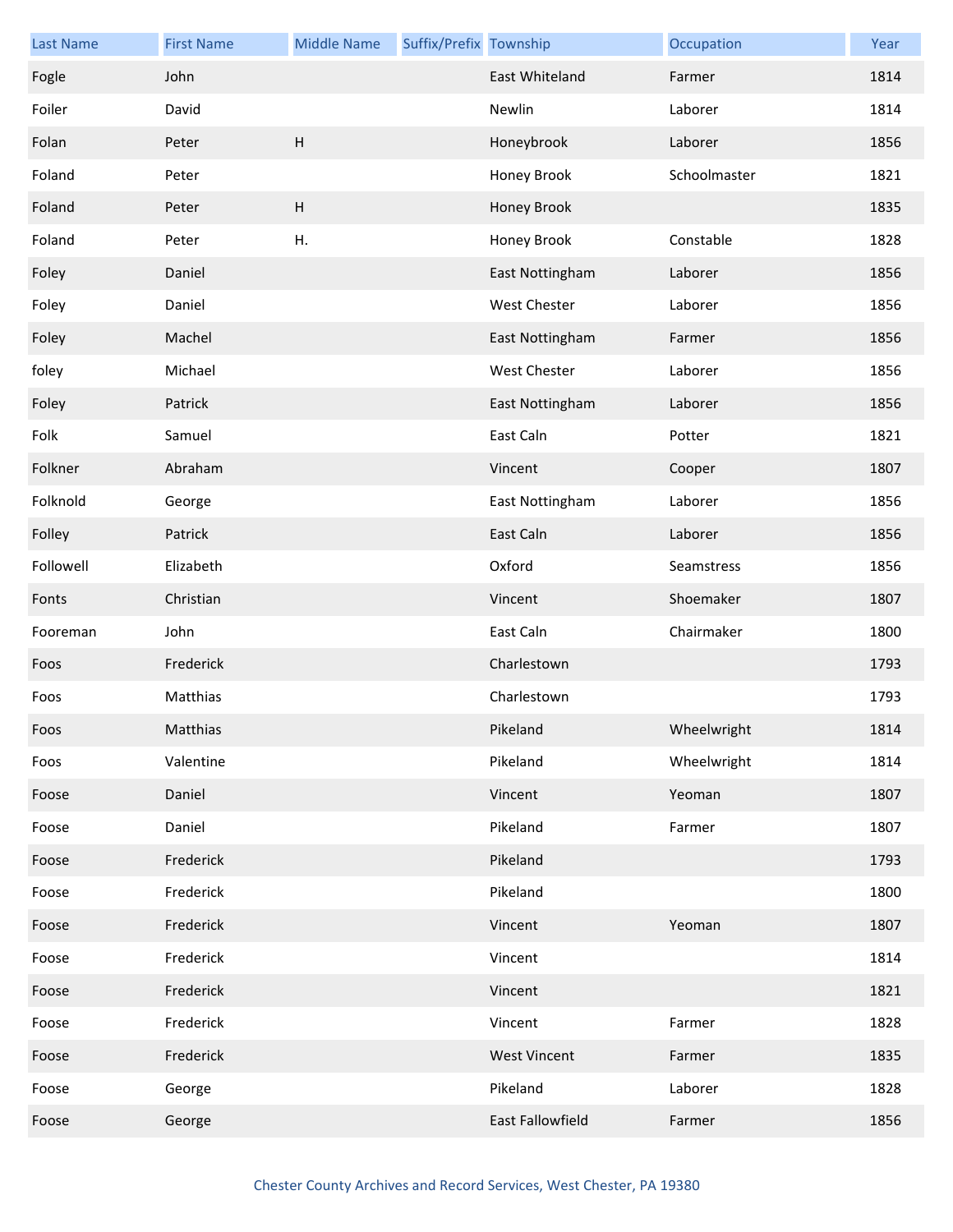| <b>Last Name</b> | <b>First Name</b> | <b>Middle Name</b> | Suffix/Prefix Township |                         | Occupation  | Year |
|------------------|-------------------|--------------------|------------------------|-------------------------|-------------|------|
| Foose            | John              |                    |                        | <b>East Fallowfield</b> | Carpenter   | 1821 |
| Foose            | John              |                    |                        | <b>East Fallowfield</b> | Carpenter   | 1828 |
| Foose            | John              |                    |                        | Pikeland                | Farmer      | 1835 |
| Foose            | John              |                    |                        | East Fallowfield        | Carpenter   | 1856 |
| Foose            | Joseph            |                    |                        | East Fallowfield        | Laborer     | 1821 |
| Foose            | Joseph            |                    |                        | East Caln               | Laborer     | 1828 |
| Foose            | Joseph            |                    |                        | East Fallowfield        | Laborer     | 1835 |
| Foose            | Mathias           |                    |                        | Pikeland                | Wheelwright | 1807 |
| Foose            | Mathias           |                    |                        | East Fallowfield        | Farmer      | 1814 |
| Foose            | Mathias           |                    |                        | East Fallowfield        | Farmer      | 1821 |
| Foose            | Matthias          |                    |                        | Pikeland                |             | 1800 |
| Foose            | Samuel            |                    |                        | Pikeland                | Carpenter   | 1807 |
| Foose            | Valentine         |                    |                        | Pikeland                |             | 1793 |
| Foose            | Valentine         |                    |                        | Pikeland                |             | 1800 |
| Foose            | Valentine         |                    |                        | Pikeland                | Farmer      | 1807 |
| Foot             | James             |                    |                        | East Caln               | Laborer     | 1821 |
| Foote            | James             |                    |                        | Tredyffrin              | Innkeeper   | 1814 |
| Foote            | James             |                    |                        | Tredyffrin              | Laborer     | 1821 |
| Footer           | John              |                    |                        | East Caln               | Laborer     | 1835 |
| For a            | Charles           | $\sf B$            |                        | Penn                    | Shoemaker   | 1835 |
| Forbass          | John              |                    |                        | Honey Brook             | Farmer      | 1828 |
| Forbes           | Andrew            |                    |                        | Brandywine              |             | 1793 |
| Forbes           | Andrew            |                    |                        | Honey Brook             | Laborer     | 1807 |
| Forbes           | George            |                    |                        | Brandywine              | Blacksmith  | 1814 |
| Forbes           | George            |                    |                        | Brandywine              | Smith       | 1821 |
| Forbes           | George            |                    |                        | West Brandywine         | Farmer      | 1856 |
| Forbes           | James             |                    |                        | Brandywine              |             | 1793 |
| Forbes           | John              |                    |                        | West Caln               |             | 1793 |
| Forbes           | John              |                    |                        | Thornbury               | Weaver      | 1800 |
| Forbes           | John              |                    |                        | Honey Brook             | Farmer      | 1807 |
| Forbes           | John              |                    |                        | Goshen                  | Farmer      | 1814 |
| Forbes           | John              |                    |                        | Honey Brook             | Farmer      | 1821 |
| Forbes           | John              |                    |                        | West Chester            | Shoemaker   | 1821 |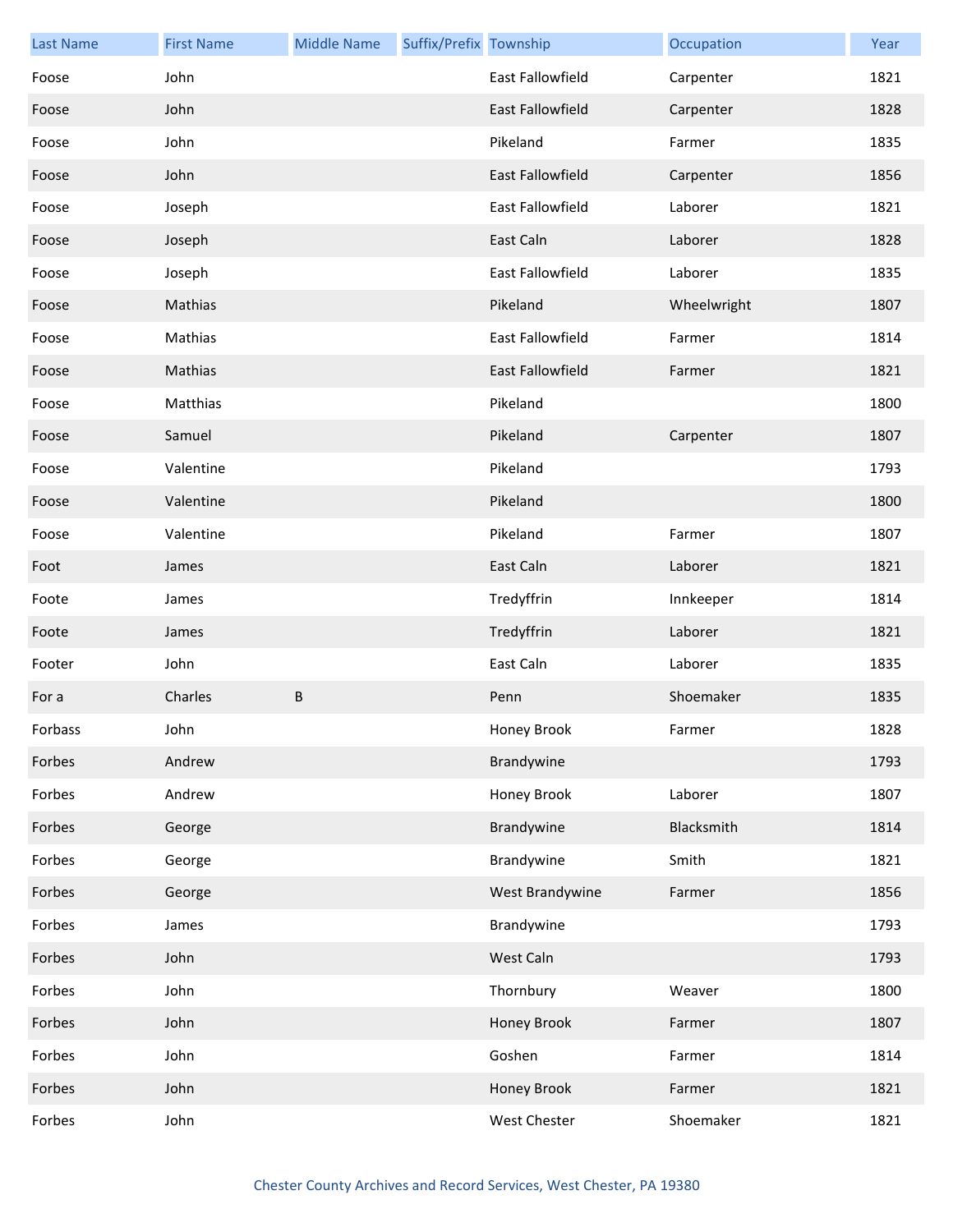| <b>Last Name</b> | <b>First Name</b> | <b>Middle Name</b> | Suffix/Prefix Township |                 | Occupation | Year |
|------------------|-------------------|--------------------|------------------------|-----------------|------------|------|
| Forbes           | John              |                    |                        | Westtown        | Weaver     | 1828 |
| Forbes           | John              |                    |                        | Honey Brook     | Farmer     | 1835 |
| Forbes           | John              |                    |                        | West Brandywine | Farmer     | 1856 |
| Forbes           | Jonathan          |                    |                        | Honeybrook      | Farmer     | 1856 |
| Forbes           | Samuel            |                    |                        | West Brandywine | Farmer     | 1856 |
| Forbes           | Whitefield        |                    |                        | Londonderry     | Farmer     | 1856 |
| Forbis           | George            |                    |                        | Brandywine      | Smith      | 1807 |
| Forbis           | George            |                    |                        | Brandywine      | Farmer     | 1828 |
| Forbis           | George            |                    |                        | Brandywine      | Farmer     | 1835 |
| Forbis           | John              |                    |                        | Honey Brook     |            | 1814 |
| Forbis           | John              |                    |                        | Brandywine      | Farmer     | 1828 |
| Forbis           | John              |                    |                        | Brandywine      | Farmer     | 1835 |
| Forbis           | Samuel            |                    |                        | Brandywine      | Blacksmith | 1828 |
| Forbis           | Samuel            |                    |                        | Brandywine      | Farmer     | 1835 |
| Forbus           | John              |                    |                        | Goshen          | Weaver     | 1807 |
| Force            | Henry             |                    |                        | Schuylkill      | Laborer    | 1828 |
| Force            | Jacob             |                    |                        | Schuylkill      | Laborer    | 1828 |
| Force            | Jacob             |                    |                        | Tredyffrin      | Butcher    | 1835 |
| Force            | Joseph            |                    |                        | East Nottingham | Carpenter  | 1821 |
| Force            | Phillip           |                    |                        | East Nottingham | Farmer     | 1821 |
| Force            | Thomas            |                    |                        | Uwchlan         |            | 1800 |
| Forcythe         | Elizabeth         |                    |                        | Birmingham      |            | 1856 |
| Forcythe         | William           |                    |                        | Birmingham      | Farmer     | 1856 |
| Ford             | Andrew            |                    |                        | Kennett         | Cooper     | 1856 |
| Ford             | Andrew            | $\mathsf J$        |                        | New Garden      | Laborer    | 1856 |
| Ford             | Ann               |                    |                        | New London      | Farmer     | 1821 |
| Ford             | Benjamin          |                    |                        | Newlin          | Carpenter  | 1807 |
| Ford             | Benjamin          |                    |                        | West Bradford   | Carpenter  | 1814 |
| Ford             | Benjamin          |                    |                        | Newlin          | Laborer    | 1821 |
| Ford             | Caleb             |                    |                        | Willistown      | Laborer    | 1807 |
| Ford             | Caleb             |                    |                        | Tredyffrin      | Farmer     | 1814 |
| Ford             | Caleb             |                    |                        | Tredyffrin      | Laborer    | 1828 |
| Ford             | Charles           |                    |                        | New London      |            | 1793 |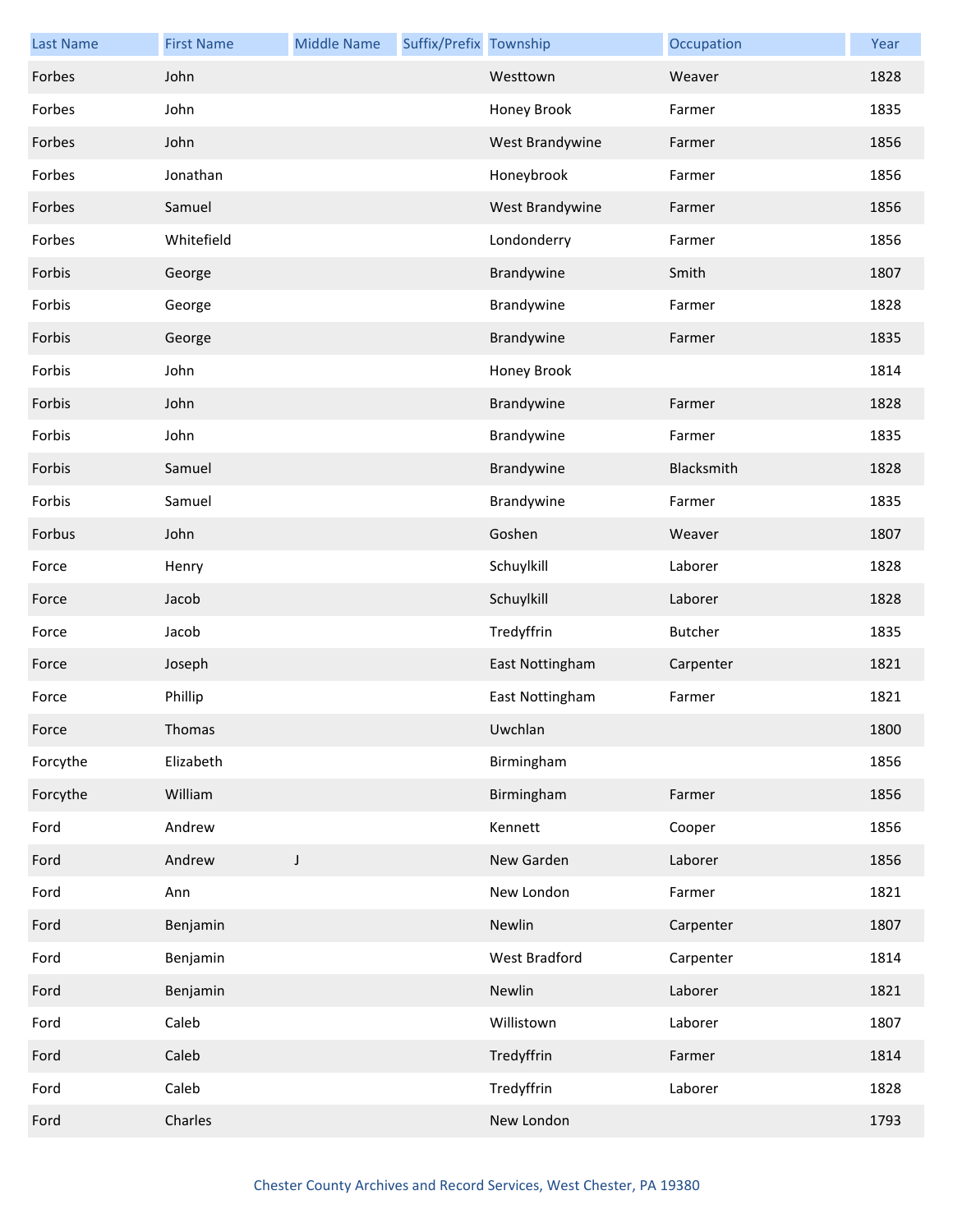| <b>Last Name</b> | <b>First Name</b> | <b>Middle Name</b> | Suffix/Prefix Township |                     | Occupation | Year |
|------------------|-------------------|--------------------|------------------------|---------------------|------------|------|
| Ford             | Charles           |                    |                        | New London          |            | 1800 |
| Ford             | Charles           |                    |                        | Londonderry         | Laborer    | 1807 |
| Ford             | Charles           |                    |                        | New London          | Cordwainer | 1814 |
| Ford             | Charles           |                    |                        | New London          | Laborer    | 1821 |
| Ford             | Charles           |                    |                        | New London          | Plasterer  | 1821 |
| Ford             | Charles           |                    |                        | East Nottingham     | Farmer     | 1835 |
| Ford             | Charles           | <b>B.</b>          |                        | New London          | Cordwainer | 1821 |
| Ford             | Charles           | <b>B.</b>          |                        | New London          | Shoemaker  | 1828 |
| Ford             | Cyrus             |                    |                        | <b>West Chester</b> | Laborer    | 1856 |
| Ford             | David             |                    |                        | West Nottingham     | Laborer    | 1807 |
| Ford             | Edward            |                    |                        | Charlestown         | Plasterer  | 1807 |
| Ford             | Edward            |                    |                        | New London          | Farmer     | 1821 |
| Ford             | Edward            |                    |                        | New London          | Farmer     | 1828 |
| Ford             | Edward            |                    |                        | New London          | Farmer     | 1835 |
| Ford             | Edward            |                    |                        | New London          | Farmer     | 1856 |
| Ford             | Eli               |                    |                        | Newlin              | Carpenter  | 1807 |
| Ford             | Eli               |                    |                        | East Fallowfield    | Carpenter  | 1814 |
| Ford             | Eli               |                    |                        | East Fallowfield    | Carpenter  | 1821 |
| Ford             | Eli               |                    |                        | Sadsbury            | Carpenter  | 1828 |
| Ford             | Elizabeth         |                    |                        | Sadsbury            | Carpenter  | 1835 |
| Ford             | Jacob             |                    |                        | West Caln           | Laborer    | 1856 |
| Ford             | James             |                    |                        | New London          |            | 1793 |
| Ford             | James             |                    |                        | New London          | Hosier     | 1800 |
| Ford             | James             |                    |                        | Willistown          | Laborer    | 1807 |
| Ford             | James             |                    |                        | New London          | Hosier     | 1807 |
| Ford             | James             |                    |                        | New London          | Farmer     | 1814 |
| Ford             | James             |                    |                        | London Britain      | Cordwainer | 1821 |
| Ford             | John              |                    |                        | Kennett             | Tailor     | 1807 |
| Ford             | John              |                    |                        | West Nottingham     | Laborer    | 1807 |
| Ford             | John              |                    |                        | Newlin              | Laborer    | 1807 |
| Ford             | John              |                    |                        | London Britain      | Tailor     | 1814 |
| Ford             | John              |                    |                        | West Bradford       | Laborer    | 1814 |
| Ford             | John              |                    |                        | Sadsbury            | Laborer    | 1828 |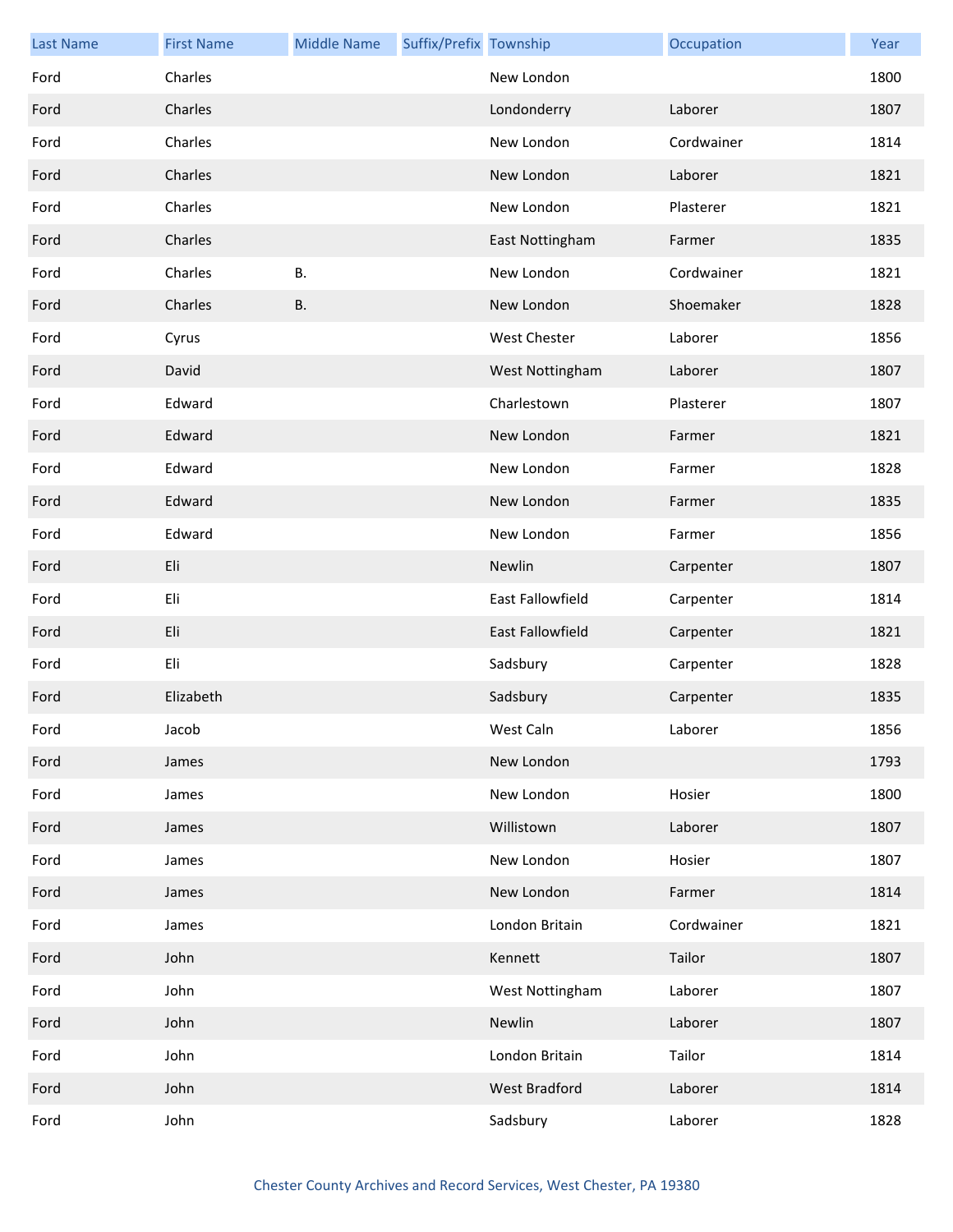| <b>Last Name</b> | <b>First Name</b> | <b>Middle Name</b> | Suffix/Prefix Township |                      | Occupation   | Year |
|------------------|-------------------|--------------------|------------------------|----------------------|--------------|------|
| Ford             | John              |                    |                        | Westtown             | Laborer      | 1835 |
| Ford             | John              |                    |                        | London Britain       | Cordwainer   | 1835 |
| Ford             | John              |                    |                        | East Marlborough     | Blacksmith   | 1856 |
| Ford             | John              |                    |                        | Birmingham           | Laborer      | 1856 |
| Ford             | John              |                    |                        | Schuylkill           | Farmer       | 1856 |
| Ford             | John              | B                  |                        | <b>West Nantmeal</b> | Laborer      | 1835 |
| Ford             | John              | ${\sf M}$          |                        | Sadsbury             |              | 1835 |
| Ford             | Joseph            |                    |                        | New Garden           | Tanner       | 1814 |
| Ford             | Joseph            |                    |                        | New Garden           | Tanner       | 1821 |
| Ford             | Joseph            |                    |                        | East Nottingham      | Carpenter    | 1828 |
| Ford             | Joseph            |                    |                        | New Garden           | Tanner       | 1828 |
| Ford             | Joseph            |                    |                        | East Nottingham      | Farmer       | 1856 |
| Ford             | Larrance          |                    |                        | Kennett              | Laborer      | 1856 |
| Ford             | Leah              |                    |                        | West Caln            |              | 1856 |
| Ford             | Margaret          |                    |                        | East Nottingham      | Farmer       | 1856 |
| Ford             | Moses             |                    |                        | Sadsbury             | Shoemaker    | 1835 |
| Ford             | Moses             |                    |                        | Valley               | Shoemaker    | 1856 |
| Ford             | Nehemiah          |                    |                        | Uwchlan              | Laborer      | 1828 |
| Ford             | Peter             |                    |                        | Goshen               |              | 1793 |
| Ford             | Peter             |                    |                        | Pikeland             | Weaver       | 1807 |
| Ford             | Peter             |                    |                        | Uwchlan              | Weaver       | 1828 |
| Ford             | Philip            |                    |                        | Easttown             | Farmer       | 1835 |
| Ford             | Philip            |                    |                        | <b>West Vincent</b>  | Cordwainer   | 1835 |
| Ford             | Robert            |                    |                        | New London           | Farmer       | 1821 |
| Ford             | Robert            |                    |                        | New London           | Farmer       | 1828 |
| Ford             | Robert            |                    |                        | East Nottingham      | Farmer       | 1835 |
| Ford             | Robert            |                    |                        | New London           | Farmer       | 1835 |
| Ford             | Robert            |                    |                        | Hopewell             | Laborer      | 1856 |
| Ford             | Robert            |                    |                        | East Nottingham      | Farmer       | 1856 |
| Ford             | Robert            |                    |                        | New London           | Farmer       | 1856 |
| Ford             | Thomas            |                    |                        | East Fallowfield     | Cabinetmaker | 1828 |
| Ford             | Thomas            |                    |                        | East Fallowfield     | Cabinetmaker | 1835 |
| Ford             | Thomas            | E                  |                        | Valley               | Cabinetmaker | 1856 |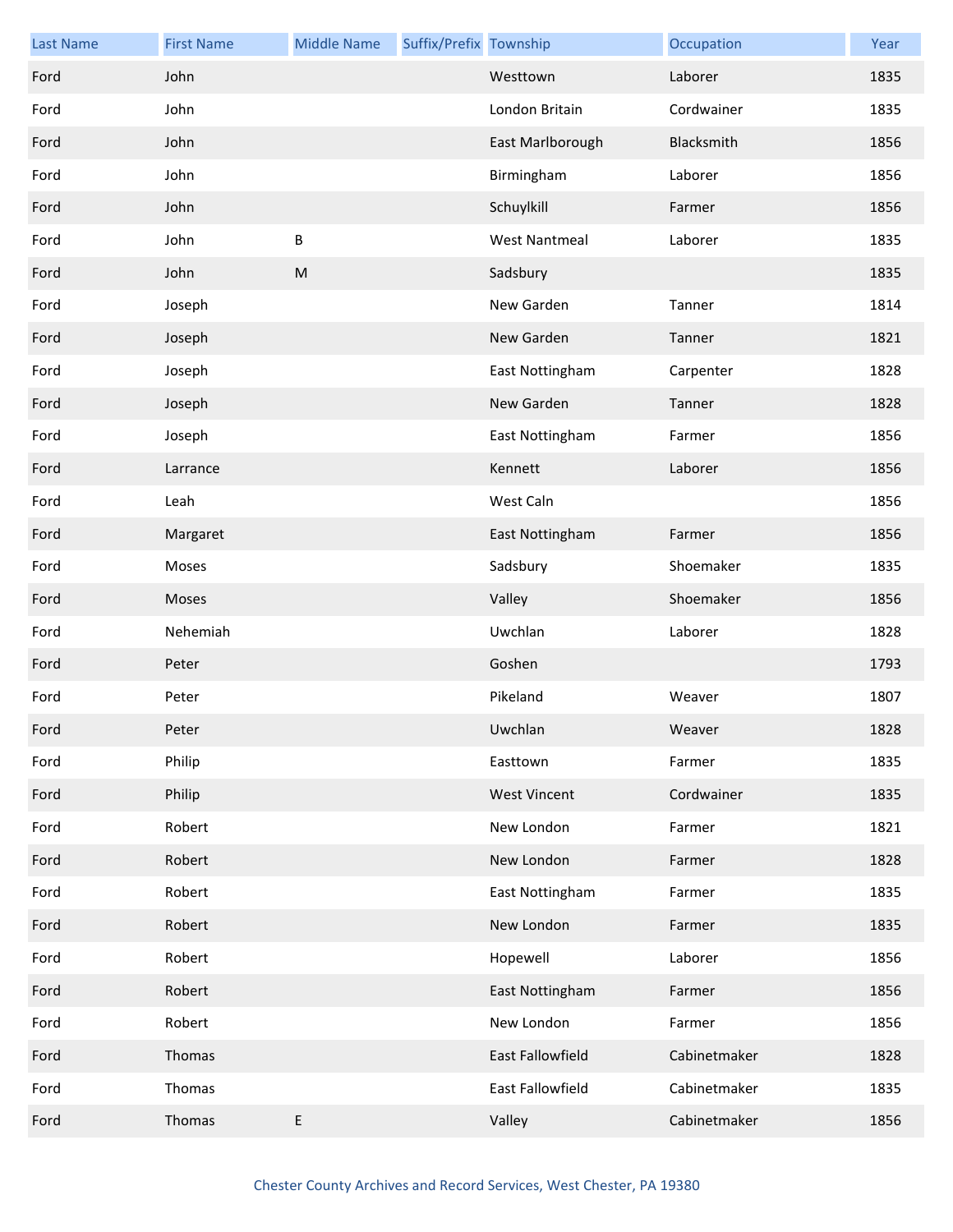| <b>Last Name</b> | <b>First Name</b> | <b>Middle Name</b> | Suffix/Prefix Township |                         | Occupation              | Year |
|------------------|-------------------|--------------------|------------------------|-------------------------|-------------------------|------|
| Ford             | Thomas            | W                  |                        | Valley                  | Cabinetmaker            | 1856 |
| Ford             | William           |                    |                        | Willistown              | Farmer                  | 1807 |
| Ford             | William           |                    |                        | Tredyffrin              | Farmer                  | 1814 |
| Ford             | William           |                    |                        | Tredyffrin              | <b>Butcher</b>          | 1828 |
| Ford             | William           |                    |                        | <b>West Nantmeal</b>    | Farmer                  | 1835 |
| Ford             | William           |                    |                        | Sadsbury                | Laborer                 | 1856 |
| Ford             | William           |                    |                        | Valley                  | Iron roller             | 1856 |
| Ford             | William           | G                  |                        | Sadsbury                | Cabinetmaker            | 1856 |
| Forden           | Daniel            |                    |                        | Phoenixville            | Boatman                 | 1856 |
| Foreignshields   | William           |                    |                        | Schuylkill              | Barber                  | 1835 |
| Foreman          | (Widow)           |                    |                        | West Fallowfield        |                         | 1821 |
| Foreman          | Aaron             |                    |                        | Sadsbury                | Chairmaker              | 1835 |
| Foreman          | Aaron             |                    |                        | Penn                    | Papermaker              | 1856 |
| Foreman          | Charles           |                    |                        | Franklin                | Chairmaker              | 1856 |
| Foreman          | Isaac             |                    |                        | Brandywine              | Tailor                  | 1828 |
| Foreman          | John              |                    |                        | East Caln               | Chairmaker              | 1807 |
| Foreman          | John              |                    |                        | West Fallowfield        | Chairmaker              | 1814 |
| Foreman          | John              |                    |                        | West Fallowfield        | Farmer                  | 1828 |
| Foreman          | John              |                    |                        | Easttown                | <b>Brush Clockmaker</b> | 1828 |
| Foreman          | John              |                    |                        | <b>West Fallowfield</b> | Chairmaker              | 1835 |
| Foreman          | John              |                    |                        | Uwchlan                 | Forgeman                | 1856 |
| Foreman          | John              |                    |                        | Penn                    | Chairmaker              | 1856 |
| Foreman          | John              |                    |                        | <b>West Pikeland</b>    | Farmer                  | 1856 |
| Foreman          | Jonathan          |                    |                        | West Fallowfield        | Farmer                  | 1821 |
| Foreman          | Jonathan          |                    |                        | Brandywine              | Chairmaker              | 1828 |
| Foreman          | Jonathan          |                    |                        | East Caln               |                         | 1835 |
| Foreman          | Jonathan          |                    |                        | Penn                    | Cabinetmaker            | 1856 |
| Foreman          | Joseph            |                    |                        | West Pikeland           | Laborer                 | 1856 |
| Foreman          | Maris             |                    |                        | Penn                    | Chairmaker              | 1856 |
| Foreman          | Moses             |                    |                        | West Fallowfield        | Turner                  | 1828 |
| Foreman          | Moses             |                    |                        | Sadsbury                | Chairmaker              | 1835 |
| Foreman          | Moses             |                    |                        | Sadsbury                | Chairmaker              | 1856 |
| Forest           | Daniel            |                    |                        | East Brandywine         | Shoemaker               | 1856 |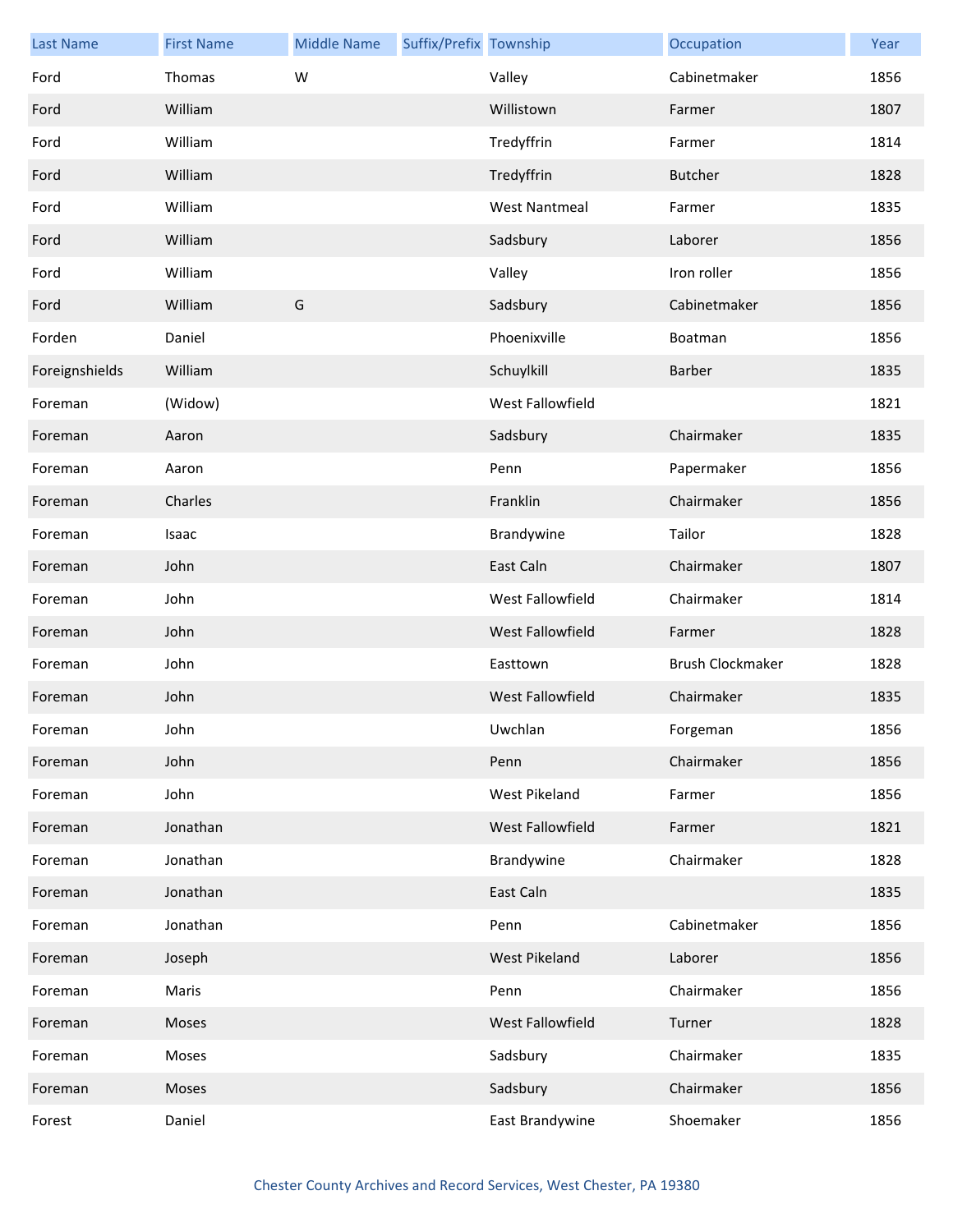| <b>Last Name</b> | <b>First Name</b> | <b>Middle Name</b>      | Suffix/Prefix Township |                         | Occupation | Year |
|------------------|-------------------|-------------------------|------------------------|-------------------------|------------|------|
| Forest           | Thomas            |                         |                        | Brandywine              | Farmer     | 1835 |
| Forester         | George            |                         |                        | New London              | Laborer    | 1807 |
| Forgason         | Robert            |                         |                        | Sadsbury                | Farmer     | 1856 |
| Forges           | John              | $\overline{\mathsf{A}}$ |                        | Pikeland                | Farmer     | 1835 |
| Forges           | Lewis             |                         |                        | Coventry                | Farmer     | 1835 |
| Forgeus          | Andrew            |                         |                        | Coventry                | Laborer    | 1828 |
| Forgeus          | Christian         |                         |                        | Coventry                | Cordwainer | 1828 |
| Forgeus          | Christian         |                         |                        | Uwchlan                 | Cordwainer | 1835 |
| Forgeus          | Lewis             |                         |                        | Coventry                | Farmer     | 1828 |
| Forgison         | James             |                         |                        | East Bradford           | Laborer    | 1807 |
| Forgison         | John              |                         |                        | East Bradford           | Laborer    | 1807 |
| Forgison         | Waller            |                         |                        | London Britain          |            | 1793 |
| Forgus           | Andrew            |                         |                        | Coventry                | Laborer    | 1821 |
| Forgus           | Andrew            |                         |                        | <b>East Coventry</b>    | Farmer     | 1856 |
| Forgus           | Christian         |                         |                        | Coventry                | Cordwainer | 1821 |
| Forgus           | Lewis             |                         |                        | Coventry                | Tailor     | 1821 |
| Forgus           | Mary              |                         |                        | <b>East Coventry</b>    |            | 1856 |
| Forguson         | James             |                         |                        | Sadsbury                | Blacksmith | 1828 |
| Forkel           | Robert            |                         |                        | <b>East Fallowfield</b> | Farmer     | 1835 |
| Forman           | John              |                         |                        | Honey Brook             | Farmer     | 1828 |
| Forman           | Joshua            | A                       |                        | London Grove            | Laborer    | 1856 |
| Fornewalt        | Peter             |                         |                        | Upper Oxford            | Tailor     | 1856 |
| Fornwalt         | John              |                         |                        | Brandywine              | Carter     | 1821 |
| Fornwalt         | John              |                         |                        | Brandywine              | Innkeeper  | 1821 |
| Fornwalt         | John              |                         | Jr.                    | Brandywine              | Farmer     | 1828 |
| Fornwalt         | John              |                         | Jr.                    | Brandywine              | Farmer     | 1828 |
| Fornwalt         | John              |                         |                        | <b>Upper Oxford</b>     | Laborer    | 1835 |
| Fornwalt         | Peter             |                         |                        | Brandywine              | Carter     | 1828 |
| Forrest          | Andrew            |                         |                        | Honey Brook             | Farmer     | 1828 |
| Forrest          | Andrew            |                         |                        | Honey Brook             | Farmer     | 1835 |
| Forrest          | Andrew            |                         |                        | Honeybrook              | Farmer     | 1856 |
| Forrest          | Charles           |                         |                        | West Brandywine         | Farmer     | 1856 |
| Forrest          | James             |                         |                        | Uwchlan                 |            | 1793 |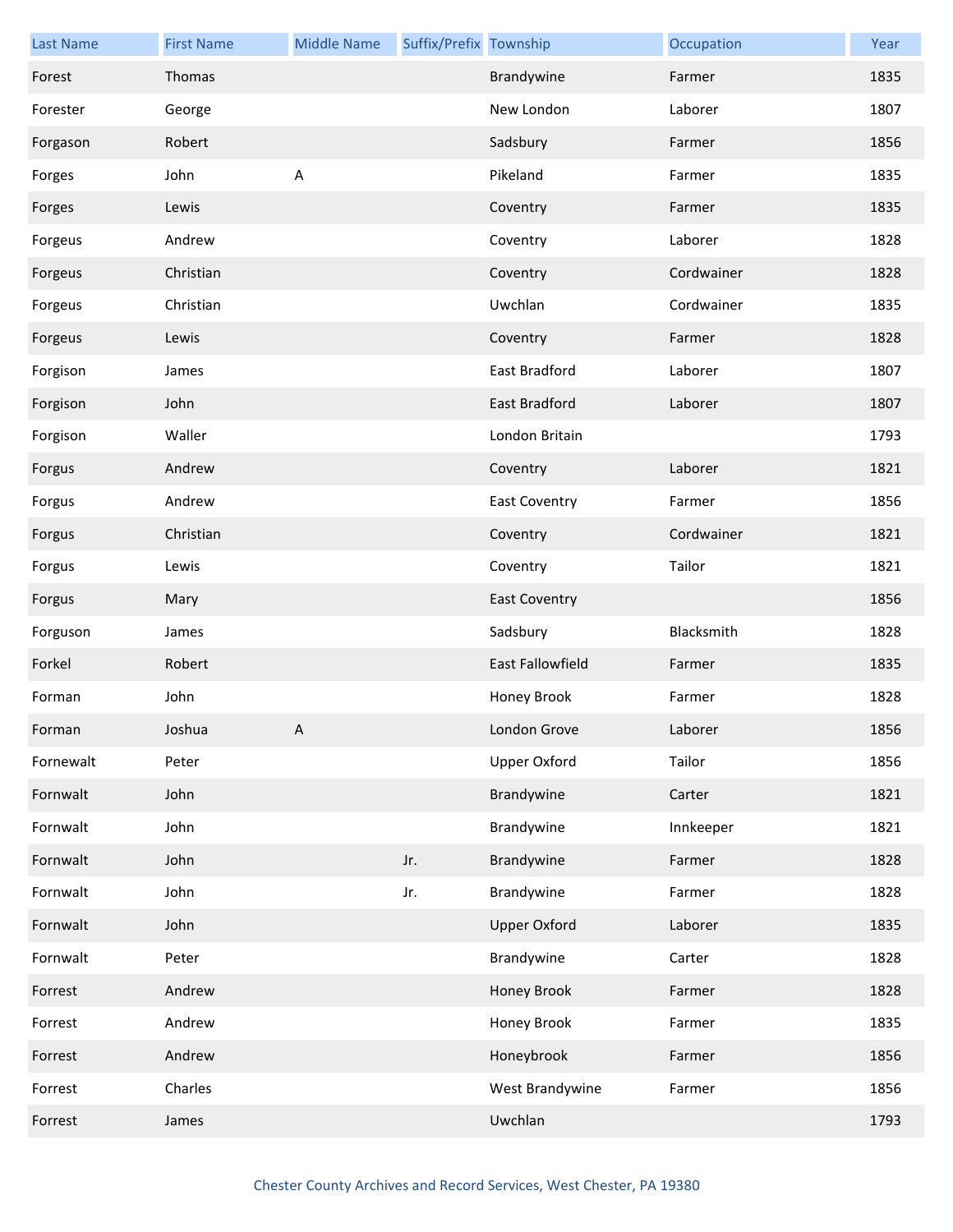| <b>Last Name</b> | <b>First Name</b> | <b>Middle Name</b>        | Suffix/Prefix Township |                      | Occupation | Year |
|------------------|-------------------|---------------------------|------------------------|----------------------|------------|------|
| Forrest          | James             |                           |                        | Uwchlan              |            | 1800 |
| Forrest          | James             |                           |                        | Uwchlan              | Farmer     | 1807 |
| Forrest          | James             |                           |                        | Honey Brook          |            | 1814 |
| Forrest          | James             |                           |                        | Honey Brook          | Farmer     | 1821 |
| Forrest          | James             |                           |                        | East Caln            | Merchant   | 1856 |
| Forrest          | James             | $\mathsf C$               |                        | <b>West Nantmeal</b> | Tailor     | 1856 |
| Forrest          | Robert            | W                         |                        | West Brandywine      | Farmer     | 1856 |
| Forrest          | Thomas            |                           |                        | Honey Brook          |            | 1814 |
| Forrest          | Thomas            |                           |                        | West Caln            | Farmer     | 1821 |
| Forrest          | Thomas            |                           |                        | West Caln            | Farmer     | 1828 |
| Forrest          | Thomas            |                           |                        | West Brandywine      | Farmer     | 1856 |
| Forrest          | William           |                           |                        | Honey Brook          | Farmer     | 1821 |
| Forrest          | William           |                           |                        | Honey Brook          | Farmer     | 1828 |
| Forrest          | William           |                           |                        | Honey Brook          | Farmer     | 1835 |
| Forrest          | William           | $\boldsymbol{\mathsf{H}}$ |                        | West Brandywine      | Drover     | 1856 |
| Forrester        | George            |                           |                        | West Caln            | Shoemaker  | 1814 |
| Forrester        | Ralph             |                           |                        | Willistown           |            | 1793 |
| Forrister        | George            |                           |                        | Londonderry          | Laborer    | 1814 |
| Forscyth         | Thomas            |                           |                        | East Caln            | Laborer    | 1856 |
| Forst            | John              |                           |                        | London Grove         | Blacksmith | 1807 |
| Forsyth          | George            |                           |                        | London Britain       | Farmer     | 1821 |
| Forsyth          | William           |                           |                        | London Grove         | Weaver     | 1814 |
| Forsythe         | Caleb             |                           |                        | Tredyffrin           | Laborer    | 1835 |
| Forsythe         | Elisha            |                           |                        | West Marlborough     | Innkeeper  | 1856 |
| Forsythe         | George            |                           |                        | New London           | Farmer     | 1828 |
| Forsythe         | James             |                           |                        | East Bradford        | Farmer     | 1807 |
| Forsythe         | James             |                           |                        | East Bradford        | Farmer     | 1814 |
| Forsythe         | James             |                           |                        | East Bradford        |            | 1821 |
| Forsythe         | James             |                           |                        | East Bradford        | Farmer     | 1828 |
| Forsythe         | James             |                           |                        | East Bradford        | Farmer     | 1835 |
| Forsythe         | James             |                           |                        | West Goshen          | Farmer     | 1856 |
| Forsythe         | John              |                           |                        | Birmingham           |            | 1793 |
| Forsythe         | John              |                           |                        | Goshen               | Farmer     | 1807 |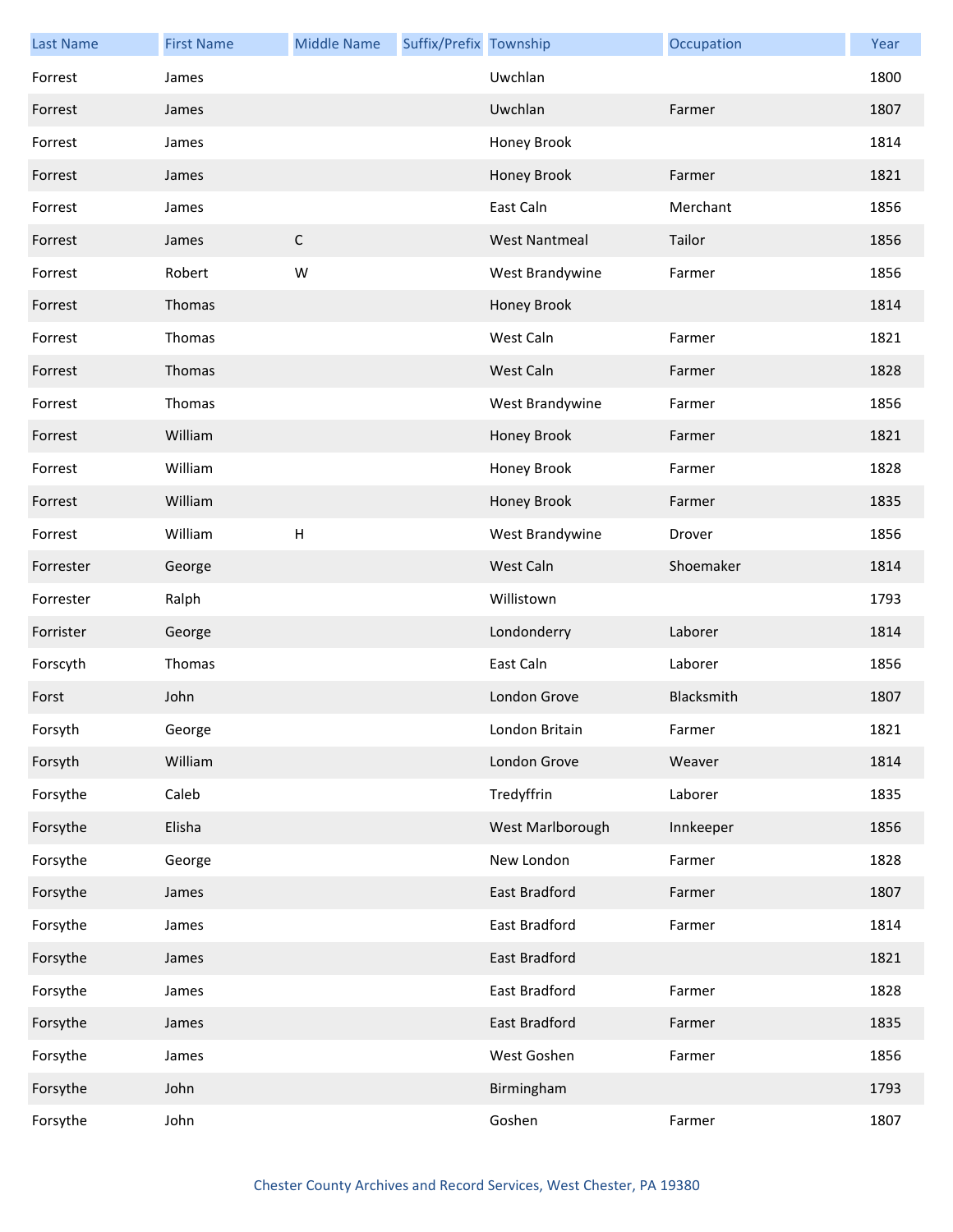| <b>Last Name</b> | <b>First Name</b> | <b>Middle Name</b> | Suffix/Prefix Township |                     | Occupation  | Year |
|------------------|-------------------|--------------------|------------------------|---------------------|-------------|------|
| Forsythe         | John              |                    |                        | East Bradford       | Farmer      | 1807 |
| Forsythe         | John              |                    |                        | East Bradford       | Farmer      | 1814 |
| Forsythe         | John              |                    |                        | Goshen              | Farmer      | 1814 |
| Forsythe         | John              |                    |                        | East Bradford       |             | 1821 |
| Forsythe         | John              |                    | Jr.                    | West Goshen         |             | 1821 |
| Forsythe         | John              |                    |                        | East Bradford       | Farmer      | 1828 |
| Forsythe         | John              |                    |                        | East Bradford       | Farmer      | 1835 |
| Forsythe         | John              |                    |                        | West Goshen         | Farmer      | 1835 |
| Forsythe         | John              |                    |                        | West Marlborough    | Laborer     | 1856 |
| Forsythe         | John              |                    |                        | West Goshen         | Gentleman   | 1856 |
| Forsythe         | John              |                    |                        | Pennsbury           | Farmer      | 1856 |
| Forsythe         | Lewis             |                    |                        | Pennsbury           | Farmer      | 1856 |
| Forsythe         | Samuel            |                    |                        | Brandywine          | Blacksmith  | 1814 |
| Forsythe         | Trueman           |                    |                        | West Goshen         | Farmer      | 1856 |
| Forsythe         | William           |                    |                        | London Grove        | Laborer     | 1821 |
| Forsythe         | William           |                    |                        | Westtown            | Teacher     | 1835 |
| Forsythe         | William           |                    |                        | West Marlborough    | Laborer     | 1835 |
| Forsythe         | William           |                    |                        | West Marlborough    | Laborer     | 1856 |
| Fortious         | Andrew            |                    |                        | Vincent             |             | 1800 |
| Fos              | Amer              |                    |                        | East Fallowfield    | Laborer     | 1835 |
| Fose             | Henry             |                    |                        | Coventry            | Laborer     | 1835 |
| Fose             | Jacob             |                    | Jr.                    | Lower Oxford        | Storekeeper | 1856 |
| Fose             | John              |                    |                        | Coventry            | Laborer     | 1835 |
| Fose             | John              |                    |                        | East Fallowfield    | Carpenter   | 1835 |
| Fossett          | George            |                    |                        | Westtown            |             | 1793 |
| Fossett          | John              |                    |                        | Westtown            |             | 1793 |
| Foster           | Alexander         |                    |                        | Sadsbury            |             | 1793 |
| Foster           | Benjamin          |                    |                        | West Chester        | Druggist    | 1856 |
| Foster           | George            |                    |                        | New London          | Farmer      | 1800 |
| Foster           | John              |                    |                        | West Chester        | Joiner      | 1821 |
| Foster           | John              |                    |                        | <b>West Chester</b> | Joiner      | 1828 |
| Foster           | John              |                    |                        | Uwchlan             | Laborer     | 1856 |
| Foster           | Jonathan          |                    |                        | West Pikeland       | Shoemaker   | 1856 |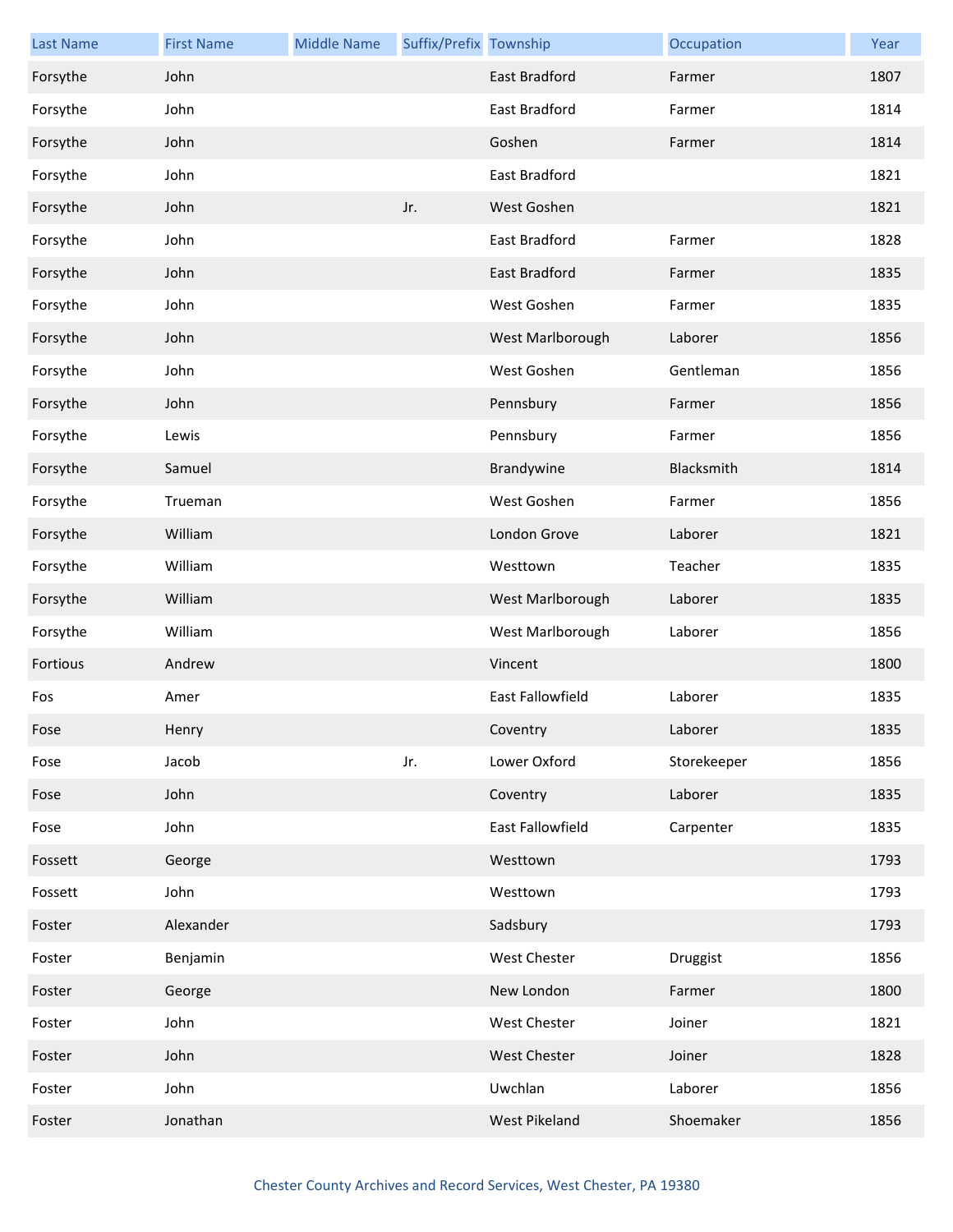| <b>Last Name</b> | <b>First Name</b> | <b>Middle Name</b> | Suffix/Prefix Township |                      | Occupation  | Year |
|------------------|-------------------|--------------------|------------------------|----------------------|-------------|------|
| Foster           | Samuel            |                    |                        | East Nottingham      |             | 1793 |
| Foster           | Samuel            |                    |                        | Sadsbury             |             | 1793 |
| Foster           | Samuel            |                    |                        | <b>West Bradford</b> | Laborer     | 1835 |
| Foster           | Spencer           |                    |                        | West Goshen          | Laborer     | 1856 |
| Foster           | Thomas            |                    |                        | Pennsbury            |             | 1793 |
| Foster           | Thomas            |                    |                        | Goshen               | Laborer     | 1807 |
| Foster           | Thomas            |                    |                        | Goshen               | Laborer     | 1814 |
| Foster           | Thomas            |                    |                        | West Marlborough     | Laborer     | 1821 |
| Foster           | Thomas            |                    |                        | West Chester         | Shoemaker   | 1828 |
| Foster           | Thomas            |                    |                        | West Marlborough     | Laborer     | 1828 |
| Foster           | Thomas            |                    |                        | West Marlborough     | Laborer     | 1835 |
| Foster           | Thomas            |                    |                        | <b>West Chester</b>  | Cordwainer  | 1835 |
| Foster           | Thomas            |                    |                        | Phoenixville         | Pudler      | 1856 |
| Foster           | Thomas            |                    |                        | West Chester         | Shoemaker   | 1856 |
| Foster           | William           |                    |                        | Upper Oxford         | Shoemaker   | 1828 |
| Foster           | William           |                    |                        | <b>Upper Oxford</b>  | Farmer      | 1835 |
| Fosythe          | John              |                    |                        | West Goshen          | Farmer      | 1828 |
| Fought           | Peter             |                    |                        | West Caln            | Farmer      | 1856 |
| Foulk            | Aaron             |                    |                        | Upper Oxford         | Blacksmith  | 1856 |
| Founds           | William           |                    |                        | New Garden           | Mason       | 1821 |
| Founds           | William           |                    |                        | New Garden           | Mason       | 1828 |
| Founds           | William           |                    |                        | New Garden           | Mason       | 1835 |
| Fourteous        | Andrew            |                    |                        | Vincent              |             | 1793 |
| Fourthenbaker    | George            |                    |                        | Wallace              | Laborer     | 1856 |
| Foust            | Daniel            |                    | Jr.                    | East Brandywine      | Laborer     | 1856 |
| Fouster          | William           |                    |                        | East Caln            | Laborer     | 1856 |
| Fout             | Jacob             |                    |                        | Schuylkill           | Lock tender | 1835 |
| Fowler           | Charles           |                    |                        | East Bradford        | Smith       | 1821 |
| Fowler           | Charles           | $\sf T$            |                        | East Whiteland       | Smith       | 1835 |
| Fowler           | David             |                    |                        | <b>Upper Oxford</b>  | Weaver      | 1800 |
| Fowler           | John              |                    |                        | <b>Upper Oxford</b>  | Shoemaker   | 1800 |
| Fowler           | William           |                    |                        | <b>Upper Oxford</b>  | Shoemaker   | 1800 |
| Fowls            | (Widow)           |                    |                        | Lower Oxford         |             | 1807 |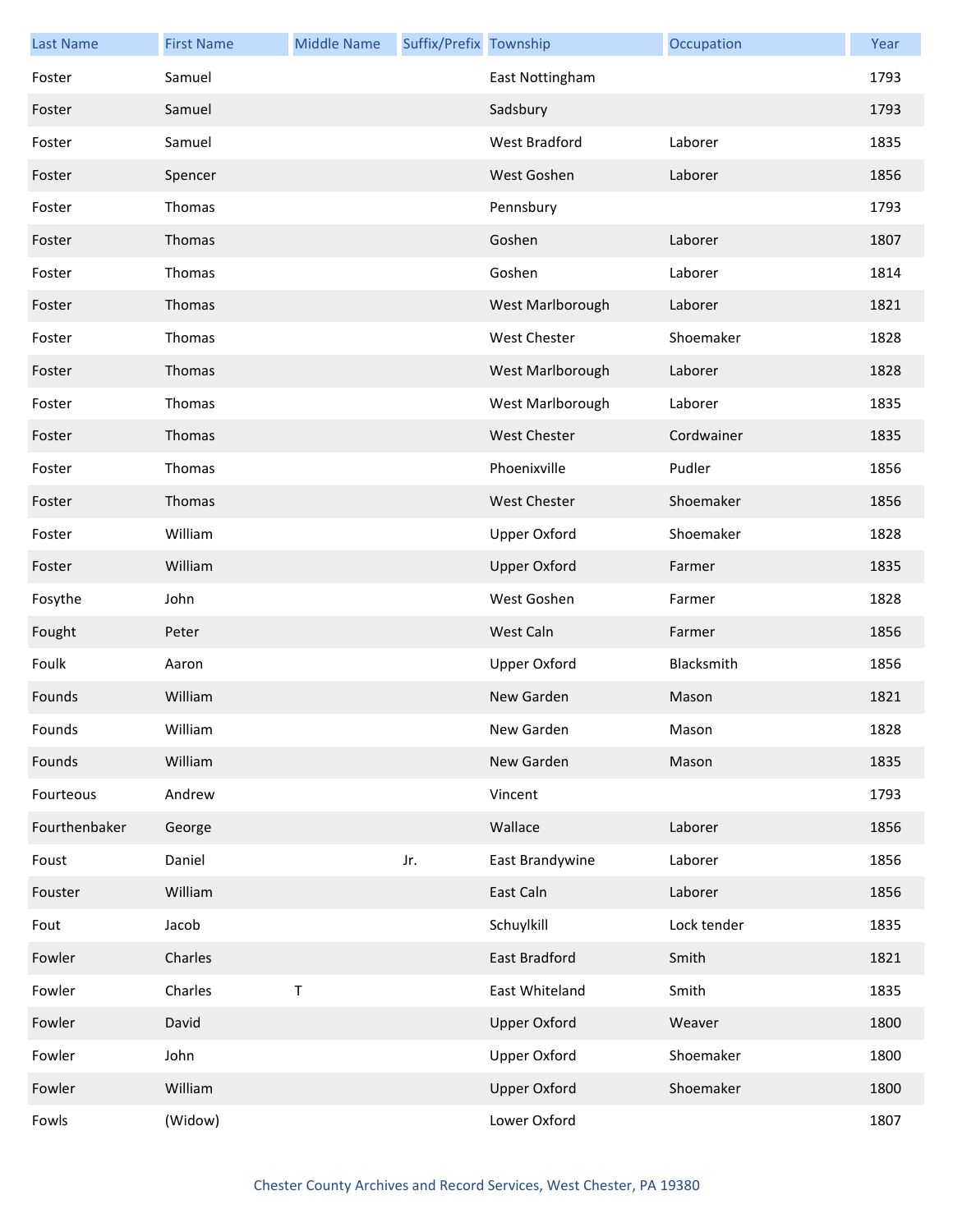| <b>Last Name</b> | <b>First Name</b> | <b>Middle Name</b> | Suffix/Prefix Township |                         | Occupation         | Year |
|------------------|-------------------|--------------------|------------------------|-------------------------|--------------------|------|
| Fowls            | Mary              |                    |                        | Lower Oxford            |                    | 1800 |
| Fowns            | William           |                    |                        | New London              | Farmer             | 1814 |
| Fowser           | John              |                    |                        | Sadsbury                | Boss in state shop | 1856 |
| Fox              | Aaron             |                    |                        | Thornbury               | Tailor             | 1821 |
| Fox              | Abraham           | ${\sf P}$          |                        | East Goshen             | Laborer            | 1856 |
| Fox              | Amos              |                    |                        | East Fallowfield        | Iron Roller        | 1828 |
| Fox              | Benjamin          |                    |                        | <b>Upper Oxford</b>     | Yeoman             | 1800 |
| Fox              | Benjamin          |                    |                        | Coventry                | Laborer            | 1821 |
| Fox              | Benjamin          |                    |                        | <b>East Coventry</b>    | Laborer            | 1856 |
| Fox              | Charles           |                    |                        | <b>East Fallowfield</b> | Iron Roller        | 1828 |
| Fox              | Charles           |                    |                        | East Nottingham         | Farmer             | 1856 |
| Fox              | Emmor             |                    |                        | West Marlborough        | Shoemaker          | 1828 |
| Fox              | George            |                    |                        | Tredyffrin              | Farmer             | 1856 |
| Fox              | George            | G                  |                        | Pennsbury               | Laborer            | 1856 |
| Fox              | George            | ${\sf R}$          |                        | Pennsbury               | Blacksmith         | 1856 |
| Fox              | Henry             |                    |                        | Easttown                |                    | 1793 |
| Fox              | Henry             |                    |                        | <b>West Coventry</b>    | Laborer            | 1856 |
| Fox              | Jacob             |                    |                        | Pikeland                |                    | 1800 |
| Fox              | Jacob             |                    |                        | Pikeland                | Tailor             | 1807 |
| Fox              | Jacob             |                    |                        | Schuylkill              | Shoemaker          | 1835 |
| Fox              | Jacob             |                    |                        | West Fallowfield        | Carpenter          | 1835 |
| Fox              | Jacob             |                    |                        | <b>Upper Oxford</b>     | Farmer             | 1856 |
| Fox              | Jesse             |                    |                        | East Goshen             | Stonemason         | 1856 |
| Fox              | John              |                    |                        | <b>Upper Oxford</b>     | Yeoman             | 1800 |
| Fox              | John              |                    |                        | East Goshen             | Miller             | 1821 |
| Fox              | John              |                    |                        | East Goshen             | Laborer            | 1828 |
| Fox              | John              |                    |                        | Pikeland                | Shoemaker          | 1828 |
| Fox              | John              |                    |                        | Schuylkill              | Farmer             | 1835 |
| Fox              | John              |                    |                        | New London              | Laborer            | 1856 |
| Fox              | John              |                    |                        | <b>East Coventry</b>    | Laborer            | 1856 |
| Fox              | John              |                    |                        | East Goshen             | Lawyer             | 1856 |
| Fox              | John              |                    |                        | Schuylkill              | Laborer            | 1856 |
| Fox              | Joseph            |                    |                        | Willistown              | Farmer             | 1807 |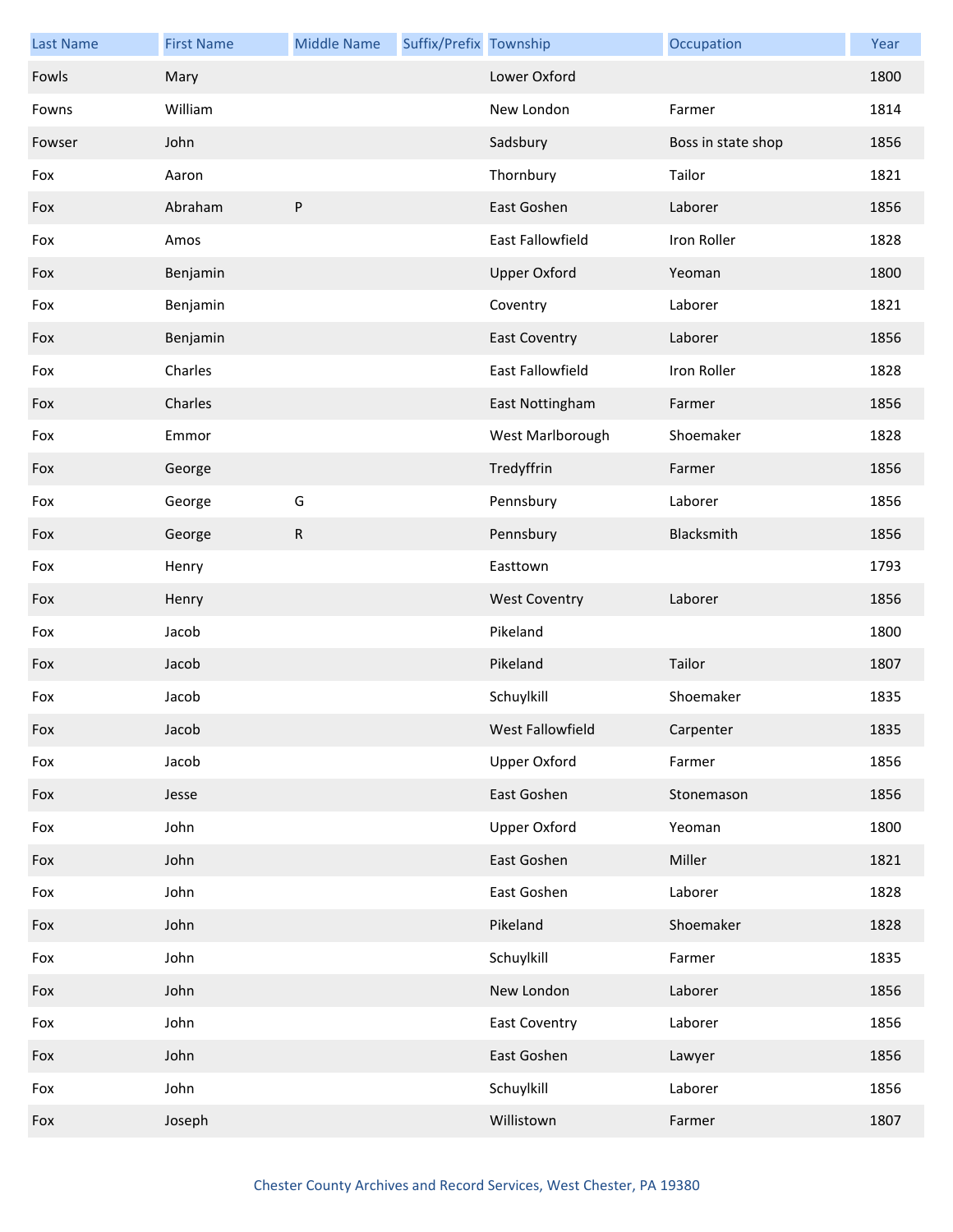| <b>Last Name</b> | <b>First Name</b> | <b>Middle Name</b> | Suffix/Prefix Township |                      | Occupation     | Year |
|------------------|-------------------|--------------------|------------------------|----------------------|----------------|------|
| Fox              | Joseph            |                    |                        | Willistown           | Farmer         | 1814 |
| Fox              | Joseph            |                    |                        | West Marlborough     | Laborer        | 1821 |
| Fox              | Joseph            |                    |                        | East Fallowfield     | Farmer         | 1828 |
| Fox              | Joshua            |                    |                        | East Goshen          | Stonemason     | 1856 |
| Fox              | Lewis             |                    |                        | Willistown           | Laborer        | 1835 |
| Fox              | Mahlon            |                    |                        | <b>Upper Oxford</b>  | Shoemaker      | 1828 |
| Fox              | Mahlon            |                    |                        | West Fallowfield     | Cordwainer     | 1835 |
| Fox              | Mark              |                    |                        | East Nottingham      | Laborer        | 1856 |
| Fox              | Mathias           |                    |                        | <b>Upper Oxford</b>  | Carpenter      | 1835 |
| Fox              | Matthias          |                    |                        | Pikeland             |                | 1800 |
| Fox              | Michael           |                    |                        | Coventry             | Laborer        | 1814 |
| Fox              | Michael           |                    |                        | Coventry             | Laborer        | 1821 |
| Fox              | Moses             |                    |                        | Schuylkill           | Carpenter      | 1835 |
| Fox              | Moses             |                    |                        | <b>East Coventry</b> | Laborer        | 1856 |
| Fox              | Nathan            |                    |                        | <b>West Nantmeal</b> | Shoemaker      | 1856 |
| Fox              | Nicholas          |                    |                        | <b>East Coventry</b> | Laborer        | 1856 |
| Fox              | Samuel            |                    |                        | West Fallowfield     | <b>Butcher</b> | 1828 |
| Fox              | Samuel            |                    |                        | East Goshen          | Mason          | 1828 |
| Fox              | Samuel            |                    |                        | West Fallowfield     | Carpenter      | 1835 |
| Fox              | Silas             |                    |                        | <b>West Nantmeal</b> | Shoemaker      | 1856 |
| Fox              | Thomas            |                    |                        | Schuylkill           | Shoemaker      | 1835 |
| Fox              | Thomas            | $\mathsf V$        |                        | East Goshen          | Shoemaker      | 1856 |
| Fox              | William           |                    |                        | Londonderry          | Carpenter      | 1807 |
| Fox              | William           |                    |                        | West Fallowfield     | Laborer        | 1835 |
| Foy              | Ann               |                    |                        | Tredyffrin           |                | 1856 |
| Foy              | Edith             |                    |                        | East Bradford        | Farmer         | 1828 |
| Foy              | Edward            |                    |                        | Kennett Square       | Laborer        | 1856 |
| Foy              | Henry             |                    |                        | <b>West Vincent</b>  | Farmer         | 1856 |
| Foy              | James             |                    |                        | West Bradford        | Laborer        | 1835 |
| Foy              | James             |                    |                        | Tredyffrin           | Laborer        | 1856 |
| Foy              | John              |                    |                        | East Caln            | Laborer        | 1821 |
| Foy              | John              |                    |                        | Uwchlan              | Laborer        | 1856 |
| Foy              | Laughlin          |                    |                        | East Bradford        |                | 1793 |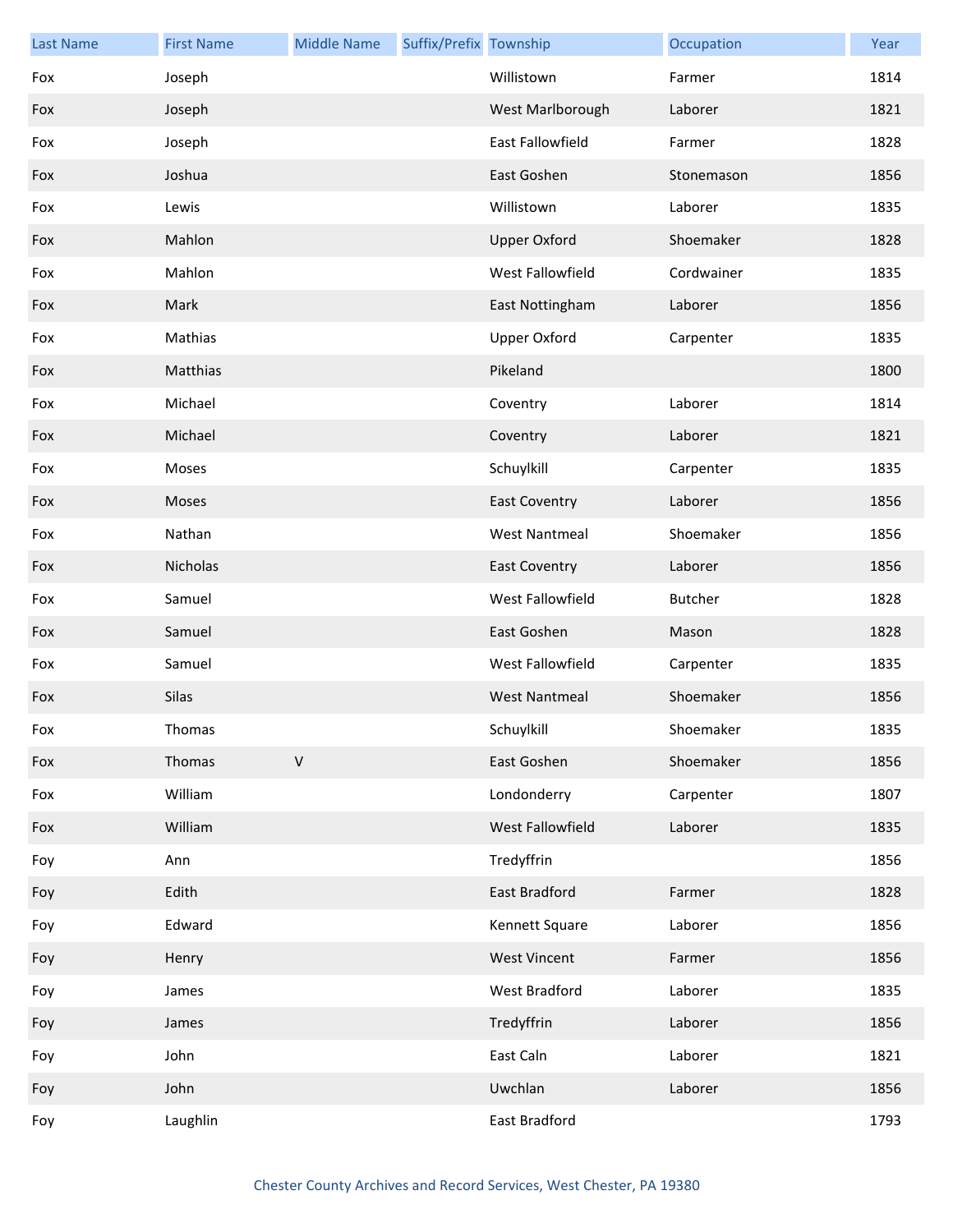| <b>Last Name</b> | <b>First Name</b> | <b>Middle Name</b> | Suffix/Prefix Township |                      | Occupation        | Year |
|------------------|-------------------|--------------------|------------------------|----------------------|-------------------|------|
| Foy              | Lawrence          |                    |                        | Uwchlan              | Laborer           | 1856 |
| Foy              | Matthew           |                    |                        | Coventry             | Laborer           | 1807 |
| Foy              | Matthias          | T.                 |                        | East Bradford        | Cabinetmaker      | 1814 |
| Foy              | Patrick           |                    |                        | Uwchlan              | Laborer           | 1835 |
| Foy              | Stephen           | ${\sf N}$          |                        | Kennett Square       | Coach painter     | 1856 |
| Foy              | Thomas            |                    |                        | East Caln            | Weaver            | 1814 |
| Foy              | Thomas            |                    |                        | East Caln            | Weaver            | 1821 |
| Foy              | Thomas            |                    |                        | West Bradford        | Laborer           | 1856 |
| Foy              | William           |                    | Esq.                   | East Nottingham      | Justice, merchant | 1856 |
| Frack            | Daniel            |                    |                        | <b>East Vincent</b>  | Farmer            | 1856 |
| Frack            | Jacob             |                    |                        | <b>East Vincent</b>  | Laborer           | 1856 |
| Frailey          | Joseph            |                    |                        | West Chester         | Cooper            | 1856 |
| Fraim            | Daniel            |                    |                        | Wallace              | Laborer           | 1856 |
| Fraim            | James             |                    |                        | New Garden           |                   | 1793 |
| Fraim            | John              |                    |                        | Kennett              | Laborer           | 1828 |
| Fraim            | Thomas            |                    |                        | Londonderry          | Tailor            | 1814 |
| Fraim            | Thomas            |                    |                        | East Marlborough     | Laborer           | 1828 |
| Fraime           | Amor              |                    |                        | Pennsbury            | Laborer           | 1814 |
| Fraime           | Emmor             |                    |                        | Pennsbury            | Laborer           | 1828 |
| Fraime           | Thomas            |                    |                        | Pennsbury            | Farmer            | 1814 |
| Frain            | David             |                    |                        | Coventry             | Laborer           | 1821 |
| Frain            | David             |                    |                        | Coventry             | Laborer           | 1828 |
| Frain            | Henry             |                    |                        | Coventry             | Laborer           | 1807 |
| Frain            | Henry             |                    |                        | Coventry             | Laborer           | 1821 |
| Frain            | Samuel            |                    |                        | <b>West Coventry</b> | Laborer           | 1856 |
| Fraizer          | William           |                    |                        | Kennett              | Laborer           | 1807 |
| Fraley           | Benjamin          |                    |                        | Pennsbury            | Hatter            | 1835 |
| Frame            | Adam              |                    |                        | East Marlborough     | Shoemaker         | 1835 |
| Frame            | Benjamin          |                    |                        | Sadsbury             | Tailor            | 1856 |
| Frame            | Clinton           |                    |                        | Westtown             | Laborer           | 1835 |
| Frame            | Clinton           |                    |                        | West Chester         | Teamster          | 1856 |
| Frame            | Daniel            |                    |                        | Uwchlan              | Laborer           | 1828 |
| Frame            | Daniel            | $\sf B$            |                        | Uwchlan              | Laborer           | 1835 |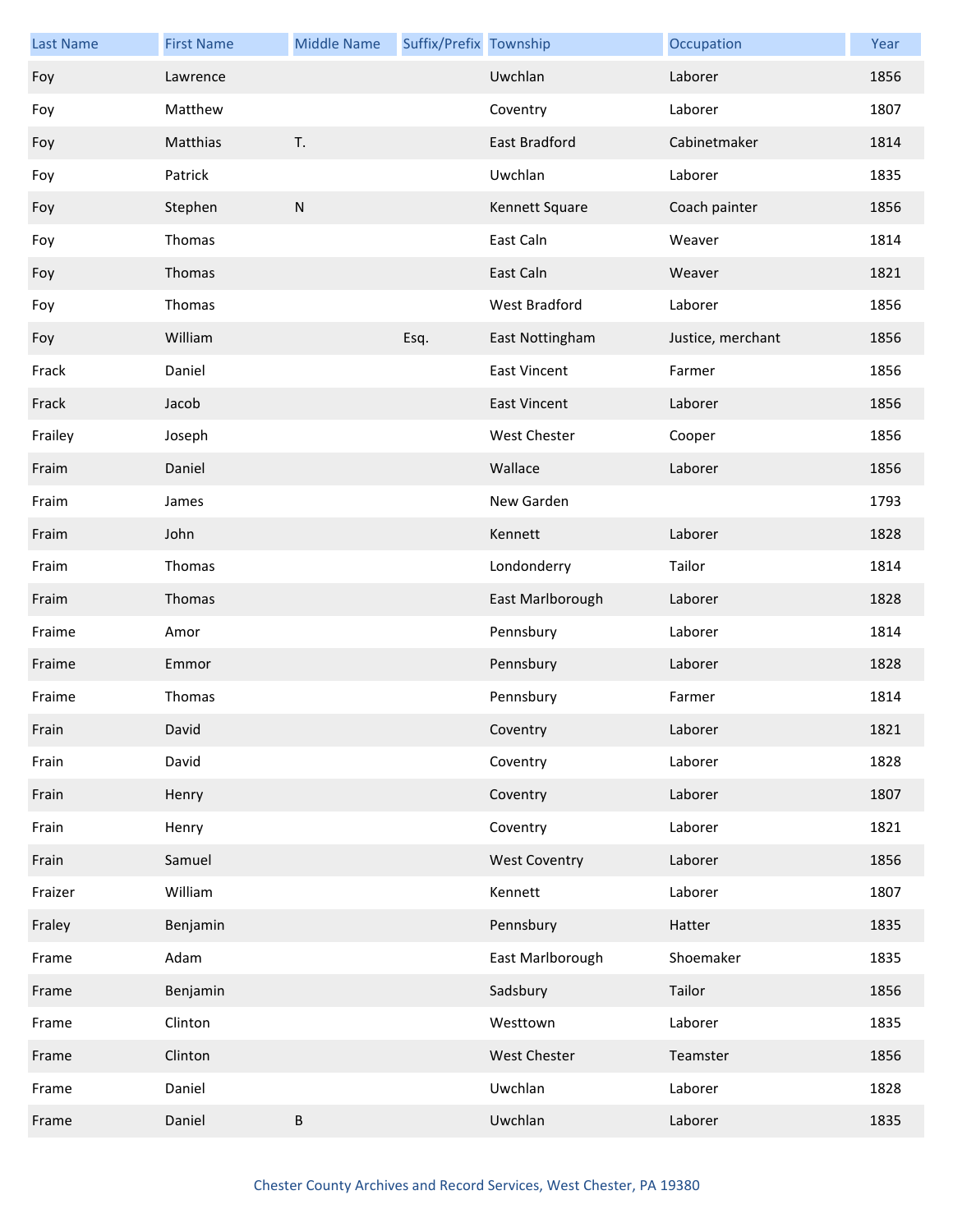| <b>Last Name</b> | <b>First Name</b> | <b>Middle Name</b> | Suffix/Prefix Township |                  | Occupation          | Year |
|------------------|-------------------|--------------------|------------------------|------------------|---------------------|------|
| Frame            | David             |                    |                        | West Bradford    |                     | 1793 |
| Frame            | Eber              |                    |                        | East Marlborough | Laborer             | 1856 |
| Frame            | Emmor             |                    |                        | Kennett          | Laborer             | 1821 |
| Frame            | Emmor             |                    |                        | Pennsbury        | Carpenter           | 1835 |
| Frame            | Emmor             |                    |                        | Pennsbury        | Laborer             | 1856 |
| Frame            | Enos              |                    |                        | Sadsbury         |                     | 1793 |
| Frame            | Enos              |                    |                        | Sadsbury         | Mason               | 1800 |
| Frame            | Enos              | M                  |                        | East Bradford    | Wheelwright         | 1856 |
| Frame            | Hickman           |                    |                        | East Goshen      | Tailor              | 1835 |
| Frame            | Isaac             |                    |                        | Willistown       |                     | 1793 |
| Frame            | Isaac             |                    |                        | West Whiteland   | Innkeeper           | 1807 |
| Frame            | Isaac             |                    |                        | Uwchlan          | Farmer              | 1821 |
| Frame            | Isaac             |                    |                        | East Marlborough | Laborer             | 1856 |
| Frame            | James             |                    |                        | Pennsbury        | Laborer             | 1807 |
| Frame            | James             |                    |                        | East Caln        | Cordwainer          | 1814 |
| Frame            | James             |                    |                        | Willistown       | <b>Stage Driver</b> | 1821 |
| Frame            | Jane              |                    |                        | West Chester     | Lady                | 1856 |
| Frame            | John              |                    |                        | Westtown         | Shoemaker           | 1814 |
| Frame            | John              |                    |                        | West Marlborough | Laborer             | 1856 |
| Frame            | Joseph            |                    |                        | Westtown         |                     | 1793 |
| Frame            | Joseph            |                    |                        | Westtown         | Tailor              | 1807 |
| Frame            | Joseph            |                    |                        | Westtown         | Farmer              | 1814 |
| Frame            | Joseph            |                    | Jr.                    | Westtown         | Tobacconist         | 1821 |
| Frame            | Joseph            |                    |                        | Westtown         | Farmer              | 1821 |
| Frame            | Joseph            |                    | Jr.                    | Westtown         | Farmer              | 1828 |
| Frame            | Joseph            |                    | Sr.                    | Westtown         | Gentleman           | 1828 |
| Frame            | Joshua            |                    |                        | Westtown         | Carpenter           | 1835 |
| Frame            | Mahlon            |                    |                        | West Marlborough | Laborer             | 1856 |
| Frame            | Mary              |                    |                        | Uwchlan          | Farmer              | 1828 |
| Frame            | Mary              | Ann                |                        | Westtown         | Housekeeper         | 1856 |
| Frame            | Nathan            |                    |                        | Sadsbury         | Innkeeper           | 1828 |
| Frame            | Nathan            |                    |                        | Westtown         | Farmer              | 1835 |
| Frame            | Taylor            | D                  |                        | Uwchlan          | Farmer              | 1835 |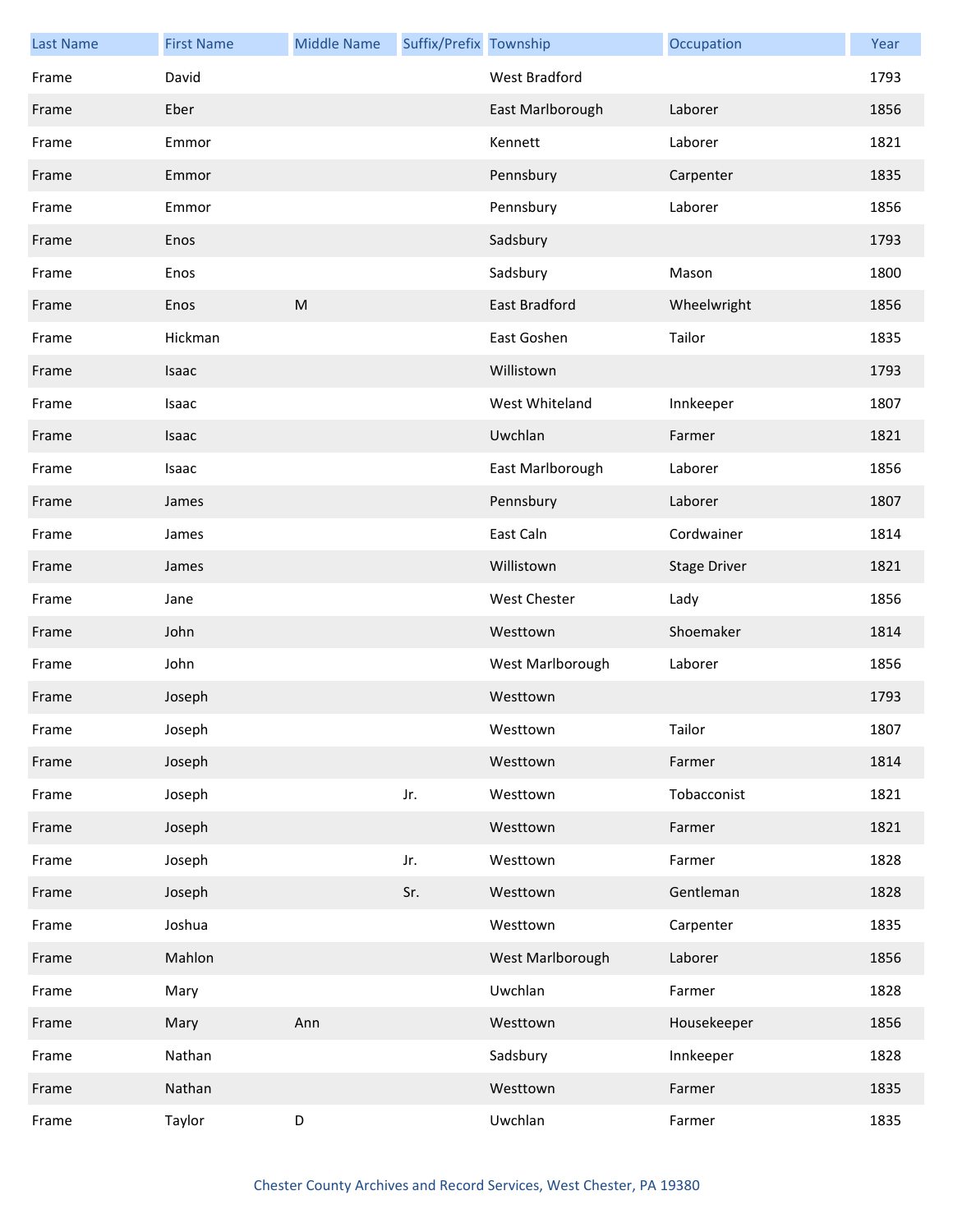| <b>Last Name</b> | <b>First Name</b> | <b>Middle Name</b> | Suffix/Prefix Township |                     | Occupation            | Year |
|------------------|-------------------|--------------------|------------------------|---------------------|-----------------------|------|
| Frame            | Thomas            |                    |                        | Londonderry         |                       | 1793 |
| Frame            | Thomas            |                    |                        | Londonderry         | Tailor                | 1807 |
| Frame            | Thomas            |                    |                        | Kennett             | Farmer                | 1821 |
| Frame            | Thomas            |                    |                        | New Garden          | Laborer               | 1821 |
| Frame            | Thomas            |                    |                        | Londonderry         | Farmer                | 1821 |
| Frame            | Thomas            |                    |                        | Sadsbury            | Blacksmith            | 1828 |
| Frame            | Thomas            |                    |                        | East Marlborough    | Farmer                | 1828 |
| Frame            | Thomas            |                    |                        | Londonderry         | Farmer                | 1828 |
| Frame            | Thomas            |                    |                        | East Marlborough    | Laborer               | 1835 |
| Frame            | Thomas            |                    |                        | Westtown            | Farmer                | 1835 |
| Frame            | Thomas            |                    |                        | Pennsbury           | Farmer                | 1835 |
| Frame            | Thomas            |                    |                        | Londonderry         | Farmer                | 1835 |
| Frame            | William           |                    |                        | New Garden          | Miller                | 1807 |
| Frame            | William           |                    |                        | New Garden          | Farmer                | 1814 |
| Frame            | William           |                    |                        | East Caln           | Farmer & Innkeeper    | 1821 |
| Frame            | William           |                    |                        | West Chester        | Stagedriver           | 1828 |
| Frame            | William           |                    |                        | <b>West Chester</b> | Car driver            | 1835 |
| Frame            | William           |                    |                        | East Caln           | Founder               | 1856 |
| France           | Casper            |                    |                        | <b>East Vincent</b> | Carpenter             | 1835 |
| France           | Joseph            |                    |                        | London Britain      | Manufacturer (Woolen) | 1828 |
| France           | Joseph            |                    |                        | East Bradford       | Factoryman            | 1835 |
| France           | Thomas            |                    |                        | <b>East Vincent</b> | Shoemaker             | 1835 |
| Frances          | Arnold            |                    |                        | <b>East Vincent</b> |                       | 1835 |
| Frances          | Fredrick          |                    |                        | Coventry            | Laborer               | 1835 |
| Frances          | John              |                    |                        | Charlestown         | Laborer               | 1856 |
| Francis          | Ann               |                    |                        | Charlestown         |                       | 1814 |
| Francis          | Arnold            |                    |                        | <b>East Vincent</b> | Farmer                | 1856 |
| Francis          | Casper            |                    |                        | <b>East Vincent</b> | Farmer                | 1856 |
| Francis          | Frederick         |                    |                        | Coventry            | Carpenter             | 1821 |
| Francis          | Frederick         |                    |                        | Coventry            | Carpenter             | 1828 |
| Francis          | Frederick         |                    |                        | Warwick             | Gentleman             | 1856 |
| Francis          | Henry             |                    |                        | West Bradford       | Teacher               | 1856 |
| Francis          | Henry             |                    |                        | <b>East Vincent</b> | Miller                | 1856 |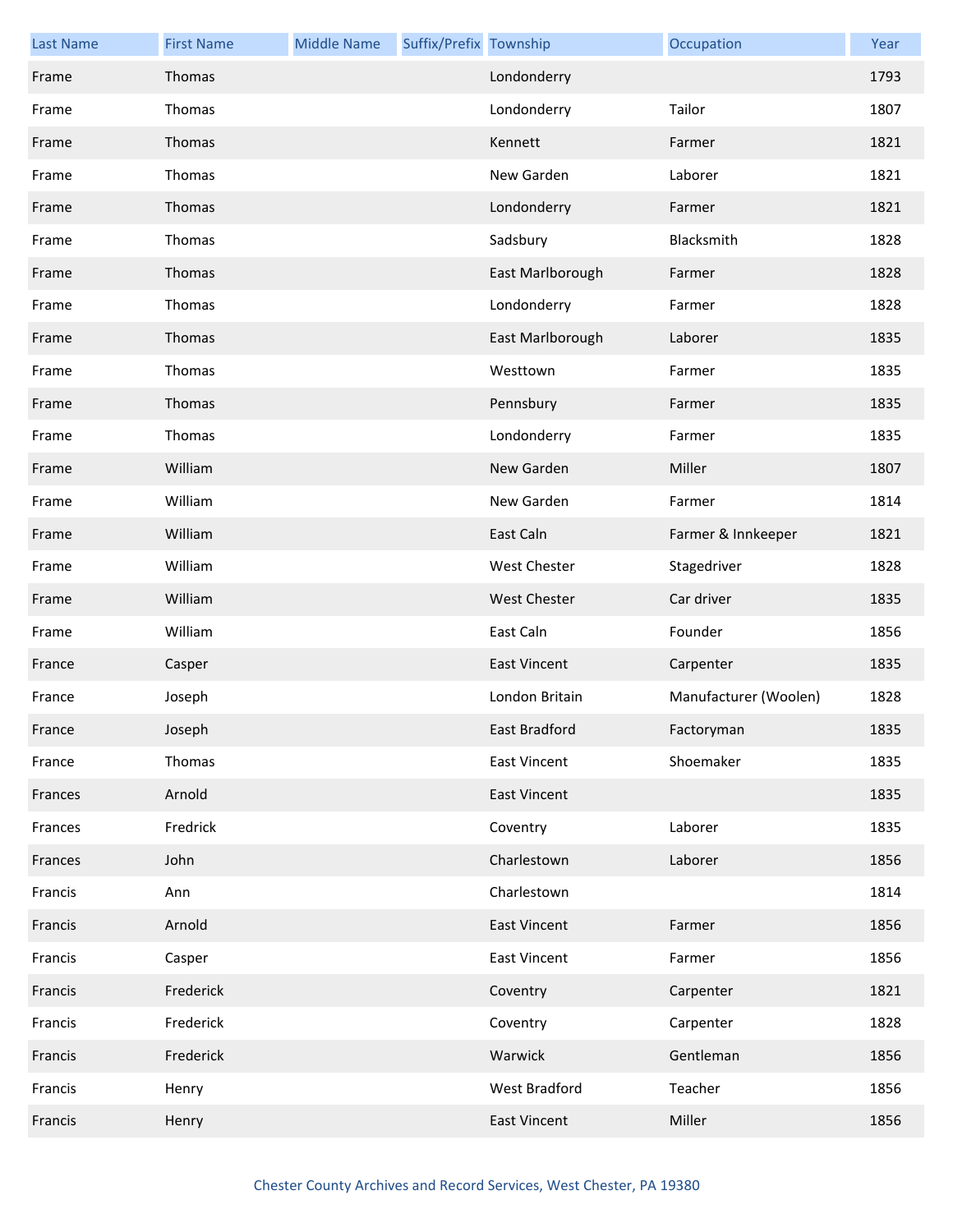| <b>Last Name</b> | <b>First Name</b> | <b>Middle Name</b> | Suffix/Prefix Township |                      | Occupation  | Year |
|------------------|-------------------|--------------------|------------------------|----------------------|-------------|------|
| Francis          | Jacob             |                    |                        | Warwick              | Laborer     | 1856 |
| Francis          | John              |                    |                        | Charlestown          |             | 1793 |
| Francis          | John              |                    |                        | Charlestown          | Farmer      | 1807 |
| Francis          | John              |                    |                        | <b>Upper Oxford</b>  | Cooper      | 1821 |
| Francis          | John              |                    |                        | Coventry             | Laborer     | 1821 |
| Francis          | John              |                    |                        | Coventry             | Laborer     | 1828 |
| Francis          | John              |                    |                        | <b>East Vincent</b>  | Farmer      | 1835 |
| Francis          | John              |                    |                        | <b>East Vincent</b>  | Laborer     | 1856 |
| Francis          | John              |                    |                        | <b>East Vincent</b>  | Farmer      | 1856 |
| Francis          | Joseph            |                    |                        | Pikeland             |             | 1800 |
| Francis          | Joseph            |                    |                        | Pikeland             | Farmer      | 1807 |
| Francis          | Joseph            |                    |                        | Pikeland             | Farmer      | 1814 |
| Francis          | Joseph            |                    |                        | Pikeland             |             | 1821 |
| Francis          | Joseph            |                    |                        | <b>East Coventry</b> | Farmer      | 1856 |
| Francis          | Robert            |                    |                        | West Nottingham      |             | 1800 |
| Francis          | Robert            |                    |                        | Tredyffrin           | Laborer     | 1821 |
| Francis          | Sampson           |                    |                        | Warwick              | Merchant    | 1856 |
| Francis          | Thomas            |                    |                        | Coventry             |             | 1793 |
| Francis          | Thomas            |                    |                        | <b>West Nantmeal</b> |             | 1793 |
| Francis          | Thomas            |                    |                        | Coventry             | Collier     | 1807 |
| Francis          | Thomas            |                    |                        | Coventry             | Yeoman      | 1814 |
| Francis          | Thomas            |                    |                        | Coventry             | Laborer     | 1821 |
| Francis          | Thomas            |                    |                        | Coventry             | Laborer     | 1828 |
| Francis          | Thomas            |                    |                        | Coventry             | Innkeeper   | 1835 |
| Francis          | Thomas            |                    |                        | <b>East Coventry</b> | Farmer      | 1856 |
| Francis          | Thomas            |                    |                        | <b>East Vincent</b>  | Laborer     | 1856 |
| Frane            | John              |                    |                        | Coventry             |             | 1793 |
| Frank            | Jacob             |                    |                        | East Caln            | Laborer     | 1807 |
| Frank            | William           |                    |                        | Vincent              | Storekeeper | 1807 |
| Frankleberry     | George            |                    |                        | West Bradford        | Carpenter   | 1807 |
| Franklin         | George            |                    |                        | Brandywine           |             | 1793 |
| Franklin         | George            |                    |                        | Vincent              | Yeoman      | 1807 |
| Franklin         | Humphrey          |                    |                        | Vincent              | Yeoman      | 1807 |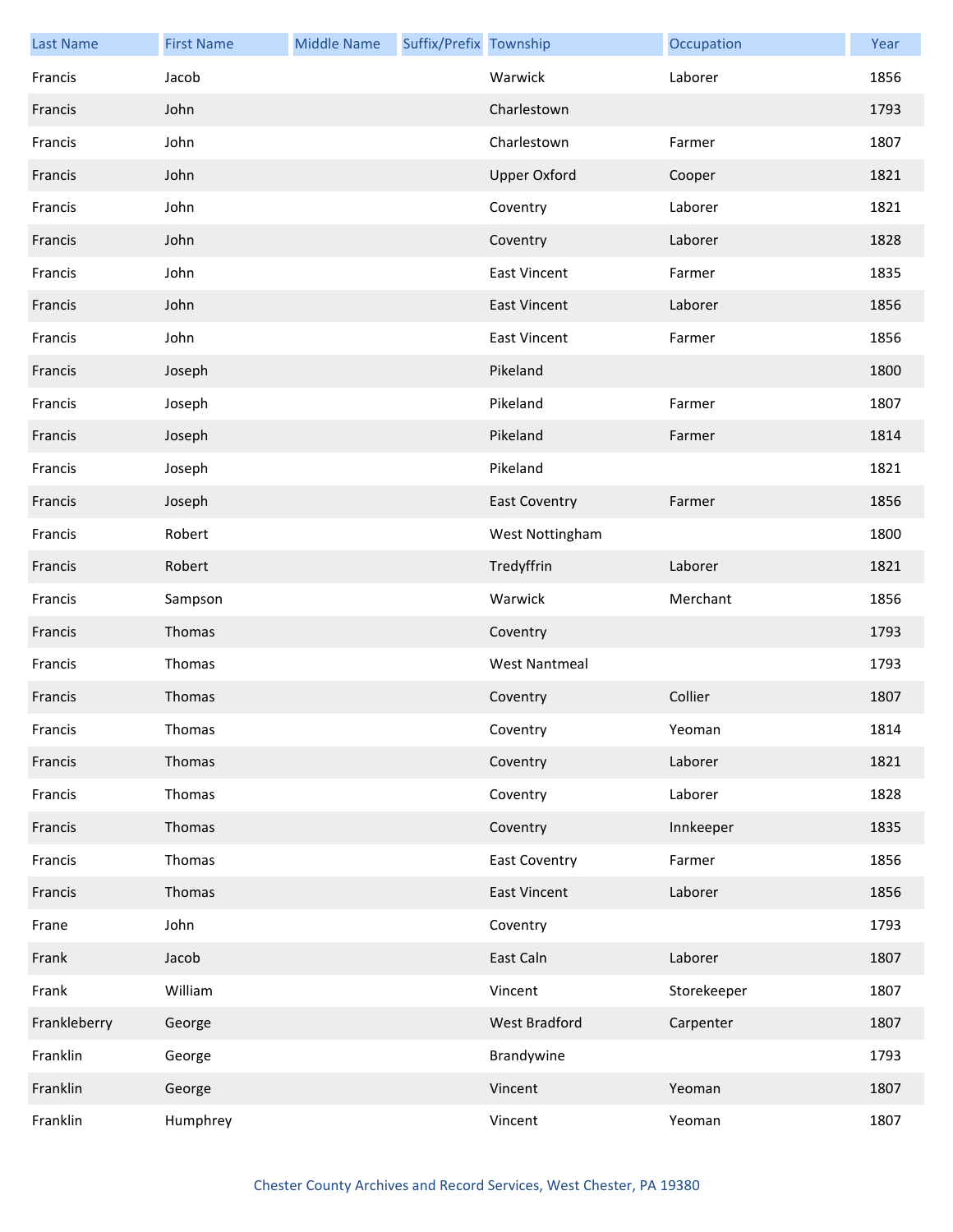| <b>Last Name</b> | <b>First Name</b> | <b>Middle Name</b> | Suffix/Prefix Township |                         | Occupation  | Year |
|------------------|-------------------|--------------------|------------------------|-------------------------|-------------|------|
| Frankum          | John              |                    |                        | Vincent                 | Plasterer   | 1814 |
| Frankum          | John              |                    |                        | Pikeland                | Turner      | 1821 |
| Frankum          | John              |                    |                        | Vincent                 | Farmer      | 1828 |
| Frankum          | John              |                    |                        | <b>East Vincent</b>     | Shoemaker   | 1835 |
| Frankum          | Lindley           |                    |                        | <b>East Vincent</b>     | Stonemason  | 1856 |
| Frankum          | William           |                    |                        | Vincent                 | Storekeeper | 1814 |
| Fray             | Charles           |                    |                        | London Grove            | Laborer     | 1856 |
| Frazer           | Aaron             |                    |                        | East Caln               | Laborer     | 1800 |
| Frazer           | Joseph            | Α.                 |                        | <b>West Fallowfield</b> | Watchmaker  | 1828 |
| Frazer           | Robert            |                    |                        | Goshen                  |             | 1793 |
| Frazer           | William           |                    |                        | Kennett                 |             | 1793 |
| Frazer           | William           |                    |                        | Kennett                 | Farmer      | 1800 |
| Frazier          | James             |                    |                        | East Fallowfield        | Weaver      | 1821 |
| Frazier          | Robert            |                    |                        | East Fallowfield        | Weaver      | 1821 |
| Freal            | William           |                    |                        | Goshen                  | Laborer     | 1807 |
| Freburn          | James             |                    |                        | East Goshen             | Laborer     | 1856 |
| Freck            | John              |                    |                        | Coventry                | Laborer     | 1828 |
| Fred             | Amos              |                    |                        | East Fallowfield        | Saddler     | 1821 |
| Fred             | Benjamin          |                    |                        | West Marlborough        |             | 1793 |
| Fred             | Benjamin          |                    |                        | West Marlborough        |             | 1800 |
| Fred             | Benjamin          |                    |                        | West Marlborough        | Farmer      | 1807 |
| Fred             | Benjamin          |                    |                        | West Marlborough        | Yeoman      | 1814 |
| Fred             | Benjamin          |                    |                        | West Marlborough        | Farmer      | 1821 |
| Fred             | Isaac             |                    |                        | West Marlborough        | Farmer      | 1821 |
| Fred             | John              |                    |                        | West Marlborough        |             | 1793 |
| Fred             | John              |                    |                        | West Marlborough        | Laborer     | 1814 |
| Fred             | John              |                    |                        | West Marlborough        | Farmer      | 1821 |
| Fred             | John              |                    |                        | Uwchlan                 | Laborer     | 1835 |
| Fredd            | Amos              |                    |                        | West Marlborough        | Storekeeper | 1828 |
| Fredd            | Amos              |                    |                        | West Marlborough        | Merchant    | 1835 |
| Fredd            | Amos              |                    |                        | London Grove            | Farmer      | 1856 |
| Fredd            | Benjamin          |                    |                        | West Marlborough        | Farmer      | 1835 |
| Fredd            | Caleb             | $\mathsf S$        |                        | London Grove            | Farmer      | 1856 |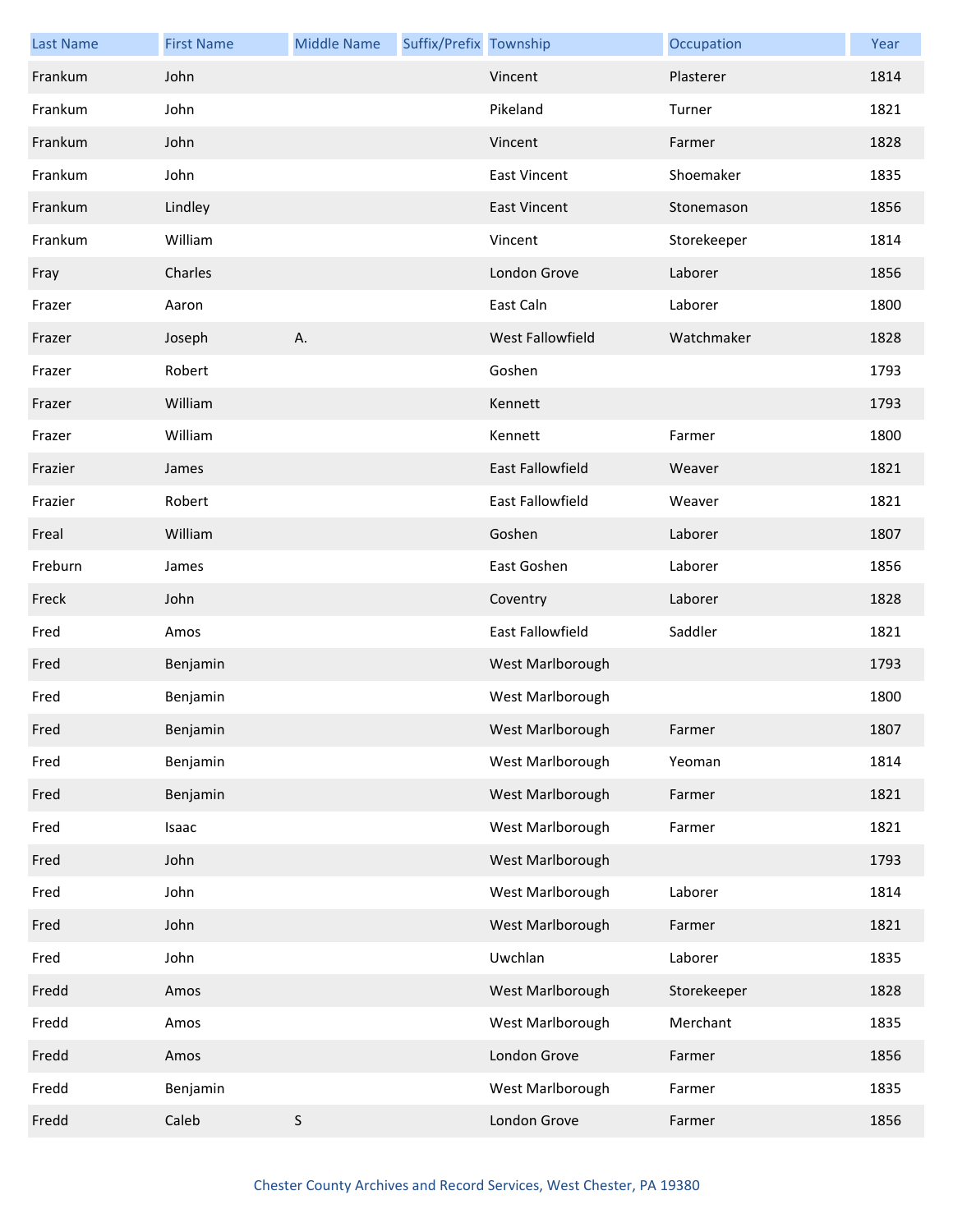| <b>Last Name</b> | <b>First Name</b> | <b>Middle Name</b> | Suffix/Prefix Township |                         | Occupation      | Year |
|------------------|-------------------|--------------------|------------------------|-------------------------|-----------------|------|
| Fredd            | Eli               |                    |                        | East Fallowfield        | Saddler         | 1828 |
| Fredd            | Eli               |                    |                        | <b>East Fallowfield</b> | Saddler, farmer | 1835 |
| Fredd            | Eli               |                    |                        | East Fallowfield        | Farmer          | 1856 |
| Fredd            | George            |                    |                        | West Marlborough        | Farmer          | 1835 |
| Fredd            | George            |                    |                        | London Grove            | Saddler         | 1856 |
| Fredd            | Isaac             |                    |                        | West Marlborough        | Farmer          | 1828 |
| Fredd            | John              |                    |                        | West Marlborough        | Farmer          | 1828 |
| Fredd            | John              |                    |                        | West Marlborough        | Farmer          | 1835 |
| Fredd            | Joseph            |                    |                        | East Marlborough        | Jobber          | 1807 |
| Fredd            | Joseph            |                    |                        | East Marlborough        | Trader          | 1814 |
| Fredd            | Joseph            |                    |                        | East Marlborough        | Storekeeper     | 1821 |
| Frederick        | Abraham           |                    |                        | Coventry                | Laborer         | 1821 |
| Frederick        | Abraham           |                    |                        | Coventry                | Laborer         | 1828 |
| Frederick        | Abraham           |                    |                        | <b>East Coventry</b>    | Laborer         | 1856 |
| Frederick        | Benjamin          |                    |                        | Coventry                | Carpenter       | 1807 |
| Frederick        | Benjamin          |                    |                        | Coventry                | Laborer         | 1821 |
| Frederick        | Benjamin          |                    |                        | Coventry                | Farmer          | 1828 |
| Frederick        | Benjamin          |                    |                        | Coventry                | Carpenter       | 1828 |
| Frederick        | George            |                    |                        | East Bradford           | Papermaker      | 1856 |
| Frederick        | Jacob             |                    |                        | Vincent                 |                 | 1793 |
| Frederick        | Jacob             |                    |                        | Pikeland                | Laborer         | 1828 |
| Frederick        | James             |                    |                        | East Whiteland          | Farmer          | 1835 |
| Frederick        | John              |                    |                        | Vincent                 |                 | 1821 |
| Frederick        | John              | $\mathsf S$        |                        | <b>East Coventry</b>    | Teacher         | 1856 |
| Frederick        | William           |                    |                        | East Whiteland          | Farmer          | 1835 |
| Fredrick         | Abraham           |                    |                        | Coventry                | Laborer         | 1835 |
| Fredrick         | Benjamin          |                    |                        | Coventry                | Carpenter       | 1835 |
| Fredrick         | Benjamin          |                    |                        | Coventry                | Laborer         | 1835 |
| Fredrick         | Benjamin          |                    |                        | <b>East Coventry</b>    | Farmer          | 1856 |
| Fredrick         | Charles           |                    |                        | London Grove            | Laborer         | 1835 |
| Fredrick         | Jacob             |                    |                        | Coventry                | Laborer         | 1835 |
| Fredrick         | Joel              |                    |                        | West Fallowfield        | Laborer         | 1856 |
| Free             | Joseph            |                    |                        | Willistown              | Laborer         | 1835 |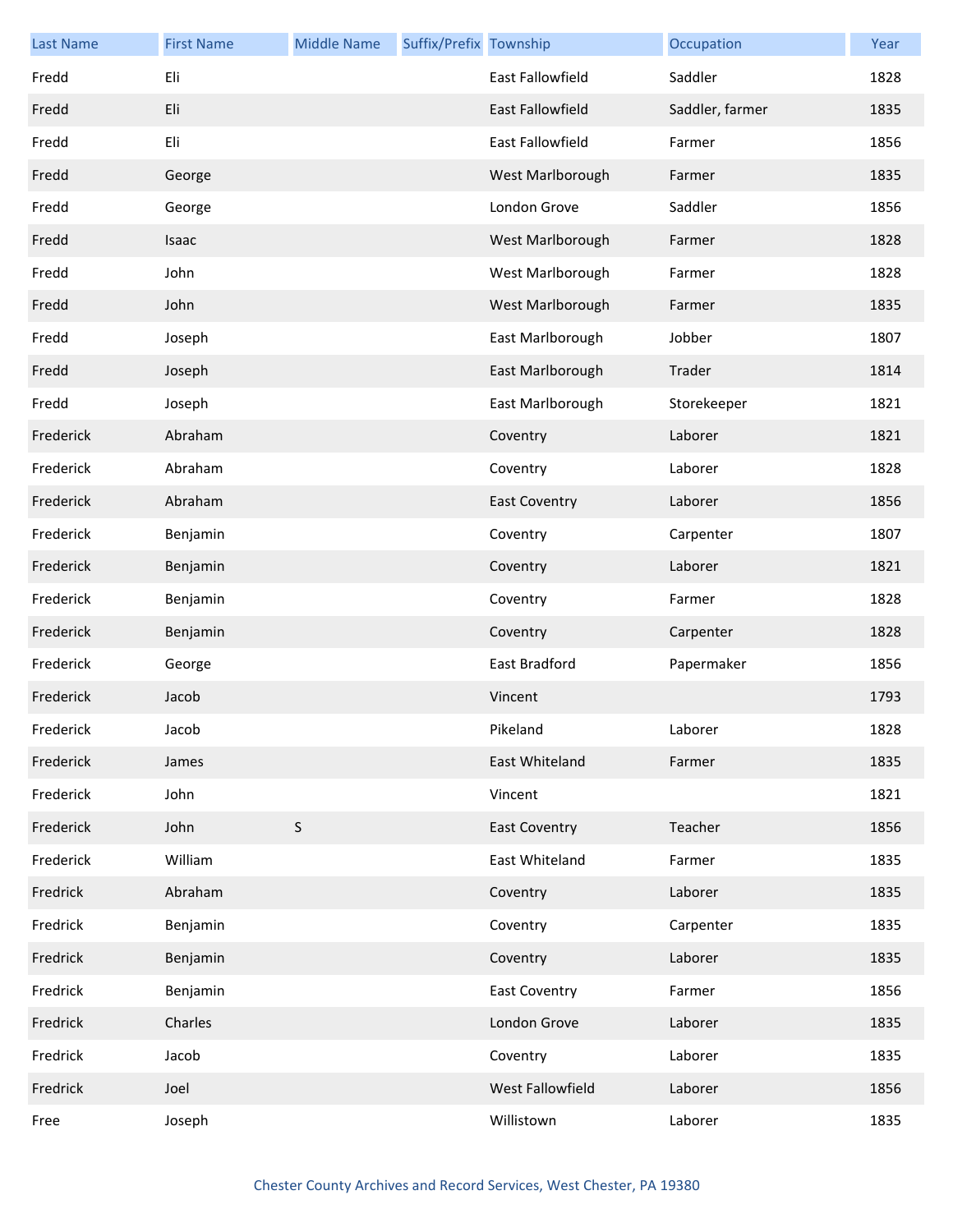| <b>Last Name</b> | <b>First Name</b> | <b>Middle Name</b> | Suffix/Prefix Township |                         | Occupation | Year |
|------------------|-------------------|--------------------|------------------------|-------------------------|------------|------|
| Free             | Lewis             | J                  |                        | Charlestown             | Farmer     | 1856 |
| Freece           | Samuel            |                    |                        | East Nantmeal           | Moulder    | 1835 |
| Freed            | Abraham           |                    |                        | Coventry                | Tanner     | 1807 |
| Freed            | Abraham           |                    |                        | Coventry                | Yeoman     | 1814 |
| Freed            | Abraham           |                    |                        | Coventry                | Farmer     | 1821 |
| Freed            | George            |                    |                        | Coventry                | Carpenter  | 1807 |
| Freed            | George            |                    |                        | Coventry                | Carpenter  | 1814 |
| Freed            | George            |                    |                        | Coventry                | Carpenter  | 1821 |
| Freed            | George            |                    |                        | Coventry                | Carpenter  | 1828 |
| Freed            | George            |                    | Jr.                    | Coventry                | Laborer    | 1828 |
| Freed            | George            |                    |                        | Coventry                | Carpenter  | 1835 |
| Freed            | George            |                    | Jr.                    | Coventry                | Laborer    | 1835 |
| Freed            | George            |                    |                        | South Coventry          | Laborer    | 1856 |
| Freed            | John              |                    |                        | Coventry                | Laborer    | 1828 |
| Freed            | John              |                    |                        | <b>East Coventry</b>    | Laborer    | 1856 |
| Freel            | James             |                    |                        | West Fallowfield        | Laborer    | 1821 |
| Freel            | James             |                    |                        | East Marlborough        | Laborer    | 1828 |
| Freel            | James             |                    |                        | West Marlborough        | Laborer    | 1828 |
| Freel            | James             |                    |                        | <b>East Fallowfield</b> | Laborer    | 1835 |
| Freel            | James             |                    |                        | West Marlborough        | Laborer    | 1835 |
| Freel            | James             |                    |                        | East Fallowfield        | Farmer     | 1856 |
| Freel            | John              |                    |                        | East Fallowfield        | Laborer    | 1856 |
| Freeling         | Samuel            |                    |                        | West Fallowfield        | Farmer     | 1856 |
| Freeman          | Aaron             | M.                 |                        | <b>West Chester</b>     | Dentist    | 1828 |
| Freeman          | Abel              |                    |                        | Brandywine              |            | 1793 |
| Freeman          | Anthony           |                    |                        | Tredyffrin              | Laborer    | 1807 |
| Freeman          | Anthony           |                    |                        | Tredyffrin              |            | 1814 |
| Freeman          | Anthony           |                    |                        | Tredyffrin              | Farmer     | 1821 |
| Freeman          | Anthony           |                    |                        | Tredyffrin              | Farmer     | 1828 |
| Freeman          | Benjamin          |                    |                        | <b>West Chester</b>     | Laborer    | 1856 |
| Freeman          | Daniel            |                    |                        | Tredyffrin              | Laborer    | 1807 |
| Freeman          | Henry             | $\sf B$            |                        | West Chester            | Watchmaker | 1856 |
| Freeman          | Isaac             |                    |                        | East Marlborough        | Laborer    | 1821 |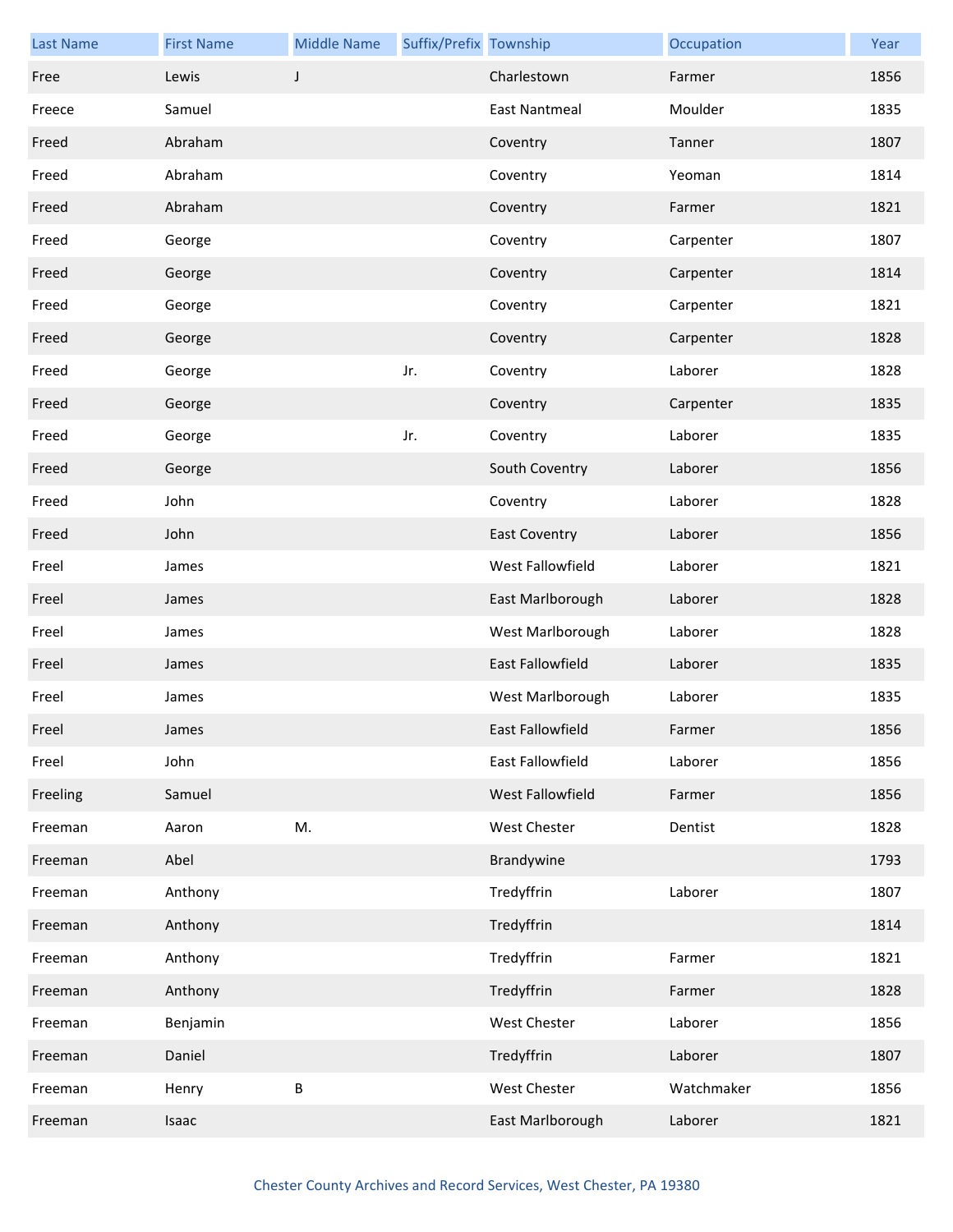| <b>Last Name</b> | <b>First Name</b> | <b>Middle Name</b> | Suffix/Prefix Township |                  | Occupation | Year |
|------------------|-------------------|--------------------|------------------------|------------------|------------|------|
| Freeman          | Isaac             |                    |                        | East Marlborough | Laborer    | 1856 |
| Freeman          | Isachar           |                    |                        | Brandywine       |            | 1793 |
| Freeman          | Isachar           |                    |                        | East Brandywine  | Farmer     | 1856 |
| Freeman          | Isacher           |                    |                        | Brandywine       | Farmer     | 1835 |
| Freeman          | Issachar          |                    |                        | Brandywine       | Cooper     | 1814 |
| Freeman          | Issacher          |                    |                        | Brandywine       | Cooper     | 1807 |
| Freeman          | Issacher          |                    |                        | Brandywine       | Farmer     | 1821 |
| Freeman          | Issacher          |                    |                        | Brandywine       | Farmer     | 1828 |
| Freeman          | James             |                    |                        | Kennett          |            | 1856 |
| Freeman          | John              |                    |                        | Brandywine       |            | 1793 |
| Freeman          | John              |                    |                        | Brandywine       | Farmer     | 1807 |
| Freeman          | John              |                    |                        | East Caln        | Laborer    | 1807 |
| Freeman          | John              |                    |                        | East Caln        | Laborer    | 1814 |
| Freeman          | John              |                    |                        | Brandywine       | Farmer     | 1821 |
| Freeman          | John              |                    |                        | Brandywine       | Farmer     | 1828 |
| Freeman          | John              |                    |                        | Uwchlan          | Farmer     | 1835 |
| Freeman          | John              |                    |                        | West Brandywine  | Farmer     | 1856 |
| Freeman          | Joseph            |                    |                        | Willistown       | Laborer    | 1807 |
| Freeman          | Owen              |                    |                        | West Caln        | Laborer    | 1856 |
| Freeman          | Pheb              |                    |                        | East Brandywine  | Farmer     | 1856 |
| Freeman          | William           |                    |                        | Brandywine       | Farmer     | 1821 |
| Freeman          | William           |                    |                        | East Caln        | Farmer     | 1828 |
| freeman          | William           |                    |                        | Brandywine       | Farmer     | 1835 |
| Freeman          | William           |                    |                        | East Brandywine  | Farmer     | 1856 |
| Frees            | Christian         |                    |                        | New Garden       | Farmer     | 1807 |
| Frees            | Daniel            |                    |                        | Coventry         | Laborer    | 1828 |
| Frees            | George            |                    |                        | Coventry         | Laborer    | 1835 |
| Frees            | Jacob             |                    |                        | Coventry         | Cordwainer | 1828 |
| Frees            | John              |                    |                        | Coventry         | Cordwainer | 1828 |
| Frees            | John              |                    |                        | Coventry         | Laborer    | 1835 |
| Frees            | Nathaniel         |                    |                        | Coventry         | Laborer    | 1835 |
| Frees            | Philip            |                    |                        | Coventry         | Laborer    | 1828 |
| Freese           | George            |                    |                        | South Coventry   | Farmer     | 1856 |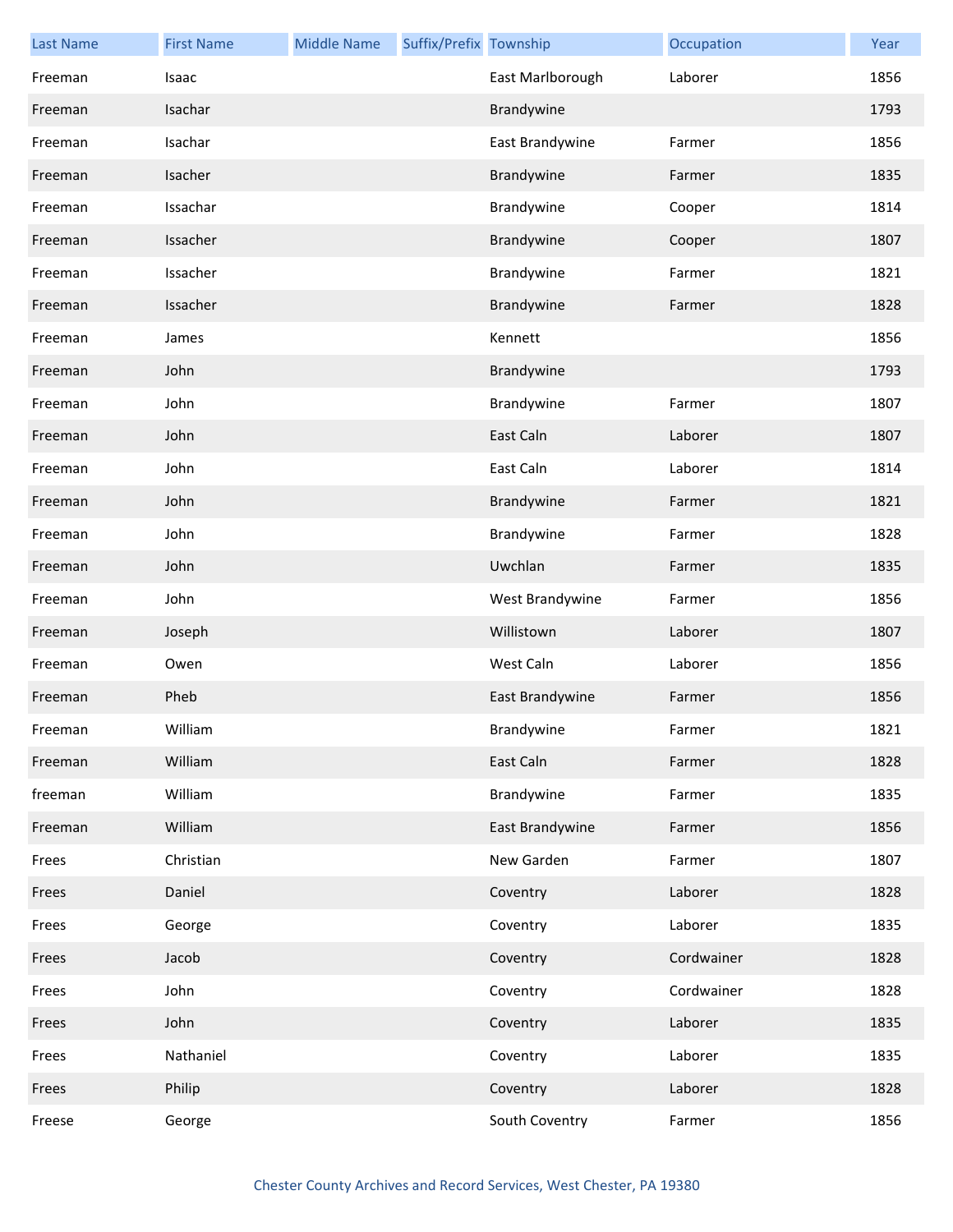| <b>Last Name</b> | <b>First Name</b> | <b>Middle Name</b> | Suffix/Prefix Township |                      | Occupation    | Year |
|------------------|-------------------|--------------------|------------------------|----------------------|---------------|------|
| Freese           | Nathaniel         |                    |                        | South Coventry       | Mason         | 1856 |
| Freeze           | Ludwig            |                    |                        | Charlestown          |               | 1793 |
| Freigh           | George            |                    |                        | <b>West Coventry</b> | Laborer       | 1856 |
| Freigh           | John              |                    |                        | <b>West Coventry</b> | Laborer       | 1856 |
| Freigh           | John              | $\sf S$            |                        | <b>West Coventry</b> | Laborer       | 1856 |
| Freigh           | Jonathan          |                    |                        | <b>West Coventry</b> | Laborer       | 1856 |
| Freize           | Daniel            |                    |                        | Pikeland             |               | 1821 |
| Freize           | Peter             |                    |                        | Pikeland             | Blacksmith    | 1821 |
| French           | Benjamin          |                    |                        | East Caln            | Tavern Keeper | 1856 |
| French           | Enoch             |                    |                        | London Grove         | Laborer       | 1807 |
| French           | Enoch             |                    |                        | West Whiteland       | Shoemaker     | 1814 |
| French           | Enoch             |                    |                        | Charlestown          | Nailer        | 1821 |
| French           | Enoch             |                    |                        | Schuylkill           | Nailer        | 1828 |
| French           | Enoch             |                    |                        | Schuylkill           | Nailer        | 1835 |
| French           | Enoch             |                    |                        | Phoenixville         | Cooper        | 1856 |
| French           | George            |                    |                        | Charlestown          | Nailer        | 1821 |
| French           | George            |                    |                        | Schuylkill           | Nailer        | 1828 |
| French           | James             |                    |                        | New London           | Farmer        | 1807 |
| French           | John              | $\mathsf{C}$       |                        | East Caln            | Laborer       | 1856 |
| French           | Lawrence          |                    |                        | Phoenixville         | Laborer       | 1856 |
| French           | William           |                    |                        | Tredyffrin           | Farmer        | 1828 |
| Frescoln         | Leonard           |                    |                        | East Fallowfield     | Minister      | 1856 |
| Freshcom         | Leonard           |                    |                        | Honey Brook          | Farmer        | 1835 |
| Freshcom         | Peter             |                    |                        | Honey Brook          | Farmer        | 1835 |
| Freshcorn        | George            |                    |                        | <b>West Nantmeal</b> | Farmer        | 1807 |
| Freshcorn        | George            |                    |                        | <b>West Nantmeal</b> | Farmer        | 1814 |
| Freshcorn        | George            |                    |                        | <b>West Nantmeal</b> | Wheelwright   | 1828 |
| Freshcorn        | George            |                    |                        | <b>West Nantmeal</b> | Wheelwright   | 1835 |
| Freshcorn        | George            |                    |                        | <b>West Nantmeal</b> | Broommaker    | 1856 |
| Freshcorn        | George            | W                  |                        | <b>West Nantmeal</b> | Wheelwright   | 1835 |
| Freshcorn        | John              | M                  |                        | <b>West Nantmeal</b> | Wheelwright   | 1856 |
| Freshcorn        | Lenard            |                    |                        | Honey Brook          |               | 1814 |
| Freshcorn        | Leonard           |                    |                        | <b>West Nantmeal</b> |               | 1793 |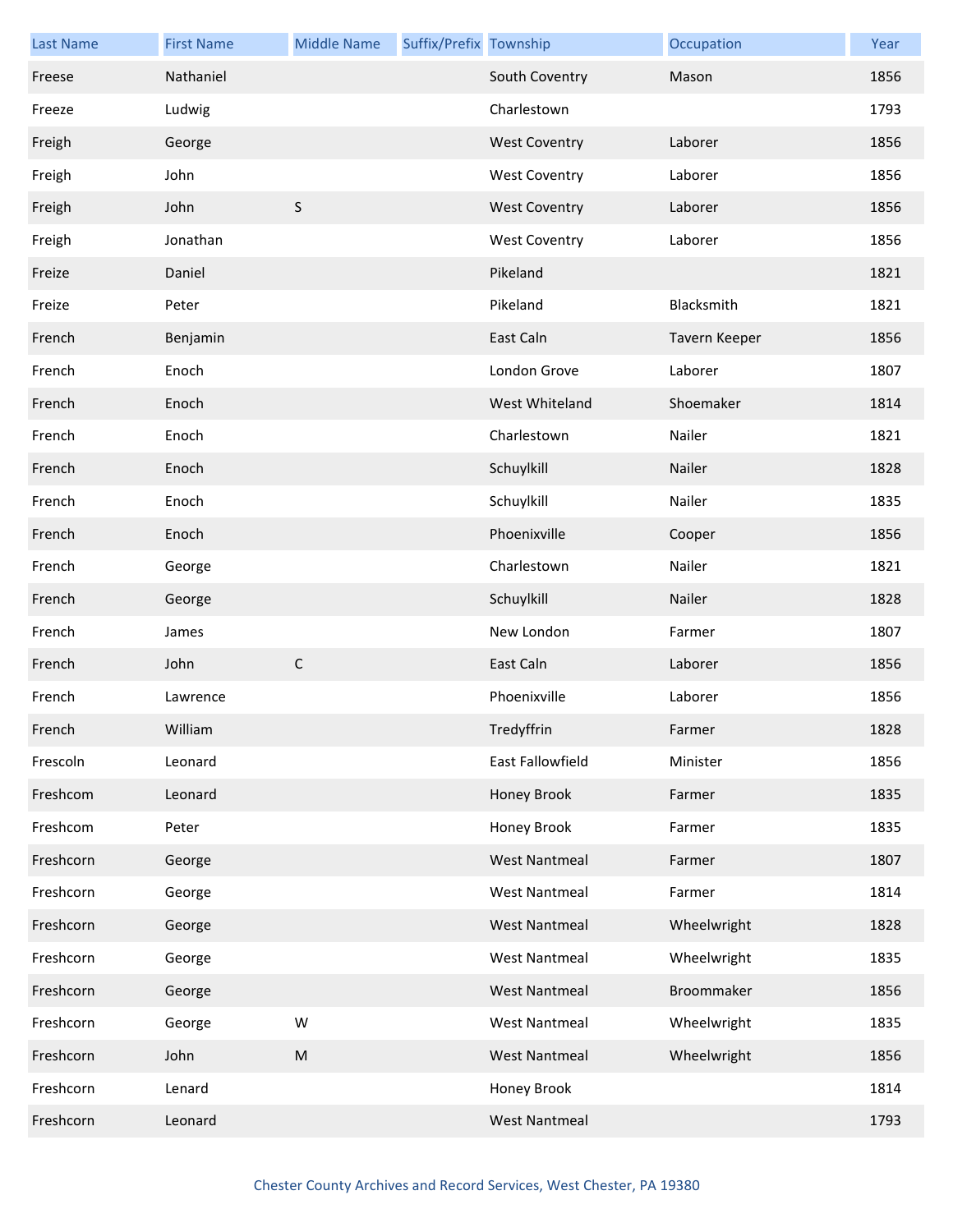| <b>Last Name</b> | <b>First Name</b> | <b>Middle Name</b> | Suffix/Prefix Township |                      | Occupation      | Year |
|------------------|-------------------|--------------------|------------------------|----------------------|-----------------|------|
| Freshcorn        | Leonard           |                    |                        | <b>West Nantmeal</b> |                 | 1800 |
| Freshcorn        | Leonard           |                    | Sr.                    | <b>West Nantmeal</b> |                 | 1800 |
| Freshcorn        | Leonard           |                    |                        | Honey Brook          | Farmer          | 1807 |
| Freshcorn        | Leonard           |                    |                        | West Nantmeal        | Farmer          | 1807 |
| Freshcorn        | Leonard           |                    |                        | Honey Brook          | Farmer          | 1821 |
| Freshcorn        | Leonard           |                    |                        | Honey Brook          | Farmer          | 1828 |
| Freshcorn        | Leonard           |                    |                        | <b>West Nantmeal</b> | Gentleman       | 1856 |
| Freshcorn        | Peter             |                    |                        | Honey Brook          | Farmer          | 1828 |
| Freshcorn        | Peter             |                    |                        | Honeybrook           | Farmer          | 1856 |
| Fresure          | Alexander         |                    |                        | <b>Upper Oxford</b>  | Farmer          | 1856 |
| Fretters         | John              |                    |                        | Uwchlan              | Farmer son      | 1856 |
| Frey             | George            |                    |                        | Honey Brook          | Blacksmith      | 1828 |
| Freze            | James             |                    |                        | <b>West Nantmeal</b> | Laborer         | 1835 |
| Friar            | John              |                    |                        | Birmingham           | Laborer         | 1821 |
| Friar            | Thomas            |                    |                        | West Whiteland       | Laborer         | 1828 |
| Frick            | David             |                    |                        | Coventry             | Laborer         | 1835 |
| Frick            | David             |                    |                        | <b>East Coventry</b> | Farmer          | 1856 |
| Frick            | David             |                    |                        | Schuylkill           | Merchant        | 1856 |
| Frick            | Edwin             |                    |                        | <b>West Vincent</b>  | Farmer          | 1856 |
| Frick            | Elhanan           | $\sf S$            |                        | <b>East Coventry</b> | Storekeeper     | 1856 |
| Frick            | Hazail            |                    |                        | East Coventry        | Lumber merchant | 1856 |
| Frick            | Henry             |                    |                        | Coventry             | Yeoman          | 1807 |
| Frick            | Jacob             |                    |                        | Coventry             | Teacher         | 1807 |
| Frick            | Jacob             |                    |                        | Coventry             | Yeoman          | 1814 |
| Frick            | Jacob             |                    |                        | Coventry             | Farmer          | 1821 |
| Frick            | Jacob             |                    |                        | Coventry             | Farmer          | 1828 |
| Frick            | Jacob             |                    |                        | Coventry             | Farmer          | 1835 |
| Frick            | John              |                    |                        | Coventry             |                 | 1793 |
| Frick            | John              |                    |                        | Coventry             | Yeoman          | 1807 |
| Frick            | John              |                    |                        | Coventry             | Yeoman          | 1814 |
| Frick            | John              |                    | Jr.                    | Coventry             | Laborer         | 1814 |
| Frick            | John              |                    |                        | Coventry             | Farmer          | 1821 |
| Frick            | John              |                    |                        | Vincent              |                 | 1821 |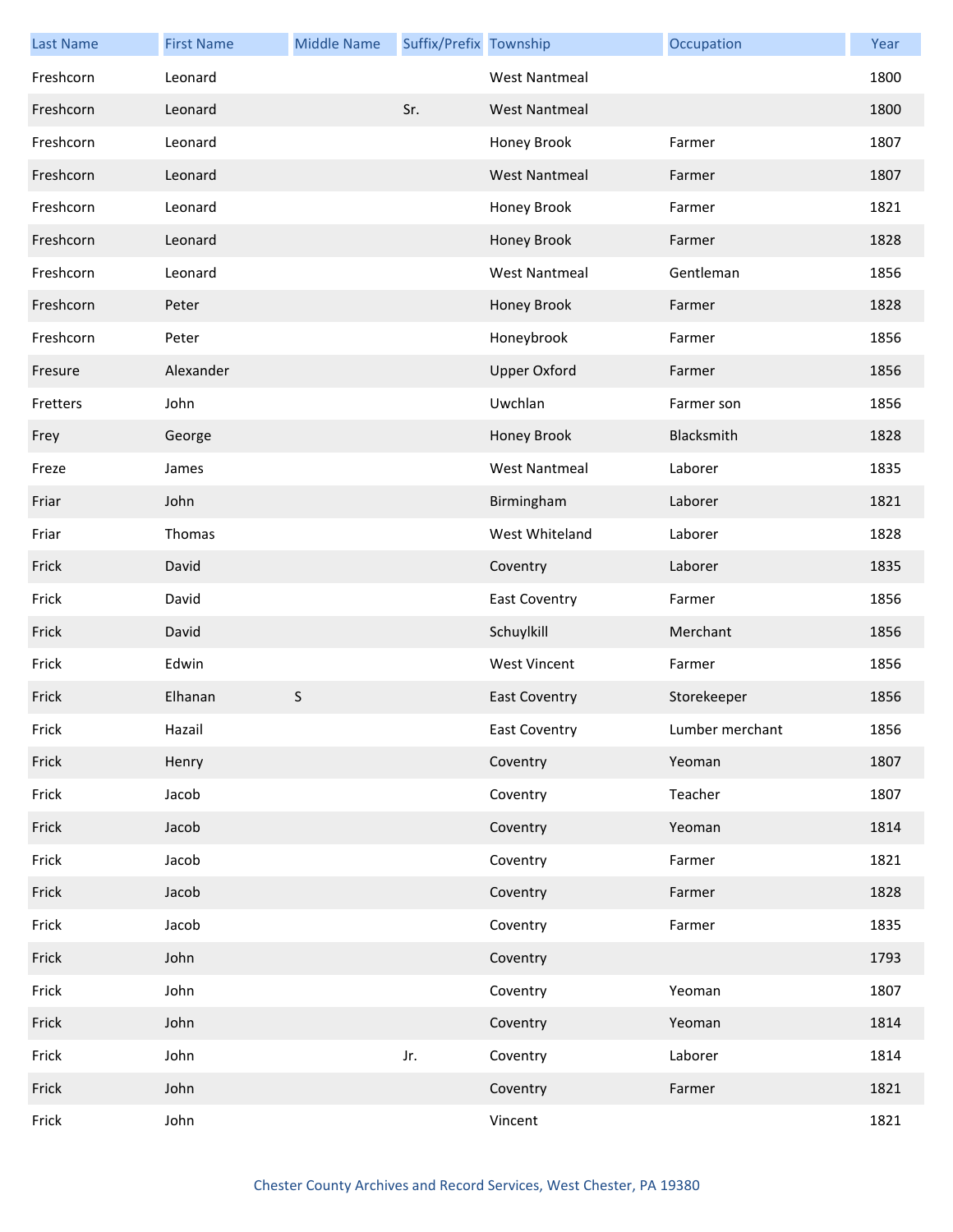| <b>Last Name</b> | <b>First Name</b> | <b>Middle Name</b> | Suffix/Prefix Township |                      | Occupation | Year |
|------------------|-------------------|--------------------|------------------------|----------------------|------------|------|
| Frick            | John              |                    |                        | Vincent              | Farmer     | 1828 |
| Frick            | John              |                    |                        | Coventry             | Laborer    | 1835 |
| Frick            | John              |                    |                        | <b>West Vincent</b>  | Farmer     | 1835 |
| Frick            | John              |                    |                        | <b>East Coventry</b> | Farmer     | 1856 |
| Frick            | Mary              |                    |                        | <b>East Coventry</b> |            | 1856 |
| Friday           | Catharine         |                    |                        | Schuylkill           |            | 1856 |
| Friday           | Christian         |                    |                        | Vincent              |            | 1821 |
| Friday           | Christian         |                    |                        | Vincent              |            | 1821 |
| Friday           | Christian         |                    |                        | Vincent              | Distiller  | 1828 |
| Friday           | Christian         |                    | Jr.                    | Pikeland             | Farmer     | 1828 |
| Friday           | Christian         |                    |                        | <b>West Vincent</b>  | Farmer     | 1835 |
| Friday           | Christian         |                    |                        | Pikeland             | Farmer     | 1835 |
| Friday           | Christian         |                    |                        | <b>West Vincent</b>  | Farmer     | 1856 |
| Friday           | Christian         |                    |                        | <b>West Vincent</b>  | Farmer     | 1856 |
| Friday           | Christian         |                    |                        | East Pikeland        | Farmer     | 1856 |
| Friday           | John              |                    |                        | Vincent              |            | 1821 |
| Friday           | John              |                    |                        | Coventry             | Farmer     | 1828 |
| Friday           | John              |                    |                        | Coventry             | Farmer     | 1835 |
| Friday           | John              |                    |                        | <b>West Vincent</b>  | Farmer     | 1856 |
| Friday           | John              |                    |                        | East Pikeland        | Farmer     | 1856 |
| Frield           | Jeremiah          |                    |                        | Valley               | Laborer    | 1856 |
| Friendly         | Enes              |                    |                        | West Fallowfield     | Laborer    | 1856 |
| Frier            | David             |                    |                        | East Bradford        | Weaver     | 1821 |
| Fries            | Daniel            |                    |                        | Coventry             | Laborer    | 1814 |
| Fries            | Daniel            |                    |                        | Coventry             | Laborer    | 1821 |
| Fries            | Edward            |                    |                        | Warwick              | Laborer    | 1856 |
| Fries            | Jacob             |                    |                        | Warwick              | Shoemaker  | 1856 |
| Fries            | John              |                    |                        | Coventry             | Cordwainer | 1821 |
| Fries            | John              |                    |                        | Warwick              | Laborer    | 1856 |
| Frieze           | Jacob             |                    |                        | Phoenixville         | Clerk      | 1856 |
| Frieze           | Philip            |                    |                        | Uwchlan              | Laborer    | 1821 |
| Frisby           | Charles           |                    |                        | West Marlborough     | Laborer    | 1856 |
| Frisby           | William           |                    |                        | Pennsbury            | Laborer    | 1856 |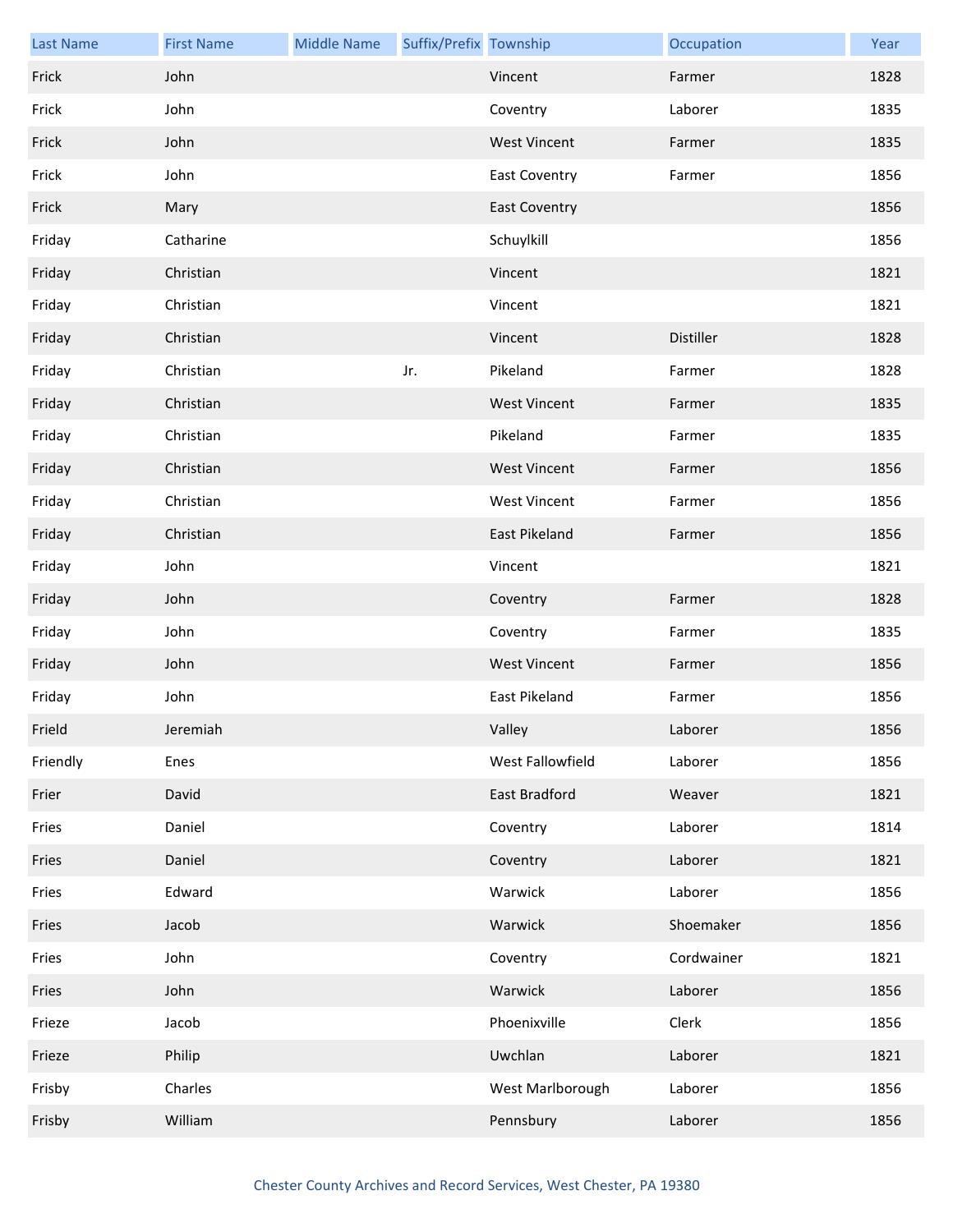| <b>Last Name</b> | <b>First Name</b> | <b>Middle Name</b> | Suffix/Prefix Township |                      | Occupation | Year |
|------------------|-------------------|--------------------|------------------------|----------------------|------------|------|
| Frist            | James             |                    |                        | New Garden           | Farmer     | 1828 |
| Frits            | George            |                    |                        | West Marlborough     | Wagoner    | 1814 |
| Frits            | John              | G                  |                        | East Fallowfield     | Papermaker | 1835 |
| Fritz            | Caroline          |                    |                        | Tredyffrin           |            | 1856 |
| Fritz            | Christian         |                    |                        | Pikeland             |            | 1800 |
| Fritz            | Christian         |                    |                        | Tredyffrin           | Innkeeper  | 1807 |
| Fritz            | Christian         |                    |                        | Tredyffrin           | Farmer     | 1814 |
| Fritz            | Frederick         |                    |                        | <b>East Nantmeal</b> |            | 1793 |
| Fritz            | George            |                    |                        | <b>East Nantmeal</b> |            | 1793 |
| Fritz            | George            |                    |                        | West Fallowfield     | Millwright | 1821 |
| Fritz            | George            |                    |                        | Londonderry          | Farmer     | 1828 |
| Fritz            | Issacher          |                    |                        | Valley               | Laborer    | 1856 |
| Fritz            | Jacob             |                    |                        | East Whiteland       | Laborer    | 1856 |
| Fritz            | John              |                    |                        | West Caln            |            | 1793 |
| Fritz            | John              |                    |                        | Tredyffrin           | Limeburner | 1828 |
| Fritz            | John              |                    |                        | Easttown             | Farmer     | 1835 |
| Fritz            | John              |                    |                        | Tredyffrin           | Laborer    | 1835 |
| Fritz            | John              |                    |                        | Tredyffrin           | Laborer    | 1856 |
| Fritz            | John              | G                  |                        | Birmingham           | Shoemaker  | 1856 |
| Frize            | Christian         |                    |                        | New Garden           | Farmer     | 1800 |
| Frize            | George            |                    |                        | Schuylkill           | Nailer     | 1835 |
| Frock            | Daniel            |                    |                        | Vincent              |            | 1821 |
| Frock            | Daniel            |                    |                        | Vincent              | Farmer     | 1828 |
| Frock            | Daniel            |                    |                        | Coventry             | Huckster   | 1835 |
| Frock            | David             |                    |                        | South Coventry       | Laborer    | 1856 |
| Frock            | George            |                    |                        | South Coventry       | Carpenter  | 1856 |
| Frock            | Henry             |                    |                        | Schuylkill           | Mason      | 1856 |
| Frock            | Jacob             |                    |                        | Vincent              |            | 1800 |
| Frock            | Jacob             |                    |                        | Vincent              | Yeoman     | 1807 |
| Frock            | Jacob             |                    |                        | Vincent              |            | 1814 |
| Frock            | Jacob             |                    |                        | Vincent              | Weaver     | 1814 |
| Frock            | Jacob             |                    |                        | <b>West Nantmeal</b> | Farmer     | 1821 |
| Frock            | Jacob             |                    |                        | <b>East Nantmeal</b> | Farmer     | 1828 |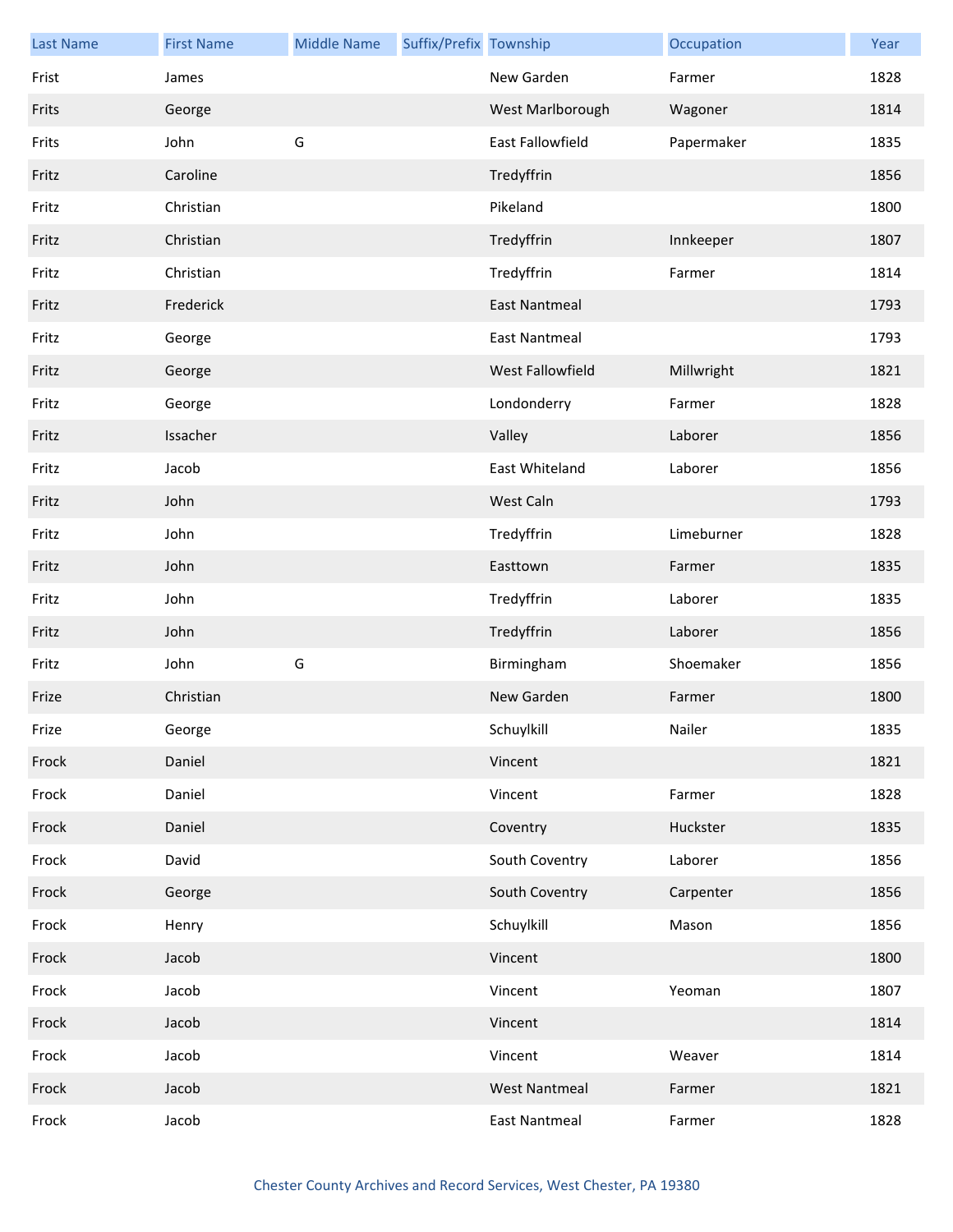| <b>Last Name</b> | <b>First Name</b> | <b>Middle Name</b> | Suffix/Prefix Township |                      | Occupation  | Year |
|------------------|-------------------|--------------------|------------------------|----------------------|-------------|------|
| Frock            | Jacob             |                    |                        | Pikeland             | Farmer      | 1835 |
| Frock            | Jacob             |                    |                        | South Coventry       | Farmer      | 1856 |
| Frock            | Jacob             |                    |                        | Schuylkill           | Carpenter   | 1856 |
| Frock            | Michael           |                    |                        | Vincent              |             | 1793 |
| Frock            | Michael           |                    |                        | Vincent              |             | 1800 |
| Frock            | Michael           |                    |                        | Vincent              | Weaver      | 1807 |
| Frock            | Phillip           |                    |                        | <b>East Coventry</b> | Farmer      | 1856 |
| Frock            | Samuel            |                    |                        | South Coventry       | Laborer     | 1856 |
| Frock            | Thomas            |                    |                        | <b>West Vincent</b>  | Laborer     | 1856 |
| Frock            | William           |                    |                        | Warwick              | Laborer     | 1856 |
| Fronefield       | George            | D                  |                        | Schuylkill           | Farmer      | 1856 |
| Fronefield       | John              |                    |                        | Schuylkill           | Miller      | 1856 |
| Frunk            | Lawrence          |                    |                        | Coventry             |             | 1793 |
| Frunkenberger    | Michael           |                    |                        | <b>Upper Oxford</b>  | Yeoman      | 1800 |
| Fry              | Amos              |                    |                        | Coventry             | Laborer     | 1828 |
| Fry              | Amos              |                    |                        | <b>West Coventry</b> | Laborer     | 1856 |
| Fry              | David             |                    |                        | Warwick              | Laborer     | 1856 |
| Fry              | Edward            |                    |                        | Pikeland             | Millwright  | 1835 |
| Fry              | Enos              |                    |                        | Schuylkill           | Laborer     | 1828 |
| Fry              | George            |                    |                        | Honey Brook          | Blacksmith  | 1835 |
| Fry              | George            |                    |                        | Phoenixville         | Laborer     | 1856 |
| Fry              | Henry             |                    |                        | Tredyffrin           | Laborer     | 1807 |
| Fry              | Henry             |                    |                        | Vincent              |             | 1814 |
| Fry              | Henry             |                    |                        | Tredyffrin           | Laborer     | 1814 |
| Fry              | Henry             |                    |                        | Easttown             |             | 1821 |
| Fry              | Henry             |                    |                        | Vincent              |             | 1821 |
| Fry              | Henry             |                    |                        | Easttown             | Laborer     | 1828 |
| Fry              | Henry             |                    |                        | Pikeland             | Farmer      | 1835 |
| Fry              | Isaac             |                    |                        | Lower Oxford         | Miller      | 1856 |
| Fry              | Jacob             |                    |                        | <b>East Vincent</b>  | Laborer     | 1856 |
| Fry              | John              |                    |                        | East Nottingham      | Papermaker  | 1828 |
| Fry              | John              |                    |                        | Pikeland             | Farmer      | 1828 |
| Fry              | John              |                    |                        | <b>West Vincent</b>  | Storekeeper | 1835 |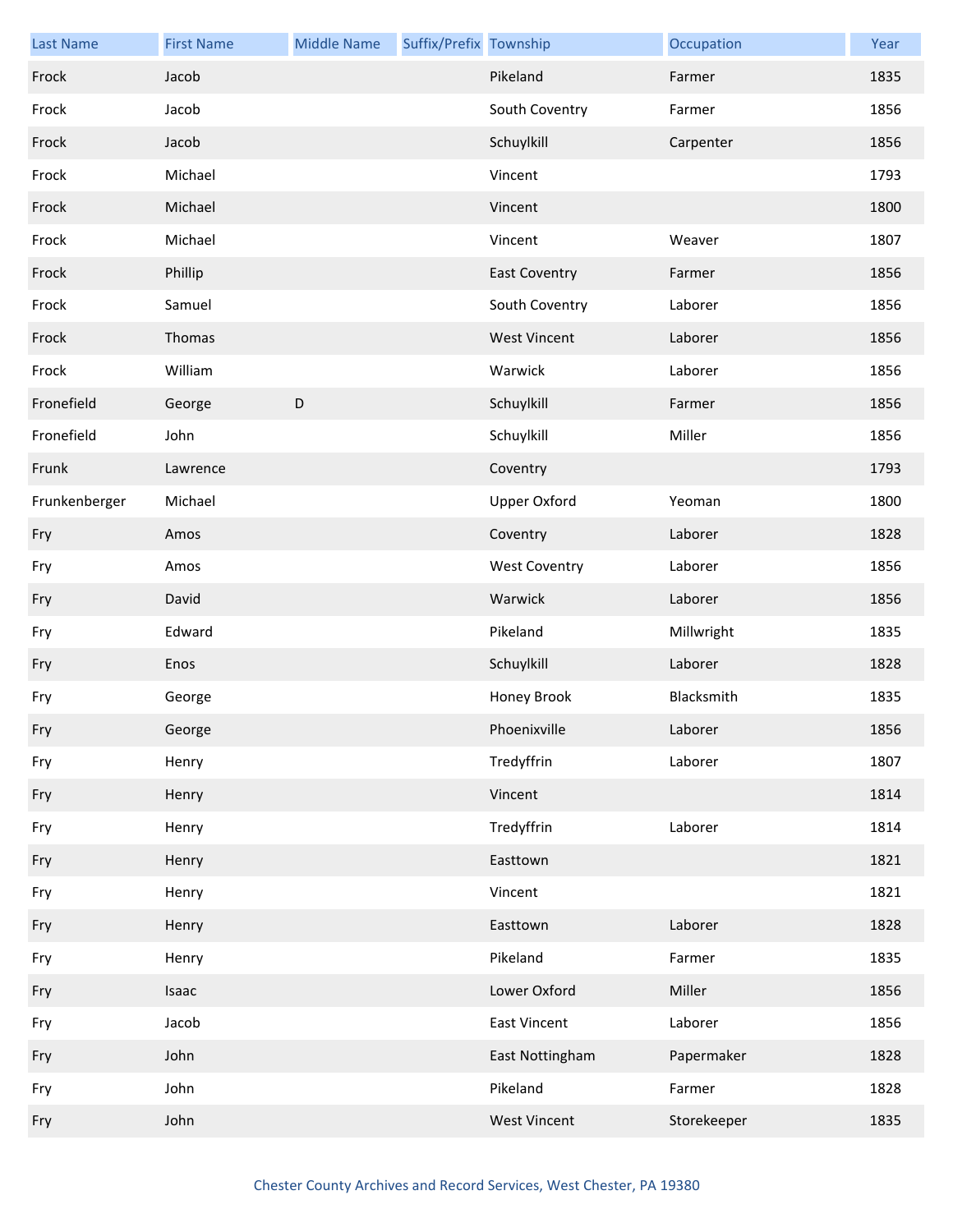| <b>Last Name</b> | <b>First Name</b> | <b>Middle Name</b> | Suffix/Prefix Township |                     | Occupation     | Year |
|------------------|-------------------|--------------------|------------------------|---------------------|----------------|------|
| Fry              | John              |                    |                        | Upper Oxford        | Farmer         | 1856 |
| Fry              | John              |                    |                        | West Pikeland       | Farmer         | 1856 |
| Fry              | John              |                    |                        | Warwick             | Laborer        | 1856 |
| Fry              | Jonas             |                    |                        | West Fallowfield    | Farmer         | 1821 |
| Fry              | Jonas             |                    |                        | West Fallowfield    | Farmer         | 1828 |
| Fry              | Jonathan          |                    |                        | <b>Upper Oxford</b> | Tavern Keeper  | 1856 |
| Fry              | Joseph            |                    |                        | East Whiteland      |                | 1800 |
| Fry              | Joseph            |                    |                        | Vincent             |                | 1800 |
| Fry              | Michael           |                    |                        | Vincent             |                | 1821 |
| Fry              | Michael           |                    |                        | <b>West Vincent</b> | Laborer        | 1835 |
| Fry              | Peter             |                    |                        | West Fallowfield    | Miller         | 1821 |
| Fry              | Peter             |                    |                        | Vincent             |                | 1821 |
| Fry              | Peter             |                    |                        | Vincent             | Oil Miller     | 1828 |
| Fry              | Peter             |                    |                        | <b>Upper Oxford</b> | Farmer         | 1828 |
| Fry              | Samuel            |                    |                        | <b>East Vincent</b> | Laborer        | 1856 |
| Fry              | William           |                    |                        | Pikeland            | Laborer        | 1828 |
| Fry              | William           |                    |                        | <b>West Vincent</b> | Laborer        | 1835 |
| Fry              | William           |                    |                        | East Nottingham     | Laborer        | 1856 |
| Fry              | William           |                    |                        | <b>West Vincent</b> | Laborer        | 1856 |
| Fryar            | David             |                    |                        | Goshen              | <b>Butcher</b> | 1807 |
| Fryar            | Thomas            |                    |                        | Goshen              | <b>Butcher</b> | 1807 |
| Frye             | Isaac             |                    |                        | <b>Upper Oxford</b> | Farmer         | 1835 |
| Frye             | Jonas             |                    |                        | Upper Oxford        | Laborer        | 1835 |
| Frye             | Peter             |                    |                        | <b>Upper Oxford</b> | Farmer         | 1835 |
| Fryer            | Amis              |                    |                        | Coventry            | Laborer        | 1835 |
| Fryer            | David             |                    |                        | Birmingham          | Laborer        | 1835 |
| Fryer            | Davis             |                    | Jr.                    | Westtown            | Weaver         | 1828 |
| Fryer            | Davis             |                    | Sr.                    | Westtown            | Weaver         | 1828 |
| Fryer            | George            |                    |                        | <b>West Vincent</b> |                | 1835 |
| Fryer            | John              |                    |                        | Birmingham          | Laborer        | 1828 |
| Fryer            | John              |                    |                        | Birmingham          | Laborer        | 1835 |
| Fryer            | Lewis             |                    |                        | Westtown            | Weaver         | 1828 |
| Fryer            | Lewis             |                    |                        | Willistown          | Laborer        | 1835 |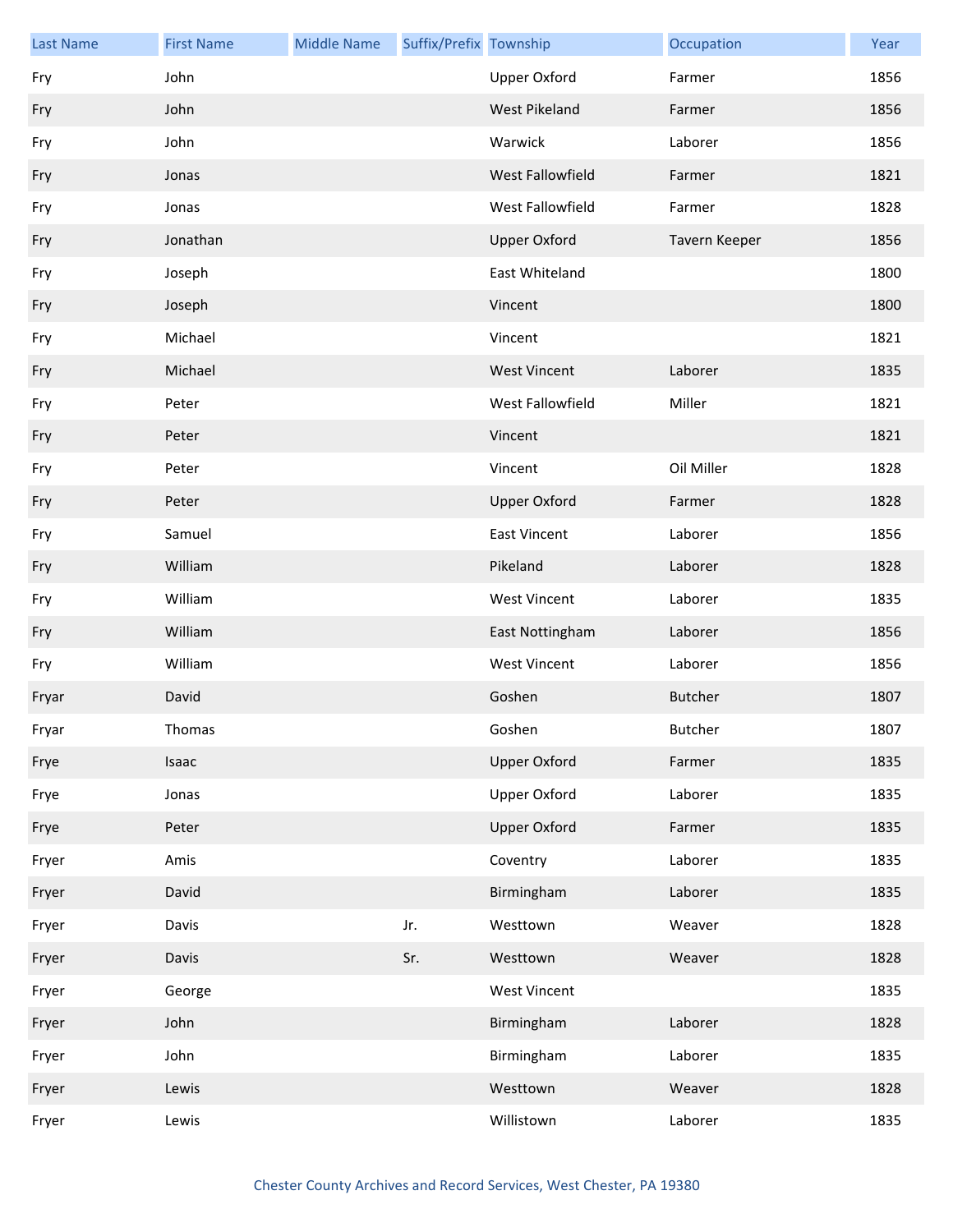| <b>Last Name</b> | <b>First Name</b> | <b>Middle Name</b> | Suffix/Prefix Township |                      | Occupation    | Year |
|------------------|-------------------|--------------------|------------------------|----------------------|---------------|------|
| Fryer            | Thomas            |                    |                        | Goshen               | Weaver        | 1814 |
| Fryer            | Thomas            |                    |                        | West Goshen          |               | 1821 |
| Fryer            | Thomas            |                    |                        | West Goshen          | Jobber        | 1835 |
| Fudge            | Benjamin          |                    |                        | Schuylkill           | Moulder       | 1856 |
| Fudge            | Isaac             |                    |                        | Schuylkill           | Farmer        | 1856 |
| Fudge            | Job               |                    |                        | Vincent              | Innkeeper     | 1828 |
| Fudge            | Jobe              |                    |                        | <b>East Vincent</b>  |               | 1835 |
| Fudge            | Sampson           |                    |                        | Schuylkill           | Laborer       | 1828 |
| Fudge            | Sampson           |                    |                        | Schuylkill           | Farmer        | 1835 |
| Fudge            | Sampson           |                    |                        | Schuylkill           | Farmer        | 1856 |
| Fulkrod          | George            |                    |                        | Lower Oxford         | Farmer        | 1856 |
| Fulkrod          | Jacob             |                    |                        | Lower Oxford         | Laborer       | 1856 |
| Fullarton        | John              |                    |                        | Tredyffrin           | Laborer       | 1821 |
| Fullarton        | Mary              |                    |                        | Tredyffrin           |               | 1821 |
| Fuller           | James             |                    |                        | West Nottingham      | Laborer       | 1828 |
| Fuller           | Thomas            |                    |                        | West Whiteland       | Gentleman     | 1856 |
| Fuller           | William           |                    |                        | West Marlborough     |               | 1800 |
| Fuller           | William           |                    |                        | Londonderry          | Laborer       | 1807 |
| Fullerton        | Adam              |                    |                        | East Caln            | Laborer       | 1856 |
| Fullerton        | David             |                    |                        | Uwchlan              |               | 1800 |
| Fullerton        | David             |                    |                        | Vincent              | Laborer       | 1807 |
| Fullerton        | David             |                    |                        | Uwchlan              | Carpenter     | 1814 |
| Fullerton        | David             |                    |                        | <b>West Nantmeal</b> | Laborer       | 1821 |
| Fullerton        | David             |                    |                        | West Whiteland       | Laborer       | 1828 |
| Fullerton        | Fortune           |                    |                        | <b>West Chester</b>  | Oyster seller | 1856 |
| Fullerton        | Henry             |                    |                        | <b>East Nantmeal</b> | Carpenter     | 1821 |
| Fullerton        | Henry             |                    |                        | <b>East Nantmeal</b> | Carpenter     | 1828 |
| Fullerton        | Henry             |                    |                        | <b>West Vincent</b>  | Carpenter     | 1835 |
| Fullerton        | John              |                    |                        | Tredyffrin           | Laborer       | 1828 |
| Fullerton        | John              |                    |                        | Tredyffrin           | Laborer       | 1835 |
| Fullerton        | John              |                    |                        | Tredyffrin           | Laborer       | 1856 |
| Fullerton        | Thomas            |                    |                        | Uwchlan              |               | 1800 |
| Fullerton        | William           |                    |                        | Easttown             |               | 1793 |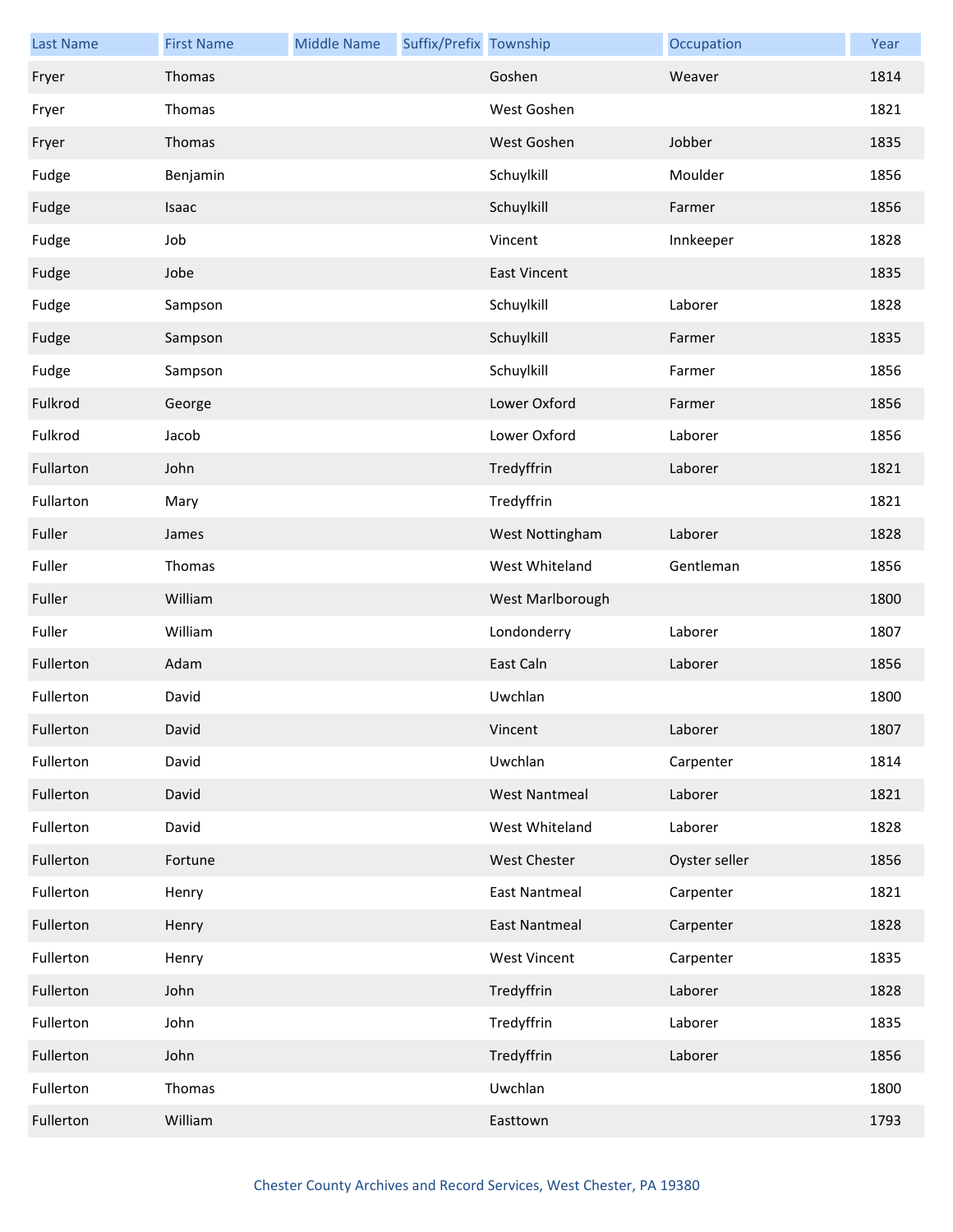| <b>Last Name</b> | <b>First Name</b> | <b>Middle Name</b> | Suffix/Prefix Township |                      | Occupation | Year |
|------------------|-------------------|--------------------|------------------------|----------------------|------------|------|
| Fullerton        | William           |                    |                        | Uwchlan              | Carpenter  | 1800 |
| Fullerton        | William           |                    |                        | Tredyffrin           |            | 1800 |
| Fullerton        | William           |                    |                        | Tredyffrin           | Laborer    | 1807 |
| Fullerton        | William           |                    |                        | Uwchlan              | Carpenter  | 1807 |
| Fullerton        | William           |                    |                        | Uwchlan              | Carpenter  | 1814 |
| Fullerton        | William           |                    |                        | Tredyffrin           | Laborer    | 1814 |
| Fullerton        | William           |                    |                        | <b>East Nantmeal</b> | Carpenter  | 1821 |
| Fullerton        | William           |                    |                        | Easttown             | Farmer     | 1835 |
| Fullmer          | Adam              |                    |                        | Easttown             | Farmer     | 1835 |
| Fullmer          | Henry             | G                  |                        | <b>West Chester</b>  | Druggist   | 1835 |
| Fullmer          | Jacob             |                    |                        | Easttown             | Blacksmith | 1835 |
| Fulloway         | William           |                    |                        | <b>West Chester</b>  | Plasterer  | 1856 |
| Fulmer           | Amos              |                    |                        | <b>East Coventry</b> | Laborer    | 1856 |
| Fulmer           | Christian         |                    |                        | Charlestown          | Laborer    | 1807 |
| Fulmer           | Jesse             |                    |                        | East Whiteland       | Laborer    | 1828 |
| Fulmer           | John              |                    |                        | Pikeland             | Farmer     | 1835 |
| Fulmer           | John              |                    |                        | <b>East Coventry</b> | Farmer     | 1856 |
| Fulmer           | Josiah            |                    |                        | Phoenixville         | Joiner     | 1856 |
| Fulmer           | Levis             |                    |                        | <b>East Coventry</b> | Laborer    | 1856 |
| Fulmer           | William           |                    |                        | West Marlborough     | Blacksmith | 1856 |
| Fulton           |                   |                    | Mrs.                   | Sadsbury             |            | 1856 |
| Fulton           | Alexander         |                    |                        | Londonderry          |            | 1793 |
| Fulton           | Alexander         |                    |                        | Londonderry          | Farmer     | 1807 |
| Fulton           | Alexander         |                    |                        | Londonderry          | Gentleman  | 1814 |
| Fulton           | Alexander         |                    |                        | Uwchlan              | Weaver     | 1835 |
| Fulton           | David             |                    |                        | West Caln            |            | 1793 |
| Fulton           | David             |                    |                        | East Whiteland       | Smith      | 1821 |
| Fulton           | David             |                    |                        | East Whiteland       | Laborer    | 1828 |
| Fulton           | Emelia            |                    |                        | East Nottingham      |            | 1856 |
| Fulton           | George            |                    |                        | West Brandywine      | Carpenter  | 1856 |
| Fulton           | James             |                    |                        | East Nottingham      |            | 1793 |
| Fulton           | James             |                    |                        | Londonderry          |            | 1793 |
| Fulton           | James             |                    |                        | East Nottingham      |            | 1800 |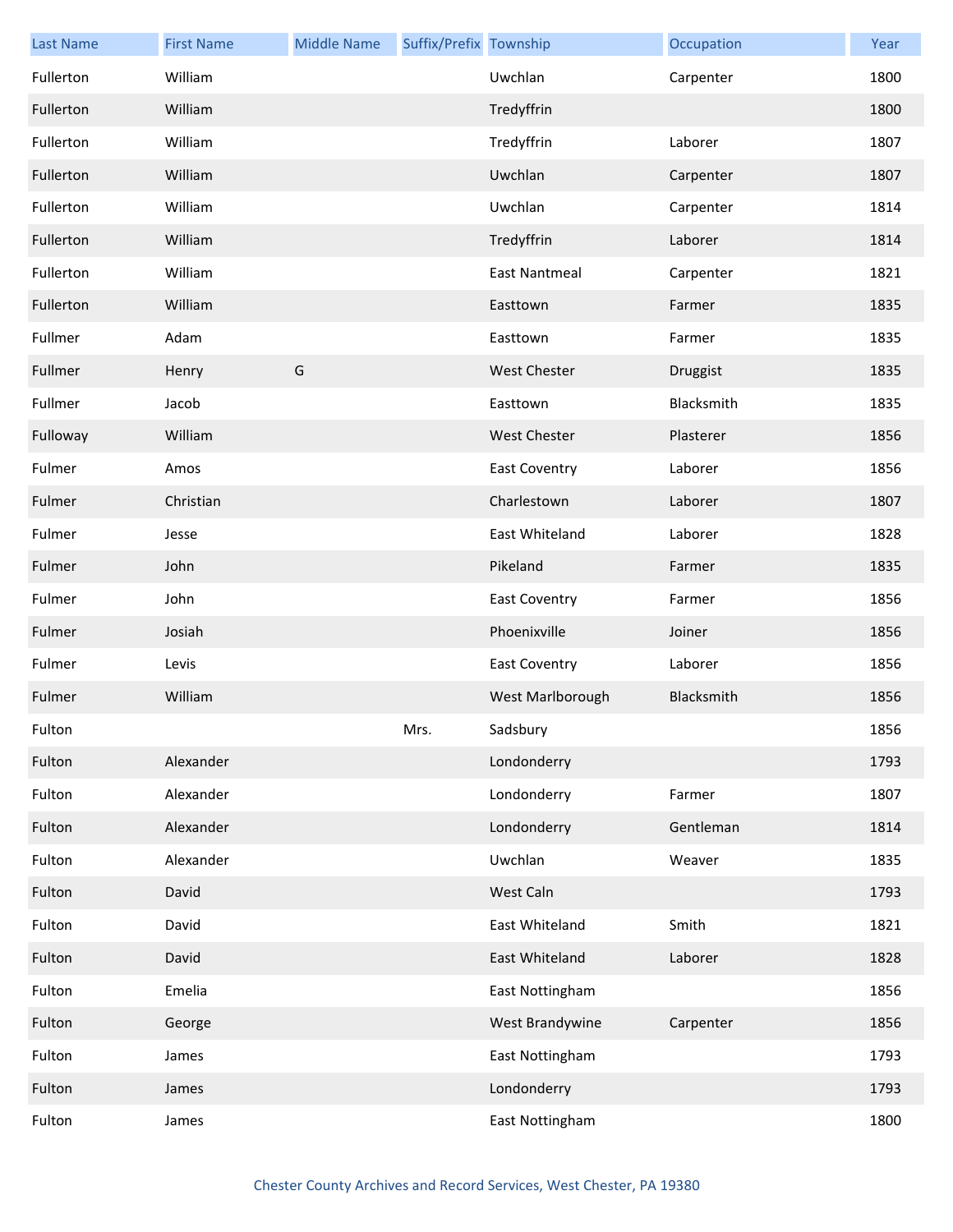| <b>Last Name</b> | <b>First Name</b> | <b>Middle Name</b> | Suffix/Prefix Township |                         | Occupation          | Year |
|------------------|-------------------|--------------------|------------------------|-------------------------|---------------------|------|
| Fulton           | James             |                    |                        | Londonderry             | Farmer              | 1807 |
| Fulton           | James             |                    | Esq.                   | East Nottingham         | Papermaker          | 1807 |
| Fulton           | James             |                    |                        | <b>East Fallowfield</b> | Husbandman          | 1807 |
| Fulton           | James             |                    |                        | Lower Oxford            | Storekeeper         | 1814 |
| Fulton           | James             |                    |                        | East Nottingham         | Papermaker          | 1814 |
| Fulton           | James             |                    |                        | Londonderry             | Farmer              | 1814 |
| Fulton           | James             |                    |                        | East Fallowfield        | Schoolmaster        | 1814 |
| Fulton           | James             |                    |                        | East Nottingham         | Papermaker          | 1821 |
| Fulton           | James             |                    |                        | <b>East Fallowfield</b> | Shoemaker           | 1821 |
| Fulton           | James             |                    |                        | Penn                    | Farmer              | 1821 |
| Fulton           | James             |                    |                        | West Nottingham         | Papermaster         | 1828 |
| Fulton           | James             |                    |                        | East Fallowfield        | Storekeeper         | 1828 |
| Fulton           | James             |                    |                        | Penn                    | Farmer              | 1828 |
| Fulton           | James             |                    |                        | Penn                    | Farmer              | 1835 |
| Fulton           | James             |                    | Jr.                    | East Fallowfield        | Storekeeper, farmer | 1835 |
| Fulton           | James             |                    |                        | East Fallowfield        | Storekeeper, farmer | 1835 |
| Fulton           | James             |                    |                        | East Fallowfield        | Farmer              | 1856 |
| Fulton           | James             | $\mathsf F$        |                        | West Nottingham         | Papermaker          | 1835 |
| Fulton           | James             | J                  |                        | East Nottingham         | Farmer              | 1856 |
| Fulton           | James             | J.                 |                        | West Nottingham         | Papermaster         | 1828 |
| Fulton           | Jefferson         |                    |                        | East Nottingham         | Farmer              | 1821 |
| Fulton           | John              |                    | Jr.                    | East Nottingham         |                     | 1793 |
| Fulton           | John              |                    |                        | Londonderry             |                     | 1793 |
| Fulton           | John              |                    |                        | West Caln               |                     | 1793 |
| Fulton           | John              |                    |                        | East Caln               |                     | 1793 |
| Fulton           | John              |                    |                        | New London              |                     | 1793 |
| Fulton           | John              |                    | Esq.                   | East Nottingham         |                     | 1793 |
| Fulton           | John              |                    |                        | East Nottingham         |                     | 1800 |
| Fulton           | John              |                    |                        | New London              |                     | 1800 |
| Fulton           | John              |                    |                        | Londonderry             | Farmer & Hatter     | 1807 |
| Fulton           | John              |                    |                        | East Nottingham         | Papermaker          | 1807 |
| Fulton           | John              |                    |                        | New London              | Farmer              | 1807 |
| Fulton           | John              |                    |                        | <b>Upper Oxford</b>     | Farmer              | 1814 |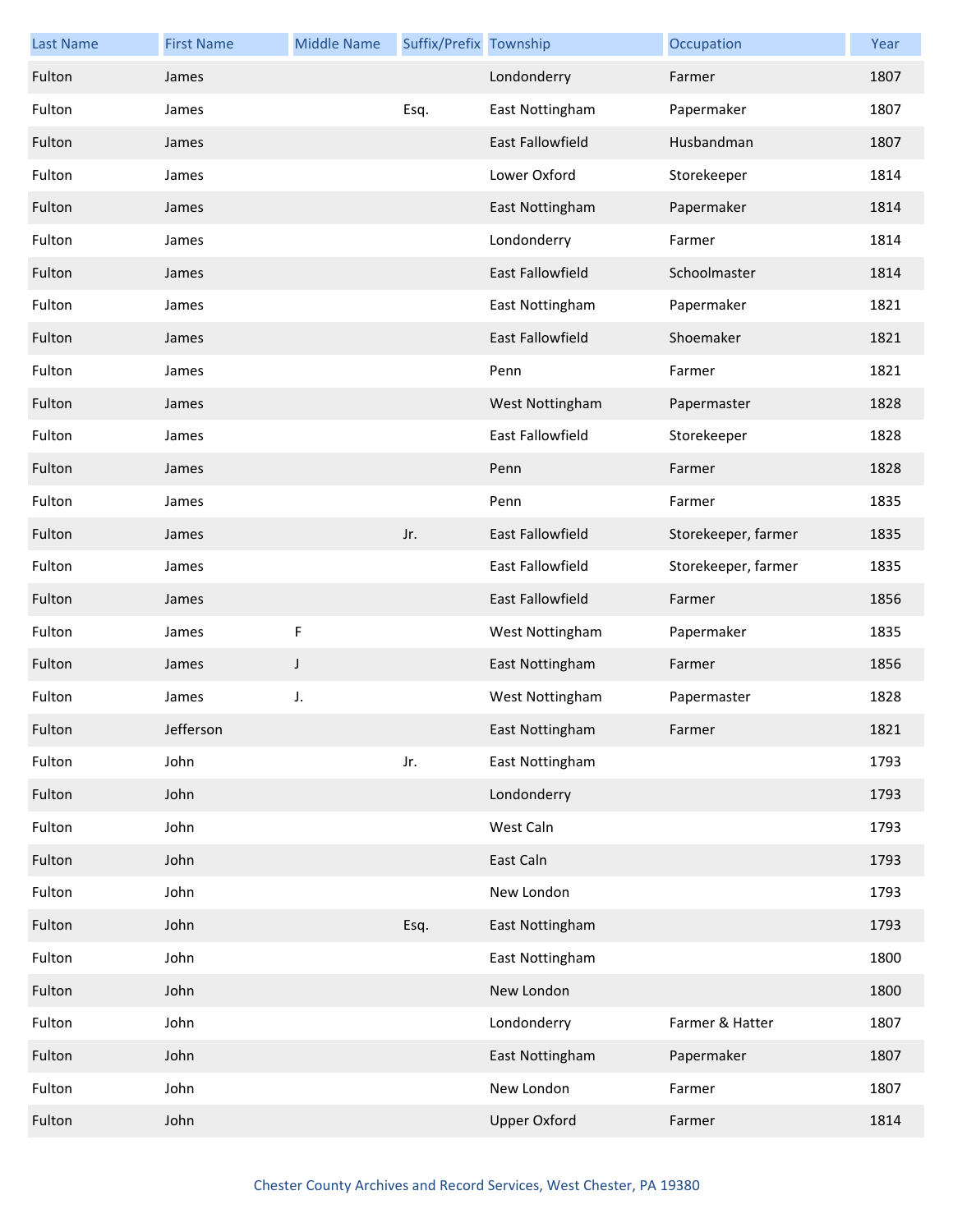| <b>Last Name</b> | <b>First Name</b> | <b>Middle Name</b> | Suffix/Prefix Township |                  | Occupation | Year |
|------------------|-------------------|--------------------|------------------------|------------------|------------|------|
| Fulton           | John              |                    |                        | Londonderry      | Hatter     | 1814 |
| Fulton           | John              |                    |                        | Sadsbury         | Carpenter  | 1814 |
| Fulton           | John              |                    |                        | East Whiteland   | Smith      | 1821 |
| Fulton           | John              |                    |                        | East Fallowfield | Laborer    | 1821 |
| Fulton           | John              |                    |                        | Penn             | Hatter     | 1821 |
| Fulton           | John              |                    |                        | Penn             | Farmer     | 1828 |
| Fulton           | John              |                    |                        | Newlin           | Farmer     | 1828 |
| Fulton           | John              |                    |                        | East Caln        | Blacksmith | 1828 |
| Fulton           | John              |                    |                        | Penn             | Farmer     | 1835 |
| Fulton           | John              |                    |                        | Newlin           | Farmer     | 1835 |
| Fulton           | John              |                    |                        | Newlin           | Farmer     | 1856 |
| Fulton           | John              | ${\sf M}$          |                        | Newlin           | Laborer    | 1856 |
| Fulton           | Joseph            |                    |                        | Sadsbury         | Mason      | 1807 |
| Fulton           | Joseph            |                    |                        | East Nottingham  | Papermaker | 1807 |
| Fulton           | Joseph            |                    |                        | Sadsbury         | Mason      | 1814 |
| Fulton           | Joseph            |                    |                        | East Nottingham  | Papermaker | 1814 |
| Fulton           | Joseph            |                    |                        | Sadsbury         | Mason      | 1821 |
| Fulton           | Joseph            |                    |                        | East Nottingham  | Papermaker | 1821 |
| Fulton           | Joseph            |                    |                        | Sadsbury         | Mason      | 1828 |
| Fulton           | Joseph            |                    |                        | East Nottingham  | Farmer     | 1828 |
| Fulton           | Joseph            |                    |                        | Sadsbury         | Mason      | 1835 |
| Fulton           | Joseph            |                    |                        | East Nottingham  | Farmer     | 1835 |
| Fulton           | Joseph            |                    |                        | Sadsbury         | Farmer     | 1856 |
| Fulton           | Joshua            |                    |                        | Sadsbury         | Carpenter  | 1835 |
| Fulton           | Joshua            |                    |                        | East Fallowfield | Farmer     | 1856 |
| Fulton           | Joshua            |                    |                        | Sadsbury         | Tailor     | 1856 |
| Fulton           | Miller            |                    |                        | East Nottingham  | Papermaker | 1835 |
| Fulton           | Robert            |                    |                        | Sadsbury         | Mason      | 1814 |
| Fulton           | Robert            |                    |                        | Sadsbury         | Mason      | 1821 |
| Fulton           | Robert            |                    |                        | Sadsbury         | Farmer     | 1828 |
| Fulton           | Robert            |                    |                        | West Caln        |            | 1828 |
| Fulton           | Robert            |                    |                        | Sadsbury         | Mason      | 1835 |
| Fulton           | Robert            |                    |                        | West Caln        | Farmer     | 1835 |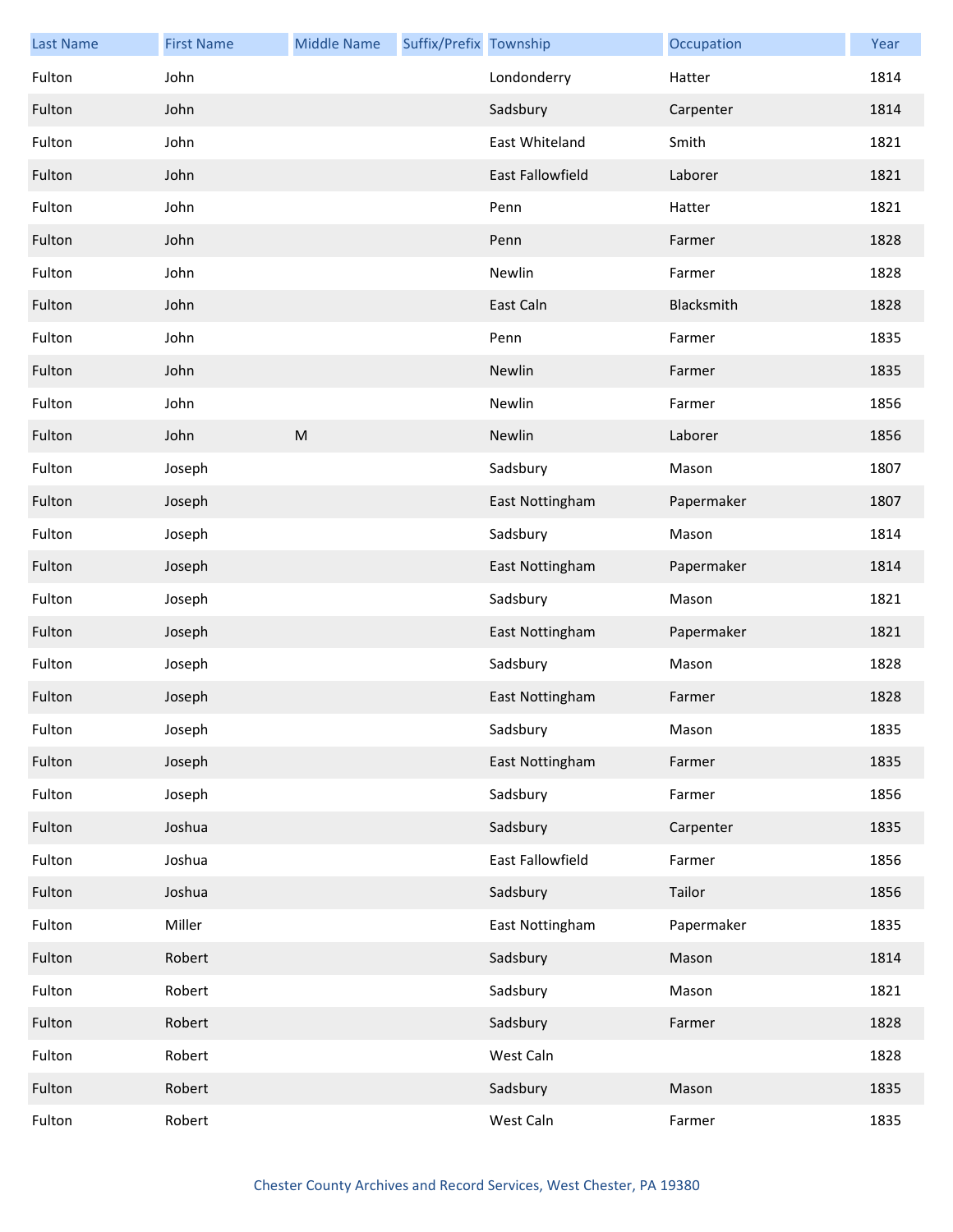| <b>Last Name</b> | <b>First Name</b> | <b>Middle Name</b> | Suffix/Prefix Township |                     | Occupation   | Year |
|------------------|-------------------|--------------------|------------------------|---------------------|--------------|------|
| Fulton           | Thomas            |                    |                        | New London          |              | 1793 |
| Fulton           | Thomas            |                    |                        | Sadsbury            |              | 1793 |
| Fulton           | Thomas            |                    |                        | West Caln           |              | 1793 |
| Fulton           | Thomas            |                    |                        | New London          | Farmer       | 1800 |
| Fulton           | Thomas            |                    |                        | East Nottingham     |              | 1800 |
| Fulton           | Thomas            |                    |                        | East Nottingham     | Hatter       | 1807 |
| Fulton           | Thomas            |                    |                        | Sadsbury            |              | 1807 |
| Fulton           | Thomas            |                    |                        | Sadsbury            | Farmer       | 1814 |
| Fulton           | Thomas            |                    |                        | East Nottingham     | Hatter       | 1814 |
| Fulton           | Thomas            |                    |                        | East Nottingham     | Hatter       | 1821 |
| Fulton           | Thomas            |                    |                        | Sadsbury            | Farmer       | 1821 |
| Fulton           | Thomas            |                    |                        | East Nottingham     | Hatter       | 1828 |
| Fulton           | Thomas            |                    |                        | East Nottingham     | Millwright   | 1828 |
| Fulton           | Thomas            |                    |                        | Newlin              | Farmer       | 1835 |
| Fulton           | Thomas            |                    |                        | East Nottingham     | Farmer       | 1835 |
| Fulton           | Thomas            |                    |                        | East Caln           | Laborer      | 1835 |
| Fulton           | Thomas            |                    |                        | New London          | Carpenter    | 1835 |
| Fulton           | W                 | F                  |                        | East Nottingham     | Smith        | 1856 |
| Fulton           | William           |                    |                        | Londonderry         |              | 1793 |
| Fulton           | William           |                    |                        | East Nottingham     | Carpenter    | 1828 |
| Fulton           | William           |                    |                        | Sadsbury            | Distiller    | 1828 |
| Fulton           | William           |                    |                        | Sadsbury            | Farmer       | 1835 |
| Fulton           | William           |                    |                        | East Fallowfield    | Teacher      | 1835 |
| Fulton           | William           |                    |                        | East Caln           | Laborer      | 1856 |
| Fulton           | William           |                    |                        | East Nottingham     | Farmer       | 1856 |
| Fultz            | Frederick         |                    |                        | West Whiteland      | Farmer       | 1800 |
| Fultz            | Frederick         |                    |                        | West Whiteland      | Farmer       | 1814 |
| Fum              | James             |                    |                        | Londonderry         | Laborer      | 1814 |
| Fum              | John              |                    |                        | Londonderry         | Cooper (Oak) | 1814 |
| Funck            | Jacob             |                    |                        | Vincent             |              | 1800 |
| Funck            | Jacob             |                    |                        | <b>East Vincent</b> | Farmer       | 1835 |
| Funderweit       | Frederick         |                    |                        | Charlestown         | Laborer      | 1828 |
| Funderweit       | John              |                    |                        | Charlestown         | Farmer       | 1828 |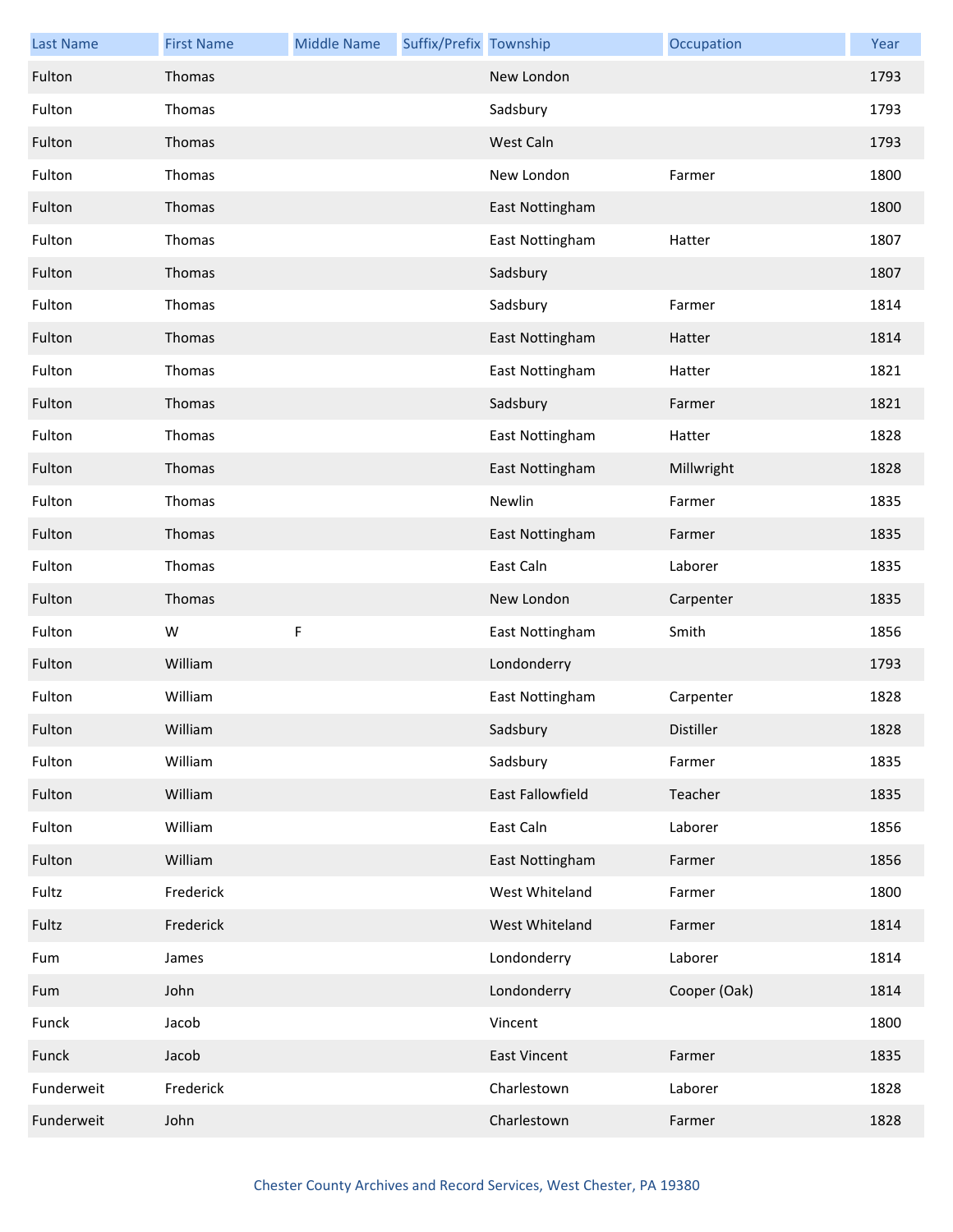| <b>Last Name</b> | <b>First Name</b> | <b>Middle Name</b> | Suffix/Prefix Township |                      | Occupation | Year |
|------------------|-------------------|--------------------|------------------------|----------------------|------------|------|
| Funderweit       | John              |                    | Jr.                    | Charlestown          | Carpenter  | 1828 |
| Funderwhite      | John              |                    |                        | Schuylkill           | Laborer    | 1856 |
| Funderwise       | John              |                    |                        | Charlestown          |            | 1793 |
| Funderwise       | John              |                    |                        | Pikeland             |            | 1793 |
| Funderwise       | John              |                    |                        | Charlestown          | Laborer    | 1807 |
| Funderwise       | John              |                    |                        | Charlestown          | Farmer     | 1814 |
| Funk             | Benjamin          |                    |                        | Charlestown          | Farmer     | 1807 |
| Funk             | Benjamin          |                    |                        | Charlestown          | Farmer     | 1814 |
| Funk             | Benjamin          |                    |                        | Charlestown          | Farmer     | 1821 |
| Funk             | Benjamin          |                    |                        | Schuylkill           | Farmer     | 1828 |
| Funk             | Benjamin          |                    |                        | Schuylkill           | Farmer     | 1835 |
| Funk             | Benjamin          |                    |                        | Schuylkill           | Farmer     | 1856 |
| Funk             | Christian         |                    |                        | Coventry             | Yeoman     | 1814 |
| Funk             | Christian         |                    |                        | Coventry             | Farmer     | 1821 |
| Funk             | Christian         |                    |                        | Coventry             | Innkeeper  | 1828 |
| Funk             | Christian         |                    |                        | Coventry             | Farmer     | 1835 |
| Funk             | David             | Н                  |                        | <b>East Vincent</b>  | Laborer    | 1856 |
| Funk             | Elijah            |                    |                        | Charlestown          |            | 1793 |
| Funk             | Elijah            |                    |                        | Charlestown          | Farmer     | 1807 |
| Funk             | Elijah            |                    |                        | Charlestown          | Farmer     | 1814 |
| Funk             | Elijah            |                    |                        | Charlestown          | Farmer     | 1821 |
| Funk             | Elijah            |                    |                        | Schuylkill           | Farmer     | 1835 |
| Funk             | Henry             |                    |                        | Vincent              | Yeoman     | 1807 |
| Funk             | Henry             | ${\sf R}$          |                        | <b>East Vincent</b>  | Laborer    | 1856 |
| Funk             | Jacob             |                    |                        | Vincent              | Yeoman     | 1807 |
| Funk             | Jacob             |                    |                        | Vincent              |            | 1814 |
| Funk             | Jacob             |                    |                        | Vincent              |            | 1821 |
| Funk             | Jacob             |                    |                        | Vincent              | Farmer     | 1828 |
| Funk             | Jacob             |                    |                        | <b>East Coventry</b> | Farmer     | 1856 |
| Funk             | Jacob             |                    |                        | <b>East Vincent</b>  | Farmer     | 1856 |
| Funk             | Jacob             |                    |                        | East Vincent         | Farmer     | 1856 |
| Funk             | John              |                    |                        | Coventry             | Farmer     | 1828 |
| Funk             | John              |                    |                        | <b>East Coventry</b> | Farmer     | 1856 |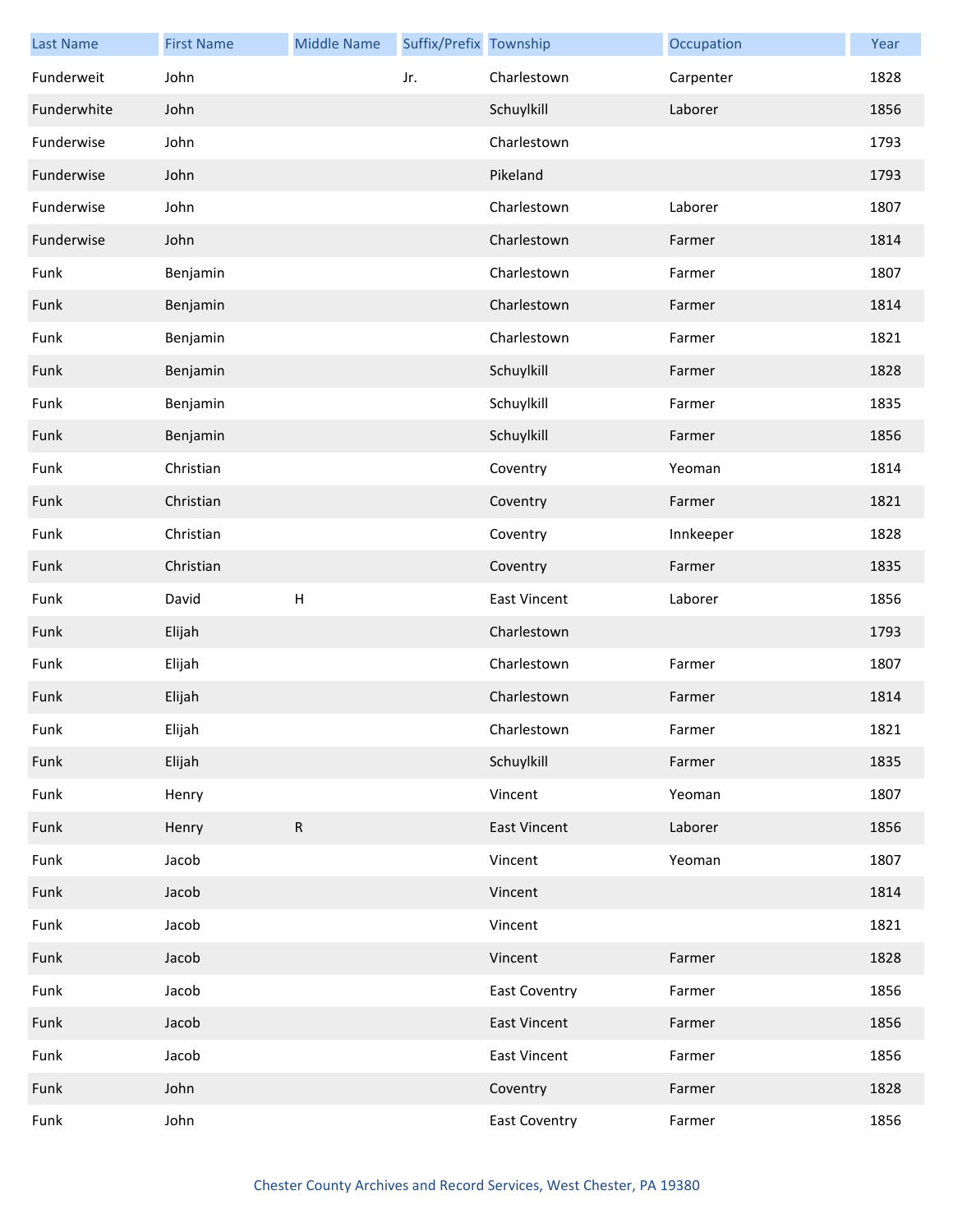| <b>Last Name</b> | <b>First Name</b> | <b>Middle Name</b> | Suffix/Prefix Township |                      | Occupation          | Year |
|------------------|-------------------|--------------------|------------------------|----------------------|---------------------|------|
| Funk             | John              |                    |                        | South Coventry       | Machinist           | 1856 |
| Funk             | John              |                    |                        | Phoenixville         | Laborer             | 1856 |
| Funk             | John              | H                  |                        | <b>East Vincent</b>  | Farmer              | 1856 |
| Funk             | Joseph            |                    |                        | Schuylkill           | Farmer              | 1856 |
| Funk             | Lewis             |                    |                        | South Coventry       | Farmer              | 1856 |
| Funnel           | John              |                    |                        | <b>West Nantmeal</b> |                     | 1793 |
| Funterwise       | Frederick         |                    |                        | Charlestown          | Laborer             | 1821 |
| Funterwise       | Frederick         |                    |                        | Charlestown          | Farmer              | 1856 |
| Funterwise       | John              |                    |                        | Charlestown          | Farmer              | 1821 |
| Funterwise       | John              |                    |                        | Charlestown          | Carpenter           | 1821 |
| Funterwise       | John              |                    |                        | Charlestown          | Agent               | 1856 |
| Funterwite       | Fredrick          |                    |                        | Charlestown          | Laborer             | 1835 |
| Funterwite       | John              |                    |                        | Charlestown          | Gentleman           | 1835 |
| Furey            | David             |                    |                        | New London           | Blacksmith          | 1814 |
| Furey            | David             |                    |                        | New London           | Farmer & Blacksmith | 1821 |
| Furey            | George            |                    |                        | London Grove         | Blacksmith          | 1821 |
| Furey            | Hugh              |                    |                        | New London           | Farmer              | 1814 |
| Furey            | Hugh              |                    |                        | New London           | Farmer              | 1821 |
| Furey            | John              |                    |                        | New London           | Farmer              | 1821 |
| Furey            | Joseph            |                    |                        | New London           | Blacksmith          | 1814 |
| Furey            | Mackey            |                    |                        | Londonderry          | Shoemaker           | 1856 |
| Furey            | Robert            |                    |                        | Penn                 | Farmer              | 1835 |
| Furey            | Robert            | C.                 |                        | New London           | Carpenter           | 1814 |
| Furey            | Robert            | C.                 |                        | New London           | Carpenter           | 1821 |
| Furgason         | Carlisle          |                    |                        | Lower Oxford         | Blacksmith          | 1821 |
| Furgason         | George            |                    |                        | Hopewell             | Carpenter           | 1856 |
| Furgason         | Hugh              |                    |                        | West Nottingham      | Farmer              | 1807 |
| Furgason         | Thomas            |                    |                        | West Nottingham      | Farmer              | 1807 |
| Furgeson         | Andrew            |                    |                        | West Bradford        | Laborer             | 1807 |
| Furguson         | Andrew            |                    |                        | Charlestown          | Cordwainer          | 1814 |
| Furguson         | David             |                    |                        | East Nottingham      | Farmer              | 1856 |
| Furguson         | Robert            |                    |                        | Lower Oxford         | Blacksmith          | 1856 |
| Furl             | Hannah            |                    |                        | West Brandywine      | Lady                | 1856 |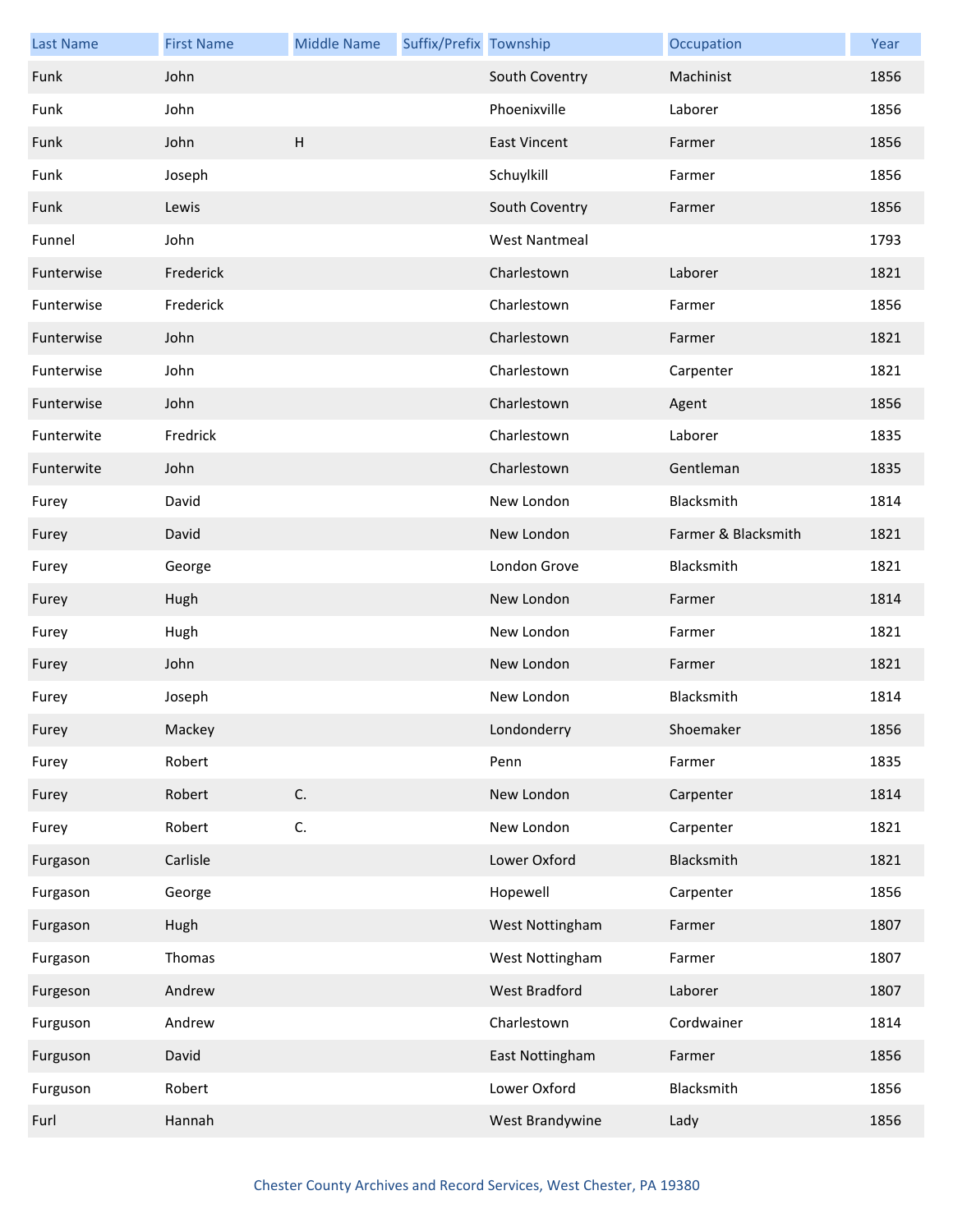| <b>Last Name</b> | <b>First Name</b> | <b>Middle Name</b> | Suffix/Prefix Township |                     | Occupation           | Year |
|------------------|-------------------|--------------------|------------------------|---------------------|----------------------|------|
| Furl             | John              |                    |                        | Warwick             | Laborer              | 1856 |
| Furlong          | Andrew            |                    |                        | <b>West Chester</b> | Carpenter            | 1856 |
| Furlong          | Edward            |                    |                        | Uwchlan             | Farmer               | 1821 |
| Furrey           | David             |                    |                        | Franklin            | Farmer               | 1856 |
| Furrey           | John              |                    |                        | Franklin            | Farmer               | 1856 |
| Furrey           | Joshua            |                    |                        | Franklin            | Farmer               | 1856 |
| Furrey           | Susan             |                    |                        | Franklin            | Farmer               | 1856 |
| Fury             | David             |                    |                        | New London          | Blacksmith           | 1807 |
| Fury             | David             |                    |                        | New London          | Farmer & Storekeeper | 1828 |
| Fury             | David             |                    | Jr.                    | New London          | Blacksmith           | 1828 |
| Fury             | David             |                    |                        | New London          | Smith                | 1835 |
| Fury             | David             |                    |                        | New London          | Farmer               | 1835 |
| Fury             | David             | C.                 |                        | New London          | Blacksmith           | 1800 |
| Fury             | George            |                    |                        | New London          | Blacksmith           | 1828 |
| Fury             | Hugh              |                    |                        | New London          |                      | 1800 |
| Fury             | Hugh              |                    |                        | New London          | Innkeeper            | 1807 |
| Fury             | Hugh              |                    |                        | New London          | Farmer               | 1828 |
| Fury             | Hugh              |                    |                        | New London          | Farmer               | 1835 |
| Fury             | John              |                    | Jr.                    | New London          | Farmer               | 1828 |
| Fury             | John              |                    | Sr.                    | New London          | Farmer               | 1828 |
| Fury             | John              |                    |                        | New London          | Farmer               | 1835 |
| Fury             | Joseph            |                    |                        | New London          | Innkeeper            | 1800 |
| Fury             | Robert            |                    |                        | Penn                | Hatter               | 1821 |
| Fury             | Robert            |                    |                        | Penn                | Hatter               | 1828 |
| Fury             | Robert            |                    |                        | London Grove        | Farmer               | 1856 |
| Fury             | Robert            | $\mathsf C$        |                        | New London          | Carpenter            | 1835 |
| Fury             | Robert            | C.                 |                        | New London          | Joiner               | 1800 |
| Fury             | Robert            | C.                 |                        | New London          | Carpenter            | 1807 |
| Fury             | Robert            | C.                 |                        | New London          | Carpenter            | 1828 |
| Fury             | Susan             |                    |                        | New London          | Farmer               | 1835 |
| Fuslam           | William           |                    |                        | Newlin              | Laborer              | 1856 |
| Fuss             | George            |                    |                        | Pikeland            | Laborer              | 1835 |
| Fuss             | Mathias           |                    |                        | West Fallowfield    | Farmer               | 1807 |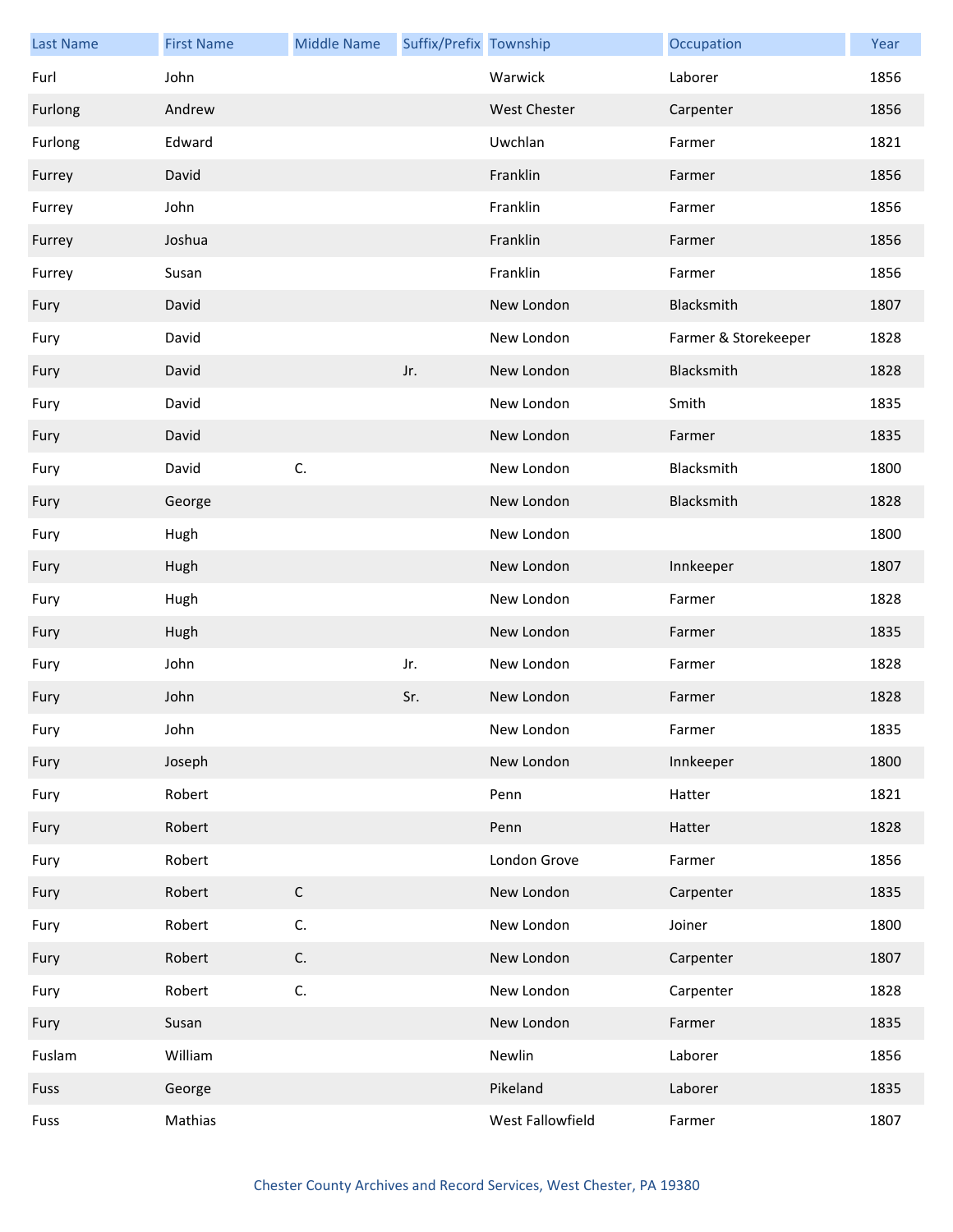| <b>Last Name</b> | <b>First Name</b> | <b>Middle Name</b> | Suffix/Prefix Township |                     | Occupation    | Year |
|------------------|-------------------|--------------------|------------------------|---------------------|---------------|------|
| Fussel           | Bartholomew       |                    |                        | Kennett             | Doctor        | 1828 |
| Fussel           | Joseph            |                    |                        | East Fallowfield    | Farmer        | 1814 |
| Fussel           | William           |                    |                        | East Fallowfield    | Farmer        | 1814 |
| Fussel           | William           |                    |                        | East Fallowfield    | Farmer        | 1821 |
| Fussell          | Bartholomew       |                    |                        | Charlestown         |               | 1793 |
| Fussell          | Bartholomew       |                    |                        | Kennett             | Physician     | 1835 |
| Fussell          | Morris            |                    | <b>MD</b>              | <b>West Vincent</b> | Doctor        | 1856 |
| Fussell          | Solomon           |                    |                        | Charlestown         |               | 1793 |
| Fussell          | William           |                    |                        | Charlestown         |               | 1793 |
| Futhey           | Ann               |                    |                        | Highland            |               | 1856 |
| Futhey           | J                 | Smith              |                        | <b>West Chester</b> | Lawyer        | 1856 |
| Futhey           | James             | L                  |                        | Highland            | Farmer        | 1856 |
| Futhey           | John              | $\mathsf S$        |                        | West Chester        | Gentleman     | 1856 |
| Futhey           | Martha            |                    |                        | West Fallowfield    | Tavern Keeper | 1814 |
| Futhey           | Robert            |                    |                        | West Fallowfield    | Farmer        | 1814 |
| Futhey           | Robert            |                    |                        | West Fallowfield    | Farmer        | 1821 |
| Futhey           | Robert            |                    |                        | Sadsbury            | Storekeeper   | 1828 |
| Futhey           | Robert            |                    |                        | West Fallowfield    | Farmer        | 1835 |
| Futhey           | Robert            |                    | Sr.                    | Highland            | Farmer        | 1856 |
| Futhey           | Robert            |                    | Jr.                    | Highland            | Farmer        | 1856 |
| Futhey           | Robert            | A                  |                        | Highland            | Farmer        | 1856 |
| Futhey           | Samuel            |                    |                        | West Fallowfield    |               | 1793 |
| Futhey           | Samuel            |                    |                        | West Fallowfield    | Tavern Keeper | 1807 |
| Futhey           | Samuel            |                    |                        | West Fallowfield    | Innkeeper     | 1821 |
| Futhey           | Samuel            |                    |                        | West Fallowfield    | Innkeeper     | 1828 |
| Futhey           | Samuel            |                    |                        | West Fallowfield    | Ironkeeper    | 1835 |
| Futon            | William           |                    |                        | West Bradford       | Weaver        | 1807 |
| Fuze             | Isaac             |                    |                        | Schuylkill          | Laborer       | 1835 |
| Fuzzel           | Solomon           |                    |                        | Vincent             |               | 1828 |
| Gabb             | Septimis          |                    |                        | Uwchlan             | Miller        | 1807 |
| Gabes            | George            |                    |                        | Vincent             |               | 1793 |
| Gable            | Isaac             |                    |                        | Wallace             | Farmer        | 1856 |
| Gable            | Jacob             |                    |                        | Honey Brook         | Laborer       | 1828 |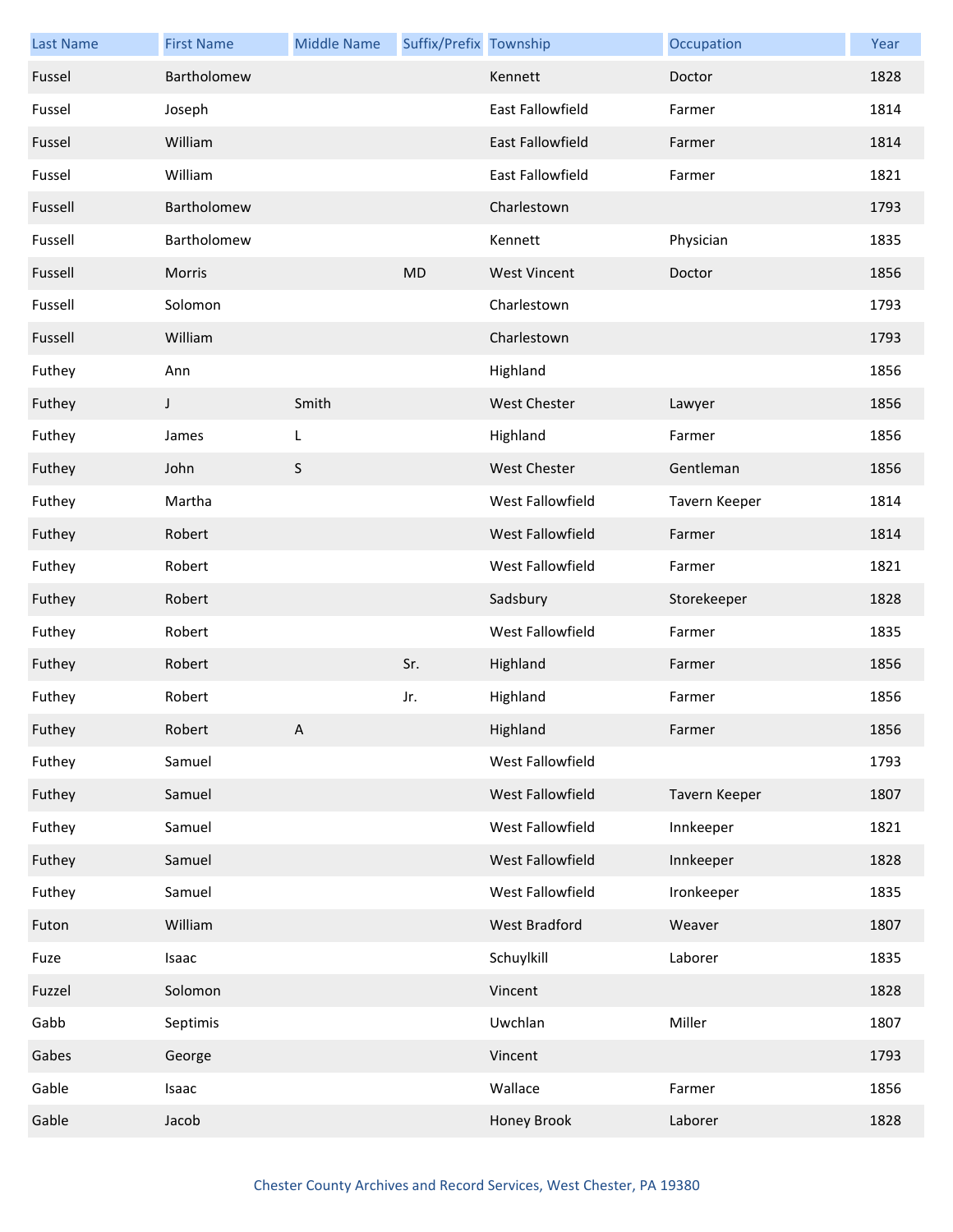| <b>Last Name</b> | <b>First Name</b> | <b>Middle Name</b> | Suffix/Prefix Township |                      | Occupation | Year |
|------------------|-------------------|--------------------|------------------------|----------------------|------------|------|
| Gabley           | Charles           |                    |                        | East Nantmeal        |            | 1793 |
| Gabley           | Peter             |                    |                        | <b>West Nantmeal</b> | Forgeman   | 1856 |
| Gabs             | George            |                    |                        | Vincent              |            | 1800 |
| Gachel           | David             |                    |                        | East Nottingham      | Cartwright | 1821 |
| Gafford          | Jacob             |                    |                        | East Bradford        |            | 1821 |
| Gage             | David             |                    |                        | Willistown           | Laborer    | 1814 |
| Gagle            | Jacob             | F                  |                        | <b>West Nantmeal</b> | Farmer     | 1835 |
| Gahagan          | Bartly            |                    |                        | Goshen               |            | 1793 |
| Gaheen           | Edward            |                    |                        | <b>West Vincent</b>  | Laborer    | 1835 |
| Gahrey           | William           |                    |                        | Phoenixville         | Laborer    | 1856 |
| Gailey           | Charles           |                    |                        | <b>East Nantmeal</b> | Fuller     | 1800 |
| Gailey           | Daniel            |                    |                        | Sadsbury             | Farmer     | 1856 |
| Gailey           | John              |                    |                        | Honey Brook          |            | 1793 |
| Gainer           | Luke              |                    |                        | Tredyffrin           |            | 1793 |
| Gainer           | Luke              |                    |                        | Tredyffrin           | Laborer    | 1807 |
| Gaines           | John              |                    |                        | New Garden           |            | 1793 |
| Gaintner         | Joseph            |                    |                        | <b>West Chester</b>  | Clerk      | 1856 |
| Galacher         | William           |                    |                        | <b>West Nantmeal</b> | Weaver     | 1800 |
| Galagher         | Marshall          |                    |                        | East Caln            | Farmer     | 1835 |
| Galahan          | Edmund            |                    |                        | Easttown             | Mason      | 1807 |
| Galaher          | Connel            |                    |                        | New Garden           | Laborer    | 1800 |
| Galaher          | Daniel            |                    |                        | East Whiteland       | Laborer    | 1807 |
| Galaher          | Francis           |                    |                        | East Caln            | Laborer    | 1814 |
| Galaher          | Henry             |                    |                        | East Caln            | Innkeeper  | 1814 |
| Galaher          | Peter             |                    |                        | Uwchlan              |            | 1800 |
| Galaway          | Isaac             |                    |                        | New London           | Forgeman   | 1835 |
| Galaway          | John              |                    |                        | New London           | Mason      | 1835 |
| Galbraith        | John              |                    |                        | East Marlborough     | Painter    | 1856 |
| Galbraith        | Robert            |                    |                        | West Fallowfield     | Cooper     | 1821 |
| Galbraith        | Robert            |                    |                        | New London           | Farmer     | 1856 |
| Galbraith        | William           |                    |                        | East Marlborough     | Painter    | 1856 |
| Galbreath        | Robert            |                    |                        | <b>Upper Oxford</b>  | Cooper     | 1835 |
| Galbreath        | William           |                    |                        | Penn                 | Farmer     | 1856 |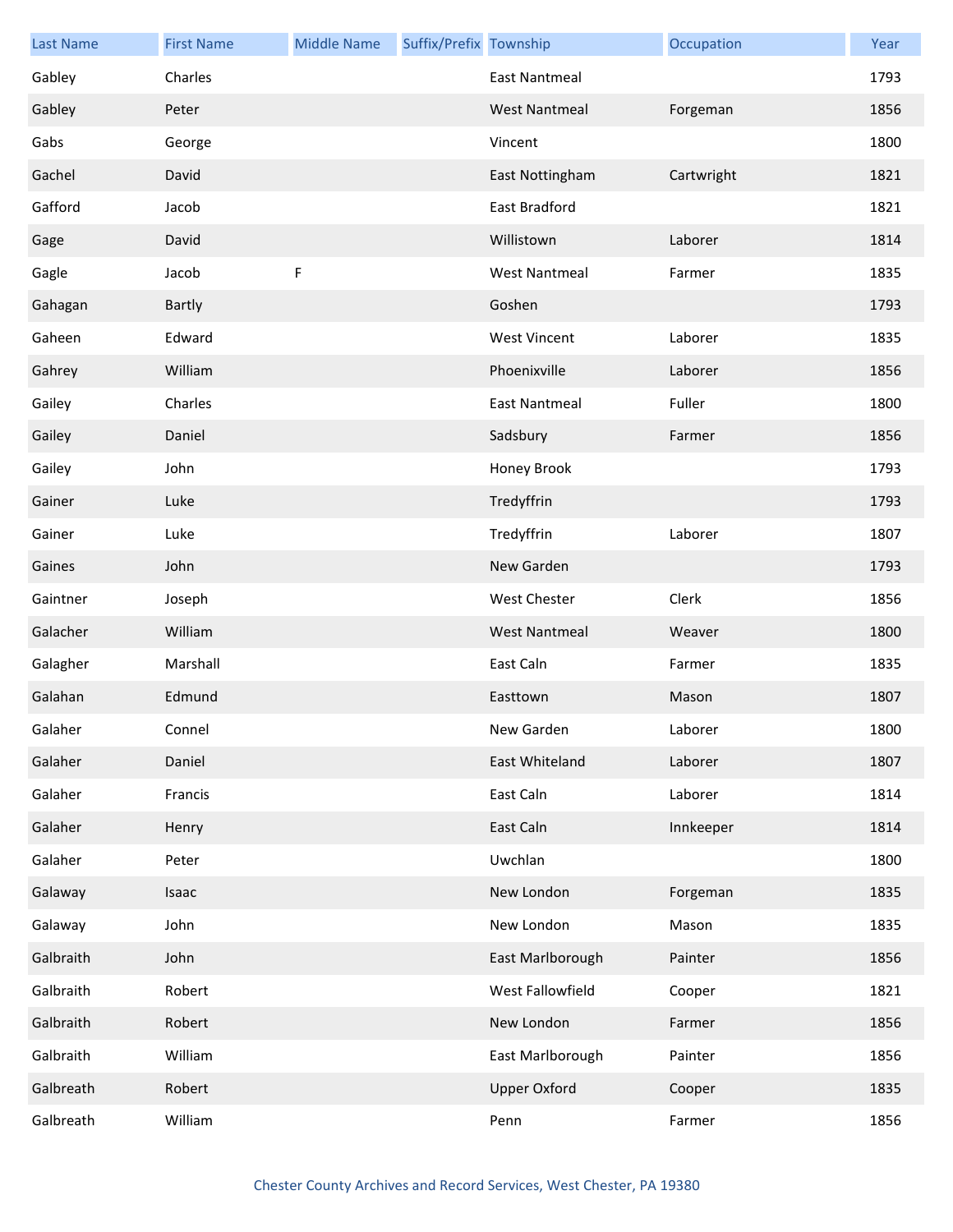| <b>Last Name</b> | <b>First Name</b> | <b>Middle Name</b> | Suffix/Prefix Township |                      | Occupation | Year |
|------------------|-------------------|--------------------|------------------------|----------------------|------------|------|
| Gale             | John              |                    |                        | Schuylkill           | Gunsmith   | 1828 |
| Galespy          | David             |                    |                        | East Whiteland       | Laborer    | 1835 |
| Galespy          | Francis           |                    |                        | <b>West Nantmeal</b> |            | 1800 |
| Galespy          | John              |                    |                        | West Nottingham      | Farmer     | 1835 |
| Galespy          | John              |                    |                        | West Fallowfield     |            | 1835 |
| Galespy          | Matthew           |                    |                        | Honey Brook          | Weaver     | 1807 |
| Galespy          | Samuel            |                    |                        | West Fallowfield     | Laborer    | 1835 |
| Galey            | David             |                    |                        | <b>East Nantmeal</b> | Laborer    | 1856 |
| Galiar           | James             |                    |                        | London Britain       |            | 1793 |
| Galiher          | James             |                    |                        | New London           |            | 1793 |
| Galiher          | Peter             |                    |                        | New London           | Laborer    | 1828 |
| Galimer          | Neal              |                    |                        | Goshen               | Laborer    | 1814 |
| Gallager         | Edward            |                    |                        | Phoenixville         | Laborer    | 1856 |
| Gallager         | James             |                    |                        | New Garden           | Laborer    | 1856 |
| Gallager         | James             |                    |                        | West Marlborough     | Laborer    | 1856 |
| Gallager         | John              |                    |                        | Phoenixville         | Pudler     | 1856 |
| Gallager         | Michael           |                    |                        | Phoenixville         | Pudler     | 1856 |
| Gallagh          | James             |                    |                        | East Caln            | Laborer    | 1856 |
| Gallagher        | Daniel            |                    |                        | Tredyffrin           | Laborer    | 1856 |
| Gallagher        | Francis           |                    |                        | East Caln            | Laborer    | 1821 |
| Gallagher        | Henry             |                    |                        | East Caln            | Innkeeper  | 1821 |
| Gallagher        | Henry             |                    |                        | East Caln            | Farmer     | 1828 |
| Gallagher        | Henry             |                    |                        | East Caln            | Farmer     | 1856 |
| Gallagher        | James             |                    |                        | New London           |            | 1800 |
| Gallagher        | James             |                    |                        | <b>West Nantmeal</b> | Farmer     | 1828 |
| Gallagher        | James             |                    |                        | West Caln            | Carpenter  | 1835 |
| Gallagher        | John              |                    |                        | <b>West Nantmeal</b> | Farmer     | 1828 |
| Gallagher        | Lawrence          |                    |                        | West Whiteland       | Quarryman  | 1835 |
| Gallagher        | Patrick           |                    |                        | West Fallowfield     | Farmer     | 1821 |
| Gallagher        | Patrick           |                    |                        | West Bradford        | Laborer    | 1856 |
| Gallagher        | Sarah             |                    |                        | New London           |            | 1856 |
| Gallagher        | William           |                    |                        | <b>West Nantmeal</b> | Weaver     | 1814 |
| Gallagher        | William           |                    | Jr.                    | <b>West Nantmeal</b> | Carpenter  | 1828 |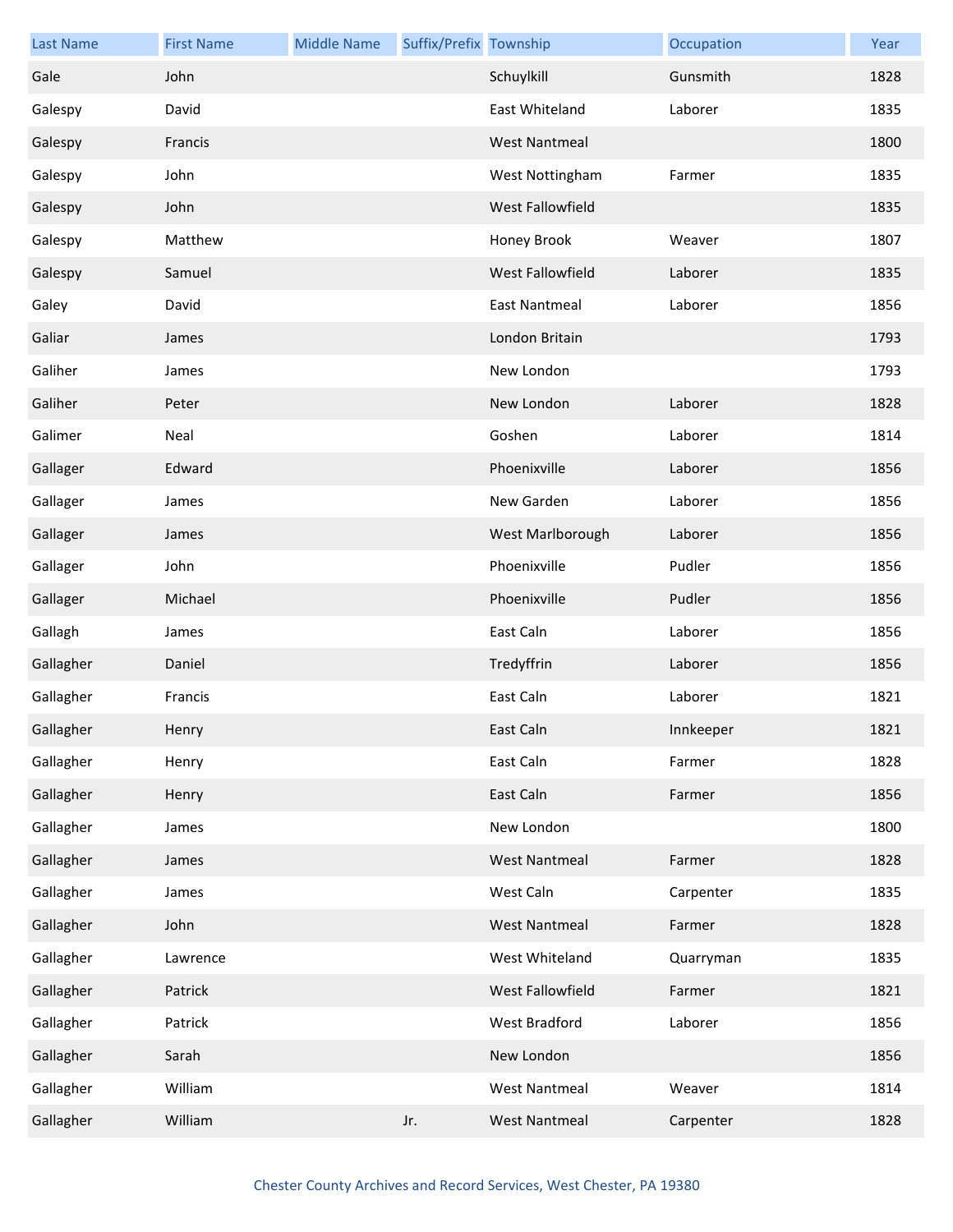| <b>Last Name</b> | <b>First Name</b> | <b>Middle Name</b> | Suffix/Prefix Township |                         | Occupation   | Year |
|------------------|-------------------|--------------------|------------------------|-------------------------|--------------|------|
| Gallagher        | William           |                    |                        | <b>West Nantmeal</b>    | Farmer       | 1828 |
| Gallagher        | William           |                    |                        | East Brandywine         | Laborer      | 1856 |
| Gallahar         | William           |                    |                        | Brandywine              |              | 1793 |
| Gallaher         | Edmond            |                    |                        | Easttown                | Mason        | 1814 |
| Gallaher         | Francis           |                    |                        | East Caln               | Stagetender  | 1807 |
| Gallaher         | James             |                    |                        | East Caln               | Laborer      | 1807 |
| Gallaher         | James             |                    |                        | West Bradford           | Laborer      | 1828 |
| Gallaher         | John              |                    |                        | <b>West Nantmeal</b>    | Farmer       | 1821 |
| Gallaher         | Neal              |                    |                        | Willistown              | Laborer      | 1821 |
| Gallaher         | Patrick           |                    |                        | <b>East Fallowfield</b> | Laborer      | 1828 |
| Gallaher         | Peter             |                    |                        | Goshen                  | Laborer      | 1807 |
| Gallaher         | Peter             |                    |                        | East Marlborough        | Laborer      | 1814 |
| Gallaher         | Peter             |                    |                        | Willistown              | Laborer      | 1821 |
| Gallaher         | William           |                    |                        | <b>West Nantmeal</b>    | Farmer       | 1807 |
| Gallaher         | William           |                    |                        | <b>West Nantmeal</b>    | Farmer       | 1821 |
| Gallasby         | Harlan            |                    |                        | Sadsbury                |              | 1835 |
| Gallasphia       | Patrick           |                    |                        | Phoenixville            | Clerk        | 1856 |
| Gallasphia       | Thomas            |                    |                        | Phoenixville            | Pudler       | 1856 |
| Gallaspy         | Alexander         |                    |                        | <b>West Nantmeal</b>    | Schoolmaster | 1821 |
| Gallaspy         | Alexander         |                    |                        | <b>West Nantmeal</b>    | Weaver       | 1828 |
| Gallaway         | John              |                    |                        | East Nottingham         | Mason        | 1856 |
| Gallaway         | John              |                    |                        | East Nottingham         | Bricklayer   | 1856 |
| Gallaway         | W                 | M                  |                        | East Nottingham         | Bricklayer   | 1856 |
| Gallaway         | William           |                    |                        | East Nottingham         | Bricklayer   | 1856 |
| Gallaway         | William           |                    |                        | East Nottingham         | Mason        | 1856 |
| Galleger         | Cormick           |                    |                        | East Whiteland          | Laborer      | 1856 |
| Gallegher        | John              |                    |                        | Wallace                 | Laborer      | 1856 |
| Gallegher        | John              |                    |                        | Wallace                 | Farmer       | 1856 |
| Galleher         | James             |                    |                        | <b>West Nantmeal</b>    | Farmer       | 1835 |
| Galleher         | John              |                    |                        | <b>West Nantmeal</b>    | Farmer       | 1835 |
| Galleher         | William           |                    |                        | <b>West Nantmeal</b>    | Gentleman    | 1835 |
| Galliger         | Patrick           |                    |                        | East Fallowfield        | Laborer      | 1835 |
| Galliher         | James             |                    |                        | East Caln               | Laborer      | 1800 |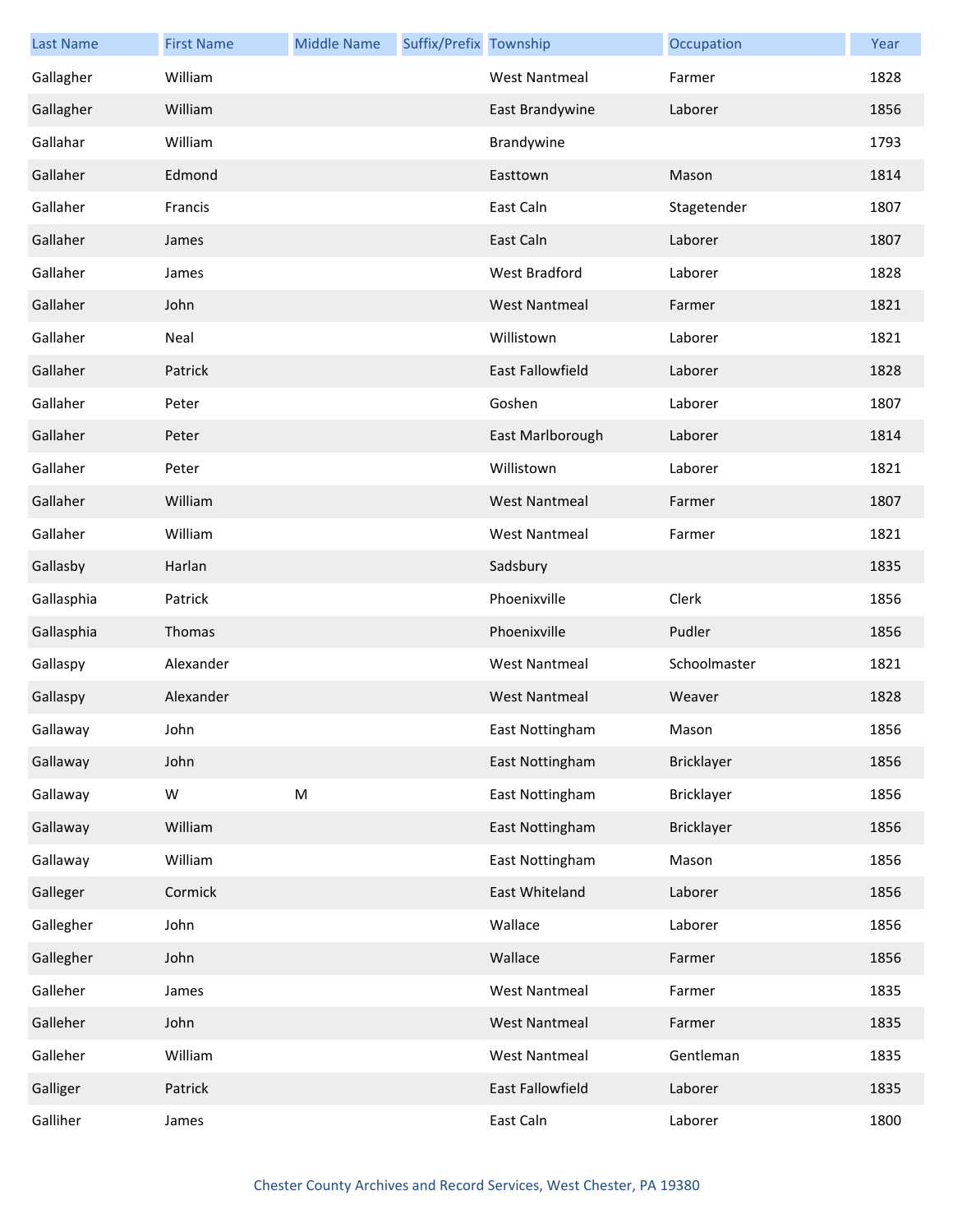| <b>Last Name</b> | <b>First Name</b> | <b>Middle Name</b> | Suffix/Prefix Township |                     | Occupation        | Year |
|------------------|-------------------|--------------------|------------------------|---------------------|-------------------|------|
| Galliner         | James             |                    |                        | West Goshen         | Weaver            | 1828 |
| Galliner         | James             |                    |                        | West Goshen         | Teacher           | 1835 |
| Galliner         | James             |                    |                        | <b>West Chester</b> | Gentleman         | 1856 |
| Galliner         | Neil              |                    |                        | West Goshen         | Laborer           | 1828 |
| Galloher         | Peter             |                    |                        | Willistown          | Laborer           | 1828 |
| Gallonez         | Neal              |                    |                        | Willistown          | Laborer           | 1835 |
| Galloway         | John              |                    |                        | New London          | Mason             | 1828 |
| Galloway         | Joseph            |                    |                        | Newlin              | Forgeman          | 1821 |
| Galloway         | William           |                    |                        | New London          | Forgeman          | 1814 |
| Galloway         | William           |                    |                        | East Nottingham     | Farmer            | 1821 |
| Galloway         | William           |                    |                        | East Nottingham     | Forgeman          | 1828 |
| Galloway         | William           |                    |                        | Honey Brook         | Blacksmith        | 1835 |
| Gallway          | Robert            |                    |                        | East Nottingham     |                   | 1814 |
| Galmor           | James             |                    |                        | London Britain      | Laborer           | 1856 |
| Galoway          | Joseph            |                    |                        | East Nottingham     | Farmer            | 1835 |
| Galoway          | W                 | ${\sf M}$          |                        | Sadsbury            | Forgeman          | 1856 |
| Galoway          | William           |                    |                        | East Nottingham     | Forgeman          | 1835 |
| Galvin           | James             |                    |                        | East Caln           | Laborer           | 1856 |
| Galway           | James             |                    |                        | Lower Oxford        | <b>Brickmaker</b> | 1821 |
| Galway           | Robert            |                    |                        | Lower Oxford        | Brickmaker        | 1821 |
| Gambe            | Phebe             |                    |                        | New London          | Farmer            | 1835 |
| Gambell          | James             |                    |                        | Tredyffrin          | L. B.             | 1821 |
| Gamble           | Andrew            |                    |                        | New London          |                   | 1793 |
| Gamble           | Andrew            |                    |                        | New London          | Farmer            | 1800 |
| Gamble           | Andrew            |                    |                        | New London          | Farmer            | 1807 |
| gamble           | Hambleton         |                    |                        | Brandywine          | Laborer           | 1835 |
| Gamble           | James             |                    |                        | Westtown            | Tobacconist       | 1807 |
| Gamble           | James             |                    |                        | Goshen              | Weaver            | 1807 |
| Gamble           | James             |                    |                        | East Whiteland      | Weaver            | 1807 |
| Gamble           | James             |                    |                        | Easttown            | Tobacconist       | 1814 |
| Gamble           | James             |                    |                        | Charlestown         | Laborer           | 1814 |
| Gamble           | James             |                    |                        | Easttown            | Tobacconist       | 1821 |
| Gamble           | James             |                    |                        | East Whiteland      | Weaver            | 1821 |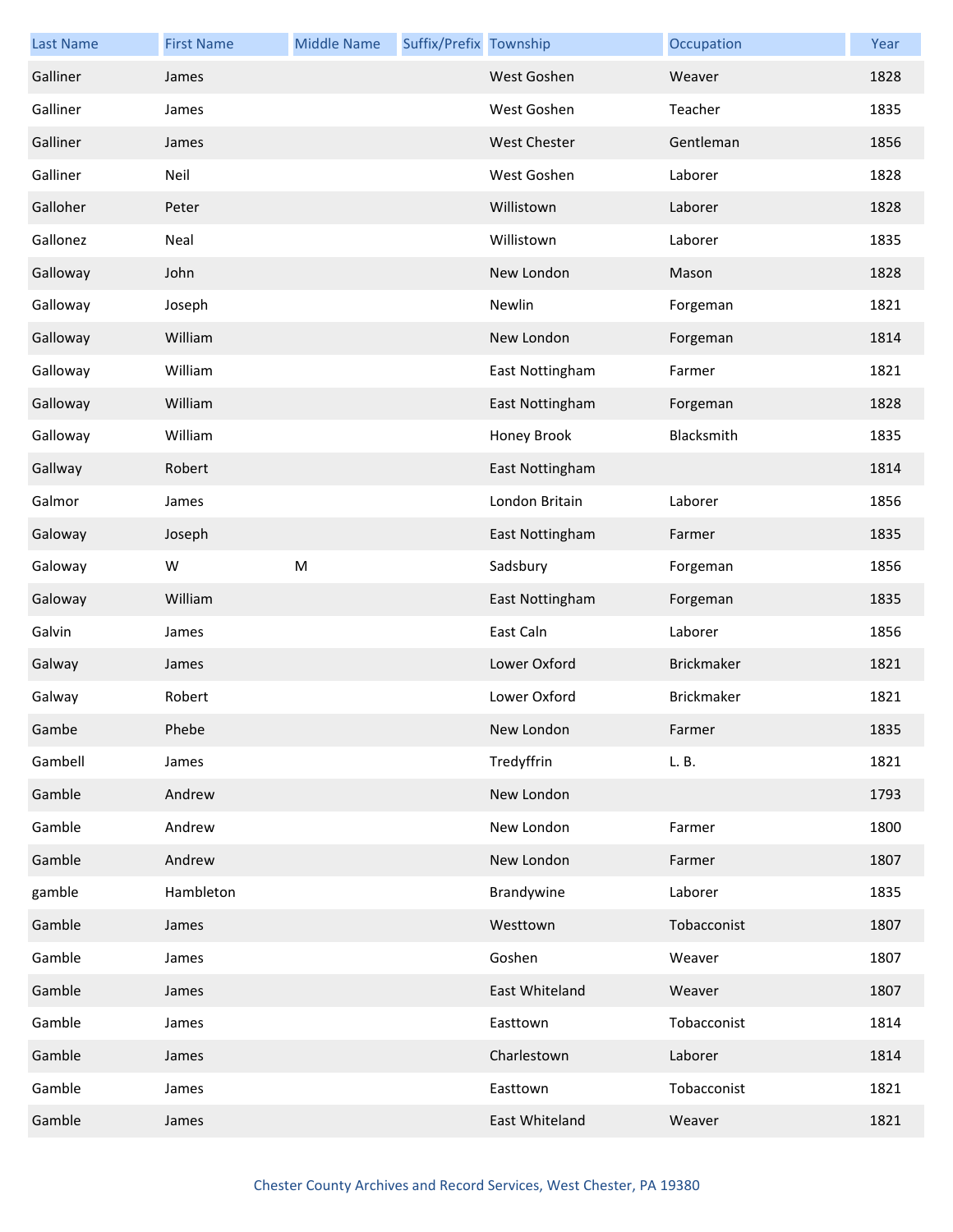| <b>Last Name</b> | <b>First Name</b> | <b>Middle Name</b> | Suffix/Prefix Township |                  | Occupation  | Year |
|------------------|-------------------|--------------------|------------------------|------------------|-------------|------|
| Gamble           | James             |                    |                        | Easttown         | Tobacconist | 1828 |
| Gamble           | James             |                    |                        | Tredyffrin       | Farmer      | 1828 |
| Gamble           | James             |                    |                        | East Whiteland   | Farmer      | 1828 |
| Gamble           | James             |                    |                        | East Whiteland   | Farmer      | 1835 |
| gamble           | James             |                    |                        | Tredyffrin       | Merchant    | 1835 |
| Gamble           | James             |                    |                        | Schuylkill       | Laborer     | 1856 |
| Gamble           | Jane              |                    |                        | New London       | Innkeeper   | 1828 |
| Gamble           | John              |                    |                        | East Whiteland   |             | 1793 |
| Gamble           | John              |                    |                        | West Fallowfield |             | 1793 |
| Gamble           | John              |                    |                        | New London       | Farmer      | 1800 |
| Gamble           | John              |                    |                        | Pennsbury        |             | 1800 |
| Gamble           | John              |                    |                        | New London       | Farmer      | 1807 |
| Gamble           | John              |                    |                        | New London       | Farmer      | 1814 |
| Gamble           | John              |                    |                        | Kennett          | Farmer      | 1821 |
| Gamble           | John              |                    |                        | New London       | Farmer      | 1821 |
| Gamble           | John              |                    |                        | New London       | Farmer      | 1828 |
| Gamble           | John              |                    |                        | Kennett          | Yeoman      | 1835 |
| Gamble           | John              |                    |                        | Kennett          | Farmer      | 1856 |
| Gamble           | Peter             |                    |                        | West Fallowfield | Blacksmith  | 1814 |
| Gamble           | Peter             |                    |                        | Easttown         | Tobacconist | 1835 |
| Gamble           | Peter             |                    |                        | Tredyffrin       | Farmer      | 1856 |
| Gamble           | Phebe             |                    |                        | New London       | Farmer      | 1821 |
| Gamble           | Phebe             |                    |                        | New London       | Farmer      | 1828 |
| Gamble           | Rebecca           |                    |                        | East Whiteland   | Farmer      | 1821 |
| Gamble           | Robert            |                    |                        | Easttown         | Tobacconist | 1835 |
| Gamble           | Robert            |                    |                        | Easttown         | Cigar maker | 1856 |
| Gamble           | Samuel            |                    |                        | Tredyffrin       | Laborer     | 1807 |
| Gamble           | Samuel            |                    |                        | Kennett          | Farmer      | 1814 |
| Gamble           | Samuel            |                    |                        | Kennett          | Farmer      | 1821 |
| Gamble           | Samuel            |                    |                        | Kennett          | Farmer      | 1828 |
| gamble           | Susan             |                    |                        | Kennett          | Yeoman      | 1835 |
| Gamble           | William           |                    |                        | Sadsbury         | Shoemaker   | 1814 |
| Gamble           | William           |                    |                        | Sadsbury         | Shoemaker   | 1821 |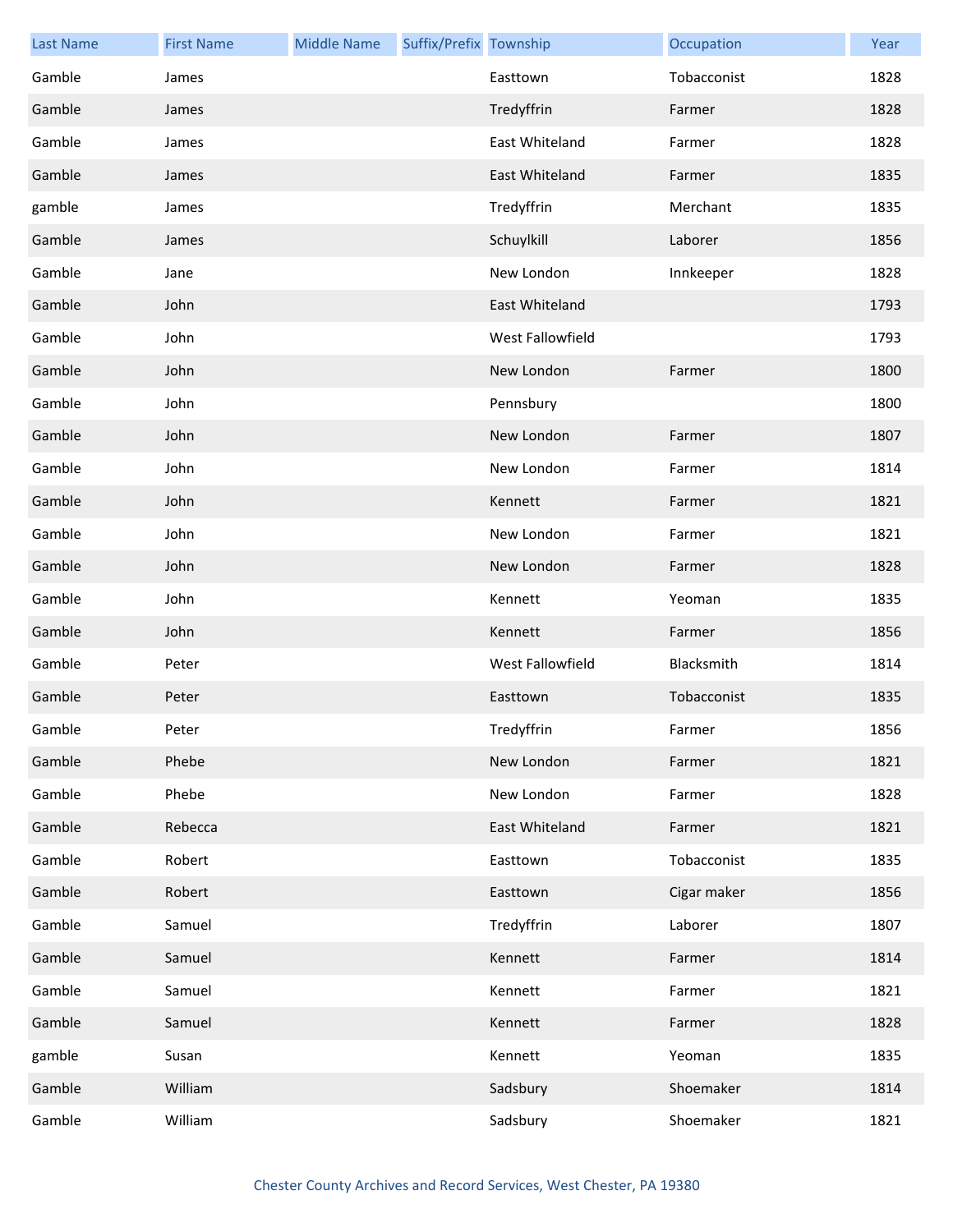| <b>Last Name</b> | <b>First Name</b> | <b>Middle Name</b> | Suffix/Prefix Township |                         | Occupation  | Year |
|------------------|-------------------|--------------------|------------------------|-------------------------|-------------|------|
| Gamble           | William           |                    |                        | Easttown                | Tobacconist | 1828 |
| gamble           | William           |                    |                        | Easttown                | Tobacconist | 1835 |
| Gamble           | William           |                    |                        | Franklin                | Shoemaker   | 1856 |
| Gamil            | John              |                    |                        | East Whiteland          | Farmer      | 1807 |
| Gammil           | James             |                    |                        | East Whiteland          | Weaver      | 1814 |
| Ganders          | Joseph            |                    |                        | <b>East Fallowfield</b> | Laborer     | 1856 |
| Ganes            | Daniel            |                    |                        | Easttown                |             | 1856 |
| Ganger           | curry             |                    |                        | Tredyffrin              | Laborer     | 1856 |
| Ganger           | David             |                    |                        | <b>East Nantmeal</b>    | Mason       | 1835 |
| Ganger           | George            |                    |                        | Charlestown             |             | 1793 |
| Ganger           | George            |                    |                        | <b>East Nantmeal</b>    | Farmer      | 1807 |
| Ganger           | George            |                    | Jr.                    | <b>East Nantmeal</b>    | Farmer      | 1807 |
| Ganger           | George            |                    |                        | Uwchlan                 | Cordwainer  | 1835 |
| Ganger           | George            |                    |                        | <b>West Vincent</b>     | Shoemaker   | 1835 |
| Ganger           | George            |                    |                        | Warwick                 | Laborer     | 1856 |
| Ganger           | Joseph            |                    |                        | Vincent                 | Laborer     | 1828 |
| Ganger           | Joseph            |                    |                        | Pikeland                | Laborer     | 1835 |
| Ganger           | Levi              |                    |                        | <b>East Nantmeal</b>    | Cordwainer  | 1828 |
| Ganger           | Levi              |                    |                        | <b>East Nantmeal</b>    | Shoemaker   | 1835 |
| Ganger           | Thomas            |                    |                        | <b>West Nantmeal</b>    | Laborer     | 1821 |
| Gansil           | William           |                    |                        | West Bradford           | Wheelwright | 1828 |
| Ganson           | Francis           |                    |                        | Goshen                  | Joiner      | 1807 |
| Ganson           | Francis           |                    |                        | Goshen                  | Farmer      | 1814 |
| Ganson           | Francis           |                    |                        | West Goshen             |             | 1821 |
| Ganson           | Francis           |                    |                        | Willistown              | Cordwainer  | 1828 |
| Ganson           | Francis           |                    |                        | West Goshen             | Joiner      | 1828 |
| Ganson           | Philip            |                    |                        | Willistown              | Farmer      | 1828 |
| Ganson           | William           |                    |                        | East Goshen             | Wheelwright | 1821 |
| Gapes            | George            |                    |                        | Vincent                 |             | 1814 |
| Garaty           | Thomas            |                    |                        | London Grove            | Laborer     | 1856 |
| Garbent          | John              |                    |                        | Charlestown             | Laborer     | 1821 |
| Garber           | Adum              |                    |                        | Coventry                |             | 1835 |
| Garber           | <b>Barbara</b>    |                    |                        | East Whiteland          | Farmer      | 1821 |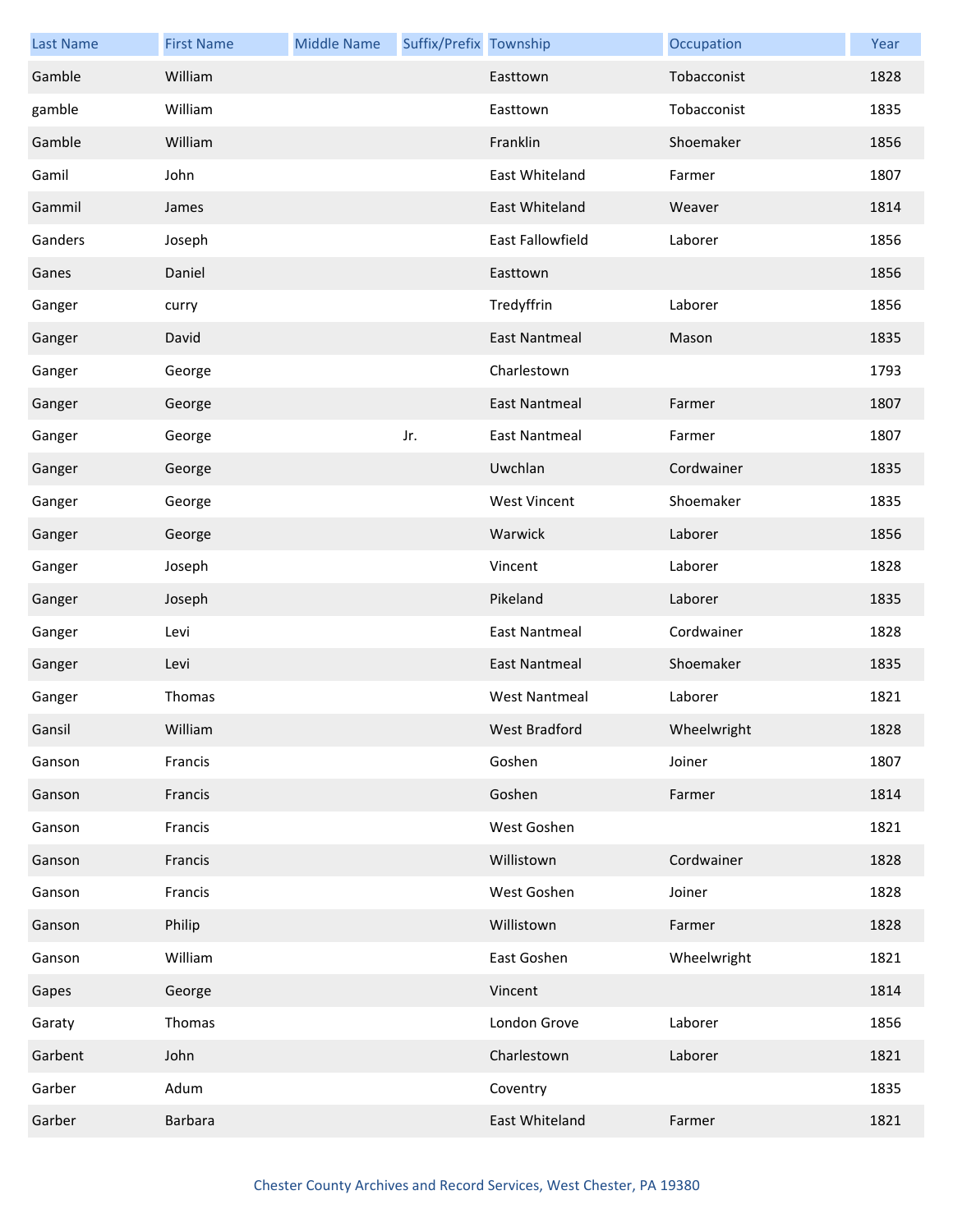| <b>Last Name</b> | <b>First Name</b> | <b>Middle Name</b>        | Suffix/Prefix Township |                         | Occupation            | Year |
|------------------|-------------------|---------------------------|------------------------|-------------------------|-----------------------|------|
| Garber           | Benedict          |                           |                        | Vincent                 |                       | 1821 |
| Garber           | George            |                           |                        | <b>East Coventry</b>    | Laborer               | 1856 |
| Garber           | Henry             |                           |                        | <b>East Whiteland</b>   | Farmer                | 1821 |
| Garber           | Isaac             |                           |                        | East Pikeland           | Farmer                | 1856 |
| Garber           | John              |                           |                        | East Whiteland          | Farmer                | 1821 |
| Garber           | John              |                           |                        | Tredyffrin              | Farmer                | 1828 |
| Garber           | John              |                           |                        | Tredyffrin              | Farmer                | 1835 |
| Garber           | John              | $\sf B$                   |                        | <b>East Coventry</b>    | Moulder               | 1856 |
| Garber           | Leonard           |                           |                        | Sadsbury                |                       | 1835 |
| Garber           | Mahlon            |                           |                        | <b>East Pikeland</b>    | Farmer                | 1856 |
| Garber           | Mary              |                           |                        | Tredyffrin              |                       | 1807 |
| Garbind          | Joseph            |                           |                        | <b>West Vincent</b>     | Cabinetmaker          | 1856 |
| Garcy            | Levi              |                           |                        | Pennsbury               | Laborer               | 1835 |
| Gard             | John              |                           |                        | East Whiteland          | Marble Quarrier       | 1821 |
| Gard             | John              |                           |                        | West Whiteland          | Stonecutter           | 1828 |
| Garden           | Alexander         |                           |                        | <b>East Fallowfield</b> | Laborer               | 1835 |
| Garden           | Alexander         |                           |                        | East Fallowfield        | Farmer                | 1835 |
| Garden           | Andrew            |                           |                        | Tredyffrin              | Schoolmaster          | 1807 |
| Garden           | Andrew            |                           |                        | Tredyffrin              | Schoolmaster          | 1821 |
| Garden           | Andrew            |                           |                        | Tredyffrin              |                       | 1828 |
| Garden           | John              |                           |                        | East Fallowfield        | Farmer                | 1835 |
| Garden           | Margaret          |                           |                        | East Fallowfield        | Housekeeper           | 1835 |
| Gardiner         | Archibald         |                           |                        | East Caln               | Hatter                | 1814 |
| Gardiner         | Esther            |                           |                        | <b>West Chester</b>     | Shoebinder            | 1856 |
| Gardiner         | Mary              |                           |                        | East Caln               |                       | 1828 |
| Gardiner         | Mary              | $\boldsymbol{\mathsf{H}}$ |                        | West Chester            | Lady                  | 1856 |
| Gardiner         | Thomas            | Η.                        |                        | East Caln               | Farmer                | 1828 |
| Gardner          | Andrew            |                           |                        | Honey Brook             |                       | 1793 |
| Gardner          | Andrew            |                           |                        | Charlestown             |                       | 1793 |
| Gardner          | Andrew            |                           |                        | Tredyffrin              | Schoolmaster & Farmer | 1814 |
| Gardner          | Andrew            |                           |                        | Tredyffrin              | Farmer                | 1835 |
| Gardner          | Archibald         |                           |                        | East Caln               | Post Carrier          | 1821 |
| Gardner          | Benjamin          |                           |                        | New London              | Farmer                | 1814 |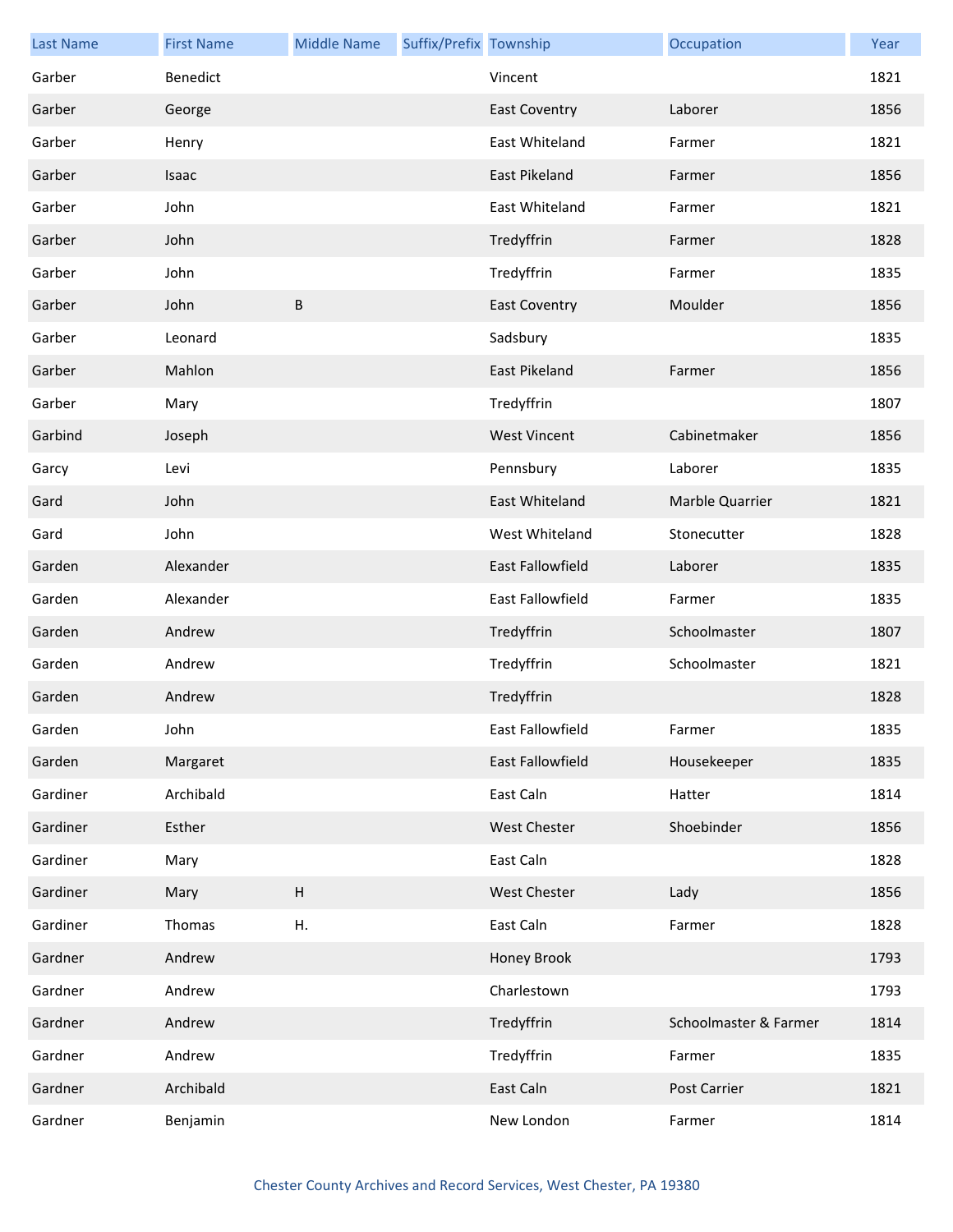| <b>Last Name</b> | <b>First Name</b> | <b>Middle Name</b>        | Suffix/Prefix Township |                         | Occupation   | Year |
|------------------|-------------------|---------------------------|------------------------|-------------------------|--------------|------|
| Gardner          | Benjamin          | W                         |                        | Penn                    | Teacher      | 1835 |
| Gardner          | Benjamin          | W.                        |                        | New London              | Farmer       | 1821 |
| Gardner          | Carswell          |                           |                        | New London              | Farmer       | 1800 |
| Gardner          | Carswell          |                           |                        | New London              | Farmer       | 1807 |
| Gardner          | Carswell          |                           |                        | New London              | Farmer       | 1814 |
| Gardner          | Carswell          |                           |                        | New London              | Farmer       | 1821 |
| Gardner          | Caswell           |                           |                        | New London              |              | 1793 |
| Gardner          | Chriswell         |                           |                        | New London              | Farmer       | 1835 |
| Gardner          | Creswell          |                           |                        | New London              | Farmer       | 1828 |
| Gardner          | Ellis             |                           |                        | Westtown                | Laborer      | 1807 |
| Gardner          | Francis           |                           |                        | Honey Brook             |              | 1793 |
| Gardner          | Francis           |                           |                        | East Caln               | Farmer       | 1800 |
| Gardner          | Francis           |                           | Esq.                   | East Caln               | Farmer       | 1807 |
| Gardner          | Francis           |                           |                        | East Caln               | Farmer       | 1814 |
| Gardner          | Henry             |                           |                        | Willistown              | Cordwainer   | 1828 |
| Gardner          | Jacob             |                           |                        | Uwchlan                 | Carpenter    | 1828 |
| Gardner          | James             |                           |                        | <b>Upper Oxford</b>     | Laborer      | 1814 |
| Gardner          | John              |                           |                        | Sadsbury                | Laborer      | 1814 |
| Gardner          | John              |                           |                        | <b>East Fallowfield</b> | Laborer      | 1814 |
| Gardner          | John              |                           |                        | West Whiteland          | Stonecutter  | 1835 |
| Gardner          | Joseph            |                           | Dr.                    | West Caln               |              | 1793 |
| Gardner          | Mary              |                           |                        | East Caln               |              | 1821 |
| Gardner          | Mary              |                           |                        | West Chester            | Washwoman    | 1835 |
| Gardner          | Thomas            | $\boldsymbol{\mathsf{H}}$ |                        | East Caln               | Farmer       | 1835 |
| Gardner          | Thomas            | Η.                        |                        | East Caln               | Laborer      | 1821 |
| Gardner          | William           |                           |                        | East Nottingham         | Laborer      | 1828 |
| Garethay         | Robert            |                           |                        | East Caln               | Manufacturer | 1856 |
| Garett           | Able              |                           |                        | Brandywine              | Laborer      | 1835 |
| Garett           | Isaac             |                           | Jr.                    | Willistown              | Farmer       | 1835 |
| Garett           | Jacob             |                           |                        | Brandywine              | Farmer       | 1835 |
| Garett           | Joseph            |                           |                        | Brandywine              | Farmer       | 1835 |
| Garett           | Morton            |                           |                        | Brandywine              | Storekeeper  | 1835 |
| Garett           | Nicholas          |                           |                        | Brandywine              | Laborer      | 1835 |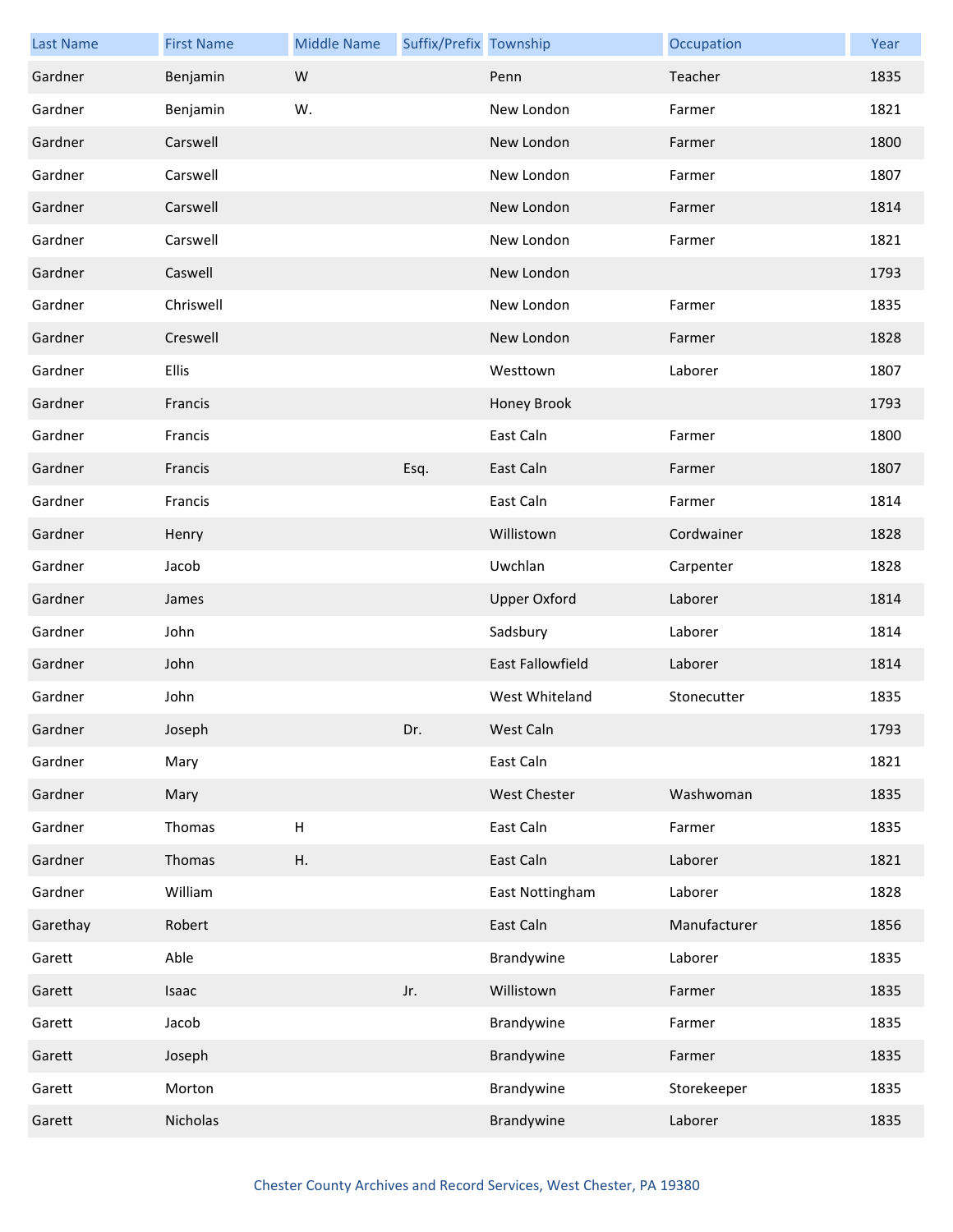| <b>Last Name</b> | <b>First Name</b> | <b>Middle Name</b> | Suffix/Prefix Township |                      | Occupation   | Year |
|------------------|-------------------|--------------------|------------------------|----------------------|--------------|------|
| Garettson        | John              |                    |                        | <b>West Chester</b>  | Hatter       | 1835 |
| Garey            | Alexander         |                    |                        | East Caln            | Wheelwright  | 1828 |
| Garhart          | Jacob             |                    |                        | <b>East Pikeland</b> | Farmer       | 1856 |
| Garhizer         | John              | $\sf T$            |                        | West Nottingham      |              | 1856 |
| Garitz           | William           |                    |                        | Lower Oxford         | Laborer      | 1856 |
| Garley           | Robert            |                    |                        | Penn                 | Farmer       | 1821 |
| Garner           | George            |                    |                        | Phoenixville         | Laborer      | 1856 |
| Garner           | John              |                    |                        | Goshen               | Laborer      | 1807 |
| Garner           | John              |                    |                        | Pikeland             | Carpenter    | 1821 |
| Garner           | John              |                    |                        | Pikeland             | Carpenter    | 1828 |
| Garner           | John              |                    |                        | <b>West Nantmeal</b> | Farmer       | 1835 |
| Garner           | John              |                    |                        | Phoenixville         | Laborer      | 1856 |
| Garner           | Mary              |                    |                        | <b>West Chester</b>  | Washer woman | 1828 |
| Garner           | Perry             |                    |                        | Pocopson             | Laborer      | 1856 |
| Garner           | Samuel            |                    |                        | <b>West Coventry</b> | Laborer      | 1856 |
| Garner           | William           |                    |                        | West Goshen          |              | 1821 |
| Garnet           | Joseph            |                    |                        | East Nottingham      | Weaver       | 1821 |
| Garnet           | Joseph            |                    |                        | <b>Upper Oxford</b>  | Weaver       | 1828 |
| Garnett          | Joseph            |                    |                        | West Fallowfield     | Tanner       | 1835 |
| Garnett          | Washington        |                    |                        | Tredyffrin           | Wheelwright  | 1835 |
| Garnett          | William           |                    |                        | Willistown           | Farmer       | 1835 |
| Garratt          | Thomas            |                    |                        | East Whiteland       |              | 1800 |
| Garret           | Amos              |                    |                        | West Marlborough     | Farmer       | 1821 |
| Garret           | Gideon            |                    |                        | Uwchlan              | Tanner       | 1800 |
| Garret           | Jesse             |                    |                        | Coventry             | Farmer       | 1828 |
| Garret           | Thomas            |                    |                        | East Whiteland       | Farmer       | 1807 |
| Garret           | Thomas            |                    |                        | London Grove         | Smith        | 1814 |
| Garret           | Thomas            |                    |                        | West Marlborough     | Farmer       | 1821 |
| Garrett          | Aaron             |                    |                        | Willistown           |              | 1793 |
| Garrett          | Aaron             |                    |                        | Willistown           |              | 1800 |
| Garrett          | Aaron             |                    |                        | Willistown           | Tanner       | 1807 |
| Garrett          | Aaron             |                    |                        | Willistown           | Farmer       | 1807 |
| Garrett          | Aaron             |                    | Jr.                    | Willistown           | Tanner       | 1814 |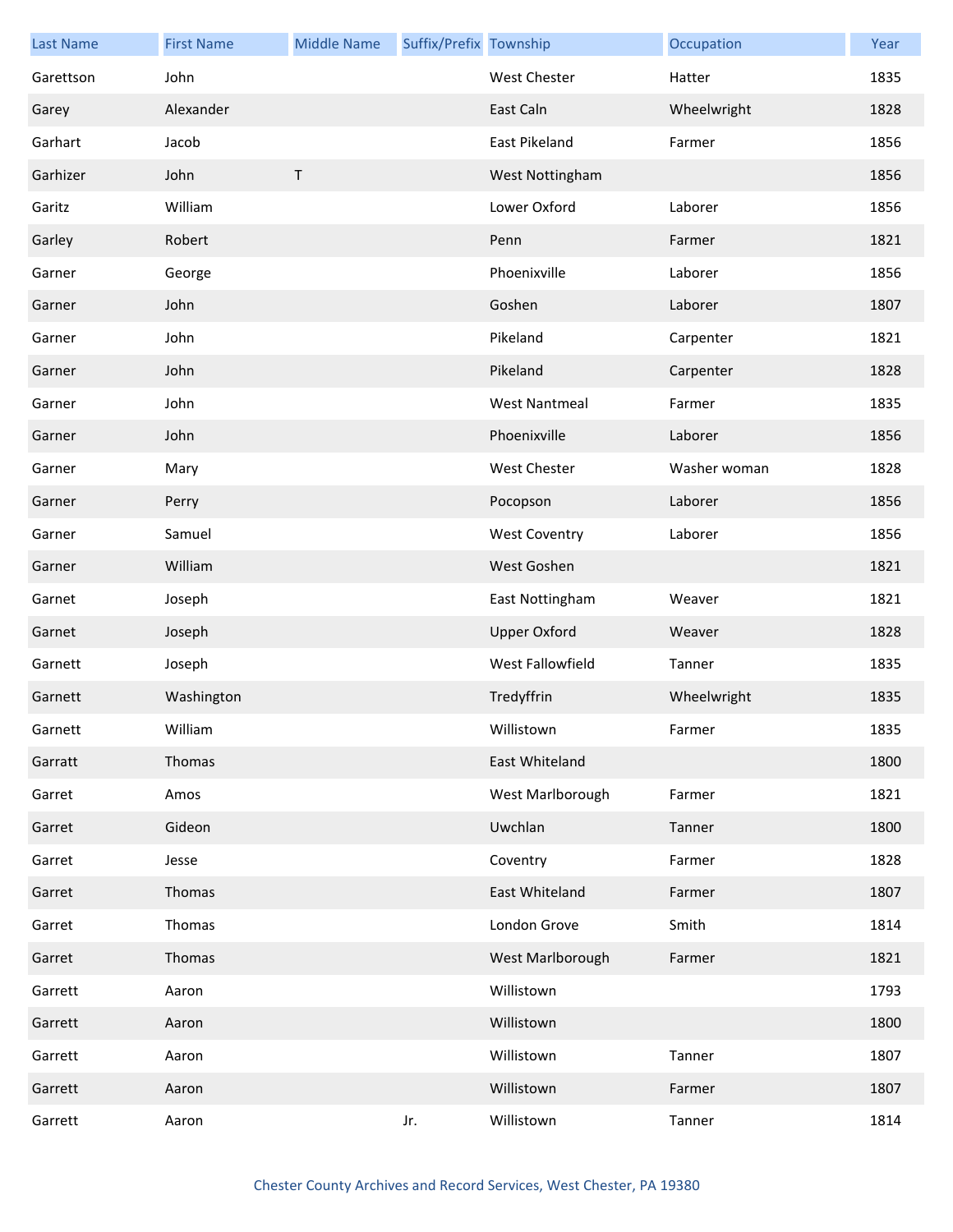| <b>Last Name</b> | <b>First Name</b> | <b>Middle Name</b> | Suffix/Prefix Township |                     | Occupation  | Year |
|------------------|-------------------|--------------------|------------------------|---------------------|-------------|------|
| Garrett          | Aaron             |                    |                        | Willistown          | Farmer      | 1814 |
| Garrett          | Aaron             |                    |                        | Willistown          | Tanner      | 1835 |
| Garrett          | Abel              |                    |                        | Brandywine          | Laborer     | 1828 |
| Garrett          | Abner             |                    |                        | Willistown          |             | 1800 |
| Garrett          | Abner             |                    |                        | Willistown          | Farmer      | 1807 |
| Garrett          | Abner             |                    |                        | Willistown          | Farmer      | 1814 |
| Garrett          | Abner             |                    |                        | Willistown          | Farmer      | 1821 |
| Garrett          | Abner             |                    |                        | Willistown          | Farmer      | 1828 |
| Garrett          | Abner             |                    |                        | Willistown          | Farmer      | 1835 |
| Garrett          | Abner             |                    | Jr.                    | Willistown          | Farmer      | 1835 |
| Garrett          | Abner             |                    |                        | Uwchlan             | Farmer      | 1856 |
| Garrett          | Abraham           | ${\sf M}$          |                        | <b>West Chester</b> | Stonecutter | 1856 |
| Garrett          | Agnes             |                    |                        | Birmingham          |             | 1793 |
| Garrett          | Amos              |                    |                        | Willistown          |             | 1793 |
| Garrett          | Amos              |                    |                        | Willistown          |             | 1800 |
| Garrett          | Amos              |                    |                        | Willistown          | Farmer      | 1807 |
| Garrett          | Amos              |                    |                        | Willistown          | Farmer      | 1814 |
| Garrett          | Amos              |                    |                        | Willistown          | Farmer      | 1821 |
| Garrett          | Amos              |                    |                        | Willistown          | Farmer      | 1821 |
| Garrett          | Amos              |                    |                        | Easttown            | Farmer      | 1828 |
| Garrett          | Amos              |                    |                        | West Marlborough    | Farmer      | 1828 |
| Garrett          | Amos              |                    |                        | West Marlborough    | Farmer      | 1835 |
| Garrett          | Amos              |                    |                        | Easttown            | Farmer      | 1835 |
| Garrett          | Amos              |                    |                        | East Bradford       | Gentleman   | 1856 |
| Garrett          | Ann               |                    | Widow                  | Willistown          |             | 1814 |
| Garrett          | Ann               |                    |                        | Willistown          |             | 1821 |
| Garrett          | Ann               |                    |                        | East Goshen         |             | 1856 |
| Garrett          | Benjamin          |                    |                        | Goshen              |             | 1793 |
| Garrett          | Benjamin          |                    |                        | Goshen              | Miller      | 1807 |
| Garrett          | Benjamin          |                    |                        | Goshen              | Farmer      | 1814 |
| Garrett          | Benjamin          |                    |                        | East Goshen         | Farmer      | 1821 |
| Garrett          | Benjamin          |                    |                        | East Goshen         | Farmer      | 1828 |
| Garrett          | Benjamin          |                    |                        | East Goshen         | Farmer      | 1835 |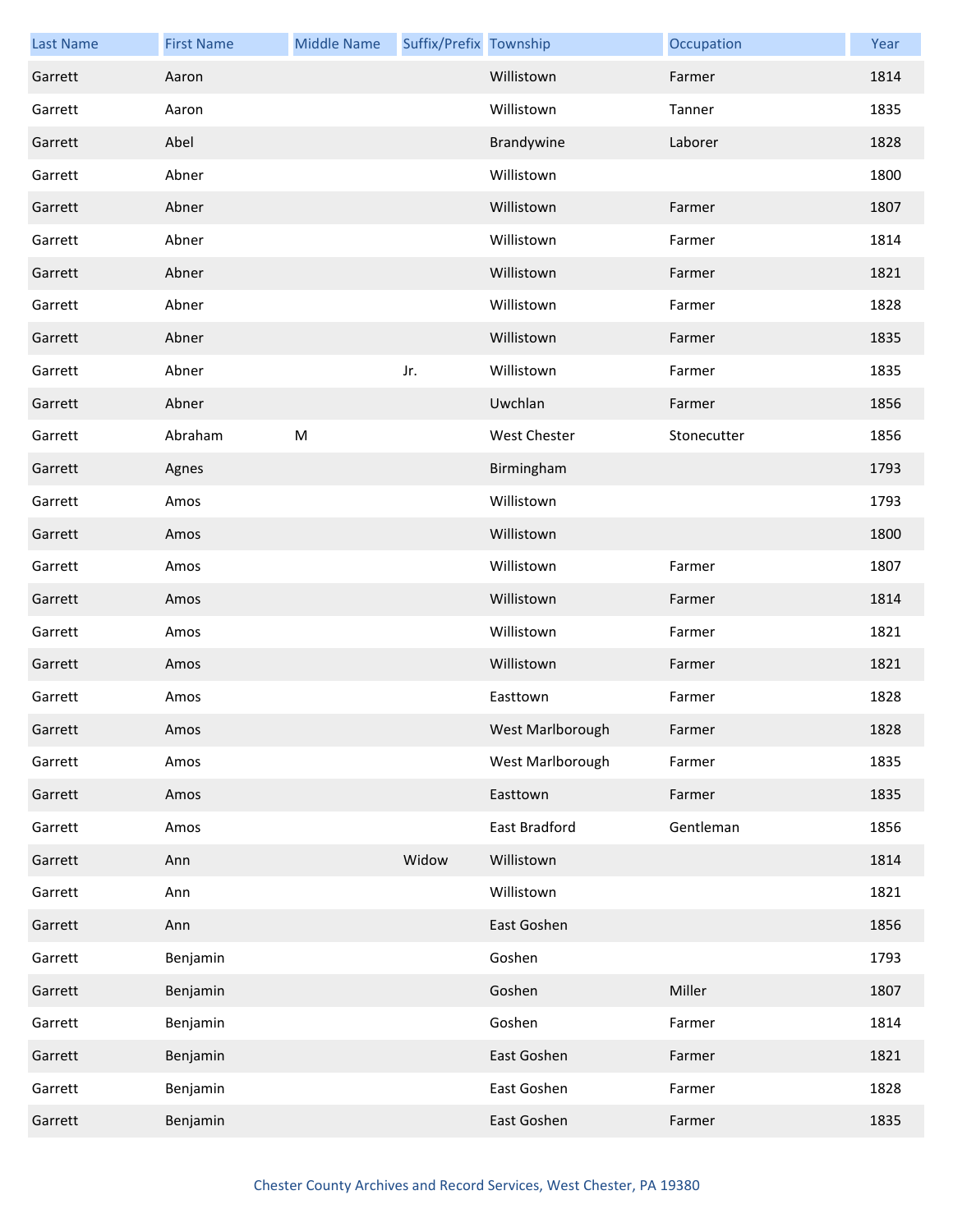| <b>Last Name</b> | <b>First Name</b> | <b>Middle Name</b> | Suffix/Prefix Township |                  | Occupation      | Year |
|------------------|-------------------|--------------------|------------------------|------------------|-----------------|------|
| Garrett          | Bennett           |                    |                        | Newlin           | Blacksmith      | 1828 |
| Garrett          | Clinton           |                    |                        | London Britain   | Farmer          | 1856 |
| Garrett          | David             |                    |                        | East Goshen      | Plasterer       | 1821 |
| Garrett          | David             |                    |                        | Willistown       | Tanner          | 1828 |
| Garrett          | David             |                    | Jr.                    | Willistown       | Farmer          | 1835 |
| Garrett          | David             |                    |                        | Willistown       | Farmer          | 1835 |
| Garrett          | David             |                    |                        | Birmingham       | Farmer          | 1856 |
| Garrett          | David             |                    | Sr.                    | Willistown       | Farmer          | 1856 |
| Garrett          | Davis             |                    |                        | Willistown       | Farmer          | 1807 |
| Garrett          | Davis             |                    |                        | Willistown       | Farmer          | 1814 |
| Garrett          | Davis             |                    |                        | Willistown       | Farmer          | 1821 |
| Garrett          | Davis             |                    |                        | East Goshen      | Plasterer       | 1828 |
| Garrett          | Davis             |                    |                        | Willistown       | Farmer          | 1828 |
| Garrett          | Davis             |                    |                        | Willistown       | Farmer          | 1835 |
| Garrett          | Davis             |                    |                        | East Goshen      | Farmer          | 1835 |
| Garrett          | Davis             |                    |                        | West Goshen      | Farmer          | 1856 |
| Garrett          | Davis             |                    | Jr.                    | Willistown       | Farmer          | 1856 |
| Garrett          | Elijah            |                    |                        | East Goshen      | Farmer          | 1821 |
| Garrett          | Elijah            |                    |                        | East Goshen      | Farmer          | 1828 |
| Garrett          | Elijah            |                    |                        | East Goshen      | Farmer          | 1835 |
| Garrett          | Elisha            |                    |                        | Goshen           |                 | 1793 |
| Garrett          | Elisha            |                    |                        | Willistown       |                 | 1800 |
| Garrett          | Elisha            |                    |                        | Goshen           | Blacksmith      | 1807 |
| Garrett          | Elisha            |                    |                        | East Marlborough | Blacksmith      | 1821 |
| Garrett          | Elisha            |                    |                        | London Britain   | Laborer         | 1828 |
| Garrett          | Elisha            |                    |                        | London Britain   | Laborer         | 1835 |
| Garrett          | Elisha            |                    |                        | Valley           | Limeburner      | 1856 |
| Garrett          | Elishua           |                    |                        | Thornbury        | Blacksmith      | 1814 |
| Garrett          | Eliza             |                    |                        | Willistown       | Farmer          | 1856 |
| Garrett          | Elizabeth         | W                  |                        | East Goshen      |                 | 1856 |
| Garrett          | <b>Ellis</b>      |                    |                        | Pennsbury        | House carpenter | 1856 |
| Garrett          | Emmor             |                    |                        | Pennsbury        | Wheelwright     | 1835 |
| Garrett          | Emmor             |                    |                        | West Chester     | Carpenter       | 1856 |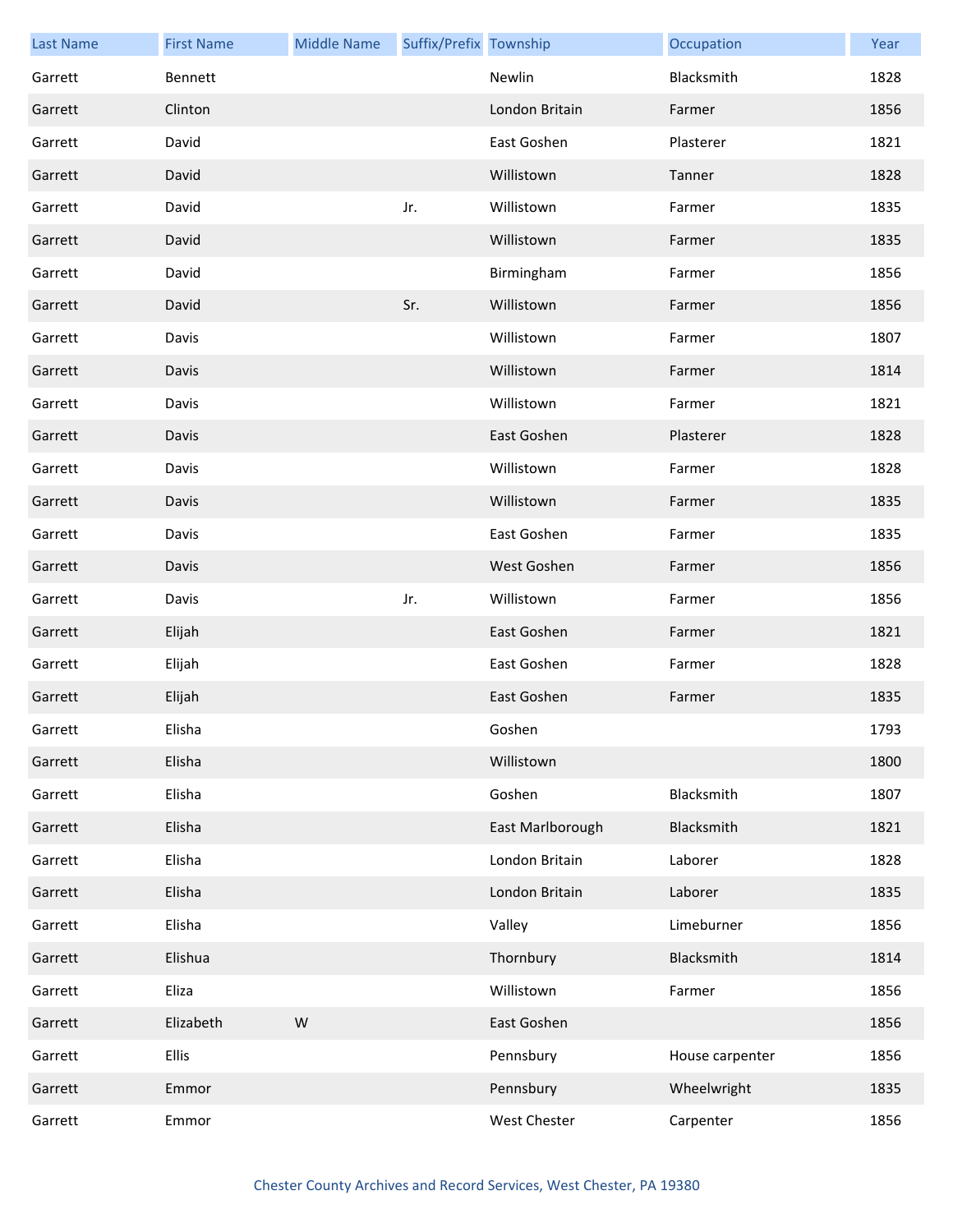| <b>Last Name</b> | <b>First Name</b> | <b>Middle Name</b> | Suffix/Prefix Township |                     | Occupation  | Year |
|------------------|-------------------|--------------------|------------------------|---------------------|-------------|------|
| Garrett          | Ena               |                    |                        | East Goshen         | Farmer      | 1835 |
| Garrett          | Enos              |                    |                        | Goshen              | Farmer      | 1807 |
| Garrett          | Enos              |                    |                        | Goshen              | Farmer      | 1814 |
| Garrett          | Enos              |                    |                        | East Goshen         | Farmer      | 1821 |
| Garrett          | Enos              |                    | Jr.                    | East Goshen         | Farmer      | 1828 |
| Garrett          | Enos              |                    |                        | East Goshen         | Farmer      | 1828 |
| Garrett          | Enos              | $\mathsf V$        |                        | East Goshen         | Farmer      | 1856 |
| Garrett          | Evan              |                    |                        | New London          | Augermaker  | 1821 |
| Garrett          | Evan              |                    |                        | London Britain      | Auger maker | 1828 |
| Garrett          | Evan              |                    |                        | London Britain      | Farmer      | 1835 |
| Garrett          | Evan              |                    |                        | London Britain      | Farmer      | 1856 |
| Garrett          | Franklin          |                    |                        | Uwchlan             | Farmer son  | 1856 |
| Garrett          | George            |                    |                        | West Whiteland      |             | 1793 |
| Garrett          | George            |                    |                        | West Whiteland      |             | 1793 |
| Garrett          | George            |                    |                        | West Whiteland      | Farmer      | 1800 |
| Garrett          | George            |                    |                        | Goshen              | Farmer      | 1807 |
| Garrett          | George            |                    |                        | Goshen              | Farmer      | 1814 |
| Garrett          | George            |                    |                        | Goshen              | Farmer      | 1814 |
| Garrett          | George            |                    |                        | East Goshen         | Farmer      | 1821 |
| Garrett          | George            |                    |                        | East Goshen         | Farmer      | 1821 |
| Garrett          | George            |                    |                        | Willistown          | Farmer      | 1821 |
| Garrett          | George            |                    |                        | Willistown          | Farmer      | 1828 |
| Garrett          | George            |                    | Jr.                    | East Goshen         | Farmer      | 1828 |
| Garrett          | George            |                    |                        | East Goshen         | Farmer      | 1828 |
| Garrett          | George            |                    |                        | Willistown          | Farmer      | 1835 |
| Garrett          | George            |                    |                        | East Goshen         | Farmer      | 1835 |
| Garrett          | George            |                    | Jr.                    | East Goshen         | Farmer      | 1835 |
| Garrett          | George            |                    |                        | East Goshen         | Farmer      | 1835 |
| Garrett          | George            |                    |                        | East Goshen         | Farmer      | 1856 |
| Garrett          | George            |                    |                        | Willistown          | Farmer      | 1856 |
| Garrett          | George            | F                  |                        | <b>West Chester</b> | Tailor      | 1856 |
| Garrett          | George            | $\mathsf S$        |                        | East Goshen         | Farmer      | 1856 |
| Garrett          | George            | $\sf S$            |                        | West Goshen         | Farmer      | 1856 |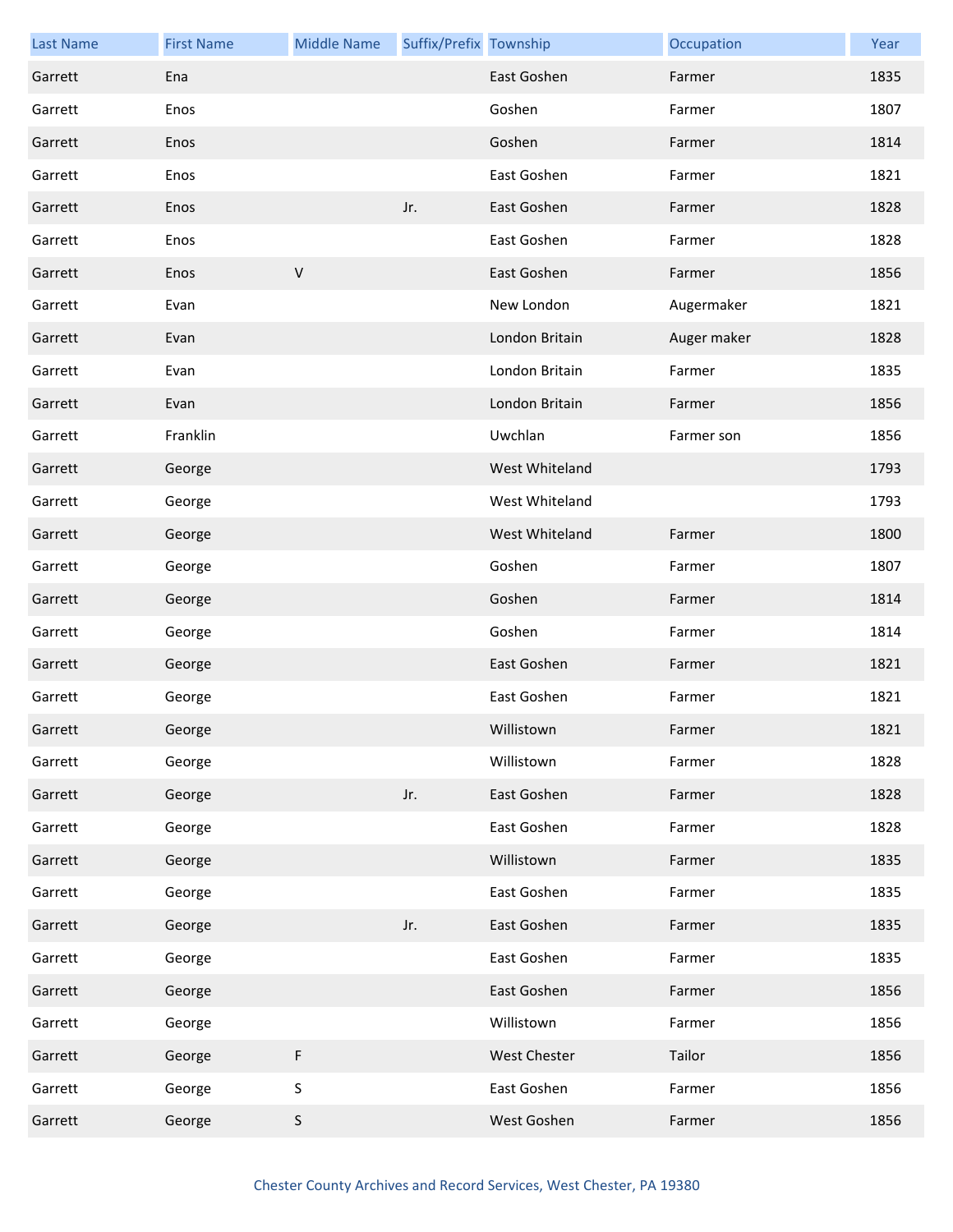| <b>Last Name</b> | <b>First Name</b> | <b>Middle Name</b> | Suffix/Prefix Township |                     | Occupation  | Year |
|------------------|-------------------|--------------------|------------------------|---------------------|-------------|------|
| Garrett          | Gideon            |                    |                        | Uwchlan             |             | 1793 |
| Garrett          | Hannah            |                    |                        | Willistown          | Housekeeper | 1835 |
| Garrett          | Harvy             |                    |                        | Willistown          | Papermaker  | 1856 |
| Garrett          | Isaac             |                    |                        | Willistown          |             | 1793 |
| Garrett          | Isaac             |                    |                        | Willistown          |             | 1800 |
| Garrett          | Isaac             |                    |                        | Willistown          | Farmer      | 1807 |
| Garrett          | Isaac             |                    |                        | Willistown          | Farmer      | 1814 |
| Garrett          | Isaac             |                    |                        | Willistown          | Farmer      | 1821 |
| Garrett          | Isaac             |                    | Jr.                    | Willistown          | Farmer      | 1821 |
| Garrett          | Isaac             |                    | Jr.                    | Willistown          | Farmer      | 1828 |
| Garrett          | Isaac             |                    |                        | Willistown          | Farmer      | 1828 |
| Garrett          | Isaac             |                    |                        | Willistown          | Private     | 1835 |
| Garrett          | Isaac             |                    |                        | Willistown          | Farmer      | 1856 |
| Garrett          | J                 | B                  |                        | <b>West Chester</b> | Storekeeper | 1856 |
| Garrett          | James             |                    |                        | Goshen              |             | 1793 |
| Garrett          | James             |                    |                        | Goshen              | Weaver      | 1807 |
| Garrett          | James             |                    |                        | Goshen              | Weaver      | 1814 |
| Garrett          | James             |                    |                        | East Goshen         | Weaver      | 1821 |
| Garrett          | James             |                    |                        | East Goshen         | Weaver      | 1828 |
| Garrett          | James             |                    |                        | New London          | Farmer      | 1828 |
| Garrett          | James             |                    |                        | East Goshen         | Weaver      | 1835 |
| Garrett          | James             |                    |                        | New London          | Farmer      | 1835 |
| Garrett          | James             |                    |                        | New London          | Farmer      | 1856 |
| Garrett          | Jane              |                    |                        | Willistown          |             | 1835 |
| Garrett          | Jesse             |                    |                        | Willistown          |             | 1793 |
| Garrett          | Jesse             |                    | Jr.                    | Willistown          |             | 1800 |
| Garrett          | Jesse             |                    |                        | Willistown          |             | 1800 |
| Garrett          | Jesse             |                    | Jr.                    | Willistown          | Farmer      | 1807 |
| Garrett          | Jesse             |                    |                        | Willistown          | Farmer      | 1807 |
| Garrett          | Jesse             |                    |                        | Willistown          | Farmer      | 1814 |
| Garrett          | Jesse             |                    |                        | Willistown          | Farmer      | 1821 |
| Garrett          | Jesse             |                    |                        | Willistown          | Farmer      | 1828 |
| Garrett          | Jesse             |                    |                        | Lower Oxford        | Farmer      | 1835 |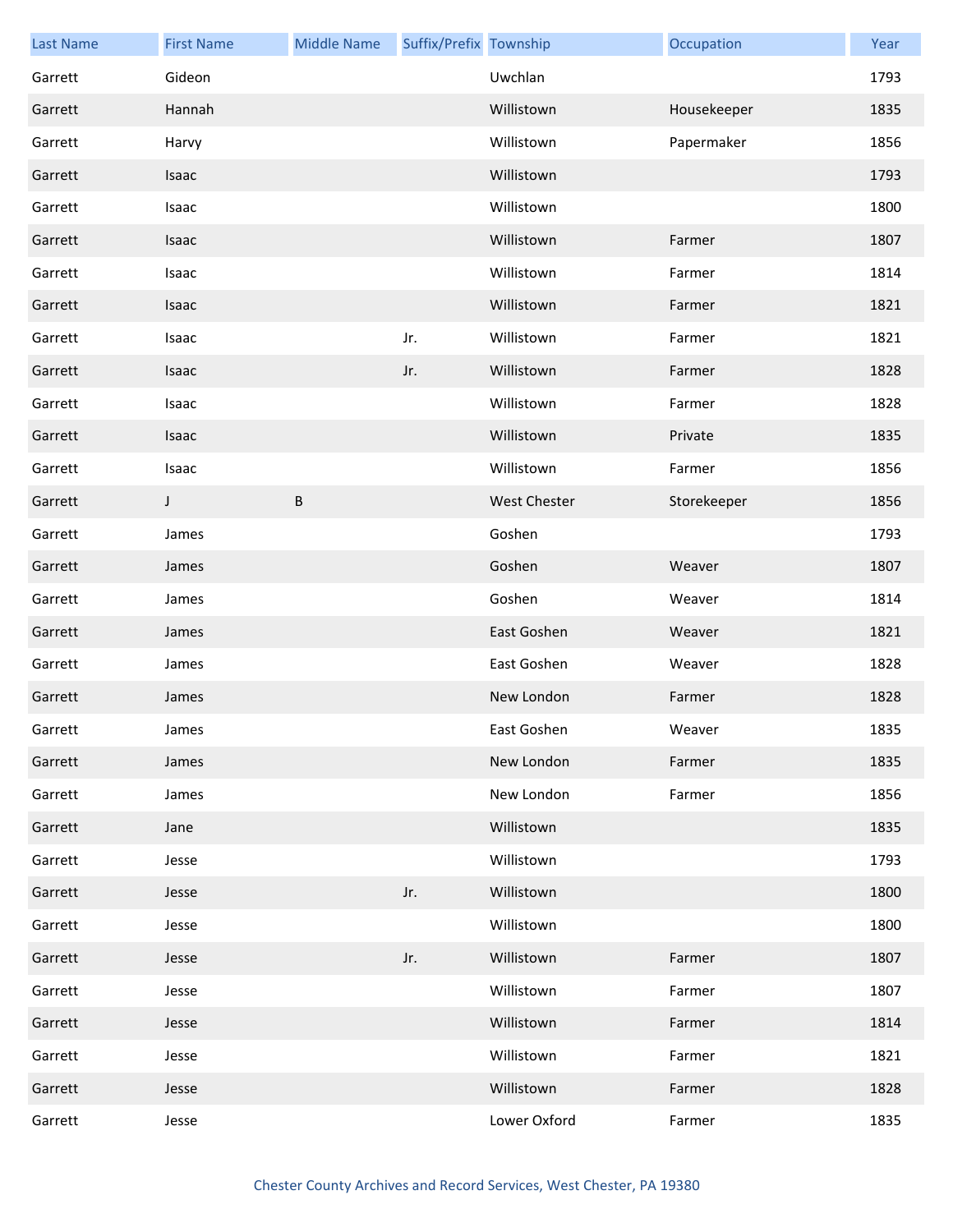| <b>Last Name</b> | <b>First Name</b> | <b>Middle Name</b> | Suffix/Prefix Township |                  | Occupation | Year |
|------------------|-------------------|--------------------|------------------------|------------------|------------|------|
| Garrett          | Jesse             |                    |                        | Schuylkill       | Carpenter  | 1856 |
| Garrett          | John              |                    |                        | Willistown       |            | 1800 |
| Garrett          | John              |                    |                        | Willistown       | Cordwainer | 1807 |
| Garrett          | John              |                    |                        | Willistown       | Farmer     | 1814 |
| Garrett          | John              |                    |                        | East Marlborough | Blacksmith | 1821 |
| Garrett          | John              |                    |                        | London Britain   | Laborer    | 1828 |
| Garrett          | John              |                    |                        | Brandywine       | Farmer     | 1828 |
| Garrett          | John              |                    |                        | Pennsbury        | Blacksmith | 1835 |
| Garrett          | John              |                    |                        | Willistown       | Farmer     | 1835 |
| Garrett          | John              |                    |                        | East Marlborough | Miller     | 1835 |
| Garrett          | John              |                    |                        | Pennsbury        | Farmer     | 1856 |
| Garrett          | John              | $\sf S$            |                        | West Goshen      | Mason      | 1856 |
| Garrett          | Jonathan          |                    |                        | Goshen           |            | 1793 |
| Garrett          | Jonathan          |                    |                        | Goshen           |            | 1793 |
| Garrett          | Jonathan          |                    |                        | Willistown       | Smith      | 1807 |
| Garrett          | Joseph            |                    |                        | Goshen           | Farmer     | 1807 |
| Garrett          | Joseph            |                    |                        | Goshen           | Farmer     | 1814 |
| Garrett          | Joseph            |                    |                        | East Goshen      | Farmer     | 1821 |
| Garrett          | Joseph            |                    |                        | Brandywine       | Farmer     | 1828 |
| Garrett          | Joseph            |                    |                        | East Goshen      | Farmer     | 1828 |
| Garrett          | Joseph            |                    |                        | Pennsbury        | Laborer    | 1835 |
| Garrett          | Joseph            |                    |                        | West Whiteland   | Farmer     | 1856 |
| Garrett          | Joseph            | $\mathsf{L}$       |                        | East Goshen      | Farmer     | 1856 |
| Garrett          | Joshua            | L                  |                        | Willistown       | Farmer     | 1856 |
| Garrett          | Josiah            |                    |                        | Goshen           |            | 1793 |
| Garrett          | Josiah            |                    |                        | Goshen           | Farmer     | 1807 |
| Garrett          | Josiah            |                    |                        | Goshen           | Farmer     | 1814 |
| Garrett          | Josiah            |                    |                        | East Goshen      | Farmer     | 1821 |
| Garrett          | Josiah            |                    |                        | East Goshen      | Farmer     | 1828 |
| Garrett          | Josiah            |                    |                        | East Goshen      | Farmer     | 1835 |
| Garrett          | Levi              |                    |                        | Willistown       |            | 1800 |
| Garrett          | Levi              |                    |                        | Willistown       | Farmer     | 1807 |
| Garrett          | Levi              |                    |                        | Willistown       | Farmer     | 1814 |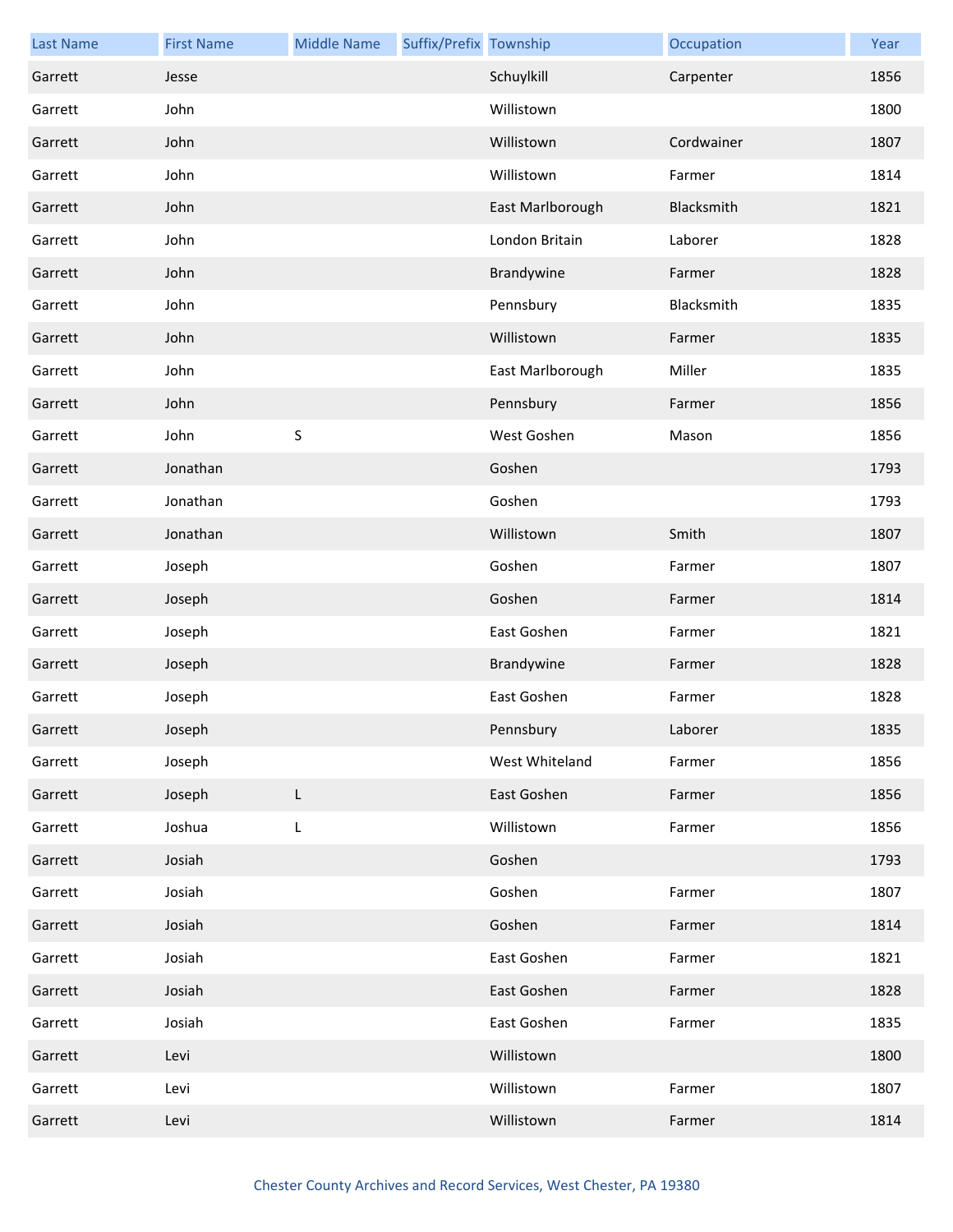| <b>Last Name</b> | <b>First Name</b> | <b>Middle Name</b> | Suffix/Prefix Township |                     | Occupation | Year |
|------------------|-------------------|--------------------|------------------------|---------------------|------------|------|
| Garrett          | Levi              |                    |                        | Willistown          | Farmer     | 1821 |
| Garrett          | Levi              |                    |                        | Willistown          | Tailor     | 1821 |
| Garrett          | Levi              |                    | Jr.                    | Willistown          | Tailor     | 1828 |
| Garrett          | Levi              |                    |                        | Willistown          | Farmer     | 1828 |
| Garrett          | Levi              |                    | Jr.                    | Willistown          | Farmer     | 1835 |
| Garrett          | Levi              |                    |                        | Willistown          | Farmer     | 1856 |
| Garrett          | Levi              |                    |                        | Schuylkill          | Engineer   | 1856 |
| Garrett          | Levis             |                    |                        | Willistown          | Private    | 1835 |
| Garrett          | Lewis             |                    |                        | Willistown          |            | 1800 |
| Garrett          | Lewis             |                    |                        | Goshen              | Turner     | 1807 |
| Garrett          | Lewis             |                    |                        | Willistown          | Farmer     | 1807 |
| Garrett          | Lewis             |                    |                        | Willistown          | Farmer     | 1814 |
| Garrett          | Lewis             |                    |                        | Willistown          | Farmer     | 1821 |
| Garrett          | Lewis             |                    |                        | Willistown          | Farmer     | 1828 |
| Garrett          | Lewis             |                    |                        | Willistown          | Farmer     | 1835 |
| Garrett          | Margaret          |                    |                        | East Goshen         |            | 1856 |
| Garrett          | Margaret          |                    |                        | <b>West Chester</b> | Lady       | 1856 |
| Garrett          | Maris             |                    |                        | Willistown          | Farmer     | 1856 |
| Garrett          | Morten            |                    |                        | East Brandywine     | Farmer     | 1856 |
| Garrett          | Morton            |                    |                        | West Whiteland      | Gentleman  | 1856 |
| Garrett          | Nathan            |                    |                        | Willistown          |            | 1800 |
| Garrett          | Nathan            |                    |                        | Willistown          | Farmer     | 1807 |
| Garrett          | Nathan            |                    |                        | Willistown          | Farmer     | 1814 |
| Garrett          | Nathan            |                    |                        | Willistown          | Farmer     | 1821 |
| Garrett          | Nathan            |                    |                        | Vincent             | Farmer     | 1828 |
| Garrett          | Nathan            |                    |                        | Willistown          | Farmer     | 1835 |
| Garrett          | Nathan            |                    |                        | Willistown          | Farmer     | 1856 |
| Garrett          | Nathan            | L                  |                        | <b>East Vincent</b> | Farmer     | 1835 |
| Garrett          | Nathan            | L                  |                        | Willistown          | Farmer     | 1856 |
| Garrett          | Nathan            | L.                 |                        | East Goshen         | Farmer     | 1821 |
| Garrett          | Nicholas          |                    |                        | East Goshen         | Farmer     | 1821 |
| Garrett          | Nicholas          |                    |                        | Brandywine          | Farmer     | 1828 |
| Garrett          | Noah              |                    |                        | West Chester        | Miller     | 1807 |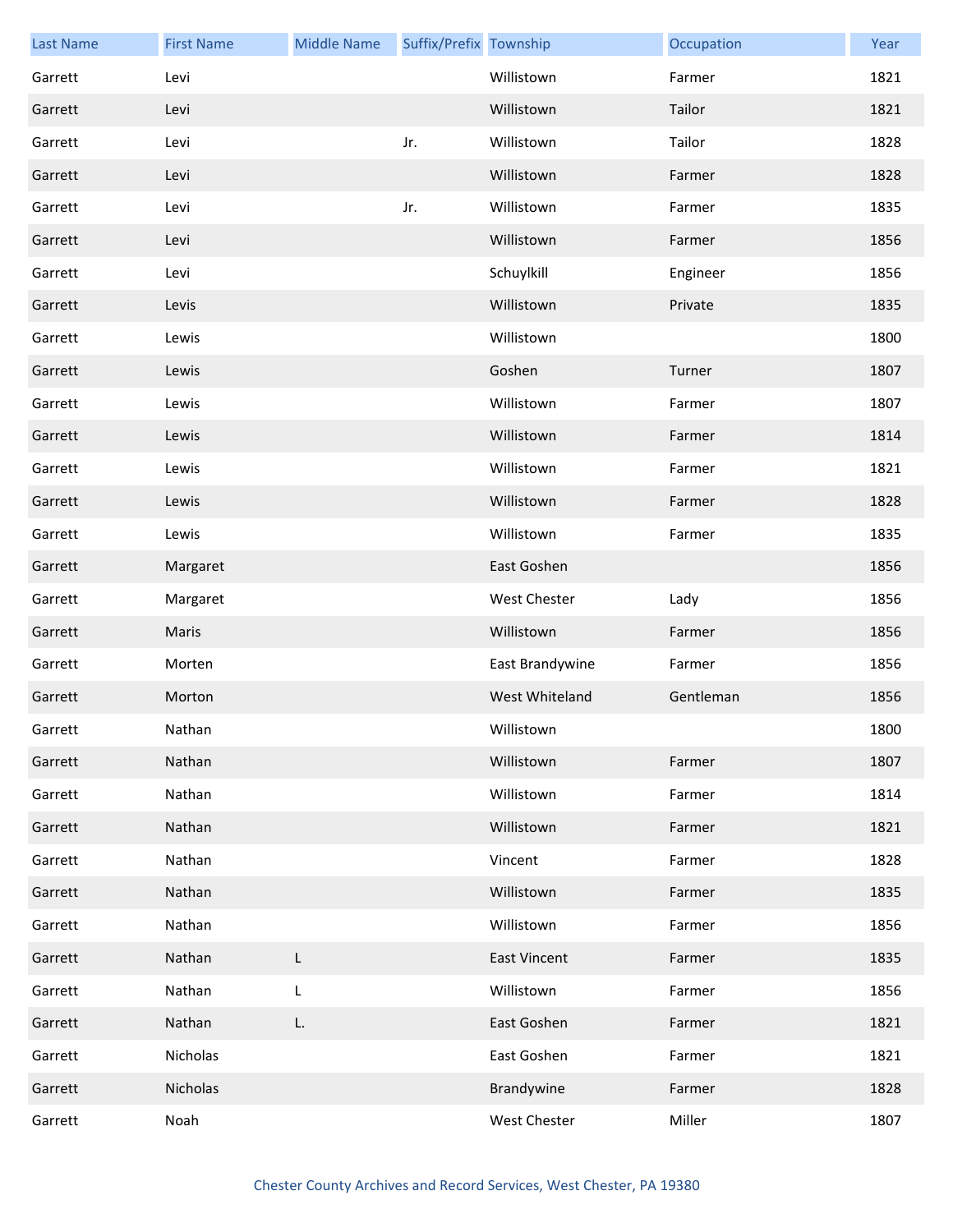| <b>Last Name</b> | <b>First Name</b> | <b>Middle Name</b> | Suffix/Prefix Township |                 | Occupation          | Year |
|------------------|-------------------|--------------------|------------------------|-----------------|---------------------|------|
| Garrett          | Noah              | B                  |                        | East Goshen     | Laborer             | 1835 |
| Garrett          | Phineas           |                    |                        | Willistown      | Farmer              | 1828 |
| Garrett          | Phineas           |                    |                        | Willistown      | Farmer              | 1835 |
| Garrett          | Phinehas          |                    |                        | East Goshen     | Schoolmaster        | 1821 |
| Garrett          | Robert            |                    |                        | Willistown      | Farmer              | 1807 |
| Garrett          | Robert            |                    |                        | Willistown      | Farmer              | 1814 |
| Garrett          | Robert            |                    |                        | Willistown      | Farmer              | 1821 |
| Garrett          | Robert            |                    |                        | Willistown      | Farmer              | 1828 |
| Garrett          | Robert            |                    |                        | Willistown      | Farmer              | 1835 |
| Garrett          | Samuel            |                    |                        | Willistown      |                     | 1793 |
| Garrett          | Samuel            |                    |                        | Goshen          |                     | 1793 |
| Garrett          | Samuel            |                    | Jr.                    | Willistown      |                     | 1800 |
| Garrett          | Samuel            |                    |                        | Willistown      |                     | 1800 |
| Garrett          | Samuel            |                    |                        | Willistown      | Tanner              | 1807 |
| Garrett          | Samuel            |                    |                        | Willistown      | Farmer              | 1807 |
| Garrett          | Samuel            |                    |                        | Goshen          | Farmer              | 1807 |
| Garrett          | Samuel            |                    |                        | Willistown      | Tanner              | 1814 |
| Garrett          | Samuel            |                    |                        | East Goshen     | Farmer              | 1835 |
| Garrett          | Silas             |                    |                        | Pennsbury       | Cordwainer          | 1835 |
| Garrett          | Simeon            |                    |                        | Willistown      | Farmer              | 1828 |
| Garrett          | Simeon            |                    |                        | East Bradford   | Farmer              | 1835 |
| Garrett          | Stephen           | Hanass             |                        | East Goshen     | Assistant innkeeper | 1856 |
| Garrett          | Sylvester         |                    |                        | West Brandywine | Farmer              | 1856 |
| Garrett          | Thomas            |                    |                        | Willistown      |                     | 1793 |
| Garrett          | Thomas            |                    |                        | Goshen          |                     | 1793 |
| Garrett          | Thomas            |                    |                        | Willistown      |                     | 1800 |
| Garrett          | Thomas            |                    |                        | Willistown      | Farmer              | 1807 |
| Garrett          | Thomas            |                    |                        | Goshen          | Farmer              | 1814 |
| Garrett          | Thomas            |                    |                        | Uwchlan         | Farmer              | 1814 |
| Garrett          | Thomas            |                    |                        | Willistown      | Farmer              | 1814 |
| Garrett          | Thomas            |                    |                        | New London      | Farmer              | 1814 |
| Garrett          | Thomas            |                    |                        | Willistown      | Farmer              | 1821 |
| Garrett          | Thomas            |                    |                        | New London      | Augermaker & Farmer | 1821 |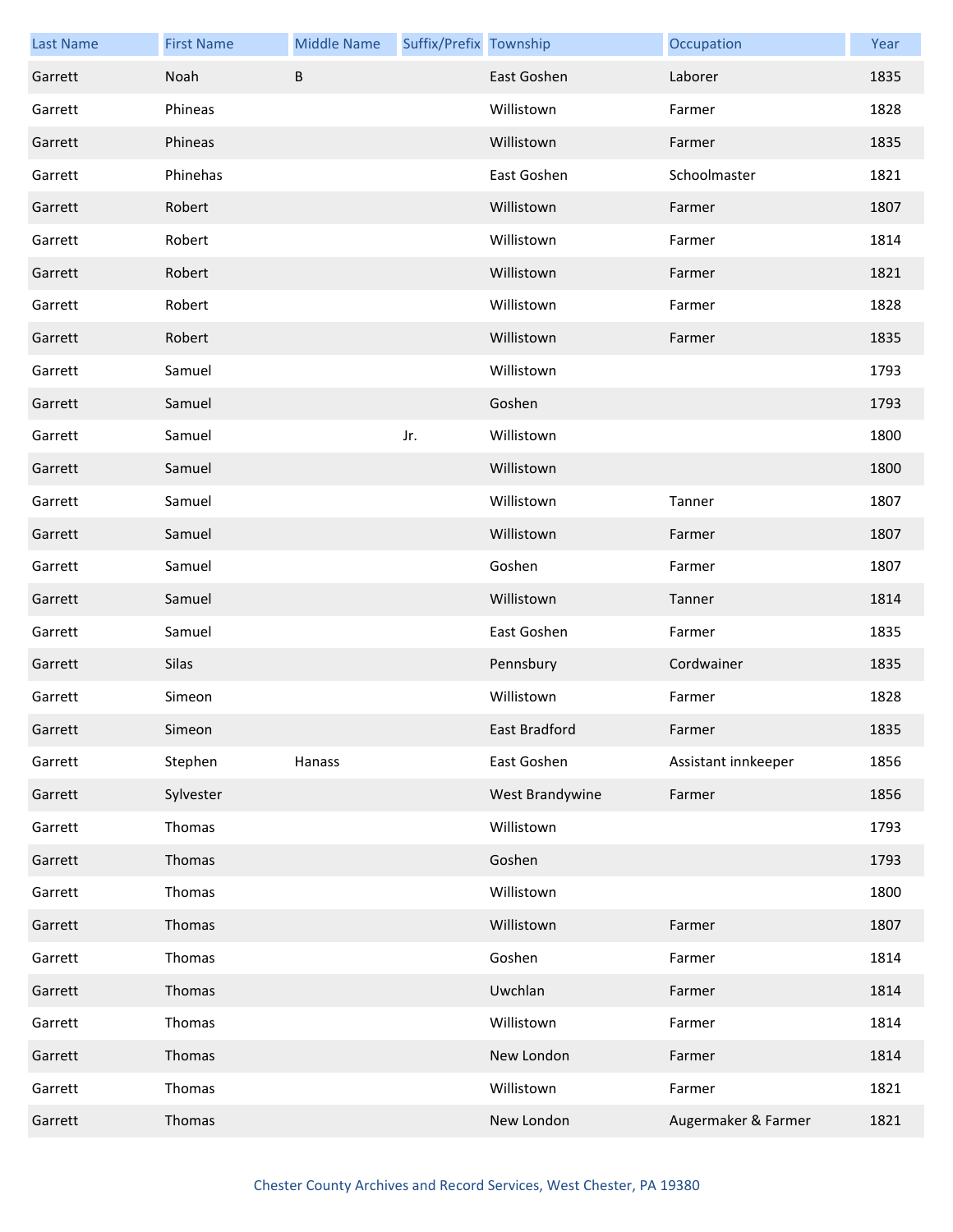| <b>Last Name</b> | <b>First Name</b> | <b>Middle Name</b> | Suffix/Prefix Township |                     | Occupation           | Year |
|------------------|-------------------|--------------------|------------------------|---------------------|----------------------|------|
| Garrett          | Thomas            |                    |                        | East Goshen         | Farmer               | 1821 |
| Garrett          | Thomas            |                    |                        | Willistown          | Farmer               | 1821 |
| Garrett          | Thomas            |                    |                        | East Goshen         | Farmer               | 1821 |
| Garrett          | Thomas            |                    |                        | East Goshen         | Farmer               | 1828 |
| Garrett          | Thomas            |                    |                        | New London          | Farmer               | 1828 |
| Garrett          | Thomas            |                    |                        | Brandywine          | Farmer               | 1828 |
| Garrett          | Thomas            |                    |                        | East Fallowfield    | Laborer              | 1835 |
| Garrett          | Thomas            |                    |                        | <b>West Chester</b> | Bricklayer           | 1856 |
| Garrett          | Thomas            | G                  |                        | East Goshen         | Farmer               | 1835 |
| Garrett          | Thomas            | G.                 |                        | Tredyffrin          | Storekeeper          | 1828 |
| Garrett          | William           |                    |                        | Willistown          |                      | 1793 |
| Garrett          | William           |                    |                        | Willistown          |                      | 1800 |
| Garrett          | William           |                    |                        | Goshen              | Farmer               | 1807 |
| Garrett          | William           |                    |                        | Willistown          | Farmer               | 1807 |
| Garrett          | William           |                    | Jr.                    | Willistown          | Farmer               | 1807 |
| Garrett          | William           |                    |                        | Goshen              | Farmer               | 1814 |
| Garrett          | William           |                    |                        | Willistown          | Farmer               | 1814 |
| Garrett          | William           |                    |                        | East Goshen         | Farmer               | 1821 |
| Garrett          | William           |                    |                        | Willistown          | Farmer               | 1821 |
| Garrett          | William           |                    |                        | Willistown          | Smith                | 1821 |
| Garrett          | William           |                    |                        | Willistown          | Farmer               | 1828 |
| Garrett          | William           |                    | Jr.                    | Willistown          | Blacksmith           | 1828 |
| Garrett          | William           |                    |                        | East Goshen         | Farmer               | 1835 |
| Garrett          | William           |                    |                        | Willistown          | Blacksmith           | 1835 |
| Garrett          | William           |                    |                        | Phoenixville        | <b>Brass founder</b> | 1856 |
| Garrett          | William           | P                  |                        | East Goshen         | Shoemaker            | 1856 |
| Garrett          | Worrall           |                    |                        | Willistown          | Farmer               | 1856 |
| Garrick          | John              |                    |                        | East Whiteland      |                      | 1793 |
| Garrigan         | Nancy             |                    |                        | New London          |                      | 1856 |
| Garrigues        | Edward            |                    | Jr.                    | Schuylkill          | Manufacturer         | 1828 |
| Garrigues        | Edward            |                    |                        | Schuylkill          | Cotton manufacturer  | 1835 |
| Garris           | Augustus          |                    |                        | Newlin              | Laborer              | 1814 |
| Garris           | Augustus          |                    |                        | West Fallowfield    | Blacksmith           | 1828 |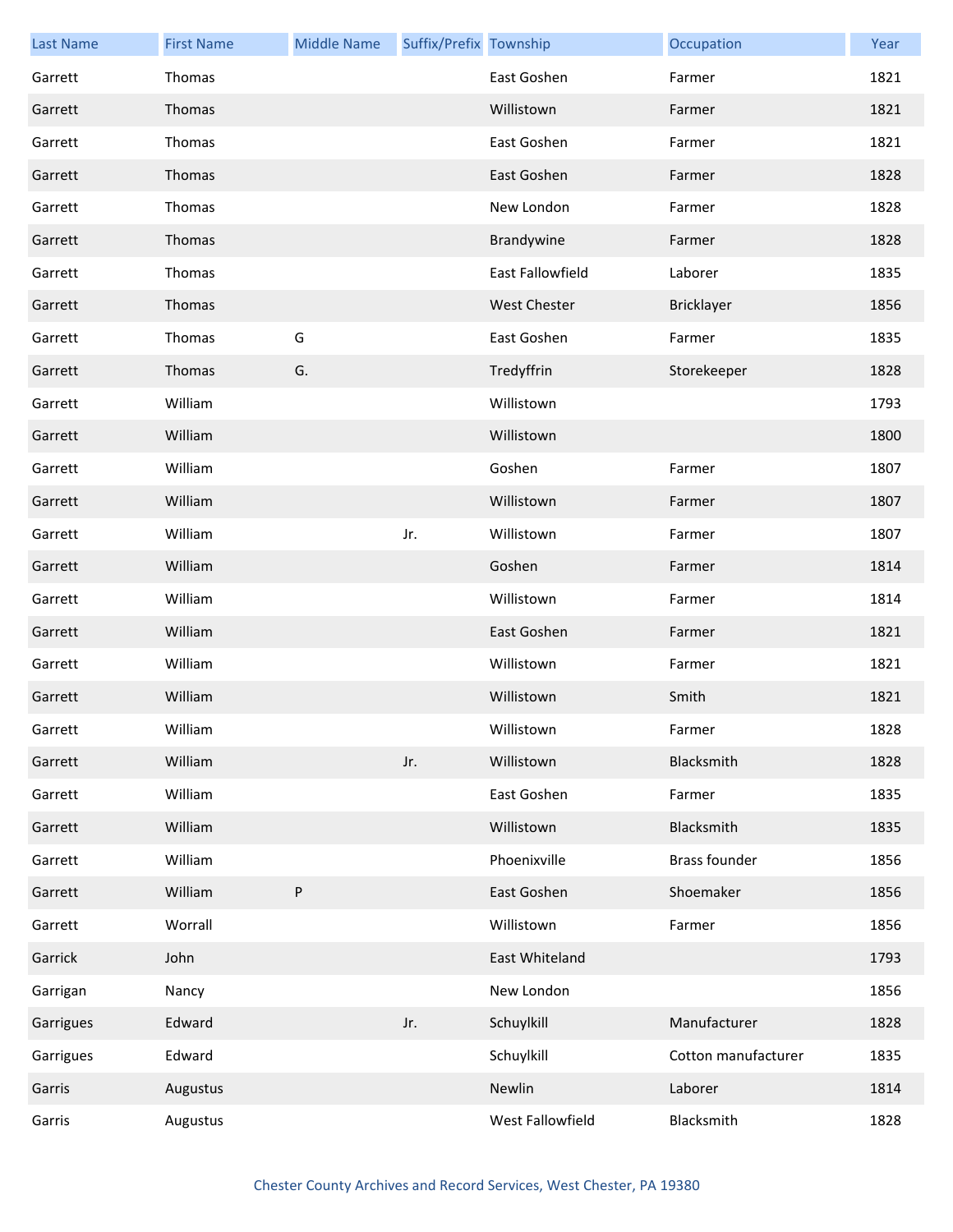| <b>Last Name</b> | <b>First Name</b> | <b>Middle Name</b>                                                                                         | Suffix/Prefix Township |                      | Occupation   | Year |
|------------------|-------------------|------------------------------------------------------------------------------------------------------------|------------------------|----------------------|--------------|------|
| Garris           | Thomas            |                                                                                                            |                        | Newlin               | Laborer      | 1828 |
| Garrison         | Harman            |                                                                                                            |                        | Honey Brook          | Laborer      | 1821 |
| Garrison         | Harman            |                                                                                                            |                        | Honey Brook          | Laborer      | 1835 |
| Garrison         | Harmon            |                                                                                                            |                        | Honey Brook          | Laborer      | 1828 |
| Garrison         | Richard           |                                                                                                            |                        | Willistown           | Laborer      | 1821 |
| Garritson        | John              |                                                                                                            |                        | Birmingham           | Hatter       | 1828 |
| Garrot           | William           |                                                                                                            |                        | East Caln            |              | 1793 |
| Garthrop         | Daniel            |                                                                                                            |                        | London Grove         | Farmer       | 1835 |
| Garthrop         | George            |                                                                                                            |                        | London Grove         | Farmer       | 1835 |
| Garthrop         | Thomas            |                                                                                                            |                        | London Grove         | Farmer       | 1835 |
| Gartley          | Samuel            |                                                                                                            |                        | Warwick              | Miller       | 1856 |
| Garton           | James             |                                                                                                            |                        | <b>East Nantmeal</b> |              | 1793 |
| Garver           | A                 | $\mathsf{M}% _{T}=\mathsf{M}_{T}\!\left( a,b\right) ,\ \mathsf{M}_{T}=\mathsf{M}_{T}\!\left( a,b\right) ,$ |                        | Oxford               | Cabinetmaker | 1856 |
| Garver           | Adam              |                                                                                                            |                        | Coventry             | Yeoman       | 1807 |
| Garver           | Adam              |                                                                                                            |                        | Coventry             | Yeoman       | 1814 |
| Garver           | Conrad            |                                                                                                            |                        | Coventry             | Farmer       | 1821 |
| Garver           | Conrad            |                                                                                                            |                        | Coventry             | Farmer       | 1828 |
| Garver           | Conrad            |                                                                                                            |                        | Coventry             | Laborer      | 1828 |
| Garver           | Jacob             |                                                                                                            |                        | Pikeland             |              | 1793 |
| Garver           | John              |                                                                                                            |                        | Tredyffrin           |              | 1793 |
| Garver           | John              |                                                                                                            |                        | East Whiteland       | Farmer       | 1814 |
| Garver           | Joseph            |                                                                                                            |                        | Pikeland             | Farmer       | 1835 |
| Garver           | Leonard           |                                                                                                            |                        | Lower Oxford         | Laborer      | 1821 |
| Garver           | Leonard           |                                                                                                            |                        | Sadsbury             | Laborer      | 1828 |
| Garver           | Malin             |                                                                                                            |                        | Pikeland             | Trade        | 1835 |
| Garver           | Samuel            |                                                                                                            |                        | Lower Oxford         | Carpenter    | 1821 |
| Garver           | Samuel            |                                                                                                            |                        | Lower Oxford         | Carpenter    | 1828 |
| Garver           | Samuel            |                                                                                                            |                        | Lower Oxford         | Carpenter    | 1835 |
| Garver           | Samuel            |                                                                                                            |                        | Oxford               | Cabinetmaker | 1856 |
| Garver           | Samuel            |                                                                                                            |                        | Lower Oxford         | Farmer       | 1856 |
| Garver           | William           |                                                                                                            |                        | Lower Oxford         | Tailor       | 1835 |
| Garver           | William           |                                                                                                            |                        | Lower Oxford         | Laborer      | 1856 |
| Garvine          | Francis           |                                                                                                            |                        | New London           | Laborer      | 1800 |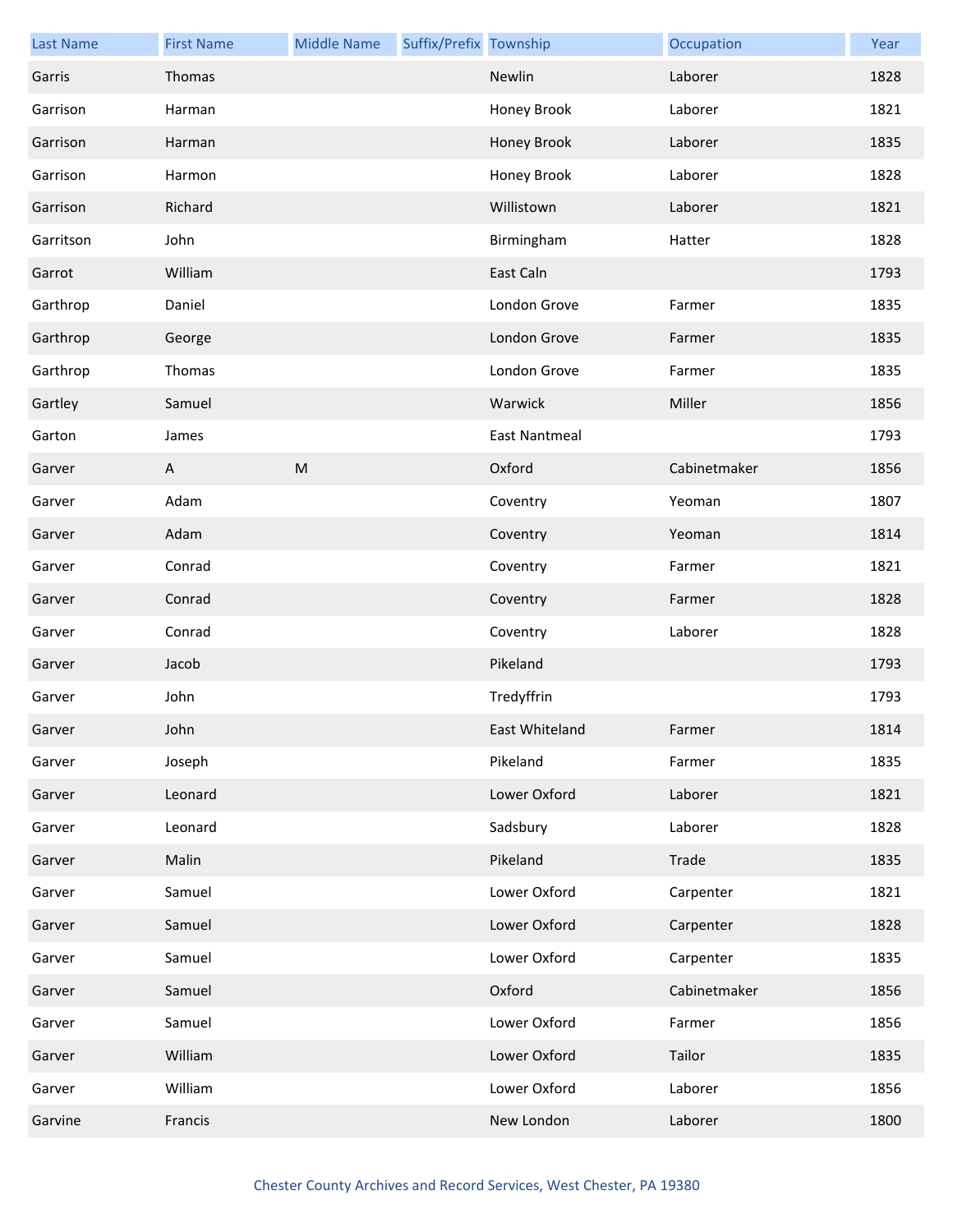| <b>Last Name</b> | <b>First Name</b> | <b>Middle Name</b> | Suffix/Prefix Township |                     | Occupation  | Year |
|------------------|-------------------|--------------------|------------------------|---------------------|-------------|------|
| Garvine          | Francis           |                    |                        | New London          | Laborer     | 1807 |
| Garvine          | Francis           |                    |                        | New London          | Laborer     | 1814 |
| Garvine          | James             |                    |                        | New London          | Farmer      | 1821 |
| Garvine          | James             |                    |                        | New London          | Laborer     | 1828 |
| Garvine          | Reuben            |                    |                        | New London          | Laborer     | 1828 |
| Garvine          | Reuben            |                    |                        | New London          | Laborer     | 1835 |
| Garvine          | Thomas            |                    |                        | Penn                | Laborer     | 1821 |
| Gasby            | Joseph            |                    |                        | New Garden          | Laborer     | 1856 |
| Gashaw           | Francis           |                    |                        | <b>East Vincent</b> | Shoemaker   | 1856 |
| Gaskine          | James             |                    |                        | London Britain      | Laborer     | 1856 |
| Gass             | William           |                    |                        | Kennett             | Farmer      | 1814 |
| Gaston           | Alexander         | К                  |                        | West Brandywine     | Doctor      | 1856 |
| Gaston           | Joseph            |                    |                        | Honeybrook          | Doctor      | 1856 |
| Gastrell         | Lucy              |                    |                        | <b>West Chester</b> | Milliner    | 1856 |
| Gatchall         | Elisha            |                    | <b>MD</b>              | Kennett Square      | Doctor      | 1856 |
| Gatchel          | David             |                    |                        | East Nottingham     |             | 1793 |
| Gatchel          | David             |                    |                        | East Nottingham     |             | 1800 |
| Gatchel          | David             |                    |                        | East Nottingham     | Farmer      | 1814 |
| Gatchel          | David             |                    |                        | East Nottingham     | Wheelwright | 1828 |
| Gatchel          | David             |                    |                        | East Nottingham     | Farmer      | 1835 |
| Gatchel          | David             |                    |                        | East Nottingham     | Farmer      | 1856 |
| Gatchel          | Elisha            |                    |                        | East Nottingham     |             | 1800 |
| Gatchel          | Enoch             |                    |                        | New London          | Blacksmith  | 1856 |
| Gatchel          | Harman            |                    |                        | East Nottingham     | Farmer      | 1814 |
| Gatchel          | Herman            |                    |                        | East Nottingham     |             | 1800 |
| Gatchel          | J                 | $\mathsf C$        |                        | East Nottingham     | Teacher     | 1856 |
| Gatchel          | J                 | P                  |                        | East Nottingham     | Farmer      | 1856 |
| Gatchel          | Jeremiah          |                    |                        | East Nottingham     | Tanner      | 1821 |
| Gatchel          | Jesse             |                    |                        | East Nottingham     | Wheelwright | 1856 |
| Gatchel          | Joseph            |                    |                        | East Nottingham     |             | 1793 |
| Gatchel          | Martha            |                    |                        | Newlin              | Housekeeper | 1835 |
| Gatchel          | Samuel            |                    |                        | West Fallowfield    | Tanner      | 1807 |
| Gatchel          | Thomas            |                    |                        | East Nottingham     |             | 1800 |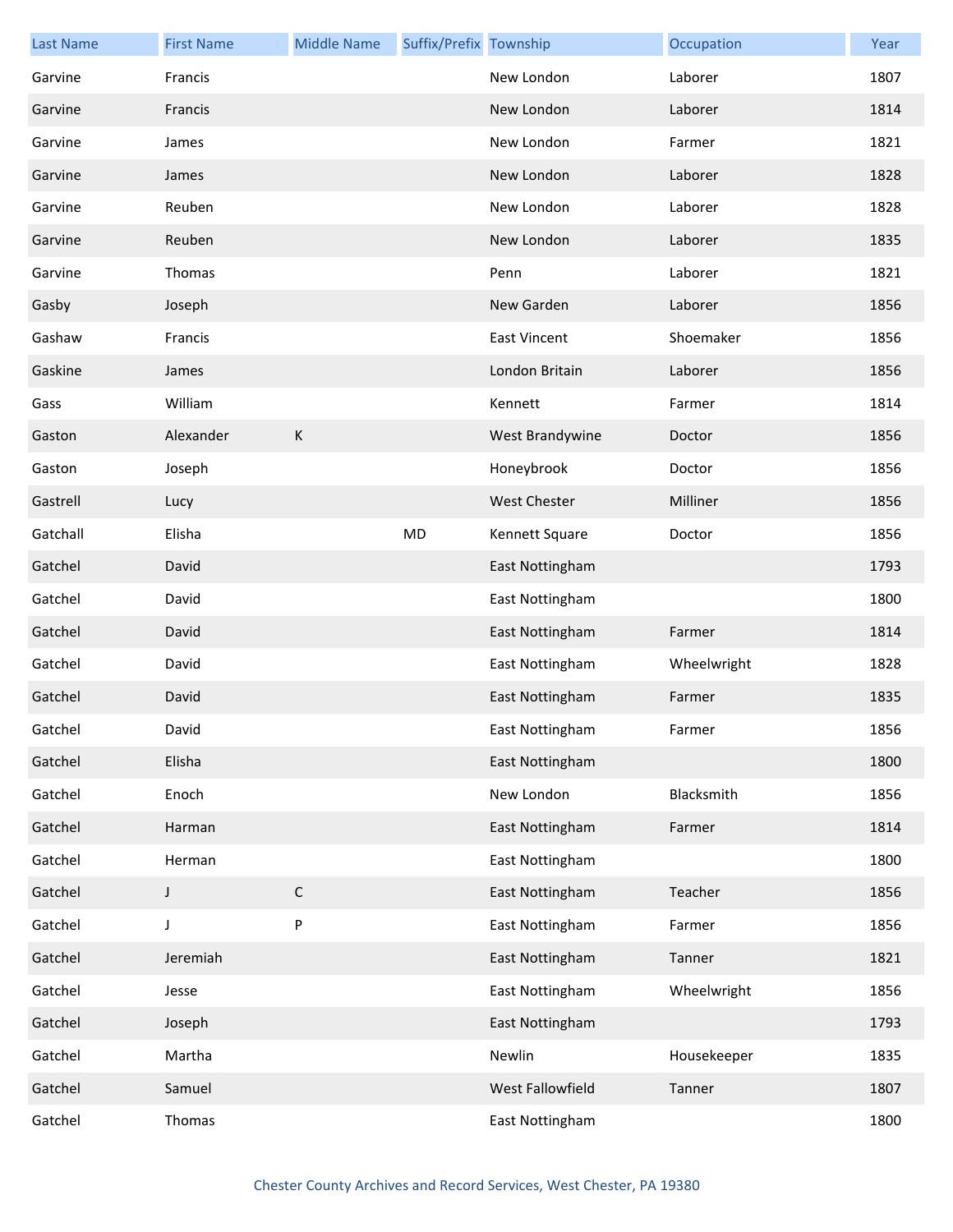| <b>Last Name</b> | <b>First Name</b> | <b>Middle Name</b> | Suffix/Prefix Township |                      | Occupation         | Year |
|------------------|-------------------|--------------------|------------------------|----------------------|--------------------|------|
| Gatchell         | Jesse             |                    |                        | East Nottingham      | Wheelwright        | 1835 |
| Gatewood         | Henry             | P                  |                        | Pikeland             | Saddler            | 1835 |
| Gathrop          | William           |                    |                        | East Marlborough     | Farmer             | 1828 |
| Gatliff          | Ann               |                    | Widow                  | Uwchlan              |                    | 1807 |
| Gatliff          | Nanny             |                    |                        | Uwchlan              |                    | 1800 |
| Gatlive          | Ann               |                    |                        | Uwchlan              |                    | 1793 |
| Gaugh            | John              |                    |                        | Lower Oxford         | Weaver             | 1835 |
| Gaulder          | John              |                    |                        | Tredyffrin           |                    | 1814 |
| Gault            | James             |                    |                        | West Caln            | Laborer            | 1821 |
| Gault            | Thomas            |                    |                        | Honeybrook           | Carpenter          | 1856 |
| Gauly            | Robert            |                    |                        | East Nottingham      |                    | 1800 |
| Gaus             | Jacob             |                    |                        | West Whiteland       |                    | 1821 |
| Gause            | Harlan            |                    |                        | Kennett              | Innkeeper          | 1835 |
| Gause            | Harland           |                    |                        | Kennett              | Plasterer          | 1821 |
| Gause            | Harlin            |                    |                        | Kennett              | Innkeeper          | 1828 |
| Gause            | Jacob             |                    |                        | West Bradford        |                    | 1835 |
| Gause            | Jonathan          |                    |                        | <b>West Chester</b>  | Schoolmaster       | 1814 |
| Gause            | Jonathan          |                    |                        | West Bradford        | Teacher            | 1821 |
| Gause            | Jonathan          |                    |                        | West Chester         | Schoolmaster       | 1828 |
| Gause            | Jonathan          |                    |                        | <b>West Bradford</b> | Farmer and teacher | 1835 |
| Gause            | Jonathan          |                    |                        | West Bradford        | Teacher            | 1856 |
| Gause            | Levi              |                    |                        | East Marlborough     | Plasterer          | 1835 |
| Gause            | Levi              |                    |                        | East Marlborough     | Plasterer          | 1835 |
| Gause            | Levi              |                    |                        | Kennett              | Plasterer          | 1835 |
| Gause            | Levi              |                    |                        | Kennett Square       | Farmer             | 1856 |
| Gause            | Levy              |                    |                        | Kennett              | Plasterer          | 1828 |
| Gause            | Lewis             |                    |                        | Kennett              | Farmer             | 1821 |
| Gause            | Lewis             |                    |                        | Kennett              | Laborer            | 1828 |
| Gause            | Lewis             |                    |                        | Kennett              | Yeoman             | 1835 |
| Gause            | Lewis             |                    |                        | Kennett              | Farmer             | 1856 |
| Gause            | Rebecca           |                    |                        | Kennett              | Farmer             | 1856 |
| Gause            | Samuel            |                    |                        | East Marlborough     | Hatter             | 1821 |
| Gause            | Samuel            |                    |                        | East Marlborough     | Plasterer          | 1835 |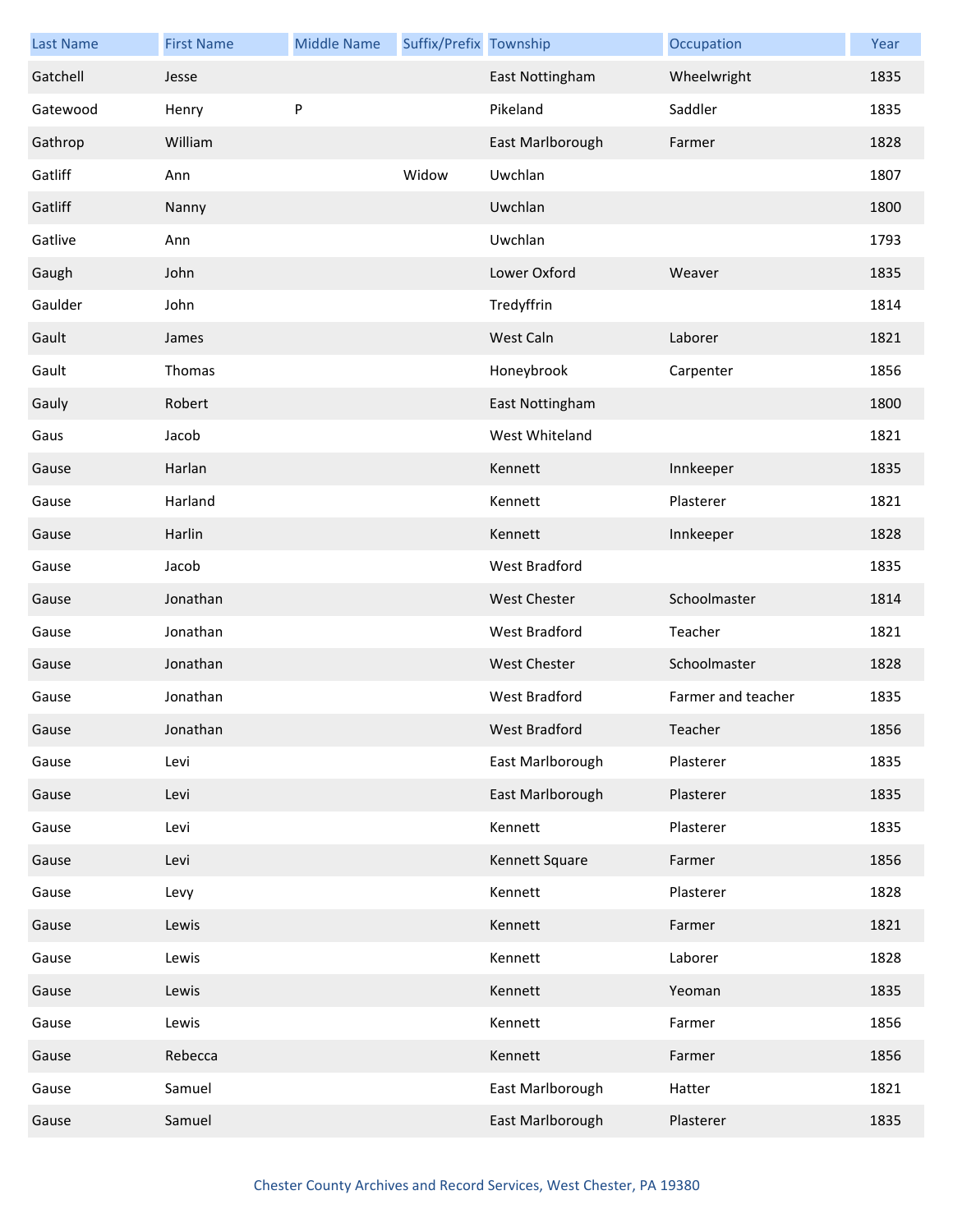| <b>Last Name</b> | <b>First Name</b> | <b>Middle Name</b> | Suffix/Prefix Township |                      | Occupation  | Year |
|------------------|-------------------|--------------------|------------------------|----------------------|-------------|------|
| Gause            | Samuel            |                    |                        | <b>West Bradford</b> | Laborer     | 1856 |
| Gause            | William           |                    |                        | Kennett              | Tailor      | 1821 |
| Gause            | William           |                    |                        | Kennett              | Farmer      | 1828 |
| Gause            | William           | $\sf B$            |                        | Newlin               | Farmer      | 1856 |
| Gaut             | John              |                    |                        | Uwchlan              | Laborer     | 1807 |
| Gaut             | William           |                    |                        | <b>West Nantmeal</b> | Blacksmith  | 1821 |
| Gautt            | William           |                    |                        | Honey Brook          | Laborer     | 1835 |
| Gauze            | Levi              |                    |                        | <b>West Chester</b>  | Plasterer   | 1835 |
| Gawthorp         | George            |                    |                        | London Grove         | Farmer      | 1807 |
| Gawthorp         | Jane              |                    |                        | London Grove         |             | 1807 |
| Gawthorp         | Thomas            |                    |                        | London Grove         | Farmer      | 1807 |
| Gawthrop         | Daniel            |                    |                        | London Grove         | Farmer      | 1828 |
| Gawthrop         | George            |                    |                        | London Grove         | Farmer      | 1814 |
| Gawthrop         | George            |                    |                        | London Grove         | Farmer      | 1821 |
| Gawthrop         | George            |                    |                        | London Grove         | Farmer      | 1828 |
| Gawthrop         | George            |                    | Jr.                    | London Grove         | Farmer      | 1856 |
| Gawthrop         | George            |                    | Sr.                    | London Grove         | Farmer      | 1856 |
| Gawthrop         | George            |                    |                        | Newlin               | Farmer      | 1856 |
| Gawthrop         | James             |                    |                        | Newlin               | Farmer      | 1807 |
| Gawthrop         | James             |                    |                        | East Marlborough     | Farmer      | 1814 |
| Gawthrop         | James             |                    |                        | Newlin               | Farmer      | 1828 |
| Gawthrop         | James             |                    |                        | Newlin               | Farmer      | 1835 |
| Gawthrop         | James             |                    |                        | Newlin               | Farmer      | 1856 |
| Gawthrop         | James             |                    |                        | Pocopson             | Farmer      | 1856 |
| Gawthrop         | Thomas            |                    |                        | London Grove         | Farmer      | 1814 |
| Gawthrop         | Thomas            |                    |                        | London Grove         | Farmer      | 1821 |
| Gawthrop         | Thomas            |                    |                        | London Grove         | Farmer      | 1828 |
| Gawthrop         | Thomas            |                    |                        | New London           | Miller      | 1856 |
| Gawthrop         | William           |                    |                        | Newlin               | Farmer      | 1828 |
| Gawthrop         | William           |                    |                        | Newlin               | Farmer      | 1835 |
| Gawthrop         | William           |                    |                        | London Grove         | Storekeeper | 1856 |
| Gawthrope        | Jane              |                    |                        | London Grove         |             | 1800 |
| Gawthrope        | Thomas            |                    |                        | London Grove         |             | 1800 |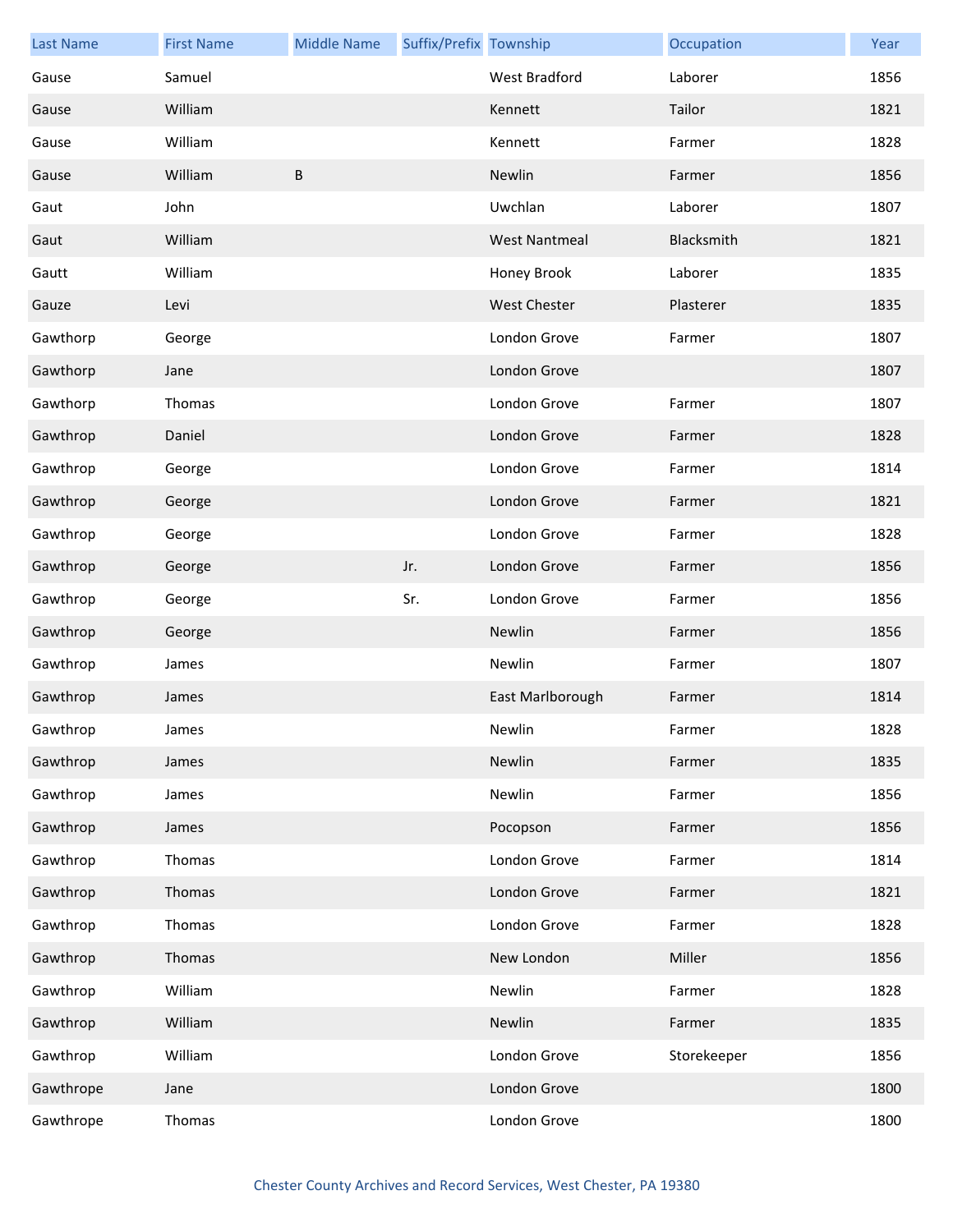| <b>Last Name</b> | <b>First Name</b> | <b>Middle Name</b> | Suffix/Prefix Township |                      | Occupation  | Year |
|------------------|-------------------|--------------------|------------------------|----------------------|-------------|------|
| Gawthroup        | James             |                    |                        | Newlin               | Farmer      | 1821 |
| Gay              | Hugh              |                    | Jr.                    | East Nottingham      | Laborer     | 1814 |
| Gay              | Hugh              |                    |                        | East Nottingham      | Farmer      | 1814 |
| Gay              | Hugh              |                    |                        | East Nottingham      | Cooper      | 1821 |
| Gay              | Hugh              |                    |                        | East Nottingham      | Farmer      | 1821 |
| Gay              | Hugh              |                    |                        | East Nottingham      | Farmer      | 1828 |
| Gay              | Thomas            |                    |                        | Tredyffrin           | Farmer      | 1856 |
| Geal             | Peter             |                    |                        | Phoenixville         | Laborer     | 1856 |
| Gearhard         | Amos              |                    |                        | <b>East Vincent</b>  | Laborer     | 1856 |
| Gearhart         | Abraham           |                    |                        | Pikeland             |             | 1821 |
| Gearhart         | Abraham           |                    |                        | <b>East Vincent</b>  | Miller      | 1835 |
| Gearhart         | Conrad            |                    |                        | Pikeland             |             | 1821 |
| Gearhart         | Henry             |                    |                        | New London           | Laborer     | 1828 |
| Gearhart         | Henry             |                    |                        | Penn                 | Laborer     | 1835 |
| Gearhart         | Jacob             |                    |                        | Pikeland             |             | 1821 |
| Gearhart         | Jacob             |                    |                        | Pikeland             | Farmer      | 1828 |
| Gearhart         | Ruben             |                    |                        | East Pikeland        | Farmer      | 1856 |
| Gearheart        | Conrad            |                    |                        | Pikeland             | Farmer      | 1807 |
| Gearheart        | Henry             |                    |                        | Pikeland             | Farmer      | 1807 |
| Gearheart        | Henry             |                    |                        | New Garden           | Laborer     | 1856 |
| Geary            | Alexander         |                    |                        | Pennsbury            | Cartwright  | 1821 |
| Geary            | Alexander         |                    |                        | Brandywine           | Farmer      | 1835 |
| Gebhart          | Adam              |                    |                        | Coventry             | Yeoman      | 1814 |
| Gedley           | John              |                    |                        | <b>West Bradford</b> | Tobacconist | 1856 |
| Geen             | John              |                    |                        | East Caln            |             | 1793 |
| Geerhart         | Abraham           |                    |                        | Pikeland             | Laborer     | 1814 |
| Geerhart         | Conrad            |                    |                        | Pikeland             | Farmer      | 1814 |
| Geerhart         | Isaac             |                    |                        | Pikeland             | Miller      | 1835 |
| Geerhart         | Jacob             |                    |                        | Pikeland             | Laborer     | 1814 |
| Geerhart         | Jacob             |                    |                        | Pikeland             | Farmer      | 1835 |
| Gegenhimer       | Phillip           |                    |                        | <b>East Coventry</b> | Laborer     | 1856 |
| Geiger           | Jacob             |                    |                        | <b>East Vincent</b>  | Blacksmith  | 1856 |
| Geiger           | John              |                    |                        | Phoenixville         | Laborer     | 1856 |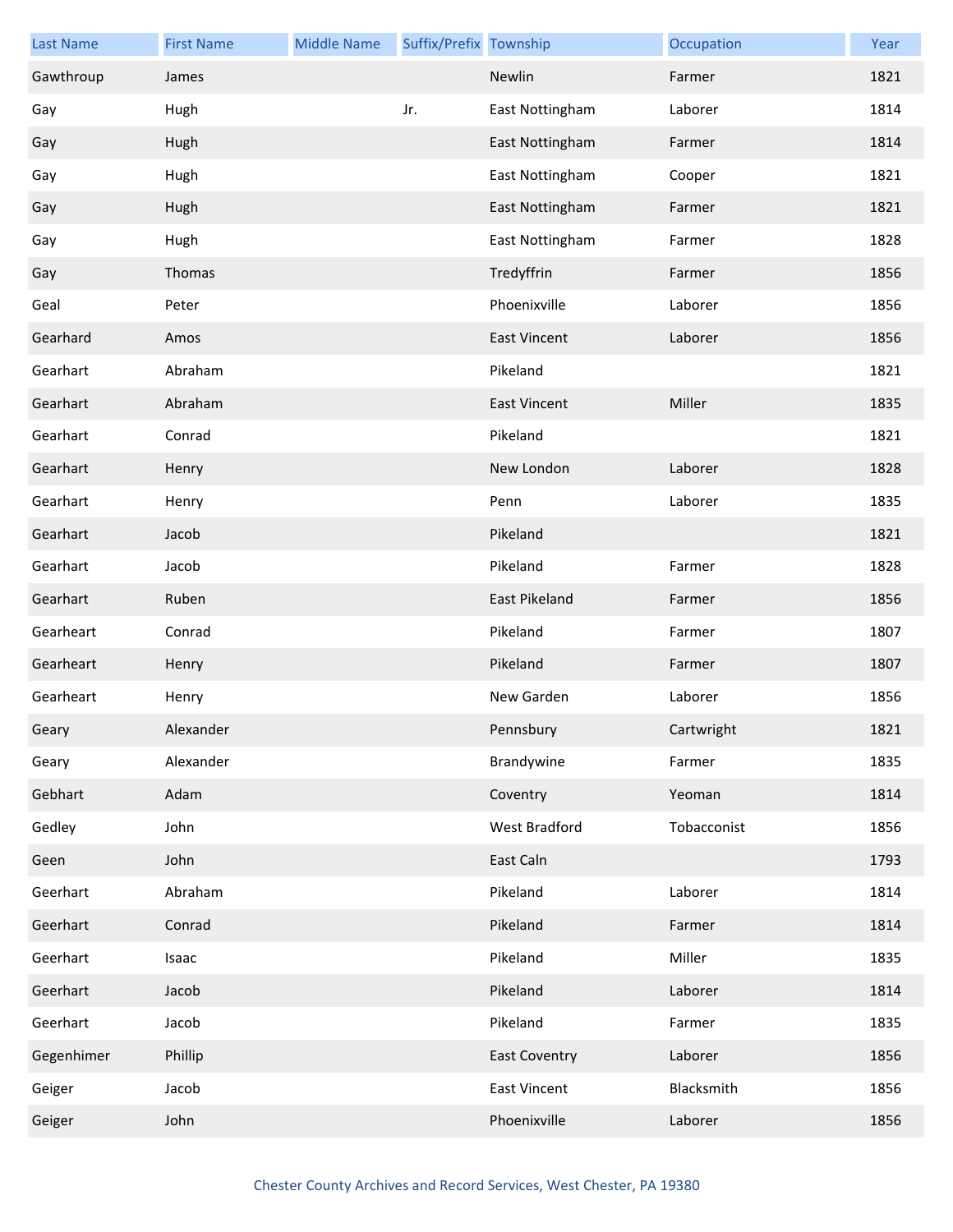| <b>Last Name</b> | <b>First Name</b> | <b>Middle Name</b> | Suffix/Prefix Township |                         | Occupation         | Year |
|------------------|-------------------|--------------------|------------------------|-------------------------|--------------------|------|
| Geis             | Frederic          |                    |                        | Tredyffrin              | Shoemaker          | 1835 |
| Geise            | Henry             |                    |                        | <b>West Coventry</b>    |                    | 1856 |
| Geisenhiner      | Henry             |                    |                        | Pikeland                |                    | 1800 |
| Geissinhainer    | Frederick         |                    |                        | Vincent                 |                    | 1821 |
| Gelaspe          | John              |                    |                        | Pennsbury               | Laborer            | 1814 |
| Gelespie         | John              |                    |                        | West Caln               | Farmer             | 1821 |
| Gelespie         | John              |                    |                        | West Caln               | Farmer             | 1828 |
| Gelespie         | John              |                    |                        | West Caln               | Farmer             | 1835 |
| Gelespy          | Alexander         |                    |                        | <b>West Nantmeal</b>    | Preceptor          | 1814 |
| Gellon           | Hugh              |                    |                        | Phoenixville            | Pudler             | 1856 |
| Gemason          | George            |                    |                        | East Marlborough        | Weaver             | 1814 |
| Gemmel           | John              |                    |                        | <b>West Chester</b>     |                    | 1814 |
| Gemmell          | James             |                    |                        | East Whiteland          |                    | 1800 |
| Gemmill          | John              |                    |                        | <b>West Chester</b>     | Student (Medicine) | 1828 |
| Gener            | George            |                    |                        | Vincent                 |                    | 1800 |
| Gentroth         | Christopher       |                    |                        | Phoenixville            | Laborer            | 1856 |
| George           | <b>Beaty</b>      |                    |                        | <b>East Nantmeal</b>    | Farmer             | 1807 |
| George           | <b>Bedford</b>    |                    |                        | <b>East Fallowfield</b> |                    | 1793 |
| George           | Brown             |                    |                        | <b>East Nantmeal</b>    | Collier            | 1807 |
| George           | Jacob             |                    |                        | West Fallowfield        | Farmer             | 1835 |
| George           | John              |                    |                        | Uwchlan                 | Tailor             | 1835 |
| George           | John              |                    |                        | <b>West Chester</b>     | Tailor             | 1856 |
| George           | Joseph            |                    |                        | West Fallowfield        | Farmer             | 1828 |
| George           | William           |                    |                        | Birmingham              |                    | 1793 |
| George           | William           |                    |                        | West Marlborough        |                    | 1800 |
| George           | William           |                    |                        | West Bradford           |                    | 1856 |
| Gephart          | Adam              |                    |                        | <b>East Nantmeal</b>    | Farmer             | 1821 |
| Gephart          | Caleb             |                    |                        | <b>East Nantmeal</b>    | Laborer            | 1821 |
| Gephart          | John              |                    |                        | <b>East Nantmeal</b>    | Laborer            | 1821 |
| Gerhard          | Peter             |                    |                        | Vincent                 |                    | 1800 |
| German           | Jeremiah          |                    |                        | Uwchlan                 |                    | 1800 |
| German           | Thomas            |                    |                        | East Marlborough        | Farmer             | 1807 |
| Gess             | Nathan            |                    |                        | Pennsbury               | Laborer            | 1828 |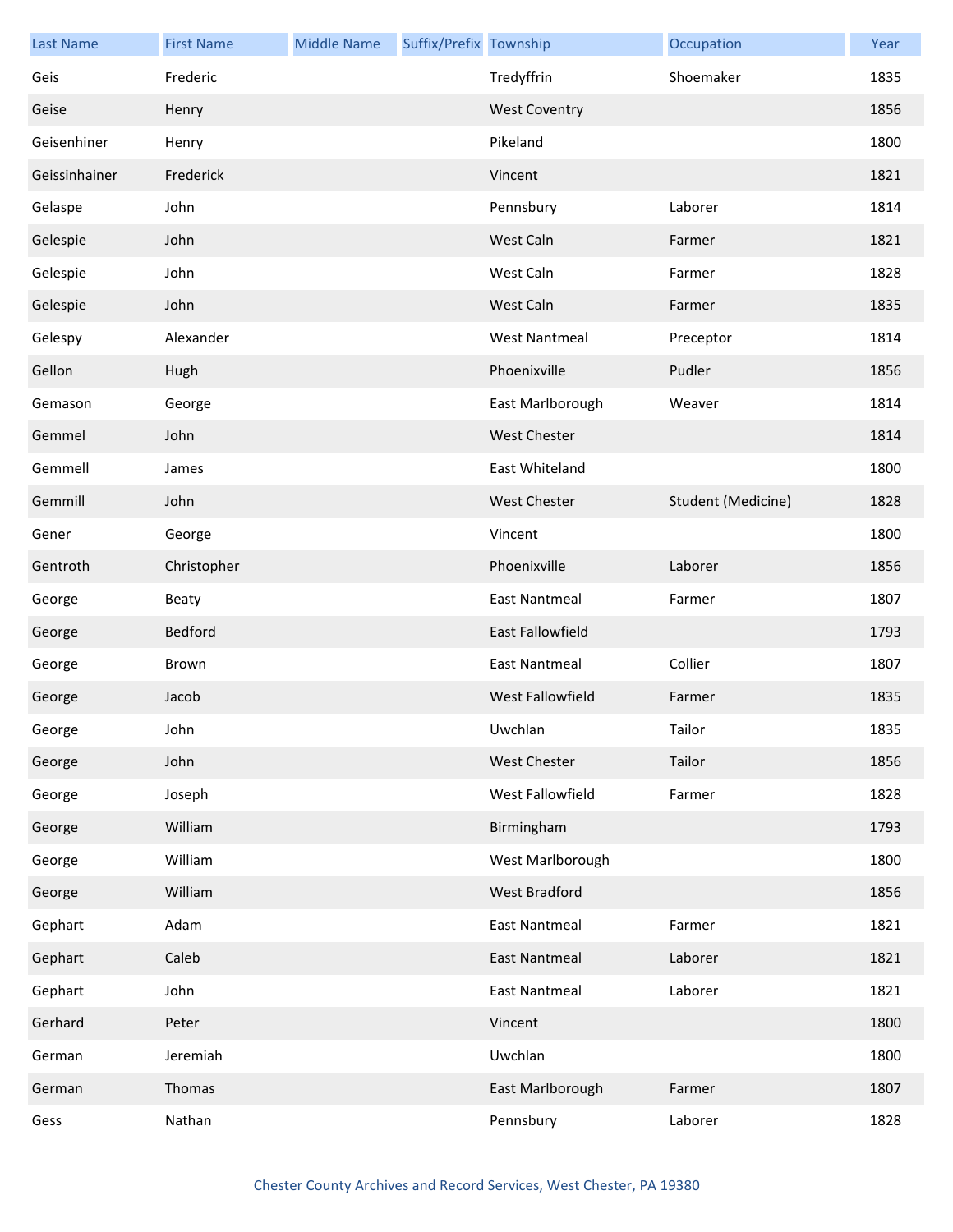| <b>Last Name</b> | <b>First Name</b> | <b>Middle Name</b> | Suffix/Prefix Township |                      | Occupation          | Year |
|------------------|-------------------|--------------------|------------------------|----------------------|---------------------|------|
| Gess             | Rebecca           |                    |                        | <b>West Chester</b>  |                     | 1814 |
| Gest             | Benjamin          |                    |                        | Sadsbury             | Storekeeper         | 1814 |
| Gest             | Joseph            |                    |                        | East Bradford        |                     | 1793 |
| Gest             | Joseph            |                    |                        | Kennett              | Farmer              | 1821 |
| Gest             | Joseph            |                    | Jr.                    | Kennett              | Farmer              | 1821 |
| Gester           | Vincent           |                    |                        | Westtown             | Laborer             | 1821 |
| Getchal          | David             |                    |                        | East Nottingham      | Farmer              | 1807 |
| Getchal          | David             |                    |                        | East Nottingham      | Cartwright          | 1807 |
| Getchal          | Harman            |                    |                        | East Nottingham      | Farmer              | 1807 |
| Getchal          | Jacob             |                    |                        | East Nottingham      | Farmer              | 1807 |
| Getchal          | Thomas            |                    |                        | East Nottingham      | Farmer              | 1807 |
| Gets             | John              |                    |                        | <b>East Nantmeal</b> |                     | 1793 |
| Getts            | John              |                    |                        | Vincent              |                     | 1793 |
| Getts            | Michael           |                    |                        | Phoenixville         | Pudler              | 1856 |
| Gheen            | <b>Benedict</b>   |                    |                        | Pocopson             | Farmer              | 1856 |
| Gheen            | Edward            |                    |                        | East Goshen          | Farmer              | 1828 |
| Gheen            | Edward            |                    |                        | Honey Brook          | Farmer              | 1835 |
| Gheen            | Edward            |                    |                        | East Bradford        | Farmer              | 1835 |
| Gheen            | Edward            |                    |                        | East Bradford        | Farmer              | 1856 |
| Gheen            | Enos              |                    |                        | Pennsbury            | Farmer              | 1835 |
| Gheen            | Enos              |                    |                        | Pocopson             | Farmer              | 1856 |
| Gheen            | Jacob             |                    |                        | West Whiteland       | Farmer              | 1856 |
| Gheen            | John              |                    |                        | Goshen               | Blacksmith          | 1807 |
| Gheen            | John              |                    |                        | Goshen               | Blacksmith          | 1814 |
| Gheen            | John              |                    |                        | East Goshen          | Blacksmith & Farmer | 1821 |
| Gheen            | John              |                    |                        | Pennsbury            | Laborer             | 1828 |
| Gheen            | John              |                    |                        | Pennsbury            | Farmer              | 1828 |
| Gheen            | John              |                    |                        | Pennsbury            | Farmer              | 1835 |
| Gheen            | John              | R.                 |                        | Birmingham           | Tavern Keeper       | 1835 |
| Gheen            | John              | W                  |                        | West Goshen          | Farmer              | 1835 |
| Gheen            | Jonathan          |                    |                        | Goshen               | Wheelwright         | 1807 |
| Gheen            | Jonathan          |                    |                        | Goshen               | Wheelwright         | 1814 |
| Gheen            | Jonathan          |                    |                        | East Goshen          | Wheelwright         | 1821 |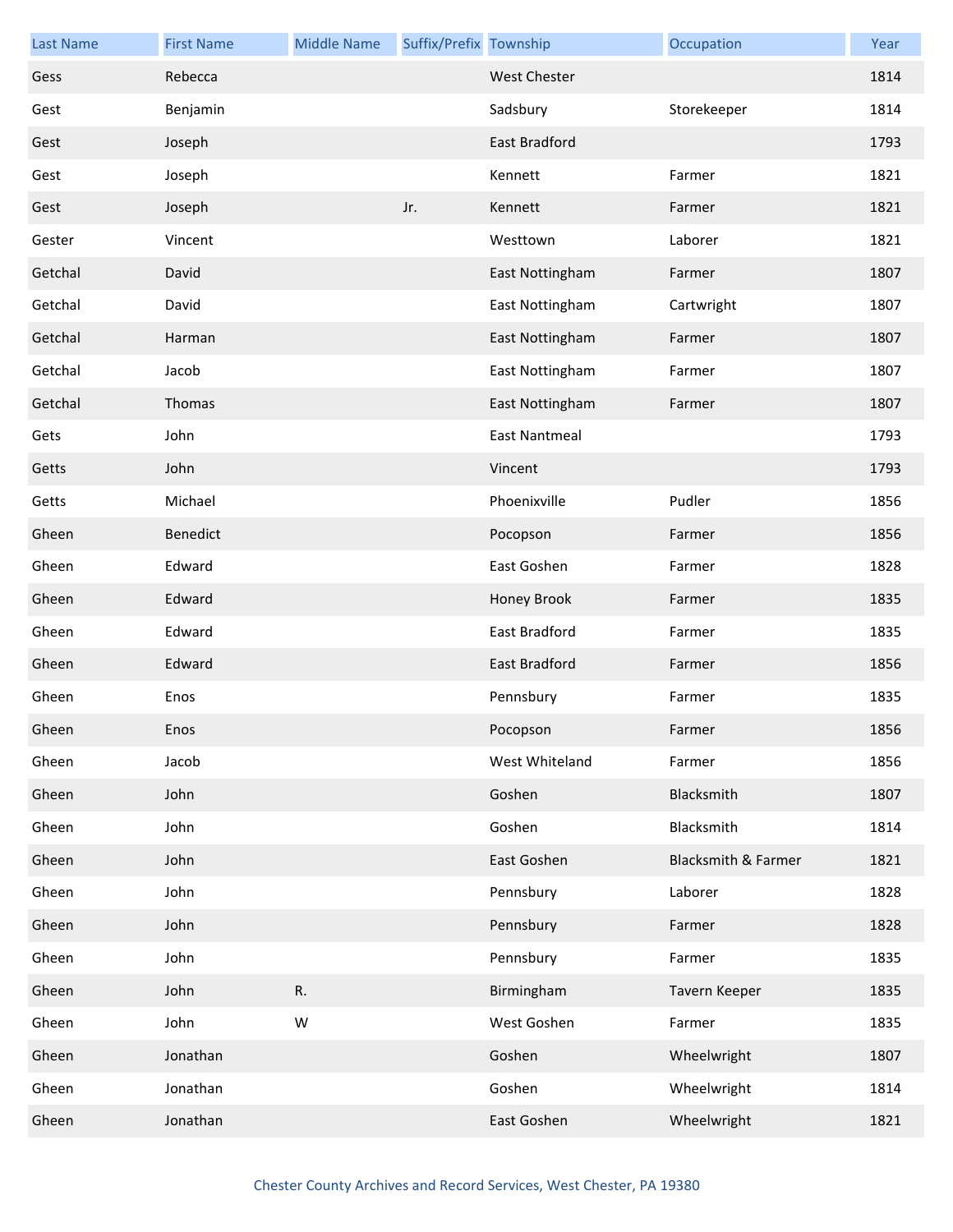| <b>Last Name</b> | <b>First Name</b> | <b>Middle Name</b>        | Suffix/Prefix Township |                | Occupation  | Year |
|------------------|-------------------|---------------------------|------------------------|----------------|-------------|------|
| Gheen            | Jonathan          |                           |                        | West Goshen    | Farmer      | 1828 |
| Gheen            | Jonathan          |                           |                        | West Goshen    | Farmer      | 1835 |
| Gheen            | Jonathan          |                           |                        | East Goshen    | Farmer      | 1835 |
| Gheen            | Jonathan          |                           |                        | West Goshen    | Farmer      | 1856 |
| Gheen            | Jonathan          |                           |                        | East Goshen    | Farmer      | 1856 |
| Gheen            | Joseph            |                           |                        | West Bradford  |             | 1793 |
| Gheen            | Joseph            |                           | Jr.                    | Goshen         | Farmer      | 1807 |
| Gheen            | Joseph            |                           |                        | Goshen         | Farmer      | 1807 |
| Gheen            | Joseph            |                           | Jr.                    | Goshen         | Farmer      | 1814 |
| Gheen            | Joseph            |                           |                        | Goshen         | Farmer      | 1814 |
| Gheen            | Joseph            |                           |                        | East Goshen    | Farmer      | 1821 |
| Gheen            | Joseph            |                           |                        | West Goshen    |             | 1821 |
| Gheen            | Joseph            |                           |                        | Thornbury      | Wheelwright | 1821 |
| Gheen            | Joseph            |                           |                        | West Goshen    | Farmer      | 1828 |
| Gheen            | Joseph            |                           | Jr.                    | West Goshen    | Farmer      | 1828 |
| Gheen            | Joseph            |                           |                        | East Goshen    | Farmer      | 1828 |
| Gheen            | Joseph            |                           |                        | East Goshen    | Farmer      | 1835 |
| Gheen            | Joseph            |                           |                        | West Goshen    | Farmer      | 1835 |
| Gheen            | Joseph            | A                         |                        | West Goshen    | Farmer      | 1835 |
| Gheen            | Joseph            | Α.                        |                        | West Goshen    | Wheelwright | 1828 |
| Gheen            | Levi              |                           |                        | Goshen         | Farmer      | 1807 |
| Gheen            | Levi              |                           |                        | Goshen         | Farmer      | 1814 |
| Gheen            | Levi              |                           |                        | East Goshen    | Farmer      | 1821 |
| Gheen            | Levi              |                           |                        | East Goshen    | Farmer      | 1828 |
| Gheen            | Levi              |                           |                        | East Goshen    | Farmer      | 1835 |
| Gheen            | Levi              | $\boldsymbol{\mathsf{A}}$ |                        | West Whiteland | Farmer      | 1835 |
| Gheen            | Levi              | A                         |                        | West Chester   | Drover      | 1856 |
| Gheen            | Levi              | Α.                        |                        | West Goshen    | Farmer      | 1828 |
| Gheen            | Nathan            |                           |                        | West Goshen    | Farmer      | 1835 |
| Gheen            | Palmer            |                           |                        | West Whiteland | Farmer      | 1856 |
| Gheen            | Ruffus            | $\mathsf C$               |                        | West Goshen    | Farmer      | 1856 |
| Gheen            | Taylor            |                           |                        | East Goshen    | Laborer     | 1856 |
| Gheen            | Thomas            |                           | Jr.                    | West Bradford  |             | 1793 |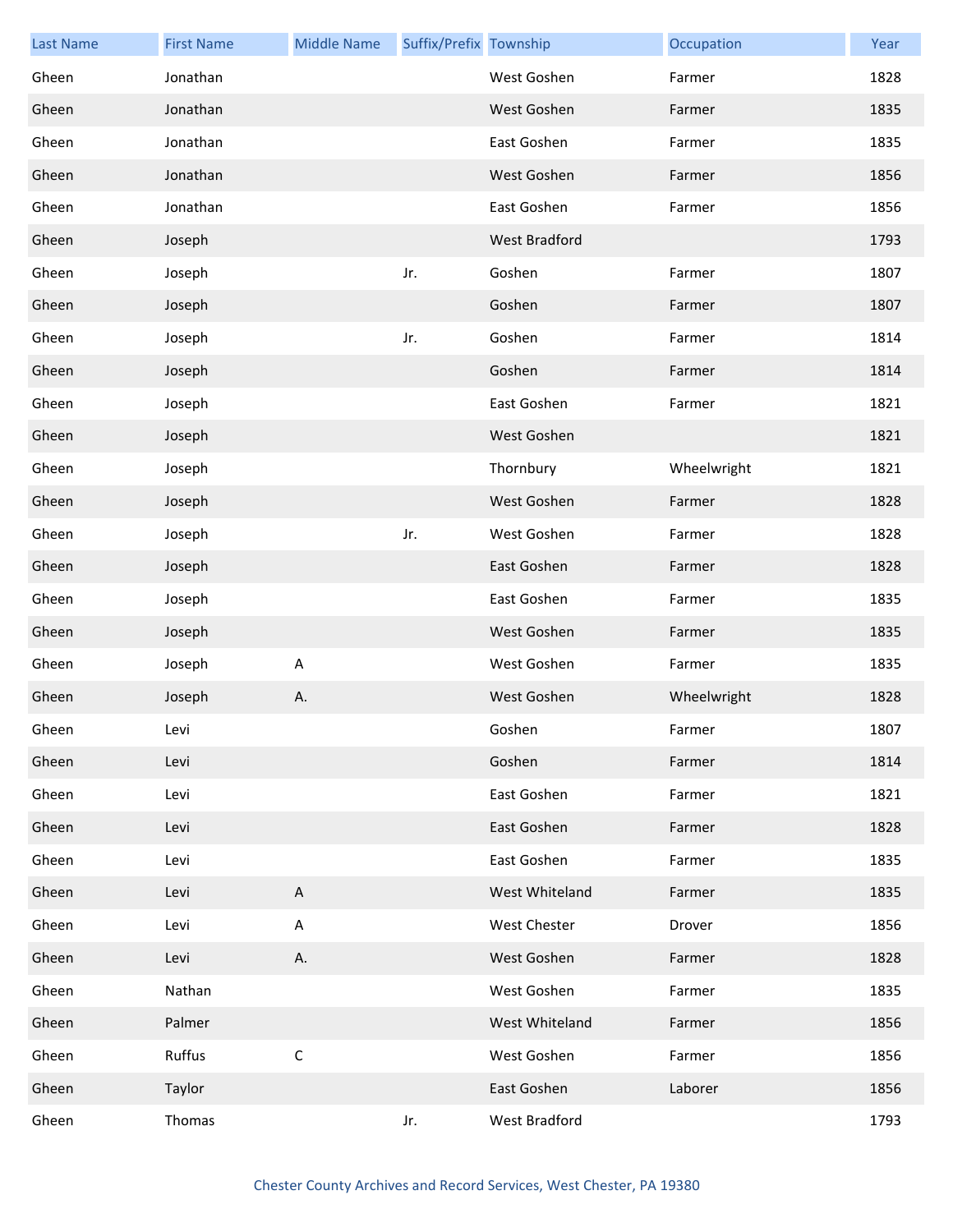| <b>Last Name</b> | <b>First Name</b> | <b>Middle Name</b> | Suffix/Prefix Township |                      | Occupation | Year |
|------------------|-------------------|--------------------|------------------------|----------------------|------------|------|
| Gheen            | Thomas            |                    |                        | <b>West Bradford</b> |            | 1793 |
| Gheen            | Thomas            |                    |                        | Goshen               | Farmer     | 1807 |
| Gheen            | Thomas            |                    |                        | Goshen               | Farmer     | 1814 |
| Gheen            | Thomas            |                    |                        | West Goshen          |            | 1821 |
| Gheen            | Thomas            |                    |                        | West Goshen          | Farmer     | 1828 |
| Gheen            | Thomas            |                    |                        | West Goshen          | Farmer     | 1835 |
| Gheen            | <b>Titus</b>      |                    |                        | East Goshen          | Farmer     | 1835 |
| Gheen            | Titus             |                    |                        | East Goshen          | Laborer    | 1856 |
| Gheen            | William           |                    |                        | East Caln            | Blacksmith | 1807 |
| Gheen            | William           |                    |                        | Goshen               | Blacksmith | 1814 |
| Gheen            | William           |                    |                        | West Goshen          |            | 1821 |
| Gheen            | William           |                    |                        | East Whiteland       | Farmer     | 1828 |
| Gheen            | William           |                    |                        | West Goshen          | Farmer     | 1828 |
| Gheen            | William           |                    |                        | West Chester         | Saddler    | 1835 |
| Gheen            | William           |                    |                        | East Whiteland       | Farmer     | 1835 |
| Gheen            | William           |                    |                        | West Goshen          | Farmer     | 1835 |
| Ghist            | Valentine         |                    |                        | Coventry             | Weaver     | 1835 |
| Gibb             | Gilbert           |                    |                        | West Caln            |            | 1793 |
| Gibb             | Gilbert           |                    |                        | West Caln            |            | 1821 |
| Gibb             | James             |                    |                        | West Caln            | Laborer    | 1814 |
| Gibb             | James             |                    |                        | West Caln            | Farmer     | 1821 |
| Gibb             | James             |                    |                        | West Caln            | Farmer     | 1828 |
| Gibb             | James             |                    |                        | West Caln            | Carpenter  | 1835 |
| Gibb             | Norris            |                    |                        | East Nottingham      |            | 1856 |
| Gibb             | William           | $\mathsf A$        |                        | West Caln            | Farmer     | 1835 |
| Gibb             | William           | А.                 |                        | West Caln            | Farmer     | 1828 |
| Gibbon           | James             |                    |                        | Birmingham           |            | 1793 |
| Gibbons          | A                 |                    |                        | Valley               | Farmer     | 1856 |
| Gibbons          | Abraham           |                    |                        | <b>West Chester</b>  | Gentleman  | 1856 |
| Gibbons          | Benjamin          | F                  |                        | West Chester         | Coachmaker | 1856 |
| Gibbons          | David             |                    |                        | <b>West Chester</b>  | Coachmaker | 1856 |
| Gibbons          | Edward            |                    |                        | Phoenixville         | Laborer    | 1856 |
| Gibbons          | Hannah            |                    |                        | West Chester         | Lady       | 1856 |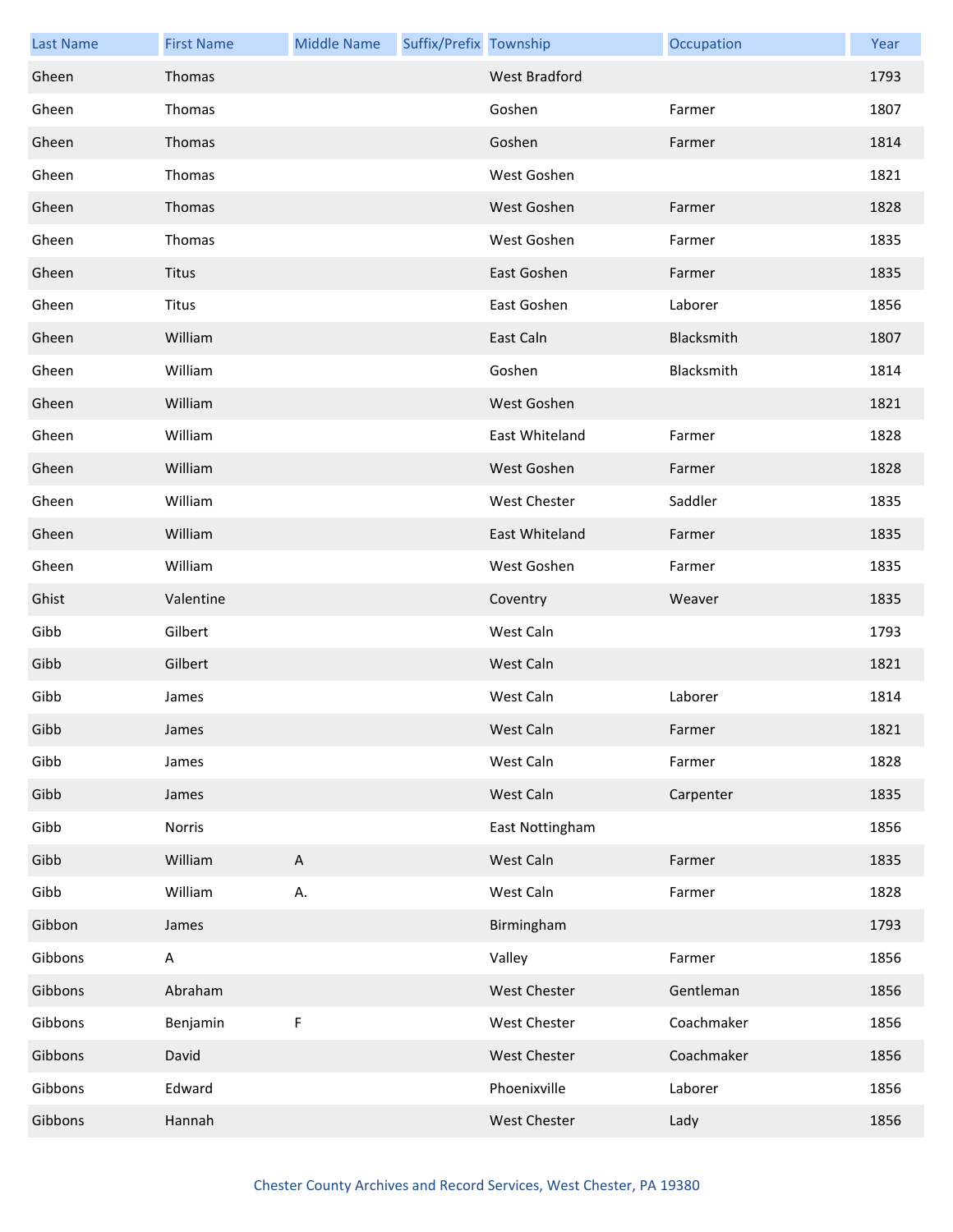| <b>Last Name</b> | <b>First Name</b> | <b>Middle Name</b> | Suffix/Prefix Township |                         | Occupation                 | Year |
|------------------|-------------------|--------------------|------------------------|-------------------------|----------------------------|------|
| Gibbons          | James             |                    |                        | <b>East Fallowfield</b> |                            | 1793 |
| Gibbons          | James             |                    |                        | Westtown                |                            | 1793 |
| Gibbons          | James             |                    |                        | East Bradford           | Farmer                     | 1807 |
| Gibbons          | James             |                    |                        | East Bradford           | Doctor                     | 1807 |
| Gibbons          | James             |                    |                        | Birmingham              | Surveyor                   | 1807 |
| Gibbons          | James             |                    |                        | Birmingham              | Farmer                     | 1814 |
| Gibbons          | James             |                    |                        | East Bradford           | Farmer                     | 1814 |
| Gibbons          | James             |                    |                        | East Bradford           |                            | 1821 |
| Gibbons          | James             |                    |                        | Birmingham              | Gentleman                  | 1821 |
| Gibbons          | James             |                    |                        | <b>East Bradford</b>    | Farmer                     | 1828 |
| Gibbons          | James             |                    |                        | East Bradford           | Farmer                     | 1835 |
| Gibbons          | James             |                    |                        | <b>West Chester</b>     | Laborer                    | 1856 |
| Gibbons          | James             | M.                 |                        | East Fallowfield        | Papermaker                 | 1807 |
| Gibbons          | James             | M.                 |                        | <b>West Chester</b>     | Gentleman                  | 1821 |
| Gibbons          | James             | M.                 |                        | West Goshen             |                            | 1821 |
| Gibbons          | James             | M.                 | Esq.                   | West Goshen             | Gentleman                  | 1828 |
| Gibbons          | Jane              |                    |                        | <b>West Chester</b>     | Lady                       | 1856 |
| Gibbons          | John              |                    |                        | Willistown              |                            | 1793 |
| Gibbons          | John              |                    |                        | New London              | Farmer                     | 1814 |
| Gibbons          | John              |                    |                        | Birmingham              | Farmer                     | 1821 |
| Gibbons          | John              |                    |                        | Thornbury               | Farmer                     | 1821 |
| Gibbons          | John              |                    |                        | <b>West Chester</b>     | Laborer                    | 1856 |
| Gibbons          | Joseph            |                    |                        | Westtown                |                            | 1793 |
| Gibbons          | Joseph            |                    |                        | Uwchlan                 |                            | 1800 |
| Gibbons          | Joseph            |                    |                        | East Bradford           | Farmer                     | 1807 |
| Gibbons          | Joseph            |                    |                        | Honey Brook             |                            | 1814 |
| Gibbons          | Joseph            |                    |                        | East Fallowfield        | Laborer                    | 1856 |
| Gibbons          | Joseph            |                    |                        | West Chester            | Gentleman                  | 1856 |
| Gibbons          | Joseph            |                    |                        | <b>Upper Oxford</b>     | Farmer                     | 1856 |
| Gibbons          | Joseph            | G                  |                        | East Bradford           | Farmer                     | 1835 |
| Gibbons          | Joshua            |                    |                        | Birmingham              | Farmer                     | 1807 |
| Gibbons          | Joshua            |                    | Esq.                   | West Chester            | <b>County Commissioner</b> | 1807 |
| Gibbons          | Joshua            |                    |                        | West Chester            | Clerk                      | 1814 |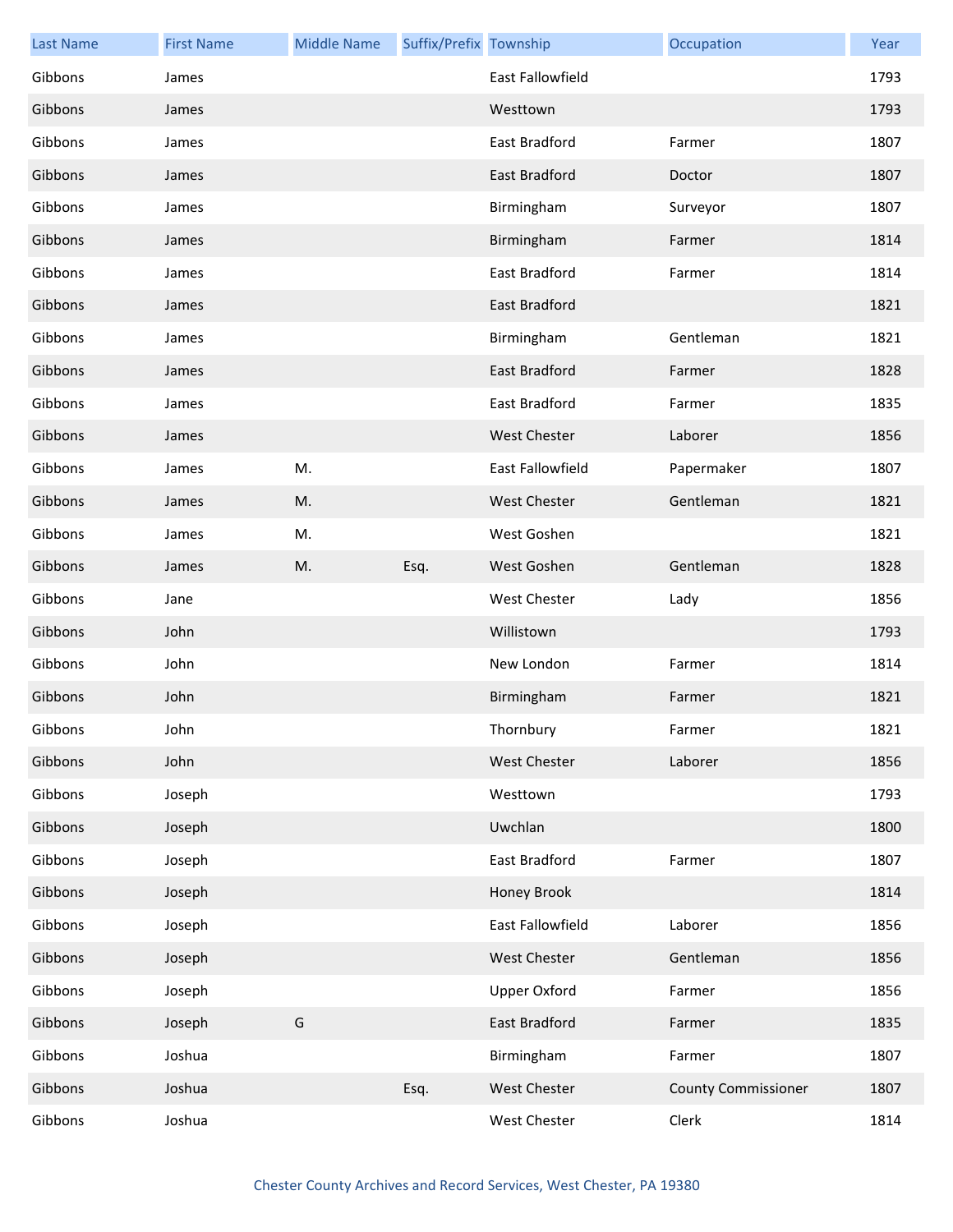| <b>Last Name</b> | <b>First Name</b> | <b>Middle Name</b> | Suffix/Prefix Township |                      | Occupation | Year |
|------------------|-------------------|--------------------|------------------------|----------------------|------------|------|
| Gibbons          | Joshua            |                    |                        | <b>West Chester</b>  | Clerk      | 1821 |
| Gibbons          | Joshua            |                    |                        | <b>West Chester</b>  | Gentleman  | 1828 |
| Gibbons          | Martha            | $\sf P$            |                        | Valley               |            | 1856 |
| Gibbons          | Mason             |                    |                        | East Caln            | Mechanic   | 1835 |
| Gibbons          | Thomas            |                    |                        | East Bradford        | Farmer     | 1807 |
| Gibbons          | Thomas            |                    |                        | East Bradford        | Farmer     | 1814 |
| Gibbons          | Thomas            |                    |                        | Birmingham           | Carpenter  | 1814 |
| Gibbons          | Thomas            |                    |                        | East Bradford        |            | 1821 |
| Gibbons          | William           |                    | Esq.                   | Birmingham           |            | 1793 |
| Gibbons          | William           |                    |                        | <b>East Bradford</b> | Farmer     | 1807 |
| Gibbons          | William           |                    |                        | East Bradford        | Farmer     | 1814 |
| Gibbons          | William           |                    |                        | East Bradford        |            | 1821 |
| Gibbons          | William           |                    |                        | East Bradford        | Farmer     | 1828 |
| Gibbons          | William           |                    |                        | Birmingham           | Laborer    | 1856 |
| Gibbons          | William           |                    |                        | East Bradford        | Farmer     | 1856 |
| Gibbs            | Gilbert           |                    |                        | West Caln            | Farmer     | 1807 |
| Gibbs            | Gilbert           |                    |                        | West Caln            | Farmer     | 1814 |
| Gibbs            | James             |                    |                        | West Caln            | Farmer     | 1856 |
| Gibbs            | Joshua            |                    |                        | Franklin             | Laborer    | 1856 |
| Gibbs            | Joshua            | E                  |                        | West Caln            | Farmer     | 1856 |
| Gibbs            | Martin            |                    |                        | East Marlborough     | Laborer    | 1856 |
| Gibeny           | John              |                    |                        | West Brandywine      | Farmer     | 1856 |
| Gibison          | William           |                    |                        | Willistown           | Carpenter  | 1835 |
| Gibney           | Lucke             |                    |                        | West Caln            | Laborer    | 1856 |
| Gibney           | Michael           |                    |                        | West Caln            | Farmer     | 1856 |
| Gibney           | Thomas            |                    |                        | West Caln            | Farmer     | 1856 |
| Giboney          | Patrick           |                    |                        | Honeybrook           | Farmer     | 1856 |
| Gibons           | Thomas            |                    |                        | East Bradford        |            | 1793 |
| Gibs             | Jesse             |                    |                        | Uwchlan              |            | 1856 |
| Gibson           |                   |                    |                        | <b>Upper Oxford</b>  |            | 1814 |
| Gibson           | Abraham           |                    |                        | East Caln            | Laborer    | 1856 |
| Gibson           | Adam              |                    |                        | Sadsbury             |            | 1793 |
| Gibson           | Alexander         |                    |                        | Londonderry          |            | 1793 |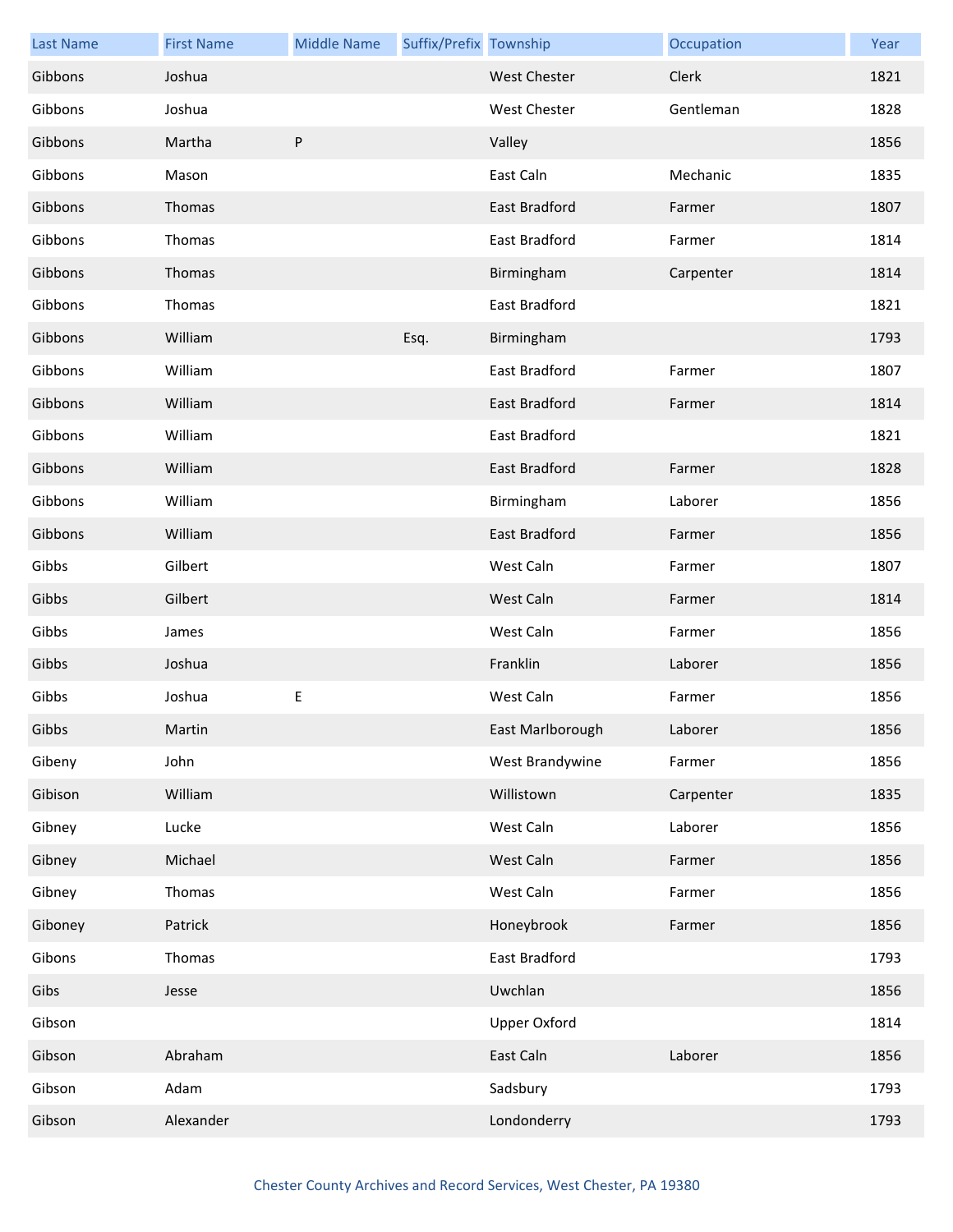| <b>Last Name</b> | <b>First Name</b> | <b>Middle Name</b> | Suffix/Prefix Township |                      | Occupation  | Year |
|------------------|-------------------|--------------------|------------------------|----------------------|-------------|------|
| Gibson           | Alexander         |                    |                        | <b>Upper Oxford</b>  | Wagoner     | 1807 |
| Gibson           | Andrew            |                    |                        | West Fallowfield     |             | 1814 |
| Gibson           | Andrew            |                    |                        | Upper Oxford         | Yeoman      | 1821 |
| Gibson           | Andrew            |                    |                        | New London           | Farmer      | 1828 |
| Gibson           | Andrew            |                    |                        | West Fallowfield     | Farmer      | 1828 |
| Gibson           | Andrew            |                    |                        | West Fallowfield     | Farmer      | 1835 |
| Gibson           | Andrew            |                    |                        | Highland             | Farmer      | 1856 |
| Gibson           | Andrew            | $\mathsf{I}$       |                        | West Fallowfield     | Saddler     | 1835 |
| Gibson           | Andrew            | J                  |                        | West Fallowfield     | Farmer      | 1856 |
| Gibson           | Catharine         |                    |                        | Highland             | Farmer      | 1856 |
| Gibson           | Cornelius         |                    |                        | West Fallowfield     |             | 1835 |
| Gibson           | Daniel            |                    |                        | West Caln            |             | 1856 |
| Gibson           | Elizabeth         |                    |                        | London Grove         | Housekeeper | 1835 |
| Gibson           | Elizabeth         |                    |                        | London Grove         | Farmer      | 1856 |
| Gibson           | Ellen             |                    |                        | East Nottingham      |             | 1856 |
| Gibson           | Ephraim           |                    |                        | New Garden           |             | 1807 |
| Gibson           | George            |                    |                        | Londonderry          |             | 1793 |
| Gibson           | George            |                    |                        | Londonderry          | Farmer      | 1807 |
| Gibson           | George            |                    |                        | Upper Oxford         | Farmer      | 1814 |
| Gibson           | George            |                    |                        | East Marlborough     | Laborer     | 1835 |
| Gibson           | George            |                    |                        | East Marlborough     | Laborer     | 1835 |
| Gibson           | George            |                    |                        | East Fallowfield     | Laborer     | 1856 |
| Gibson           | George            | А.                 |                        | Honey Brook          | Farmer      | 1807 |
| Gibson           | George            | ${\sf W}$          |                        | East Bradford        | Farmer      | 1856 |
| Gibson           | Isaac             |                    |                        | Honey Brook          |             | 1793 |
| Gibson           | Isaac             |                    | Jr.                    | Honey Brook          |             | 1800 |
| Gibson           | Isaac             |                    | Sr.                    | Honey Brook          |             | 1800 |
| Gibson           | Isaac             |                    |                        | Honey Brook          | Innkeeper   | 1807 |
| Gibson           | Isaac             |                    |                        | <b>West Nantmeal</b> | Farmer      | 1807 |
| Gibson           | Isaac             |                    |                        | Honey Brook          | Innkeeper   | 1814 |
| Gibson           | Isaac             |                    | Dr.                    | Honey Brook          | Physician   | 1821 |
| Gibson           | Jacob             |                    |                        | West Fallowfield     | Laborer     | 1814 |
| Gibson           | Jacob             |                    |                        | West Fallowfield     | Laborer     | 1821 |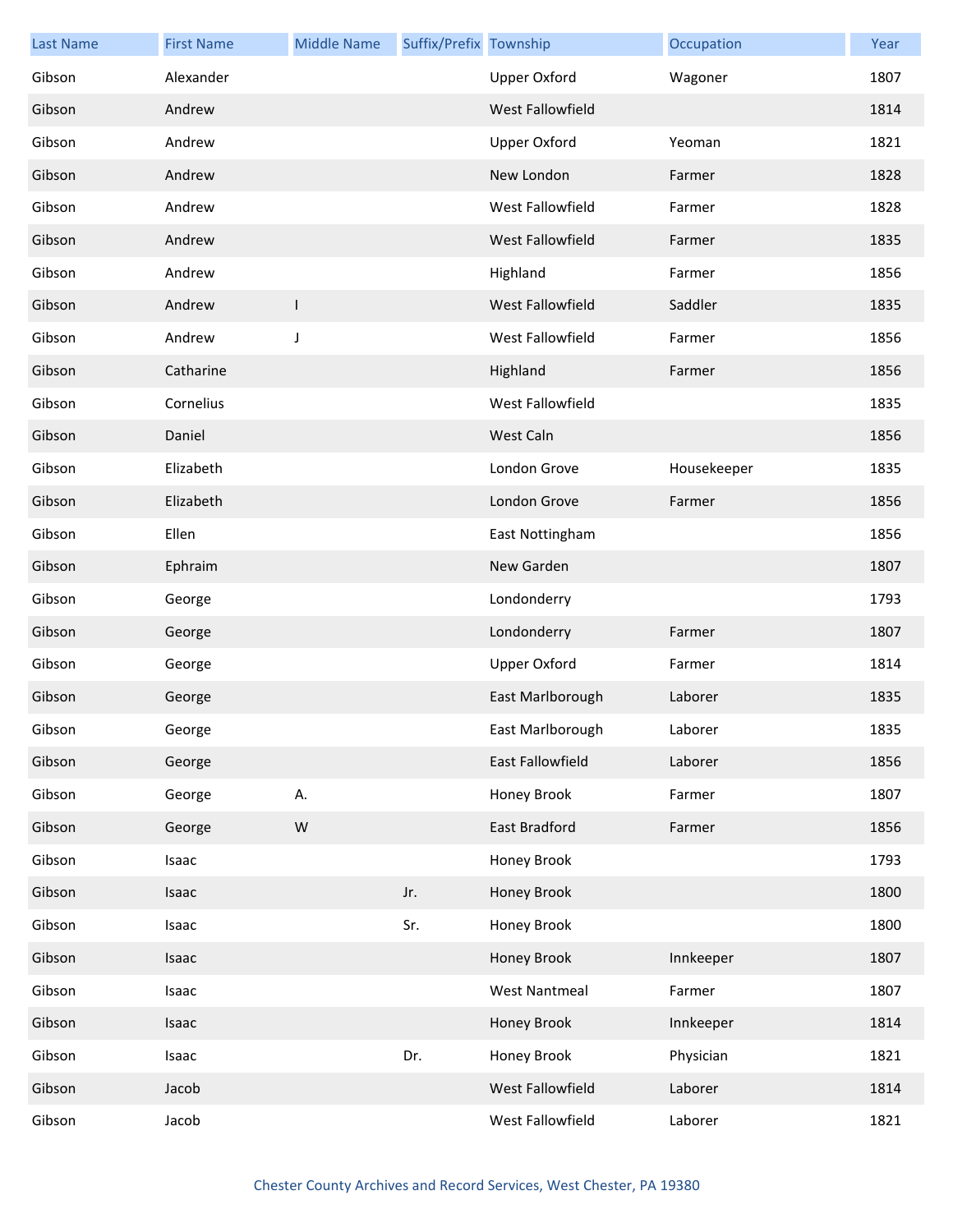| <b>Last Name</b> | <b>First Name</b> | <b>Middle Name</b> | Suffix/Prefix Township |                     | Occupation | Year |
|------------------|-------------------|--------------------|------------------------|---------------------|------------|------|
| Gibson           | Jacob             |                    | Jr.                    | West Fallowfield    | Farmer     | 1828 |
| Gibson           | Jacob             |                    |                        | West Fallowfield    | Carpenter  | 1828 |
| Gibson           | Jacob             |                    |                        | West Fallowfield    | Carpenter  | 1835 |
| Gibson           | Jacob             |                    |                        | London Britain      | Tailor     | 1856 |
| Gibson           | Jacob             |                    |                        | West Fallowfield    | Farmer     | 1856 |
| Gibson           | James             |                    |                        | Londonderry         |            | 1793 |
| Gibson           | James             |                    |                        | New London          | Farmer     | 1807 |
| Gibson           | James             |                    |                        | West Marlborough    | Jobber     | 1807 |
| Gibson           | James             |                    |                        | <b>Upper Oxford</b> | Farmer     | 1807 |
| Gibson           | James             |                    |                        | New London          | Farmer     | 1814 |
| Gibson           | James             |                    |                        | New Garden          | Laborer    | 1814 |
| Gibson           | James             |                    |                        | New London          | Farmer     | 1821 |
| Gibson           | James             |                    |                        | New London          | Farmer     | 1828 |
| Gibson           | James             |                    |                        | West Fallowfield    | Carpenter  | 1828 |
| Gibson           | James             |                    |                        | Sadsbury            | Carpenter  | 1835 |
| Gibson           | James             |                    |                        | West Fallowfield    | Carpenter  | 1835 |
| Gibson           | James             |                    |                        | New London          | Farmer     | 1835 |
| Gibson           | James             |                    |                        | London Grove        | Farmer     | 1835 |
| Gibson           | James             |                    |                        | New London          | Farmer     | 1856 |
| Gibson           | James             |                    |                        | East Bradford       | Carpenter  | 1856 |
| Gibson           | Jane              |                    |                        | West Fallowfield    |            | 1856 |
| Gibson           | John              |                    |                        | East Whiteland      |            | 1793 |
| Gibson           | John              |                    |                        | New London          |            | 1793 |
| Gibson           | John              |                    |                        | New London          | Farmer     | 1800 |
| Gibson           | John              |                    |                        | East Whiteland      |            | 1800 |
| Gibson           | John              |                    |                        | New London          | Farmer     | 1807 |
| Gibson           | John              |                    |                        | East Caln           | Cordwainer | 1814 |
| Gibson           | John              |                    |                        | Honey Brook         |            | 1814 |
| Gibson           | John              |                    |                        | New London          | Farmer     | 1814 |
| Gibson           | John              |                    |                        | West Fallowfield    | Laborer    | 1821 |
| Gibson           | John              |                    |                        | London Grove        | Laborer    | 1828 |
| Gibson           | John              |                    |                        | East Nottingham     | Merchant   | 1828 |
| Gibson           | John              |                    |                        | West Fallowfield    | Farmer     | 1828 |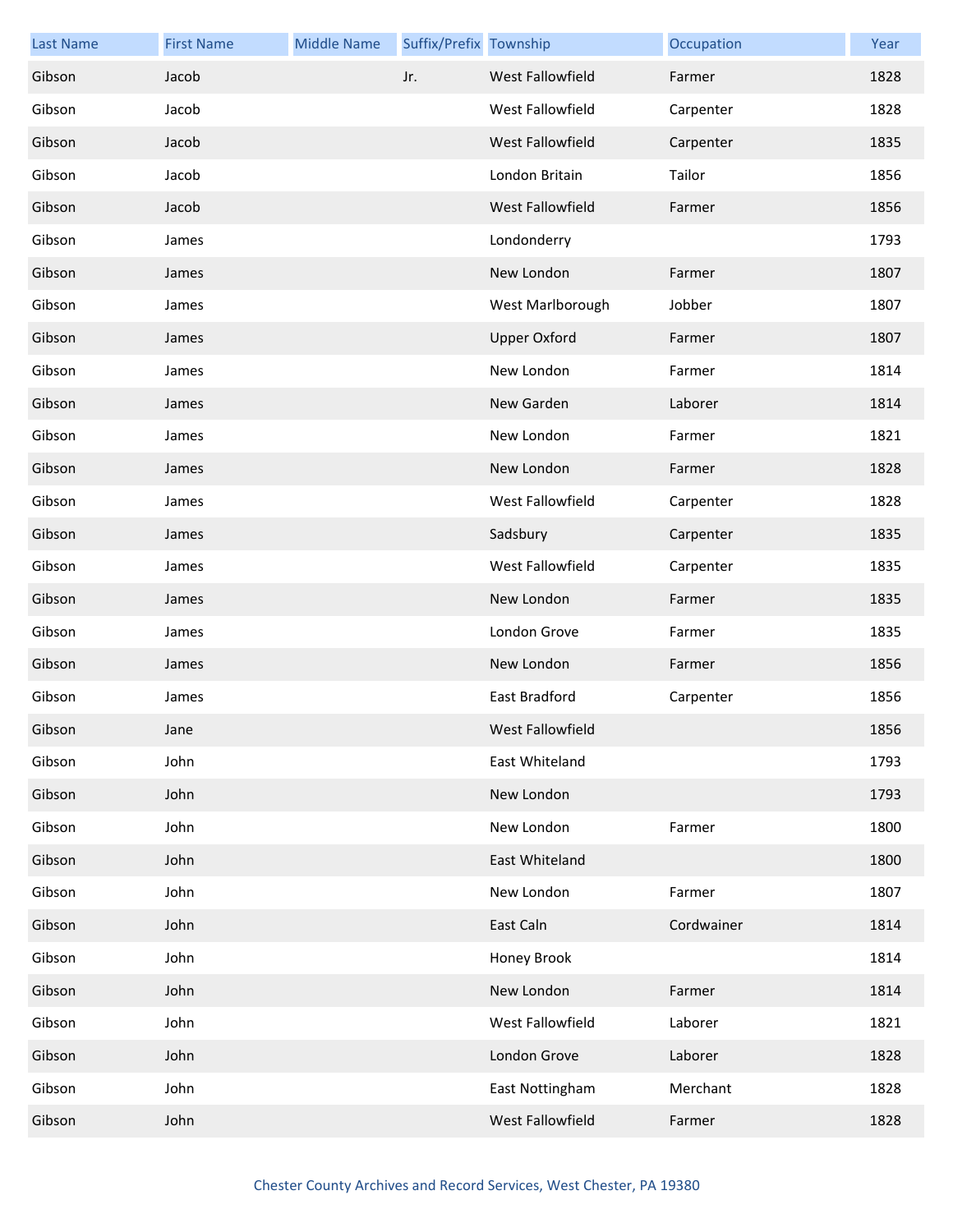| <b>Last Name</b> | <b>First Name</b> | <b>Middle Name</b> | Suffix/Prefix Township |                         | Occupation   | Year |
|------------------|-------------------|--------------------|------------------------|-------------------------|--------------|------|
| Gibson           | John              |                    |                        | New London              | Farmer       | 1835 |
| Gibson           | John              |                    |                        | East Nottingham         | Schoolmaster | 1835 |
| Gibson           | John              |                    |                        | West Fallowfield        | Laborer      | 1835 |
| Gibson           | John              |                    |                        | New Garden              | Laborer      | 1835 |
| Gibson           | John              |                    |                        | West Marlborough        | Laborer      | 1835 |
| Gibson           | John              |                    |                        | Oxford                  | Merchant     | 1856 |
| Gibson           | John              |                    |                        | London Britain          | Laborer      | 1856 |
| Gibson           | John              |                    |                        | Londonderry             | Farmer       | 1856 |
| Gibson           | John              |                    |                        | Valley                  | Laborer      | 1856 |
| Gibson           | John              | J                  |                        | Uwchlan                 | Sawyer       | 1835 |
| Gibson           | John              | J                  |                        | West Fallowfield        | Farmer       | 1856 |
| Gibson           | Joseph            |                    |                        | <b>Upper Oxford</b>     | Cooper       | 1821 |
| Gibson           | Joseph            |                    |                        | <b>Upper Oxford</b>     | Farmer       | 1828 |
| Gibson           | Joseph            |                    |                        | West Fallowfield        | Cordwainer   | 1835 |
| Gibson           | Joseph            |                    |                        | London Grove            | Laborer      | 1835 |
| Gibson           | Joseph            |                    |                        | <b>West Fallowfield</b> | Farmer       | 1835 |
| Gibson           | Joseph            |                    |                        | Highland                | Farmer       | 1856 |
| Gibson           | Joseph            | E                  |                        | <b>Upper Oxford</b>     | Farmer       | 1835 |
| Gibson           | Lewis             |                    |                        | West Fallowfield        | Cordwainer   | 1835 |
| Gibson           | Lorenso           |                    |                        | West Fallowfield        | Farmer       | 1856 |
| Gibson           | Mary              |                    |                        | East Caln               | Farmer       | 1835 |
| Gibson           | Mary              |                    |                        | London Britain          |              | 1856 |
| Gibson           | Mathew            |                    |                        | East Nottingham         | Farmer       | 1807 |
| Gibson           | Mathew            |                    |                        | East Nottingham         | Farmer       | 1821 |
| Gibson           | Mathew            |                    |                        | Oxford                  | Farmer       | 1856 |
| Gibson           | Matthew           |                    |                        | New London              | Farmer       | 1800 |
| Gibson           | Matthew           |                    |                        | East Nottingham         | Farmer       | 1814 |
| Gibson           | Matthew           |                    |                        | East Nottingham         | Farmer       | 1828 |
| Gibson           | Matthew           |                    |                        | East Nottingham         | Farmer       | 1835 |
| Gibson           | Matthew           |                    |                        | New London              | Laborer      | 1856 |
| Gibson           | R                 | ${\sf M}$          |                        | New London              | Farmer       | 1856 |
| Gibson           | Robert            |                    |                        | New London              | Farmer       | 1807 |
| Gibson           | Robert            |                    |                        | New London              | Mason        | 1821 |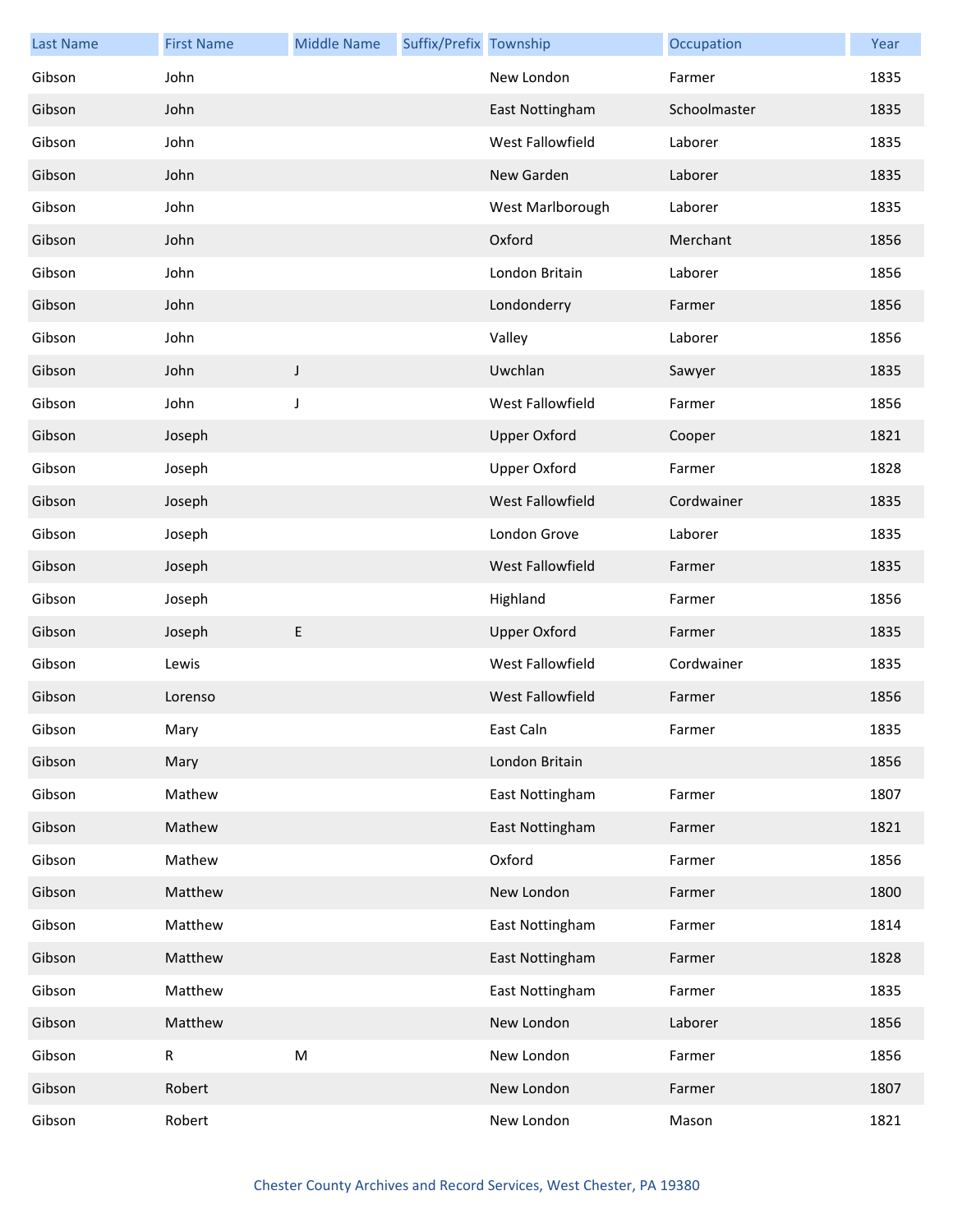| <b>Last Name</b> | <b>First Name</b> | <b>Middle Name</b> | Suffix/Prefix Township |                  | Occupation      | Year |
|------------------|-------------------|--------------------|------------------------|------------------|-----------------|------|
| Gibson           | Robert            |                    |                        | New London       | Mason           | 1828 |
| Gibson           | Robert            |                    |                        | New London       | Mason           | 1835 |
| Gibson           | Robert            |                    |                        | Franklin         | Carpenter       | 1856 |
| Gibson           | Ruthann           |                    |                        | Londonderry      |                 | 1856 |
| Gibson           | Samuel            |                    |                        | Londonderry      | Laborer         | 1807 |
| Gibson           | Samuel            |                    |                        | Sadsbury         | Farmer          | 1814 |
| Gibson           | Samuel            |                    |                        | Sadsbury         | Farmer          | 1821 |
| Gibson           | Samuel            |                    |                        | West Caln        | Farmer          | 1821 |
| Gibson           | Samuel            |                    |                        | Sadsbury         | Farmer          | 1828 |
| Gibson           | Samuel            |                    |                        | West Caln        | Farmer          | 1828 |
| Gibson           | Samuel            |                    |                        | West Fallowfield | Farmer          | 1835 |
| Gibson           | Samuel            | C.                 |                        | West Fallowfield | Farmer          | 1821 |
| Gibson           | Thomas            |                    |                        | West Fallowfield |                 | 1793 |
| Gibson           | Thomas            |                    |                        | London Grove     | Farmer          | 1807 |
| Gibson           | Thomas            |                    |                        | West Fallowfield | Fuller          | 1807 |
| Gibson           | Thomas            |                    |                        | Lower Oxford     | Laborer         | 1814 |
| Gibson           | Thomas            |                    |                        | West Fallowfield | Fuller & Farmer | 1814 |
| Gibson           | Thomas            |                    |                        | West Fallowfield | Fuller          | 1821 |
| Gibson           | Thomas            |                    |                        | West Fallowfield | Farmer          | 1821 |
| Gibson           | Thomas            |                    |                        | Lower Oxford     | Farmer          | 1821 |
| Gibson           | Thomas            |                    |                        | West Fallowfield | Farmer          | 1828 |
| Gibson           | Thomas            |                    | Jr.                    | West Fallowfield | Farmer          | 1828 |
| Gibson           | Thomas            |                    | Jr.                    | West Fallowfield | Farmer          | 1835 |
| Gibson           | Thomas            |                    |                        | West Fallowfield | Farmer          | 1835 |
| Gibson           | Thomas            |                    |                        | Sadsbury         |                 | 1835 |
| Gibson           | Thomas            |                    |                        | London Grove     | Tailor          | 1835 |
| Gibson           | Thomas            | J                  |                        | Highland         | Farmer          | 1856 |
| Gibson           | William           |                    |                        | Londonderry      | Cooper          | 1807 |
| Gibson           | William           |                    |                        | Londonderry      | Cooper (Oak)    | 1814 |
| Gibson           | William           |                    |                        | Goshen           | Carpenter       | 1814 |
| Gibson           | William           |                    |                        | Londonderry      | Farmer          | 1821 |
| Gibson           | William           |                    |                        | Londonderry      | Farmer          | 1828 |
| Gibson           | William           |                    |                        | East Nottingham  | Farmer          | 1828 |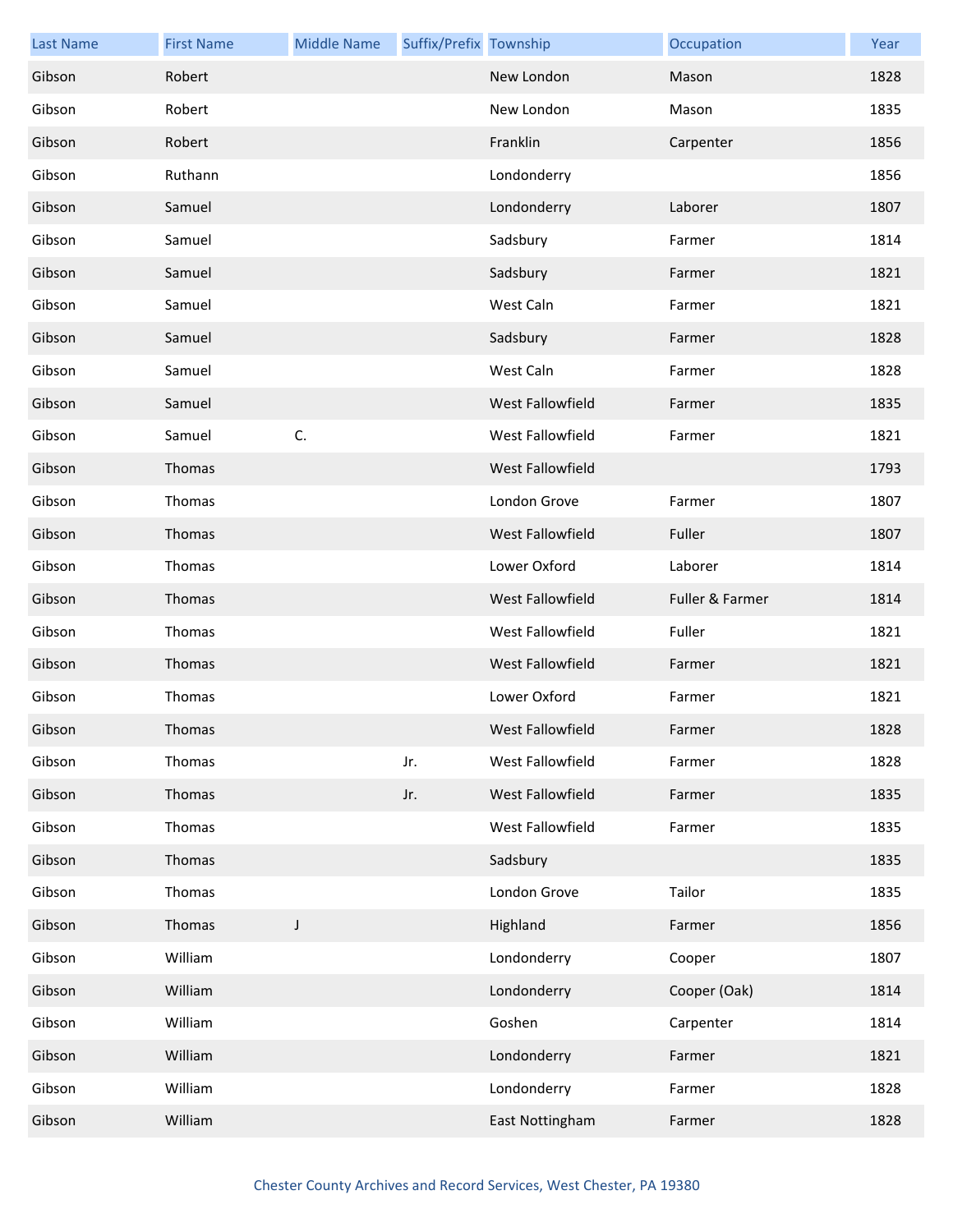| <b>Last Name</b> | <b>First Name</b> | <b>Middle Name</b>        | Suffix/Prefix Township |                     | Occupation      | Year |
|------------------|-------------------|---------------------------|------------------------|---------------------|-----------------|------|
| Gibson           | William           |                           |                        | Willistown          | Carpenter       | 1828 |
| Gibson           | William           |                           |                        | East Nottingham     | Laborer         | 1828 |
| Gibson           | William           |                           |                        | London Grove        | Shoemaker       | 1828 |
| Gibson           | William           |                           |                        | Londonderry         | Farmer          | 1835 |
| Gibson           | William           |                           |                        | West Fallowfield    | Fuller          | 1835 |
| Gibson           | William           |                           |                        | Londonderry         | Farmer          | 1856 |
| Gibson           | William           |                           |                        | Highland            | Farmer          | 1856 |
| Gibson           | William           |                           |                        | <b>Upper Oxford</b> | Farmer          | 1856 |
| Gibson           | William           | $\sf B$                   |                        | West Whiteland      | Farmer          | 1856 |
| Gibson           | William           | H                         |                        | East Nottingham     | Farmer          | 1835 |
| Gibson           | William           | $\boldsymbol{\mathsf{H}}$ |                        | East Nottingham     | Miller          | 1856 |
| Gibson           | William           | $\sf S$                   |                        | New London          | Farmer          | 1835 |
| Gibson           | William           | $\sf S$                   |                        | New London          | Farmer          | 1856 |
| Gibston          | James             |                           |                        | <b>Upper Oxford</b> | Cottong spinner | 1835 |
| Gideling         | Frederick         |                           |                        | Pikeland            | Weaver          | 1807 |
| Gideling         | Frederick         |                           |                        | Pikeland            | Farmer          | 1814 |
| Giffing          | Richard           | ${\sf N}$                 |                        | West Whiteland      | Laborer         | 1856 |
| Gilaspy          | Joseph            |                           |                        | Brandywine          | Laborer         | 1835 |
| Gilbaugh         | Jacob             |                           |                        | Kennett             | Locksmith       | 1828 |
| Gilbert          | Abner             |                           |                        | East Fallowfield    |                 | 1793 |
| Gilbert          | Achilles          |                           |                        | East Nottingham     | Shoemaker       | 1835 |
| Gilbert          | Anthoney          |                           |                        | Coventry            | Laborer         | 1835 |
| Gilbert          | Anthony           |                           |                        | Coventry            | Laborer         | 1828 |
| Gilbert          | Asa               |                           |                        | Easttown            | Blacksmith      | 1856 |
| Gilbert          | Augustus          | $\sf B$                   |                        | Phoenixville        | Tinsmith        | 1856 |
| Gilbert          | Benjamin          |                           |                        | New Garden          | Laborer         | 1807 |
| Gilbert          | Benjamin          |                           |                        | Sadsbury            | Laborer         | 1814 |
| Gilbert          | Benjamin          |                           |                        | West Caln           |                 | 1821 |
| Gilbert          | Benjamin          |                           |                        | West Caln           | Laborer         | 1835 |
| Gilbert          | Benjamin          |                           |                        | Valley              | Laborer         | 1856 |
| Gilbert          | Daniel            |                           |                        | East Bradford       | Miller          | 1856 |
| Gilbert          | George            | ${\sf W}$                 |                        | Easttown            | Esquire         | 1856 |
| Gilbert          | Isaac             |                           |                        | Sadsbury            | Laborer         | 1814 |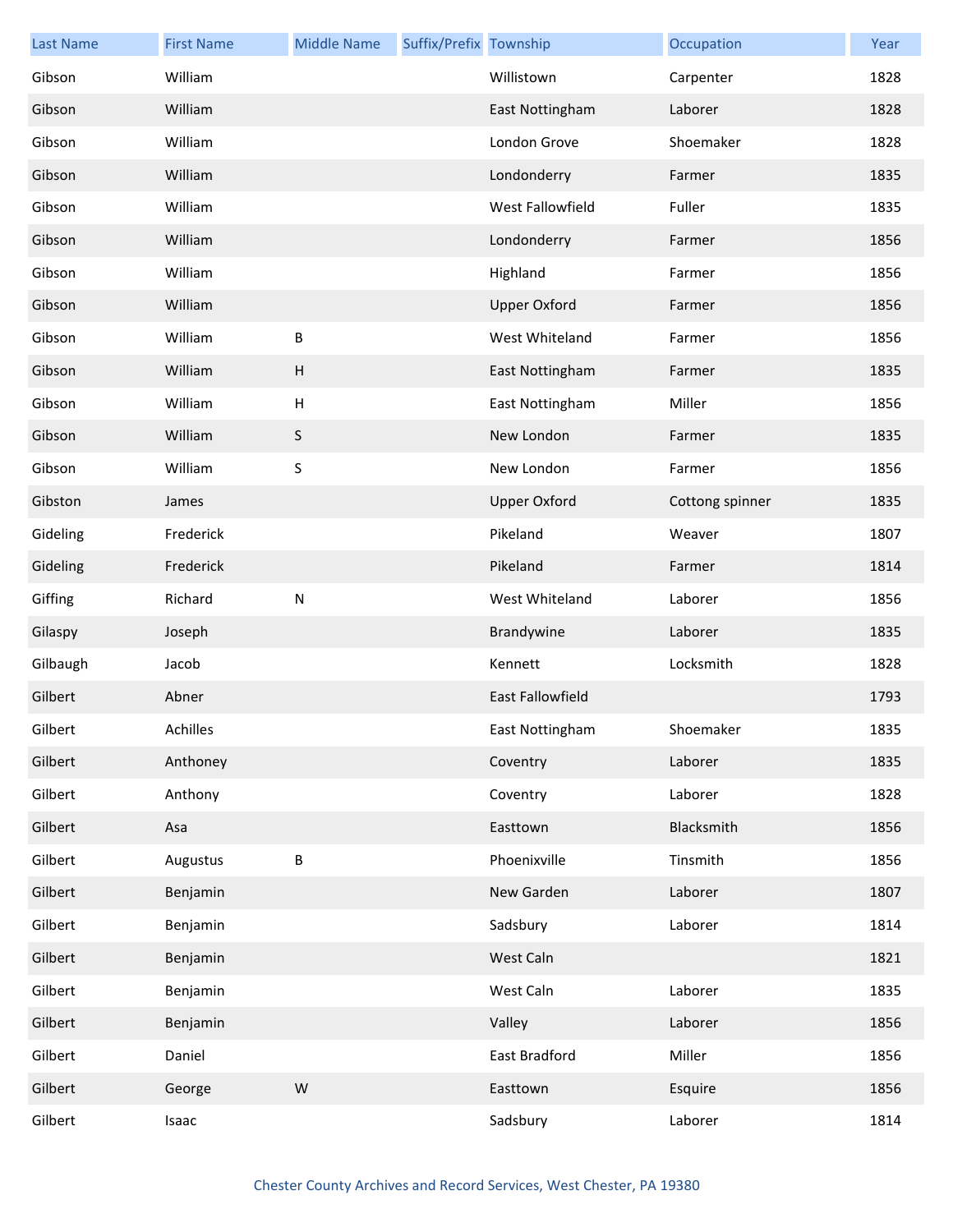| <b>Last Name</b> | <b>First Name</b> | <b>Middle Name</b> | Suffix/Prefix Township |                      | Occupation   | Year |
|------------------|-------------------|--------------------|------------------------|----------------------|--------------|------|
| Gilbert          | Isaac             |                    |                        | Valley               | Laborer      | 1856 |
| Gilbert          | Jacob             |                    |                        | West Whiteland       | Farmer       | 1856 |
| Gilbert          | Jesse             |                    |                        | East Fallowfield     |              | 1793 |
| Gilbert          | John              |                    |                        | Sadsbury             | Laborer      | 1828 |
| Gilbert          | John              | ${\sf R}$          |                        | East Caln            | Merchant     | 1856 |
| Gilbert          | Jonas             |                    |                        | Coventry             | Laborer      | 1835 |
| Gilbert          | Mifflin           |                    |                        | Valley               | Laborer      | 1856 |
| Gilbert          | Peter             | $\sf H$            |                        | East Goshen          | Farmer       | 1856 |
| Gilbert          | Solomon           |                    |                        | Schuylkill           | Shoemaker    | 1835 |
| Gilbert          | William           |                    |                        | East Caln            | Merchant     | 1856 |
| Gilbough         | Jacob             |                    |                        | Newlin               | Lockmaker    | 1835 |
| Gilbough         | Jacob             |                    |                        | East Fallowfield     | Blacksmith   | 1856 |
| Gilbough         | James             | ${\sf M}$          |                        | East Fallowfield     | Merchant     | 1856 |
| Gilbough         | John              | W                  |                        | East Fallowfield     | Merchant     | 1856 |
| Gilbraith        | Robert            |                    |                        | <b>Upper Oxford</b>  | Cooper       | 1828 |
| Gilbreath        | Robert            |                    |                        | New London           | Wheelwright  | 1835 |
| Gilbreth         | Robert            |                    |                        | Londonderry          | Laborer      | 1814 |
| Gile             | John              |                    |                        | East Caln            | Laborer      | 1828 |
| Gileland         | James             |                    |                        | West Fallowfield     |              | 1793 |
| Giles            | Catharine         |                    |                        | Warwick              |              | 1856 |
| Giles            | Henry             |                    |                        | Warwick              | Shoemaker    | 1856 |
| Giles            | John              |                    |                        | <b>East Nantmeal</b> | Laborer      | 1821 |
| Giles            | John              |                    |                        | <b>East Nantmeal</b> | Laborer      | 1828 |
| Giles            | John              |                    |                        | <b>East Nantmeal</b> | Laborer      | 1835 |
| Giles            | Joseph            |                    |                        | Lower Oxford         |              | 1800 |
| Giles            | Joseph            |                    |                        | East Nottingham      | Farmer       | 1807 |
| Giles            | Joseph            |                    |                        | Lower Oxford         | Carter       | 1821 |
| Giles            | Joseph            |                    |                        | Lower Oxford         | Manufacturer | 1828 |
| Giles            | Martha            |                    |                        | West Chester         | Seamstress   | 1828 |
| Giles            | Mary              |                    |                        | Warwick              |              | 1856 |
| Giley            | John              |                    |                        | Honey Brook          |              | 1800 |
| Gilffilin        | Margaret          |                    |                        | West Caln            |              | 1821 |
| Gilfillan        | John              |                    |                        | West Fallowfield     | Tanner       | 1856 |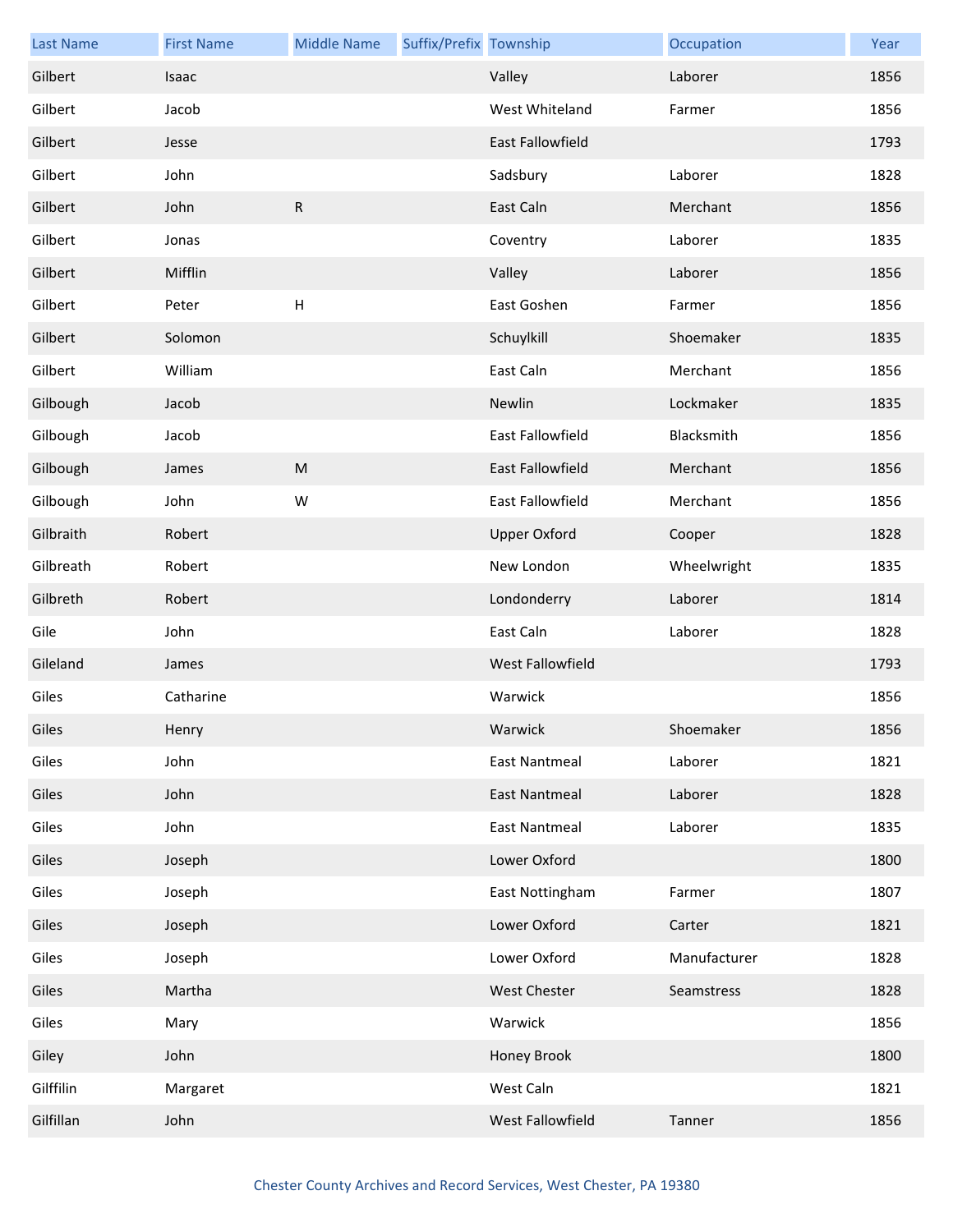| <b>Last Name</b> | <b>First Name</b> | <b>Middle Name</b> | Suffix/Prefix Township |                      | Occupation           | Year |
|------------------|-------------------|--------------------|------------------------|----------------------|----------------------|------|
| Gilfillen        | Archibald         |                    |                        | Sadsbury             | Laborer              | 1814 |
| Gilfillen        | David             |                    |                        | West Caln            | Farmer               | 1807 |
| Gilfillen        | John              |                    |                        | West Fallowfield     | Tanner               | 1835 |
| Gilham           | Asburry           |                    |                        | Coventry             | Laborer              | 1828 |
| Gilham           | James             |                    |                        | Coventry             | Blacksmith           | 1814 |
| Gilham           | James             |                    |                        | Coventry             | Laborer              | 1828 |
| Gilham           | Thomas            |                    |                        | Charlestown          | Laborer              | 1814 |
| Gilham           | William           |                    |                        | Charlestown          | Farmer               | 1814 |
| Gilhams          | James             |                    |                        | Coventry             | Collier              | 1821 |
| Gilhams          | James             |                    |                        | <b>East Nantmeal</b> | Collier              | 1835 |
| Gilhams          | William           |                    |                        | Coventry             | Hatter               | 1821 |
| Gilkey           | Mary              |                    |                        | Honey Brook          |                      | 1800 |
| Gilkey           | William           |                    |                        | Honey Brook          |                      | 1793 |
| Gill             | Charles           | W                  |                        | Charlestown          | Laborer              | 1856 |
| Gill             | David             |                    |                        | Coventry             |                      | 1793 |
| Gill             | David             |                    |                        | Tredyffrin           | Blacksmith           | 1807 |
| Gill             | David             |                    |                        | Charlestown          | Sicklesmith          | 1807 |
| Gill             | David             |                    |                        | Coventry             | Sicklemaker          | 1814 |
| Gill             | Edmon             |                    |                        | Willistown           | Farmer               | 1856 |
| Gill             | Edmond            |                    |                        | Willistown           | Farmer               | 1821 |
| Gill             | Edmund            |                    |                        | Goshen               | Laborer              | 1814 |
| Gill             | Edmund            |                    |                        | Pikeland             | Laborer              | 1835 |
| Gill             | George            |                    |                        | East Caln            | Laborer              | 1835 |
| Gill             | George            | $\mathsf{R}$       |                        | Newlin               | Shoemaker            | 1835 |
| Gill             | Henry             |                    |                        | West Chester         | Brickmaker           | 1828 |
| Gill             | Henry             |                    |                        | <b>West Chester</b>  | <b>Brickmaker</b>    | 1835 |
| Gill             | John              |                    |                        | Westtown             | Laborer              | 1814 |
| Gill             | John              |                    |                        | East Caln            | Laborer              | 1814 |
| Gill             | John              |                    |                        | East Caln            | Laborer              | 1821 |
| Gill             | John              |                    |                        | West Caln            | Laborer              | 1821 |
| Gill             | John              |                    |                        | Willistown           | <b>Stone Cracker</b> | 1821 |
| Gill             | John              |                    |                        | Tredyffrin           | Laborer              | 1828 |
| Gill             | John              |                    |                        | Westtown             | Gardner              | 1828 |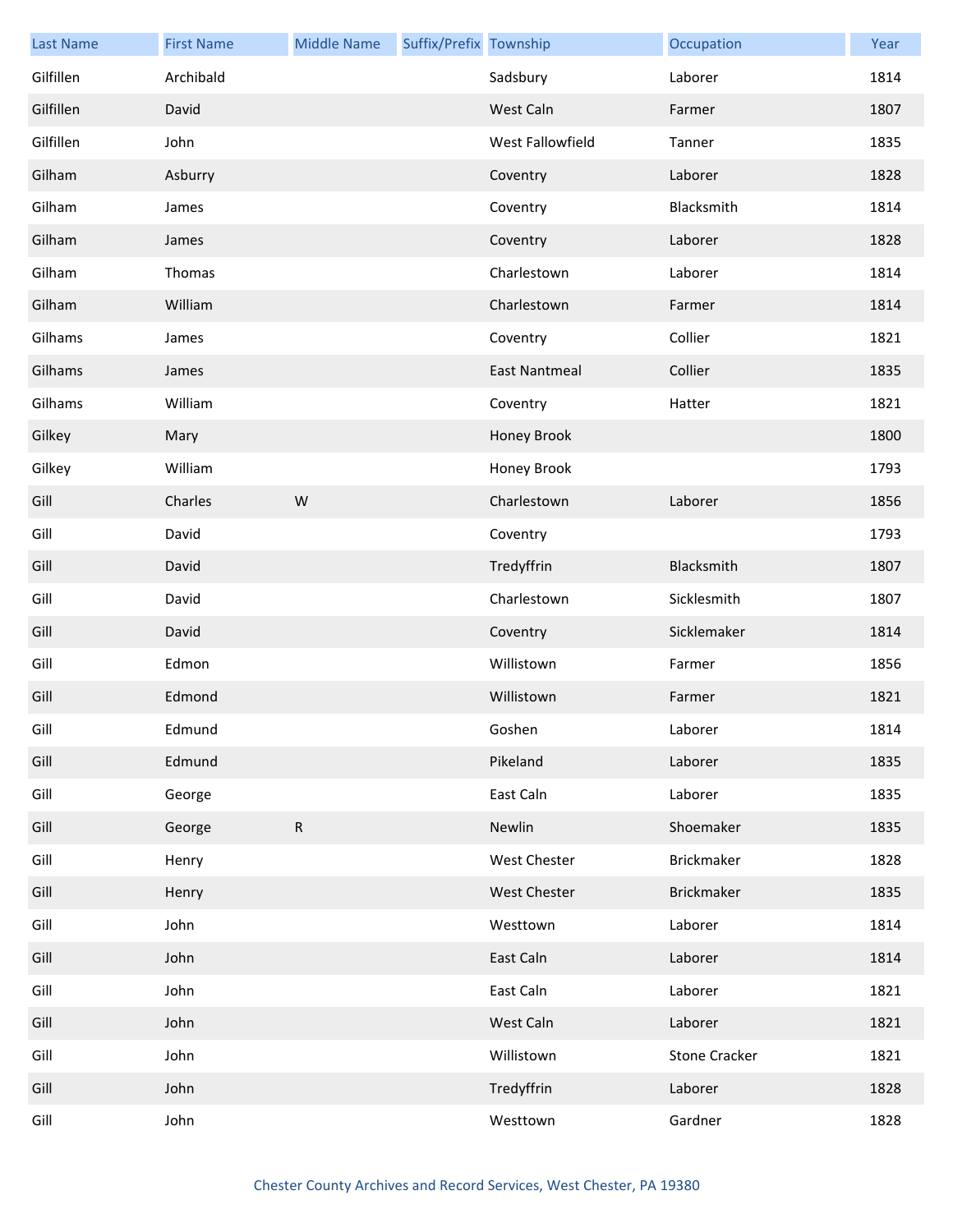| <b>Last Name</b> | <b>First Name</b> | <b>Middle Name</b> | Suffix/Prefix Township |                         | Occupation            | Year |
|------------------|-------------------|--------------------|------------------------|-------------------------|-----------------------|------|
| Gill             | John              |                    |                        | <b>East Fallowfield</b> | Carpenter             | 1835 |
| Gill             | John              |                    |                        | Willistown              | Laborer               | 1835 |
| Gill             | John              |                    |                        | Pennsbury               | Laborer               | 1835 |
| Gill             | John              |                    | Jr.                    | Phoenixville            | Pudler                | 1856 |
| Gill             | Noah              |                    |                        | East Brandywine         | Weaver                | 1856 |
| Gill             | Robert            |                    |                        | East Fallowfield        | Laborer               | 1856 |
| Gill             | William           |                    |                        | <b>West Bradford</b>    | Smith                 | 1856 |
| Gillaland        | David             |                    |                        | New Garden              |                       | 1793 |
| Gillaland        | David             |                    | Jr.                    | New Garden              |                       | 1793 |
| Gillaland        | Matthew           |                    |                        | New Garden              |                       | 1793 |
| Gillam           | James             |                    |                        | West Fallowfield        |                       | 1793 |
| Gillam           | Jeremiah          |                    |                        | East Nottingham         | Farmer                | 1807 |
| Gillam           | Jeremiah          |                    |                        | East Nottingham         | Farmer                | 1814 |
| Gilland          | Edward            |                    |                        | West Bradford           | Laborer               | 1856 |
| Gilland          | Francis           | B                  |                        | Sadsbury                |                       | 1835 |
| Gilland          | Phillip           |                    |                        | West Bradford           | Laborer               | 1856 |
| Gillasby         | Dominic           |                    |                        | East Goshen             | <b>Cotton Spinner</b> | 1821 |
| Gillasby         | John              |                    |                        | East Goshen             | <b>Cotton Spinner</b> | 1821 |
| Gillaspie        | Andrew            |                    |                        | Phoenixville            | Pudler                | 1856 |
| Gillaspie        | Conurd            |                    |                        | Phoenixville            | Laborer               | 1856 |
| Gillaspie        | David             |                    |                        | Charlestown             | Farmer                | 1856 |
| Gillaspie        | Dominick          |                    |                        | Pikeland                | Manufacturer          | 1835 |
| Gillaspie        | James             |                    |                        | Phoenixville            | Pudler                | 1856 |
| Gillaspie        | John              |                    |                        | West Nottingham         | Cordwainer            | 1807 |
| Gillaspy         | Alexander         |                    |                        | <b>West Nantmeal</b>    | S.                    | 1807 |
| Gilleis          | John              |                    | Esq.                   | West Fallowfield        | Farmer                | 1835 |
| Gillem           | Samuel            |                    |                        | Brandywine              | Miller                | 1828 |
| Gillen           | Charles           |                    |                        | Easttown                |                       | 1856 |
| Gillen           | Eli               |                    |                        | Pennsbury               | Laborer               | 1856 |
| Gillen           | George            | ${\sf R}$          |                        | Pocopson                | Shoemaker             | 1856 |
| Gillen           | John              |                    |                        | East Bradford           | Laborer               | 1856 |
| Gillen           | John              |                    |                        | Phoenixville            | Laborer               | 1856 |
| Gillen           | Matthew           |                    |                        | East Bradford           | Farmer                | 1856 |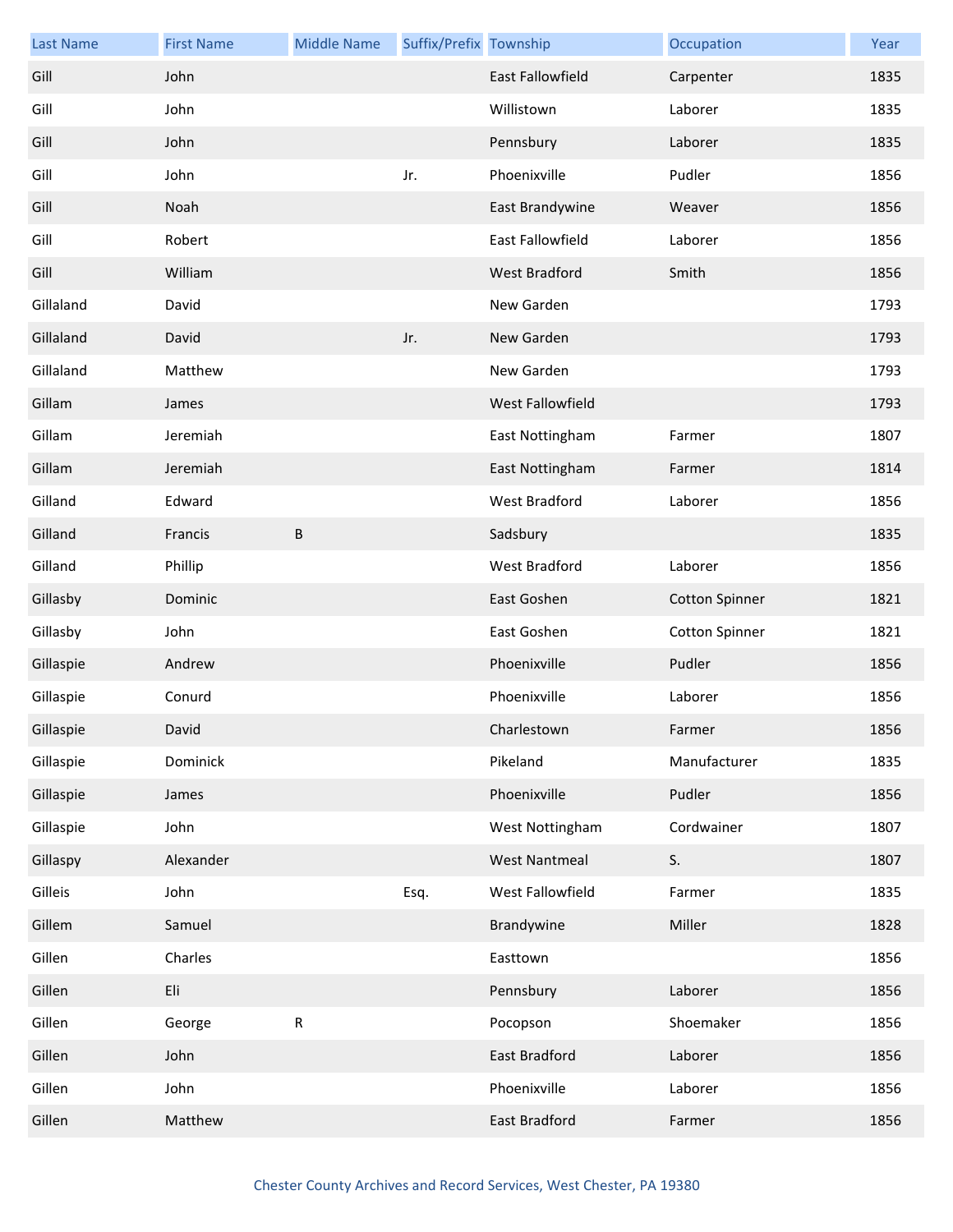| <b>Last Name</b> | <b>First Name</b> | <b>Middle Name</b> | Suffix/Prefix Township |                         | Occupation   | Year |
|------------------|-------------------|--------------------|------------------------|-------------------------|--------------|------|
| Gillen           | Patrick           |                    |                        | East Caln               | Cooper       | 1856 |
| Gillen           | William           |                    |                        | Brandywine              |              | 1793 |
| Gillerd          | Charles           |                    |                        | Sadsbury                | Weaver       | 1828 |
| Gillespey        | John              |                    |                        | West Nottingham         | Shoemaker    | 1814 |
| Gillespie        | Alexander         |                    |                        | <b>East Nantmeal</b>    | Schoolmaster | 1807 |
| Gillespie        | Charles           |                    |                        | Wallace                 | Tailor       | 1856 |
| Gillespie        | Franklin          |                    |                        | New London              | Farmer       | 1856 |
| Gillespie        | James             |                    |                        | East Nantmeal           | Weaver       | 1807 |
| Gillespie        | John              |                    |                        | New London              | Carpenter    | 1800 |
| Gillespie        | John              |                    |                        | West Nottingham         | Cordwainer   | 1821 |
| Gillespie        | John              |                    |                        | Kennett                 | Tailor       | 1856 |
| Gillespie        | Joseph            |                    |                        | Brandywine              | Laborer      | 1821 |
| Gillespie        | Samuel            |                    |                        | West Nottingham         | Cordwainer   | 1821 |
| Gillet           | John              |                    |                        | East Caln               | Laborer      | 1856 |
| Gillies          | John              |                    | Esq.                   | West Fallowfield        | Farmer       | 1828 |
| Gillimes         | William           |                    |                        | Coventry                | Weaver       | 1835 |
| Gillims          | Samuel            |                    |                        | East Whiteland          | Laborer      | 1821 |
| Gillin           | Edward            |                    |                        | East Whiteland          | Laborer      | 1856 |
| Gilling          | Richard           |                    |                        | London Britain          |              | 1793 |
| Gillingham       | James             |                    |                        | <b>East Fallowfield</b> | Miller       | 1814 |
| Gillingham       | James             |                    |                        | Sadsbury                | Miller       | 1814 |
| Gillingham       | John              |                    |                        | West Marlborough        | Farmer       | 1828 |
| Gillingham       | Stacy             |                    |                        | West Marlborough        | Farmer       | 1828 |
| Gillingham       | Thomas            |                    |                        | New London              | Farmer       | 1821 |
| Gillingham       | William           | Η.                 |                        | Kennett                 | Doctor       | 1821 |
| Gillis           | Andrew            |                    |                        | West Caln               |              | 1835 |
| Gillis           | George            |                    |                        | Goshen                  | Laborer      | 1807 |
| Gillis           | James             |                    |                        | Tredyffrin              | Weaver       | 1814 |
| Gillis           | John              |                    |                        | West Fallowfield        | Farmer       | 1821 |
| Gillis           | Joseph            |                    |                        | Tredyffrin              | Weaver       | 1814 |
| Gillis           | Michael           |                    |                        | West Goshen             |              | 1821 |
| Gillispy         | Edward            |                    |                        | Lower Oxford            | Laborer      | 1856 |
| Gilliss          | George            |                    |                        | Goshen                  | Laborer      | 1814 |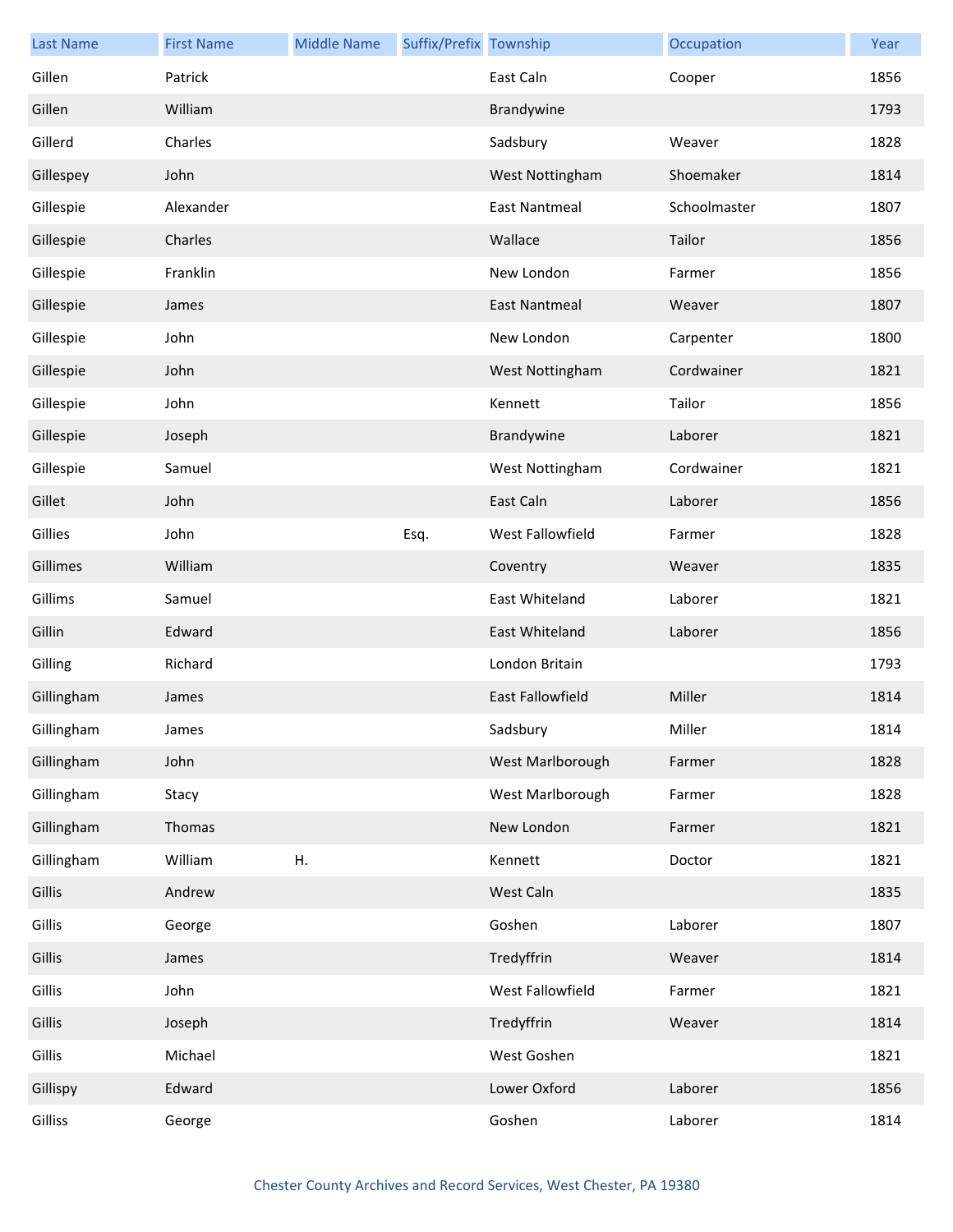| <b>Last Name</b> | <b>First Name</b> | <b>Middle Name</b> | Suffix/Prefix Township |                         | Occupation  | Year |
|------------------|-------------------|--------------------|------------------------|-------------------------|-------------|------|
| Gillmoore        | Larance           |                    |                        | Charlestown             | Mechanic    | 1856 |
| Gillmore         | Archibald         |                    |                        | Charlestown             | Laborer     | 1821 |
| Gillmore         | Franklin          |                    |                        | West Brandywine         | Blacksmith  | 1856 |
| Gillmore         | James             |                    |                        | West Brandywine         | Miller      | 1856 |
| Gillmore         | Robert            |                    |                        | West Marlborough        | Laborer     | 1856 |
| Gillum           | Thomas            |                    |                        | Coventry                |             | 1793 |
| Gilman           | Jacob             |                    |                        | Franklin                | Farmer      | 1856 |
| Gilmer           | John              |                    |                        | Willistown              | Mason       | 1807 |
| Gilmer           | John              |                    |                        | West Goshen             |             | 1821 |
| Gilmoore         | James             |                    |                        | Charlestown             | Laborer     | 1856 |
| Gilmor           | Joshua            |                    |                        | <b>West Fallowfield</b> | Storekeeper | 1856 |
| Gilmore          | Andrew            |                    |                        | London Britain          | Papermaker  | 1828 |
| Gilmore          | Benjamin          |                    |                        | Tredyffrin              | Laborer     | 1807 |
| Gilmore          | <b>Buckley</b>    |                    |                        | Londonderry             | Laborer     | 1856 |
| Gilmore          | Clemson           |                    |                        | Londonderry             | Farmer      | 1856 |
| Gilmore          | David             |                    |                        | West Fallowfield        | Carpenter   | 1828 |
| Gilmore          | David             |                    |                        | Londonderry             | Laborer     | 1835 |
| Gilmore          | David             |                    |                        | West Fallowfield        | Laborer     | 1835 |
| Gilmore          | Elizabeth         |                    | Widow                  | New London              |             | 1800 |
| Gilmore          | Elizabeth         |                    |                        | New London              | Gentlewoman | 1807 |
| Gilmore          | Elizabeth         |                    |                        | New London              |             | 1814 |
| Gilmore          | Ephraim           |                    |                        | New London              | Farmer      | 1800 |
| Gilmore          | Ephraim           |                    |                        | New London              | Farmer      | 1807 |
| Gilmore          | Ephraim           |                    |                        | New London              | Farmer      | 1814 |
| Gilmore          | Ephraim           |                    |                        | New London              | Farmer      | 1814 |
| Gilmore          | Ephraim           |                    |                        | New London              | Farmer      | 1821 |
| Gilmore          | Ephraim           |                    | Jr.                    | New London              | Farmer      | 1821 |
| Gilmore          | Ephraim           |                    |                        | New London              | Farmer      | 1828 |
| Gilmore          | Hannah            |                    |                        | Londonderry             |             | 1856 |
| Gilmore          | James             |                    |                        | East Fallowfield        | Miller      | 1835 |
| Gilmore          | James             |                    |                        | West Fallowfield        |             | 1835 |
| Gilmore          | James             |                    |                        | New London              | Farmer      | 1856 |
| Gilmore          | John              |                    |                        | Goshen                  |             | 1793 |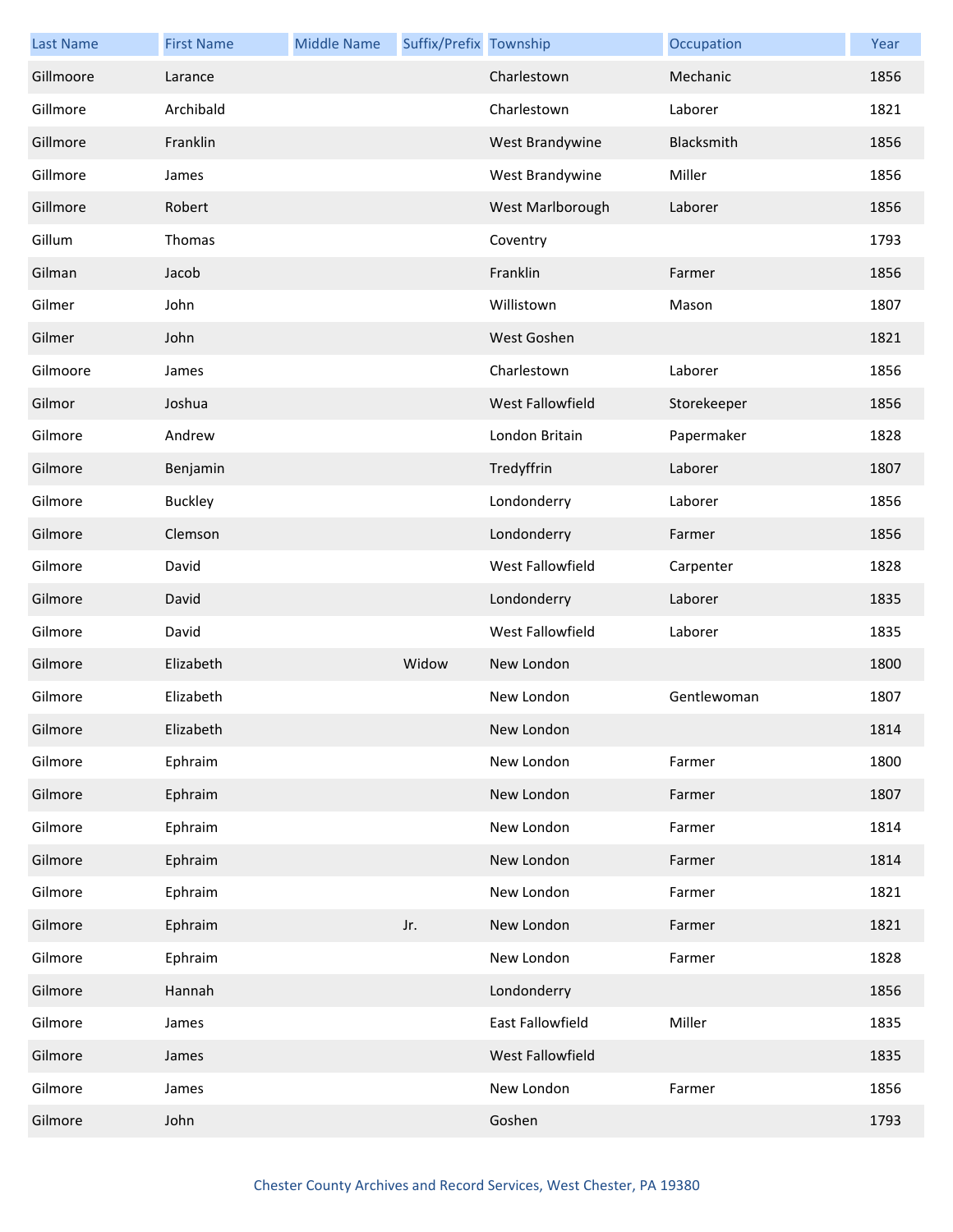| <b>Last Name</b> | <b>First Name</b> | <b>Middle Name</b> | Suffix/Prefix Township |                      | Occupation | Year |
|------------------|-------------------|--------------------|------------------------|----------------------|------------|------|
| Gilmore          | John              |                    |                        | Londonderry          | Farmer     | 1807 |
| Gilmore          | John              |                    |                        | Londonderry          | Laborer    | 1814 |
| Gilmore          | John              |                    |                        | Londonderry          | Farmer     | 1821 |
| Gilmore          | John              |                    |                        | East Goshen          | Gentleman  | 1828 |
| Gilmore          | John              |                    |                        | Londonderry          | Miller     | 1828 |
| Gilmore          | John              |                    |                        | Londonderry          | Miller     | 1835 |
| Gilmore          | John              |                    |                        | East Fallowfield     | Miller     | 1835 |
| Gilmore          | John              |                    |                        | Londonderry          | Laborer    | 1856 |
| Gilmore          | Robert            |                    |                        | <b>East Nantmeal</b> | Manager    | 1807 |
| Gilmore          | Robert            |                    |                        | <b>East Nantmeal</b> | Merchant   | 1835 |
| Gilmore          | Thomas            |                    |                        | New London           |            | 1793 |
| Gilmore          | Thomas            |                    |                        | New London           | Farmer     | 1814 |
| Gilmore          | Thomas            |                    |                        | New Garden           | Farmer     | 1821 |
| Gilmore          | Thomas            |                    |                        | New London           | Farmer     | 1821 |
| Gilmore          | Thomas            |                    |                        | New Garden           | Farmer     | 1828 |
| Gilmore          | Thomas            |                    |                        | New London           | Farmer     | 1828 |
| Gilmore          | Thomas            |                    |                        | New London           | Farmer     | 1835 |
| Gilmore          | Thomas            |                    |                        | New Garden           | Farmer     | 1835 |
| Gilmore          | Thomas            |                    |                        | New London           | Farmer     | 1856 |
| Gilmore          | William           |                    |                        | Birmingham           | Cordwainer | 1807 |
| Gilpin           | Richard           | A                  |                        | Westtown             | Farmer     | 1856 |
| Giney            | Edward            |                    |                        | Honey Brook          | Laborer    | 1807 |
| Giney            | Edward            |                    |                        | Honey Brook          |            | 1814 |
| Gingar           | David             |                    |                        | West Whiteland       | Laborer    | 1800 |
| Ginley           | John              |                    |                        | <b>West Chester</b>  | Tailor     | 1835 |
| Ginsley          | Charles           |                    |                        | West Goshen          | Laborer    | 1856 |
| Gipson           | Alexander         |                    |                        | Sadsbury             | Laborer    | 1821 |
| Gipson           | William           |                    |                        | Willistown           | Carpenter  | 1821 |
| Gipson           | William           |                    |                        | East Fallowfield     | Weaver     | 1835 |
| Gire             | John              |                    |                        | Pikeland             |            | 1800 |
| Girtler          | William           |                    |                        | New Garden           | Painter    | 1828 |
| Girtler          | William           |                    |                        | Kennett              | Painter    | 1835 |
| Girtlet          | Jacob             |                    |                        | New Garden           | Laborer    | 1807 |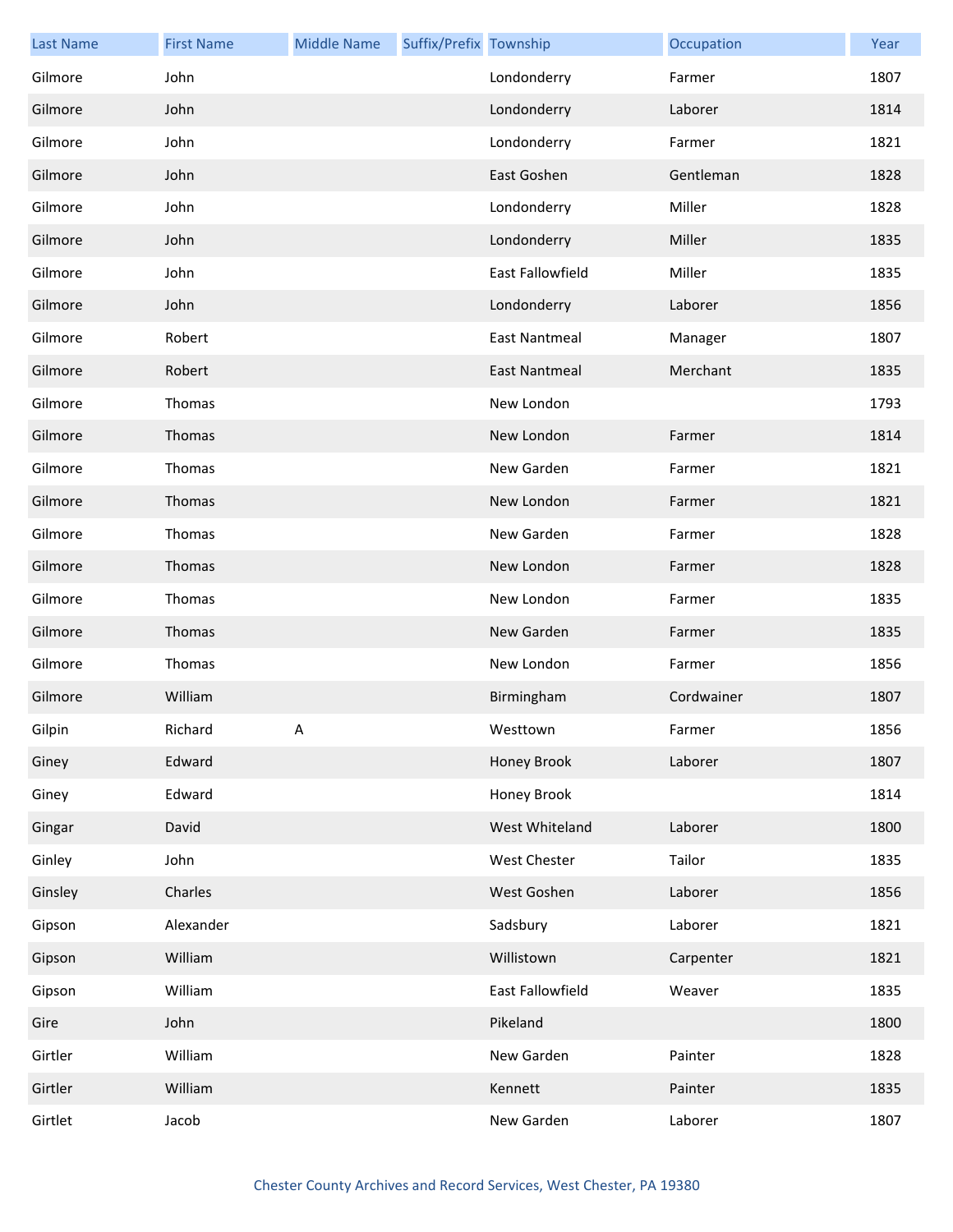| <b>Last Name</b> | <b>First Name</b> | <b>Middle Name</b> | Suffix/Prefix Township |                    | Occupation | Year |
|------------------|-------------------|--------------------|------------------------|--------------------|------------|------|
| Girtlet          | William           |                    |                        | New Garden         | Laborer    | 1807 |
| Girtley          | Jacob             |                    |                        | East Bradford      |            | 1793 |
| Girtley          | Jacob             |                    |                        | New Garden         | Farmer     | 1814 |
| Girtley          | Margaret          |                    |                        | New Garden         |            | 1821 |
| Girtley          | William           |                    |                        | New Garden         | Painter    | 1814 |
| Girtley          | William           |                    |                        | New Garden         |            | 1821 |
| Girvin           | Joseph            |                    |                        | Sadsbury           | Laborer    | 1814 |
| Gist             | Valentine         |                    |                        | Coventry           | Weaver     | 1828 |
| Gitchel          | Elisha            |                    |                        | East Caln          | Gatekeeper | 1807 |
| Gitchel          | Elisha            |                    |                        | West Fallowfield   | Farmer     | 1814 |
| Gitchel          | Elisha            |                    |                        | Newlin             | Farmer     | 1821 |
| Gitchel          | Jeremiah          |                    |                        | West Fallowfield   | Tanner     | 1814 |
| Gitchel          | Samuel            |                    |                        | West Fallowfield   | Tanner     | 1814 |
| Gitchel          | Samuel            |                    |                        | West Fallowfield   | Tanner     | 1821 |
| Gitchell         | Samuel            |                    |                        | Newlin             |            | 1793 |
| Githens          | James             | S.                 |                        | West Bradford      | Shoemaker  | 1821 |
| Givan            | George            |                    |                        | West Goshen        |            | 1821 |
| Given            | Francis           | ${\sf M}$          |                        | Sadsbury           |            | 1835 |
| Given            | George            |                    |                        | Goshen             | Farmer     | 1807 |
| Given            | George            |                    |                        | Goshen             | Farmer     | 1814 |
| Given            | George            |                    |                        | Brandywine         | Farmer     | 1821 |
| Given            | George            |                    |                        | Honey Brook        | Farmer     | 1828 |
| Given            | George            |                    |                        | <b>Honey Brook</b> | Farmer     | 1835 |
| Given            | George            |                    |                        | Honeybrook         | Gentleman  | 1856 |
| Given            | George            |                    |                        | Honeybrook         | Mason      | 1856 |
| Given            | James             |                    |                        | East Caln          | Cordwainer | 1814 |
| Given            | James             |                    |                        | Honeybrook         | Farmer     | 1856 |
| Given            | John              |                    |                        | Brandywine         | Cordwainer | 1821 |
| Given            | John              |                    |                        | Brandywine         | Cordwainer | 1821 |
| Given            | John              |                    |                        | Honeybrook         | Carpenter  | 1856 |
| Given            | John              |                    |                        | Westtown           | Farmer     | 1856 |
| Given            | Joseph            |                    |                        | Honey Brook        | Laborer    | 1835 |
| Given            | Robert            |                    |                        | West Nantmeal      | Laborer    | 1807 |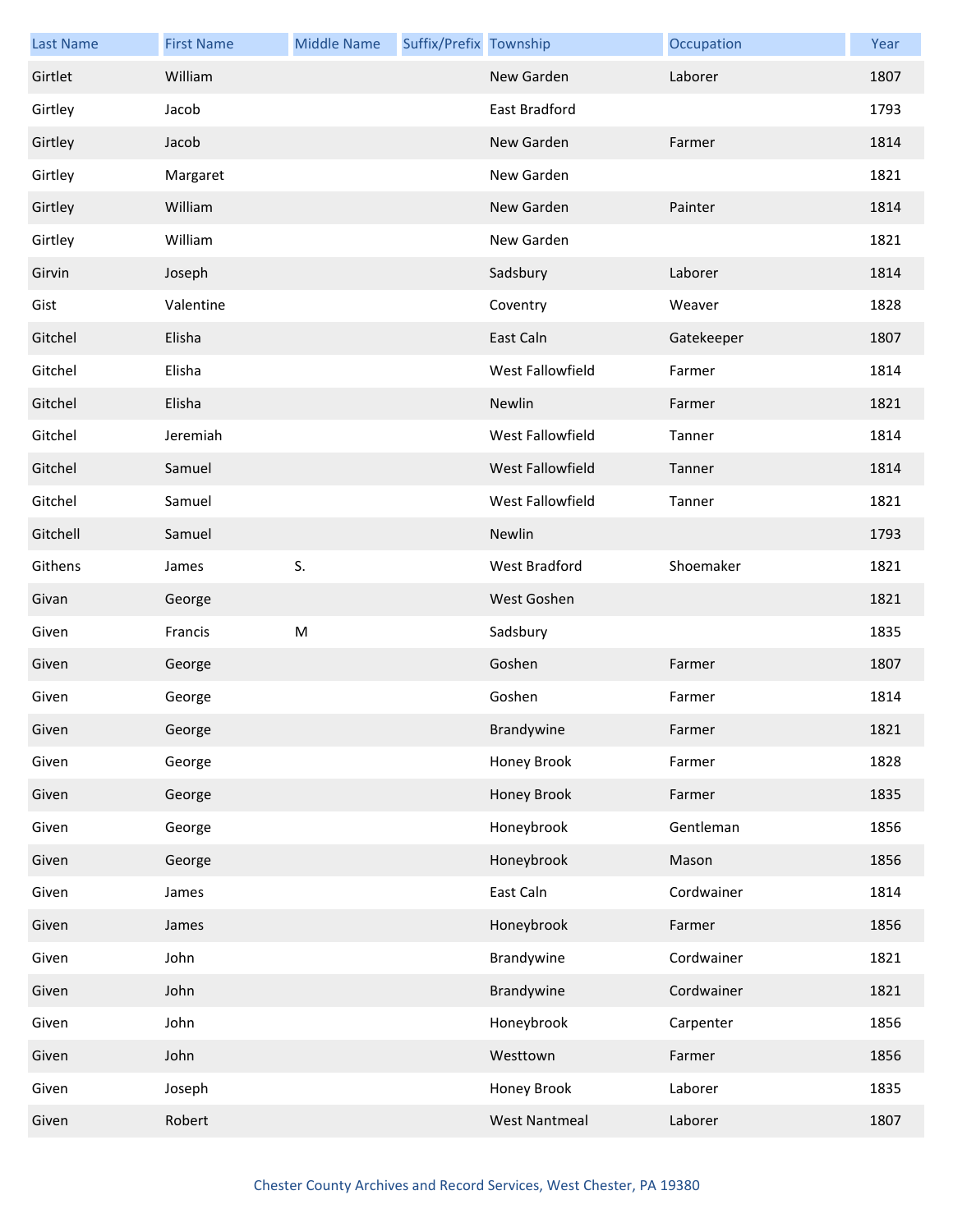| <b>Last Name</b> | <b>First Name</b> | <b>Middle Name</b> | Suffix/Prefix Township |                         | Occupation    | Year |
|------------------|-------------------|--------------------|------------------------|-------------------------|---------------|------|
| Given            | Robert            |                    |                        | <b>West Nantmeal</b>    | Farmer        | 1835 |
| Given            | William           |                    |                        | Goshen                  | Farmer        | 1814 |
| Given            | William           |                    |                        | East Caln               | Cordwainer    | 1814 |
| Given            | William           |                    |                        | West Goshen             |               | 1821 |
| Given            | William           |                    |                        | Honeybrook              | Farmer        | 1856 |
| Giveney          | Patrick           |                    |                        | Goshen                  | Laborer       | 1807 |
| Givin            | James             |                    |                        | West Goshen             | Druggist      | 1856 |
| Givin            | James             |                    |                        | <b>West Chester</b>     | Clerk         | 1856 |
| Givin            | John              |                    |                        | West Fallowfield        | Papermaker    | 1821 |
| Givin            | John              |                    |                        | Charlestown             | Farmer        | 1821 |
| Givin            | William           |                    |                        | West Goshen             |               | 1821 |
| Gladden          | George            |                    |                        | Sadsbury                |               | 1835 |
| Gladden          | Samuel            |                    |                        | West Fallowfield        | Laborer       | 1828 |
| Gladen           | Joseph            |                    |                        | <b>East Fallowfield</b> |               | 1793 |
| Gladen           | Joseph            |                    |                        | East Fallowfield        | Farmer        | 1814 |
| Gladen           | Samuel            |                    |                        | West Fallowfield        | Farmer        | 1835 |
| Gladman          | Augustus          |                    |                        | <b>West Chester</b>     | Oyster seller | 1856 |
| Gladman          | John              |                    |                        | <b>West Chester</b>     | Barber        | 1856 |
| Gladney          | Samuel            |                    |                        | Newlin                  | Laborer       | 1814 |
| Gladney          | Samuel            |                    |                        | <b>West Fallowfield</b> | Laborer       | 1821 |
| Gladon           | Levi              | М                  |                        | London Grove            | Laborer       | 1856 |
| Glaney           | Martin            |                    |                        | Phoenixville            | Pudler        | 1856 |
| Glann            | William           |                    |                        | Charlestown             | Laborer       | 1821 |
| Glasby           | Alban             |                    |                        | West Chester            | Chairmaker    | 1828 |
| Glasby           | Alexander         |                    |                        | <b>East Nantmeal</b>    | Weaver        | 1800 |
| Glasby           | Eli               |                    |                        | East Marlborough        | Laborer       | 1821 |
| Glasby           | Ezekiel           |                    |                        | West Goshen             | Blacksmith    | 1828 |
| Glasby           | Henry             |                    |                        | Kennett                 |               | 1856 |
| Glasby           | William           |                    |                        | Thornbury               | Storekeeper   | 1807 |
| Glasby           | William           |                    |                        | Thornbury               | Saddler       | 1821 |
| Glasby           | William           |                    |                        | West Chester            | Laborer       | 1856 |
| Glasco           | Abraham           |                    |                        | West Chester            | Laborer       | 1856 |
| Glasco           | Patrick           |                    |                        | West Chester            | Laborer       | 1856 |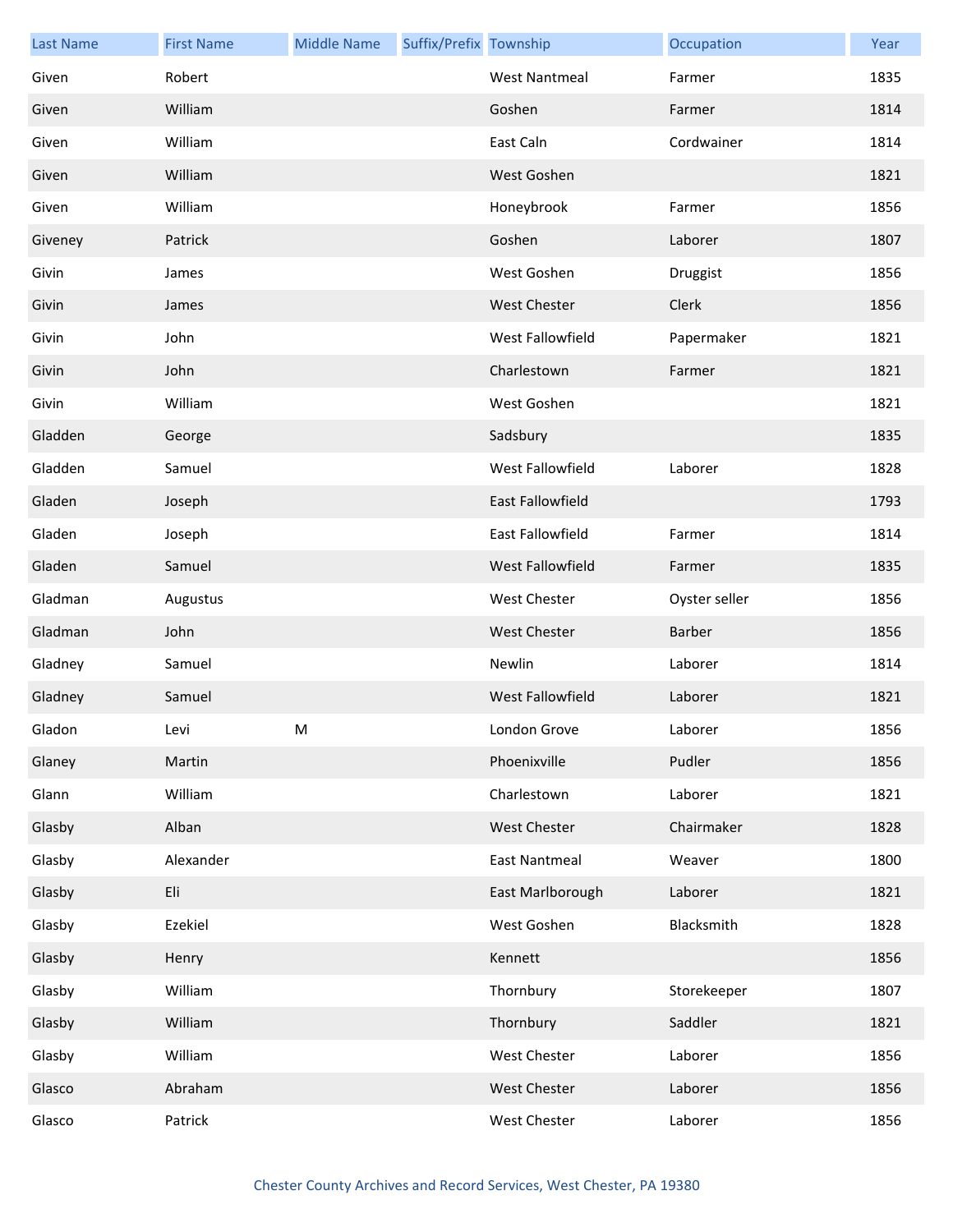| <b>Last Name</b> | <b>First Name</b> | <b>Middle Name</b> | Suffix/Prefix Township |                         | Occupation        | Year |
|------------------|-------------------|--------------------|------------------------|-------------------------|-------------------|------|
| Glasco           | Samuel            |                    |                        | <b>East Fallowfield</b> | Private liver     | 1835 |
| Glasco           | Samuel            |                    |                        | Highland                | Laborer           | 1856 |
| Glascow          | Abraham           |                    |                        | West Marlborough        | Laborer           | 1828 |
| Glascow          | Anna              |                    |                        | Pocopson                | Laborer           | 1856 |
| Glascow          | Cesar             |                    |                        | West Marlborough        | Laborer           | 1828 |
| Glascow          | Samuel            |                    |                        | <b>East Fallowfield</b> | Weaver            | 1807 |
| Glascow          | Samuel            |                    |                        | <b>East Fallowfield</b> | Weaver            | 1814 |
| Glascow          | Samuel            |                    |                        | East Fallowfield        | Weaver            | 1821 |
| Glasgo           | Charles           |                    |                        | East Nottingham         |                   | 1856 |
| Glasgo           | Charles           |                    |                        | East Nottingham         | Farmer            | 1856 |
| Glasgo           | Jacob             |                    |                        | East Nottingham         |                   | 1856 |
| Glasgo           | Robert            |                    |                        | West Marlborough        | Laborer           | 1856 |
| Glasgo           | S                 | J                  |                        | East Nottingham         |                   | 1856 |
| Glasgo           | Samuel            |                    |                        | East Nottingham         | <b>Brickmaker</b> | 1856 |
| Glasgow          | Abraham           |                    |                        | Kennett Square          | Laborer           | 1856 |
| Glasgow          | Abraham           |                    |                        | <b>Upper Oxford</b>     | Laborer           | 1856 |
| Glasgow          | Jonathan          |                    |                        | Kennett Square          | Laborer           | 1856 |
| Glasgow          | Samuel            |                    |                        | West Bradford           | Laborer           | 1807 |
| Glasgow          | Samuel            |                    |                        | West Fallowfield        | Farmer            | 1807 |
| Glasgow          | Samuel            |                    |                        | West Fallowfield        |                   | 1814 |
| Glasgow          | Samuel            |                    |                        | West Caln               | Laborer           | 1814 |
| Glasgow          | Samuel            |                    |                        | West Fallowfield        | Farmer            | 1821 |
| Glasgow          | Samuel            |                    |                        | East Fallowfield        | Farmer            | 1828 |
| Glaspy           | Joseph            |                    |                        | Brandywine              | Laborer           | 1828 |
| Glass            | Alexander         |                    |                        | Willistown              | Laborer           | 1807 |
| Glass            | John              |                    |                        | West Caln               |                   | 1793 |
| Gleam            | Robert            |                    |                        | Tredyffrin              | Farmer            | 1856 |
| Glean            | Martin            |                    |                        | West Caln               | Laborer           | 1856 |
| Gleastor         | Dennis            |                    |                        | London Grove            | Farmer            | 1856 |
| Gleaver          | Philip            |                    |                        | Sadsbury                | Laborer           | 1856 |
| Gleen            | John              |                    |                        | East Caln               | Cordwainer        | 1814 |
| Gleen            | William           |                    |                        | Westtown                | Laborer           | 1835 |
| Glen             | George            |                    |                        | West Fallowfield        | Farmer            | 1856 |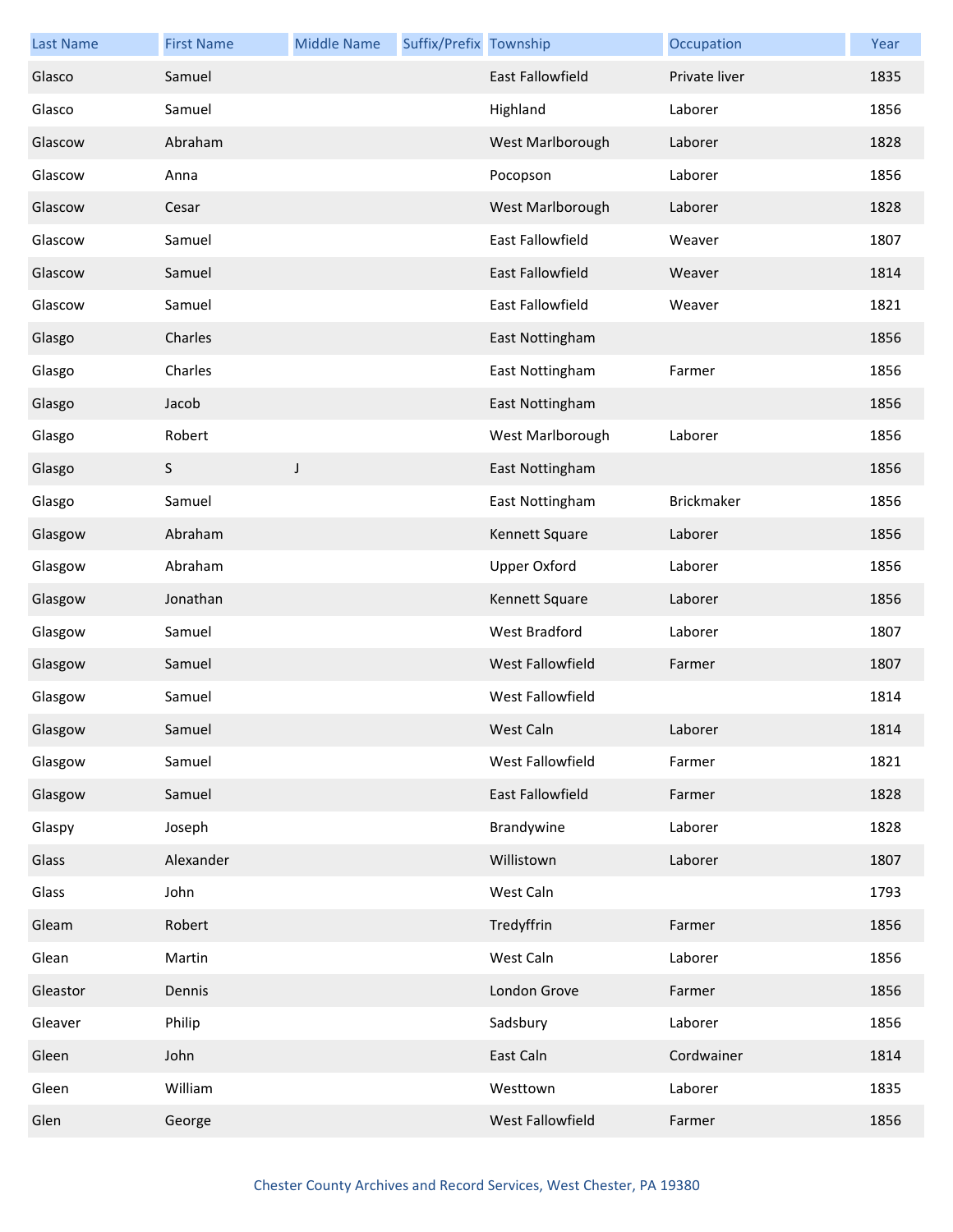| <b>Last Name</b> | <b>First Name</b> | <b>Middle Name</b> | Suffix/Prefix Township |                         | Occupation | Year |
|------------------|-------------------|--------------------|------------------------|-------------------------|------------|------|
| Glen             | Lewis             |                    |                        | East Caln               | Saddler    | 1821 |
| Glenbing         | William           |                    |                        | Sadsbury                | Spinner    | 1856 |
| Glendening       | Adam              |                    |                        | West Fallowfield        | Carpenter  | 1807 |
| Glendening       | Alexander         |                    |                        | Sadsbury                |            | 1807 |
| Glendening       | Elizabeth         |                    |                        | West Fallowfield        |            | 1807 |
| Glendening       | Elizabeth         |                    |                        | West Fallowfield        |            | 1821 |
| Glendening       | Elizabeth         |                    |                        | West Fallowfield        |            | 1828 |
| Glendening       | Elizabeth         |                    |                        | <b>West Fallowfield</b> | Landholder | 1835 |
| Glendening       | Isaac             |                    |                        | West Fallowfield        | Farmer     | 1828 |
| Glendening       | Isabella          |                    |                        | West Fallowfield        |            | 1807 |
| Glendening       | Isabella          |                    |                        | West Fallowfield        |            | 1821 |
| Glendening       | James             |                    |                        | West Fallowfield        | Farmer     | 1821 |
| Glendening       | James             |                    |                        | West Fallowfield        | Farmer     | 1828 |
| Glendening       | John              |                    |                        | Sadsbury                |            | 1793 |
| Glendening       | John              |                    |                        | Sadsbury                | Cooper     | 1814 |
| Glendening       | John              |                    |                        | West Caln               | Cooper     | 1821 |
| Glendening       | John              |                    |                        | West Caln               | Cooper     | 1828 |
| Glendening       | John              |                    |                        | West Caln               | Cooper     | 1835 |
| Glendening       | John              |                    |                        | West Caln               | Cooper     | 1835 |
| Glendening       | Mary              |                    |                        | West Fallowfield        |            | 1821 |
| Glendening       | Mary              |                    |                        | West Fallowfield        |            | 1828 |
| Glendening       | Patrick           |                    |                        | Sadsbury                |            | 1793 |
| Glendining       | Adam              |                    |                        | West Fallowfield        |            | 1793 |
| Glendining       | Elizabeth         |                    |                        | West Fallowfield        |            | 1814 |
| Glendining       | Isabella          |                    |                        | West Fallowfield        |            | 1814 |
| Glendining       | James             |                    |                        | West Fallowfield        |            | 1793 |
| Glendining       | Mary              |                    |                        | West Fallowfield        |            | 1814 |
| Glenn            | Daniel            | F                  |                        | <b>Upper Oxford</b>     | Carpenter  | 1835 |
| Glenn            | David             |                    |                        | Honeybrook              | Laborer    | 1856 |
| Glenn            | Hugh              |                    |                        | Brandywine              | Papermaker | 1807 |
| Glenn            | Hugh              |                    |                        | West Fallowfield        | Laborer    | 1821 |
| Glenn            | Hugh              |                    |                        | West Fallowfield        | Papermaker | 1828 |
| Glenn            | Hugh              |                    |                        | West Fallowfield        | Farmer     | 1835 |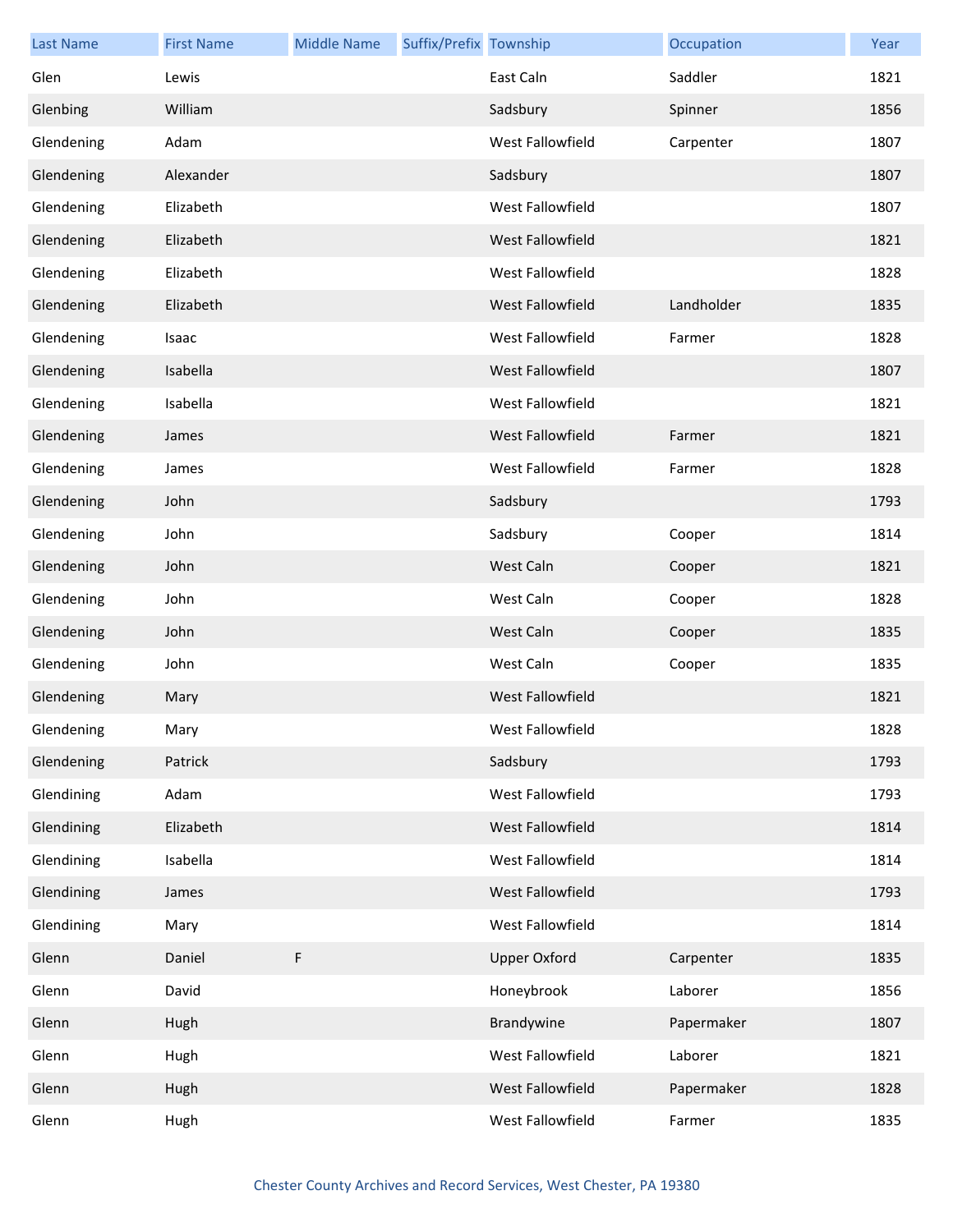| <b>Last Name</b> | <b>First Name</b> | <b>Middle Name</b> | Suffix/Prefix Township |                     | Occupation             | Year |
|------------------|-------------------|--------------------|------------------------|---------------------|------------------------|------|
| Glenn            | James             |                    |                        | Brandywine          |                        | 1793 |
| Glenn            | James             |                    |                        | Brandywine          | Cordwainer             | 1807 |
| Glenn            | James             |                    |                        | Sadsbury            | Tavern Keeper & Farmer | 1814 |
| Glenn            | James             |                    |                        | East Caln           | Laborer                | 1856 |
| Glenn            | James             |                    |                        | Phoenixville        | Pudler                 | 1856 |
| Glenn            | James             |                    |                        | Phoenixville        | Pudler                 | 1856 |
| Glenn            | John              |                    |                        | West Whiteland      | Storekeeper            | 1821 |
| Glenn            | John              |                    |                        | West Whiteland      | Storekeeper            | 1828 |
| Glenn            | John              |                    |                        | West Whiteland      | Storekeeper            | 1835 |
| Glenn            | John              |                    |                        | East Marlborough    | Laborer                | 1856 |
| Glenn            | John              |                    |                        | West Chester        | Shoemaker              | 1856 |
| Glenn            | John              |                    |                        | Phoenixville        | Pudler                 | 1856 |
| Glenn            | John              |                    |                        | Willistown          | Farmer                 | 1856 |
| Glenn            | Lewis             |                    |                        | East Fallowfield    | Saddler                | 1828 |
| Glenn            | Lewis             |                    |                        | West Whiteland      | Saddler                | 1835 |
| Glenn            | Robert            |                    |                        | Tredyffrin          | Laborer                | 1835 |
| Glenn            | Samuel            |                    |                        | <b>West Chester</b> | Laborer                | 1856 |
| Glenn            | Thomas            |                    |                        | Upper Oxford        | Farmer                 | 1835 |
| Glenn            | William           |                    |                        | <b>Upper Oxford</b> | Yeoman                 | 1800 |
| Glenn            | William           |                    |                        | West Fallowfield    | Laborer                | 1835 |
| Gliden           | Joseph            |                    |                        | East Fallowfield    | Husbandman             | 1807 |
| Glift            | John              |                    |                        | <b>East Vincent</b> | Farmer                 | 1856 |
| Glinsy           | John              |                    |                        | East Whiteland      | Laborer                | 1856 |
| Glisson          | Benjamin          |                    |                        | East Whiteland      | Laborer                | 1807 |
| Glisson          | Caleb             |                    |                        | Westtown            | Laborer                | 1807 |
| Glisson          | Caleb             |                    |                        | Goshen              | Farmer                 | 1814 |
| Glisson          | Caleb             |                    |                        | West Goshen         |                        | 1821 |
| Glisson          | Caleb             |                    |                        | East Goshen         | Laborer                | 1856 |
| Glisson          | Caleb             |                    |                        | East Whiteland      | Laborer                | 1856 |
| Glisson          | Elizabeth         |                    |                        | East Whiteland      | Farmer                 | 1856 |
| Glisson          | Emmor             |                    |                        | East Whiteland      | Farmer                 | 1828 |
| Glisson          | Emmor             |                    |                        | East Whiteland      | Farmer                 | 1835 |
| Glisson          | Emmor             |                    |                        | East Whiteland      | Farmer                 | 1856 |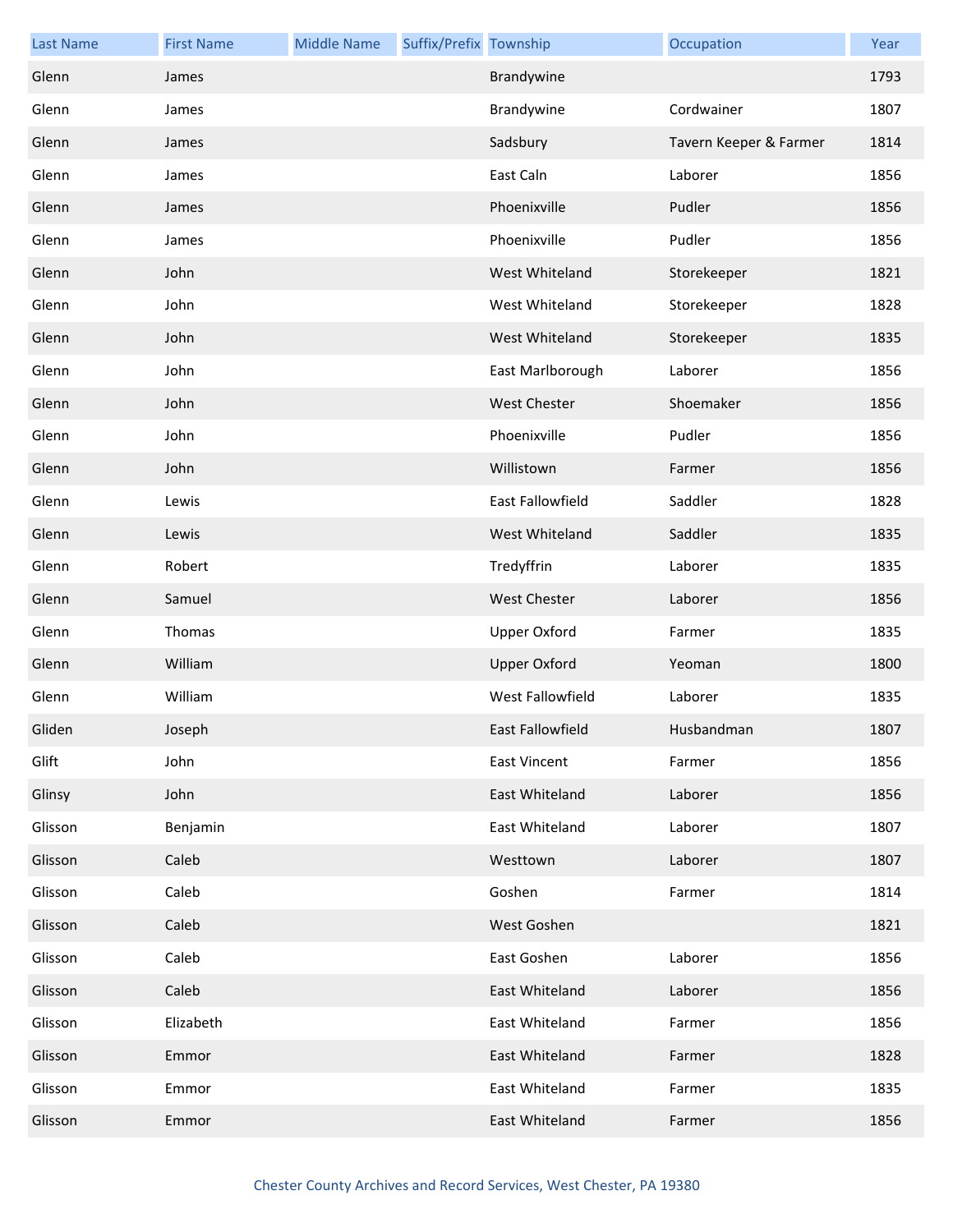| <b>Last Name</b> | <b>First Name</b> | <b>Middle Name</b> | Suffix/Prefix Township |                      | Occupation    | Year |
|------------------|-------------------|--------------------|------------------------|----------------------|---------------|------|
| Glisson          | Hiram             |                    |                        | East Whiteland       | Farmer        | 1828 |
| Glisson          | Hiram             |                    |                        | East Whiteland       | Laborer       | 1835 |
| Glisson          | Hiram             |                    |                        | East Whiteland       | Farmer        | 1856 |
| Glisson          | Jesse             |                    |                        | West Goshen          | Laborer       | 1828 |
| Glisson          | Jesse             |                    |                        | East Whiteland       | Laborer       | 1835 |
| Glisson          | Jesse             |                    |                        | East Whiteland       | Laborer       | 1856 |
| Glisson          | John              | J                  |                        | East Whiteland       | Laborer       | 1856 |
| Glisson          | Joseph            |                    |                        | East Whiteland       | Laborer       | 1856 |
| Glisson          | Joseph            |                    |                        | <b>West Chester</b>  | Laborer       | 1856 |
| Glisson          | Joseph            | $\overline{A}$     |                        | East Whiteland       | Laborer       | 1856 |
| Glisson          | Thomas            |                    |                        | West Goshen          | Farmer        | 1835 |
| Glisson          | Thomas            |                    |                        | East Whiteland       | Farmer        | 1856 |
| Glover           | William           |                    |                        | East Fallowfield     | Husbandman    | 1807 |
| Glover           | William           |                    |                        | <b>West Chester</b>  | Carpet weaver | 1835 |
| Gneavy           | George            |                    |                        | <b>East Vincent</b>  |               | 1856 |
| Goarley          | Robert            |                    |                        | Londonderry          | Laborer       | 1807 |
| Godfrey          | Arthur            |                    |                        | East Whiteland       |               | 1793 |
| Godshall         | Samuel            |                    |                        | East Brandywine      | Farmer        | 1856 |
| Godwin           | Get.              |                    |                        | East Whiteland       |               | 1793 |
| Goff             | Thomas            |                    |                        | Sadsbury             |               | 1856 |
| Gogle            | Jacob             | F.                 |                        | West Nantmeal        | Shepherd      | 1828 |
| Goheen           | Edward            |                    |                        | <b>West Nantmeal</b> | Laborer       | 1807 |
| Goheen           | Edward            |                    |                        | <b>West Nantmeal</b> | Laborer       | 1814 |
| Goheen           | Edward            |                    |                        | Uwchlan              | Laborer       | 1821 |
| Goheen           | Edward            |                    |                        | Honey Brook          | Carpenter     | 1828 |
| Goheen           | Edward            |                    |                        | Honeybrook           | Farmer        | 1856 |
| Goheen           | George            |                    |                        | Honeybrook           | Laborer       | 1856 |
| Goheen           | Hugh              |                    |                        | Honey Brook          |               | 1793 |
| Goheen           | Hugh              |                    |                        | Honey Brook          |               | 1800 |
| Goheen           | Hugh              |                    |                        | Honey Brook          |               | 1814 |
| Goheen           | John              |                    |                        | Honey Brook          | Laborer       | 1821 |
| Goheen           | John              |                    |                        | Honey Brook          | Laborer       | 1828 |
| Goheen           | John              |                    |                        | Honeybrook           | Laborer       | 1856 |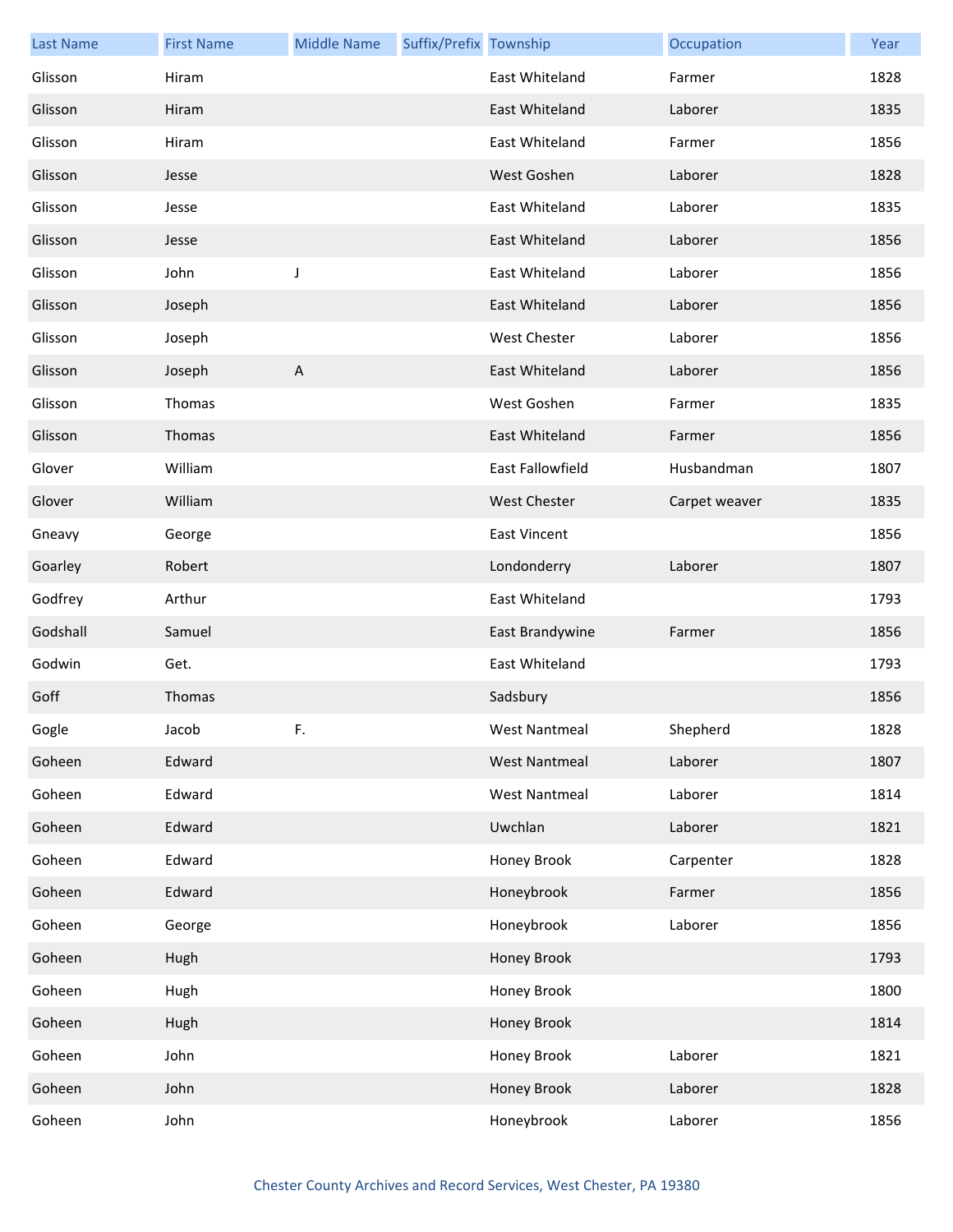| <b>Last Name</b> | <b>First Name</b> | <b>Middle Name</b> | Suffix/Prefix Township |                      | Occupation | Year |
|------------------|-------------------|--------------------|------------------------|----------------------|------------|------|
| Goheen           | Sarah             |                    |                        | <b>West Nantmeal</b> | Lady       | 1856 |
| Goheen           | Thomas            |                    |                        | Honey Brook          | Laborer    | 1807 |
| Goheen           | Thomas            |                    |                        | Honey Brook          |            | 1814 |
| Goheen           | Thomas            |                    |                        | Honey Brook          | Laborer    | 1828 |
| Goheen           | Thomas            |                    |                        | Honey Brook          | Laborer    | 1835 |
| Goheen           | William           |                    |                        | Honey Brook          | Laborer    | 1835 |
| Gohen            | George            |                    |                        | <b>West Nantmeal</b> | Shoemaker  | 1835 |
| Gohene           | Richard           |                    |                        | Londonderry          |            | 1793 |
| Goimley          | James             |                    |                        | Sadsbury             | Laborer    | 1856 |
| Golager          | John              |                    |                        | Birmingham           | Laborer    | 1856 |
| Golaher          | Peter             |                    |                        | Kennett              |            | 1800 |
| Golcher          | Emanuel           |                    |                        | <b>West Chester</b>  | Gunsmith   | 1835 |
| Golcher          | Peter             |                    |                        | Pennsbury            | Laborer    | 1814 |
| Gold             | James             |                    |                        | West Nottingham      |            | 1800 |
| Gold             | Payne             |                    |                        | West Fallowfield     | Distiller  | 1821 |
| Gold             | Samuel            |                    |                        | Kennett              | Carpenter  | 1814 |
| Golden           | James             |                    |                        | <b>West Chester</b>  | Carpenter  | 1856 |
| Golden           | John              |                    |                        | Uwchlan              | Laborer    | 1828 |
| Golden           | Jonathan          |                    |                        | East Nottingham      | Cooper     | 1828 |
| Golder           | David             |                    |                        | Tredyffrin           | Laborer    | 1856 |
| Golder           | Griffith          |                    |                        | Tredyffrin           | Blacksmith | 1835 |
| Golder           | John              |                    |                        | Willistown           | Weaver     | 1807 |
| Golder           | John              |                    |                        | Tredyffrin           | Weaver     | 1821 |
| Golder           | John              |                    |                        | Tredyffrin           | Laborer    | 1835 |
| Golder           | John              |                    |                        | Tredyffrin           | Farmer     | 1856 |
| Golder           | John              |                    |                        | Tredyffrin           | Laborer    | 1856 |
| Goldsborough     | Charles           |                    |                        | Newlin               | Gentleman  | 1856 |
| Goldsmith        | Jeremiah          |                    |                        | Schuylkill           | Farmer     | 1828 |
| Goldsmith        | Jeremiah          |                    |                        | Schuylkill           | Farmer     | 1835 |
| Goldwin          | Philip            |                    |                        | Goshen               |            | 1793 |
| Good             | Abraham           |                    |                        | Honey Brook          |            | 1814 |
| Good             | Abraham           |                    |                        | Honey Brook          | Laborer    | 1828 |
| Good             | Abraham           |                    |                        | <b>West Nantmeal</b> | Laborer    | 1835 |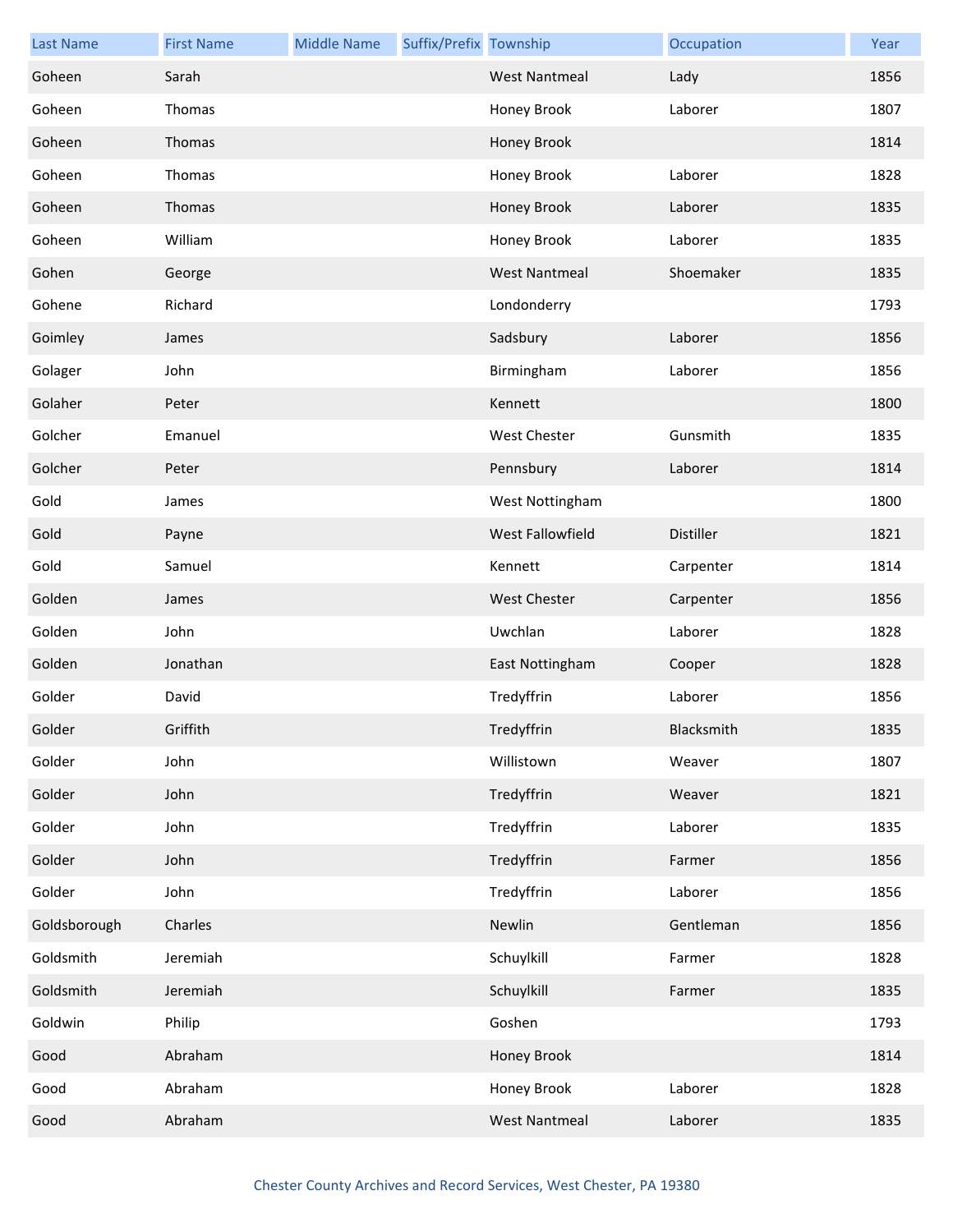| <b>Last Name</b> | <b>First Name</b> | <b>Middle Name</b> | Suffix/Prefix Township |                  | Occupation      | Year |
|------------------|-------------------|--------------------|------------------------|------------------|-----------------|------|
| Good             | Abraham           |                    |                        | Honeybrook       | Farmer          | 1856 |
| Good             | Charles           |                    |                        | Penn             | Laborer         | 1835 |
| Good             | Charles           |                    |                        | London Grove     | Farmer          | 1835 |
| Good             | Christopher       |                    |                        | West Whiteland   |                 | 1793 |
| Good             | Christopher       |                    |                        | East Bradford    | Farmer          | 1814 |
| Good             | Dorrington        |                    |                        | West Fallowfield | Farmer          | 1821 |
| Good             | Dorrington        |                    |                        | West Fallowfield | Farmer          | 1828 |
| Good             | Elizabeth         |                    | Widow                  | New London       |                 | 1800 |
| Good             | Elizabeth         |                    |                        | West Chester     | Housekeeper     | 1835 |
| Good             | Francis           |                    |                        | New London       | Cabinetmaker    | 1807 |
| Good             | Francis           |                    |                        | New London       | Farmer          | 1814 |
| Good             | Francis           |                    |                        | New London       | Farmer & Joiner | 1821 |
| Good             | Francis           |                    |                        | New London       | Farmer          | 1828 |
| Good             | Francis           |                    |                        | Franklin         | Farmer          | 1856 |
| Good             | George            |                    |                        | East Bradford    | Farmer          | 1807 |
| Good             | George            |                    |                        | East Bradford    | Smith           | 1814 |
| Good             | George            |                    |                        | Honeybrook       | Laborer         | 1856 |
| Good             | Hannah            |                    |                        | New London       | Farmer          | 1835 |
| Good             | Hannah            |                    |                        | Franklin         | Housekeeper     | 1856 |
| Good             | Henry             |                    |                        | East Bradford    | Mason           | 1807 |
| Good             | Henry             |                    |                        | Goshen           | Mason           | 1814 |
| Good             | Henry             |                    |                        | East Bradford    |                 | 1821 |
| Good             | Henry             |                    |                        | West Goshen      |                 | 1821 |
| Good             | Henry             |                    |                        | East Bradford    | Farmer          | 1828 |
| Good             | Henry             |                    |                        | East Bradford    | Farmer          | 1835 |
| Good             | Henry             |                    |                        | Uwchlan          | Gentleman       | 1856 |
| Good             | Jacob             |                    |                        | West Fallowfield | Distiller       | 1807 |
| Good             | Jacob             |                    |                        | West Fallowfield | Farmer          | 1814 |
| Good             | Jacob             |                    |                        | West Fallowfield | Farmer          | 1821 |
| Good             | Jacob             |                    |                        | West Fallowfield | Farmer          | 1828 |
| Good             | Jacob             |                    | Jr.                    | West Fallowfield | Farmer          | 1828 |
| Good             | Jacob             |                    |                        | West Fallowfield | Gentleman       | 1835 |
| Good             | Jacob             |                    | Jr.                    | West Fallowfield | Farmer          | 1835 |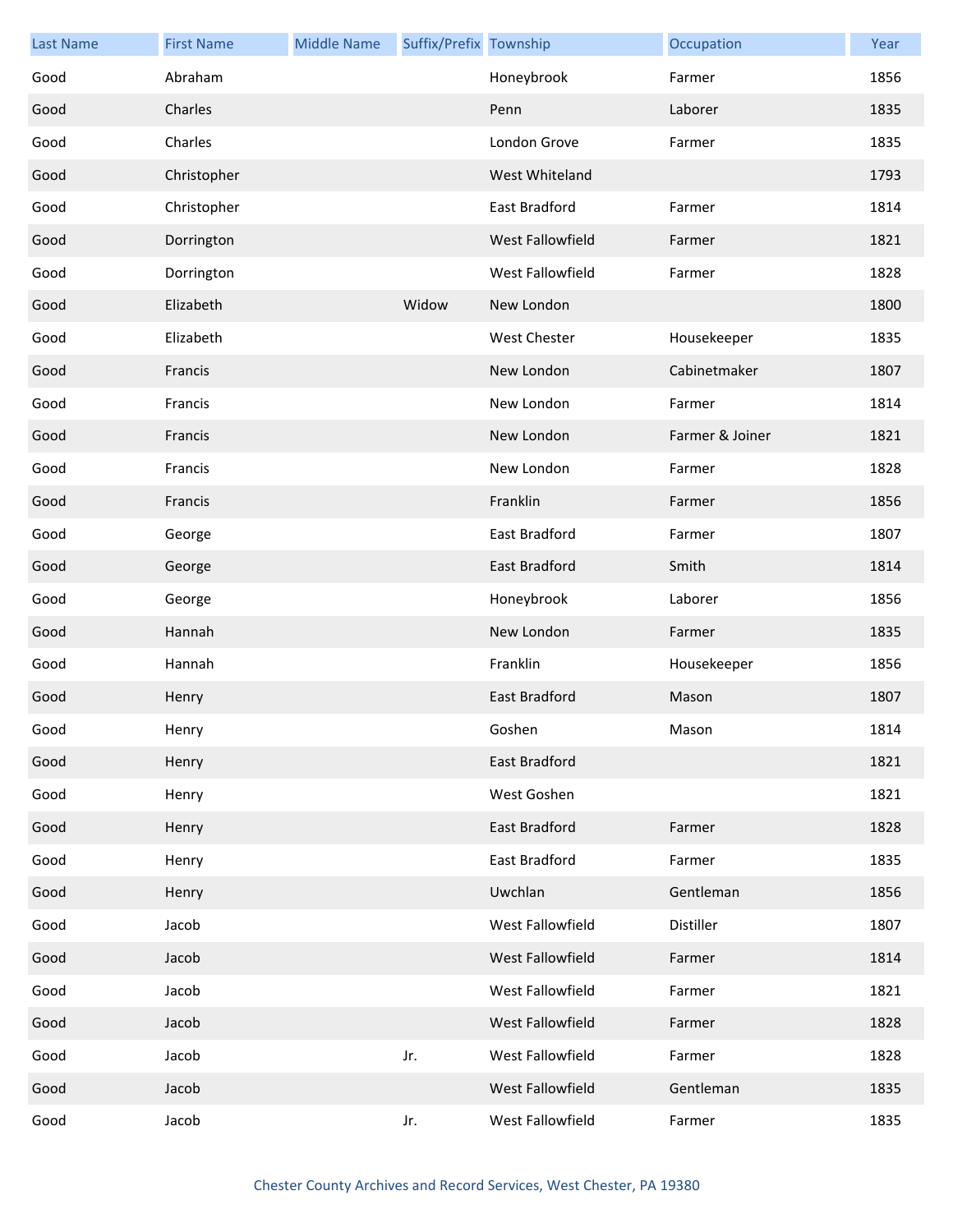| <b>Last Name</b> | <b>First Name</b> | <b>Middle Name</b> | Suffix/Prefix Township |                      | Occupation  | Year |
|------------------|-------------------|--------------------|------------------------|----------------------|-------------|------|
| Good             | Jacob             |                    |                        | West Fallowfield     | Farmer      | 1856 |
| Good             | Jacob             |                    |                        | <b>West Coventry</b> | Carpenter   | 1856 |
| Good             | James             |                    |                        | <b>West Nantmeal</b> | Merchant    | 1800 |
| Good             | James             |                    |                        | Honey Brook          | Farmer      | 1807 |
| Good             | Jesse             |                    |                        | Londonderry          | Farmer      | 1807 |
| Good             | Jesse             |                    |                        | Londonderry          | Farmer      | 1807 |
| Good             | Jesse             |                    |                        | West Chester         | Sheriff     | 1814 |
| Good             | Jesse             |                    |                        | West Chester         | Farmer      | 1821 |
| Good             | Joel              |                    |                        | <b>East Vincent</b>  | Farmer      | 1856 |
| Good             | John              |                    |                        | East Whiteland       |             | 1800 |
| Good             | John              |                    |                        | Willistown           | Weaver      | 1807 |
| Good             | John              |                    |                        | Honey Brook          |             | 1814 |
| Good             | John              |                    |                        | Willistown           | Storekeeper | 1814 |
| Good             | John              |                    |                        | Charlestown          | Mason       | 1821 |
| Good             | John              |                    |                        | Honey Brook          | Farmer      | 1821 |
| Good             | John              |                    |                        | Honey Brook          | Farmer      | 1828 |
| Good             | John              |                    |                        | Honeybrook           | Farmer      | 1856 |
| Good             | Joseph            |                    |                        | New London           | Farmer      | 1807 |
| Good             | Joseph            |                    |                        | Londonderry          | Farmer      | 1807 |
| Good             | Joseph            |                    |                        | Londonderry          | Farmer      | 1814 |
| Good             | Joseph            |                    |                        | New London           | Farmer      | 1814 |
| Good             | Joseph            |                    |                        | Penn                 | Farmer      | 1821 |
| Good             | Joseph            |                    |                        | New London           | Farmer      | 1821 |
| Good             | Joseph            |                    |                        | New London           | Farmer      | 1828 |
| Good             | Joseph            |                    |                        | Penn                 | Farmer      | 1828 |
| Good             | Joseph            |                    |                        | Honey Brook          | Farmer      | 1835 |
| Good             | Joseph            |                    |                        | Penn                 | Farmer      | 1835 |
| Good             | Joseph            |                    |                        | Franklin             | Farmer      | 1856 |
| Good             | Julia             | $\sf H$            |                        | <b>West Chester</b>  | Lady        | 1856 |
| Good             | Martha            |                    |                        | Penn                 |             | 1856 |
| Good             | Owen              |                    |                        | Honey Brook          | Laborer     | 1835 |
| Good             | Peter             |                    |                        | <b>West Coventry</b> | Laborer     | 1856 |
| Good             | Robert            |                    |                        | Londonderry          | Carpenter   | 1814 |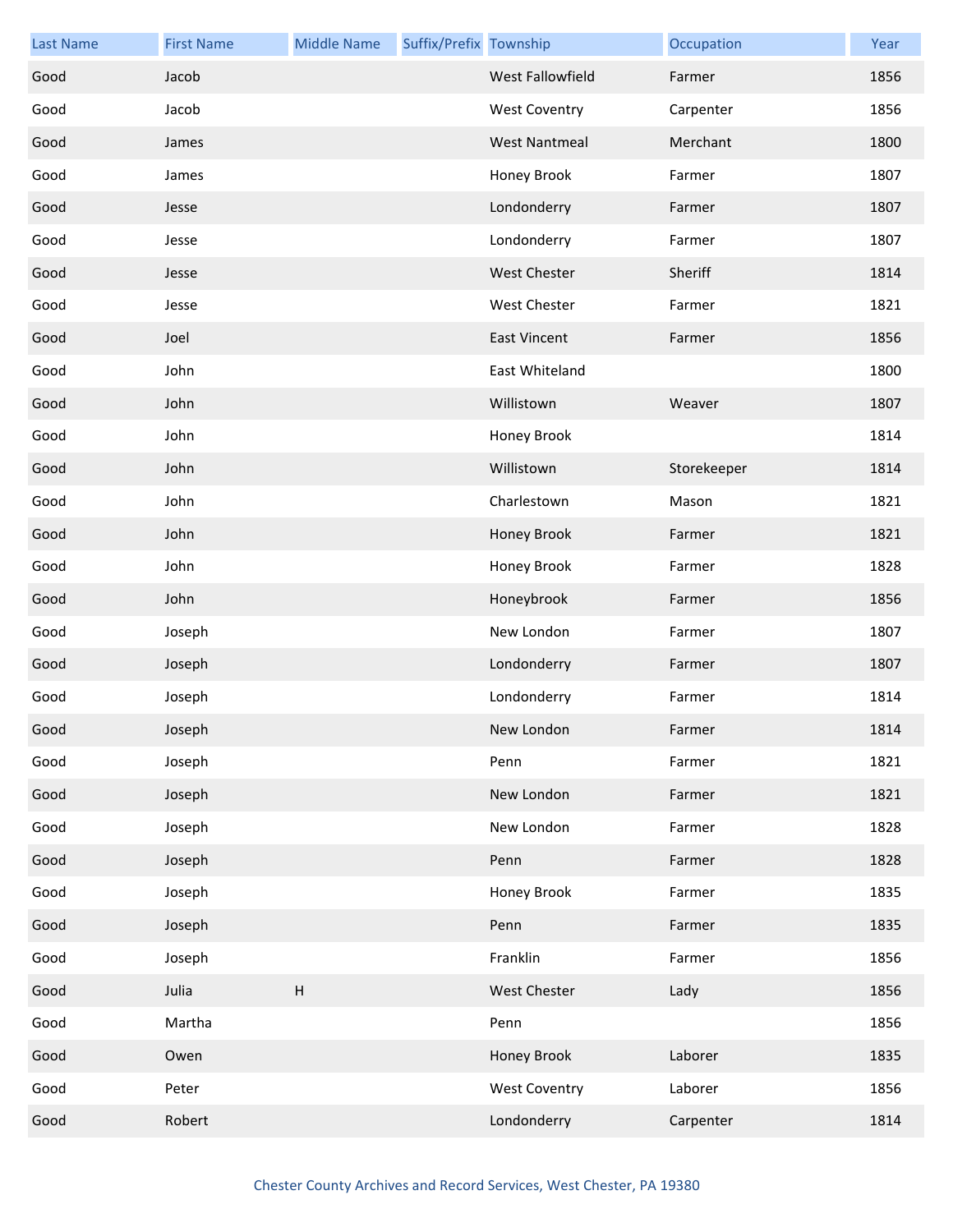| <b>Last Name</b> | <b>First Name</b> | <b>Middle Name</b> | Suffix/Prefix Township |                         | Occupation         | Year |
|------------------|-------------------|--------------------|------------------------|-------------------------|--------------------|------|
| Good             | Robert            |                    |                        | Penn                    | Carpenter          | 1821 |
| Good             | Robert            |                    |                        | Penn                    | Carpenter & Farmer | 1828 |
| Good             | Robert            |                    |                        | Penn                    | Farmer             | 1856 |
| Good             | Samuel            |                    |                        | West Fallowfield        | Farmer             | 1821 |
| Good             | Samuel            |                    |                        | East Bradford           | Mason              | 1828 |
| Good             | Samuel            |                    |                        | <b>West Fallowfield</b> | Farmer             | 1828 |
| Good             | Samuel            |                    |                        | East Bradford           | Mason              | 1835 |
| Good             | Samuel            |                    |                        | East Caln               | Farmer             | 1856 |
| Good             | Sarah             |                    |                        | East Bradford           | Farmer             | 1856 |
| Good             | Stophel           |                    |                        | East Bradford           | Farmer             | 1807 |
| Good             | Thomas            |                    |                        | Londonderry             | Farmer             | 1807 |
| Good             | Thomas            |                    | Jr.                    | Londonderry             | Farmer             | 1814 |
| Good             | Thomas            |                    | Sr.                    | Londonderry             | Farmer             | 1814 |
| Good             | Thomas            |                    |                        | Penn                    | Farmer             | 1821 |
| Good             | Thomas            |                    |                        | Penn                    | Farmer             | 1828 |
| Good             | Thomas            |                    | Jr.                    | Penn                    | Farmer             | 1856 |
| Good             | Thos              |                    | Sr.                    | Penn                    | Farmer             | 1856 |
| Goodacle         | George            |                    |                        | West Marlborough        |                    | 1800 |
| Goodacre         | Thomas            |                    |                        | West Marlborough        | Laborer            | 1835 |
| Gooden           | John              |                    |                        | Tredyffrin              | Laborer            | 1807 |
| Gooderl          | George            |                    |                        | West Marlborough        | Shoemaker          | 1814 |
| Goodman          | Casper            |                    |                        | Brandywine              | Laborer            | 1835 |
| Goodman          | Charles           |                    |                        | <b>West Nantmeal</b>    | Cordwainer         | 1800 |
| Goodman          | Charles           |                    |                        | Honey Brook             | Cordwainer         | 1807 |
| Goodman          | Charles           |                    |                        | Honey Brook             | Cordwainer         | 1814 |
| Goodman          | Charles           |                    |                        | Honey Brook             | Shoemaker          | 1821 |
| Goodman          | Charles           |                    |                        | Honey Brook             | Cordwainer         | 1828 |
| Goodman          | Charles           |                    |                        | Honey Brook             | Shoemaker          | 1835 |
| Goodman          | Charles           |                    |                        | Honeybrook              | Laborer            | 1856 |
| Goodman          | Daniel            |                    |                        | East Marlborough        | Mason              | 1856 |
| Goodman          | David             |                    |                        | Honey Brook             | Carpenter          | 1835 |
| Goodman          | John              |                    |                        | Honey Brook             | Carpenter          | 1828 |
| Goodman          | John              |                    |                        | Honey Brook             | Carpenter          | 1835 |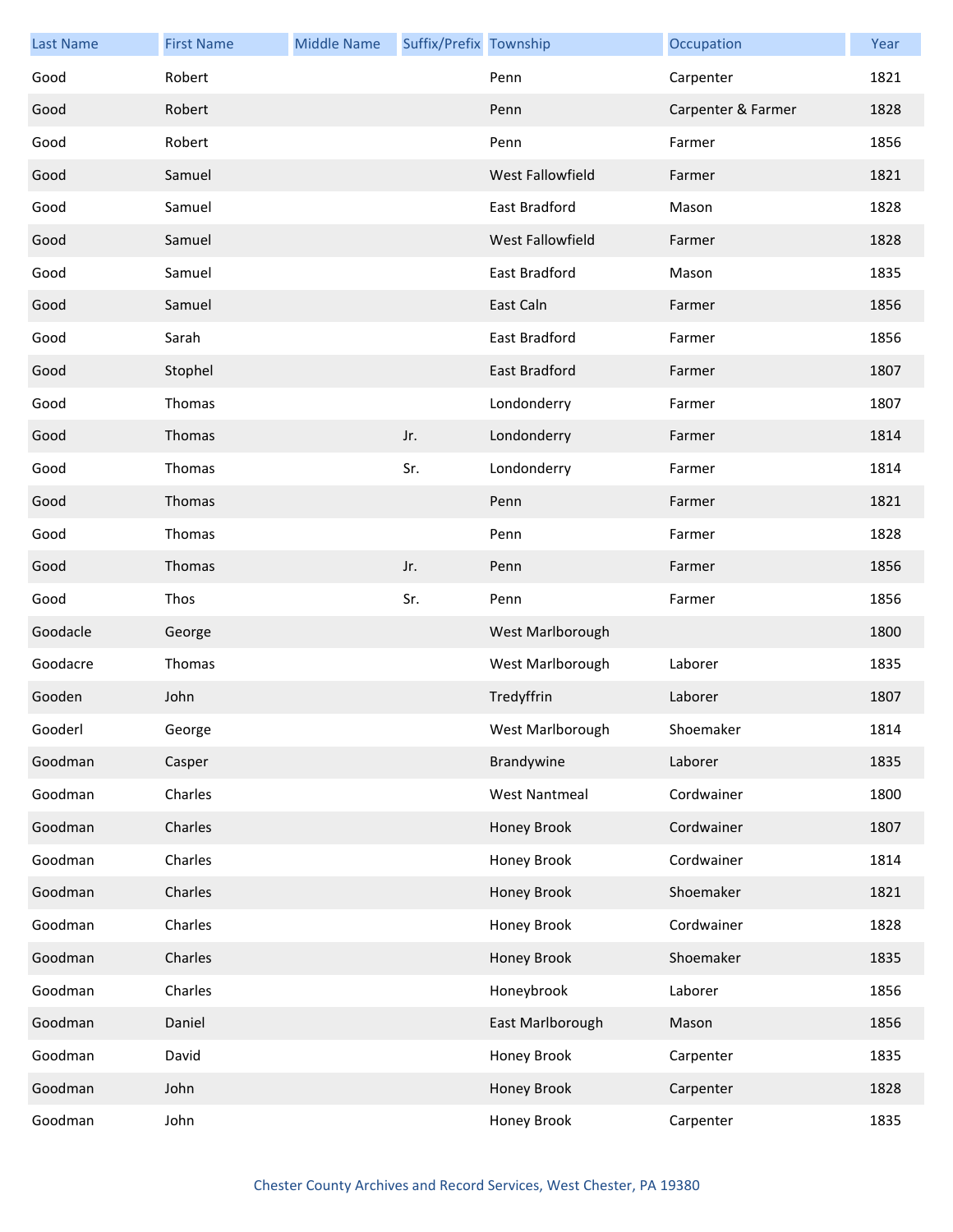| <b>Last Name</b> | <b>First Name</b> | <b>Middle Name</b> | Suffix/Prefix Township |                  | Occupation | Year |
|------------------|-------------------|--------------------|------------------------|------------------|------------|------|
| Goodman          | Levis             |                    |                        | West Caln        | Laborer    | 1856 |
| Goodman          | Samuel            |                    |                        | West Caln        |            | 1835 |
| Goodman          | Samuel            |                    |                        | Honeybrook       | Laborer    | 1856 |
| Goodman          | Susan             |                    |                        | East Marlborough |            | 1856 |
| Goodman          | William           |                    |                        | Honey Brook      | Mason      | 1821 |
| Goodman          | William           |                    |                        | Honey Brook      | Stonemason | 1828 |
| Goodman          | William           |                    |                        | Honey Brook      | Mason      | 1835 |
| Goods            | Edward            |                    |                        | Penn             | Farmer     | 1856 |
| Goodwin          | (Widow)           |                    |                        | Easttown         |            | 1821 |
| Goodwin          | Elish             |                    |                        | Penn             | Farmer     | 1835 |
| Goodwin          | Elisha            |                    |                        | Londonderry      | Farmer     | 1807 |
| Goodwin          | Elisha            |                    |                        | Londonderry      | Farmer     | 1814 |
| Goodwin          | Elisha            |                    |                        | Penn             | Farmer     | 1821 |
| Goodwin          | Elisha            |                    |                        | Penn             | Farmer     | 1828 |
| Goodwin          | Elizabeth         | ${\sf W}$          |                        | East Goshen      |            | 1856 |
| Goodwin          | Enoch             |                    |                        | Goshen           |            | 1793 |
| Goodwin          | Enoch             |                    |                        | Goshen           | Farmer     | 1807 |
| Goodwin          | Enoch             |                    |                        | Goshen           | Farmer     | 1814 |
| Goodwin          | Enoch             |                    |                        | East Goshen      | Farmer     | 1821 |
| Goodwin          | Enoch             |                    |                        | East Goshen      | Gentleman  | 1828 |
| Goodwin          | George            |                    |                        | West Whiteland   |            | 1793 |
| Goodwin          | George            |                    |                        | East Whiteland   |            | 1800 |
| Goodwin          | George            |                    |                        | East Whiteland   | Farmer     | 1807 |
| Goodwin          | George            |                    |                        | East Whiteland   | Cooper     | 1814 |
| Goodwin          | George            |                    |                        | East Goshen      | Cooper     | 1821 |
| Goodwin          | George            |                    |                        | Willistown       | Cooper     | 1828 |
| Goodwin          | George            |                    |                        | London Grove     | Farmer     | 1856 |
| Goodwin          | Gideon            |                    |                        | West Whiteland   |            | 1793 |
| Goodwin          | Jesse             |                    |                        | Penn             | Farmer     | 1856 |
| Goodwin          | John              |                    |                        | Willistown       |            | 1793 |
| Goodwin          | John              |                    |                        | East Brandywine  | Farmer     | 1856 |
| Goodwin          | Lewis             |                    |                        | Westtown         | Carpenter  | 1814 |
| Goodwin          | Lewis             |                    |                        | Westtown         | Farmer     | 1821 |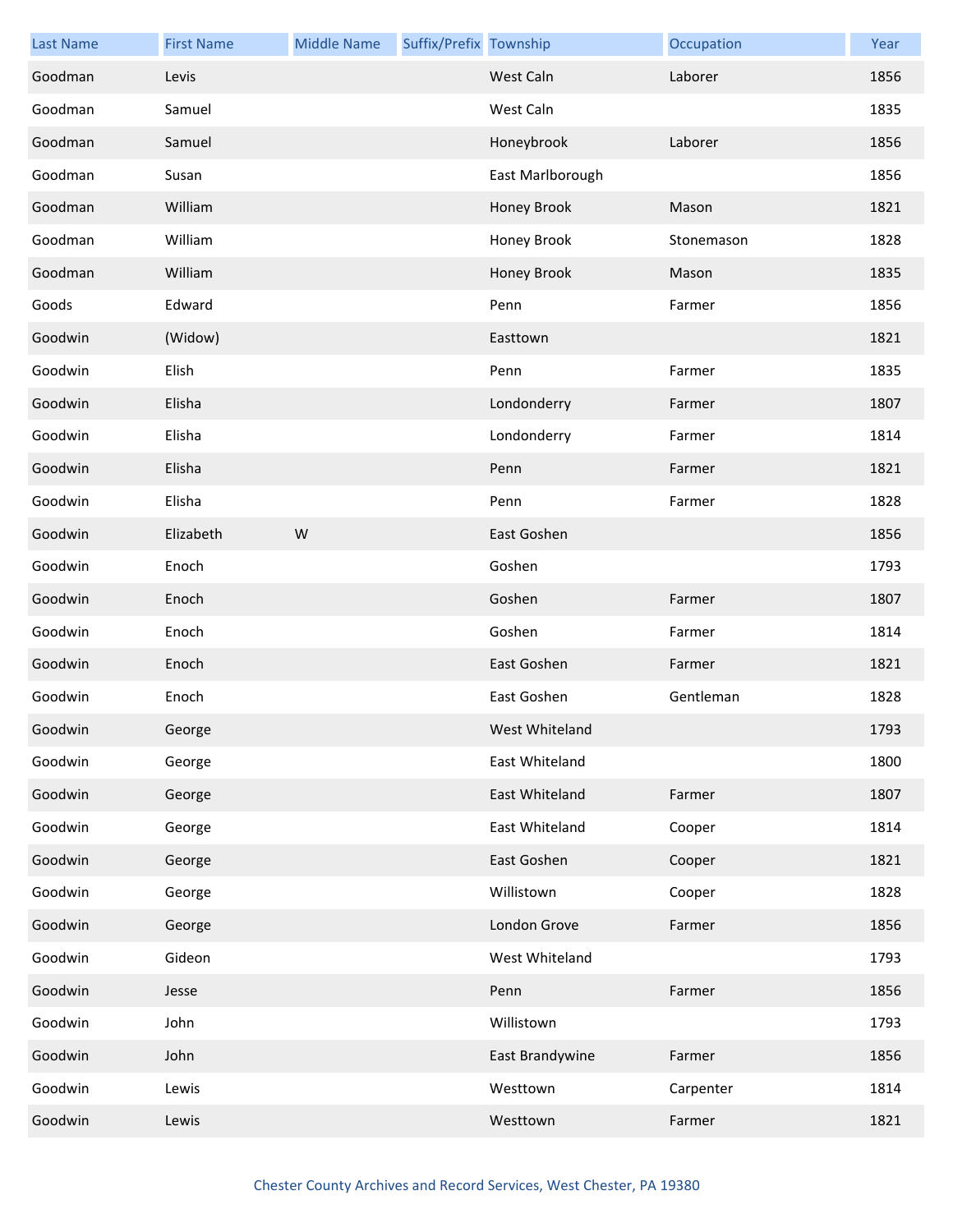| <b>Last Name</b> | <b>First Name</b> | <b>Middle Name</b> | Suffix/Prefix Township |                      | Occupation    | Year |
|------------------|-------------------|--------------------|------------------------|----------------------|---------------|------|
| Goodwin          | Lewis             |                    |                        | Westtown             | Farmer        | 1828 |
| Goodwin          | Lewis             |                    |                        | Westtown             | Farmer        | 1835 |
| Goodwin          | Lewis             |                    |                        | Westtown             | Farmer        | 1856 |
| Goodwin          | Mahlon            |                    |                        | Penn                 | Farmer        | 1856 |
| Goodwin          | Palmer            |                    |                        | London Grove         | Farmer        | 1856 |
| Goodwin          | Phebe             |                    |                        | East Whiteland       | Farmer        | 1856 |
| Goodwin          | Richard           |                    |                        | Goshen               |               | 1793 |
| Goodwin          | Richard           |                    |                        | Goshen               | Farmer        | 1807 |
| Goodwin          | Richard           |                    |                        | Goshen               | Farmer        | 1814 |
| Goodwin          | Richard           |                    |                        | Penn                 | Farmer        | 1821 |
| Goodwin          | Richard           |                    |                        | Penn                 | Farmer        | 1828 |
| Goodwin          | Richard           |                    |                        | Penn                 | Farmer        | 1835 |
| Goodwin          | Richard           |                    |                        | Penn                 | Farmer        | 1856 |
| Goodwin          | ross              |                    |                        | Willistown           | Laborer       | 1835 |
| Goodwin          | Thomas            |                    |                        | Goshen               | Farmer        | 1807 |
| Goodwin          | Thomas            |                    |                        | Goshen               | Farmer        | 1814 |
| Goodwin          | Thomas            |                    |                        | East Goshen          | Farmer        | 1821 |
| Goodwin          | Thomas            |                    |                        | East Goshen          | Farmer        | 1828 |
| Goodwin          | Thomas            |                    |                        | East Goshen          | Farmer        | 1835 |
| Goodwin          | Thomas            |                    |                        | Penn                 | Carpenter     | 1856 |
| Goodwin          | William           |                    |                        | East Marlborough     | Shoemaker     | 1835 |
| Goold            | Payne             |                    |                        | West Fallowfield     | Farmer        | 1828 |
| Goold            | Payne             |                    |                        | West Chester         | Tobacconist   | 1856 |
| Goonsonhowser    | Jacob             |                    |                        | Coventry             | Farmer        | 1835 |
| Goosebery        | Charles           |                    |                        | Kennett Square       | Laborer       | 1856 |
| Goraner          | Benjamin          |                    |                        | Franklin             | Laborer       | 1856 |
| Gordan           | Alexander         |                    |                        | East Fallowfield     | Laborer       | 1821 |
| Gordan           | John              |                    |                        | Uwchlan              | Farmer        | 1807 |
| Gordan           | John              |                    |                        | Uwchlan              | Tavern Keeper | 1828 |
| Gordan           | Joseph            |                    |                        | Uwchlan              | Farmer        | 1828 |
| Gordan           | Lavina            |                    |                        | <b>East Nantmeal</b> |               | 1828 |
| Gordan           | Lavina            |                    |                        | <b>East Nantmeal</b> |               | 1835 |
| Gordan           | William           |                    |                        | East Fallowfield     | Storekeeper   | 1821 |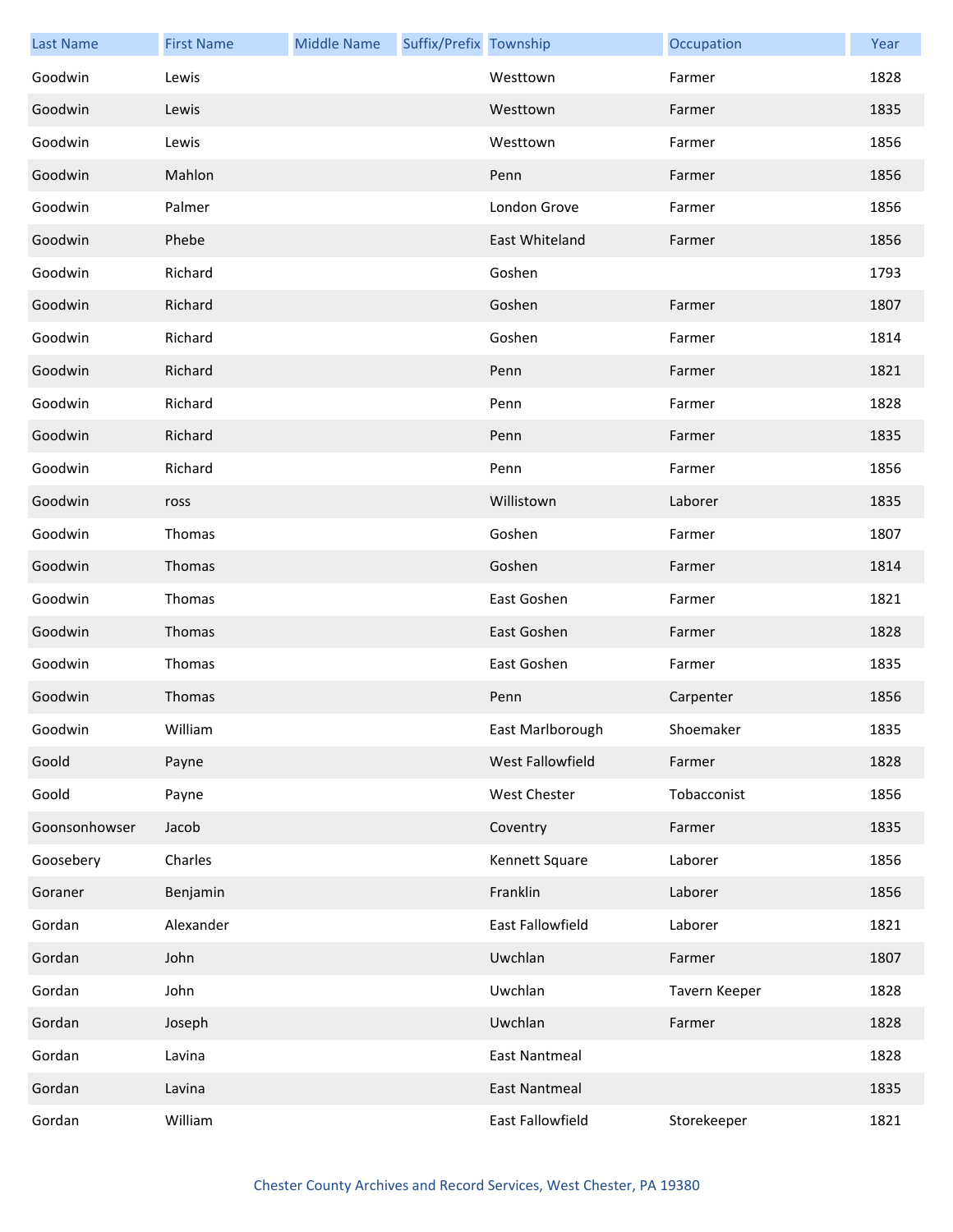| <b>Last Name</b> | <b>First Name</b> | <b>Middle Name</b> | Suffix/Prefix Township |                         | Occupation  | Year |
|------------------|-------------------|--------------------|------------------------|-------------------------|-------------|------|
| Gorden           | Jacob             |                    |                        | Vincent                 |             | 1814 |
| Gorden           | James             |                    |                        | <b>West Nantmeal</b>    | Laborer     | 1835 |
| Gorden           | Jesse             |                    |                        | Lower Oxford            | Laborer     | 1835 |
| Gorden           | Jesse             |                    |                        | Sadsbury                |             | 1835 |
| Gorden           | John              |                    |                        | Uwchlan                 | Farmer      | 1814 |
| Gorden           | John              |                    |                        | Westtown                | Weaver      | 1828 |
| Gorden           | John              |                    |                        | Lower Oxford            | Laborer     | 1835 |
| Gorden           | Jonathan          |                    |                        | <b>Upper Oxford</b>     | Farmer      | 1828 |
| Gorden           | Joseph            |                    |                        | Uwchlan                 | Farmer      | 1814 |
| Gorden           | Joseph            |                    |                        | West Marlborough        | Laborer     | 1856 |
| Gorden           | Joseph            |                    |                        | Uwchlan                 | Farmer      | 1856 |
| Gorden           | Morgan            |                    |                        | <b>West Nantmeal</b>    | Millwright  | 1856 |
| Gorden           | William           |                    |                        | West Marlborough        | Storekeeper | 1807 |
| Gorden           | William           |                    |                        | West Marlborough        | Storekeeper | 1814 |
| Gorden           | William           |                    |                        | Sadsbury                | Shoemaker   | 1828 |
| Gordon           | Alexander         |                    | Jr.                    | East Fallowfield        | Laborer     | 1828 |
| Gordon           | Alexander         |                    | Jr.                    | West Marlborough        | Farmer      | 1828 |
| Gordon           | Alexander         |                    |                        | East Fallowfield        | Farmer      | 1828 |
| Gordon           | Alexander         |                    |                        | West Marlborough        | Farmer      | 1828 |
| Gordon           | Alexander         |                    |                        | <b>East Fallowfield</b> | Laborer     | 1856 |
| Gordon           | Andrew            |                    |                        | <b>West Nantmeal</b>    | Weaver      | 1800 |
| Gordon           | Andrew            |                    |                        | West Pikeland           | Miner       | 1856 |
| Gordon           | David             |                    |                        | Schuylkill              | Laborer     | 1856 |
| Gordon           | Ephraim           |                    |                        | Honey Brook             | Laborer     | 1821 |
| Gordon           | Franklin          |                    |                        | East Fallowfield        | Farmer      | 1856 |
| Gordon           | George            |                    |                        | East Marlborough        | Tailor      | 1835 |
| Gordon           | George            |                    |                        | Easttown                | Farmer      | 1835 |
| Gordon           | George            |                    |                        | Easttown                |             | 1856 |
| Gordon           | Jacob             |                    |                        | Vincent                 |             | 1821 |
| Gordon           | Jacob             |                    |                        | Charlestown             | Laborer     | 1828 |
| Gordon           | Jacob             |                    |                        | Charlestown             | Carpenter   | 1835 |
| Gordon           | James             |                    |                        | Easttown                |             | 1793 |
| Gordon           | James             |                    |                        | <b>West Nantmeal</b>    | Laborer     | 1807 |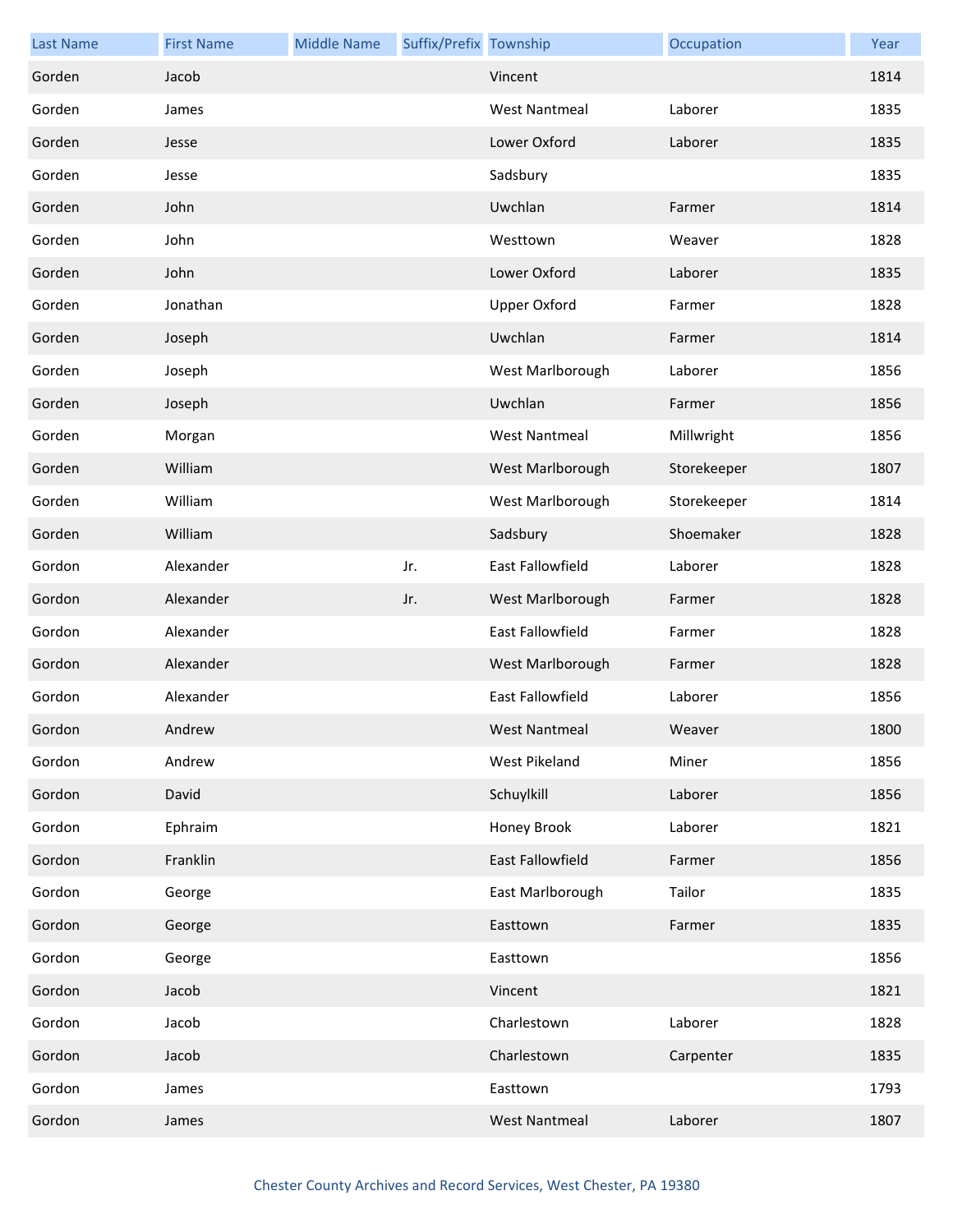| <b>Last Name</b> | <b>First Name</b> | <b>Middle Name</b> | Suffix/Prefix Township |                      | Occupation    | Year |
|------------------|-------------------|--------------------|------------------------|----------------------|---------------|------|
| Gordon           | James             |                    |                        | <b>West Nantmeal</b> | Laborer       | 1814 |
| Gordon           | James             |                    |                        | Honey Brook          | Laborer       | 1821 |
| Gordon           | Jesse             |                    |                        | Lower Oxford         | Laborer       | 1828 |
| Gordon           | John              |                    |                        | Uwchlan              |               | 1793 |
| Gordon           | John              |                    |                        | Uwchlan              |               | 1800 |
| Gordon           | John              |                    |                        | <b>West Nantmeal</b> | Laborer       | 1807 |
| Gordon           | John              |                    |                        | <b>West Nantmeal</b> | Laborer       | 1814 |
| Gordon           | John              |                    |                        | <b>East Nantmeal</b> | Laborer       | 1821 |
| Gordon           | John              |                    |                        | Uwchlan              | Farmer        | 1821 |
| Gordon           | John              |                    | Jr.                    | Uwchlan              | Farmer        | 1821 |
| Gordon           | John              |                    |                        | Westtown             | Weaver        | 1821 |
| Gordon           | John              |                    |                        | Uwchlan              | Schoolmaster  | 1835 |
| Gordon           | John              |                    |                        | Upper Oxford         | Farmer        | 1835 |
| Gordon           | John              |                    |                        | Lower Oxford         | Tavern Keeper | 1856 |
| Gordon           | John              | D                  |                        | Uwchlan              | Farmer        | 1835 |
| Gordon           | John              | $\mathsf{R}$       |                        | Uwchlan              | Farmer        | 1856 |
| Gordon           | Jonathan          |                    |                        | <b>Upper Oxford</b>  | Farmer        | 1835 |
| Gordon           | Jonathan          |                    |                        | West Whiteland       | Farmer        | 1856 |
| Gordon           | Joseph            |                    |                        | Uwchlan              | Farmer        | 1821 |
| Gordon           | Joseph            |                    |                        | Uwchlan              | Farmer        | 1835 |
| Gordon           | Joseph            |                    |                        | Uwchlan              | Cordwainer    | 1835 |
| Gordon           | Levina            |                    |                        | <b>East Nantmeal</b> |               | 1821 |
| Gordon           | Margaret          |                    | Widow                  | East Fallowfield     |               | 1828 |
| Gordon           | Mary              |                    |                        | East Marlborough     |               | 1856 |
| Gordon           | Moses             |                    |                        | West Fallowfield     | Farmer        | 1821 |
| Gordon           | Moses             |                    |                        | West Fallowfield     | Laborer       | 1828 |
| Gordon           | Moses             |                    |                        | West Fallowfield     | Laborer       | 1835 |
| Gordon           | Moses             |                    |                        | West Fallowfield     | Laborer       | 1835 |
| Gordon           | William           |                    |                        | West Fallowfield     |               | 1828 |
| Gordon           | William           |                    |                        | <b>Upper Oxford</b>  | Weaver        | 1835 |
| Gordon           | William           |                    |                        | West Pikeland        | Miner         | 1856 |
| Gore             | James             |                    |                        | West Fallowfield     | Laborer       | 1814 |
| Gore             | Thomas            |                    |                        | West Chester         | Laborer       | 1807 |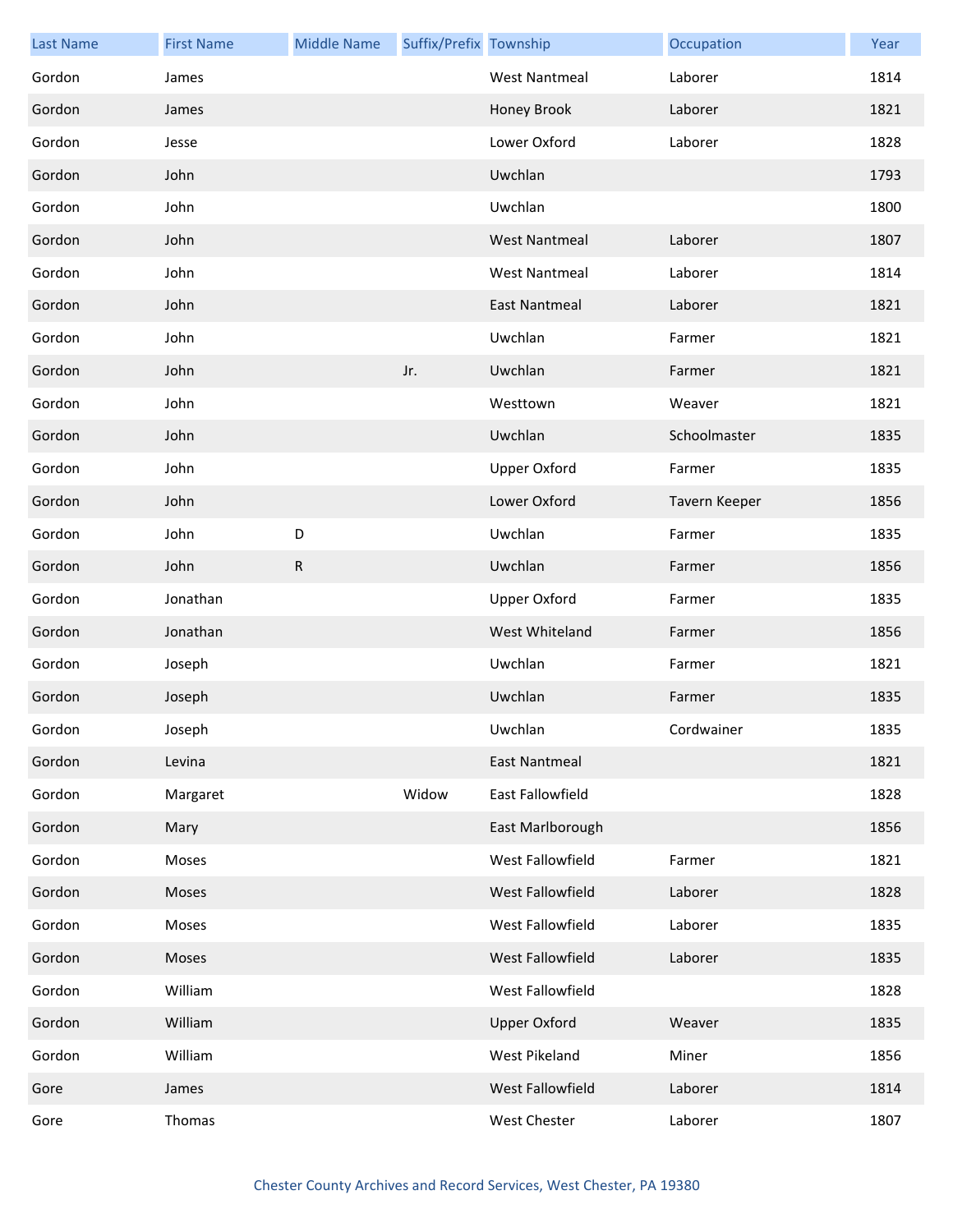| <b>Last Name</b> | <b>First Name</b> | <b>Middle Name</b> | Suffix/Prefix Township |                      | Occupation   | Year |
|------------------|-------------------|--------------------|------------------------|----------------------|--------------|------|
| Gorely           | Robert            |                    |                        | Penn                 | Farmer       | 1828 |
| Gorgon           | Cyrus             |                    |                        | Charlestown          | Carpenter    | 1835 |
| Gorley           | John              |                    |                        | Londonderry          | Farmer       | 1856 |
| Gorley           | Robert            |                    |                        | Londonderry          | Farmer       | 1814 |
| Gorly            | Robert            |                    | Sr.                    | Penn                 | Farmer       | 1835 |
| Gorly            | Robert            |                    | Jr.                    | Penn                 | Farmer       | 1835 |
| Gorman           | Enoch             |                    |                        | Willistown           |              | 1800 |
| Gorman           | Enoch             |                    |                        | Willistown           | Laborer      | 1807 |
| Gorman           | Enoch             |                    |                        | Willistown           | Farmer       | 1814 |
| Gorman           | Enoch             |                    |                        | Willistown           | Farmer       | 1821 |
| Gorman           | Enoch             |                    | Jr.                    | Willistown           | Farmer       | 1821 |
| Gorman           | Enoch             |                    | Jr.                    | Willistown           | Farmer       | 1828 |
| Gorman           | Enoch             |                    |                        | Willistown           | Farmer       | 1828 |
| Gorman           | Enoch             |                    | Jr.                    | Willistown           | Farmer       | 1835 |
| Gorman           | Enoch             |                    |                        | Willistown           | Farmer       | 1835 |
| Gorman           | Enoch             |                    |                        | Willistown           | Farmer       | 1856 |
| Gorman           | Job               |                    |                        | Willistown           | Farmer       | 1835 |
| Gorman           | Job               |                    |                        | Willistown           | Farmer       | 1835 |
| Gorman           | Job               |                    |                        | Willistown           | Farmer       | 1856 |
| Gorman           | Michael           |                    |                        | Willistown           | Blacksmith   | 1828 |
| Gorman           | Richard           |                    |                        | Valley               | Laborer      | 1856 |
| Gormley          | Patrick           |                    |                        | West Goshen          | Farmer       | 1856 |
| Gormon           | Robert            |                    |                        | London Grove         | Laborer      | 1856 |
| Gosman           | Jacob             |                    |                        | Sadsbury             | Doctor       | 1856 |
| Goss             | Jonathan          |                    |                        | <b>West Bradford</b> | Schoolmaster | 1807 |
| Goss             | Samuel            |                    |                        | East Marlborough     | Farmer       | 1807 |
| Goss             | William           |                    |                        | East Marlborough     |              | 1793 |
| Goss             | William           |                    |                        | West Marlborough     | Tailor       | 1807 |
| Gothrop          | George            |                    |                        | London Grove         |              | 1793 |
| Gotier           | James             |                    |                        | East Fallowfield     | Shoemaker    | 1856 |
| Gotteer          | John              |                    |                        | London Grove         | Laborer      | 1856 |
| Gottier          | John              |                    |                        | New Garden           | Cordwainer   | 1856 |
| Gottier          | William           |                    |                        | New Garden           | Cordwainer   | 1856 |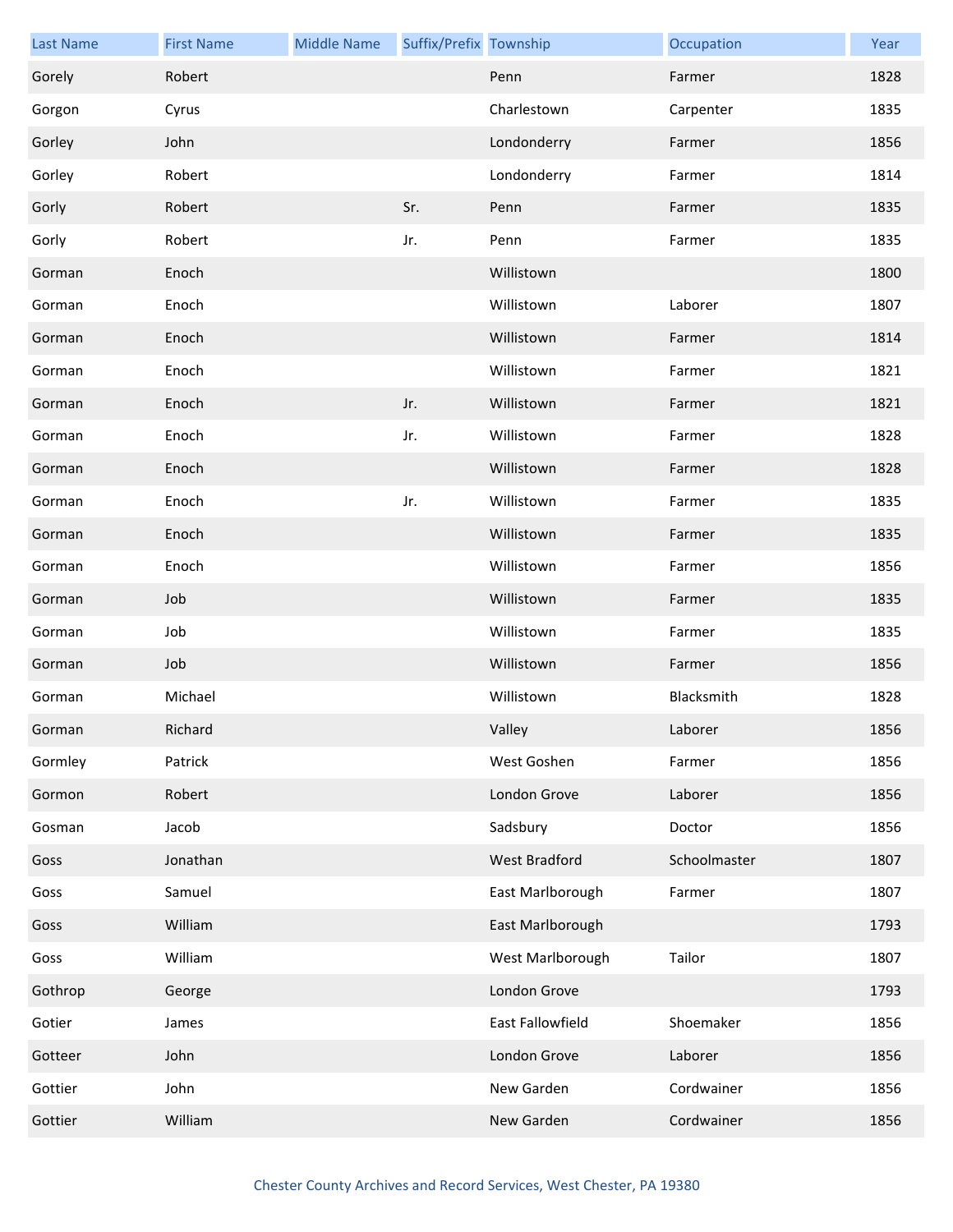| <b>Last Name</b> | <b>First Name</b> | <b>Middle Name</b> | Suffix/Prefix Township |                     | Occupation   | Year |
|------------------|-------------------|--------------------|------------------------|---------------------|--------------|------|
| Gottwaltz        | Christian         |                    |                        | Charlestown         | Farmer       | 1807 |
| Goudy            | George            |                    |                        | Sadsbury            | Carpenter    | 1828 |
| Gough            | John              |                    |                        | Londonderry         | Weaver       | 1828 |
| Gough            | John              |                    |                        | <b>Upper Oxford</b> | Weaver       | 1856 |
| Goughler         | Phillip           |                    |                        | Pikeland            | Carpenter    | 1807 |
| Gougler          | George            |                    |                        | Coventry            | Weaver       | 1821 |
| Gougler          | Henry             |                    |                        | Pikeland            | Farmer       | 1835 |
| Gougler          | Henry             |                    |                        | West Pikeland       | Farmer       | 1856 |
| Gougler          | Henry             |                    |                        | West Pikeland       | Farmer       | 1856 |
| Gougler          | John              |                    |                        | Vincent             | Storekeeper  | 1828 |
| Gougler          | Philip            |                    |                        | Pikeland            | Carpenter    | 1821 |
| Gougler          | Philip            |                    |                        | Pikeland            | Cabinetmaker | 1828 |
| Gougler          | Phillip           |                    |                        | Pikeland            | Farmer       | 1814 |
| Gougler          | Phillip           |                    |                        | Pikeland            | Farmer       | 1835 |
| Gougler          | Samuel            |                    |                        | Pikeland            | Coachmaker   | 1835 |
| Goulcher         | Emanuel           |                    |                        | Schuylkill          | Gunsmith     | 1828 |
| Gould            | Payne             |                    |                        | West Fallowfield    | Farmer       | 1835 |
| Goulden          | John              |                    |                        | East Brandywine     | Weaver       | 1856 |
| Goulden          | Thomas            |                    |                        | East Brandywine     | Weaver       | 1856 |
| Goulder          | J                 | Wayne              |                        | East Whiteland      | Laborer      | 1856 |
| Gouley           | James             |                    |                        | East Caln           | Laborer      | 1856 |
| Gourley          | John              |                    |                        | <b>Upper Oxford</b> | Farmer       | 1835 |
| Gourley          | Robert            |                    |                        | Penn                | Farmer       | 1856 |
| Gourly           | Joseph            |                    |                        | Sadsbury            |              | 1793 |
| Goven            | James             |                    |                        | East Whiteland      | Farmer       | 1856 |
| Gover            | Richard           |                    |                        | Kennett             |              | 1856 |
| Gover            | Samuel            |                    |                        | East Bradford       | Laborer      | 1856 |
| Gow              | David             |                    |                        | Willistown          | Shoemaker    | 1835 |
| Gow              | William           |                    |                        | Willistown          | Carpenter    | 1856 |
| Gowdy            | George            |                    |                        | East Nottingham     | Carpenter    | 1807 |
| gowdy            | James             |                    |                        | Willistown          | Farmer       | 1856 |
| Gowdy            | John              |                    |                        | Easttown            | Stonemason   | 1856 |
| Gowdy            | Joseph            |                    |                        | Willistown          | Farmer       | 1856 |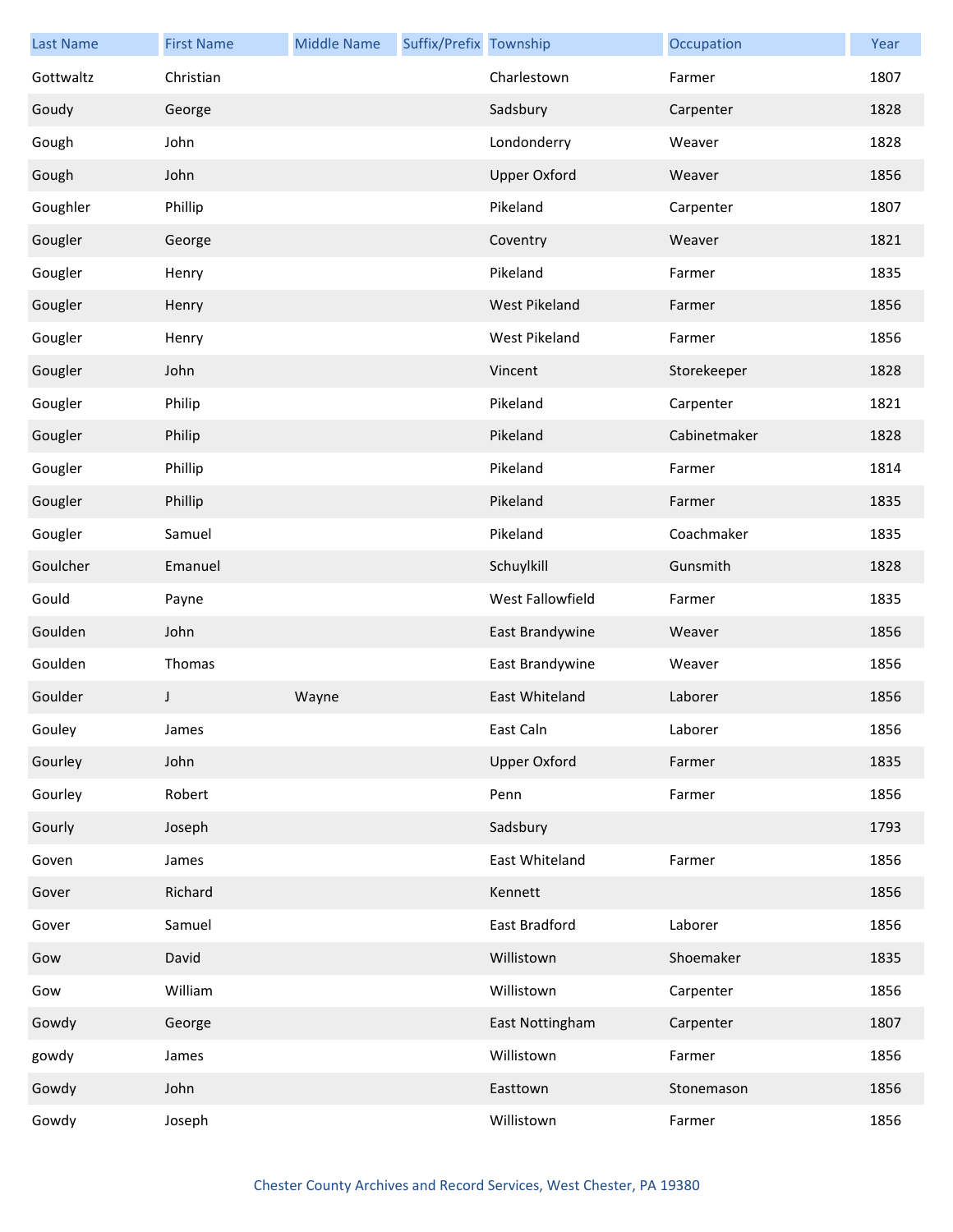| <b>Last Name</b> | <b>First Name</b> | <b>Middle Name</b> | Suffix/Prefix Township |                      | Occupation | Year |
|------------------|-------------------|--------------------|------------------------|----------------------|------------|------|
| Goyle            | William           |                    |                        | Vincent              |            | 1793 |
| Gquet            | Nathaniel         |                    |                        | Pikeland             | Farmer     | 1807 |
| Grace            | George            | $\sf B$            |                        | East Marlborough     | Laborer    | 1856 |
| Grace            | John              |                    |                        | <b>West Chester</b>  | Gardener   | 1835 |
| Grace            | John              |                    |                        | Kennett              | Ditcher    | 1856 |
| Grace            | Joseph            |                    |                        | <b>West Bradford</b> | Laborer    | 1856 |
| Grace            | Patrick           |                    |                        | Kennett              | Ditcher    | 1856 |
| Grace            | Samuel            |                    |                        | East Coventry        | Tailor     | 1856 |
| Grace            | Samuel            |                    |                        | Newlin               | Farmer     | 1856 |
| Grace            | William           |                    |                        | East Fallowfield     | Laborer    | 1835 |
| Gracen           | G                 | W                  |                        | East Nottingham      | Farmer     | 1856 |
| Gracen           | John              |                    |                        | East Nottingham      | Smith      | 1856 |
| Gracen           | Sarah             |                    |                        | West Nottingham      |            | 1856 |
| Gracin           | Robert            |                    |                        | West Nottingham      | Farmer     | 1856 |
| Gracy            | Henry             |                    |                        | <b>East Vincent</b>  | Shoemaker  | 1835 |
| Gracy            | Joseph            |                    |                        | East Nottingham      | Farmer     | 1856 |
| Gracy            | Thomas            |                    |                        | Highland             | Laborer    | 1856 |
| Grady            | Michael           |                    |                        | New Garden           | Laborer    | 1856 |
| Graff            | James             |                    |                        | Kennett              | Miller     | 1828 |
| Graffe           | William           |                    |                        | Schuylkill           | Laborer    | 1835 |
| Graft            | William           |                    |                        | Vincent              |            | 1814 |
| Graft            | William           |                    |                        | Coventry             | Tanner     | 1821 |
| Graft            | William           |                    |                        | Vincent              | Farmer     | 1828 |
| Graft            | William           |                    |                        | Phoenixville         | Laborer    | 1856 |
| Grafton          | James             |                    |                        | Coventry             | Cordwainer | 1814 |
| Grafton          | James             |                    |                        | Coventry             | Cordwainer | 1821 |
| Grager           | John              |                    |                        | <b>East Vincent</b>  |            | 1835 |
| Graham           | Alban             |                    |                        | East Bradford        | Laborer    | 1828 |
| Graham           | Alexander         |                    |                        | East Bradford        | Laborer    | 1807 |
| Graham           | Alexander         |                    |                        | East Marlborough     | Tailor     | 1807 |
| Graham           | Alexander         |                    |                        | East Bradford        |            | 1821 |
| Graham           | Alexander         |                    |                        | East Bradford        | Tailor     | 1821 |
| Graham           | Alexander         |                    |                        | <b>East Bradford</b> | Tailor     | 1828 |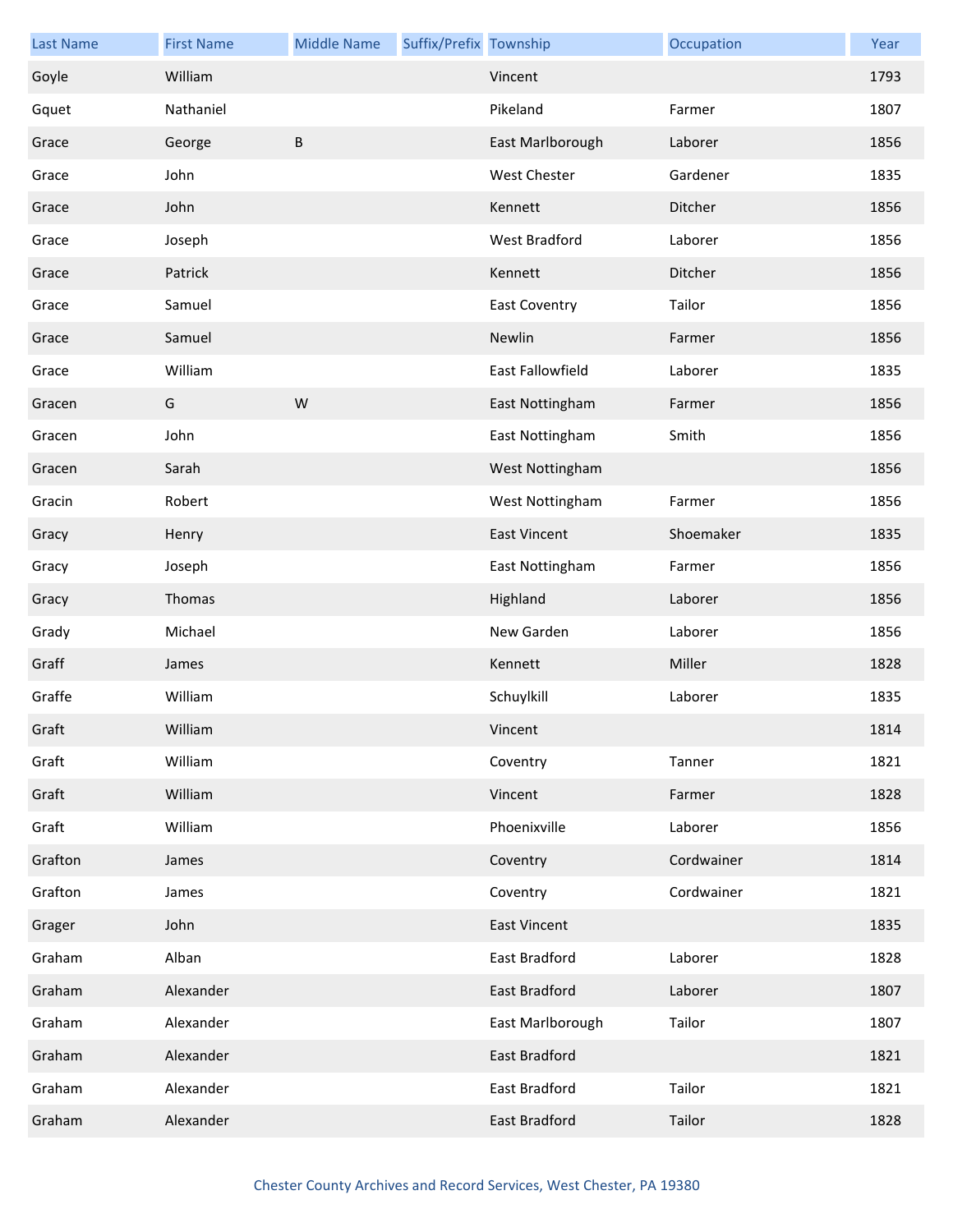| <b>Last Name</b> | <b>First Name</b> | <b>Middle Name</b> | Suffix/Prefix Township |                  | Occupation        | Year |
|------------------|-------------------|--------------------|------------------------|------------------|-------------------|------|
| Graham           | Alexander         |                    |                        | Phoenixville     | Pudler            | 1856 |
| Graham           | Alvin             | W                  |                        | West Fallowfield | Laborer           | 1856 |
| Graham           | Andrew            | J                  |                        | Kennett Square   | <b>Brickmaker</b> | 1856 |
| Graham           | Ann               |                    |                        | Penn             | Farmer            | 1835 |
| Graham           | Anthony           |                    |                        | Honeybrook       | Farmer            | 1856 |
| Graham           | Charles           |                    |                        | Kennett          |                   | 1793 |
| Graham           | Christopher       |                    |                        | Charlestown      | Laborer           | 1828 |
| Graham           | Christopher       |                    |                        | Highland         | Farmer            | 1856 |
| Graham           | Daniel            |                    |                        | East Bradford    |                   | 1793 |
| Graham           | Daniel            |                    |                        | Thornbury        | Blacksmith        | 1828 |
| Graham           | Daniel            |                    |                        | Birmingham       | Smith             | 1835 |
| Graham           | Eber              |                    |                        | East Bradford    | Shoemaker         | 1828 |
| Graham           | Elizabeth         |                    |                        | West Chester     | Lady              | 1856 |
| Graham           | Emmor             |                    |                        | East Bradford    | Carpenter         | 1821 |
| Graham           | Hamilton          |                    |                        | East Caln        | B. maker          | 1835 |
| Graham           | Hamilton          |                    |                        | New Garden       | Fire brickmaker   | 1856 |
| Graham           | Harriet           |                    |                        | Honeybrook       | Lady              | 1856 |
| Graham           | Hugh              |                    |                        | East Whiteland   |                   | 1814 |
| Graham           | Isaac             |                    |                        | Honey Brook      | Farmer            | 1807 |
| Graham           | Isaac             |                    |                        | Honey Brook      |                   | 1814 |
| Graham           | Isaac             |                    |                        | East Fallowfield | Laborer           | 1821 |
| Graham           | Isaac             |                    |                        | Honey Brook      | Farmer            | 1821 |
| Graham           | Isaac             |                    |                        | Honey Brook      | Coaler            | 1828 |
| Graham           | Isaac             |                    |                        | West Caln        | Collier           | 1835 |
| Graham           | Isaac             |                    |                        | West Caln        | Farmer            | 1856 |
| Graham           | Isaac             |                    |                        | Wallace          | Miller            | 1856 |
| Graham           | J.                | Stincin            |                        | Honey Brook      |                   | 1814 |
| Graham           | Jacob             |                    |                        | Warwick          | Laborer           | 1856 |
| Graham           | James             |                    |                        | Honey Brook      |                   | 1793 |
| Graham           | James             |                    | Jr.                    | Honey Brook      |                   | 1800 |
| Graham           | James             |                    | Sr.                    | Honey Brook      |                   | 1800 |
| Graham           | James             |                    |                        | Honey Brook      | Farmer            | 1807 |
| Graham           | James             |                    |                        | West Caln        | Farmer            | 1807 |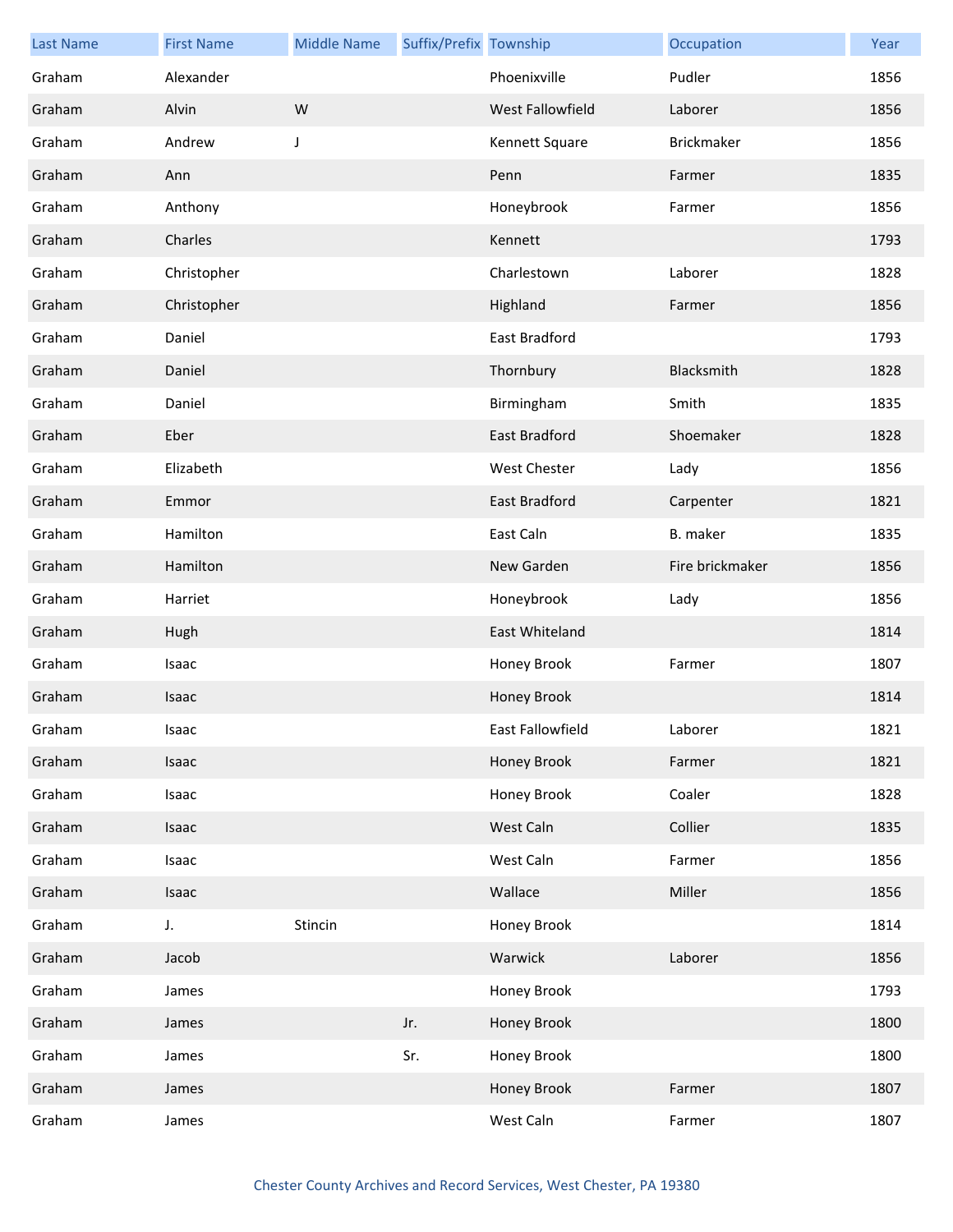| <b>Last Name</b> | <b>First Name</b> | <b>Middle Name</b> | Suffix/Prefix Township |                      | Occupation   | Year |
|------------------|-------------------|--------------------|------------------------|----------------------|--------------|------|
| Graham           | James             |                    | Sr.                    | Honey Brook          |              | 1814 |
| Graham           | James             |                    |                        | Honey Brook          |              | 1814 |
| Graham           | James             |                    |                        | Coventry             | Fuller       | 1821 |
| Graham           | James             |                    |                        | <b>Upper Oxford</b>  | Yeoman       | 1821 |
| Graham           | James             |                    | Jr.                    | Honey Brook          | Farmer       | 1821 |
| Graham           | James             |                    |                        | Honey Brook          | Farmer       | 1821 |
| Graham           | James             |                    |                        | New Garden           | Weaver       | 1828 |
| Graham           | James             |                    |                        | <b>Upper Oxford</b>  | Weaver       | 1828 |
| Graham           | James             |                    | Jr.                    | Honey Brook          | Farmer       | 1828 |
| Graham           | James             |                    |                        | Coventry             | Farmer       | 1828 |
| Graham           | James             |                    |                        | Honey Brook          | Farmer       | 1828 |
| Graham           | James             |                    |                        | <b>East Nantmeal</b> | Laborer      | 1835 |
| Graham           | James             |                    |                        | West Fallowfield     | Wheelwright  | 1835 |
| Graham           | James             |                    |                        | Honey Brook          | Farmer       | 1835 |
| Graham           | James             |                    |                        | <b>East Nantmeal</b> | Laborer      | 1835 |
| Graham           | James             |                    |                        | Valley               | Weaver       | 1856 |
| Graham           | James             |                    |                        | Warwick              | Laborer      | 1856 |
| Graham           | James             | S                  |                        | Honey Brook          | Farmer       | 1835 |
| Graham           | James             | S.                 |                        | Honey Brook          | Farmer       | 1821 |
| Graham           | James             | S.                 |                        | Honey Brook          | Farmer       | 1828 |
| Graham           | Jared             |                    |                        | West Nantmeal        |              | 1793 |
| Graham           | Jarred            |                    |                        | Honey Brook          |              | 1793 |
| Graham           | John              |                    |                        | Honey Brook          |              | 1793 |
| Graham           | John              |                    |                        | Charlestown          | Laborer      | 1828 |
| Graham           | John              |                    |                        | <b>East Nantmeal</b> | Tailor       | 1828 |
| Graham           | John              |                    |                        | Honey Brook          | Farmer       | 1835 |
| Graham           | John              |                    |                        | Charlestown          | Laborer      | 1835 |
| Graham           | John              |                    |                        | West Pikeland        | Hired farmer | 1856 |
| Graham           | John              |                    |                        | Warwick              | Laborer      | 1856 |
| Graham           | Joseph            |                    |                        | New Garden           | Engineer     | 1856 |
| Graham           | Joseph            |                    |                        | West Caln            | Carpenter    | 1856 |
| Graham           | Martha            |                    |                        | Honeybrook           | Lady         | 1856 |
| Graham           | Martin            |                    |                        | Honeybrook           | Farmer       | 1856 |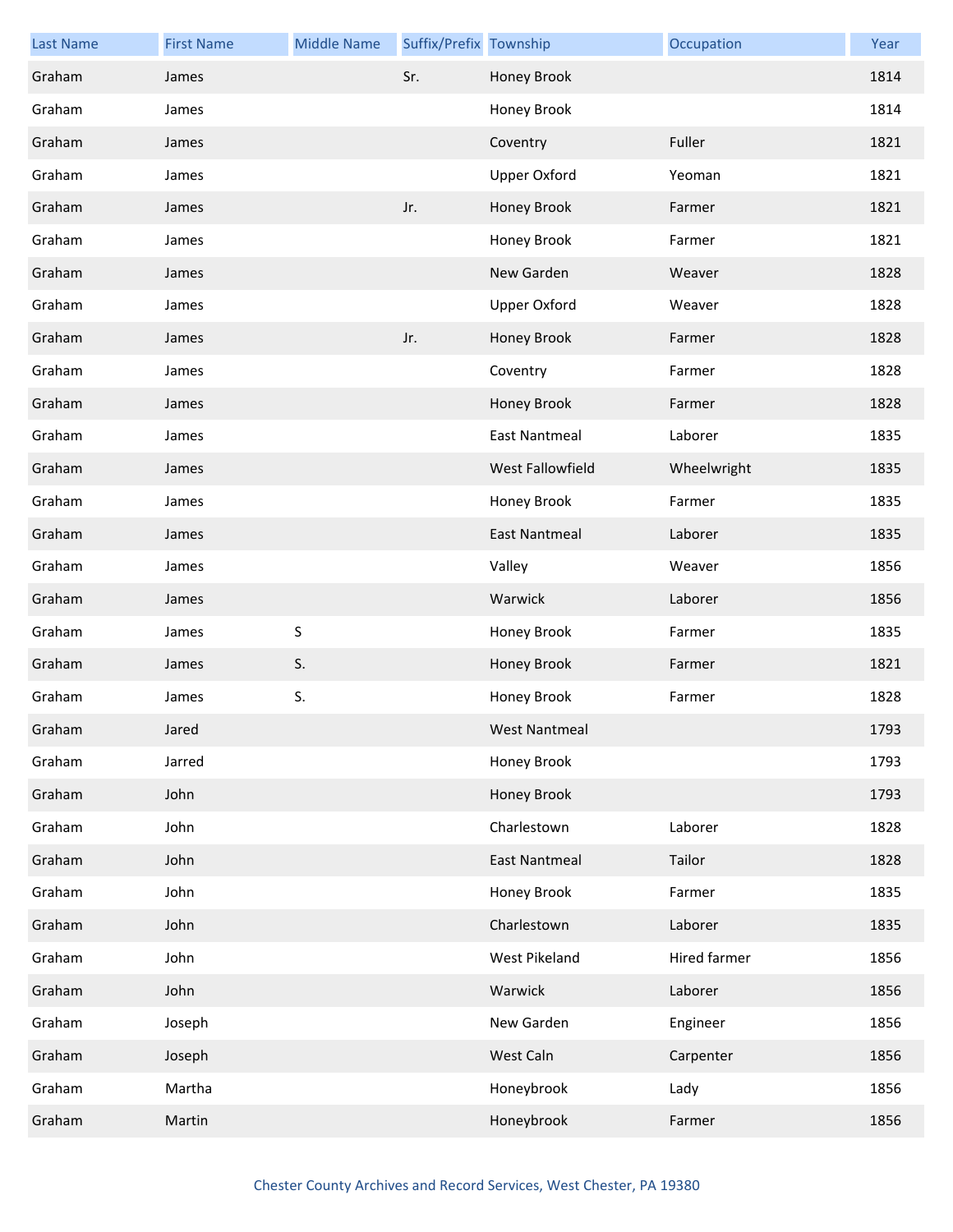| <b>Last Name</b> | <b>First Name</b> | <b>Middle Name</b> | Suffix/Prefix Township |                     | Occupation | Year |
|------------------|-------------------|--------------------|------------------------|---------------------|------------|------|
| Graham           | Mary              |                    |                        | Honey Brook         |            | 1793 |
| Graham           | Mary              |                    |                        | Honey Brook         |            | 1800 |
| Graham           | Mary              |                    | Widow                  | Honey Brook         |            | 1807 |
| Graham           | Michael           |                    |                        | Honey Brook         |            | 1793 |
| Graham           | Michael           |                    |                        | Honey Brook         |            | 1800 |
| Graham           | Michael           |                    |                        | Honey Brook         | Farmer     | 1807 |
| Graham           | Michael           |                    |                        | Honeybrook          | Farmer     | 1856 |
| Graham           | Nathan            |                    |                        | Warwick             | Laborer    | 1856 |
| Graham           | Neal              |                    |                        | Tredyffrin          |            | 1800 |
| Graham           | Neal              |                    |                        | Coventry            | Fuller     | 1807 |
| Graham           | Neal              |                    |                        | Coventry            | Fuller     | 1814 |
| Graham           | Neal              |                    |                        | Coventry            | Fuller     | 1821 |
| Graham           | Neal              |                    |                        | Coventry            | Fuller     | 1828 |
| Graham           | Peter             |                    |                        | Brandywine          |            | 1793 |
| Graham           | Peter             |                    |                        | East Marlborough    | Tailor     | 1856 |
| Graham           | Robert            |                    |                        | Penn                | Farmer     | 1821 |
| Graham           | Robert            |                    |                        | Penn                | Farmer     | 1828 |
| Graham           | Robert            |                    |                        | Penn                | Farmer     | 1835 |
| Graham           | Robert            |                    |                        | New London          | Farmer     | 1856 |
| Graham           | Robert            |                    |                        | New London          | Farmer     | 1856 |
| Graham           | Roger             |                    |                        | East Caln           |            | 1793 |
| Graham           | Samuel            |                    |                        | Honey Brook         |            | 1793 |
| Graham           | Stephenson        | James              |                        | Honey Brook         |            | 1800 |
| Graham           | Stincin           |                    |                        | Honey Brook         | Farmer     | 1807 |
| Graham           | Thomas            |                    |                        | Pikeland            |            | 1800 |
| Graham           | Thomas            |                    |                        | Pikeland            | Tailor     | 1814 |
| Graham           | Thomas            |                    |                        | Easttown            | Laborer    | 1828 |
| Graham           | Thomas            |                    |                        | Warwick             | Teacher    | 1856 |
| Graham           | William           |                    |                        | Sadsbury            |            | 1793 |
| Graham           | William           |                    |                        | <b>Upper Oxford</b> | Yeoman     | 1800 |
| Graham           | William           |                    |                        | East Fallowfield    | Collier    | 1814 |
| Graham           | William           |                    |                        | <b>Upper Oxford</b> | Carpenter  | 1821 |
| Graham           | William           |                    |                        | East Fallowfield    | Farmer     | 1821 |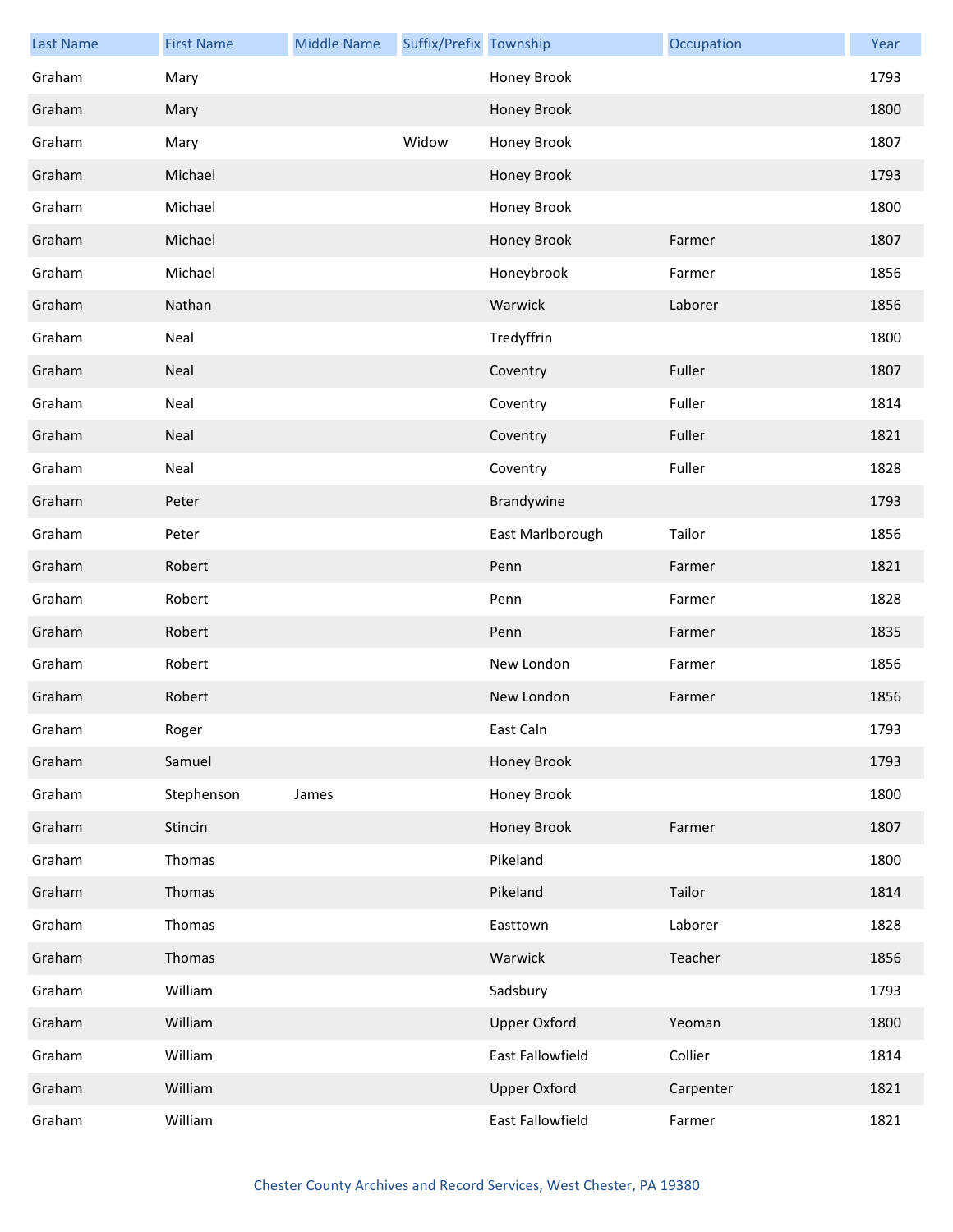| <b>Last Name</b> | <b>First Name</b> | <b>Middle Name</b> | Suffix/Prefix Township |                      | Occupation   | Year |
|------------------|-------------------|--------------------|------------------------|----------------------|--------------|------|
| Graham           | William           |                    |                        | Coventry             | Laborer      | 1828 |
| Graham           | William           |                    |                        | <b>Upper Oxford</b>  | Wagonmaker   | 1828 |
| Graham           | William           |                    |                        | <b>Upper Oxford</b>  | Wheelwright  | 1835 |
| Graham           | William           |                    |                        | Uwchlan              | Laborer      | 1835 |
| Graham           | William           |                    |                        | West Caln            | Brick molder | 1856 |
| Graham           | William           |                    |                        | West Pikeland        | Farmer       | 1856 |
| Grainer          | Phillip           |                    |                        | East Fallowfield     | Distiller    | 1821 |
| Graison          | George            |                    |                        | West Nottingham      |              | 1835 |
| Grall            | John              |                    |                        | Londonderry          | Farmer       | 1821 |
| Gram             | Henry             |                    |                        | Newlin               |              | 1856 |
| Grander          | William           |                    |                        | <b>East Coventry</b> | Moulder      | 1856 |
| Grange           | Amor              |                    |                        | West Whiteland       | Smith        | 1814 |
| Grange           | Evan              |                    |                        | West Whiteland       | Smith        | 1814 |
| Grange           | John              |                    |                        | West Whiteland       | Smith        | 1814 |
| Grangee          | Joseph            |                    |                        | Birmingham           | Wheelwright  | 1807 |
| Grangee          | Joseph            |                    |                        | Birmingham           | Wheelwright  | 1814 |
| Grangee          | Joseph            |                    |                        | Pennsbury            | Mason        | 1835 |
| Grangeer         | Evan              |                    |                        | Brandywine           | Smith        | 1821 |
| Grangeer         | John              |                    |                        | Brandywine           | Smith        | 1821 |
| Grangent         | Francis           |                    |                        | West Bradford        | Laborer      | 1821 |
| Granger          | Evan              |                    |                        | Brandywine           | Whitesmith   | 1828 |
| Granger          | Evans             |                    |                        | Brandywine           | Blacksmith   | 1835 |
| Granger          | John              |                    |                        | Goshen               | Blacksmith   | 1807 |
| Granger          | John              |                    | Jr.                    | Brandywine           | Whitesmith   | 1828 |
| Granger          | John              |                    |                        | Brandywine           | Whitesmith   | 1828 |
| Granger          | John              |                    |                        | East Brandywine      | Farmer       | 1856 |
| Granger          | John              | W                  |                        | West Fallowfield     | Shoemaker    | 1856 |
| Granhower        | John              |                    |                        | <b>East Vincent</b>  |              | 1835 |
| Granse           | Francis           |                    |                        | West Whiteland       |              | 1814 |
| Grant            | David             | $\mathsf{H}$       |                        | <b>East Vincent</b>  |              | 1835 |
| Grant            | Elener            |                    |                        | East Fallowfield     |              | 1793 |
| Grant            | George            |                    |                        | New London           |              | 1793 |
| Grant            | George            |                    |                        | New London           |              | 1800 |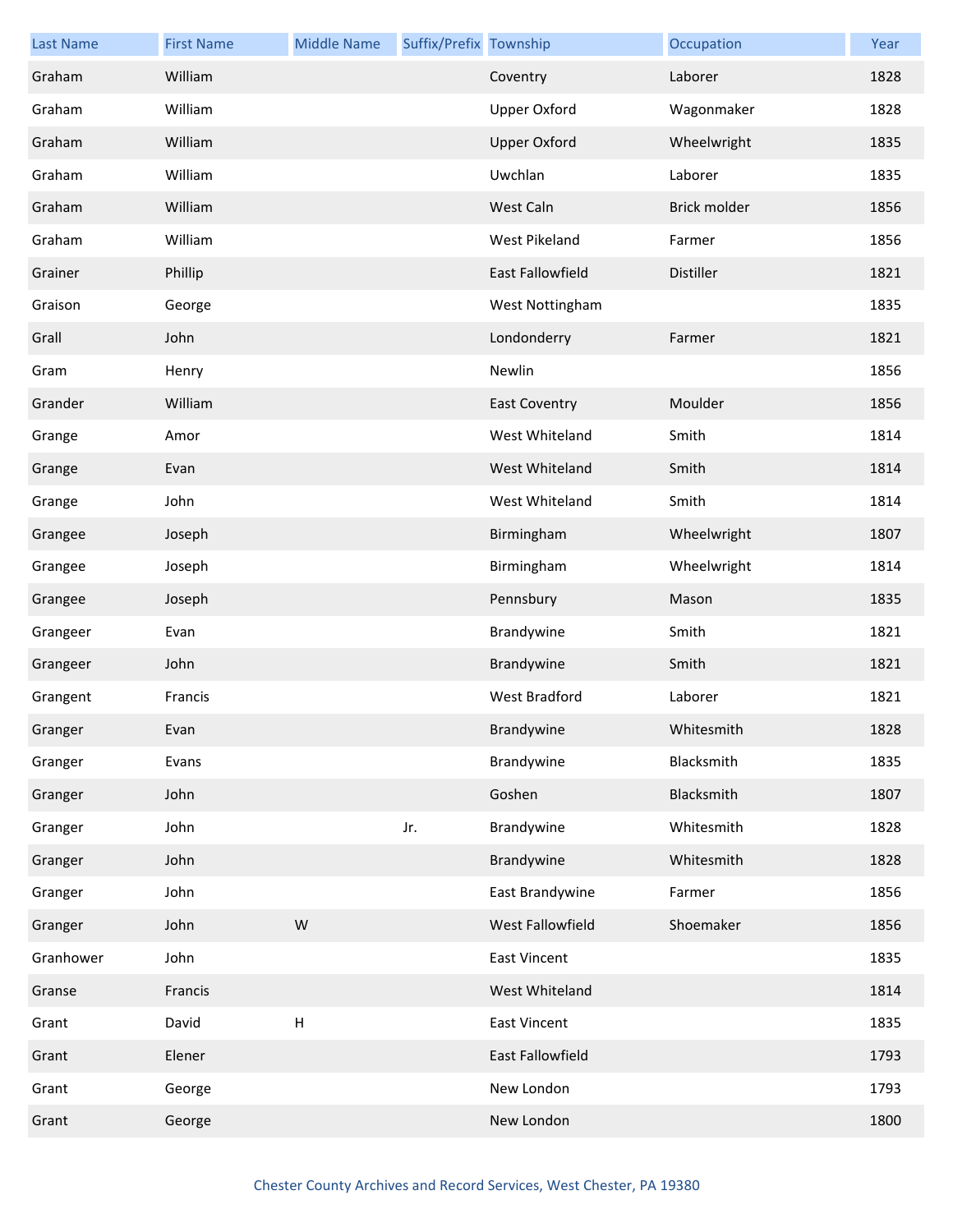| <b>Last Name</b> | <b>First Name</b> | <b>Middle Name</b> | Suffix/Prefix Township |                      | Occupation          | Year |
|------------------|-------------------|--------------------|------------------------|----------------------|---------------------|------|
| Grant            | George            |                    |                        | New London           | Farmer              | 1835 |
| Grant            | Henry             |                    |                        | <b>East Nantmeal</b> | Wheelwright         | 1800 |
| Grant            | Henry             |                    |                        | <b>East Nantmeal</b> | Wheelwright         | 1807 |
| Grant            | Horatia           |                    |                        | Franklin             | Farmer              | 1856 |
| Grant            | Horatio           |                    |                        | New London           | Farmer              | 1807 |
| Grant            | Horatio           | G.                 |                        | New London           | Farmer              | 1814 |
| Grant            | Horatio           | G.                 |                        | New London           | Farmer              | 1821 |
| Grant            | John              |                    |                        | New London           |                     | 1793 |
| Grant            | John              |                    | Jr.                    | New London           |                     | 1793 |
| Grant            | John              |                    |                        | New London           | Farmer              | 1800 |
| Grant            | John              |                    |                        | <b>West Chester</b>  | Laborer             | 1856 |
| Grant            | Rosanna           |                    |                        | <b>West Chester</b>  | Boarder             | 1856 |
| Grape            | Thomas            |                    |                        | <b>East Nantmeal</b> |                     | 1793 |
| Grapes           | George            |                    |                        | Vincent              | Yeoman              | 1807 |
| Grapes           | Thomas            |                    |                        | Vincent              | Laborer             | 1807 |
| Grarden          | Andrew            |                    |                        | Tredyffrin           |                     | 1800 |
| Graund           | Abraham           |                    |                        | Vincent              |                     | 1821 |
| Graund           | Nicholas          |                    |                        | Vincent              |                     | 1821 |
| Grave            | Jacob             |                    |                        | Kennett              | Farmer              | 1828 |
| Grave            | Robert            |                    |                        | Newlin               | Laborer             | 1828 |
| Gravel           | Andrew            |                    |                        | Easttown             |                     | 1856 |
| Gravell          | John              |                    |                        | East Goshen          | Harnessmaker        | 1828 |
| Graves           | Bazel             |                    |                        | West Chester         | Tallow chandler     | 1835 |
| Graves           | edith             |                    |                        | Kennett              | Farmer              | 1856 |
| Graves           | Edward            |                    |                        | <b>West Chester</b>  | Weaver              | 1814 |
| Graves           | Edward            |                    |                        | <b>West Chester</b>  | Storekeeper         | 1821 |
| Graves           | Eliza             |                    |                        | <b>West Chester</b>  | Lady                | 1856 |
| Graves           | Jackson           |                    |                        | Pennsbury            | Teacher             | 1856 |
| Graves           | Jacob             |                    |                        | Kennett              | Farmer              | 1821 |
| Graves           | Jacob             |                    |                        | Kennett              | Yeoman              | 1835 |
| Graves           | John              |                    |                        | Goshen               |                     | 1793 |
| Graves           | John              |                    |                        | West Chester         | Framework - Knitter | 1807 |
| Graves           | John              |                    | Esq.                   | West Chester         |                     | 1814 |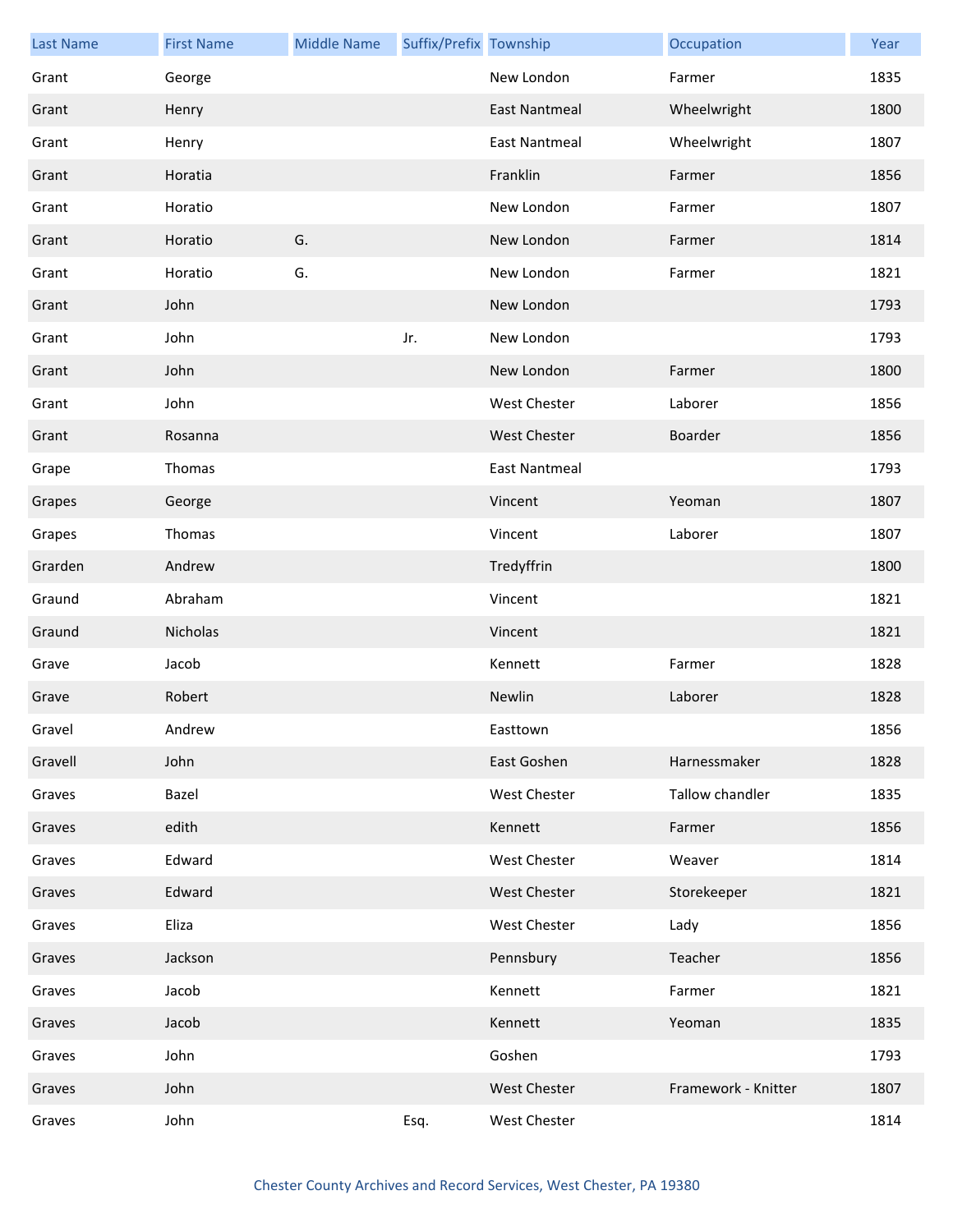| <b>Last Name</b> | <b>First Name</b> | <b>Middle Name</b> | Suffix/Prefix Township |                      | Occupation            | Year |
|------------------|-------------------|--------------------|------------------------|----------------------|-----------------------|------|
| Graves           | John              |                    | Esq.                   | <b>West Chester</b>  |                       | 1821 |
| Graves           | John              |                    | Esq.                   | West Goshen          |                       | 1821 |
| Graves           | John              |                    |                        | <b>West Chester</b>  | Farmer                | 1828 |
| Graves           | Lucy              |                    |                        | Charlestown          |                       | 1807 |
| Graves           | Lydia             |                    |                        | <b>West Chester</b>  | Housekeeper           | 1835 |
| Graves           | Mary              |                    |                        | <b>West Chester</b>  | Lady                  | 1856 |
| Graves           | Thomas            |                    |                        | New Garden           | Wool Carder & Spinner | 1821 |
| Graves           | Thomas            |                    |                        | West Marlborough     | Weaver                | 1828 |
| Graves           | William           | $\mathsf S$        |                        | Kennett              | Farmer                | 1856 |
| Gravy            | Henry             |                    |                        | Uwchlan              | Laborer               | 1828 |
| Gravy            | Henry             |                    |                        | <b>East Vincent</b>  | Stonemason            | 1856 |
| Grawford         | Robard            |                    |                        | <b>East Vincent</b>  | Laborer               | 1856 |
| Grawley          | Levi              |                    |                        | <b>East Vincent</b>  | Laborer               | 1856 |
| Gray             | Andrew            |                    |                        | <b>West Chester</b>  | Smith                 | 1814 |
| Gray             | Anthony           |                    |                        | <b>East Bradford</b> | Farmer                | 1828 |
| Gray             | Anthony           |                    |                        | East Bradford        | Farmer                | 1835 |
| Gray             | Archibald         |                    |                        | Easttown             |                       | 1793 |
| Gray             | Archibald         |                    |                        | Tredyffrin           | Laborer               | 1821 |
| Gray             | Archibald         |                    |                        | Pikeland             | Farmer                | 1828 |
| Gray             | Baldwin           |                    |                        | East Caln            | Shoemaker             | 1835 |
| Gray             | Baldwin           |                    |                        | Newlin               | Wheelwright           | 1856 |
| Gray             | Bedford           |                    |                        | New Garden           | Coachmaker            | 1856 |
| Gray             | Cheyney           |                    |                        | West Goshen          | Stonemason            | 1828 |
| Gray             | David             |                    |                        | East Bradford        |                       | 1793 |
| Gray             | David             |                    |                        | West Whiteland       | Shoemaker             | 1800 |
| Gray             | David             |                    |                        | West Whiteland       | Farmer                | 1814 |
| Gray             | David             |                    |                        | West Whiteland       |                       | 1821 |
| Gray             | David             |                    |                        | West Goshen          | Shoemaker             | 1821 |
| Gray             | David             |                    |                        | West Whiteland       | Farmer                | 1828 |
| Gray             | David             |                    |                        | East Caln            | Shoemaker             | 1828 |
| Gray             | David             |                    |                        | West Whiteland       | Farmer                | 1835 |
| Gray             | David             |                    |                        | London Grove         | Farmer                | 1856 |
| Gray             | davis             |                    |                        | East Caln            | Founder               | 1856 |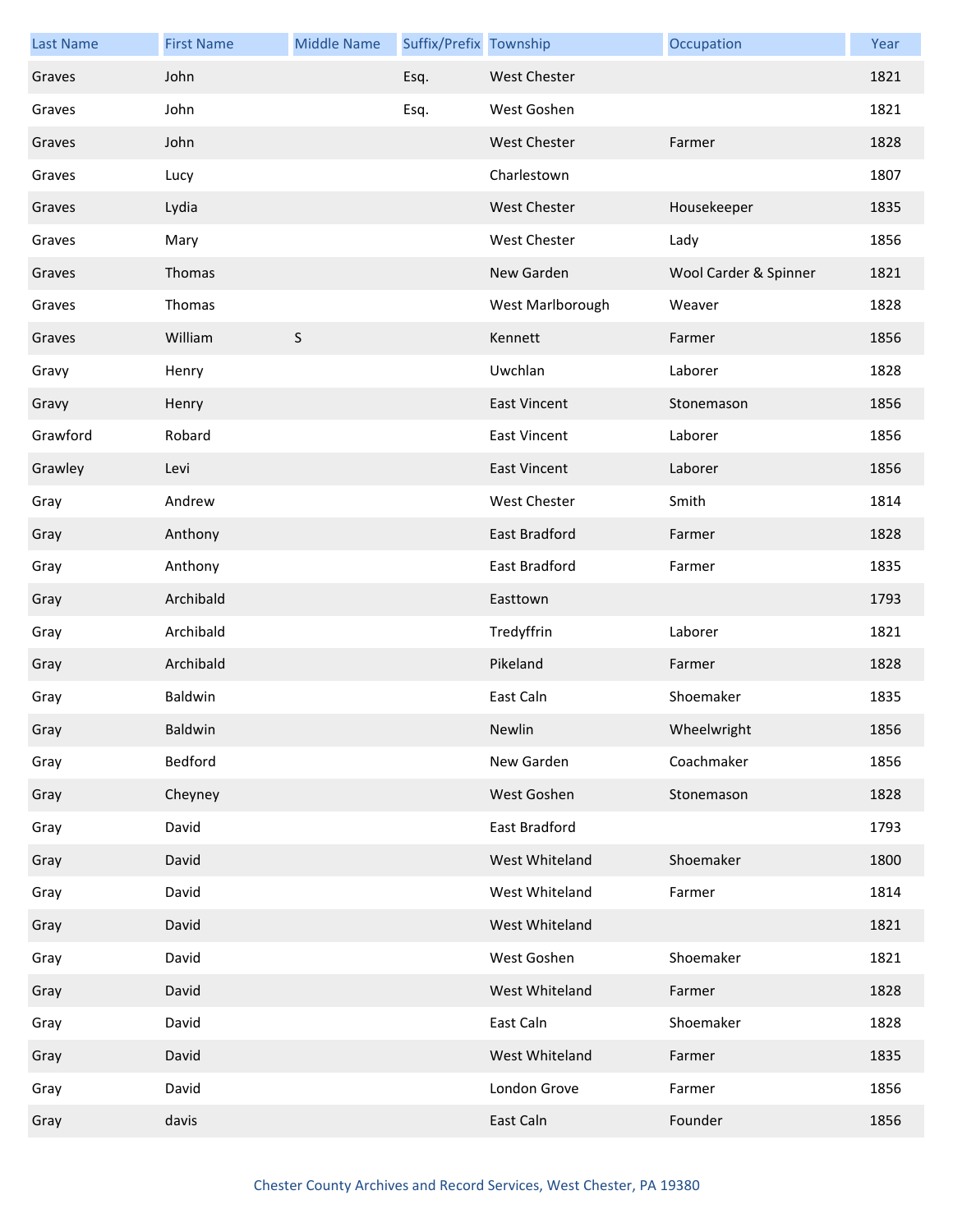| <b>Last Name</b> | <b>First Name</b> | <b>Middle Name</b> | Suffix/Prefix Township |                      | Occupation  | Year |
|------------------|-------------------|--------------------|------------------------|----------------------|-------------|------|
| Gray             | Elizabeth         |                    |                        | East Caln            |             | 1856 |
| Gray             | Elizabeth         |                    |                        | <b>West Chester</b>  | Seamstress  | 1856 |
| Gray             | Enoch             |                    | Jr.                    | East Bradford        |             | 1793 |
| Gray             | Enoch             |                    |                        | East Bradford        |             | 1793 |
| Gray             | Enoch             |                    |                        | <b>Upper Oxford</b>  | Yeoman      | 1800 |
| Gray             | Enoch             |                    |                        | New Garden           | Farmer      | 1800 |
| Gray             | Enoch             |                    |                        | New Garden           | Farmer      | 1807 |
| Gray             | Enoch             |                    |                        | <b>Upper Oxford</b>  | Gardner     | 1807 |
| Gray             | Enoch             |                    |                        | New Garden           | Farmer      | 1814 |
| Gray             | Enoch             |                    |                        | <b>Upper Oxford</b>  | Farmer      | 1814 |
| Gray             | Enoch             |                    |                        | Westtown             | Weaver      | 1821 |
| Gray             | Enoch             |                    |                        | West Fallowfield     | Farmer      | 1828 |
| Gray             | Ezekiel           |                    |                        | West Whiteland       | Lime burner | 1835 |
| Gray             | Ezra              |                    |                        | East Marlborough     | Storekeeper | 1835 |
| Gray             | Ezra              |                    |                        | West Fallowfield     | Surveyor    | 1856 |
| Gray             | George            |                    |                        | West Whiteland       |             | 1793 |
| Gray             | George            |                    |                        | West Whiteland       | Farmer      | 1800 |
| Gray             | George            |                    |                        | West Bradford        | Farmer      | 1807 |
| Gray             | George            |                    |                        | Goshen               | Farmer      | 1807 |
| Gray             | George            |                    |                        | <b>West Bradford</b> | Laborer     | 1814 |
| Gray             | George            |                    | Jr.                    | West Whiteland       | Mason       | 1814 |
| Gray             | George            |                    |                        | West Whiteland       | Farmer      | 1814 |
| Gray             | George            |                    |                        | West Goshen          |             | 1821 |
| Gray             | George            |                    |                        | West Whiteland       | Mason       | 1821 |
| Gray             | George            |                    |                        | West Bradford        | Laborer     | 1821 |
| Gray             | George            |                    |                        | East Caln            | Laborer     | 1828 |
| Gray             | George            |                    |                        | East Bradford        | Laborer     | 1828 |
| Gray             | George            |                    |                        | East Caln            | Laborer     | 1835 |
| Gray             | George            |                    |                        | West Bradford        | Laborer     | 1835 |
| Gray             | George            | ${\sf M}$          |                        | Kennett Square       | Moulder     | 1856 |
| Gray             | George            | N.                 |                        | East Nottingham      | Hatter      | 1821 |
| Gray             | Gibbins           |                    |                        | West Bradford        | Farmer      | 1828 |
| Gray             | Gibbons           |                    |                        | Thornbury            | Wheelwright | 1807 |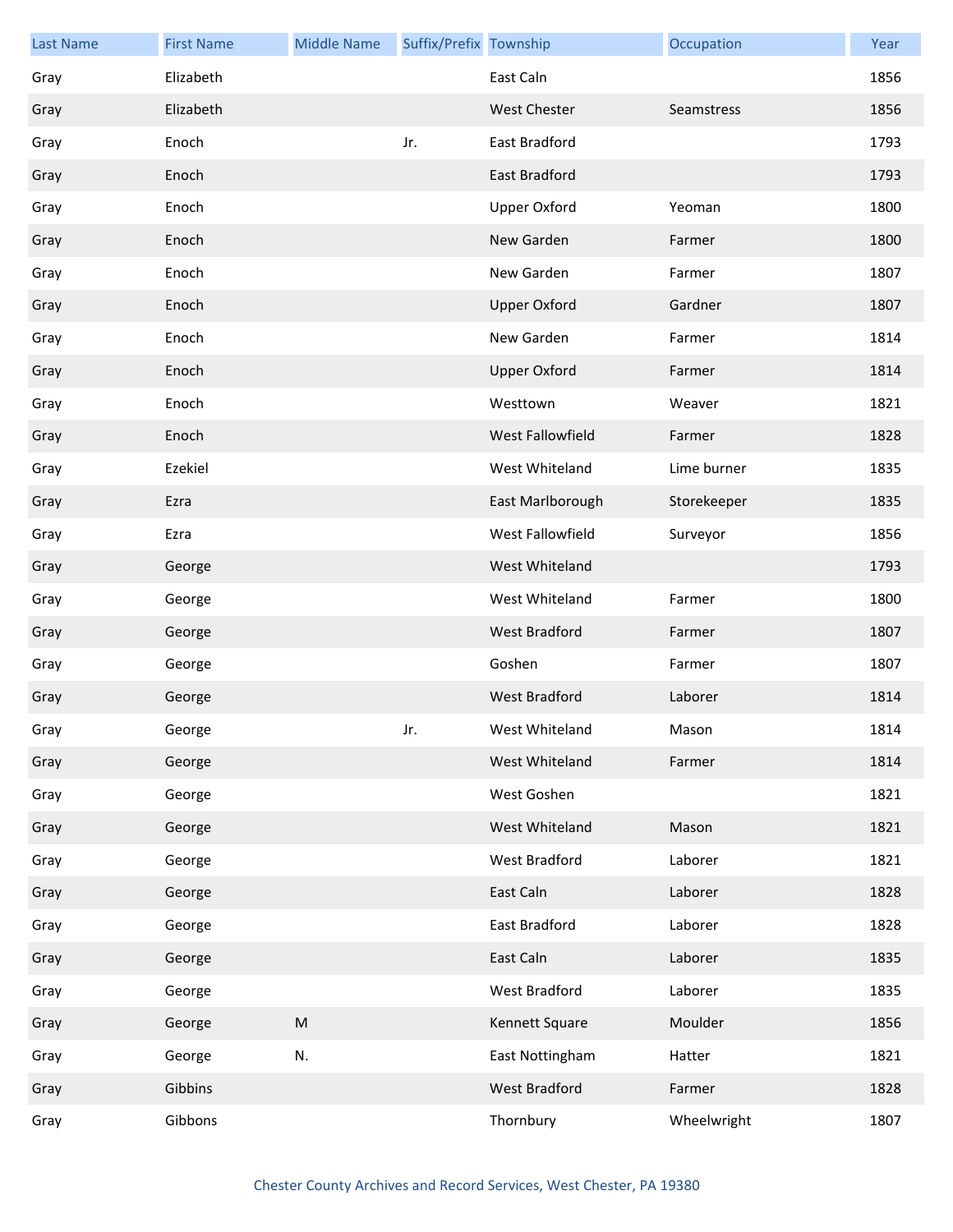| <b>Last Name</b> | <b>First Name</b> | <b>Middle Name</b> | Suffix/Prefix Township |                      | Occupation          | Year |
|------------------|-------------------|--------------------|------------------------|----------------------|---------------------|------|
| Gray             | Gibbons           |                    |                        | West Fallowfield     | Innkeeper           | 1821 |
| Gray             | Gibbons           |                    |                        | East Bradford        | Farmer              | 1835 |
| Gray             | Gibbons           |                    |                        | West Chester         | Gentleman           | 1856 |
| Gray             | Hannum            |                    |                        | East Caln            | Tailor              | 1828 |
| Gray             | Hannum            |                    |                        | East Caln            | Hatter              | 1835 |
| Gray             | Hannum            |                    |                        | East Caln            | Wheelwright         | 1856 |
| Gray             | Harvey            |                    |                        | West Whiteland       | Laborer             | 1828 |
| Gray             | Hiram             |                    |                        | East Bradford        | Blacksmith          | 1835 |
| Gray             | Isaac             |                    |                        | West Whiteland       |                     | 1821 |
| Gray             | Isaac             |                    |                        | Willistown           | <b>Stage Driver</b> | 1821 |
| Gray             | Isaac             |                    |                        | East Caln            | Hatter              | 1828 |
| Gray             | Isaac             |                    |                        | Willistown           | Stage driver        | 1828 |
| Gray             | Isaac             |                    |                        | East Bradford        | Plasterer           | 1828 |
| Gray             | Isaac             |                    |                        | Willistown           | Gatekeeper          | 1835 |
| Gray             | Isaac             |                    |                        | West Bradford        | Hatter              | 1856 |
| Gray             | Israel            |                    |                        | West Whiteland       | Laborer             | 1828 |
| Gray             | Israel            |                    |                        | West Whiteland       | Farmer              | 1835 |
| Gray             | Israel            | D                  |                        | East Caln            | Laborer             | 1856 |
| Gray             | James             |                    |                        | Coventry             |                     | 1793 |
| Gray             | James             |                    |                        | Coventry             |                     | 1793 |
| Gray             | James             |                    |                        | West Whiteland       |                     | 1821 |
| Gray             | James             |                    |                        | West Whiteland       | Quarryman           | 1835 |
| Gray             | John              |                    |                        | <b>West Nantmeal</b> |                     | 1793 |
| Gray             | John              |                    |                        | Lower Oxford         |                     | 1800 |
| Gray             | John              |                    |                        | Thornbury            | Wheelwright         | 1807 |
| Gray             | John              |                    |                        | Penn                 | Farmer              | 1821 |
| Gray             | John              |                    |                        | Penn                 | Farmer              | 1828 |
| Gray             | John              |                    |                        | East Caln            | Tailor              | 1828 |
| Gray             | John              |                    |                        | East Caln            | Laborer             | 1835 |
| Gray             | John              |                    |                        | Brandywine           | Farmer              | 1835 |
| Gray             | John              |                    | Sr.                    | London Grove         | Farmer              | 1856 |
| Gray             | John              |                    | Jr.                    | London Grove         | Farmer              | 1856 |
| Gray             | John              | $\sf H$            |                        | East Bradford        | Farmer              | 1856 |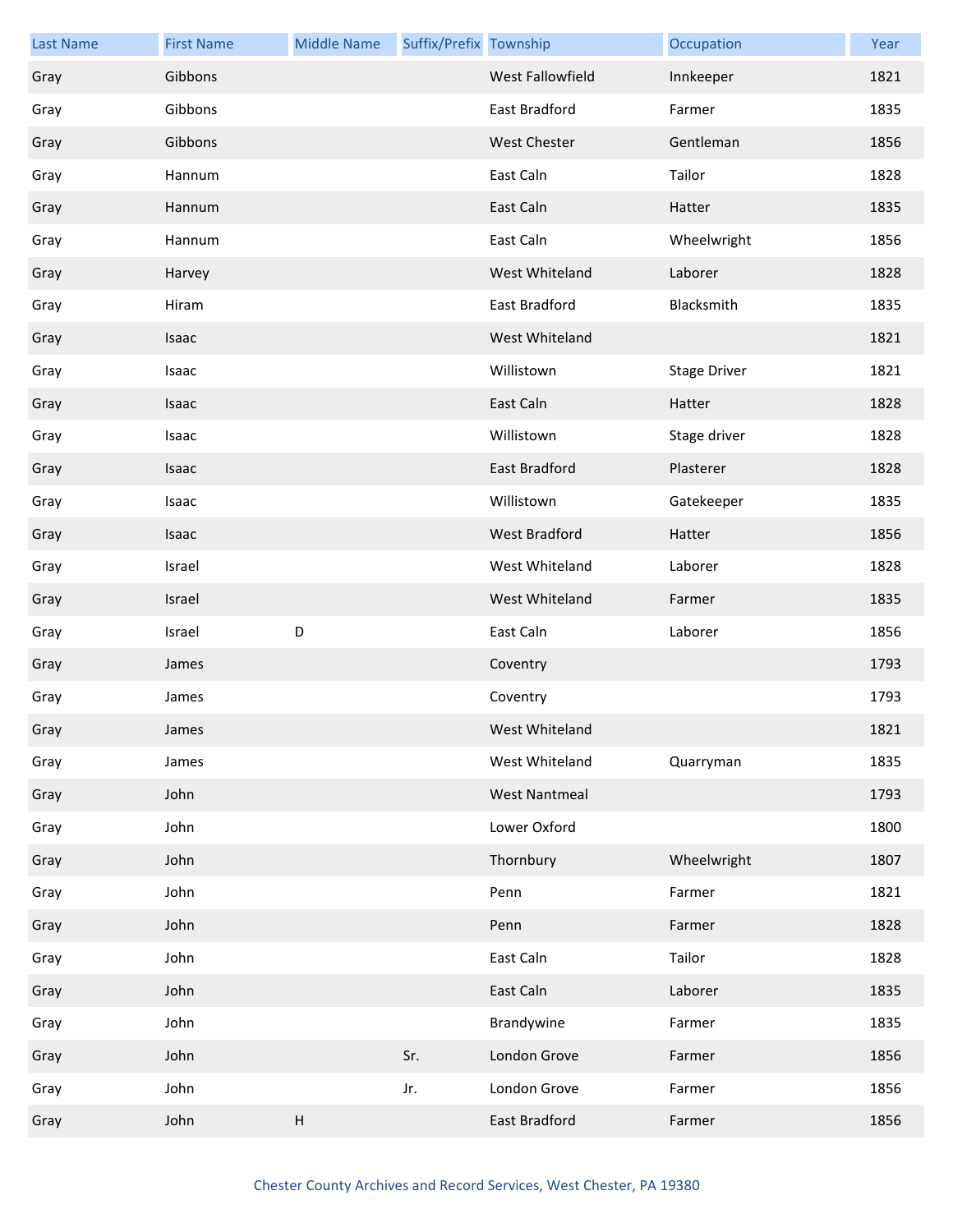| <b>Last Name</b> | <b>First Name</b> | <b>Middle Name</b> | Suffix/Prefix Township |                      | Occupation     | Year |
|------------------|-------------------|--------------------|------------------------|----------------------|----------------|------|
| Gray             | Jonathan          |                    |                        | Goshen               | Mason          | 1807 |
| Gray             | Jonathan          |                    |                        | West Whiteland       | Mason          | 1814 |
| Gray             | Jonathan          |                    |                        | West Whiteland       | Laborer        | 1835 |
| Gray             | Joseph            |                    |                        | New Garden           |                | 1793 |
| Gray             | Joseph            | <b>B.</b>          |                        | East Bradford        | Farmer         | 1828 |
| Gray             | Joseph            | <b>B.</b>          |                        | <b>East Bradford</b> | Farmer         | 1835 |
| Gray             | Joshua            |                    |                        | East Goshen          | Farmer         | 1821 |
| Gray             | Joshua            | $\sf B$            |                        | <b>West Chester</b>  | Nurseryman     | 1856 |
| Gray             | Lewis             |                    |                        | West Bradford        | Carpenter      | 1821 |
| Gray             | Lewis             |                    |                        | <b>West Bradford</b> | Laborer        | 1828 |
| Gray             | Lewis             |                    |                        | West Bradford        | Carpenter      | 1835 |
| Gray             | Lewis             |                    |                        | West Bradford        | Carpenter      | 1856 |
| Gray             | Mathew            |                    |                        | Lower Oxford         |                | 1800 |
| Gray             | Micajah           | $\mathsf C$        |                        | <b>West Chester</b>  | Trader         | 1835 |
| Gray             | Paris             |                    |                        | Penn                 | Laborer        | 1856 |
| Gray             | Robert            |                    |                        | <b>West Nantmeal</b> |                | 1793 |
| Gray             | Robert            |                    |                        | London Grove         | Laborer        | 1828 |
| Gray             | Robert            |                    |                        | Valley               | Iron roller    | 1856 |
| Gray             | Samuel            |                    |                        | Birmingham           | Laborer        | 1807 |
| Gray             | Samuel            |                    |                        | <b>Upper Oxford</b>  | Weaver         | 1821 |
| Gray             | Samuel            |                    |                        | London Grove         | Farmer         | 1828 |
| Gray             | Samuel            |                    |                        | London Grove         | Horticulturist | 1835 |
| Gray             | Samuel            |                    |                        | Hopewell             | Farmer         | 1856 |
| Gray             | Samuel            |                    |                        | Valley               | Laborer        | 1856 |
| Gray             | Sarah             | D                  |                        | West Chester         | Lady           | 1856 |
| Gray             | Speakman          |                    |                        | West Bradford        | Laborer        | 1856 |
| Gray             | Speakman          |                    |                        | East Caln            | Founder        | 1856 |
| Gray             | swane             |                    |                        | Sadsbury             | Trader         | 1856 |
| Gray             | Thomas            |                    |                        | West Whiteland       |                | 1793 |
| Gray             | Thomas            |                    |                        | West Bradford        | Cabinetmaker   | 1814 |
| Gray             | Thomas            |                    |                        | West Bradford        | Cabinetmaker   | 1821 |
| Gray             | Thomas            |                    |                        | Uwchlan              | Laborer        | 1821 |
| Gray             | Thomas            |                    |                        | West Bradford        | Joiner         | 1828 |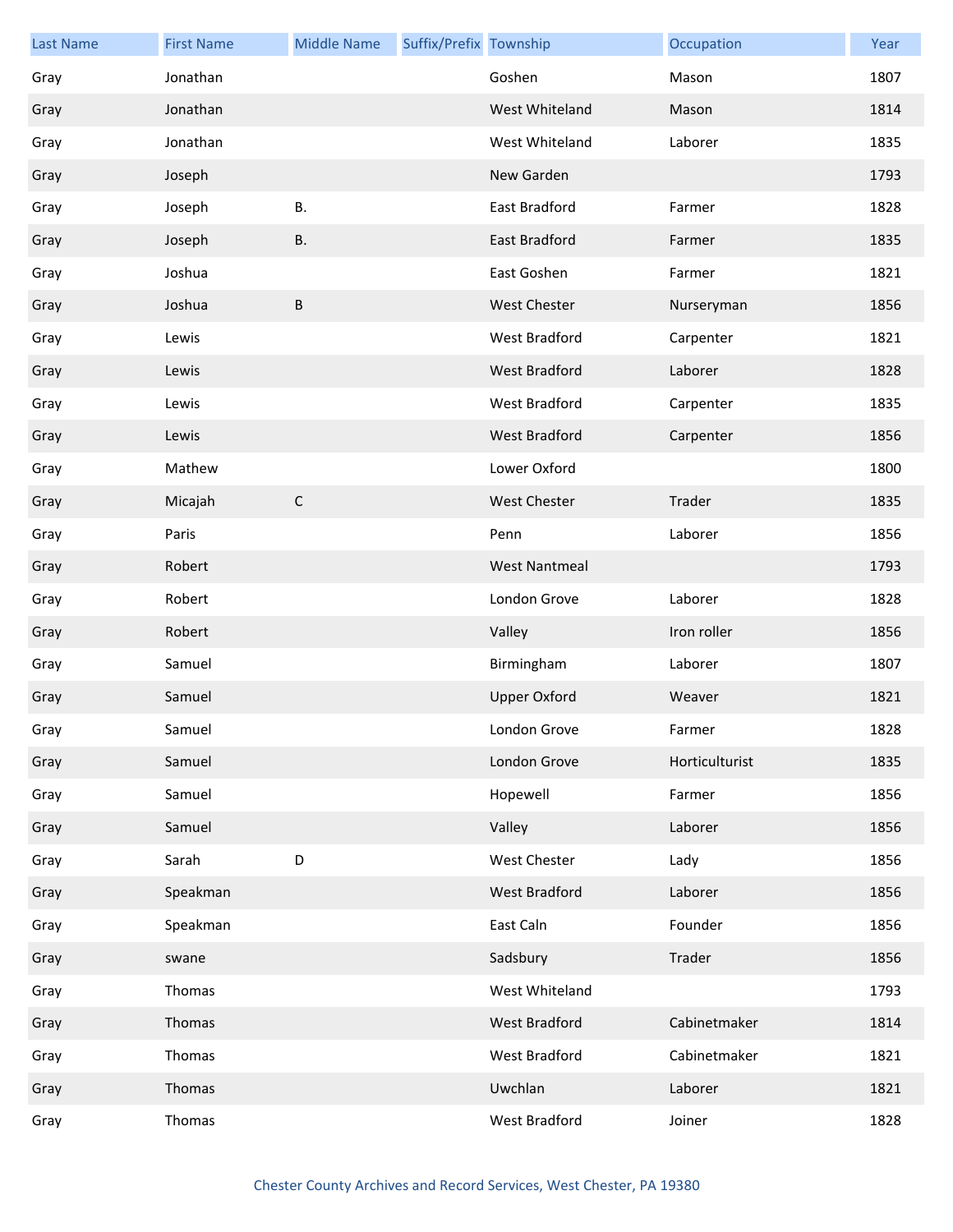| <b>Last Name</b> | <b>First Name</b> | <b>Middle Name</b> | Suffix/Prefix Township |                      | Occupation      | Year |
|------------------|-------------------|--------------------|------------------------|----------------------|-----------------|------|
| Gray             | Thomas            |                    |                        | <b>West Bradford</b> | Carpenter       | 1856 |
| Gray             | Thomas            | Т                  |                        | West Bradford        | Laborer         | 1856 |
| Gray             | Washington        |                    |                        | East Caln            | Laborer         | 1835 |
| Gray             | Washington        |                    |                        | Wallace              | Tailor          | 1856 |
| Gray             | William           |                    |                        | Lower Oxford         | Farmer          | 1807 |
| Gray             | William           |                    |                        | Lower Oxford         | Farmer          | 1814 |
| Gray             | William           |                    |                        | East Whiteland       | Wheelwright     | 1814 |
| Gray             | William           |                    |                        | Uwchlan              | Wheelwright     | 1821 |
| Gray             | William           |                    |                        | East Whiteland       | Laborer         | 1828 |
| Gray             | William           |                    |                        | Lower Oxford         | Farmer          | 1828 |
| Gray             | William           |                    |                        | <b>West Nantmeal</b> | Farmer          | 1828 |
| Gray             | William           |                    |                        | Willistown           | Farmer          | 1835 |
| Gray             | William           |                    |                        | Sadsbury             | Tavern Keeper   | 1856 |
| Gray             | Ziba              |                    |                        | East Bradford        | Farmer          | 1828 |
| Gray             | Ziba              | W.                 |                        | East Bradford        | Farmer          | 1835 |
| Grayham          | Robert            |                    |                        | Londonderry          | Clergyman       | 1814 |
| Grayson          | George            |                    |                        | East Nottingham      | Weaver          | 1828 |
| Greaver          | Michael           |                    |                        | Phoenixville         | Pudler          | 1856 |
| Greaves          | Benjamin          |                    |                        | New Garden           | Manufacturer    | 1835 |
| Greaves          | Charles           |                    |                        | Valley               | Woolen finisher | 1856 |
| Greaves          | John              |                    |                        | New Garden           | Manufacturer    | 1835 |
| Greavs           | Edward            |                    |                        | London Grove         | Laborer         | 1856 |
| Greavs           | John              |                    |                        | London Grove         | Laborer         | 1856 |
| Grebble          | Robert            |                    |                        | Charlestown          | Cooper          | 1821 |
| Green            | Allen             |                    |                        | Sadsbury             |                 | 1856 |
| Green            | Asai              |                    |                        | Willistown           | Laborer         | 1828 |
| Green            | Benjamin          |                    |                        | East Bradford        | Farmer          | 1814 |
| Green            | Benjamin          |                    |                        | West Goshen          |                 | 1821 |
| Green            | Benjamin          |                    |                        | West Goshen          |                 | 1821 |
| Green            | Benjamin          |                    |                        | West Goshen          | Farmer          | 1828 |
| Green            | Benjamin          |                    |                        | West Goshen          | Farmer          | 1835 |
| Green            | Caleb             |                    |                        | Willistown           | Tanner          | 1835 |
| Green            | Caleb             |                    |                        | Willistown           | Farmer          | 1856 |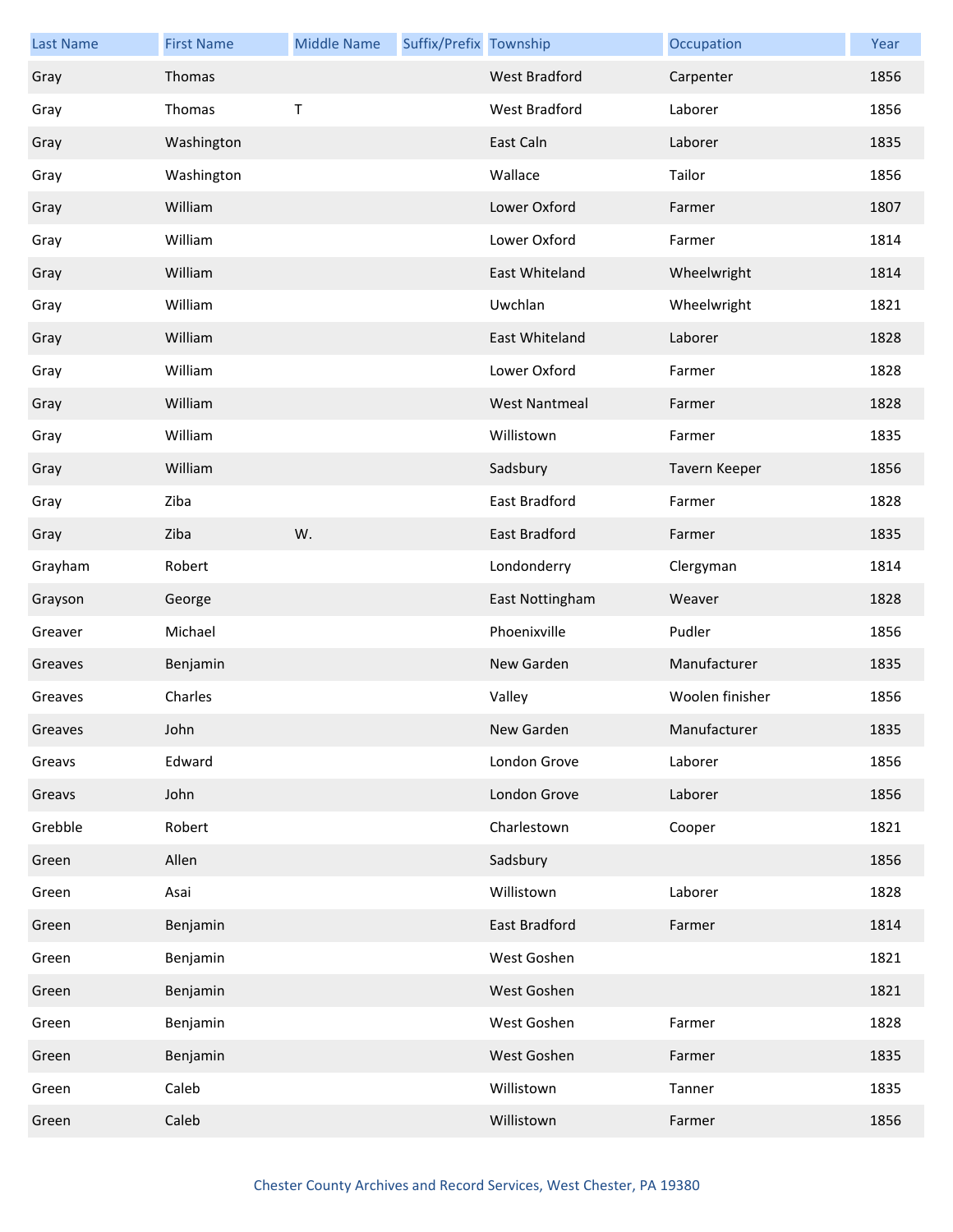| <b>Last Name</b> | <b>First Name</b> | <b>Middle Name</b>        | Suffix/Prefix Township |                      | Occupation   | Year |
|------------------|-------------------|---------------------------|------------------------|----------------------|--------------|------|
| Green            | Charles           |                           |                        | Westtown             | Farmer       | 1856 |
| Green            | Conard            |                           |                        | <b>East Vincent</b>  | Laborer      | 1856 |
| Green            | Daniel            |                           |                        | East Caln            | Potter       | 1814 |
| Green            | Daniel            |                           |                        | <b>West Nantmeal</b> |              | 1828 |
| Green            | Daniel            |                           |                        | West Caln            |              | 1856 |
| Green            | David             |                           |                        | Brandywine           | Shoemaker    | 1835 |
| Green            | David             | $\boldsymbol{\mathsf{H}}$ |                        | Tredyffrin           | Laborer      | 1856 |
| Green            | Elisha            |                           |                        | Willistown           |              | 1793 |
| Green            | Elisha            |                           |                        | Goshen               | Farmer       | 1807 |
| Green            | Elisha            |                           |                        | Goshen               | Farmer       | 1814 |
| Green            | Elisha            |                           |                        | West Goshen          |              | 1821 |
| Green            | Emmor             | ${\sf R}$                 |                        | West Goshen          | Farmer       | 1856 |
| Green            | George            |                           |                        | Coventry             | Farmer       | 1835 |
| Green            | George            |                           |                        | Newlin               |              | 1856 |
| Green            | George            |                           |                        | <b>West Chester</b>  | Laborer      | 1856 |
| Green            | George            |                           |                        | West Whiteland       | Thresher     | 1856 |
| Green            | Hannah            |                           | Widow                  | West Goshen          |              | 1828 |
| Green            | Hannah            |                           |                        | West Goshen          | Farmer       | 1835 |
| Green            | Hannah            |                           |                        | Willistown           | Retired lady | 1856 |
| Green            | Jacob             |                           |                        | Willistown           | Farmer       | 1856 |
| Green            | James             |                           |                        | Brandywine           |              | 1793 |
| Green            | James             |                           |                        | West Whiteland       | Laborer      | 1814 |
| Green            | James             |                           |                        | West Whiteland       |              | 1821 |
| Green            | James             |                           |                        | Kennett              | Laborer      | 1828 |
| Green            | James             |                           |                        | East Whiteland       | Laborer      | 1828 |
| Green            | James             |                           |                        | Kennett              | Coachmaker   | 1835 |
| Green            | James             |                           |                        | Kennett Square       | Coachmaker   | 1856 |
| Green            | James             |                           |                        | East Caln            | Laborer      | 1856 |
| Green            | James             |                           |                        | Upper Oxford         | Laborer      | 1856 |
| Green            | Jesse             |                           |                        | <b>West Chester</b>  | Farmer       | 1821 |
| Green            | Jesse             |                           |                        | <b>West Chester</b>  | Farmer       | 1828 |
| Green            | Jesse             |                           |                        | Westtown             | Laborer      | 1835 |
| Green            | Jesse             |                           |                        | East Brandywine      | Thrasher     | 1856 |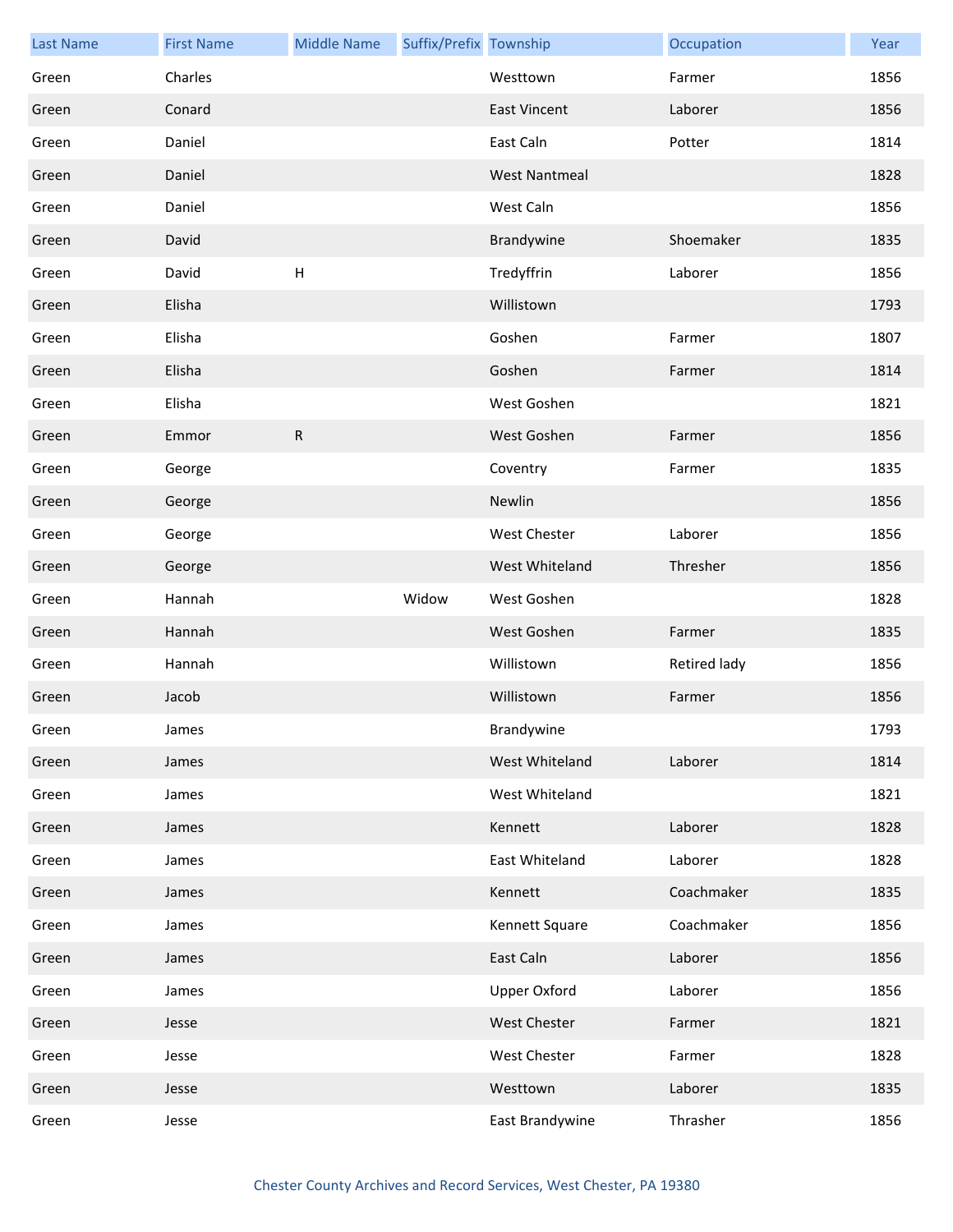| <b>Last Name</b> | <b>First Name</b> | <b>Middle Name</b> | Suffix/Prefix Township |                      | Occupation | Year |
|------------------|-------------------|--------------------|------------------------|----------------------|------------|------|
| Green            | Jesse             | $\mathsf C$        |                        | <b>West Chester</b>  | Dentist    | 1856 |
| Green            | John              |                    |                        | Sadsbury             |            | 1793 |
| Green            | John              |                    |                        | <b>West Nantmeal</b> | Mason      | 1807 |
| Green            | John              |                    |                        | Brandywine           | Cordwainer | 1807 |
| Green            | John              |                    |                        | Vincent              |            | 1814 |
| Green            | John              |                    |                        | East Fallowfield     | Carpenter  | 1814 |
| Green            | John              |                    |                        | Brandywine           | Cordwainer | 1814 |
| Green            | John              |                    |                        | West Marlborough     | Farmer     | 1821 |
| Green            | John              |                    |                        | New London           | Laborer    | 1828 |
| Green            | John              |                    |                        | West Caln            | Laborer    | 1828 |
| Green            | John              |                    |                        | Vincent              | Farmer     | 1828 |
| Green            | John              |                    |                        | <b>East Nantmeal</b> | Painter    | 1835 |
| Green            | John              |                    |                        | East Vincent         | Farmer     | 1835 |
| Green            | John              |                    |                        | New London           | Laborer    | 1835 |
| Green            | John              |                    |                        | East Nottingham      | Farmer     | 1856 |
| Green            | John              |                    |                        | East Vincent         | Farmer     | 1856 |
| Green            | John              |                    |                        | <b>West Chester</b>  | Laborer    | 1856 |
| Green            | John              | $\sf P$            |                        | West Goshen          | Farmer     | 1856 |
| Green            | Jonathan          |                    |                        | <b>West Nantmeal</b> | Mason      | 1807 |
| Green            | Jonathan          |                    |                        | West Caln            | Mason      | 1814 |
| Green            | Jonathan          | W                  |                        | <b>Upper Oxford</b>  | Laborer    | 1856 |
| Green            | Joseph            |                    | Jr.                    | Brandywine           |            | 1793 |
| Green            | Joseph            |                    |                        | East Bradford        | Laborer    | 1828 |
| Green            | Joseph            |                    |                        | <b>East Vincent</b>  | Laborer    | 1856 |
| Green            | Levi              |                    |                        | West Fallowfield     | Laborer    | 1856 |
| Green            | Lewis             |                    |                        | Willistown           | Miller     | 1856 |
| Green            | M                 |                    |                        | <b>West Nantmeal</b> | Gentleman  | 1856 |
| Green            | Miriam            |                    |                        | West Chester         | Lady       | 1856 |
| Green            | Nathan            |                    |                        | Newlin               |            | 1856 |
| Green            | Nicholas          |                    |                        | Phoenixville         | Pudler     | 1856 |
| Green            | Patrick           |                    |                        | Kennett              | Weaver     | 1814 |
| Green            | Patrick           |                    |                        | Kennett              | Laborer    | 1821 |
| Green            | Patrick           |                    |                        | Kennett              | Laborer    | 1828 |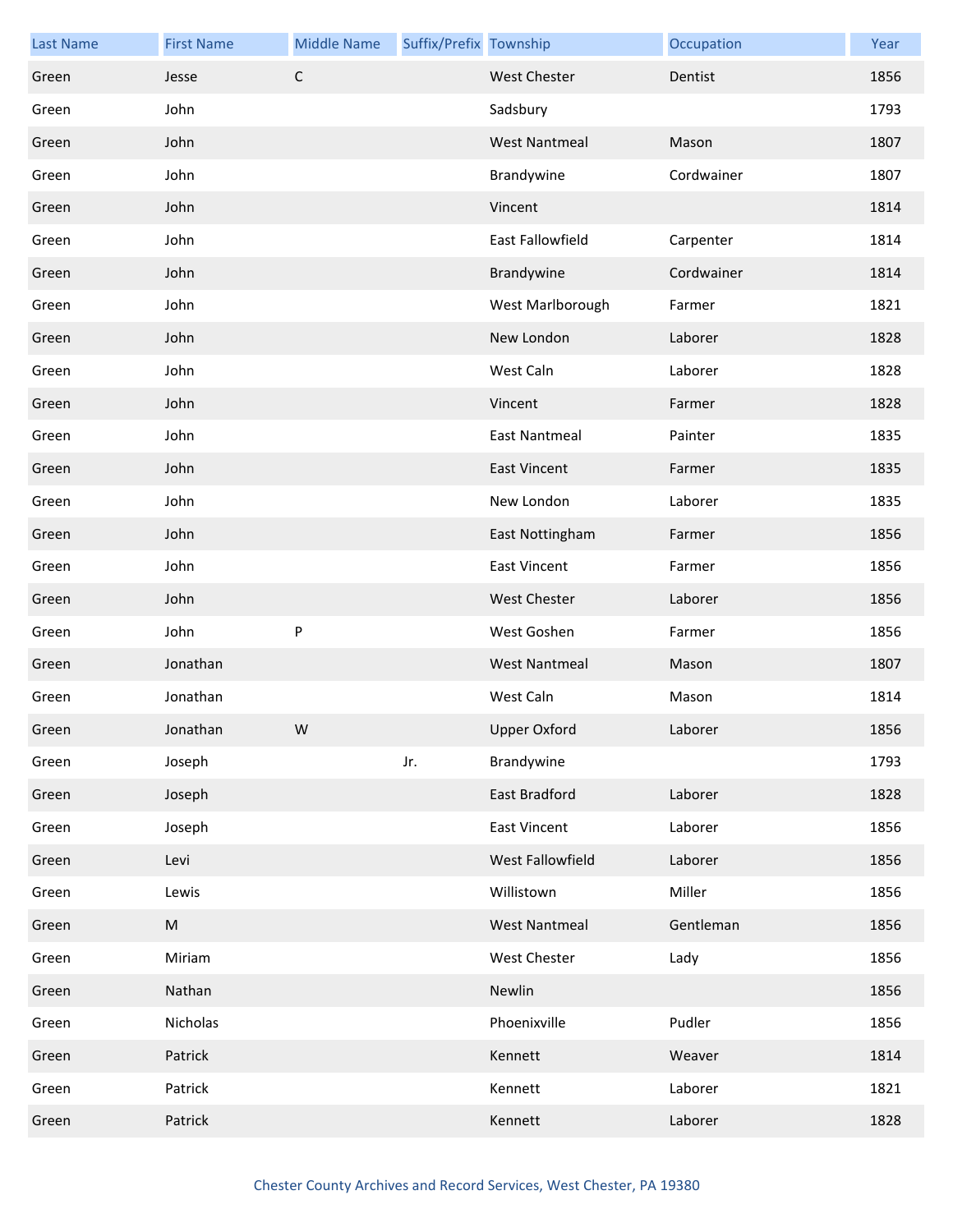| <b>Last Name</b> | <b>First Name</b> | <b>Middle Name</b> | Suffix/Prefix Township |                      | Occupation  | Year |
|------------------|-------------------|--------------------|------------------------|----------------------|-------------|------|
| Green            | Patrick           |                    |                        | Phoenixville         | Laborer     | 1856 |
| Green            | Peter             |                    |                        | West Fallowfield     | Laborer     | 1807 |
| Green            | Peter             |                    |                        | East Caln            | Laborer     | 1814 |
| Green            | Rebecca           |                    |                        | Kennett              | Seamstress  | 1835 |
| Green            | Robert            |                    |                        | West Fallowfield     | Farmer      | 1814 |
| Green            | Robert            |                    |                        | West Fallowfield     | Farmer      | 1821 |
| Green            | Robert            |                    | Jr.                    | West Fallowfield     | Farmer      | 1821 |
| Green            | Robert            |                    |                        | West Fallowfield     | Farmer      | 1828 |
| Green            | Robert            |                    |                        | West Fallowfield     | Farmer      | 1835 |
| Green            | Robert            |                    |                        | Highland             | Farmer      | 1856 |
| Green            | Samuel            |                    |                        | Brandywine           | Potter      | 1807 |
| Green            | Samuel            |                    |                        | East Caln            | Potter      | 1814 |
| Green            | Samuel            | C.                 |                        | West Chester         | Tailor      | 1828 |
| Green            | Samuel            | C.                 |                        | East Bradford        | Tailor      | 1835 |
| Green            | Sarah             |                    |                        | <b>West Nantmeal</b> |             | 1828 |
| Green            | Solomon           |                    |                        | Lower Oxford         | Reedmaker   | 1814 |
| Green            | Thomas            |                    |                        | Brandywine           |             | 1793 |
| Green            | Thomas            | L                  | Rev.                   | East Whiteland       | Preacher    | 1856 |
| Green            | William           |                    |                        | East Nottingham      | Farmer      | 1807 |
| Green            | William           |                    |                        | Tredyffrin           | Laborer     | 1835 |
| Green            | William           |                    |                        | East Marlborough     | Laborer     | 1856 |
| Green            | William           |                    |                        | <b>East Coventry</b> | Cooper      | 1856 |
| Green            | William           |                    |                        | West Chester         | Gentleman   | 1856 |
| Green            | William           |                    |                        | Tredyffrin           | Wheelwright | 1856 |
| Green            | William           |                    |                        | Sadsbury             | Shoemaker   | 1856 |
| Green            | William           |                    |                        | Phoenixville         | Laborer     | 1856 |
| Greenfield       | Aaron             |                    |                        | New Garden           | Laborer     | 1800 |
| Greenfield       | Aaron             |                    |                        | East Marlborough     | Farmer      | 1807 |
| Greenfield       | Aaron             |                    |                        | East Marlborough     | Farmer      | 1814 |
| Greenfield       | Aaron             |                    |                        | New Garden           | Farmer      | 1821 |
| Greenfield       | Aaron             |                    |                        | Newlin               | Farmer      | 1828 |
| Greenfield       | Aaron             |                    |                        | New London           | Farmer      | 1835 |
| Greenfield       | Alexander         |                    |                        | Tredyffrin           | Laborer     | 1835 |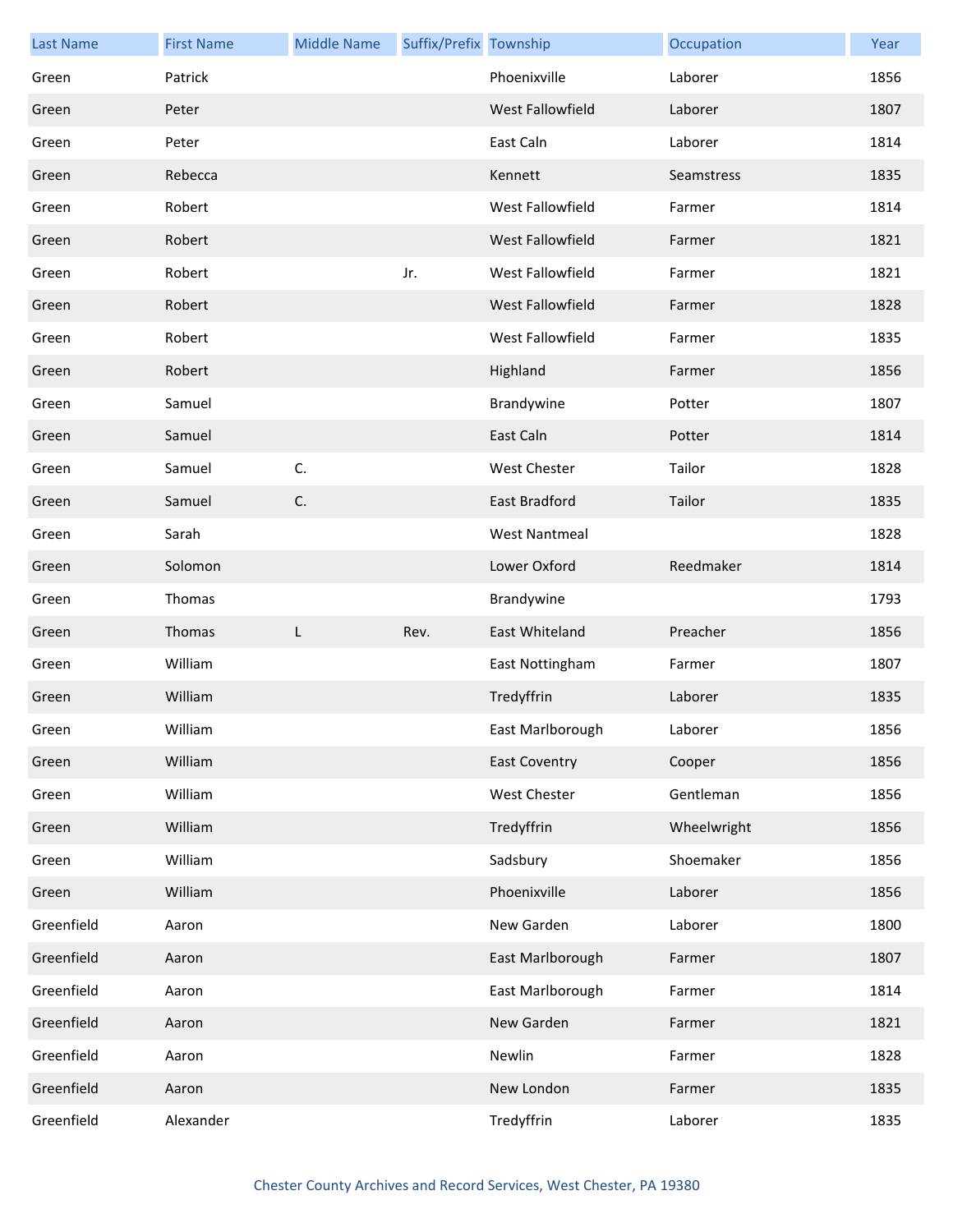| <b>Last Name</b> | <b>First Name</b> | <b>Middle Name</b> | Suffix/Prefix Township |                     | Occupation    | Year |
|------------------|-------------------|--------------------|------------------------|---------------------|---------------|------|
| Greenfield       | Amos              |                    |                        | West Marlborough    |               | 1800 |
| Greenfield       | Amos              |                    |                        | West Marlborough    | Farmer        | 1807 |
| Greenfield       | Amos              |                    |                        | New Garden          | Farmer        | 1814 |
| Greenfield       | Benjamin          |                    |                        | New Garden          |               | 1821 |
| Greenfield       | Emmor             |                    |                        | Newlin              | Shoemaker     | 1828 |
| Greenfield       | Emmor             |                    |                        | New London          | Farmer        | 1835 |
| Greenfield       | Emmor             |                    |                        | Franklin            | Farmer        | 1856 |
| Greenfield       | James             |                    |                        | New Garden          |               | 1793 |
| Greenfield       | James             |                    |                        | West Marlborough    | Cooper        | 1807 |
| Greenfield       | James             |                    |                        | New Garden          | Mason         | 1807 |
| Greenfield       | James             |                    |                        | Tredyffrin          | Laborer       | 1835 |
| Greenfield       | James             |                    |                        | New London          | Wheelwright   | 1835 |
| Greenfield       | James             |                    |                        | London Grove        | Wheelwright   | 1856 |
| Greenfield       | Jesse             |                    |                        | New Garden          |               | 1821 |
| Greenfield       | Jesse             |                    |                        | New London          | Mason         | 1835 |
| Greenfield       | Joel              |                    |                        | New Garden          | Mason         | 1821 |
| Greenfield       | John              |                    |                        | <b>West Chester</b> | Cabinetmaker  | 1835 |
| Greenfield       | Levi              |                    |                        | New Garden          | Carpenter     | 1814 |
| Greenfield       | Reuben            |                    |                        | New Garden          | Shoemaker     | 1821 |
| Greenfield       | Ruben             |                    |                        | London Grove        | Laborer       | 1814 |
| Greenfield       | Sarah             |                    |                        | New Garden          |               | 1821 |
| Greenfield       | Stephen           |                    |                        | New Garden          | Carpenter     | 1800 |
| Greenfield       | Stephen           |                    |                        | New Garden          | Carpenter     | 1807 |
| Greenfield       | Stephen           |                    |                        | New Garden          | Tavern Keeper | 1814 |
| Greenfield       | Stephen           |                    |                        | New London          | Plasterer     | 1835 |
| Greenfield       | Stephen           |                    |                        | Franklin            | Farmer        | 1856 |
| Greenland        | Flower            |                    |                        | West Nottingham     |               | 1793 |
| Greenleaf        | <b>Bruner</b>     |                    |                        | West Caln           | Laborer       | 1856 |
| Greenleaf        | Jacob             |                    |                        | West Caln           | Laborer       | 1856 |
| Greenleaf        | John              |                    |                        | West Caln           | Mason         | 1856 |
| Greenleaf        | $\mathsf{R}$      | R                  |                        | East Nottingham     | Doctor        | 1856 |
| Greenleaf        | Samuel            |                    |                        | West Caln           | Laborer       | 1856 |
| Greenof          | Thomas            |                    |                        | <b>East Vincent</b> | Laborer       | 1856 |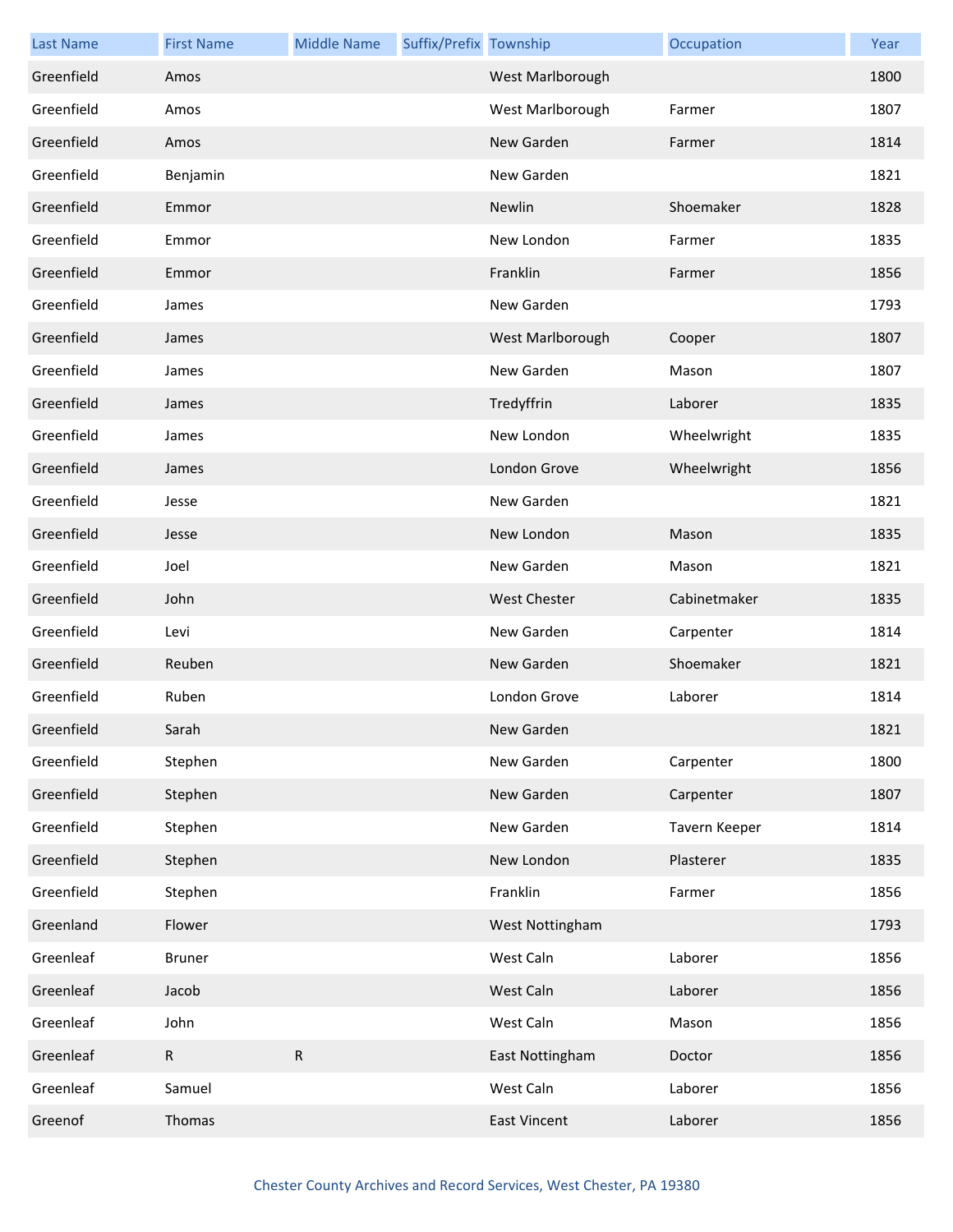| <b>Last Name</b> | <b>First Name</b> | <b>Middle Name</b> | Suffix/Prefix Township |                      | Occupation        | Year |
|------------------|-------------------|--------------------|------------------------|----------------------|-------------------|------|
| Greenoff         | Thomas            |                    |                        | South Coventry       | Laborer           | 1856 |
| Greenover        | William           |                    |                        | Phoenixville         | <b>Baker</b>      | 1856 |
| Greenroyds       | Joseph            |                    |                        | Pennsbury            | Laborer           | 1856 |
| Greenwalt        | Mathias           |                    |                        | East Whiteland       |                   | 1800 |
| Greenwood        | John              |                    |                        | New Garden           | Laborer           | 1821 |
| Greenwood        | John              |                    |                        | New Garden           | Laborer           | 1828 |
| Greenwood        | John              |                    |                        | Valley               | Machinist         | 1856 |
| Greenwood        | Samuel            |                    |                        | Valley               | Wool manufacturer | 1856 |
| Greenwood        | William           |                    |                        | Valley               | Weaver            | 1856 |
| Greep            | George            |                    |                        | <b>West Vincent</b>  | Farmer            | 1856 |
| Greer            | George            | Е                  |                        | West Chester         | Stonemason        | 1856 |
| Greer            | James             |                    |                        | West Caln            | Farmer            | 1807 |
| Greer            | James             |                    |                        | Goshen               | Laborer           | 1807 |
| Greer            | James             |                    |                        | West Nottingham      | Shoemaker         | 1814 |
| Greer            | James             |                    |                        | East Nottingham      | Shoemaker         | 1821 |
| Greer            | James             |                    |                        | West Caln            | Farmer            | 1821 |
| Greer            | James             |                    | Jr.                    | <b>West Chester</b>  | Sawyer            | 1835 |
| Greer            | James             |                    | Sr.                    | <b>West Chester</b>  | Sawyer            | 1835 |
| Greer            | John              |                    |                        | Sadsbury             | Laborer           | 1821 |
| Greer            | John              |                    |                        | <b>West Chester</b>  | Sawyer            | 1835 |
| Greer            | Joseph            | F                  |                        | West Nantmeal        | Physician         | 1835 |
| Greer            | Robert            |                    |                        | <b>East Nantmeal</b> |                   | 1793 |
| Greer            | Solomon           |                    |                        | Lower Oxford         | Reedmaker         | 1821 |
| Greg             | John              |                    |                        | Lower Oxford         | Laborer           | 1828 |
| Greg             | Thomas            |                    |                        | New Garden           |                   | 1821 |
| Gregg            | Aaron             |                    |                        | New Garden           | Farmer            | 1800 |
| Gregg            | Aaron             |                    |                        | New Garden           | Farmer            | 1807 |
| Gregg            | Aaron             |                    |                        | New Garden           | Farmer            | 1807 |
| Gregg            | Allen             |                    |                        | New Garden           | Laborer           | 1828 |
| Gregg            | Allen             |                    |                        | East Marlborough     | Laborer           | 1835 |
| Gregg            | Allen             |                    |                        | New Garden           | Laborer           | 1856 |
| Gregg            | Amey              |                    |                        | New Garden           | Farmer            | 1828 |
| Gregg            | Andrew            |                    |                        | West Marlborough     |                   | 1800 |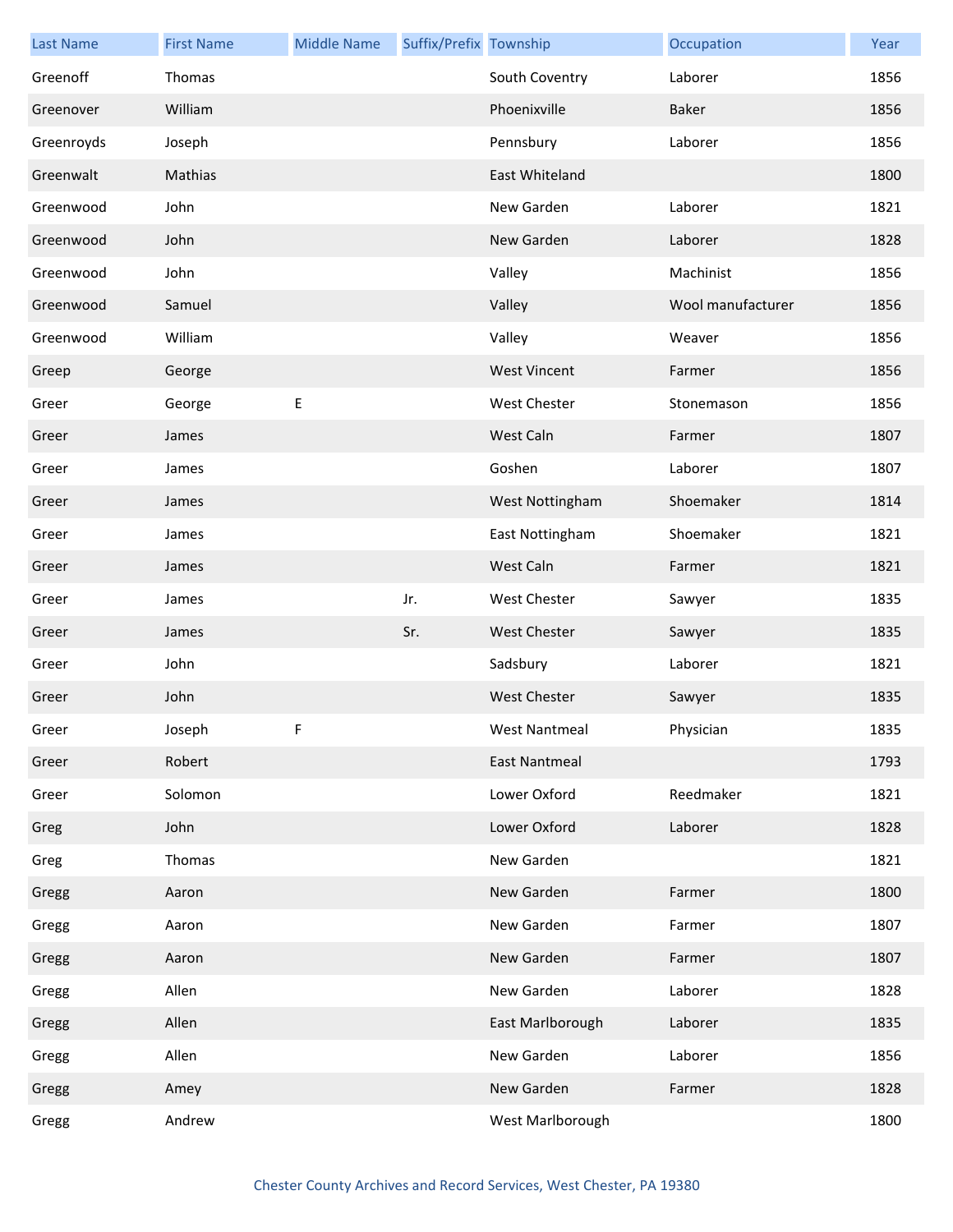| <b>Last Name</b> | <b>First Name</b> | <b>Middle Name</b> | Suffix/Prefix Township |                     | Occupation   | Year |
|------------------|-------------------|--------------------|------------------------|---------------------|--------------|------|
| Gregg            | Ann               |                    |                        | Kennett             |              | 1856 |
| Gregg            | Benjamin          |                    |                        | New Garden          | Blacksmith   | 1828 |
| Gregg            | Benjamin          |                    |                        | New Garden          | Blacksmith   | 1835 |
| Gregg            | Benjamin          |                    |                        | West Chester        | Carpenter    | 1856 |
| Gregg            | Eber              |                    |                        | West Whiteland      |              | 1821 |
| Gregg            | George            |                    |                        | Kennett             |              | 1793 |
| Gregg            | George            |                    |                        | Kennett             | Joiner       | 1800 |
| Gregg            | George            |                    |                        | Kennett             | Cabinetmaker | 1807 |
| Gregg            | George            |                    |                        | Kennett             | Cabinetmaker | 1814 |
| Gregg            | George            |                    |                        | Kennett             | Cabinetmaker | 1821 |
| Gregg            | George            |                    |                        | Kennett             | Farmer       | 1828 |
| Gregg            | George            |                    |                        | Kennett             | Laborer      | 1828 |
| Gregg            | George            |                    |                        | Kennett             | Yeoman       | 1835 |
| Gregg            | George            |                    |                        | Kennett             | Farmer       | 1856 |
| Gregg            | George            | $\mathsf C$        |                        | Kennett             | Farmer       | 1856 |
| Gregg            | Harman            |                    |                        | Pennsbury           |              | 1793 |
| Gregg            | Harman            |                    |                        | Kennett             | Laborer      | 1828 |
| Gregg            | Harmon            |                    |                        | Pennsbury           |              | 1800 |
| Gregg            | Harmon            |                    |                        | Pennsbury           | Tanner       | 1821 |
| Gregg            | Isaac             |                    |                        | New Garden          |              | 1793 |
| Gregg            | Isaac             |                    |                        | Kennett             |              | 1793 |
| Gregg            | Isaac             |                    |                        | Kennett             |              | 1800 |
| Gregg            | Isaac             |                    |                        | New Garden          | Farmer       | 1800 |
| Gregg            | Isaac             |                    | Jr.                    | New Garden          | Blacksmith   | 1807 |
| Gregg            | Isaac             |                    |                        | Kennett             | Farmer       | 1807 |
| Gregg            | Isaac             |                    | Sr.                    | New Garden          |              | 1807 |
| Gregg            | Isaac             |                    |                        | New Garden          | Farmer       | 1814 |
| Gregg            | Isaac             |                    |                        | New Garden          | Farmer       | 1821 |
| Gregg            | Isaac             |                    |                        | Kennett             | Miller       | 1856 |
| Gregg            | Isaac             | $\sf H$            |                        | Kennett             | Farmer       | 1856 |
| Gregg            | James             |                    |                        | Honey Brook         | Laborer      | 1807 |
| Gregg            | James             |                    |                        | New Garden          | Weaver       | 1807 |
| Gregg            | James             |                    |                        | <b>Upper Oxford</b> | Weaver       | 1814 |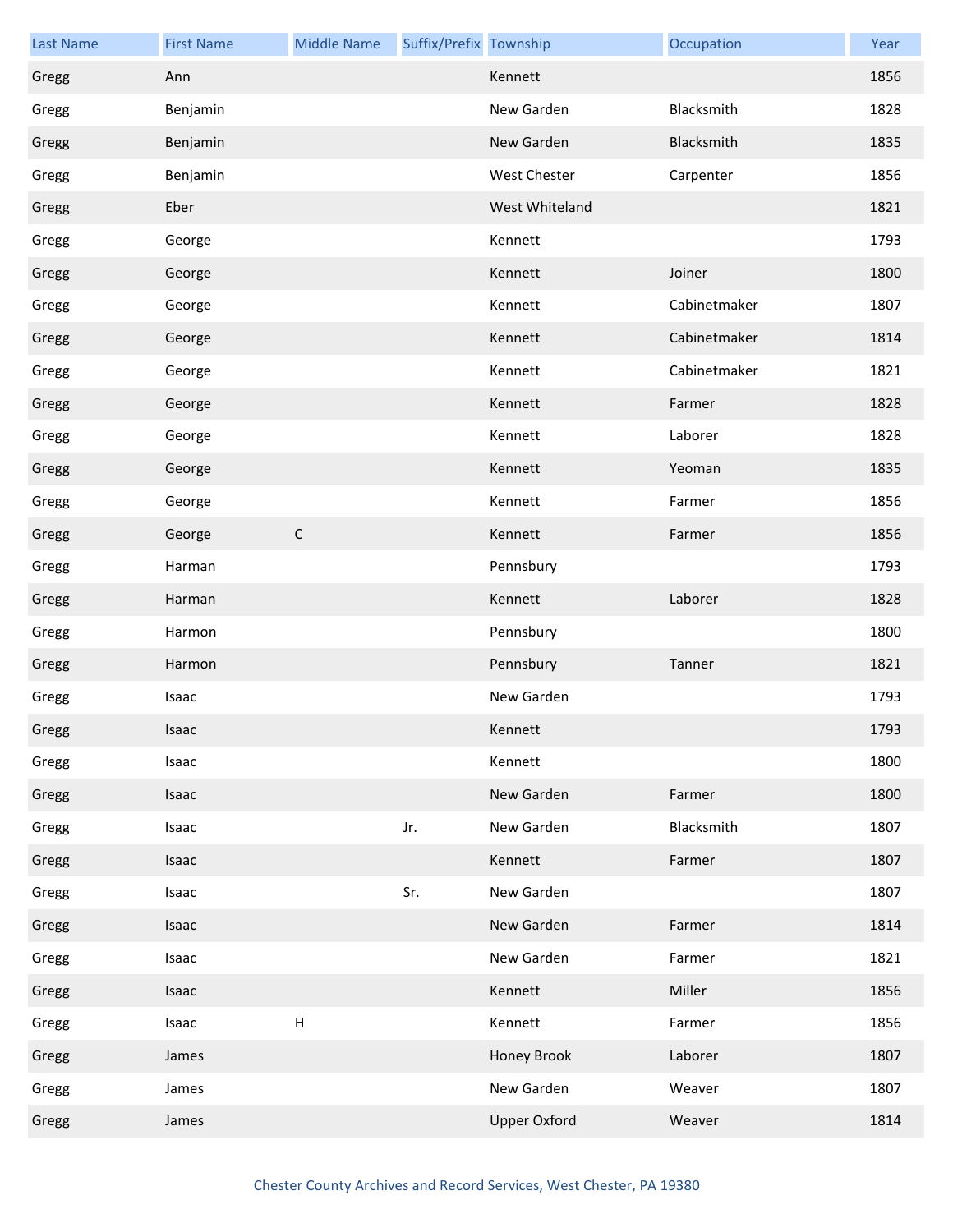| <b>Last Name</b> | <b>First Name</b> | <b>Middle Name</b> | Suffix/Prefix Township |                     | Occupation | Year |
|------------------|-------------------|--------------------|------------------------|---------------------|------------|------|
| Gregg            | James             |                    |                        | <b>Upper Oxford</b> | Weaver     | 1821 |
| Gregg            | James             |                    |                        | <b>Upper Oxford</b> | Weaver     | 1828 |
| Gregg            | James             |                    |                        | New Garden          | Laborer    | 1828 |
| Gregg            | James             |                    |                        | London Britain      | Farmer     | 1835 |
| Gregg            | Jesse             |                    |                        | Kennett             | Mason      | 1814 |
| Gregg            | Jesse             |                    |                        | Kennett             | Mason      | 1821 |
| Gregg            | Joanah            |                    |                        | Kennett             |            | 1828 |
| Gregg            | Joanna            |                    |                        | Kennett             |            | 1821 |
| Gregg            | Johanna           |                    |                        | Kennett             |            | 1835 |
| Gregg            | John              |                    |                        | New Garden          | Laborer    | 1807 |
| Gregg            | John              |                    |                        | Kennett             | Farmer     | 1828 |
| Gregg            | John              |                    |                        | <b>Upper Oxford</b> | Laborer    | 1835 |
| Gregg            | John              |                    |                        | Kennett             | Miller     | 1856 |
| Gregg            | John              |                    |                        | East Nottingham     | Laborer    | 1856 |
| Gregg            | John              |                    |                        | West Bradford       | Laborer    | 1856 |
| Gregg            | Joseph            |                    |                        | New Garden          |            | 1793 |
| Gregg            | Joseph            |                    |                        | New Garden          | Farmer     | 1800 |
| Gregg            | Joseph            |                    |                        | New Garden          | Farmer     | 1807 |
| Gregg            | Joseph            |                    |                        | New Garden          | Farmer     | 1807 |
| Gregg            | Joseph            |                    |                        | New Garden          | Farmer     | 1814 |
| Gregg            | Joseph            |                    |                        | New Garden          | Farmer     | 1821 |
| Gregg            | Joseph            |                    |                        | New Garden          | Farmer     | 1828 |
| Gregg            | Joseph            |                    |                        | New Garden          | Farmer     | 1835 |
| Gregg            | Joseph            | ${\sf W}$          |                        | New Garden          | Farmer     | 1856 |
| Gregg            | Michael           |                    |                        | Kennett             |            | 1793 |
| Gregg            | Michael           |                    |                        | Kennett             | Farmer     | 1800 |
| Gregg            | Michael           |                    |                        | Kennett             |            | 1800 |
| Gregg            | Michael           |                    |                        | Kennett             | Farmer     | 1807 |
| Gregg            | Michael           |                    |                        | Kennett             | Farmer     | 1814 |
| Gregg            | Michael           |                    |                        | Kennett             | Farmer     | 1821 |
| Gregg            | Michael           |                    |                        | Kennett             | Farmer     | 1828 |
| Gregg            | Michael           |                    |                        | Kennett             | Yeoman     | 1835 |
| Gregg            | Moses             |                    |                        | New Garden          | Laborer    | 1828 |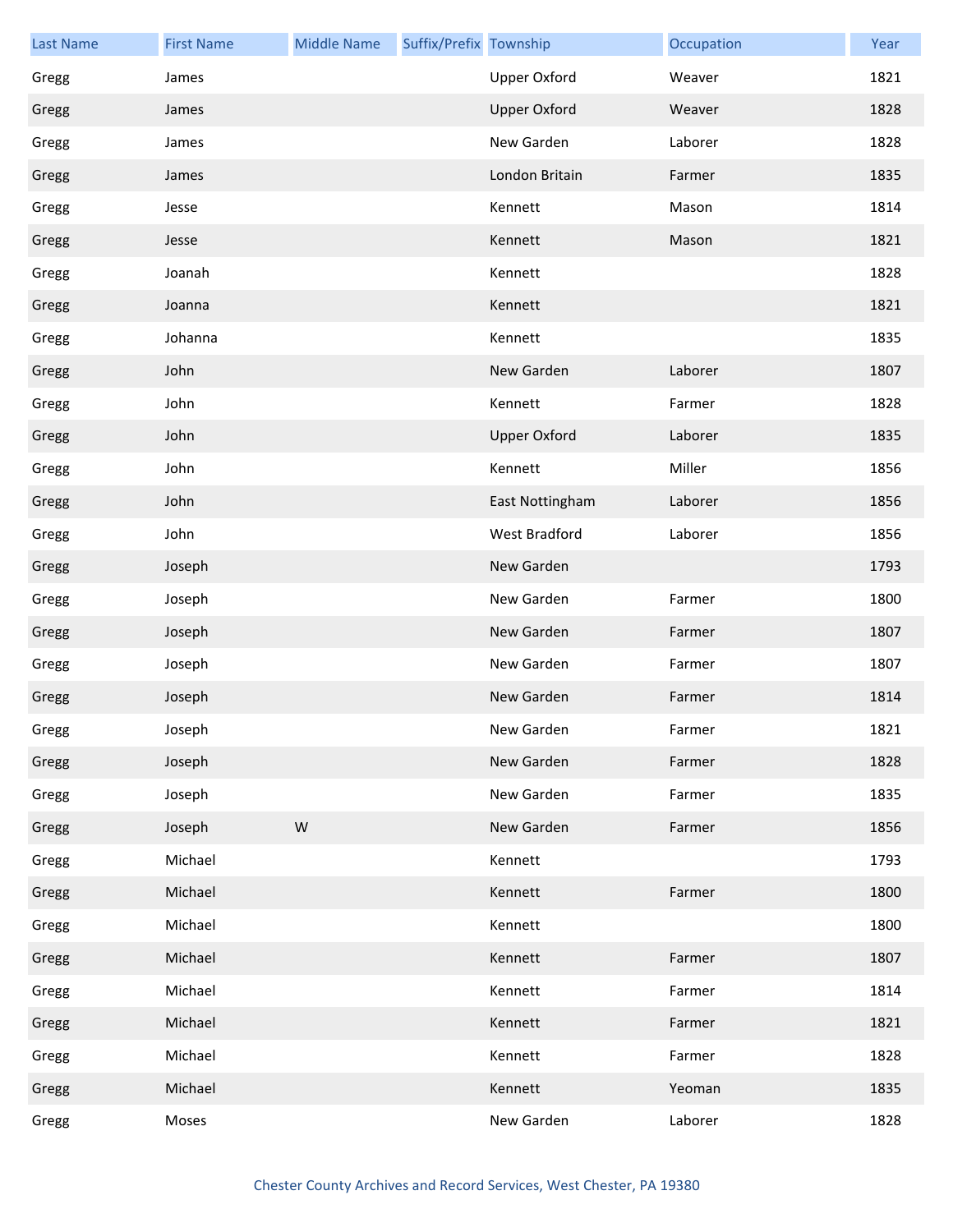| <b>Last Name</b> | <b>First Name</b> | <b>Middle Name</b> | Suffix/Prefix Township |                  | Occupation   | Year |
|------------------|-------------------|--------------------|------------------------|------------------|--------------|------|
| Gregg            | Moses             |                    |                        | New Garden       | Laborer      | 1835 |
| Gregg            | Moses             |                    |                        | New Garden       | Laborer      | 1856 |
| Gregg            | Nathaniel         |                    |                        | Franklin         | Cooper       | 1856 |
| Gregg            | Robert            |                    |                        | West Bradford    | Weaver       | 1821 |
| Gregg            | Robert            |                    |                        | East Nottingham  | Laborer      | 1856 |
| Gregg            | Robert            |                    | Jr.                    | East Nottingham  | Laborer      | 1856 |
| Gregg            | Robert            |                    |                        | East Nottingham  | Farmer       | 1856 |
| Gregg            | Samuel            |                    |                        | Kennett          |              | 1800 |
| Gregg            | Samuel            |                    |                        | Kennett          | Laborer      | 1807 |
| Gregg            | Samuel            |                    |                        | Kennett          | Farmer       | 1814 |
| Gregg            | Samuel            |                    |                        | Kennett          | Farmer       | 1821 |
| Gregg            | Samuel            |                    |                        | Kennett          | Farmer       | 1828 |
| Gregg            | Samuel            |                    |                        | Kennett          | Yeoman       | 1835 |
| Gregg            | Samuel            |                    |                        | Kennett          | Carpenter    | 1856 |
| Gregg            | Solomon           |                    |                        | Kennett          | Farmer       | 1814 |
| Gregg            | Solomon           |                    |                        | Kennett          | Miller       | 1821 |
| Gregg            | Solomon           |                    |                        | Kennett          | Miller       | 1828 |
| Gregg            | Thomas            |                    |                        | Kennett          | Mason        | 1800 |
| Gregg            | Thomas            |                    |                        | Kennett          |              | 1800 |
| Gregg            | Thomas            |                    |                        | Kennett          | Stonemason   | 1807 |
| Gregg            | Thomas            |                    |                        | Kennett          | Cooper       | 1807 |
| Gregg            | Thomas            |                    |                        | East Marlborough | Jobber       | 1807 |
| Gregg            | Thomas            |                    |                        | Kennett          | Cooper       | 1814 |
| Gregg            | Thomas            |                    |                        | Kennett          | Mason        | 1814 |
| Gregg            | Thomas            |                    |                        | Kennett          |              | 1821 |
| Gregg            | Thomas            |                    |                        | Kennett          | Cooper       | 1821 |
| Gregg            | Thomas            |                    |                        | Kennett          | Cabinetmaker | 1821 |
| Gregg            | Thomas            |                    |                        | Kennett          | Cooper       | 1828 |
| Gregg            | Thomas            |                    |                        | Kennett          |              | 1828 |
| Gregg            | Thomas            |                    |                        | New Garden       | Farmer       | 1828 |
| Gregg            | Thomas            |                    |                        | Kennett          |              | 1835 |
| Gregg            | William           |                    |                        | Sadsbury         |              | 1800 |
| Gregg            | William           |                    |                        | Kennett          | Farmer       | 1814 |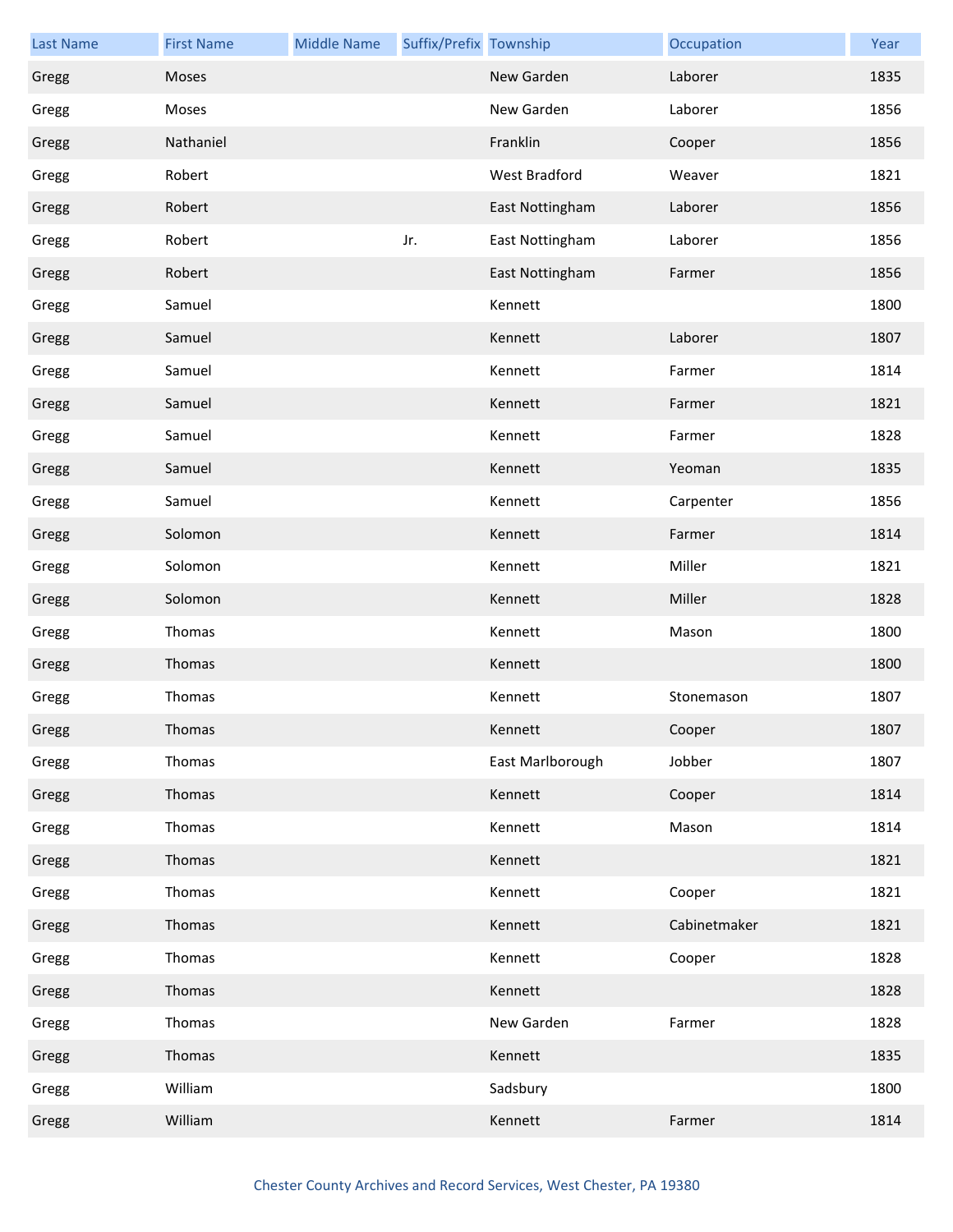| <b>Last Name</b> | <b>First Name</b> | <b>Middle Name</b> | Suffix/Prefix Township |                      | Occupation | Year |
|------------------|-------------------|--------------------|------------------------|----------------------|------------|------|
| Gregg            | William           |                    |                        | Kennett              | Laborer    | 1828 |
| Gregg            | William           |                    |                        | Kennett              | Farmer     | 1835 |
| Gregg            | William           |                    |                        | Kennett              | Gentleman  | 1856 |
| Gregory          | Alexander         |                    |                        | Willistown           | Farmer     | 1807 |
| Gregory          | Alexander         |                    |                        | Willistown           | Innkeeper  | 1814 |
| Gregory          | Alexander         |                    |                        | Willistown           | Innkeeper  | 1821 |
| Gregory          | John              |                    |                        | Goshen               |            | 1793 |
| Gregory          | John              |                    |                        | Uwchlan              |            | 1793 |
| Gregory          | John              |                    |                        | Willistown           | Innkeeper  | 1807 |
| Gregory          | John              |                    |                        | East Bradford        | Farmer     | 1814 |
| Gregory          | John              |                    |                        | <b>East Nantmeal</b> | Shoemaker  | 1814 |
| Gregory          | John              |                    |                        | Tredyffrin           | Innkeeper  | 1814 |
| Gregory          | John              |                    |                        | Charlestown          | Farmer     | 1821 |
| Gregory          | John              |                    |                        | Schuylkill           | Farmer     | 1828 |
| Gregory          | Samuel            |                    |                        | Phoenixville         | Spinner    | 1856 |
| Gregory          | William           |                    |                        | East Bradford        | Farmer     | 1814 |
| Gregory          | William           |                    |                        | Newlin               | Laborer    | 1821 |
| Gregory          | William           |                    |                        | East Marlborough     | Carpenter  | 1828 |
| Greir            | Isaac             |                    |                        | Uwchlan              | Laborer    | 1856 |
| Greir            | Mathew            |                    |                        | West Caln            | Laborer    | 1856 |
| Greps            | John              |                    |                        | Vincent              |            | 1814 |
| Greps            | John              |                    |                        | Vincent              | Laborer    | 1828 |
| Greps            | John              |                    |                        | Uwchlan              | Laborer    | 1835 |
| Greps            | Thomas            |                    |                        | Vincent              |            | 1814 |
| Grevy            | William           |                    |                        | Willistown           | Farmer     | 1856 |
| Grewell          | Timothy           |                    |                        | Pennsbury            |            | 1800 |
| Grey             | Anthony           |                    |                        | East Bradford        | Farmer     | 1807 |
| Grey             | Anthony           |                    |                        | East Bradford        | Farmer     | 1814 |
| Grey             | Anthony           |                    |                        | East Bradford        | Weaver     | 1821 |
| Grey             | David             |                    |                        | East Bradford        | Farmer     | 1807 |
| Grey             | Enoch             |                    |                        | East Bradford        | Weaver     | 1821 |
| Grey             | George            |                    |                        | East Bradford        |            | 1821 |
| Grey             | Isaac             |                    |                        | East Bradford        |            | 1821 |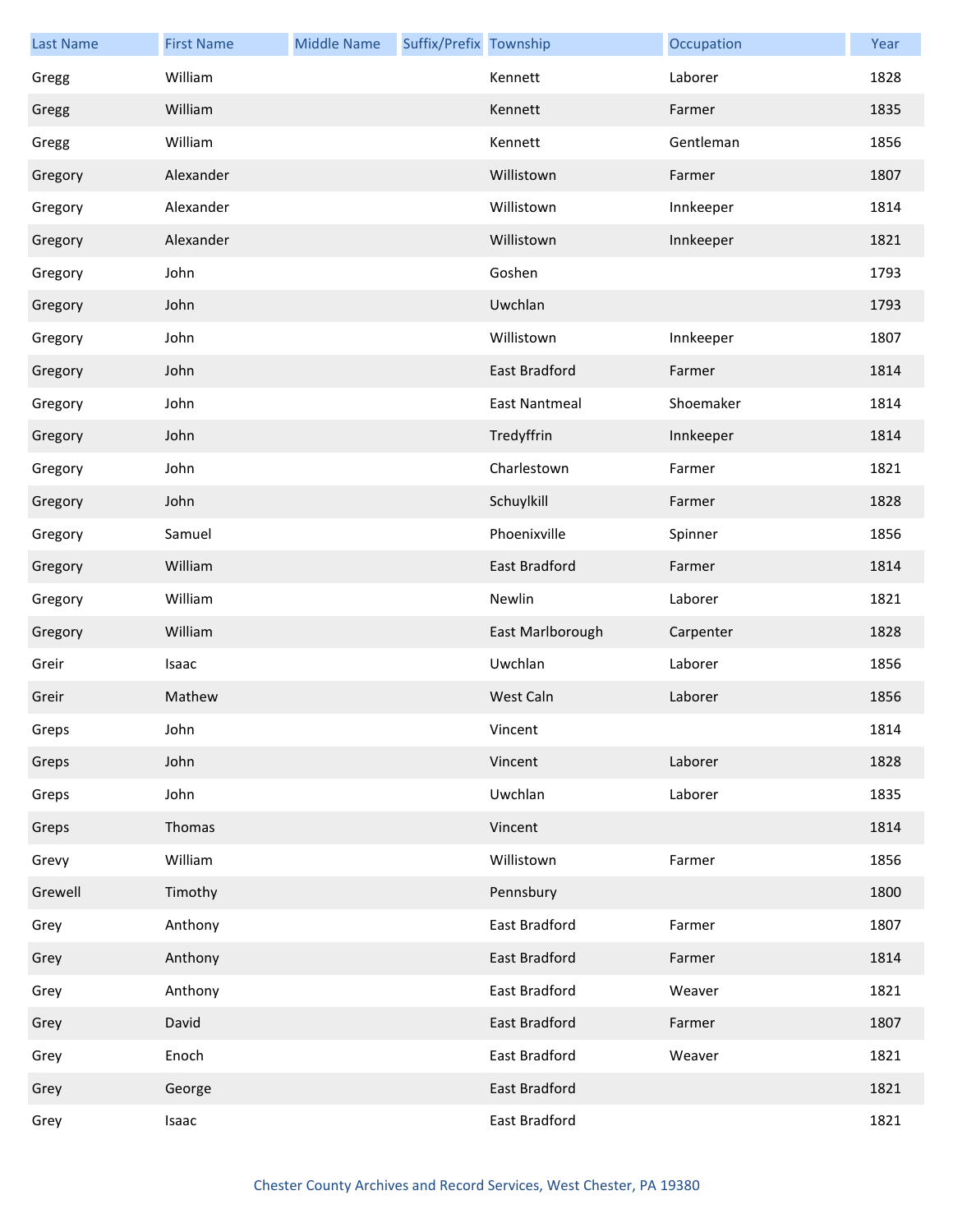| <b>Last Name</b> | <b>First Name</b> | <b>Middle Name</b> | Suffix/Prefix Township |                      | Occupation       | Year |
|------------------|-------------------|--------------------|------------------------|----------------------|------------------|------|
| Grey             | <b>Isaac</b>      |                    |                        | West Whiteland       | Farmer           | 1856 |
| Grey             | John              |                    |                        | East Bradford        | Farmer           | 1814 |
| Grey             | John              |                    |                        | East Bradford        | Farmer           | 1814 |
| Grey             | John              |                    |                        | East Brandywine      | Farmer           | 1856 |
| Grey             | Joshua            |                    |                        | East Bradford        | Farmer           | 1814 |
| Grey             | Michael           |                    |                        | East Whiteland       | Laborer          | 1856 |
| Grey             | Thomas            |                    |                        | <b>East Nantmeal</b> | Laborer          | 1828 |
| Grey             | William           |                    |                        | Lower Oxford         | Farmer           | 1821 |
| Greyham          | Alexandria        |                    |                        | <b>East Bradford</b> | Tailor           | 1814 |
| Gribbin          | James             |                    |                        | Honey Brook          | Laborer          | 1807 |
| Gribbin          | James             |                    |                        | <b>West Nantmeal</b> | Weaver           | 1814 |
| Grider           | George            |                    |                        | West Caln            | Distiller        | 1814 |
| Grider           | Jacob             |                    |                        | Coventry             | Wheelwright      | 1814 |
| Grier            | В                 | F                  |                        | East Nottingham      | Farmer           | 1856 |
| Grier            | Catharine         |                    |                        | Brandywine           |                  | 1821 |
| Grier            | J                 | NC                 | Rev                    | Honeybrook           | Clergyman        | 1856 |
| Grier            | J                 | PM                 |                        | East Nottingham      | Potter, merchant | 1856 |
| Grier            | J.                | N.C.               | Rev.                   | Brandywine           | Minister         | 1821 |
| Grier            | James             |                    |                        | West Caln            |                  | 1793 |
| Grier            | James             |                    |                        | West Caln            | Weaver           | 1814 |
| Grier            | James             |                    |                        | West Caln            | Weaver           | 1821 |
| Grier            | James             |                    |                        | West Chester         | Laborer          | 1821 |
| Grier            | James             |                    |                        | East Nottingham      | Farmer           | 1828 |
| Grier            | James             |                    | Jr.                    | West Chester         | Laborer          | 1828 |
| Grier            | James             |                    |                        | West Chester         | Laborer          | 1828 |
| Grier            | James             |                    |                        | East Nottingham      | Farmer           | 1835 |
| Grier            | James             |                    |                        | Phoenixville         | Laborer          | 1856 |
| Grier            | James             | Η.                 |                        | Brandywine           | Farmer           | 1821 |
| Grier            | James             | К                  |                        | Brandywine           | Farmer           | 1835 |
| Grier            | James             | К                  |                        | West Brandywine      | Gentleman farmer | 1856 |
| Grier            | James             | К.                 |                        | Brandywine           | Farmer           | 1828 |
| Grier            | Jane              |                    |                        | Brandywine           | Housewifery      | 1835 |
| Grier            | John              |                    |                        | Brandywine           |                  | 1793 |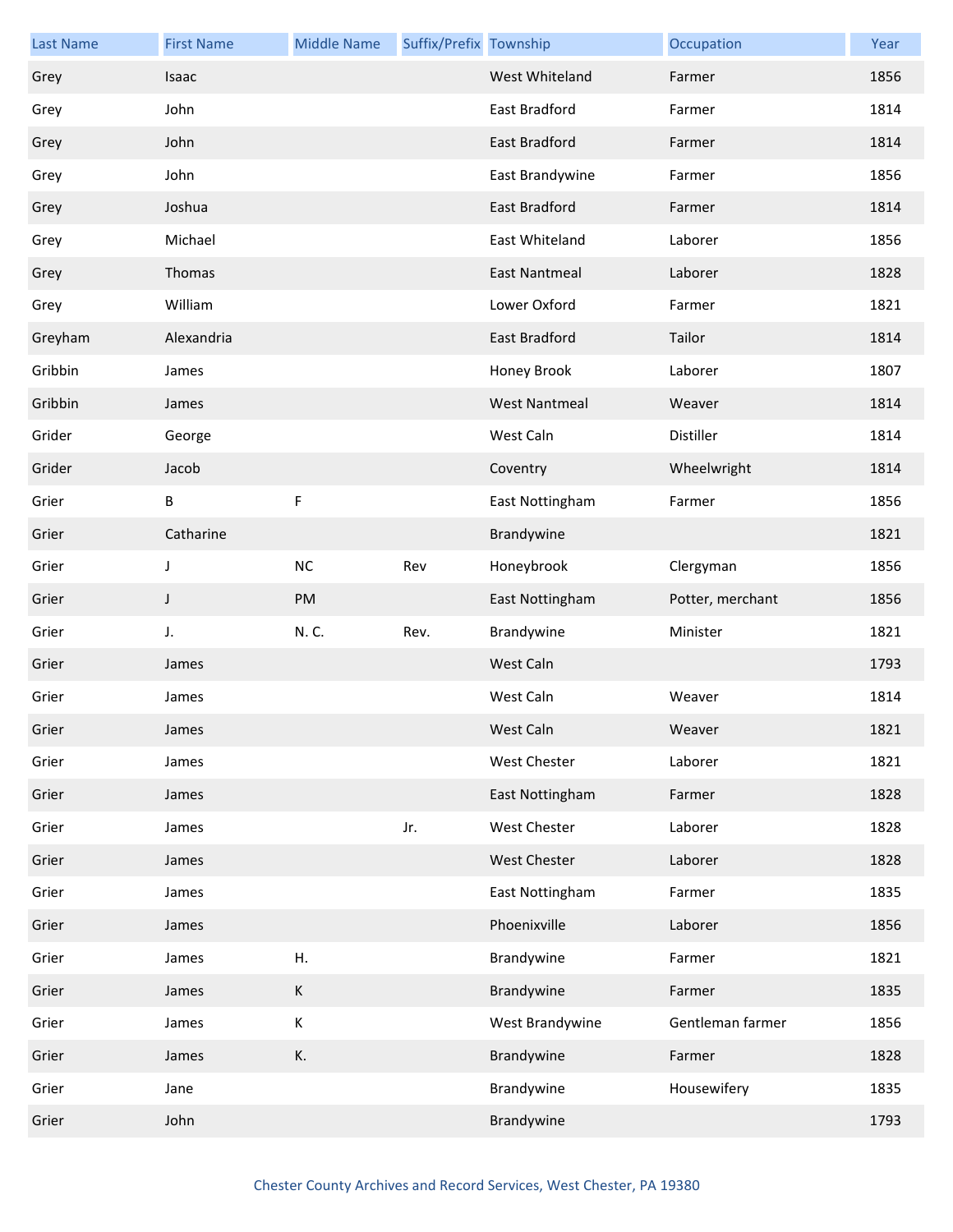| <b>Last Name</b> | <b>First Name</b> | <b>Middle Name</b> | Suffix/Prefix Township |                      | Occupation   | Year |
|------------------|-------------------|--------------------|------------------------|----------------------|--------------|------|
| Grier            | John              |                    |                        | Brandywine           | Farmer       | 1807 |
| Grier            | John              |                    |                        | Sadsbury             |              | 1807 |
| Grier            | John              |                    |                        | Brandywine           | Farmer       | 1814 |
| Grier            | John              |                    |                        | Brandywine           | Farmer       | 1821 |
| Grier            | John              |                    |                        | Brandywine           | Farmer       | 1828 |
| Grier            | John              |                    |                        | <b>West Chester</b>  | Laborer      | 1828 |
| Grier            | John              | C.                 |                        | Brandywine           | Preacher     | 1814 |
| Grier            | John              | Ε.                 |                        | Brandywine           | Physician    | 1814 |
| Grier            | John              | F.                 |                        | <b>West Nantmeal</b> | Latin Master | 1807 |
| Grier            | John              | N.C.               | Rev.                   | Brandywine           |              | 1828 |
| Grier            | John              | $NC$               |                        | Brandywine           | Farmer       | 1835 |
| Grier            | John              | W                  |                        | Brandywine           | Farmer       | 1835 |
| Grier            | Johnson           |                    |                        | West Nottingham      | Shoemaker    | 1856 |
| Grier            | Joseph            |                    |                        | Brandywine           | Farmer       | 1807 |
| Grier            | Joseph            |                    |                        | Brandywine           | Farmer       | 1814 |
| Grier            | Joseph            |                    |                        | West Bradford        | Laborer      | 1821 |
| Grier            | Joseph            |                    | Col.                   | Brandywine           | Farmer       | 1828 |
| Grier            | Joseph            |                    | Dr.                    | Brandywine           | Doctor       | 1828 |
| Grier            | Joseph            |                    |                        | Brandywine           | Stonemason   | 1835 |
| Grier            | Joseph            |                    |                        | Honeybrook           | Mason        | 1856 |
| Grier            | Martha            |                    |                        | Brandywine           | Merchant     | 1821 |
| Grier            | Mathew            |                    | Jr.                    | Brandywine           | Farmer       | 1807 |
| Grier            | Mathew            |                    |                        | Brandywine           | Farmer       | 1807 |
| Grier            | Matthew           |                    |                        | Brandywine           | Farmer       | 1814 |
| Grier            | Nancy             |                    |                        | Brandywine           | Boarder      | 1835 |
| Grier            | Nancy             | F                  |                        | West Brandywine      | Lady         | 1856 |
| Grier            | Nathan            |                    |                        | Brandywine           |              | 1793 |
| Grier            | Nathan            |                    |                        | Brandywine           |              | 1793 |
| Grier            | Nathan            |                    |                        | Honey Brook          | Laborer      | 1807 |
| Grier            | Nathan            |                    | Rev.                   | Brandywine           |              | 1807 |
| Grier            | Nathan            |                    |                        | Honey Brook          |              | 1814 |
| Grier            | Nathan            |                    |                        | Honey Brook          | Laborer      | 1821 |
| Grier            | Nathan            |                    |                        | Honey Brook          | Laborer      | 1828 |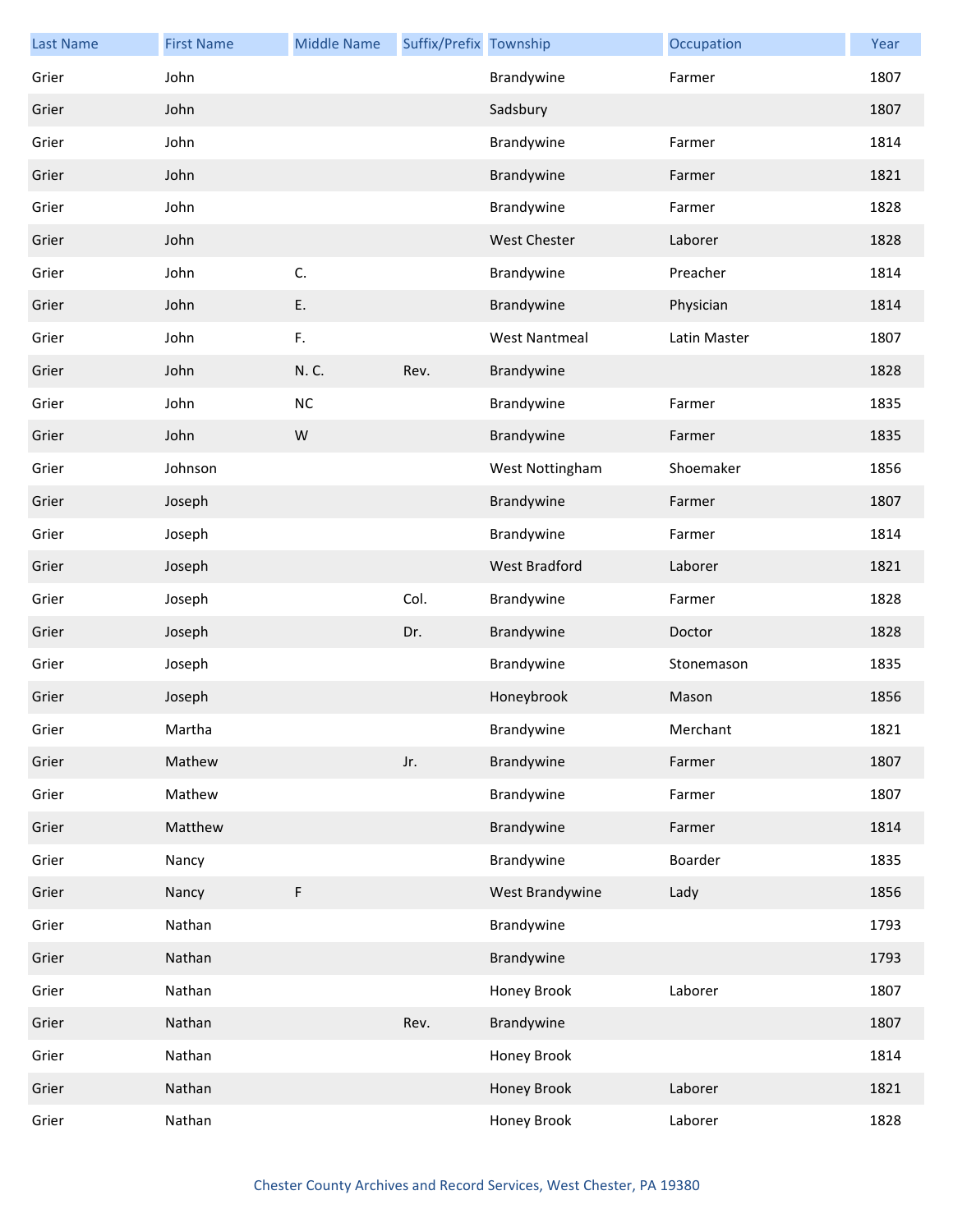| <b>Last Name</b> | <b>First Name</b> | <b>Middle Name</b> | Suffix/Prefix Township |                  | Occupation | Year |
|------------------|-------------------|--------------------|------------------------|------------------|------------|------|
| Grier            | Patterson         | M                  |                        | East Nottingham  | Potter     | 1835 |
| Grier            | R                 | Hamilton           |                        | Valley           | Teacher    | 1856 |
| Grier            | Robert            |                    |                        | Highland         | Laborer    | 1856 |
| Grier            | Robert            |                    |                        | West Pikeland    | Farmer     | 1856 |
| Grier            | Solomon           |                    |                        | Lower Oxford     | Reedmaker  | 1807 |
| Griest           | Hasel             |                    |                        | West Nottingham  | Farmer     | 1856 |
| Griest           | Jacob             |                    |                        | West Nottingham  |            | 1835 |
| Griest           | Jacob             |                    | Sr.                    | West Nottingham  | Farmer     | 1856 |
| Griest           | Jacob             |                    |                        | West Nottingham  | Farmer     | 1856 |
| Griest           | Thomas            |                    |                        | West Nottingham  |            | 1835 |
| Griest           | Thomas            |                    |                        | West Nottingham  | Farmer     | 1856 |
| Griest           | Vincent           |                    |                        | West Nottingham  | Farmer     | 1856 |
| Griest           | William           |                    |                        | West Nottingham  |            | 1835 |
| Grifeth          | Rool              |                    |                        | East Pikeland    | Butcher    | 1856 |
| Griffery         | Daniel            |                    |                        | Sadsbury         |            | 1856 |
| Griffin          | Edward            |                    |                        | East Whiteland   | Laborer    | 1856 |
| Griffin          | Francis           |                    |                        | Sadsbury         | Laborer    | 1828 |
| Griffin          | James             |                    |                        | East Bradford    | Laborer    | 1856 |
| Griffin          | James             | ${\sf P}$          |                        | New Garden       | Farmer     | 1856 |
| Griffin          | John              |                    |                        | Phoenixville     | Manager    | 1856 |
| Griffin          | John              |                    |                        | Phoenixville     | Pudler     | 1856 |
| Griffin          | John              |                    |                        | East Whiteland   | Laborer    | 1856 |
| Griffin          | Peter             |                    |                        | Phoenixville     | Pudler     | 1856 |
| Griffin          | Samuel            |                    |                        | Phoenixville     | Boatman    | 1856 |
| Griffith         | Abel              |                    |                        | Honey Brook      | Blacksmith | 1814 |
| Griffith         | Abel              |                    |                        | East Fallowfield | Farmer     | 1821 |
| Griffith         | Abel              |                    |                        | Honey Brook      | Farmer     | 1821 |
| Griffith         | Abel              |                    |                        | Honey Brook      | Farmer     | 1828 |
| Griffith         | Abel              |                    |                        | Honey Brook      | Farmer     | 1835 |
| Griffith         | Able              |                    |                        | Honey Brook      | Blacksmith | 1807 |
| Griffith         | Able              |                    |                        | Honeybrook       | Farmer     | 1856 |
| Griffith         | Abner             |                    |                        | Goshen           |            | 1793 |
| Griffith         | Abner             |                    |                        | Willistown       |            | 1800 |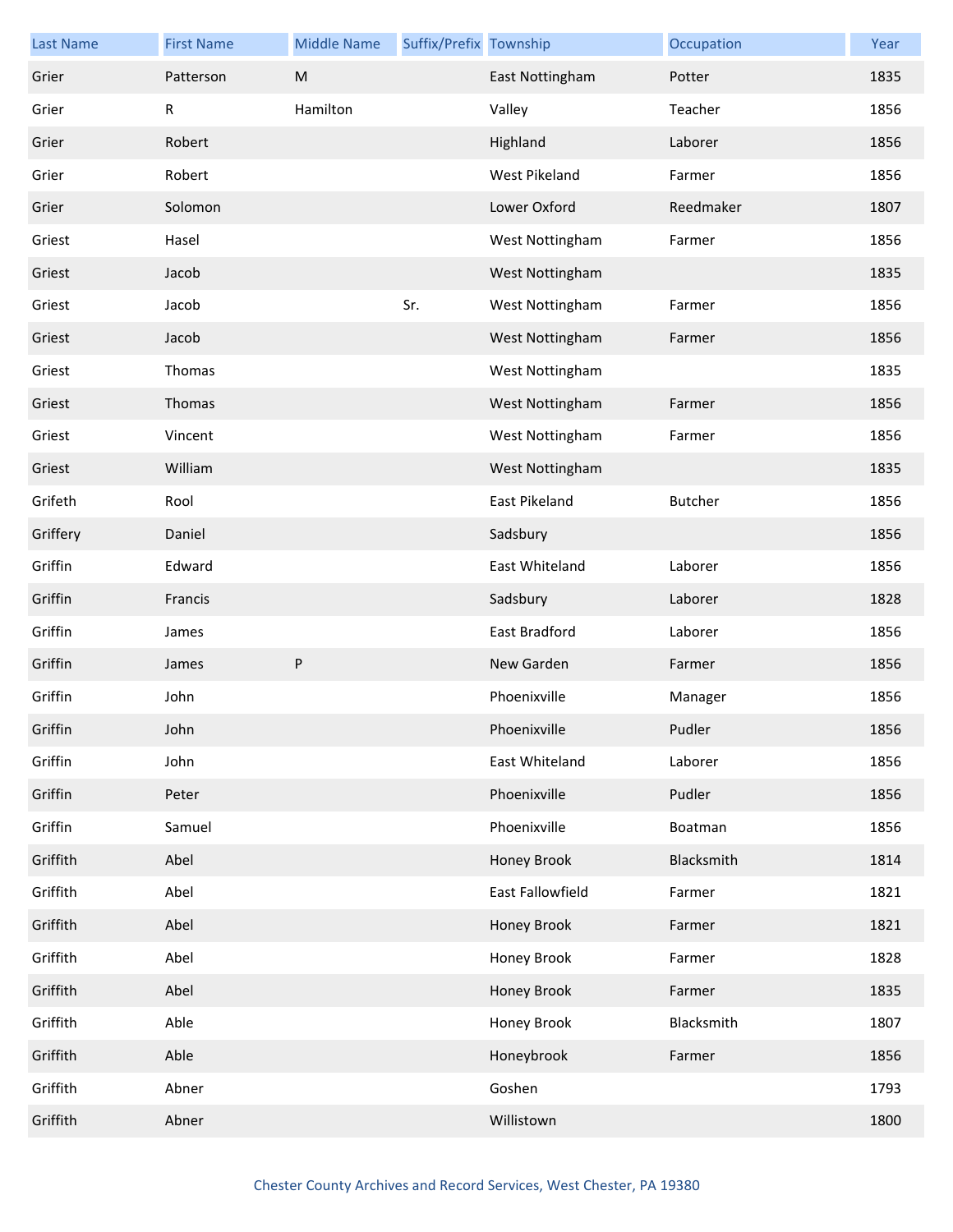| <b>Last Name</b> | <b>First Name</b> | <b>Middle Name</b> | Suffix/Prefix Township |                         | Occupation            | Year |
|------------------|-------------------|--------------------|------------------------|-------------------------|-----------------------|------|
| Griffith         | Abner             |                    |                        | Willistown              | Farmer                | 1807 |
| Griffith         | Abner             |                    |                        | Honey Brook             | Farmer                | 1807 |
| Griffith         | Abner             |                    |                        | Willistown              | Farmer                | 1814 |
| Griffith         | Abner             |                    |                        | Honey Brook             |                       | 1814 |
| Griffith         | Abner             |                    |                        | Willistown              | Farmer                | 1821 |
| Griffith         | Abner             |                    |                        | Honey Brook             | Farmer                | 1821 |
| Griffith         | Abner             |                    |                        | Honey Brook             | Farmer                | 1828 |
| Griffith         | Abner             |                    |                        | Willistown              | Farmer                | 1828 |
| Griffith         | Abner             |                    |                        | Honey Brook             | Farmer                | 1835 |
| Griffith         | Abner             |                    |                        | Willistown              | Carpenter             | 1835 |
| Griffith         | Abner             |                    |                        | Willistown              | Private               | 1835 |
| Griffith         | Abner             |                    |                        | Honeybrook              | Farmer                | 1856 |
| Griffith         | Abraham           |                    |                        | Uwchlan                 |                       | 1800 |
| Griffith         | Abraham           | $\sf T$            |                        | East Goshen             | Pumpmaker             | 1856 |
| Griffith         | Amos              |                    |                        | East Whiteland          | Laborer               | 1807 |
| Griffith         | Amos              |                    |                        | Honey Brook             |                       | 1814 |
| Griffith         | Amos              |                    |                        | East Whiteland          | Laborer               | 1814 |
| Griffith         | Amos              |                    |                        | Honey Brook             | Wheelwright           | 1821 |
| Griffith         | Amos              |                    |                        | Honey Brook             | Wheelwright           | 1828 |
| Griffith         | Amos              |                    |                        | Honey Brook             | Farmer                | 1835 |
| Griffith         | Amos              |                    |                        | Honeybrook              | Farmer                | 1856 |
| Griffith         | Benanuel          |                    | <b>MD</b>              | Wallace                 | Doctor                | 1856 |
| Griffith         | Benjamin          |                    |                        | Honey Brook             |                       | 1800 |
| Griffith         | Benjamin          |                    |                        | <b>East Fallowfield</b> | Hatter                | 1807 |
| Griffith         | Benjamin          |                    |                        | West Fallowfield        |                       | 1814 |
| Griffith         | Benjamin          |                    |                        | <b>West Nantmeal</b>    | <b>Medical Doctor</b> | 1814 |
| Griffith         | Benjamin          |                    |                        | <b>West Nantmeal</b>    | Physician             | 1821 |
| Griffith         | Benjamin          |                    |                        | Charlestown             | Laborer               | 1821 |
| Griffith         | Benjamin          |                    |                        | <b>West Nantmeal</b>    | <b>Medical Doctor</b> | 1828 |
| Griffith         | Benjamin          |                    |                        | Honey Brook             | Stonemason            | 1828 |
| Griffith         | Benjamin          |                    |                        | Honey Brook             | Mason                 | 1835 |
| Griffith         | Benjamin          |                    |                        | <b>West Nantmeal</b>    | Physician             | 1835 |
| Griffith         | Benjamin          |                    |                        | Charlestown             | Laborer               | 1835 |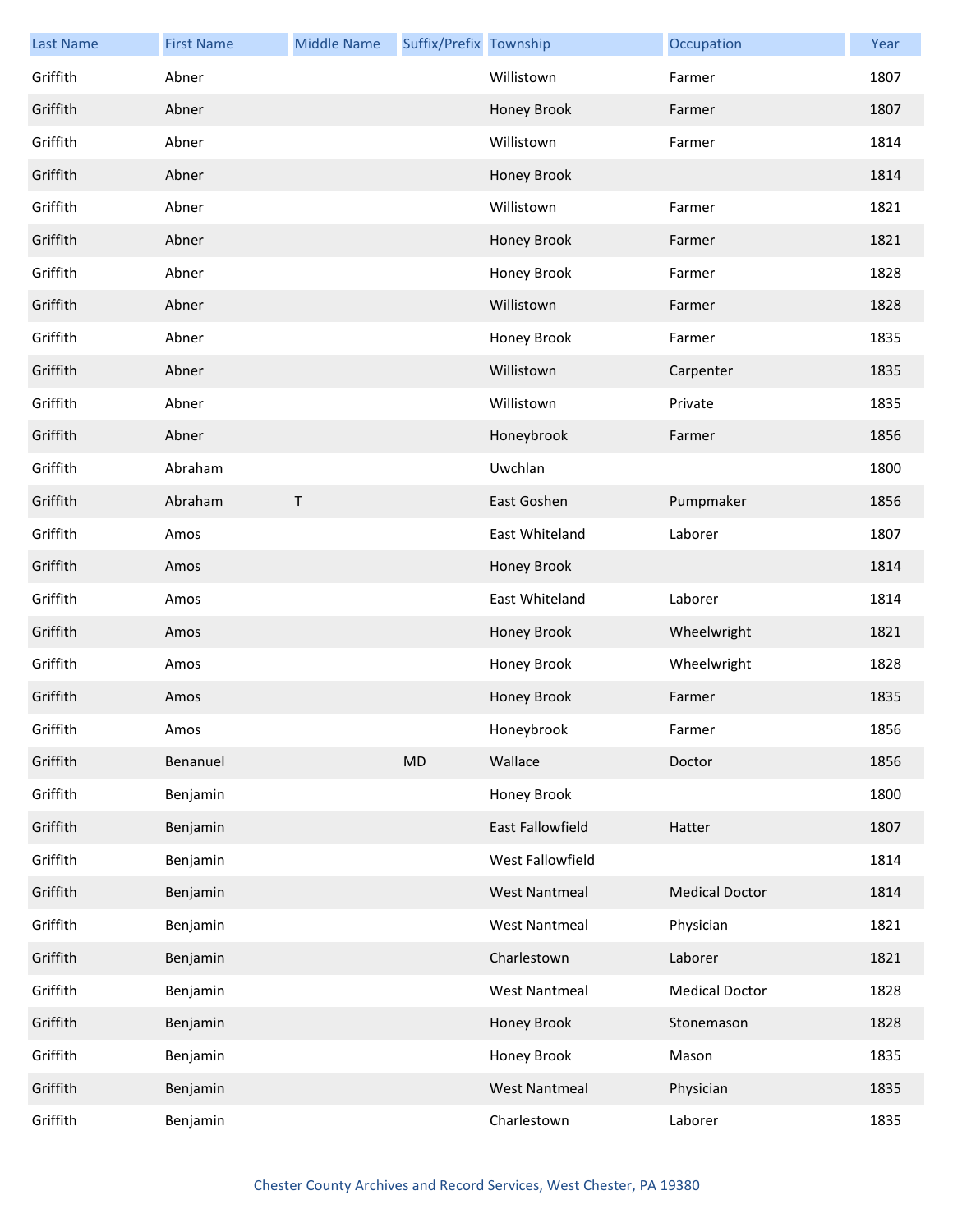| <b>Last Name</b> | <b>First Name</b> | <b>Middle Name</b> | Suffix/Prefix Township |                      | Occupation | Year |
|------------------|-------------------|--------------------|------------------------|----------------------|------------|------|
| Griffith         | Benjamin          |                    |                        | Honeybrook           | Farmer     | 1856 |
| Griffith         | Calvin            | J                  |                        | Honeybrook           | Constable  | 1856 |
| Griffith         | Cassell           |                    |                        | Sadsbury             | Farmer     | 1814 |
| Griffith         | Cassell           |                    |                        | Sadsbury             | Farmer     | 1821 |
| Griffith         | Castle            |                    |                        | Sadsbury             | Farmer     | 1828 |
| Griffith         | Caswell           |                    |                        | Sadsbury             | Farmer     | 1835 |
| Griffith         | Charles           |                    |                        | Charlestown          | Farmer     | 1821 |
| Griffith         | Charles           |                    |                        | South Coventry       | Farmer     | 1856 |
| Griffith         | Charles           | L                  |                        | Charlestown          | Farmer     | 1856 |
| Griffith         | Dan               |                    |                        | <b>East Nantmeal</b> |            | 1793 |
| Griffith         | Daniel            |                    |                        | Tredyffrin           | Laborer    | 1856 |
| Griffith         | David             |                    |                        | Brandywine           | Laborer    | 1814 |
| Griffith         | Dorothy           |                    |                        | East Pikeland        | Farmer     | 1856 |
| Griffith         | Ebenezer          |                    |                        | Vincent              | Carpenter  | 1814 |
| Griffith         | Elijah            |                    |                        | Charlestown          | Mason      | 1821 |
| Griffith         | Elijah            |                    |                        | Charlestown          | Laborer    | 1828 |
| Griffith         | Elijah            |                    |                        | Charlestown          | Mason      | 1835 |
| Griffith         | Enoch             |                    |                        | New Garden           | Farmer     | 1800 |
| Griffith         | Evan              |                    |                        | Tredyffrin           |            | 1800 |
| Griffith         | Evan              |                    |                        | Goshen               | Farmer     | 1807 |
| Griffith         | Evan              |                    |                        | Tredyffrin           | Laborer    | 1814 |
| Griffith         | Evan              |                    |                        | Goshen               | Farmer     | 1814 |
| Griffith         | Evan              |                    |                        | Charlestown          | Laborer    | 1821 |
| Griffith         | Evan              |                    |                        | Charlestown          | Laborer    | 1828 |
| Griffith         | Evan              |                    |                        | Charlestown          | Laborer    | 1856 |
| Griffith         | Evan              |                    |                        | East Whiteland       | Laborer    | 1856 |
| Griffith         | Evan              |                    |                        | West Pikeland        | Laborer    | 1856 |
| Griffith         | Eve               |                    |                        | Honey Brook          | Landholder | 1835 |
| Griffith         | Eve               |                    |                        | Honeybrook           | Lady       | 1856 |
| Griffith         | Even              |                    |                        | Charlestown          | Laborer    | 1835 |
| Griffith         | Ezekiel           |                    |                        | Goshen               |            | 1793 |
| Griffith         | Ezekiel           |                    |                        | Londonderry          | Tailor     | 1814 |
| Griffith         | George            |                    |                        | <b>West Nantmeal</b> | Laborer    | 1821 |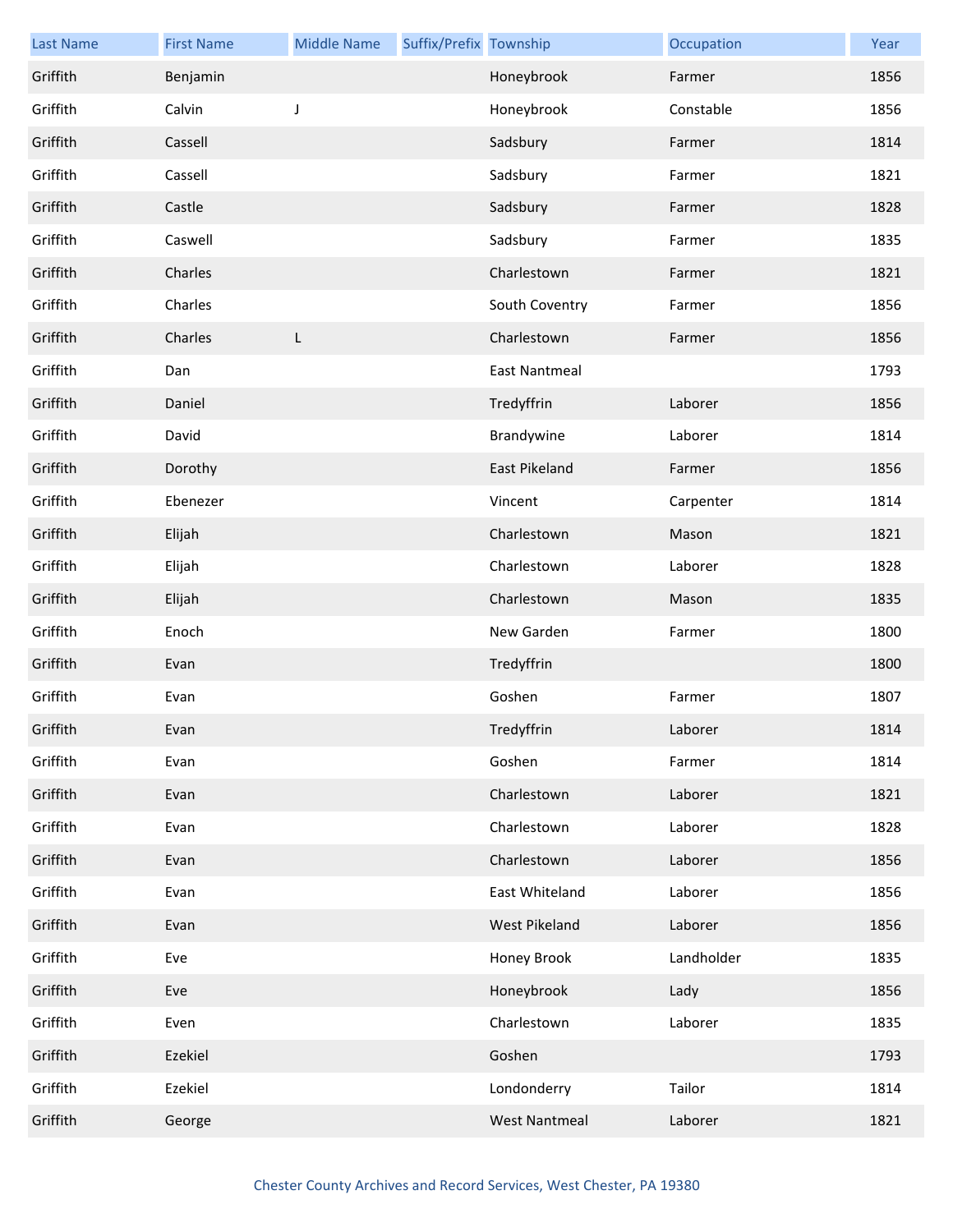| <b>Last Name</b> | <b>First Name</b> | <b>Middle Name</b> | Suffix/Prefix Township |                      | Occupation   | Year |
|------------------|-------------------|--------------------|------------------------|----------------------|--------------|------|
| Griffith         | George            |                    |                        | West Pikeland        | Farmer       | 1856 |
| Griffith         | Griffith          |                    |                        | East Nantmeal        |              | 1793 |
| Griffith         | Griffith          |                    |                        | <b>East Nantmeal</b> |              | 1800 |
| Griffith         | Griffith          |                    |                        | <b>East Nantmeal</b> | Tanner       | 1807 |
| Griffith         | Griffith          |                    |                        | <b>East Nantmeal</b> | Farmer       | 1814 |
| Griffith         | Griffith          |                    | Jr.                    | <b>East Nantmeal</b> | Laborer      | 1814 |
| Griffith         | Griffith          |                    |                        | <b>East Nantmeal</b> | Farmer       | 1821 |
| Griffith         | Griffith          |                    | Jr.                    | <b>East Nantmeal</b> | Tailor       | 1821 |
| Griffith         | Hammon            |                    |                        | East Marlborough     | Tanner       | 1821 |
| Griffith         | Hammond           |                    |                        | East Marlborough     | Farmer       | 1828 |
| Griffith         | Henry             |                    |                        | Willistown           | Farmer       | 1835 |
| Griffith         | Henry             |                    |                        | <b>East Vincent</b>  | Farmer       | 1856 |
| Griffith         | Hugh              |                    |                        | Charlestown          | Laborer      | 1828 |
| Griffith         | Isaac             |                    |                        | Tredyffrin           |              | 1793 |
| Griffith         | Isaac             |                    |                        | Honeybrook           | Paper hanger | 1856 |
| Griffith         | Israel            |                    |                        | East Nottingham      | Turner       | 1835 |
| Griffith         | Jacob             |                    |                        | Charlestown          | Slitter      | 1807 |
| Griffith         | Jacob             |                    |                        | Charlestown          | Millwright   | 1814 |
| Griffith         | Jacob             |                    |                        | Easttown             | Laborer      | 1828 |
| Griffith         | Jacob             |                    |                        | Easttown             | Farmer       | 1835 |
| Griffith         | James             |                    |                        | London Grove         |              | 1800 |
| Griffith         | James             |                    |                        | East Fallowfield     | Cabinetmaker | 1814 |
| Griffith         | James             |                    |                        | East Fallowfield     | Cabinetmaker | 1821 |
| Griffith         | James             |                    |                        | Tredyffrin           | Laborer      | 1828 |
| Griffith         | James             |                    |                        | East Fallowfield     | Cabinetmaker | 1828 |
| Griffith         | James             |                    |                        | East Fallowfield     | Cabinetmaker | 1835 |
| Griffith         | James             |                    |                        | Tredyffrin           | Laborer      | 1835 |
| Griffith         | James             |                    |                        | Newlin               | Laborer      | 1856 |
| Griffith         | James             | $\sf E$            |                        | Charlestown          | Blacksmith   | 1835 |
| Griffith         | James             | $\sf E$            |                        | Tredyffrin           | Blacksmith   | 1856 |
| Griffith         | James             | $\sf H$            |                        | Willistown           | Laborer      | 1835 |
| Griffith         | James             | ${\sf M}$          |                        | Honeybrook           | Farmer       | 1856 |
| Griffith         | James             | W                  |                        | East Marlborough     | Blacksmith   | 1856 |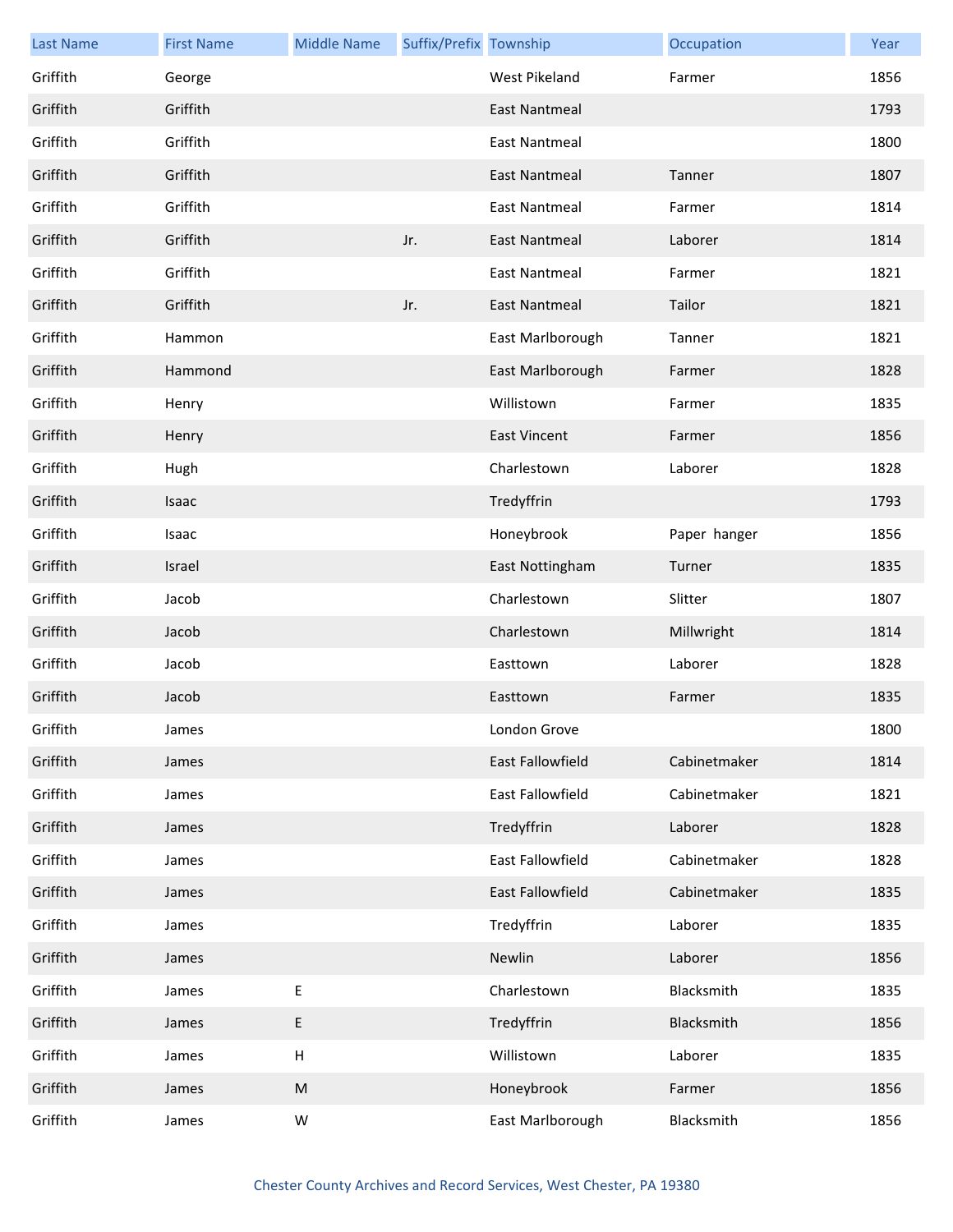| <b>Last Name</b> | <b>First Name</b> | <b>Middle Name</b> | Suffix/Prefix Township |                      | Occupation   | Year |
|------------------|-------------------|--------------------|------------------------|----------------------|--------------|------|
| Griffith         | James             | W                  |                        | <b>West Vincent</b>  | Farmer       | 1856 |
| Griffith         | Jedadiah          |                    |                        | Charlestown          |              | 1793 |
| Griffith         | Jedadiah          |                    |                        | Charlestown          | Weaver       | 1814 |
| Griffith         | Jedediah          |                    |                        | Charlestown          | Laborer      | 1807 |
| Griffith         | Jehu              |                    |                        | Willistown           | Farmer       | 1807 |
| Griffith         | Jehu              |                    |                        | Willistown           | Farmer       | 1814 |
| Griffith         | Jehu              |                    |                        | Willistown           | Farmer       | 1821 |
| Griffith         | Jehu              |                    |                        | Willistown           | Farmer       | 1828 |
| Griffith         | Jehu              |                    |                        | Willistown           | Farmer       | 1835 |
| Griffith         | Jehu              |                    |                        | Willistown           | Farmer       | 1856 |
| Griffith         | Jeremiah          |                    |                        | Easttown             | Farmer       | 1828 |
| Griffith         | Jeremiah          |                    |                        | East Nantmeal        | Moulder      | 1835 |
| Griffith         | Jeremiah          |                    |                        | Easttown             | Farmer       | 1835 |
| Griffith         | Jeremiah          |                    |                        | East Nantmeal        | Farmer       | 1856 |
| Griffith         | Jeremiah          |                    |                        | Easttown             | Farmer       | 1856 |
| Griffith         | Jesse             |                    |                        | <b>East Nantmeal</b> |              | 1793 |
| Griffith         | Jesse             |                    |                        | Tredyffrin           |              | 1800 |
| Griffith         | Jethro            | J                  |                        | West Chester         | Tailor       | 1856 |
| Griffith         | Job               |                    |                        | Schuylkill           | Shoemaker    | 1828 |
| Griffith         | Job               |                    |                        | Willistown           | Schoolmaster | 1835 |
| Griffith         | Job               |                    |                        | Sadsbury             | Machinist    | 1856 |
| Griffith         | John              |                    |                        | <b>East Nantmeal</b> |              | 1793 |
| Griffith         | John              |                    |                        | Coventry             |              | 1793 |
| Griffith         | John              |                    |                        | Tredyffrin           |              | 1793 |
| Griffith         | John              |                    |                        | <b>East Nantmeal</b> | Tailor       | 1800 |
| Griffith         | John              |                    |                        | East Caln            | Stonecutter  | 1800 |
| Griffith         | John              |                    |                        | Charlestown          | Laborer      | 1807 |
| Griffith         | John              |                    |                        | Pikeland             | Mason        | 1807 |
| Griffith         | John              |                    |                        | Goshen               | Laborer      | 1807 |
| Griffith         | John              |                    | Sr.                    | Charlestown          | Laborer      | 1814 |
| Griffith         | John              |                    | Jr.                    | Charlestown          | Mason        | 1814 |
| Griffith         | John              |                    | Jr.                    | Charlestown          | Mason        | 1814 |
| Griffith         | John              |                    |                        | West Fallowfield     | Laborer      | 1821 |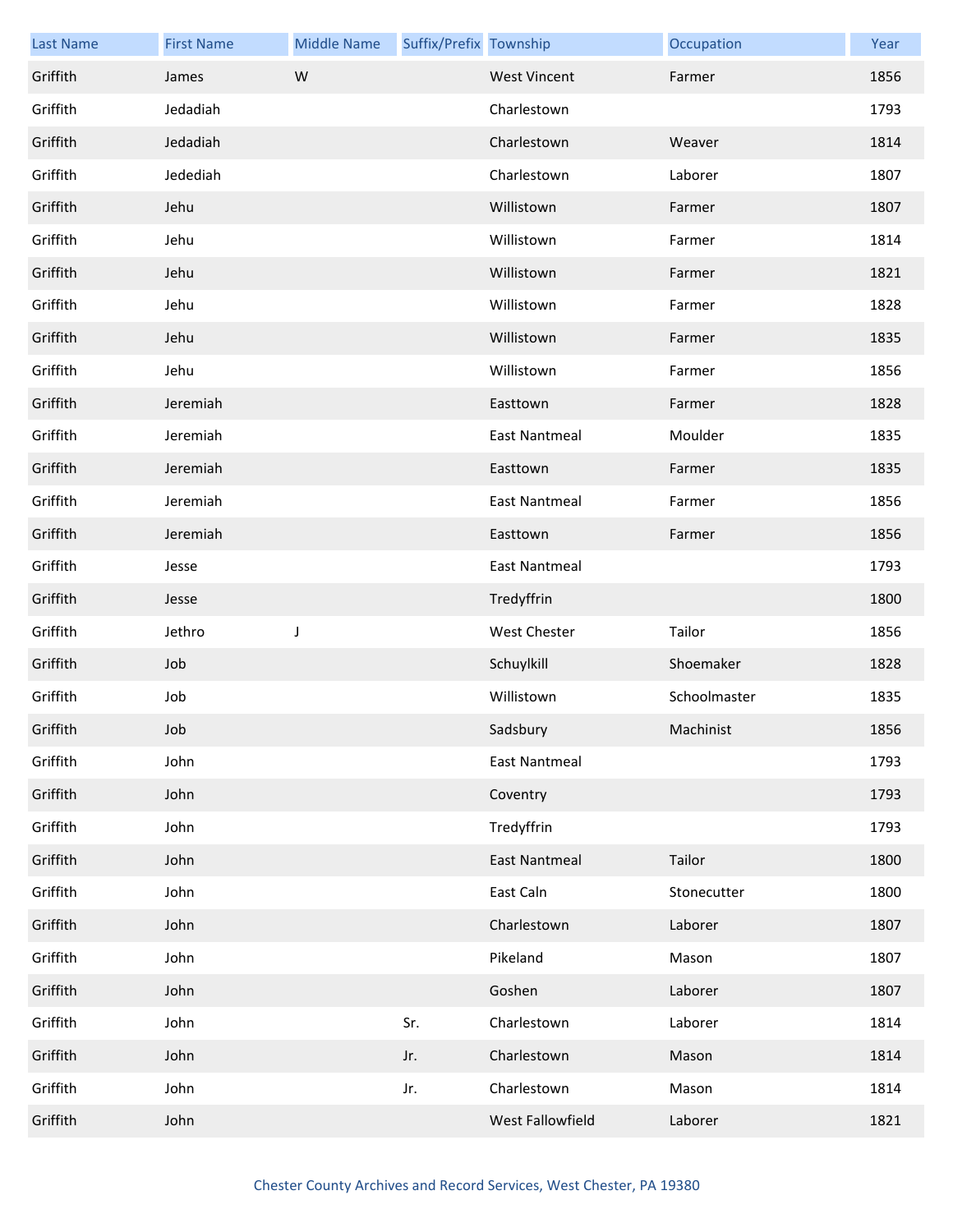| <b>Last Name</b> | <b>First Name</b> | <b>Middle Name</b> | Suffix/Prefix Township |                         | Occupation           | Year |
|------------------|-------------------|--------------------|------------------------|-------------------------|----------------------|------|
| Griffith         | John              |                    |                        | Willistown              | Wagoner              | 1821 |
| Griffith         | John              |                    |                        | Vincent                 |                      | 1821 |
| Griffith         | John              |                    |                        | East Marlborough        | Laborer              | 1821 |
| Griffith         | John              |                    |                        | Charlestown             | Mason                | 1821 |
| Griffith         | John              |                    |                        | Charlestown             | Stonemason           | 1828 |
| Griffith         | John              |                    |                        | <b>East Fallowfield</b> | Painter              | 1828 |
| Griffith         | John              |                    |                        | West Chester            | Constable            | 1828 |
| Griffith         | John              |                    |                        | Easttown                | Wheelwright          | 1828 |
| Griffith         | John              |                    |                        | Sadsbury                | Wheelwright          | 1828 |
| Griffith         | John              |                    |                        | Vincent                 | Laborer              | 1828 |
| Griffith         | John              |                    |                        | East Bradford           | Factoryman           | 1835 |
| Griffith         | John              |                    |                        | West Whiteland          | Laborer              | 1835 |
| Griffith         | John              |                    |                        | <b>East Vincent</b>     |                      | 1835 |
| Griffith         | John              |                    |                        | Sadsbury                | Farmer               | 1835 |
| Griffith         | John              |                    |                        | <b>Upper Oxford</b>     | Cabinetmaker, farmer | 1835 |
| Griffith         | John              |                    |                        | <b>East Coventry</b>    | Laborer              | 1856 |
| Griffith         | John              |                    |                        | Uwchlan                 | Farmer               | 1856 |
| Griffith         | John              |                    |                        | Uwchlan                 | Justice of the Peace | 1856 |
| Griffith         | John              |                    |                        | Phoenixville            | Joiner               | 1856 |
| Griffith         | John              |                    |                        | Pocopson                | Shoemaker            | 1856 |
| Griffith         | John              |                    |                        | Phoenixville            | Joiner               | 1856 |
| Griffith         | John              | $\mathsf C$        |                        | East Fallowfield        | Cabinetmaker         | 1856 |
| Griffith         | Jonathan          |                    |                        | Tredyffrin              | Laborer              | 1814 |
| Griffith         | Jonathan          |                    |                        | Tredyffrin              | Weaver               | 1835 |
| Griffith         | Jonathan          |                    |                        | West Goshen             | Farmer               | 1856 |
| Griffith         | Joseph            |                    |                        | Tredyffrin              |                      | 1793 |
| Griffith         | Joseph            |                    |                        | Easttown                | Hatter               | 1807 |
| Griffith         | Joseph            |                    |                        | Charlestown             | Mason                | 1807 |
| Griffith         | Joseph            |                    |                        | Charlestown             | Student (Physic)     | 1814 |
| Griffith         | Joseph            |                    |                        | East Whiteland          | Carpenter            | 1821 |
| Griffith         | Joseph            |                    |                        | Willistown              | Carpenter            | 1821 |
| Griffith         | Joseph            |                    | Dr.                    | Pikeland                | Doctor               | 1821 |
| Griffith         | Joseph            |                    |                        | Pikeland                | Physician            | 1828 |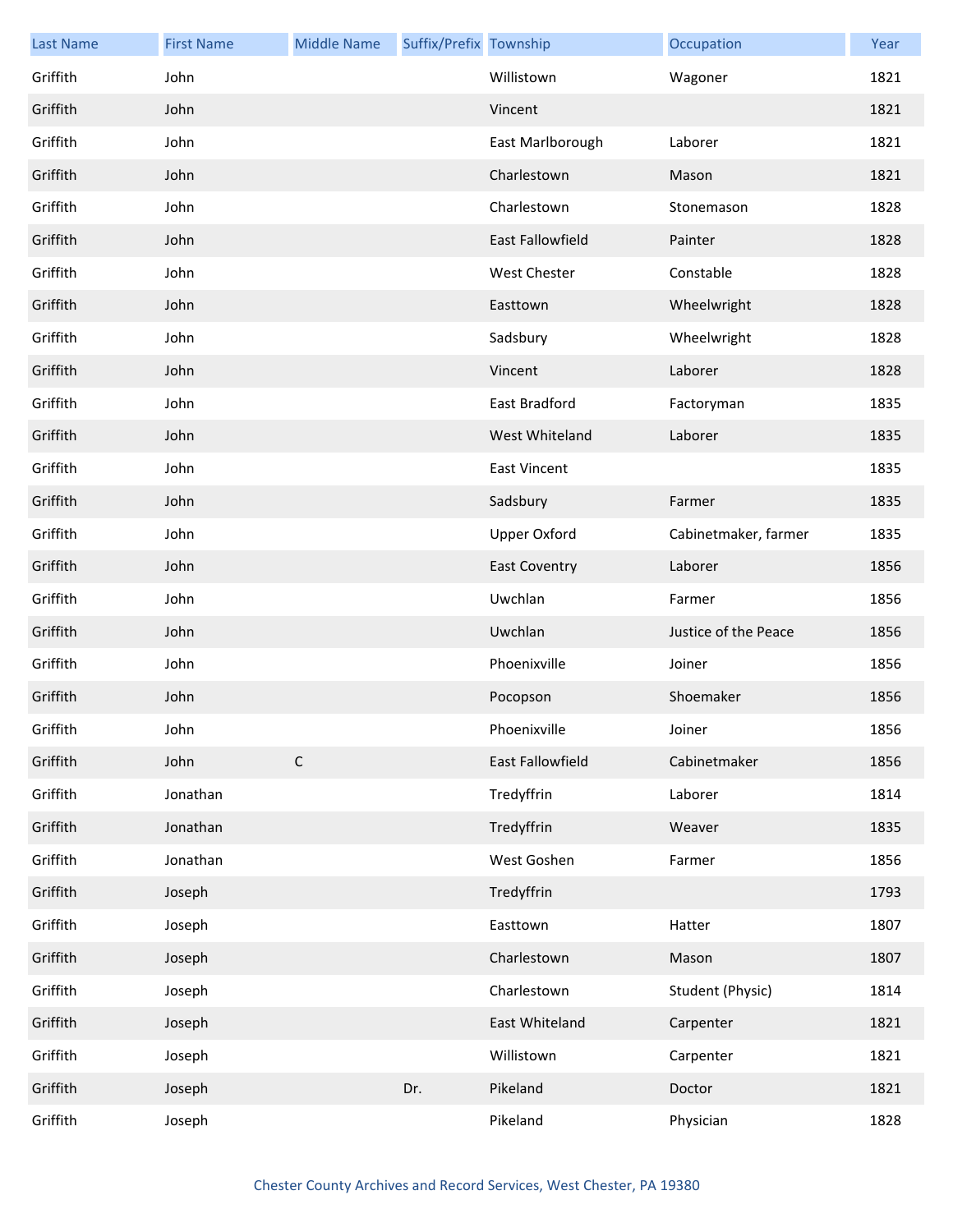| <b>Last Name</b> | <b>First Name</b> | <b>Middle Name</b> | Suffix/Prefix Township |                      | Occupation       | Year |
|------------------|-------------------|--------------------|------------------------|----------------------|------------------|------|
| Griffith         | Joseph            |                    |                        | <b>West Nantmeal</b> | Carpenter        | 1835 |
| Griffith         | Joseph            |                    |                        | West Fallowfield     | Wheelwright      | 1835 |
| Griffith         | Joseph            |                    |                        | Pikeland             | Physician        | 1835 |
| Griffith         | Joseph            |                    |                        | East Fallowfield     | Wheelwright      | 1835 |
| Griffith         | Joseph            |                    |                        | Valley               | Iron roller      | 1856 |
| Griffith         | Lettisha          |                    |                        | Easttown             | Farmhouse worker | 1835 |
| Griffith         | Levi              |                    |                        | <b>West Nantmeal</b> |                  | 1793 |
| Griffith         | Levi              |                    |                        | Uwchlan              | Storekeeper      | 1856 |
| Griffith         | Levy              |                    |                        | <b>West Chester</b>  | Hostler          | 1821 |
| Griffith         | Mahlen            |                    |                        | Pikeland             | Farmer           | 1828 |
| Griffith         | Mahlon            |                    |                        | Uwchlan              | Laborer          | 1835 |
| Griffith         | Mahlon            |                    |                        | West Pikeland        | Laborer          | 1856 |
| Griffith         | Mary              |                    |                        | <b>East Nantmeal</b> |                  | 1828 |
| Griffith         | Mary              |                    |                        | West Caln            |                  | 1835 |
| Griffith         | Mary              |                    |                        | West Caln            |                  | 1856 |
| Griffith         | Miles             |                    |                        | East Fallowfield     | Hatter           | 1807 |
| Griffith         | Milton            |                    |                        | Honeybrook           | Farmer           | 1856 |
| Griffith         | Morris            |                    |                        | Willistown           |                  | 1793 |
| Griffith         | Morris            |                    |                        | Pikeland             | Shoemaker        | 1828 |
| Griffith         | Morris            |                    |                        | Pikeland             | Shoemaker        | 1835 |
| Griffith         | Morris            |                    |                        | Honey Brook          | Carpenter        | 1835 |
| Griffith         | Nathan            |                    |                        | Honey Brook          |                  | 1814 |
| Griffith         | Nathan            |                    |                        | Willistown           | Shoemaker        | 1814 |
| Griffith         | Nathan            |                    |                        | Honey Brook          | Farmer           | 1821 |
| Griffith         | Nathan            |                    |                        | Willistown           | Shoemaker        | 1821 |
| Griffith         | Nathan            |                    |                        | East Whiteland       | Laborer          | 1828 |
| Griffith         | Nathan            |                    |                        | Willistown           | Farmer           | 1828 |
| Griffith         | Nathan            |                    |                        | Honey Brook          | Farmer           | 1828 |
| Griffith         | Nathan            |                    |                        | Willistown           | Farmer           | 1835 |
| Griffith         | Nathan            |                    |                        | Honey Brook          | Farmer           | 1835 |
| Griffith         | Nathan            |                    |                        | Honeybrook           | Farmer           | 1856 |
| Griffith         | Nathan            |                    |                        | Willistown           | Farmer           | 1856 |
| Griffith         | Rachel            |                    |                        | Willistown           |                  | 1835 |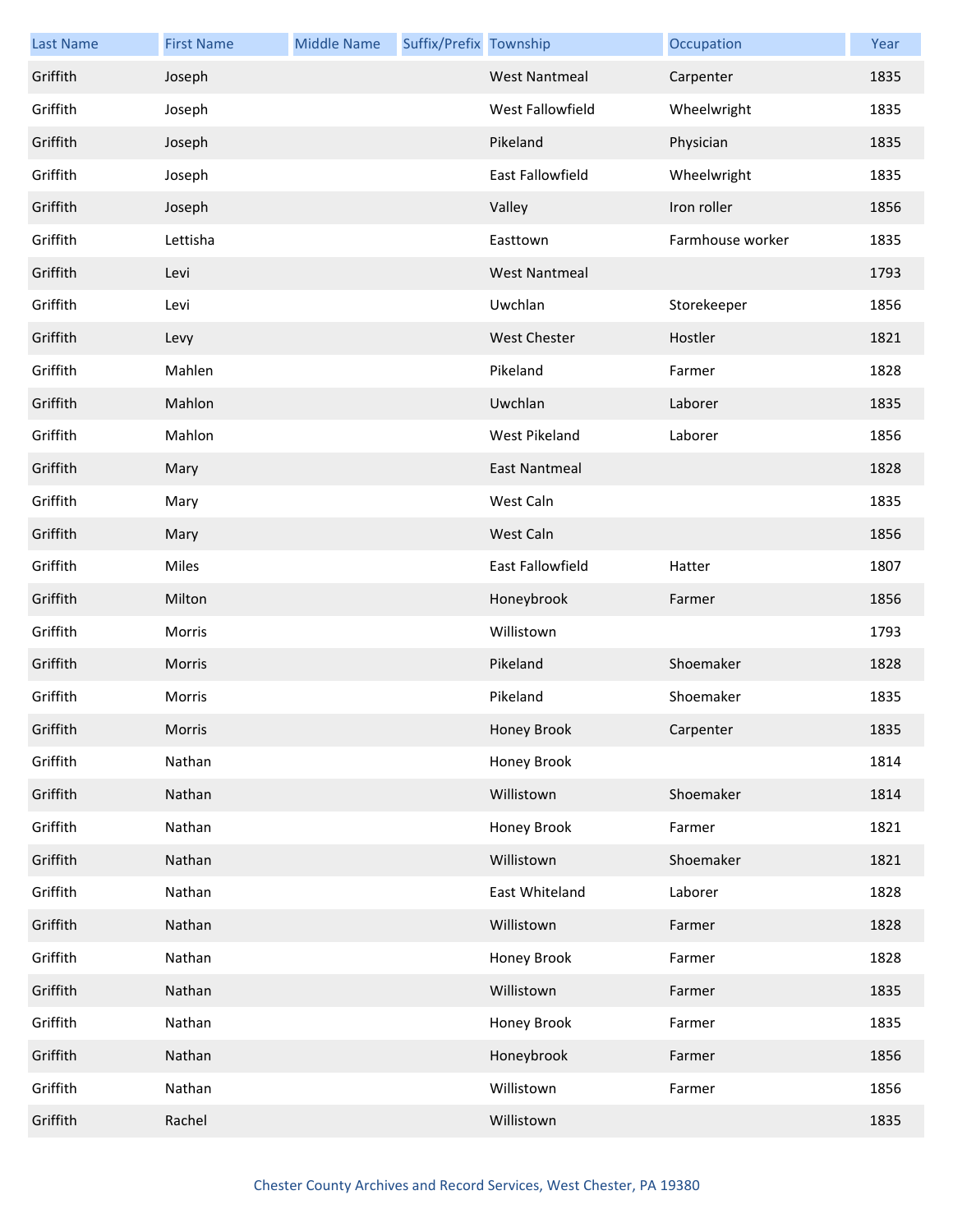| <b>Last Name</b> | <b>First Name</b> | <b>Middle Name</b> | Suffix/Prefix Township |                     | Occupation  | Year |
|------------------|-------------------|--------------------|------------------------|---------------------|-------------|------|
| Griffith         | Rachel            |                    |                        | East Goshen         | Spinster    | 1856 |
| Griffith         | Robert            |                    |                        | West Marlborough    | Blacksmith  | 1835 |
| Griffith         | Samuel            |                    |                        | Easttown            | Farmer      | 1807 |
| Griffith         | Samuel            |                    |                        | Coventry            | Blacksmith  | 1821 |
| Griffith         | Samuel            |                    |                        | Pikeland            |             | 1821 |
| Griffith         | Samuel            |                    |                        | Charlestown         | Laborer     | 1821 |
| Griffith         | Samuel            |                    |                        | Coventry            |             | 1828 |
| Griffith         | Samuel            |                    |                        | Charlestown         | Laborer     | 1828 |
| Griffith         | Samuel            |                    |                        | <b>East Vincent</b> | Farmer      | 1835 |
| Griffith         | Samuel            |                    |                        | Charlestown         | Laborer     | 1835 |
| Griffith         | Samuel            |                    |                        | Schuylkill          | Laborer     | 1856 |
| Griffith         | Samuel            |                    |                        | <b>East Vincent</b> | Laborer     | 1856 |
| Griffith         | Sarah             |                    |                        | Charlestown         | Farmer      | 1828 |
| Griffith         | Silas             |                    |                        | Honeybrook          | Farmer      | 1856 |
| Griffith         | Stephen           |                    |                        | <b>West Vincent</b> | Farmer      | 1856 |
| Griffith         | Tailor            |                    |                        | Newlin              | Laborer     | 1856 |
| Griffith         | Thomas            |                    |                        | Willistown          |             | 1793 |
| Griffith         | Thomas            |                    |                        | East Bradford       |             | 1793 |
| Griffith         | Thomas            |                    |                        | Willistown          |             | 1800 |
| Griffith         | Thomas            |                    |                        | Sadsbury            |             | 1800 |
| Griffith         | Thomas            |                    |                        | Willistown          | Farmer      | 1807 |
| Griffith         | Thomas            |                    |                        | Willistown          | Farmer      | 1814 |
| Griffith         | Thomas            |                    |                        | Willistown          | Farmer      | 1821 |
| Griffith         | Thomas            |                    |                        | East Whiteland      | Farmer      | 1828 |
| Griffith         | Thomas            |                    |                        | East Whiteland      | Laborer     | 1835 |
| Griffith         | Thomas            |                    |                        | East Fallowfield    | Farmer      | 1856 |
| Griffith         | Thomas            |                    |                        | Tredyffrin          | Laborer     | 1856 |
| Griffith         | Thomas            | $\mathsf J$        |                        | Honey Brook         | Storekeeper | 1835 |
| Griffith         | Thomas            | J                  |                        | Honeybrook          | Farmer      | 1856 |
| Griffith         | Thornton          |                    |                        | East Whiteland      | Laborer     | 1821 |
| Griffith         | William           |                    |                        | West Fallowfield    |             | 1793 |
| Griffith         | William           |                    |                        | East Fallowfield    |             | 1793 |
| Griffith         | William           |                    |                        | West Nottingham     |             | 1793 |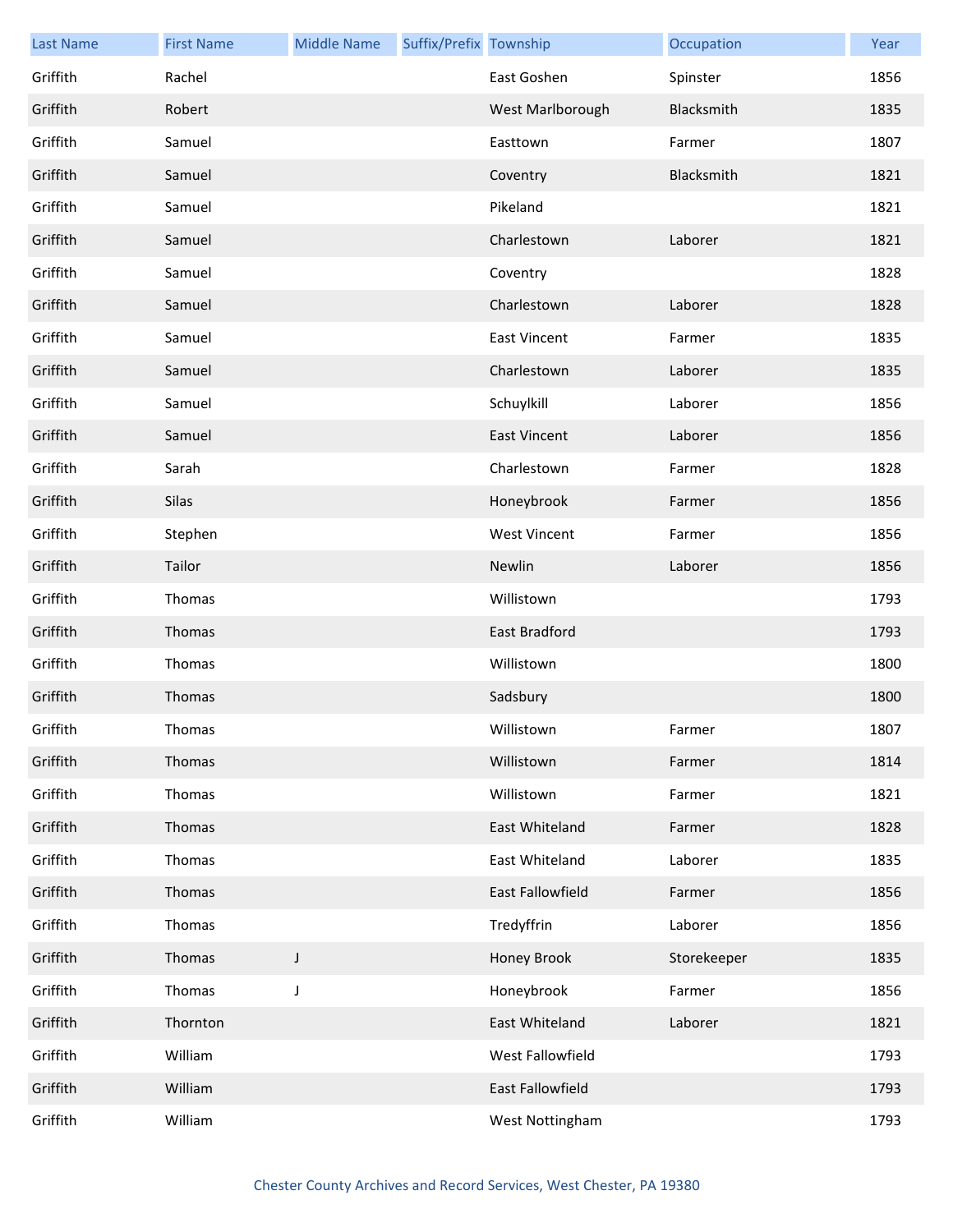| <b>Last Name</b> | <b>First Name</b> | <b>Middle Name</b> | Suffix/Prefix Township |                         | Occupation | Year |
|------------------|-------------------|--------------------|------------------------|-------------------------|------------|------|
| Griffith         | William           |                    |                        | <b>East Nantmeal</b>    |            | 1793 |
| Griffith         | William           |                    |                        | East Nantmeal           |            | 1793 |
| Griffith         | William           |                    |                        | <b>East Nantmeal</b>    |            | 1800 |
| Griffith         | William           |                    |                        | East Fallowfield        | Husbandman | 1807 |
| Griffith         | William           |                    |                        | Willistown              | Farmer     | 1814 |
| Griffith         | William           |                    |                        | East Fallowfield        | Farmer     | 1814 |
| Griffith         | William           |                    |                        | <b>West Nantmeal</b>    | Blacksmith | 1821 |
| Griffith         | William           |                    |                        | Willistown              | Farmer     | 1821 |
| Griffith         | William           |                    |                        | <b>East Fallowfield</b> | Farmer     | 1821 |
| Griffith         | William           |                    |                        | East Whiteland          | Farmer     | 1828 |
| Griffith         | William           |                    |                        | West Caln               |            | 1828 |
| Griffith         | William           |                    |                        | East Fallowfield        | Farmer     | 1828 |
| Griffith         | William           |                    |                        | Tredyffrin              | Farmer     | 1835 |
| Griffith         | William           |                    |                        | West Chester            | Hatter     | 1835 |
| Griffith         | William           |                    |                        | East Fallowfield        | Farmer     | 1835 |
| Griffith         | William           |                    |                        | New London              | Smith      | 1835 |
| Griffith         | William           |                    |                        | Willistown              | Farmer     | 1856 |
| Griffith         | William           | B                  |                        | East Marlborough        | Blacksmith | 1856 |
| Griffiths        | Llewelin          | А.                 |                        | West Caln               | Farmer     | 1814 |
| Grim             | Conrad            |                    |                        | Coventry                |            | 1793 |
| Grim             | Martin            |                    |                        | <b>West Vincent</b>     | Laborer    | 1856 |
| Grim             | Nathan            |                    |                        | Westtown                | Miller     | 1835 |
| Grim             | Nathan            | G                  |                        | Uwchlan                 | Farmer     | 1856 |
| Grim             | Thomas            |                    |                        | <b>West Vincent</b>     | Laborer    | 1856 |
| Grim             | William           |                    |                        | Highland                | Laborer    | 1856 |
| Grimes           | George            |                    |                        | Coventry                | Tailor     | 1835 |
| Grimes           | Henry             |                    |                        | <b>East Pikeland</b>    | Laborer    | 1856 |
| grimes           | Isaac             |                    |                        | Coventry                | Laborer    | 1835 |
| Grimes           | James             |                    |                        | East Bradford           | Weaver     | 1814 |
| Grimes           | Jesse             |                    |                        | Pikeland                |            | 1821 |
| Grimes           | Jesse             |                    |                        | Pikeland                | Farmer     | 1828 |
| Grimes           | Jesse             |                    |                        | Pikeland                | Farmer     | 1835 |
| Grimes           | Jesse             |                    |                        | East Pikeland           | Farmer     | 1856 |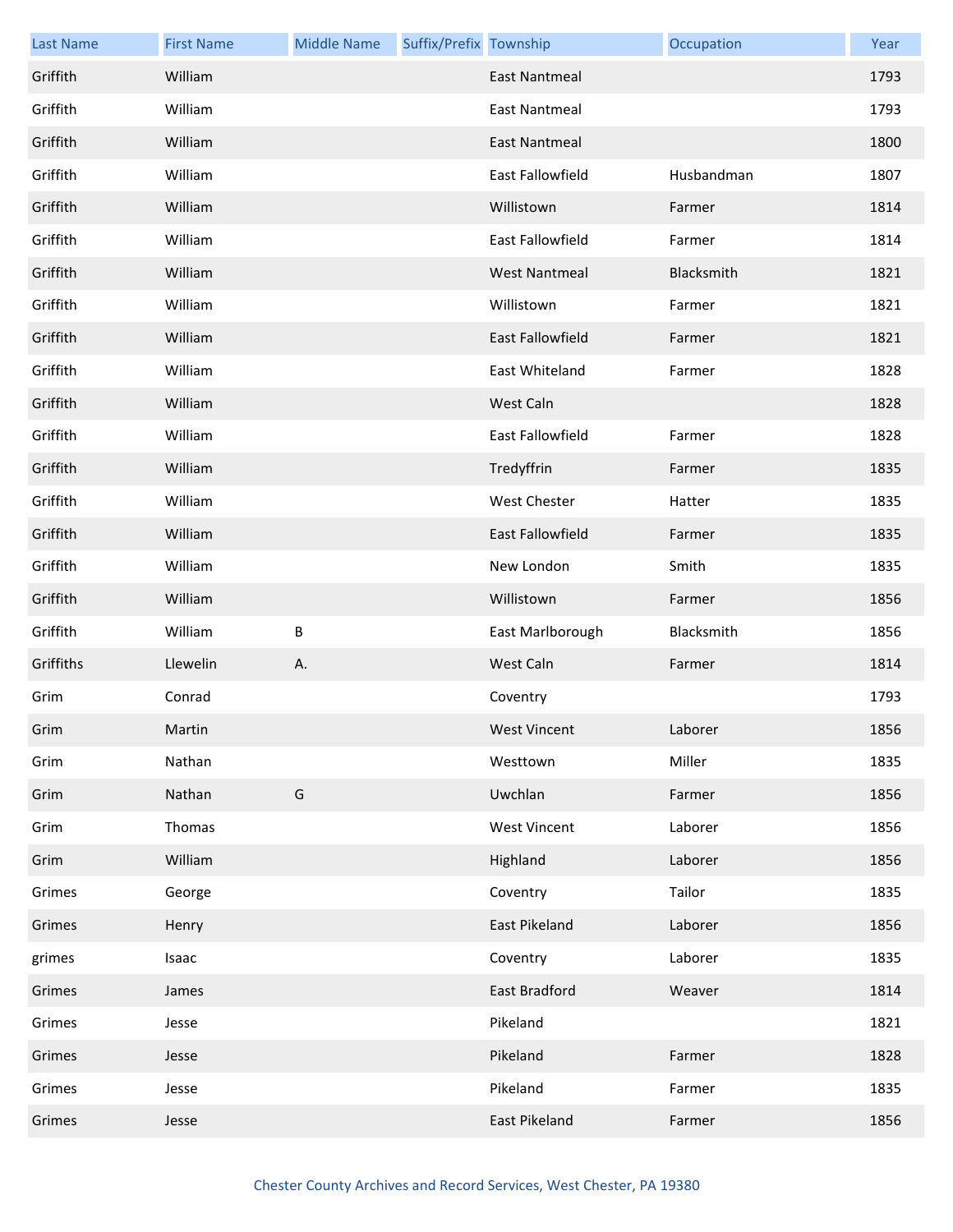| <b>Last Name</b> | <b>First Name</b> | <b>Middle Name</b> | Suffix/Prefix Township |                         | Occupation  | Year |
|------------------|-------------------|--------------------|------------------------|-------------------------|-------------|------|
| Grimes           | John              |                    |                        | New Garden              | Cordwainer  | 1800 |
| Grimes           | John              |                    |                        | <b>East Fallowfield</b> | Weaver      | 1807 |
| Grimes           | John              |                    |                        | Sadsbury                | Weaver      | 1828 |
| Grimes           | Oliver            |                    |                        | East Caln               | Saddler     | 1800 |
| Grimes           | Philip            |                    |                        | Easttown                | Laborer     | 1807 |
| Grimes           | Thomas            |                    |                        | Pikeland                | Tailor      | 1807 |
| Grimes           | William           |                    |                        | East Caln               | Laborer     | 1800 |
| Grimes           | William           |                    |                        | East Fallowfield        | Collier     | 1807 |
| Grimes           | William           |                    |                        | Sadsbury                | Laborer     | 1828 |
| Grimmel          | Godfrid           |                    |                        | Vincent                 |             | 1793 |
| Grinden          | William           |                    |                        | <b>East Vincent</b>     | Laborer     | 1856 |
| Grinen           | John              |                    |                        | Honey Brook             | Laborer     | 1828 |
| Griner           | John              |                    |                        | Honey Brook             | Laborer     | 1821 |
| Grip             | George            |                    |                        | Uwchlan                 | Laborer     | 1828 |
| Griscom          | David             |                    |                        | East Nottingham         | Farmer      | 1835 |
| Griscum          | David             |                    |                        | East Nottingham         | Farmer      | 1828 |
| Griscum          | William           |                    |                        | East Nottingham         | Farmer      | 1821 |
| Grist            | Abner             |                    |                        | West Nottingham         | Blacksmith  | 1807 |
| Grist            | Abner             |                    |                        | West Nottingham         | Blacksmith  | 1814 |
| Grist            | Jeremiah          |                    |                        | West Nottingham         | Wheelwright | 1814 |
| Grist            | Jeremiah          |                    |                        | Hopewell                | Coachmaker  | 1856 |
| Grist            | Thomas            |                    |                        | West Nottingham         |             | 1793 |
| Grist            | Thomas            |                    |                        | West Nottingham         |             | 1800 |
| Grist            | Thomas            |                    |                        | West Nottingham         | Farmer      | 1807 |
| Grist            | Thomas            |                    |                        | West Nottingham         | Farmer      | 1814 |
| Grist            | Thomas            |                    | Jr.                    | West Nottingham         | Farmer      | 1814 |
| Grist            | William           |                    |                        | West Nottingham         | Wheelwright | 1807 |
| Grist            | William           |                    |                        | West Nottingham         | Wheelwright | 1814 |
| Griste           | Abner             |                    |                        | West Nottingham         | Blacksmith  | 1828 |
| Griste           | Jacob             |                    |                        | West Nottingham         | Carpenter   | 1828 |
| Griste           | Job               |                    |                        | West Nottingham         | Laborer     | 1828 |
| Griste           | Job               |                    |                        | West Nottingham         | Laborer     | 1828 |
| Griste           | John              |                    |                        | West Nottingham         | Farmer      | 1828 |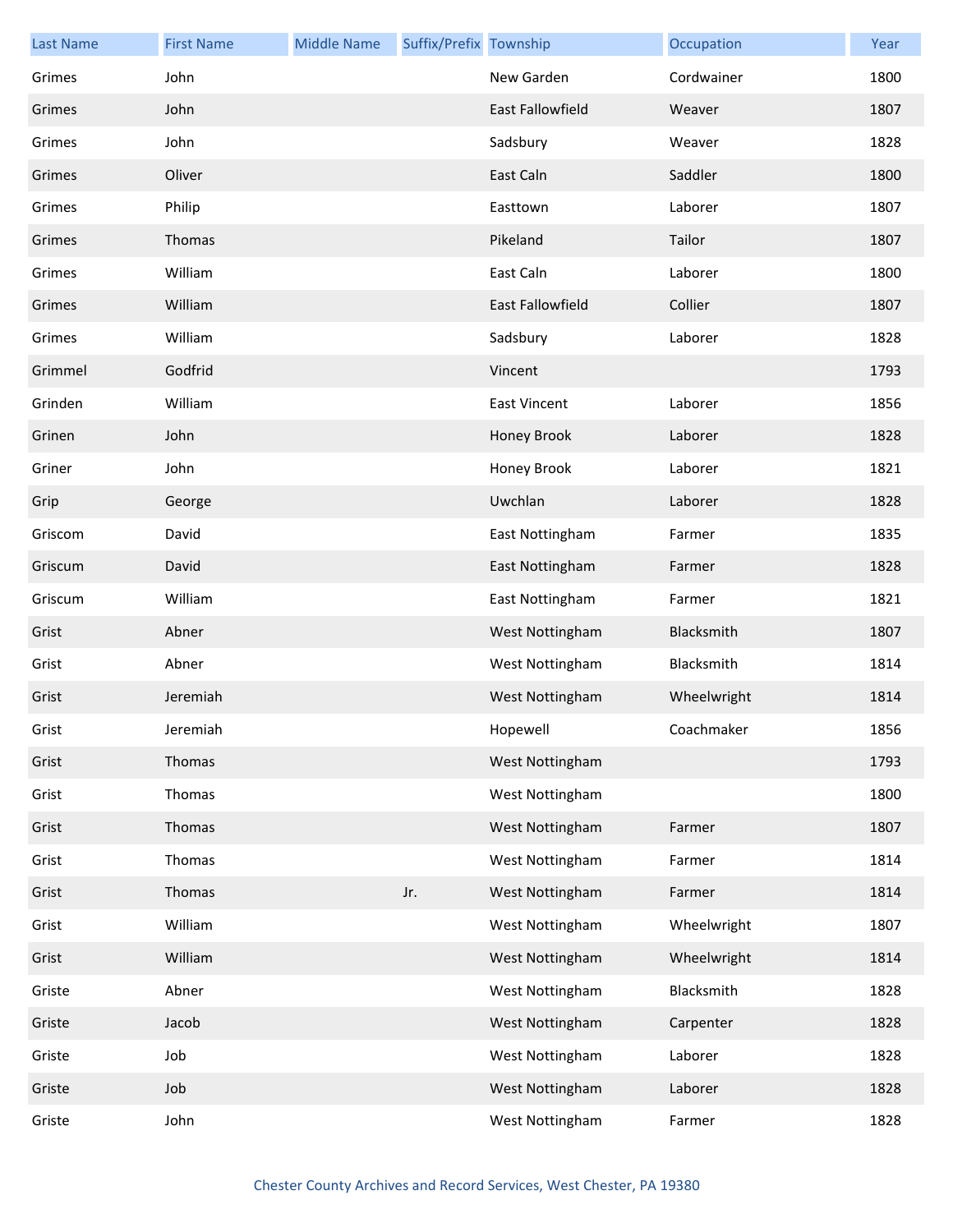| <b>Last Name</b> | <b>First Name</b> | <b>Middle Name</b> | Suffix/Prefix Township |                      | Occupation   | Year |
|------------------|-------------------|--------------------|------------------------|----------------------|--------------|------|
| Griste           | John              |                    |                        | West Nottingham      | Farmer       | 1828 |
| Griste           | Thomas            |                    |                        | West Nottingham      | Farmer       | 1828 |
| Griste           | Thomas            |                    | Jr.                    | West Nottingham      | Farmer       | 1828 |
| Griste           | William           |                    |                        | West Nottingham      | Wheelwright  | 1828 |
| Griste           | William           |                    |                        | West Nottingham      | Wheelwright  | 1828 |
| Groce            | Amos              |                    |                        | West Bradford        | Laborer      | 1828 |
| Groce            | Amos              |                    |                        | <b>West Bradford</b> | Laborer      | 1835 |
| Groce            | George            |                    |                        | West Bradford        | Farmer       | 1821 |
| Groce            | George            |                    |                        | West Bradford        | Carpenter    | 1828 |
| Groce            | James             |                    |                        | <b>West Bradford</b> | Laborer      | 1835 |
| Groce            | Joseph            |                    |                        | <b>West Bradford</b> | Farmer       | 1814 |
| Groce            | Joseph            |                    |                        | West Bradford        | Farmer       | 1821 |
| Groce            | Joseph            |                    |                        | <b>West Bradford</b> | Farmer       | 1828 |
| Groce            | Joseph            |                    |                        | West Bradford        | Shoemaker    | 1835 |
| Groce            | Joshua            |                    |                        | <b>West Bradford</b> | Laborer      | 1828 |
| Groce            | Samuel            |                    |                        | Newlin               | Shoemaker    | 1828 |
| Groce            | William           |                    |                        | West Bradford        | Laborer      | 1814 |
| Groce            | William           |                    |                        | Brandywine           | Farmer       | 1828 |
| Grocecup         | John              |                    |                        | <b>West Chester</b>  | Cedar cooper | 1835 |
| Groff            | Christian         |                    |                        | Honey Brook          | Farmer       | 1821 |
| Groff            | Christian         |                    |                        | Honey Brook          | Farmer       | 1835 |
| Groff            | Daniel            |                    |                        | Honeybrook           | Farmer       | 1856 |
| Groff            | George            |                    |                        | Coventry             | Weaver       | 1828 |
| Groff            | Henry             |                    |                        | Vincent              | Shoemaker    | 1807 |
| Groff            | Isaac             |                    |                        | Sadsbury             | Farmer       | 1856 |
| Groff            | Jacob             |                    |                        | Coventry             | Yeoman       | 1814 |
| Groff            | Jacob             |                    |                        | Coventry             | Farmer       | 1821 |
| Groff            | Jacob             |                    |                        | Coventry             | Laborer      | 1821 |
| Groff            | Jacob             |                    |                        | Coventry             | Laborer      | 1828 |
| Groff            | John              |                    |                        | <b>East Nantmeal</b> | Miller       | 1807 |
| Groff            | John              |                    |                        | Vincent              | Weaver       | 1807 |
| Groff            | John              |                    |                        | Coventry             | Yeoman       | 1814 |
| Groff            | John              |                    |                        | Tredyffrin           | Farmer       | 1856 |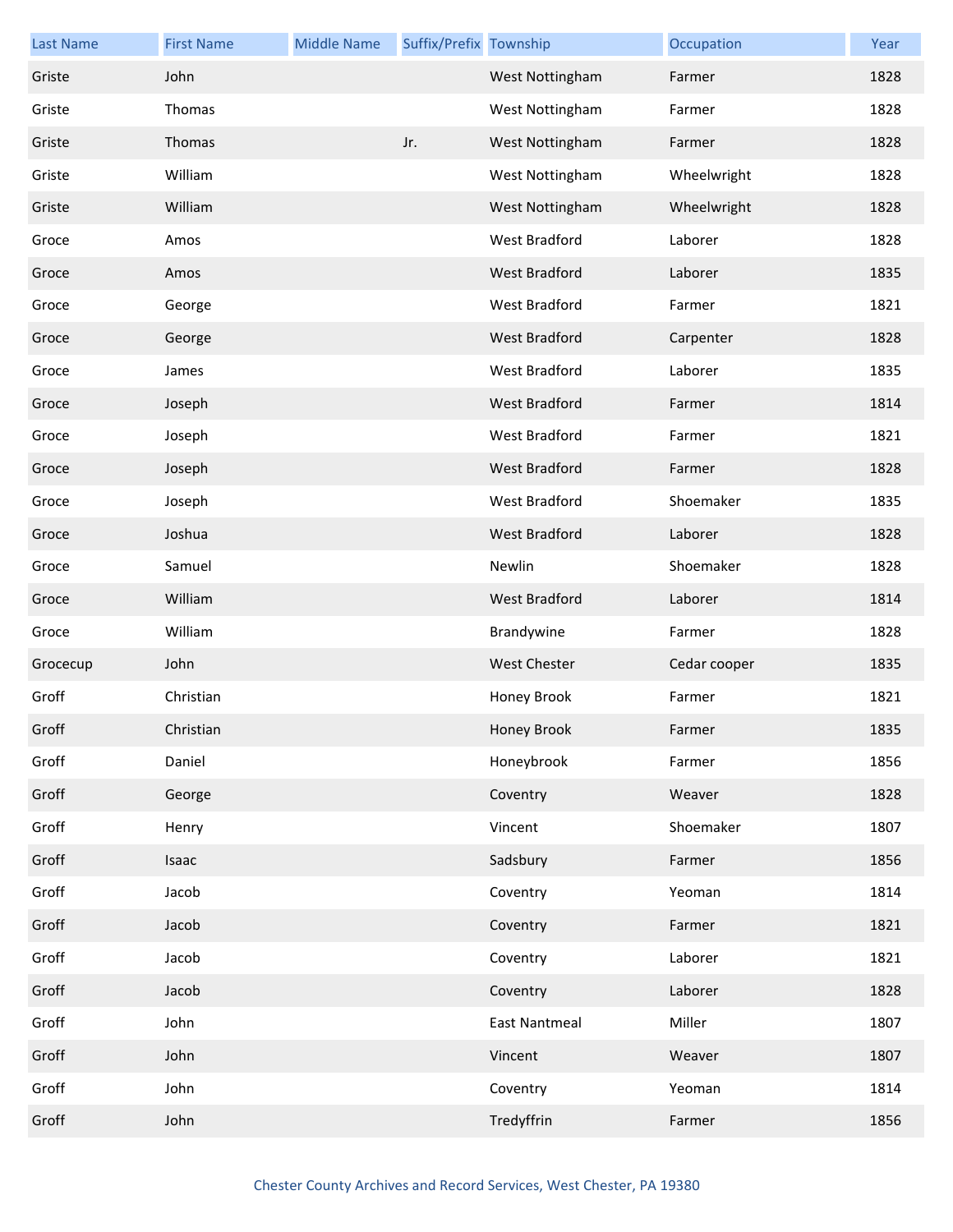| <b>Last Name</b> | <b>First Name</b> | <b>Middle Name</b> | Suffix/Prefix Township |                      | Occupation  | Year |
|------------------|-------------------|--------------------|------------------------|----------------------|-------------|------|
| Groff            | Simon             |                    |                        | Coventry             | Farmer      | 1828 |
| Groff            | Simon             |                    |                        | <b>West Vincent</b>  | Mechanic    | 1856 |
| Grono            | Lewis             |                    |                        | <b>East Nantmeal</b> | Collier     | 1807 |
| Gronough         | Lewis             |                    |                        | <b>West Nantmeal</b> | Laborer     | 1828 |
| Grons            | Lewis             |                    |                        | <b>West Nantmeal</b> | Laborer     | 1814 |
| Groob            | Isaac             |                    |                        | Pikeland             | Carpenter   | 1821 |
| Groof            | Christian         |                    |                        | Honey Brook          | Farmer      | 1828 |
| Groof            | John              |                    |                        | <b>West Vincent</b>  | Wheelwright | 1856 |
| Groom            | Richard           |                    |                        | New London           | Laborer     | 1814 |
| Groscup          | Frederick         |                    |                        | Penn                 | Mason       | 1821 |
| Grose            | George            |                    |                        | East Caln            | Laborer     | 1856 |
| Grosewp          | Frederic          |                    |                        | Londonderry          | Mason       | 1814 |
| Gross            | Geore             |                    | Jr.                    | Coventry             | Gunsmith    | 1835 |
| Gross            | George            |                    |                        | Coventry             | Weaver      | 1835 |
| Gross            | Henry             |                    |                        | <b>East Vincent</b>  | Miller      | 1835 |
| Gross            | Joseph            |                    |                        | West Bradford        | Croper      | 1807 |
| Gross            | Joseph            |                    |                        | East Marlborough     | Laborer     | 1856 |
| Gross            | Rider             |                    |                        | New London           | Laborer     | 1856 |
| Gross            | Simon             |                    |                        | <b>West Vincent</b>  | Laborer     | 1835 |
| Gross            | Thomas            |                    |                        | Newlin               | Laborer     | 1835 |
| Gross            | Thomas            |                    |                        | West Marlborough     | Laborer     | 1856 |
| Gross            | William           |                    |                        | West Bradford        | Laborer     | 1807 |
| Gross            | William           |                    |                        | Brandywine           | Farmer      | 1821 |
| Grosse           | Joseph            |                    |                        | Kennett              | Laborer     | 1835 |
| Grosse           | Joshua            |                    |                        | Kennett              | Laborer     | 1835 |
| Grost            | Mark              | $\sf T$            |                        | <b>Upper Oxford</b>  | Farmer      | 1856 |
| Ground           | Abraham           |                    |                        | Vincent              |             | 1800 |
| Ground           | Abraham           |                    |                        | Vincent              |             | 1814 |
| Ground           | Abraham           |                    |                        | Vincent              | Distiller   | 1828 |
| Ground           | John              |                    |                        | Vincent              |             | 1800 |
| Ground           | Nicholas          |                    |                        | Vincent              |             | 1793 |
| Ground           | Nicholas          |                    |                        | Vincent              |             | 1800 |
| Ground           | Nicholas          |                    | Sr.                    | Vincent              | Yeoman      | 1807 |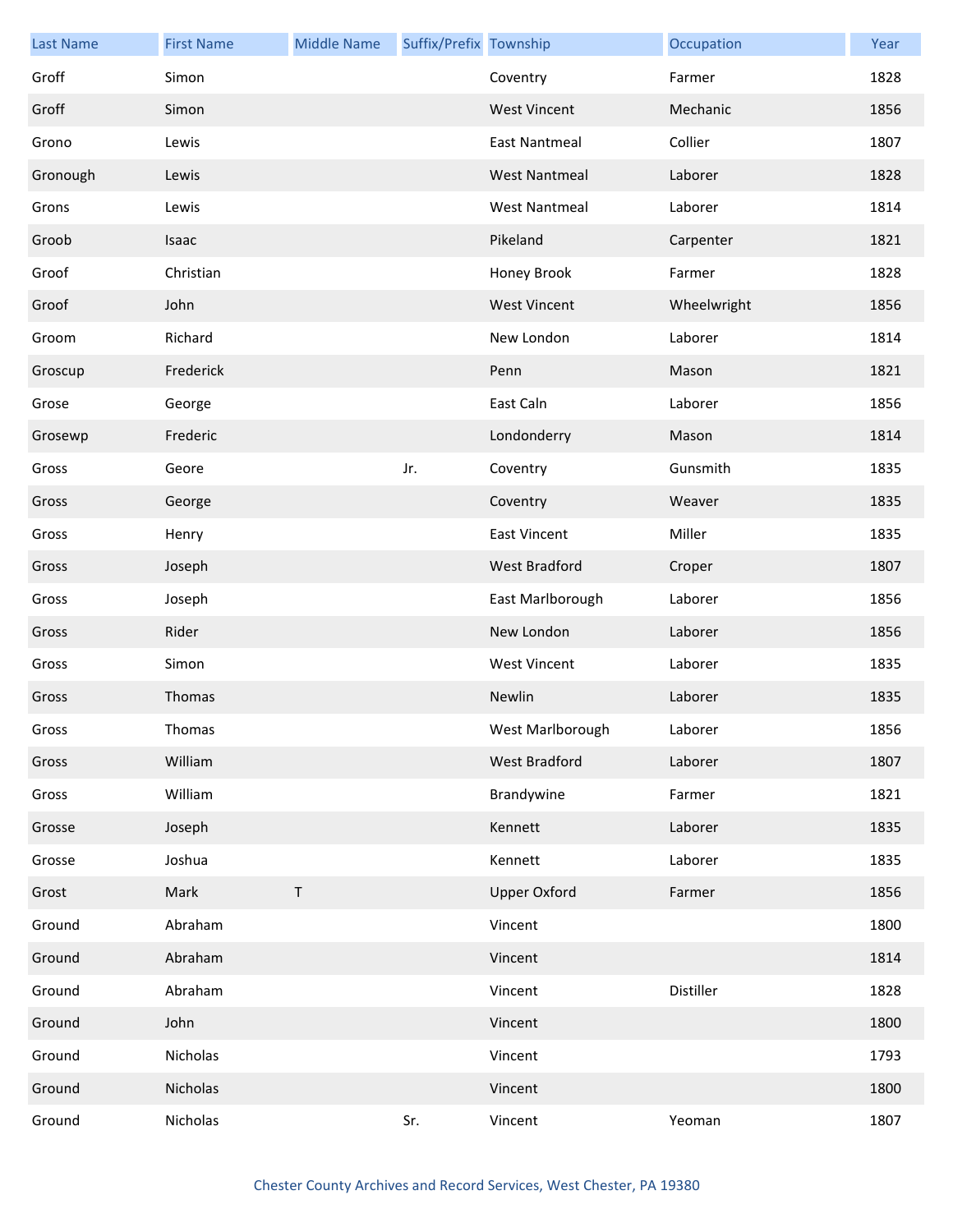| <b>Last Name</b> | <b>First Name</b> | <b>Middle Name</b> | Suffix/Prefix Township |                      | Occupation   | Year |
|------------------|-------------------|--------------------|------------------------|----------------------|--------------|------|
| Ground           | Nicholas          |                    | Jr.                    | Vincent              | Weaver       | 1807 |
| Ground           | Nicholas          |                    | Jr.                    | Vincent              |              | 1814 |
| Ground           | Nicholas          |                    |                        | Vincent              |              | 1814 |
| Ground           | Nicholas          |                    |                        | Vincent              | Farmer       | 1828 |
| Ground           | Peter             |                    |                        | Vincent              |              | 1800 |
| Grouscup         | Frederick         |                    |                        | Penn                 | Stonemason   | 1828 |
| Grove            | Christian         |                    |                        | Honey Brook          | Carpenter    | 1814 |
| Grove            | Daniel            |                    |                        | Honey Brook          |              | 1793 |
| Grove            | Henry             |                    |                        | <b>West Nantmeal</b> | Laborer      | 1835 |
| Grove            | John              |                    |                        | <b>East Nantmeal</b> |              | 1793 |
| Grove            | John              |                    |                        | <b>East Nantmeal</b> | Miller       | 1800 |
| Grove            | Martin            |                    |                        | Honeybrook           | Laborer      | 1856 |
| Grove            | Peter             |                    |                        | Coventry             |              | 1793 |
| Grove            | Peter             |                    |                        | Tredyffrin           |              | 1800 |
| Grover           | Ann               |                    |                        | Tredyffrin           | Farmer       | 1814 |
| Grover           | Ann               |                    |                        | Tredyffrin           | Farmer       | 1821 |
| Grover           | Ann               |                    | Widow                  | Tredyffrin           |              | 1828 |
| Grover           | Ann               |                    |                        | Tredyffrin           | Mantua maker | 1835 |
| Grover           | Ann               |                    |                        | Tredyffrin           |              | 1856 |
| Grover           | Elizabeth         |                    |                        | Tredyffrin           |              | 1835 |
| Grover           | Margaret          |                    |                        | Tredyffrin           |              | 1835 |
| Grover           | Margaret          |                    |                        | Tredyffrin           |              | 1856 |
| Grover           | Mary              |                    |                        | Tredyffrin           | Milliner     | 1835 |
| Grover           | Mary              |                    |                        | Tredyffrin           |              | 1856 |
| Grover           | Robert            |                    |                        | Tredyffrin           |              | 1793 |
| Grover           | Robert            |                    |                        | Tredyffrin           |              | 1800 |
| Grover           | Robert            |                    |                        | Tredyffrin           | Farmer       | 1807 |
| Grover           | Robert            |                    |                        | Schuylkill           | Farmer       | 1856 |
| Grover           | Thomas            | J                  |                        | Tredyffrin           | Farmer       | 1835 |
| Grover           | Thomas            | $\mathsf J$        |                        | Schuylkill           | Farmer       | 1856 |
| Grover           | Thomas            | J.                 |                        | Tredyffrin           |              | 1828 |
| Grover           | William           | $\sf B$            |                        | West Marlborough     | Farmer       | 1856 |
| Groves           | John              |                    |                        | Charlestown          | Laborer      | 1814 |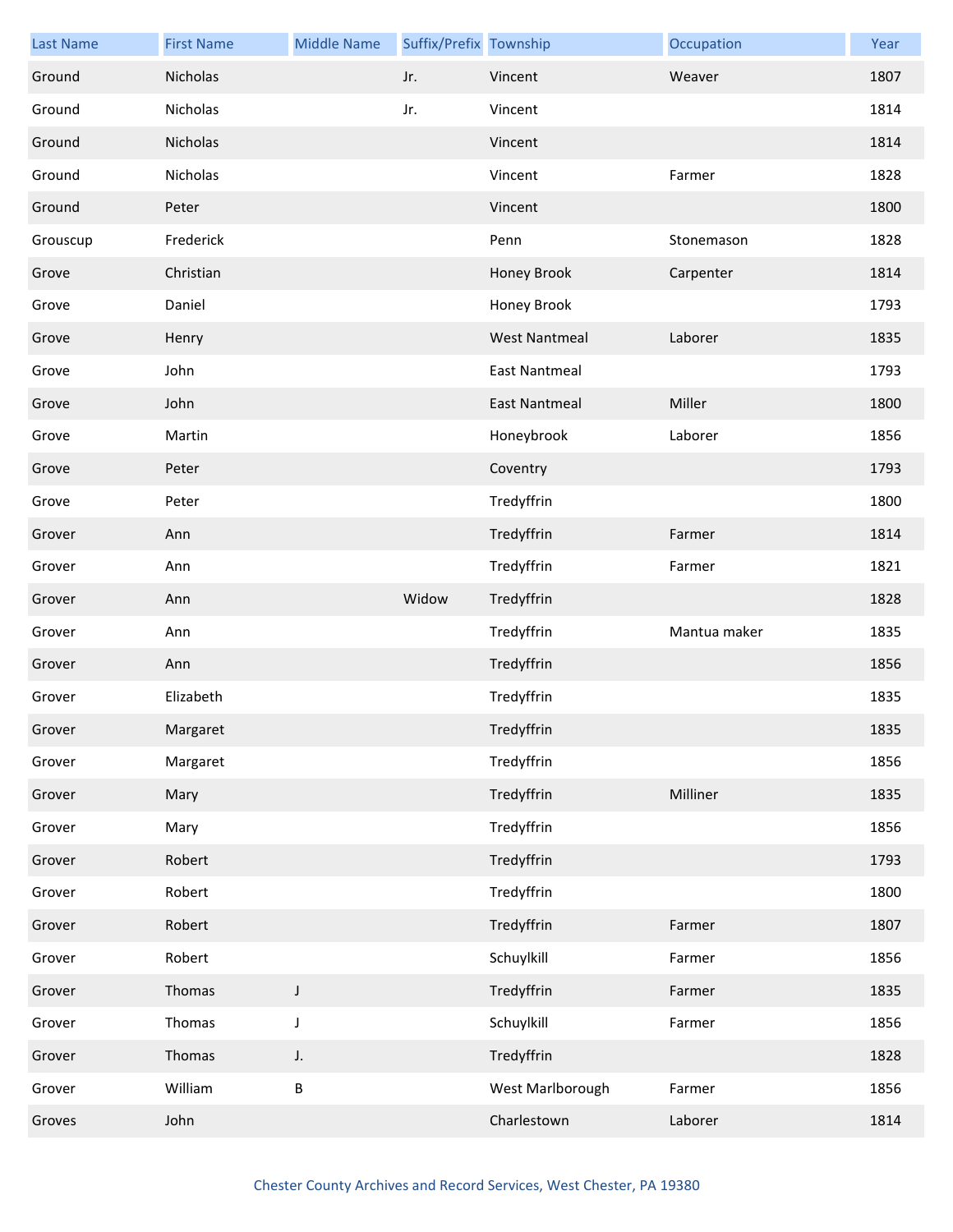| <b>Last Name</b> | <b>First Name</b> | <b>Middle Name</b> | Suffix/Prefix Township |                      | Occupation | Year |
|------------------|-------------------|--------------------|------------------------|----------------------|------------|------|
| Grow             | William           |                    |                        | West Caln            | Farmer     | 1856 |
| Grow             | William           | J                  |                        | West Caln            | Farmer     | 1856 |
| Grub             | Abraham           |                    |                        | <b>East Nantmeal</b> | Weaver     | 1821 |
| Grub             | George            |                    |                        | Pikeland             |            | 1821 |
| Grub             | Jacob             |                    |                        | East Fallowfield     |            | 1793 |
| Grub             | Nicholas          |                    |                        | Pikeland             | Farmer     | 1807 |
| Grub             | Samuel            |                    |                        | Pennsbury            | Farmer     | 1807 |
| Grub             | Samuel            |                    |                        | Charlestown          | Laborer    | 1856 |
| Grubb            | Abraham           |                    |                        | Coventry             | Yeoman     | 1807 |
| Grubb            | Abraham           |                    |                        | Coventry             | Yeoman     | 1814 |
| Grubb            | Abraham           |                    |                        | Coventry             | Farmer     | 1821 |
| Grubb            | Abraham           |                    |                        | West Caln            | Shoemaker  | 1821 |
| Grubb            | Abraham           |                    |                        | Coventry             | Farmer     | 1828 |
| Grubb            | Abraham           |                    |                        | <b>East Nantmeal</b> | Farmer     | 1828 |
| Grubb            | Abraham           |                    |                        | <b>West Coventry</b> |            | 1856 |
| Grubb            | Abram             |                    |                        | <b>East Nantmeal</b> | Farmer     | 1835 |
| Grubb            | Benjamin          |                    |                        | <b>East Nantmeal</b> | Mason      | 1835 |
| Grubb            | Catharina         |                    |                        | Vincent              |            | 1814 |
| Grubb            | Charles           |                    |                        | <b>East Coventry</b> | Carpenter  | 1856 |
| Grubb            | Conard            |                    |                        | <b>West Nantmeal</b> | Farmer     | 1828 |
| Grubb            | Conrad            |                    |                        | Coventry             |            | 1793 |
| Grubb            | Conrad            |                    |                        | Coventry             |            | 1793 |
| Grubb            | Conrad            |                    |                        | <b>West Nantmeal</b> |            | 1800 |
| Grubb            | Conrad            |                    |                        | <b>West Nantmeal</b> | Farmer     | 1807 |
| Grubb            | Conrad            |                    |                        | Coventry             | Yeoman     | 1807 |
| Grubb            | Conrad            |                    |                        | <b>West Nantmeal</b> | Farmer     | 1814 |
| Grubb            | Conrad            |                    |                        | Coventry             | Yeoman     | 1814 |
| Grubb            | Conrad            |                    |                        | <b>West Nantmeal</b> | Farmer     | 1821 |
| Grubb            | Conrad            |                    |                        | <b>West Nantmeal</b> | Gentleman  | 1835 |
| Grubb            | Daniel            |                    |                        | Coventry             |            | 1793 |
| Grubb            | Daniel            |                    |                        | Coventry             | Yeoman     | 1807 |
| Grubb            | Daniel            |                    |                        | Coventry             | Yeoman     | 1814 |
| Grubb            | Daniel            |                    |                        | Coventry             | Jobber     | 1821 |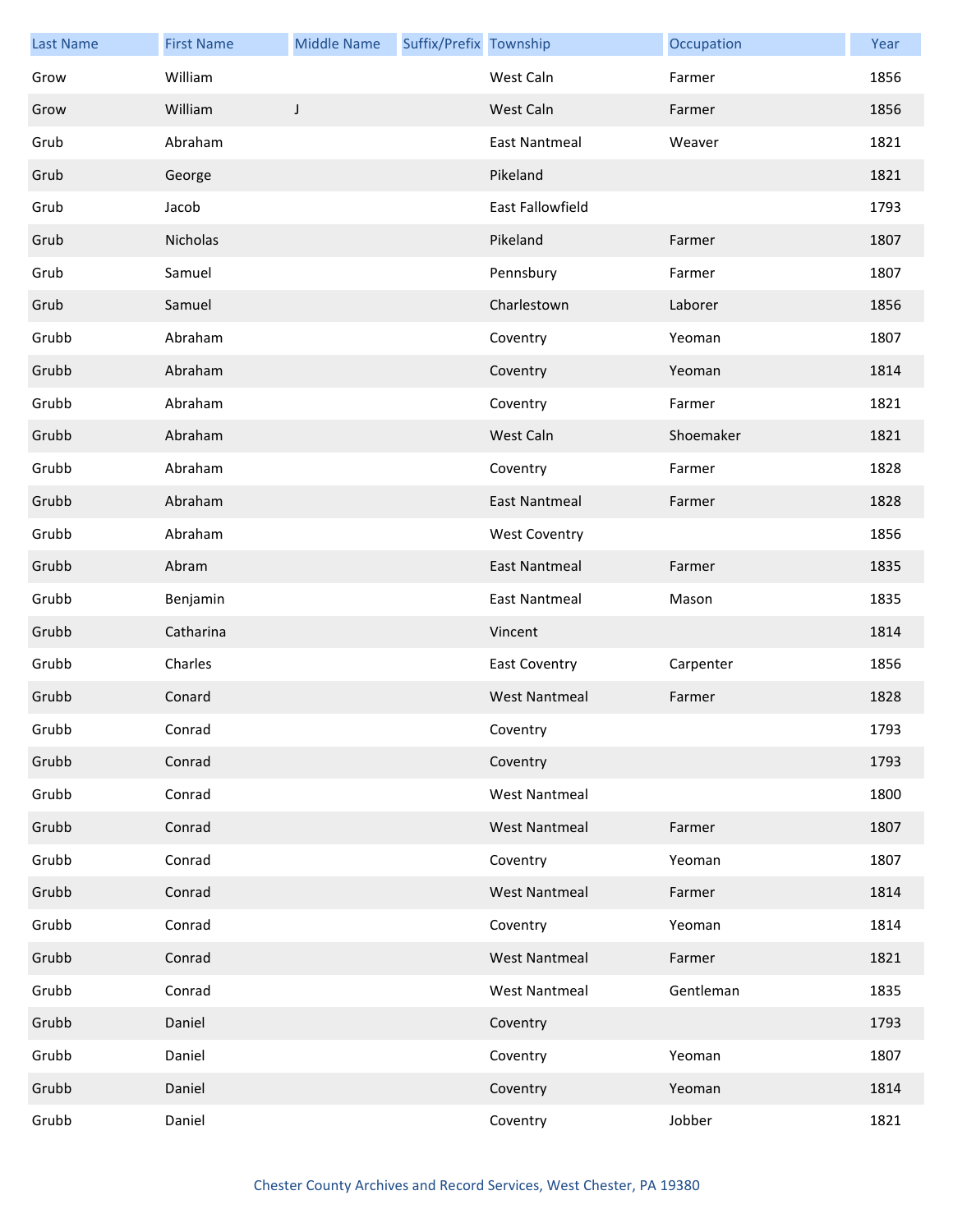| <b>Last Name</b> | <b>First Name</b> | <b>Middle Name</b> | Suffix/Prefix Township |                      | Occupation          | Year |
|------------------|-------------------|--------------------|------------------------|----------------------|---------------------|------|
| Grubb            | Daniel            |                    |                        | Coventry             | Farmer              | 1828 |
| Grubb            | Daniel            |                    |                        | Coventry             | Farmer              | 1835 |
| Grubb            | Daniel            |                    |                        | <b>East Coventry</b> | Farmer              | 1856 |
| Grubb            | David             |                    |                        | Coventry             |                     | 1793 |
| Grubb            | David             |                    |                        | Coventry             |                     | 1793 |
| Grubb            | David             |                    |                        | Coventry             | Weaver              | 1807 |
| Grubb            | David             |                    | Jr.                    | Coventry             | Yeoman              | 1807 |
| Grubb            | David             |                    |                        | Vincent              | Yeoman              | 1807 |
| Grubb            | David             |                    | Jr.                    | Coventry             | Yeoman              | 1814 |
| Grubb            | David             |                    |                        | Coventry             | Weaver              | 1814 |
| Grubb            | David             |                    | Jr.                    | Coventry             | Farmer              | 1821 |
| Grubb            | David             |                    |                        | Coventry             | Weaver              | 1821 |
| Grubb            | David             |                    |                        | Coventry             | Farmer              | 1828 |
| Grubb            | David             |                    |                        | Coventry             | Weaver              | 1828 |
| Grubb            | David             |                    |                        | Coventry             | Wheelwright         | 1835 |
| Grubb            | David             |                    |                        | Coventry             | Weaver, farmer      | 1835 |
| Grubb            | David             |                    |                        | <b>East Coventry</b> | Wheelwright         | 1856 |
| Grubb            | David             |                    |                        | <b>East Coventry</b> | Farmer              | 1856 |
| Grubb            | Elizabeth         |                    |                        | <b>East Coventry</b> |                     | 1856 |
| Grubb            | ema               |                    |                        | <b>East Nantmeal</b> | Mason               | 1835 |
| Grubb            | Emanuel           |                    |                        | Vincent              | Mason               | 1814 |
| Grubb            | Emanuel           |                    |                        | Coventry             | Mason               | 1828 |
| Grubb            | Emmanuel          |                    |                        | Charlestown          | Laborer             | 1821 |
| Grubb            | George            |                    |                        | Coventry             | Laborer             | 1821 |
| Grubb            | George            |                    |                        | Coventry             | Laborer             | 1828 |
| Grubb            | George            |                    |                        | Coventry             | Laborer             | 1835 |
| Grubb            | George            |                    |                        | <b>East Coventry</b> | Laborer             | 1856 |
| Grubb            | George            |                    |                        | <b>East Coventry</b> | Carpenter           | 1856 |
| Grubb            | Hannah            |                    |                        | Willistown           | Farmer              | 1828 |
| Grubb            | Henry             |                    |                        | Coventry             |                     | 1793 |
| Grubb            | Henry             |                    |                        | Coventry             |                     | 1793 |
| Grubb            | Henry             |                    |                        | Coventry             | Farmer              | 1828 |
| Grubb            | Henry             |                    |                        | Coventry             | Storekeeper, farmer | 1835 |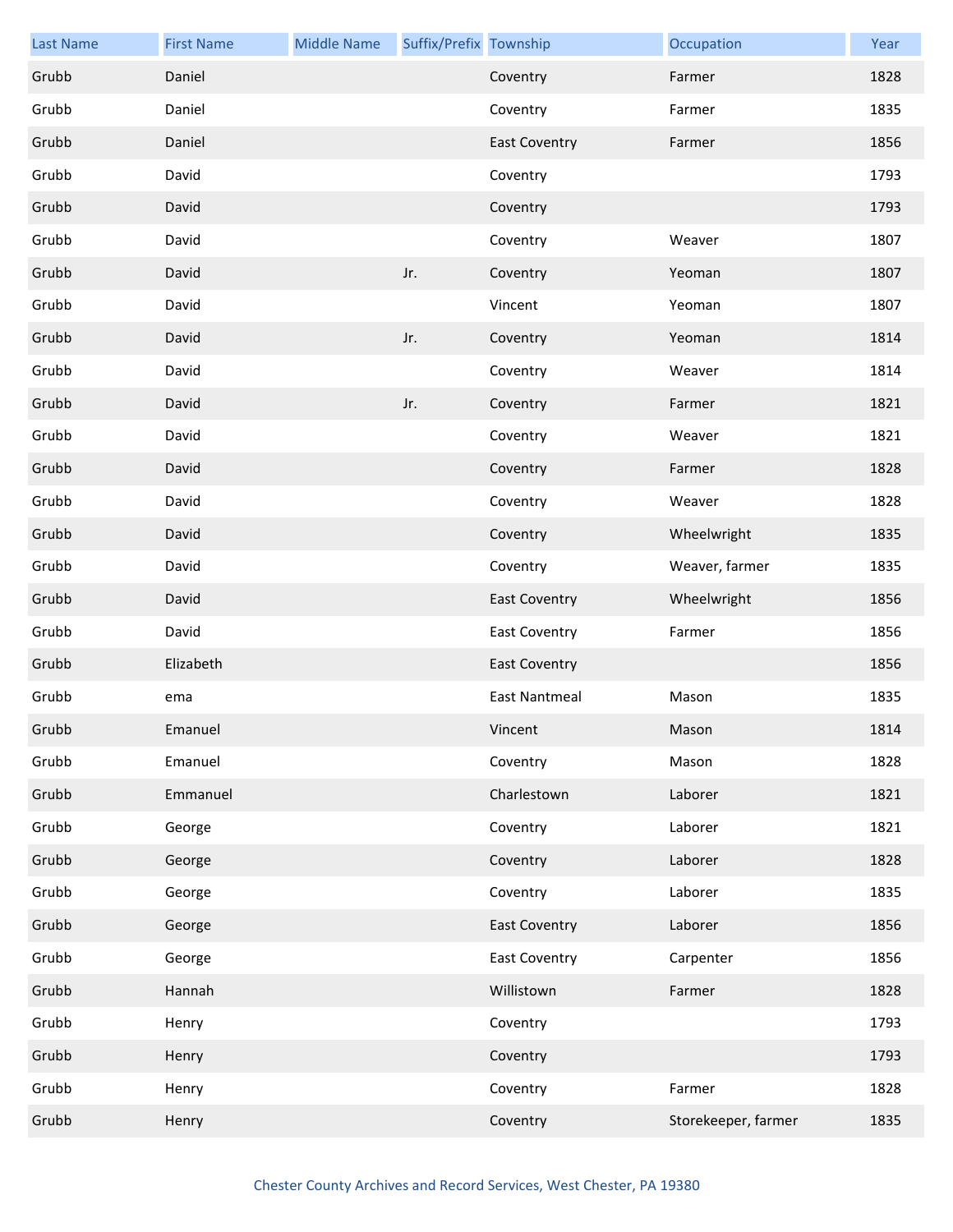| <b>Last Name</b> | <b>First Name</b> | <b>Middle Name</b> | Suffix/Prefix Township |                      | Occupation        | Year |
|------------------|-------------------|--------------------|------------------------|----------------------|-------------------|------|
| Grubb            | Henry             |                    |                        | <b>East Coventry</b> | Blacksmith        | 1856 |
| Grubb            | Henry             |                    |                        | Phoenixville         | Merchant          | 1856 |
| Grubb            | Isaac             |                    |                        | Vincent              | Farmer            | 1828 |
| Grubb            | Isaac             |                    |                        | Coventry             | Carpenter, farmer | 1835 |
| Grubb            | Jacob             |                    |                        | Coventry             |                   | 1793 |
| Grubb            | Jacob             |                    |                        | Newlin               | Farmer & Forgeman | 1807 |
| Grubb            | Jacob             |                    |                        | Newlin               | Farmer            | 1814 |
| Grubb            | Jacob             |                    |                        | <b>West Nantmeal</b> | Farmer            | 1821 |
| Grubb            | Jacob             |                    |                        | Coventry             | Weaver            | 1821 |
| Grubb            | Jacob             |                    |                        | Vincent              |                   | 1821 |
| Grubb            | Jacob             |                    |                        | Newlin               | Farmer            | 1821 |
| Grubb            | Jacob             |                    |                        | <b>West Nantmeal</b> | Farmer            | 1828 |
| Grubb            | Jacob             |                    |                        | Vincent              | Farmer            | 1828 |
| Grubb            | Jacob             |                    |                        | Coventry             | Weaver            | 1828 |
| Grubb            | Jacob             |                    |                        | Coventry             | Farmer            | 1828 |
| Grubb            | Jacob             |                    |                        | <b>East Vincent</b>  | Farmer            | 1835 |
| Grubb            | Jacob             |                    |                        | Coventry             | Farmer            | 1835 |
| Grubb            | Jacob             |                    |                        | <b>West Nantmeal</b> | Farmer            | 1835 |
| Grubb            | Jacob             |                    |                        | <b>East Coventry</b> | Farmer            | 1856 |
| Grubb            | Jacob             |                    |                        | <b>West Nantmeal</b> | Farmer            | 1856 |
| Grubb            | Jacob             |                    |                        | East Coventry        | Mason             | 1856 |
| Grubb            | Jacob             |                    |                        | <b>East Coventry</b> | Farmer            | 1856 |
| Grubb            | Jacob             |                    |                        | East Vincent         | Laborer           | 1856 |
| Grubb            | James             |                    |                        | Coventry             | Mason             | 1835 |
| Grubb            | James             |                    |                        | <b>East Coventry</b> | Stonemason        | 1856 |
| Grubb            | Jesse             |                    |                        | Coventry             | Farmer            | 1821 |
| Grubb            | Jesse             |                    |                        | Coventry             | Farmer            | 1828 |
| Grubb            | John              |                    |                        | Coventry             |                   | 1793 |
| Grubb            | John              |                    | Sr.                    | Coventry             | Yeoman            | 1807 |
| Grubb            | John              |                    | Jr.                    | Coventry             | Laborer           | 1807 |
| Grubb            | John              |                    |                        | Coventry             | Mason             | 1807 |
| Grubb            | John              |                    |                        | Coventry             | Mason             | 1814 |
| Grubb            | John              |                    | Jr.                    | Coventry             | Mason             | 1814 |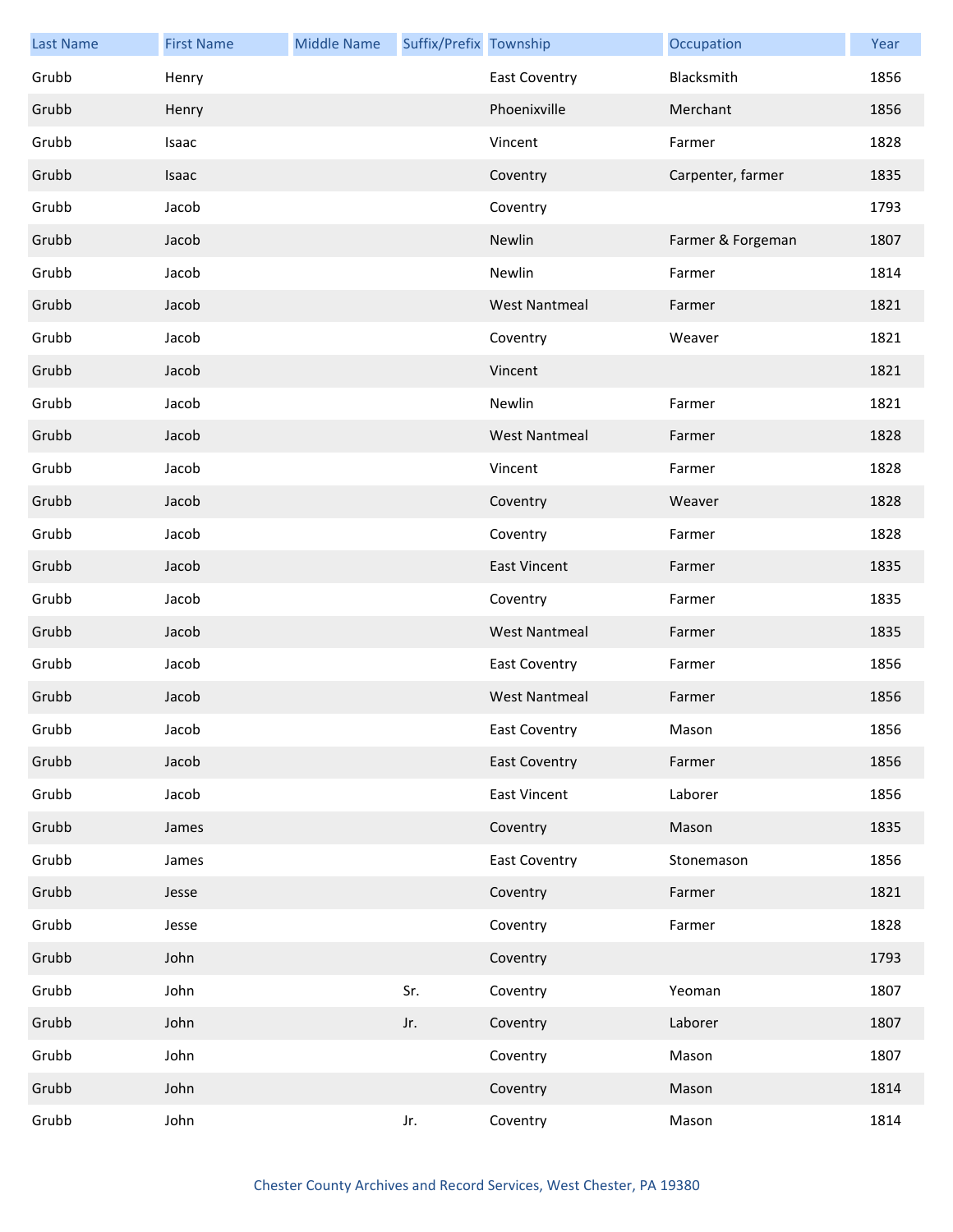| <b>Last Name</b> | <b>First Name</b> | <b>Middle Name</b> | Suffix/Prefix Township |                      | Occupation  | Year |
|------------------|-------------------|--------------------|------------------------|----------------------|-------------|------|
| Grubb            | John              |                    |                        | Coventry             | Yeoman      | 1814 |
| Grubb            | John              |                    | Jr.                    | Coventry             | Yeoman      | 1814 |
| Grubb            | John              |                    |                        | Honey Brook          | Storekeeper | 1814 |
| Grubb            | John              |                    | Sr.                    | Coventry             | Yeoman      | 1814 |
| Grubb            | John              |                    |                        | Vincent              |             | 1821 |
| Grubb            | John              |                    | Jr.                    | Coventry             | Farmer      | 1821 |
| Grubb            | John              |                    | Sr.                    | Coventry             | Farmer      | 1821 |
| Grubb            | John              |                    |                        | Coventry             | Farmer      | 1821 |
| Grubb            | John              |                    |                        | Vincent              |             | 1821 |
| Grubb            | John              |                    |                        | Coventry             | Mason       | 1821 |
| Grubb            | John              |                    | Jr.                    | Coventry             | Mason       | 1828 |
| Grubb            | John              |                    | Jr.                    | Coventry             | Farmer      | 1828 |
| Grubb            | John              |                    | Sr.                    | Coventry             | Laborer     | 1828 |
| Grubb            | John              |                    |                        | Coventry             | Mason       | 1828 |
| Grubb            | John              |                    |                        | Coventry             | Farmer      | 1828 |
| Grubb            | John              |                    |                        | Coventry             | Farmer      | 1828 |
| Grubb            | John              |                    |                        | Coventry             | Farmer      | 1835 |
| Grubb            | John              |                    | Jr.                    | Coventry             | Farmer      | 1835 |
| Grubb            | John              |                    | Jr.                    | Coventry             | Mason       | 1835 |
| Grubb            | John              |                    |                        | Coventry             | Mason       | 1835 |
| Grubb            | John              |                    |                        | <b>East Coventry</b> | Farmer      | 1856 |
| Grubb            | John              |                    |                        | <b>East Coventry</b> | Blacksmith  | 1856 |
| Grubb            | John              |                    |                        | <b>East Coventry</b> | Farmer      | 1856 |
| Grubb            | John              |                    |                        | <b>East Coventry</b> | Laborer     | 1856 |
| Grubb            | Levi              |                    |                        | Newlin               | Laborer     | 1821 |
| Grubb            | Moses             |                    |                        | Coventry             | Laborer     | 1835 |
| Grubb            | Moses             |                    |                        | <b>East Coventry</b> | Blacksmith  | 1856 |
| Grubb            | Moses             |                    |                        | <b>West Coventry</b> | Farmer      | 1856 |
| Grubb            | Nathaniel         |                    |                        | Willistown           |             | 1793 |
| Grubb            | Nathaniel         |                    |                        | Willistown           |             | 1800 |
| Grubb            | Nathaniel         |                    |                        | Willistown           | Farmer      | 1807 |
| Grubb            | Nicholas          |                    |                        | Pikeland             | Laborer     | 1814 |
| Grubb            | Owen              | S                  |                        | <b>East Coventry</b> | Farmer      | 1856 |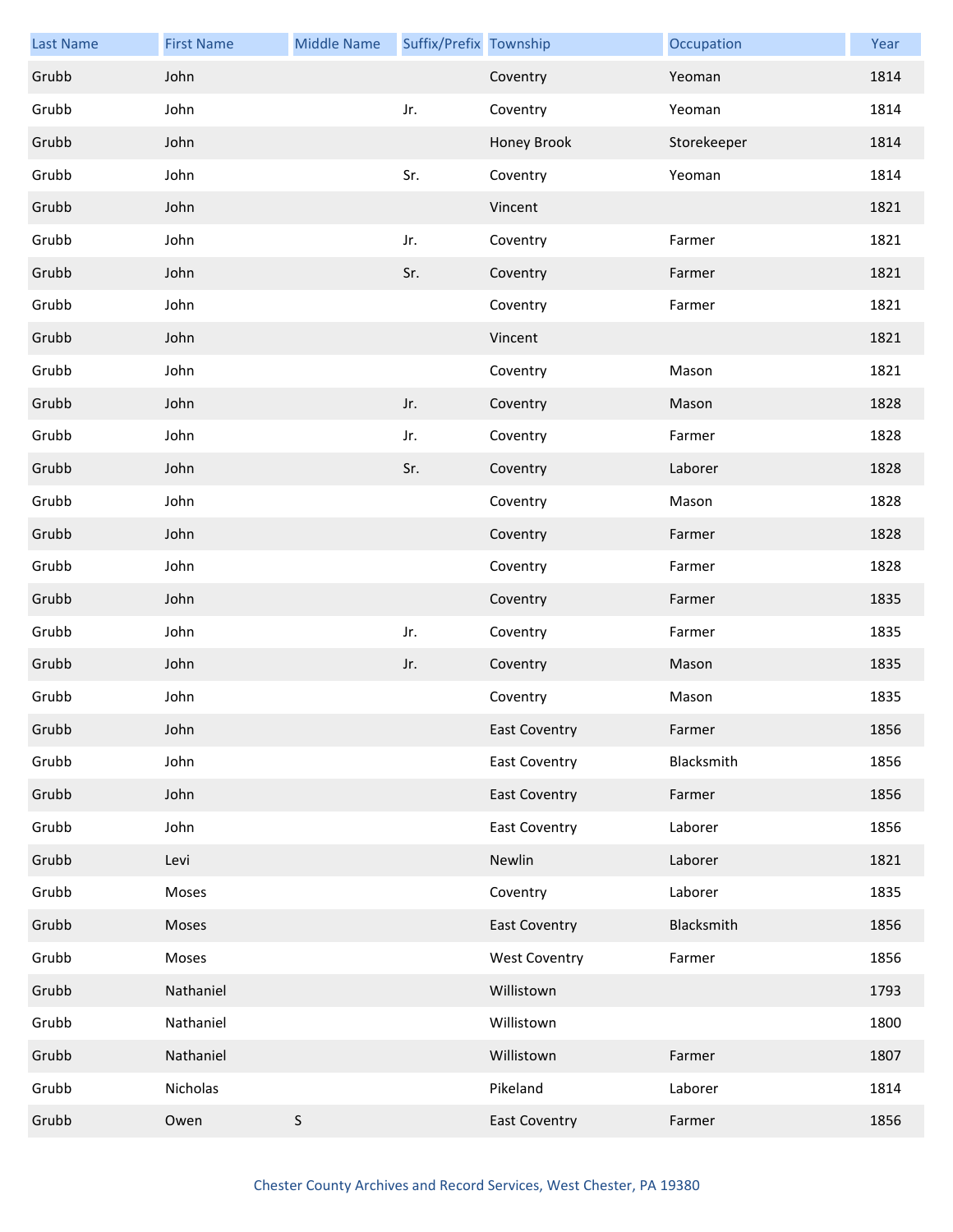| <b>Last Name</b> | <b>First Name</b> | <b>Middle Name</b> | Suffix/Prefix Township |                      | Occupation  | Year |
|------------------|-------------------|--------------------|------------------------|----------------------|-------------|------|
| Grubb            | Peter             |                    |                        | Coventry             | Farmer      | 1828 |
| Grubb            | Peter             |                    |                        | Coventry             | Farmer      | 1835 |
| Grubb            | Peter             |                    |                        | <b>East Vincent</b>  | Laborer     | 1856 |
| Grubb            | polly             |                    |                        | <b>West Coventry</b> |             | 1856 |
| Grubb            | Samuel            |                    |                        | Willistown           |             | 1800 |
| Grubb            | Samuel            |                    |                        | Willistown           | Farmer      | 1807 |
| Grubb            | Samuel            |                    |                        | Willistown           | Farmer      | 1814 |
| Grubb            | Samuel            |                    |                        | Willistown           | Farmer      | 1821 |
| Grubb            | Samuel            |                    |                        | Coventry             | Laborer     | 1828 |
| Grubb            | Samuel            |                    |                        | Coventry             | Saddler     | 1828 |
| Grubb            | Samuel            |                    |                        | East Bradford        | Farmer      | 1856 |
| Grubb            | Samuel            |                    |                        | Schuylkill           | Carpenter   | 1856 |
| Grubb            | Samuel            | $\sf b$            |                        | Willistown           | Carpenter   | 1835 |
| Grubb            | Samuel            | B                  |                        | Willistown           | Wheelwright | 1856 |
| Grubb            | Samuel            | В.                 |                        | Willistown           | Carpenter   | 1821 |
| Grubb            | Samuel            | <b>B.</b>          |                        | Willistown           | Carpenter   | 1828 |
| Grubb            | Sarah             |                    |                        | <b>East Coventry</b> |             | 1856 |
| Grubb            | Sieon             |                    |                        | Schuylkill           | Laborer     | 1856 |
| Grubb            | William           | $\mathsf C$        |                        | West Goshen          | Farmer      | 1856 |
| Grubb            | William           | Wilson             |                        | West Goshen          | Farmer      | 1856 |
| Gruber           | Jacob             |                    |                        | Phoenixville         | Laborer     | 1856 |
| Grundy           | George            |                    |                        | Valley               | Laborer     | 1856 |
| Grunewald        | Matthias          |                    |                        | Easttown             | Laborer     | 1807 |
| Guay             | Hugh              |                    |                        | East Nottingham      |             | 1800 |
| Guay             | Joseph            |                    |                        | East Nottingham      |             | 1800 |
| Guay             | William           |                    |                        | East Nottingham      |             | 1800 |
| Gubbings         | James             |                    |                        | West Caln            | Farmer      | 1856 |
| Gubbings         | John              |                    |                        | West Caln            | Farmer      | 1856 |
| Gubby            | Peter             |                    |                        | New London           |             | 1800 |
| Gubby            | Thomas            |                    |                        | New London           |             | 1793 |
| Gubby            | Thomas            |                    |                        | New London           |             | 1800 |
| Gubby            | Thomas            |                    |                        | New London           | Farmer      | 1807 |
| Gubby            | Thomas            |                    |                        | New London           | Farmer      | 1814 |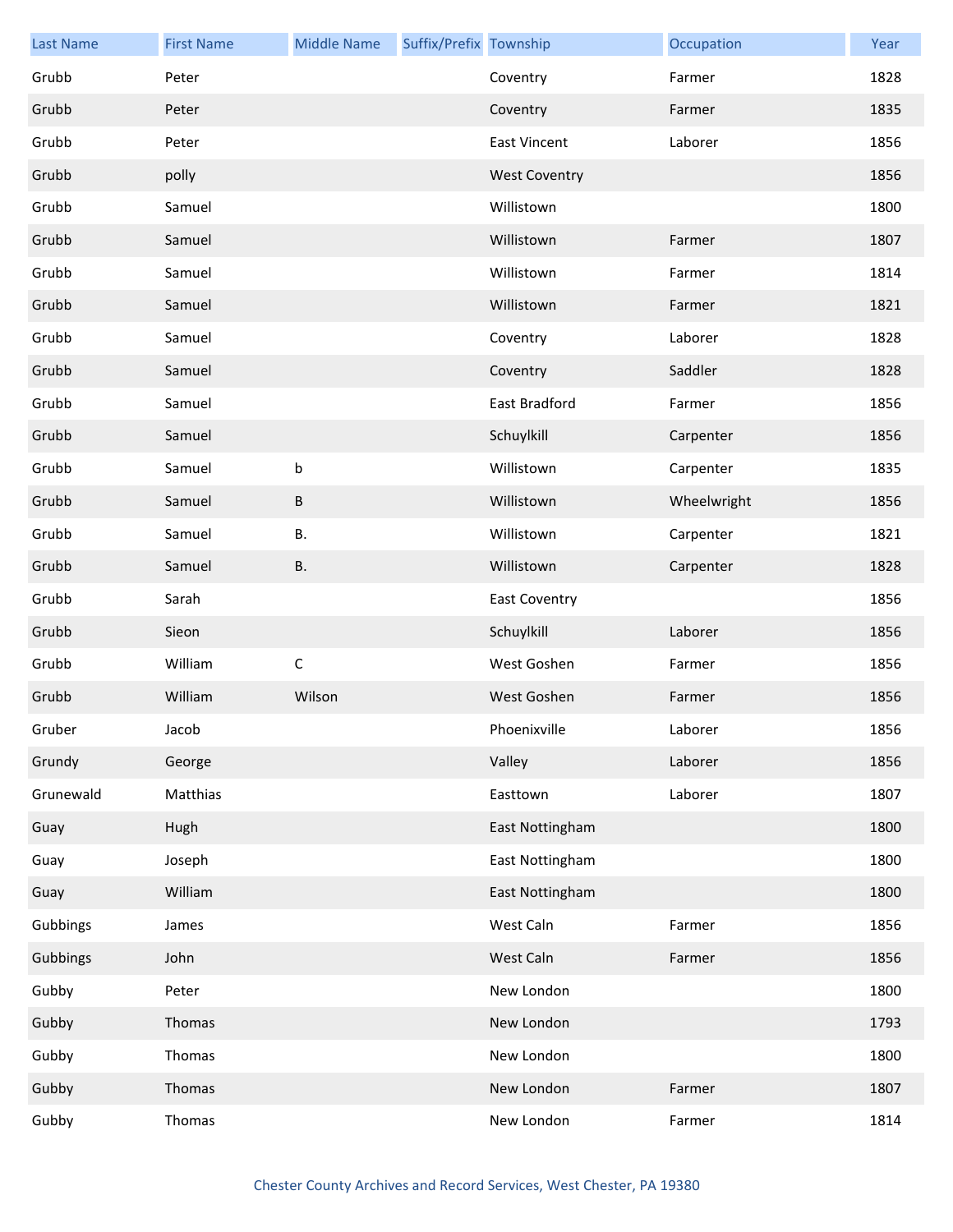| <b>Last Name</b> | <b>First Name</b> | <b>Middle Name</b> | Suffix/Prefix Township |                      | Occupation      | Year |
|------------------|-------------------|--------------------|------------------------|----------------------|-----------------|------|
| Guensche         | H                 | Benhard            |                        | West Goshen          | Laborer         | 1856 |
| Guerney          | Melsworth         |                    |                        | Schuylkill           | Nailer          | 1828 |
| Guess            | Jacob             |                    |                        | Uwchlan              | Farmer          | 1856 |
| Guess            | Joseph            |                    |                        | West Goshen          | Farmer          | 1835 |
| Guess            | Marshall          |                    |                        | West Goshen          | Farmer          | 1835 |
| Guess            | William           |                    |                        | Uwchlan              |                 | 1856 |
| Guest            | Abner             |                    |                        | West Nottingham      | Blacksmith      | 1821 |
| Guest            | Alban             |                    |                        | <b>East Nantmeal</b> | Farmer          | 1814 |
| Guest            | Alben             |                    |                        | Coventry             | Laborer         | 1821 |
| Guest            | Daniel            |                    |                        | Willistown           |                 | 1800 |
| Guest            | Daniel            |                    |                        | Willistown           | Cordwainer      | 1807 |
| Guest            | Daniel            |                    |                        | Willistown           | Farmer          | 1814 |
| Guest            | Follest           |                    |                        | East Nantmeal        | Stonemason      | 1856 |
| Guest            | George            |                    |                        | <b>East Nantmeal</b> | Mason           | 1821 |
| Guest            | Henry             |                    |                        | Goshen               |                 | 1793 |
| Guest            | Henry             |                    |                        | Goshen               | Mason           | 1807 |
| Guest            | <b>Isaac</b>      |                    |                        | West Nottingham      | Carpenter       | 1821 |
| Guest            | Isaac             |                    |                        | Wallace              | Laborer         | 1856 |
| Guest            | Isaiah            |                    |                        | <b>East Nantmeal</b> | Farmer          | 1856 |
| Guest            | Jacob             |                    |                        | West Nottingham      | Carpenter       | 1821 |
| Guest            | James             |                    |                        | East Nantmeal        |                 | 1793 |
| Guest            | James             |                    |                        | <b>East Nantmeal</b> | Farmer          | 1800 |
| Guest            | James             |                    |                        | <b>East Nantmeal</b> | Farmer          | 1807 |
| Guest            | James             |                    |                        | <b>East Nantmeal</b> | Carpenter       | 1807 |
| Guest            | James             |                    |                        | <b>East Nantmeal</b> | Carpenter       | 1814 |
| Guest            | James             |                    |                        | <b>East Nantmeal</b> | Farmer          | 1814 |
| Guest            | James             |                    |                        | <b>East Nantmeal</b> | Farmer          | 1821 |
| Guest            | James             |                    | Jr.                    | <b>East Nantmeal</b> | Farmer          | 1821 |
| Guest            | James             |                    |                        | <b>East Nantmeal</b> | Carpenter       | 1821 |
| Guest            | James             |                    |                        | <b>East Nantmeal</b> | Carpenter       | 1828 |
| Guest            | James             |                    |                        | <b>East Nantmeal</b> | Carpenter       | 1835 |
| Guest            | James             |                    | Jr.                    | <b>East Nantmeal</b> | Farmer          | 1856 |
| Guest            | James             |                    | Sr.                    | <b>East Nantmeal</b> | House carpenter | 1856 |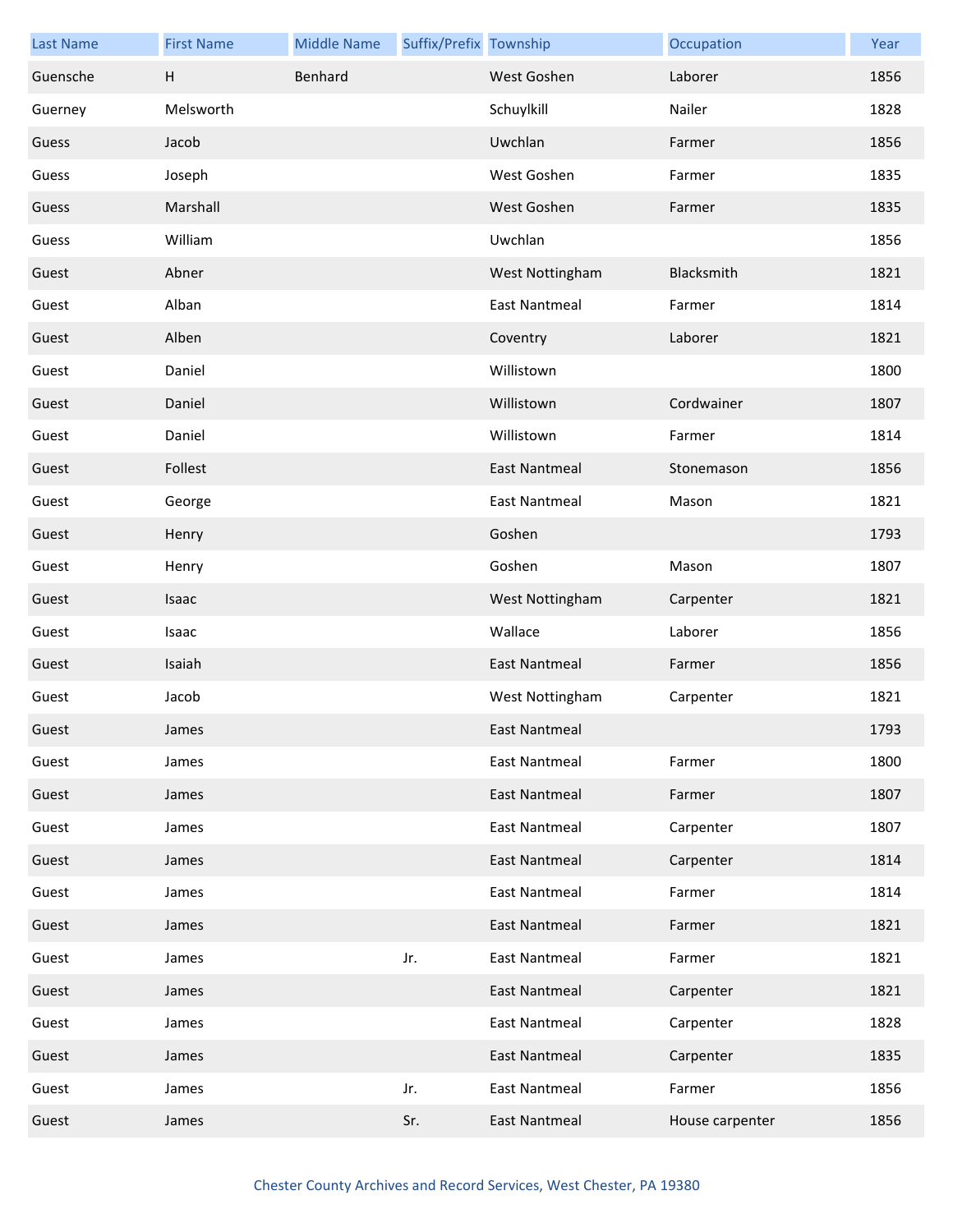| <b>Last Name</b> | <b>First Name</b> | <b>Middle Name</b> | Suffix/Prefix Township |                      | Occupation | Year |
|------------------|-------------------|--------------------|------------------------|----------------------|------------|------|
| Guest            | Jane              |                    |                        | West Chester         | Seamstress | 1821 |
| Guest            | John              |                    |                        | <b>East Nantmeal</b> |            | 1793 |
| Guest            | John              |                    |                        | <b>East Nantmeal</b> | Farmer     | 1800 |
| Guest            | John              |                    |                        | East Nantmeal        | Farmer     | 1807 |
| Guest            | John              |                    |                        | <b>East Nantmeal</b> | Farmer     | 1814 |
| Guest            | John              |                    |                        | <b>East Nantmeal</b> | Farmer     | 1821 |
| Guest            | John              |                    |                        | <b>East Nantmeal</b> | Farmer     | 1828 |
| Guest            | John              |                    |                        | Uwchlan              | Farmer     | 1856 |
| Guest            | Joseph            |                    |                        | Kennett              | Farmer     | 1800 |
| Guest            | Joseph            |                    |                        | Kennett              | Farmer     | 1807 |
| Guest            | Joseph            |                    |                        | Kennett              | Farmer     | 1814 |
| Guest            | Joseph            |                    |                        | Kennett              | Farmer     | 1828 |
| Guest            | Joseph            |                    | Jr.                    | Kennett              | Farmer     | 1828 |
| Guest            | Joseph            |                    |                        | West Goshen          | Farmer     | 1828 |
| Guest            | Joseph            |                    |                        | Kennett              | Yeoman     | 1835 |
| Guest            | Mary              |                    |                        | Vincent              |            | 1814 |
| Guest            | Mary              |                    | Widow                  | Goshen               | Farmer     | 1814 |
| Guest            | Mary              |                    |                        | West Goshen          |            | 1821 |
| Guest            | Mary              |                    | Widow                  | West Goshen          |            | 1828 |
| Guest            | Melchia           |                    |                        | South Coventry       | Farmer     | 1856 |
| Guest            | Palmer            |                    |                        | London Grove         | Laborer    | 1856 |
| Guest            | Rebecca           |                    |                        | <b>West Chester</b>  |            | 1807 |
| Guest            | Richard           |                    |                        | East Nantmeal        | Carpenter  | 1821 |
| Guest            | Richard           |                    |                        | <b>East Nantmeal</b> | Farmer     | 1828 |
| Guest            | Richard           |                    |                        | <b>East Nantmeal</b> | Farmer     | 1835 |
| Guest            | Rufes             |                    |                        | <b>East Nantmeal</b> | Teacher    | 1856 |
| Guest            | Stephen           |                    |                        | East Nantmeal        | Mason      | 1828 |
| Guest            | Thomas            |                    |                        | <b>East Nantmeal</b> |            | 1793 |
| Guest            | Thomas            |                    |                        | <b>East Nantmeal</b> | Mason      | 1800 |
| Guest            | Thomas            |                    |                        | <b>East Nantmeal</b> | Mason      | 1807 |
| Guest            | Thomas            |                    |                        | East Nantmeal        | Mason      | 1807 |
| Guest            | Thomas            |                    | Sr.                    | East Nantmeal        | Mason      | 1814 |
| Guest            | Thomas            |                    | Jr.                    | <b>East Nantmeal</b> | Mason      | 1814 |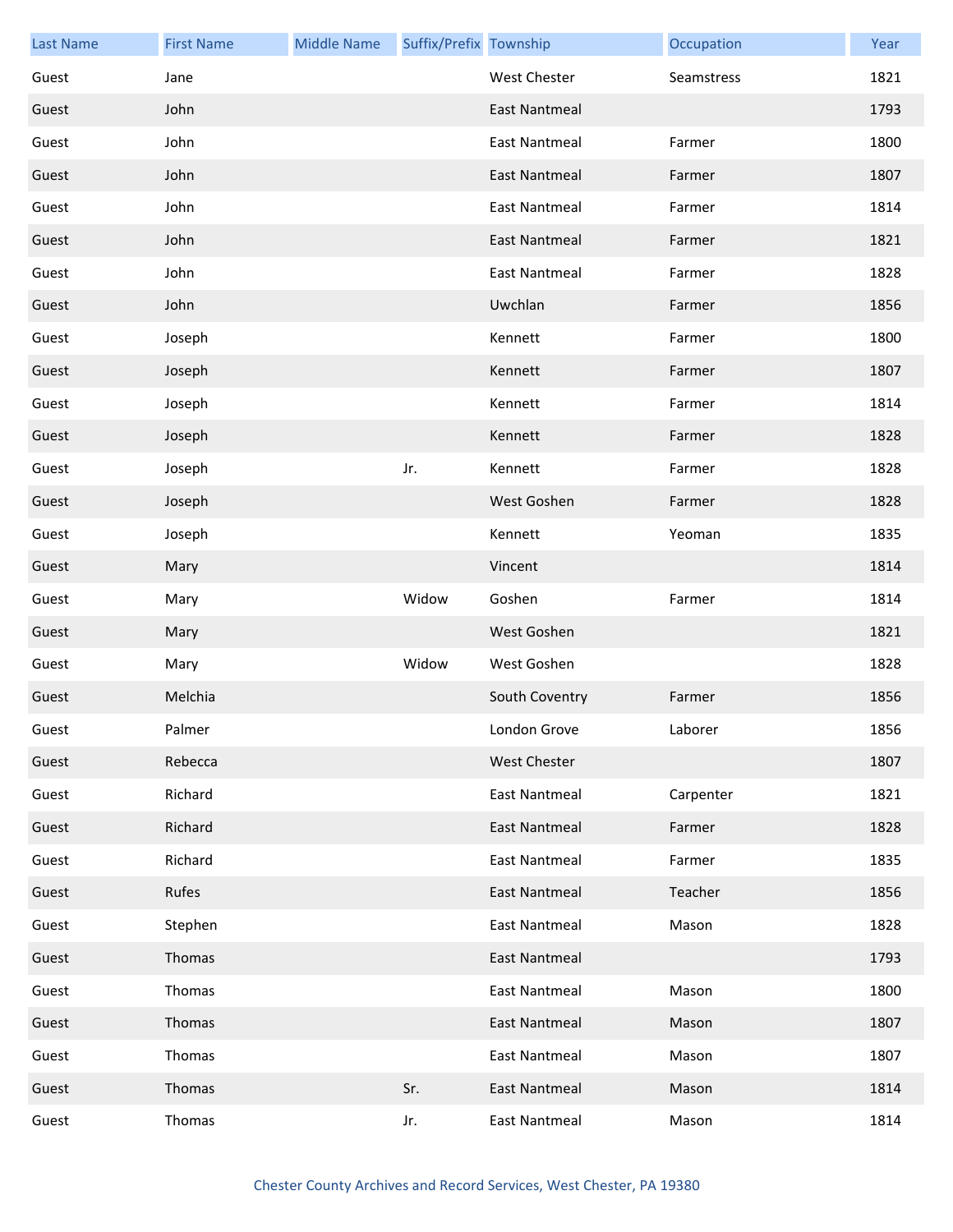| <b>Last Name</b> | <b>First Name</b> | <b>Middle Name</b> | Suffix/Prefix Township |                      | Occupation | Year |
|------------------|-------------------|--------------------|------------------------|----------------------|------------|------|
| Guest            | Thomas            |                    | Sr.                    | West Nottingham      | Farmer     | 1821 |
| Guest            | Thomas            |                    | Jr.                    | West Nottingham      | Farmer     | 1821 |
| Guest            | Thomas            |                    |                        | <b>East Nantmeal</b> | Mason      | 1821 |
| Guest            | Thomas            |                    |                        | <b>East Nantmeal</b> | Farmer     | 1821 |
| Guest            | Thomas            |                    |                        | East Nantmeal        | Farmer     | 1828 |
| Guest            | Thomas            |                    |                        | <b>East Nantmeal</b> | Mason      | 1828 |
| Guest            | Thomas            |                    |                        | <b>East Nantmeal</b> | Farmer     | 1835 |
| Guest            | Thomas            |                    |                        | <b>East Nantmeal</b> | Farmer     | 1835 |
| Guest            | William           |                    |                        | East Nantmeal        |            | 1793 |
| Guest            | William           |                    |                        | <b>East Nantmeal</b> | Farmer     | 1800 |
| Guest            | William           |                    |                        | <b>East Nantmeal</b> | Mason      | 1814 |
| Guest            | William           |                    |                        | West Nottingham      | Cordwainer | 1821 |
| Guest            | William           |                    |                        | <b>East Nantmeal</b> | Mason      | 1821 |
| Guest            | William           |                    |                        | <b>East Nantmeal</b> | Farmer     | 1828 |
| Guest            | William           |                    |                        | <b>East Nantmeal</b> | Farmer     | 1835 |
| Guest            | William           |                    |                        | <b>East Nantmeal</b> | Farmer     | 1856 |
| Guhlman          | Charles           |                    |                        | <b>West Chester</b>  | Shoemaker  | 1856 |
| Guider           | Abraham           |                    |                        | Tredyffrin           | Stonemason | 1807 |
| Guider           | John              |                    |                        | Tredyffrin           | Laborer    | 1807 |
| Guidling         | Frederick         |                    |                        | Pikeland             |            | 1821 |
| Guidling         | John              |                    |                        | Pikeland             | Weaver     | 1821 |
| Guiger           | Jesse             |                    |                        | East Whiteland       | Blacksmith | 1828 |
| Guil             | John              |                    |                        | Coventry             | Yeoman     | 1807 |
| Guiler           | Samuel            |                    |                        | East Whiteland       | Tailor     | 1807 |
| Guiles           | John              |                    |                        | <b>East Nantmeal</b> | Laborer    | 1814 |
| Guilkey          | Andrew            |                    |                        | <b>West Chester</b>  | Shoemaker  | 1856 |
| Guilkey          | John              |                    |                        | <b>West Chester</b>  | Shoemaker  | 1856 |
| Guillemet        | D                 |                    |                        | West Chester         | Teacher    | 1856 |
| Guin             | George            |                    |                        | West Nottingham      |            | 1800 |
| Guin             | Isaac             |                    |                        | <b>East Nantmeal</b> | Cordwainer | 1807 |
| Guin             | John              |                    |                        | Easttown             |            | 1793 |
| Guin             | John              |                    |                        | Charlestown          | Farmer     | 1814 |
| Guin             | Joseph            |                    |                        | Brandywine           | Farmer     | 1835 |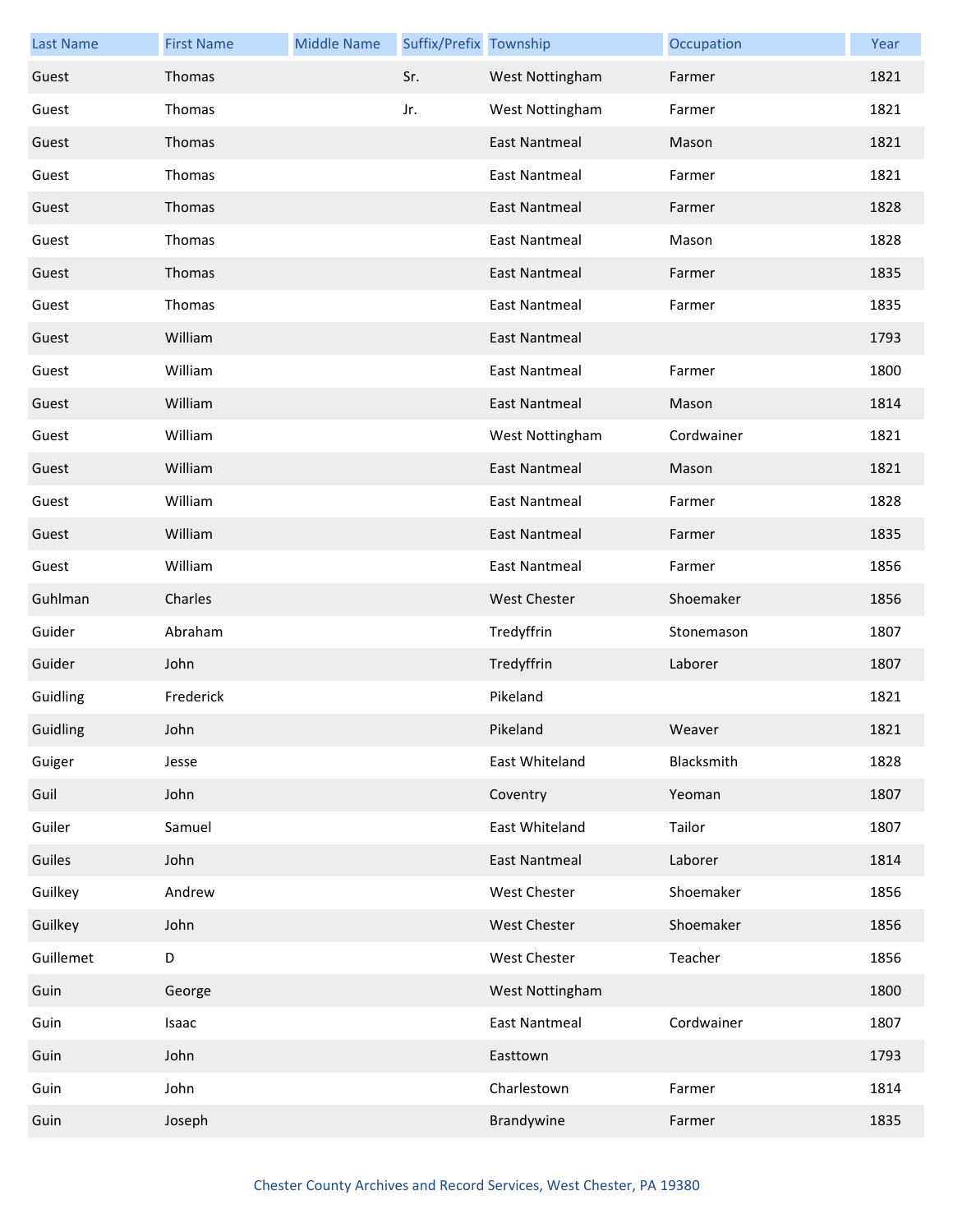| <b>Last Name</b> | <b>First Name</b> | <b>Middle Name</b> | Suffix/Prefix Township |                      | Occupation | Year |
|------------------|-------------------|--------------------|------------------------|----------------------|------------|------|
| Guin             | Malcomb           |                    |                        | Brandywine           | Farmer     | 1835 |
| Guinea           | Colwell           |                    |                        | Wallace              | Laborer    | 1856 |
| Guinea           | Edward            |                    |                        | Honey Brook          | Laborer    | 1828 |
| Guinea           | George            |                    |                        | Honey Brook          | Weaver     | 1828 |
| Guinea           | George            |                    |                        | Honeybrook           | Laborer    | 1856 |
| Guinea           | Hunter            |                    |                        | Honeybrook           | Carpenter  | 1856 |
| Guinea           | John              |                    |                        | Honey Brook          |            | 1828 |
| Guinea           | John              |                    |                        | Honeybrook           | we4        | 1856 |
| Guinea           | Josiah            | $\mathsf C$        |                        | Honeybrook           | Carpenter  | 1856 |
| Guinea           | Thomas            | W                  |                        | Honeybrook           | Plasterer  | 1856 |
| Guiney           | Edward            |                    |                        | Honey Brook          | Laborer    | 1821 |
| Guiney           | Edward            |                    |                        | Honey Brook          | Laborer    | 1835 |
| Guiney           | George            |                    |                        | <b>West Nantmeal</b> | Laborer    | 1835 |
| Guiney           | John              |                    |                        | Honey Brook          | Weaver     | 1835 |
| Guinn            | George            |                    |                        | West Whiteland       | Farmer     | 1800 |
| Guinn            | John              |                    |                        | West Whiteland       | Farmer     | 1800 |
| Guinn            | John              |                    |                        | Schuylkill           | Farmer     | 1828 |
| Guinn            | Joseph            |                    |                        | Brandywine           | Farmer     | 1828 |
| Guinn            | Malcolm           |                    |                        | Brandywine           | Farmer     | 1821 |
| Guinn            | Malcom            |                    |                        | Brandywine           | Farmer     | 1814 |
| Guinn            | Malcom            |                    |                        | Brandywine           | Farmer     | 1828 |
| Guissenhainer    | Frederick         |                    | Rev.                   | Vincent              |            | 1821 |
| Guist            | Mathias           |                    |                        | Coventry             | Innkeeper  | 1807 |
| Guist            | Matthias          |                    | Jr.                    | Coventry             | Yeoman     | 1814 |
| Guist            | Matthias          |                    |                        | Coventry             | Innkeeper  | 1814 |
| Guist            | Matthias          |                    |                        | Coventry             | Innkeeper  | 1821 |
| Guist            | Matthias          |                    | Jr.                    | Coventry             | Farmer     | 1821 |
| Guist            | Valentine         |                    |                        | Coventry             | Weaver     | 1814 |
| Guist            | Valentine         |                    |                        | Coventry             | Mason      | 1821 |
| Guldin           | John              | $\mathsf C$        | Rev.                   | <b>East Vincent</b>  |            | 1835 |
| Guldin           | John              | C.                 | Rev.                   | Vincent              |            | 1821 |
| Guldin           | John              | $\mathsf{C}.$      | Rev.                   | Vincent              | Reverend   | 1828 |
| Gulith           | Charles           |                    |                        | East Caln            | Laborer    | 1835 |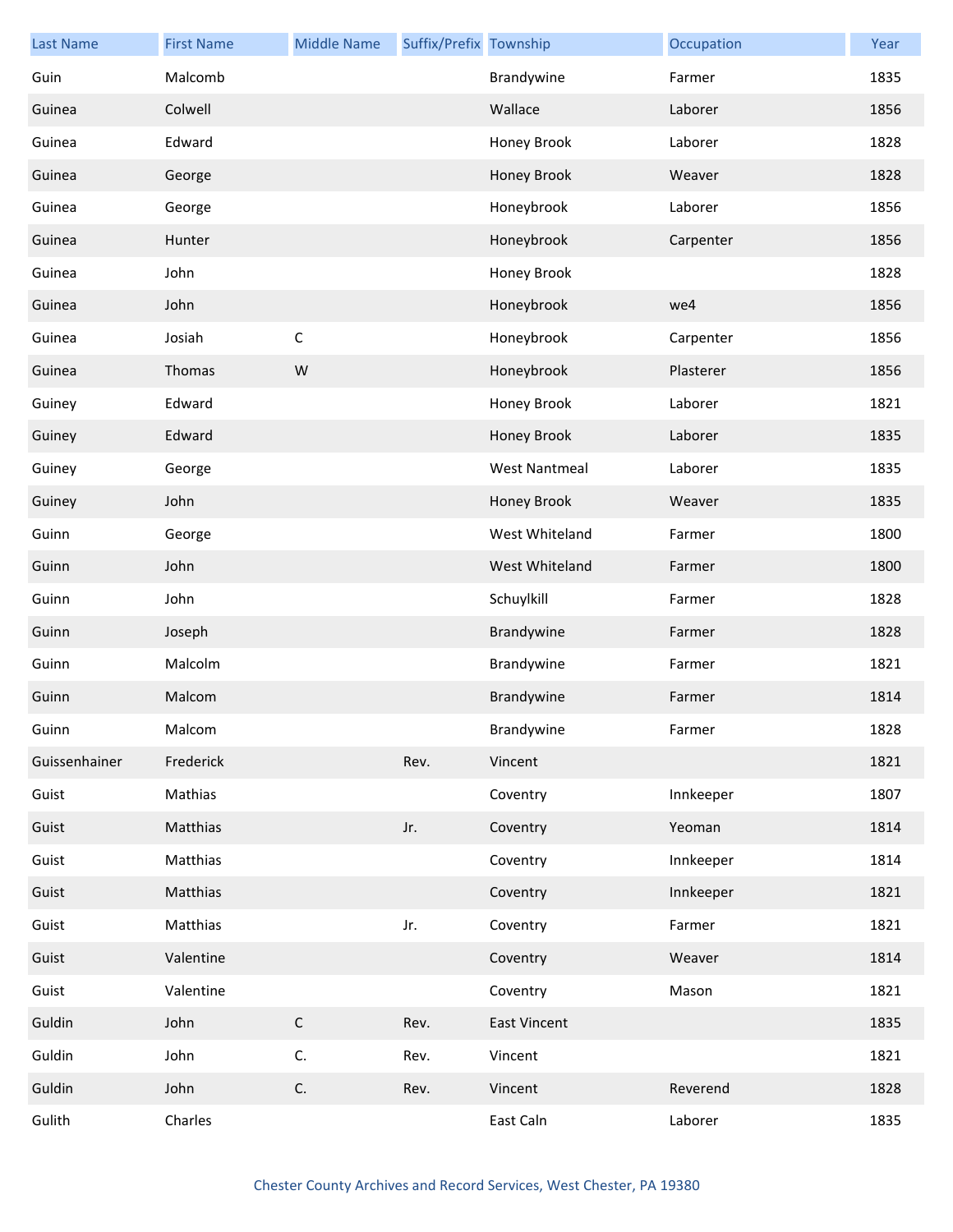| <b>Last Name</b> | <b>First Name</b> | <b>Middle Name</b> | Suffix/Prefix Township |                     | Occupation | Year |
|------------------|-------------------|--------------------|------------------------|---------------------|------------|------|
| Gun              | David             |                    |                        | Coventry            | Laborer    | 1828 |
| Gun              | David             |                    |                        | Coventry            | Laborer    | 1835 |
| Gungle           | John              |                    |                        | East Whiteland      | Miller     | 1807 |
| Gungle           | Michael           |                    |                        | East Whiteland      | Miller     | 1807 |
| Gunkle           | Daniel            |                    |                        | East Whiteland      | Farmer     | 1821 |
| Gunkle           | Daniel            |                    |                        | East Whiteland      | Farmer     | 1828 |
| Gunkle           | Daniel            |                    |                        | East Whiteland      | Farmer     | 1835 |
| Gunkle           | Daniel            |                    |                        | East Whiteland      | Farmer     | 1856 |
| Gunkle           | Davis             |                    |                        | Charlestown         | Farmer     | 1856 |
| Gunkle           | Davis             |                    |                        | Schuylkill          | Laborer    | 1856 |
| Gunkle           | George            | W                  |                        | East Whiteland      | Miller     | 1856 |
| Gunkle           | John              |                    |                        | East Whiteland      | Miller     | 1814 |
| Gunkle           | John              |                    |                        | East Whiteland      | Farmer     | 1821 |
| Gunkle           | John              |                    |                        | East Whiteland      | Farmer     | 1828 |
| Gunkle           | John              |                    |                        | East Whiteland      | Farmer     | 1835 |
| Gunkle           | John              |                    | Jr.                    | East Whiteland      | Miller     | 1835 |
| Gunkle           | John              |                    | Jr.                    | East Whiteland      | Farmer     | 1856 |
| Gunkle           | John              |                    |                        | East Whiteland      | Farmer     | 1856 |
| Gunkle           | Michael           |                    |                        | East Whiteland      |            | 1800 |
| Gunkle           | Michael           |                    | Jr.                    | East Whiteland      | Farmer     | 1814 |
| Gunkle           | Michael           |                    |                        | East Whiteland      | Farmer     | 1814 |
| Gunkle           | Michael           |                    |                        | East Whiteland      |            | 1821 |
| Gunkle           | Michael           |                    |                        | East Whiteland      | Farmer     | 1828 |
| Gunkle           | Michael           |                    |                        | East Whiteland      | Farmer     | 1835 |
| Gunkle           | Michael           |                    |                        | East Whiteland      | Farmer     | 1856 |
| Gunkle           | Miles             |                    |                        | <b>West Vincent</b> | Farmer     | 1856 |
| Gunkle           | Sarah             | J                  |                        | East Whiteland      | Farmer     | 1856 |
| Gunkle           | William           |                    |                        | East Whiteland      | Doctor     | 1821 |
| Gunkle           | William           |                    | MD                     | West Whiteland      | Physician  | 1856 |
| Gunn             | David             |                    |                        | Coventry            | Shoemaker  | 1807 |
| Gunn             | David             |                    |                        | Coventry            | Yeoman     | 1814 |
| Gunn             | Jacob             |                    |                        | Tredyffrin          | Laborer    | 1835 |
| Gunn             | Jacob             |                    |                        | Phoenixville        | Boatman    | 1856 |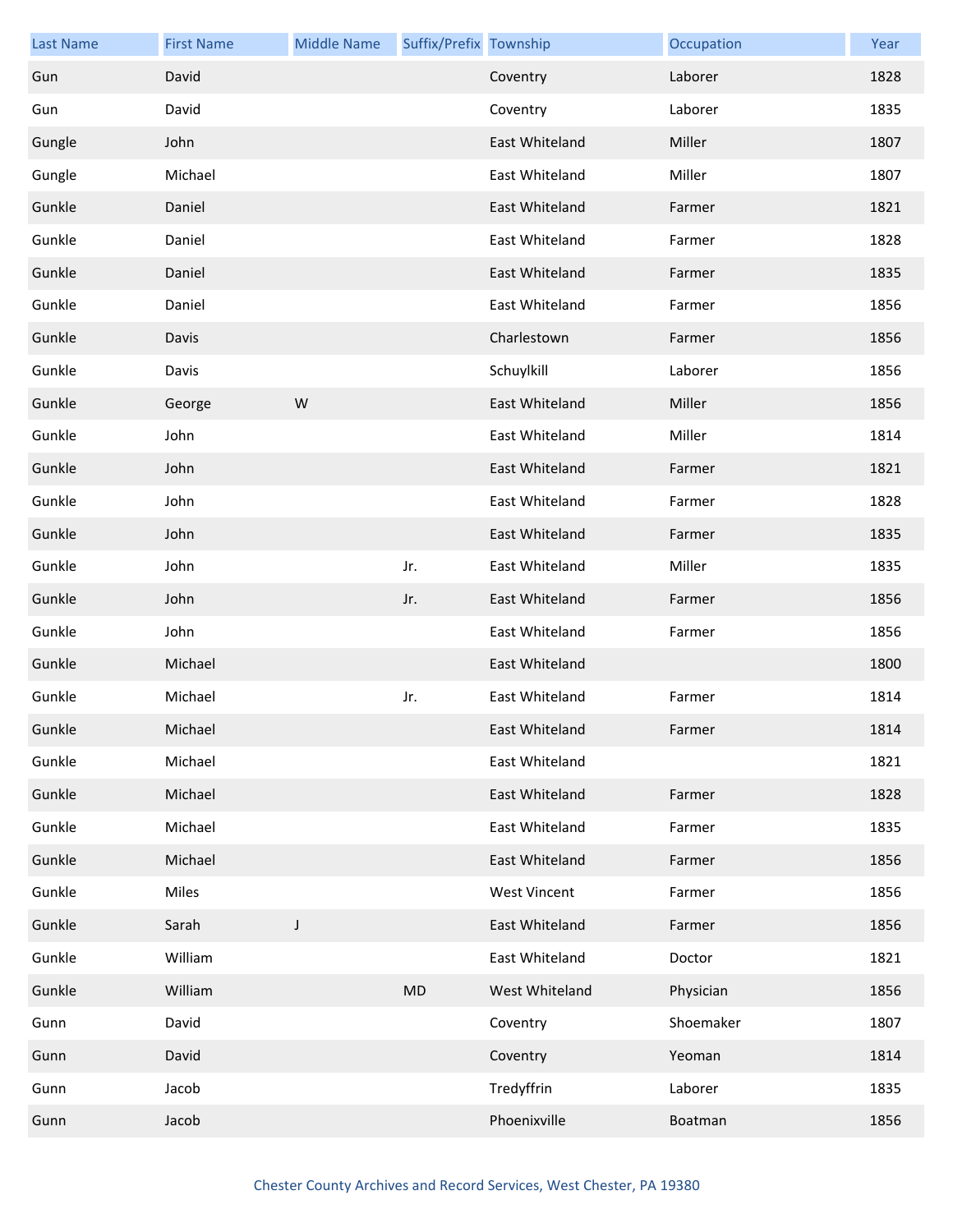| <b>Last Name</b> | <b>First Name</b> | <b>Middle Name</b> | Suffix/Prefix Township |                     | Occupation  | Year |
|------------------|-------------------|--------------------|------------------------|---------------------|-------------|------|
| Gunn             | Jacob             |                    |                        | Phoenixville        | Laborer     | 1856 |
| Gunn             | John              |                    |                        | Birmingham          | Tanner      | 1814 |
| Gunning          | James             |                    |                        | London Grove        | Laborer     | 1856 |
| Gunsenhouser     | Abraham           |                    |                        | Coventry            | Miller      | 1821 |
| Gunsenhouser     | Isaac             |                    |                        | Coventry            | Shoemaker   | 1807 |
| Gunsenhouser     | Isaac             |                    |                        | Coventry            | Cordwainer  | 1814 |
| Gunsenhouser     | Isaac             |                    |                        | Coventry            | Cordwainer  | 1821 |
| Gunsenhouser     | Jacob             |                    |                        | Coventry            | Tailor      | 1814 |
| Gunsenhouser     | Jacob             |                    |                        | Coventry            | Farmer      | 1821 |
| Gunsenhouser     | Jacob             |                    |                        | Coventry            | Farmer      | 1828 |
| Gunsenhouser     | Martin            |                    |                        | Coventry            | Yeoman      | 1807 |
| Gunsenhouser     | Sarah             |                    |                        | Coventry            | Spinster    | 1821 |
| Gunsenhower      | Jacob             |                    |                        | South Coventry      | Laborer     | 1856 |
| Gunserhouser     | Jacob             |                    |                        | <b>East Vincent</b> | Farmer      | 1835 |
| Gunshouser       | Jacob             |                    |                        | <b>East Vincent</b> | Laborer     | 1856 |
| Gunshouser       | William           |                    |                        | <b>East Vincent</b> | Laborer     | 1856 |
| Gurl             | Bryan             |                    |                        | Thornbury           | Laborer     | 1856 |
| Gurmley          | Robert            |                    |                        | Tredyffrin          | Laborer     | 1835 |
| Gurrigues        | Benjamin          |                    |                        | Tredyffrin          | Laborer     | 1856 |
| Gury             | George            |                    |                        | New London          | Farmer      | 1835 |
| Gus              | Samuel            |                    |                        | Vincent             |             | 1800 |
| Guss             | Benjamin          |                    |                        | Lower Oxford        | Laborer     | 1856 |
| Guss             | Francis           | ${\sf M}$          |                        | West Chester        | Laborer     | 1856 |
| Guss             | Henry             | ${\sf R}$          |                        | <b>West Chester</b> | Innkeeper   | 1856 |
| Guss             | Jacob             |                    |                        | Pikeland            | Shoemaker   | 1828 |
| Guss             | Jacob             |                    |                        | Pikeland            | Shoemaker   | 1835 |
| Guss             | Samuel            |                    | Sr.                    | West Chester        | Gentleman   | 1856 |
| Guss             | Samuel            |                    | Jr.                    | <b>West Chester</b> | Liveryman   | 1856 |
| Gustis           | Benjamin          |                    |                        | Lower Oxford        | Laborer     | 1856 |
| Guthery          | John              |                    |                        | Newlin              | Laborer     | 1828 |
| Guthery          | John              |                    |                        | Newlin              | Laborer     | 1828 |
| Guthery          | Samuel            |                    |                        | Newlin              | Laborer     | 1828 |
| Guthery          | William           |                    |                        | Tredyffrin          | Storekeeper | 1814 |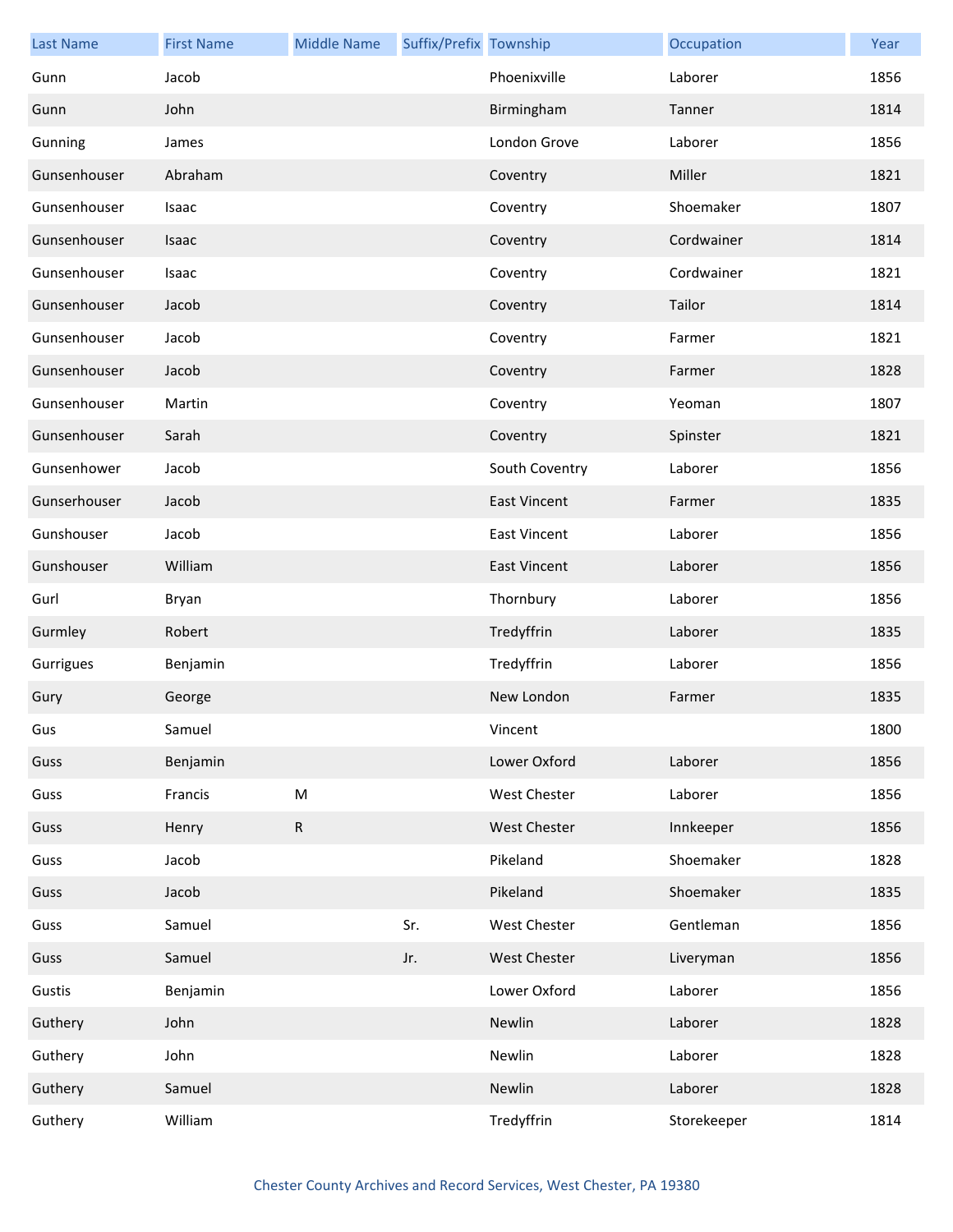| <b>Last Name</b> | <b>First Name</b> | <b>Middle Name</b> | Suffix/Prefix Township |                  | Occupation  | Year |
|------------------|-------------------|--------------------|------------------------|------------------|-------------|------|
| Guthery          | William           |                    |                        | London Grove     | Farmer      | 1856 |
| Guthrey          | Robert            |                    |                        | Sadsbury         |             | 1793 |
| Guthrie          | Adam              |                    | Sr.                    | Brandywine       |             | 1793 |
| Guthrie          | Adam              |                    | Jr.                    | Brandywine       |             | 1793 |
| Guthrie          | Adam              |                    |                        | West Whiteland   | Limeburner  | 1828 |
| Guthrie          | Adam              |                    |                        | Brandywine       | Farmer      | 1835 |
| Guthrie          | Adam              |                    |                        | West Goshen      | Farmer      | 1835 |
| Guthrie          | Adam              |                    |                        | Penn             | Farmer      | 1856 |
| Guthrie          | Albert            |                    |                        | East Brandywine  | Farmer      | 1856 |
| Guthrie          | Hannah            |                    |                        | Brandywine       | Housewifery | 1835 |
| Guthrie          | James             |                    |                        | Brandywine       |             | 1793 |
| Guthrie          | James             |                    |                        | Brandywine       | Laborer     | 1814 |
| Guthrie          | James             |                    |                        | Brandywine       | Farmer      | 1821 |
| Guthrie          | James             |                    |                        | Brandywine       | Carpenter   | 1821 |
| Guthrie          | James             | <b>B.</b>          |                        | Brandywine       | Merchant    | 1828 |
| Guthrie          | John              |                    |                        | Brandywine       |             | 1793 |
| Guthrie          | John              |                    |                        | Brandywine       | Carpenter   | 1807 |
| Guthrie          | John              |                    |                        | East Fallowfield | Laborer     | 1807 |
| Guthrie          | John              |                    |                        | Brandywine       | Farmer      | 1807 |
| Guthrie          | John              |                    |                        | East Fallowfield | Laborer     | 1814 |
| Guthrie          | John              |                    |                        | Brandywine       | Farmer      | 1814 |
| Guthrie          | John              |                    |                        | East Fallowfield | Laborer     | 1821 |
| Guthrie          | John              |                    |                        | Brandywine       | Farmer      | 1821 |
| Guthrie          | John              |                    |                        | Brandywine       | Farmer      | 1828 |
| Guthrie          | John              |                    |                        | Brandywine       | Blacksmith  | 1835 |
| Guthrie          | John              |                    |                        | Brandywine       | Farmer      | 1835 |
| Guthrie          | John              | $\mathsf D$        |                        | East Brandywine  | Farmer      | 1856 |
| Guthrie          | Joseph            |                    |                        | Brandywine       | Farmer      | 1828 |
| Guthrie          | Joseph            |                    |                        | Brandywine       | Farmer      | 1835 |
| Guthrie          | Joseph            |                    |                        | East Brandywine  | Farmer      | 1856 |
| Guthrie          | Martin            |                    |                        | Uwchlan          | Laborer     | 1835 |
| Guthrie          | Mary              |                    |                        | Brandywine       | Farmer      | 1814 |
| Guthrie          | Maston            |                    |                        | Newlin           | Laborer     | 1856 |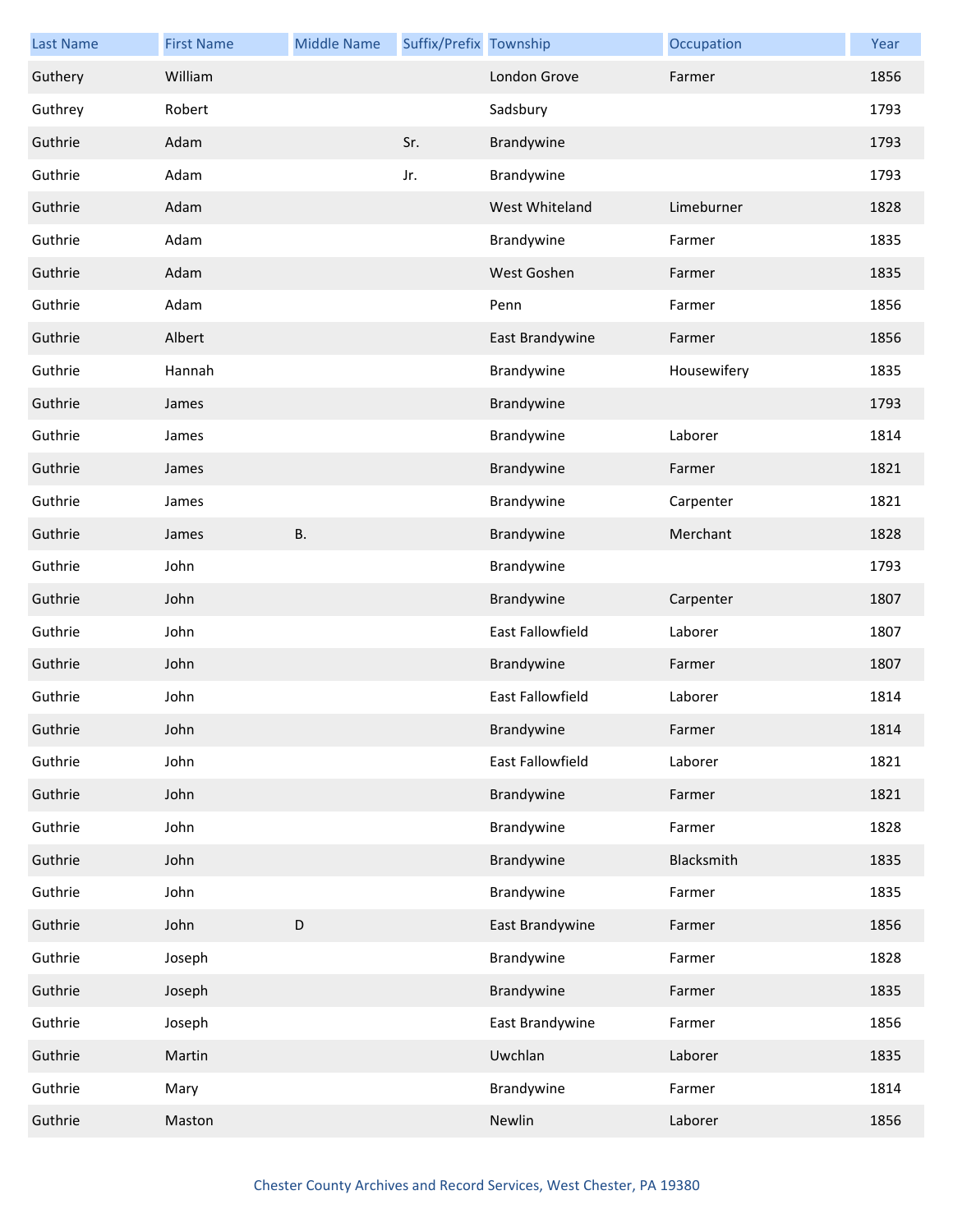| <b>Last Name</b> | <b>First Name</b> | <b>Middle Name</b> | Suffix/Prefix Township |                      | Occupation          | Year |
|------------------|-------------------|--------------------|------------------------|----------------------|---------------------|------|
| Guthrie          | Richard           |                    |                        | East Fallowfield     | Laborer             | 1856 |
| Guthrie          | Robert            |                    |                        | Brandywine           | Mason               | 1814 |
| Guthrie          | Ruth              |                    |                        | <b>West Nantmeal</b> |                     | 1828 |
| Guthrie          | William           |                    |                        | Brandywine           | Farmer              | 1793 |
| Guthrie          | William           |                    |                        | Brandywine           | Smith               | 1793 |
| Guthrie          | William           |                    |                        | Brandywine           | Farmer              | 1807 |
| Guthrie          | William           |                    |                        | Brandywine           | Smith               | 1807 |
| Guthrie          | William           |                    |                        | Tredyffrin           | Shoemaker           | 1807 |
| Guthrie          | William           |                    |                        | Brandywine           | Farmer              | 1814 |
| Guthrie          | William           |                    |                        | Brandywine           | Farmer              | 1814 |
| Guthrie          | William           |                    | Jr.                    | Brandywine           | Farmer              | 1814 |
| Guthrie          | William           |                    |                        | Brandywine           | Gentleman           | 1821 |
| Guthrie          | William           |                    |                        | Brandywine           | Farmer              | 1821 |
| Guthrie          | William           |                    | Jr.                    | Brandywine           | Farmer              | 1821 |
| Guthrie          | William           |                    |                        | <b>West Nantmeal</b> | Farmer              | 1828 |
| Guthrie          | William           |                    |                        | Brandywine           | Farmer              | 1828 |
| Guthrie          | William           |                    |                        | Tredyffrin           | Storekeeper         | 1828 |
| Guthrie          | William           |                    |                        | Tredyffrin           | Farmer              | 1835 |
| Guthrie          | William           |                    |                        | Wallace              | Farmer              | 1856 |
| Guthry           | Martin            |                    |                        | Uwchlan              | Papermaker          | 1828 |
| Guthry           | William           |                    |                        | Tredyffrin           | Storekeeper         | 1821 |
| Gutwalts         | Henry             |                    | Jr.                    | Pikeland             | Weaver              | 1807 |
| Gutwalts         | Henry             |                    |                        | Pikeland             | Farmer              | 1807 |
| Guy              | Hugh              |                    |                        | East Nottingham      |                     | 1793 |
| Guy              | Hugh              |                    |                        | East Nottingham      | Farmer              | 1835 |
| Guy              | James             |                    |                        | East Caln            | Papermaker          | 1856 |
| Guy              | John              |                    |                        | <b>West Nantmeal</b> | Laborer             | 1814 |
| Guy              | Robert            |                    |                        | <b>East Bradford</b> | Teacher             | 1828 |
| Guy              | Samuel            |                    |                        | Londonderry          | Tailor              | 1807 |
| Guy              | Samuel            |                    |                        | West Fallowfield     | Tailor              | 1814 |
| Guy              | Samuel            |                    | Jr.                    | West Fallowfield     | Tailor              | 1814 |
| Guy              | Thomas            |                    |                        | Sadsbury             | Woolenfactor Weaver | 1821 |
| Guye             | Hugh              |                    |                        | East Nottingham      | Farmer              | 1807 |